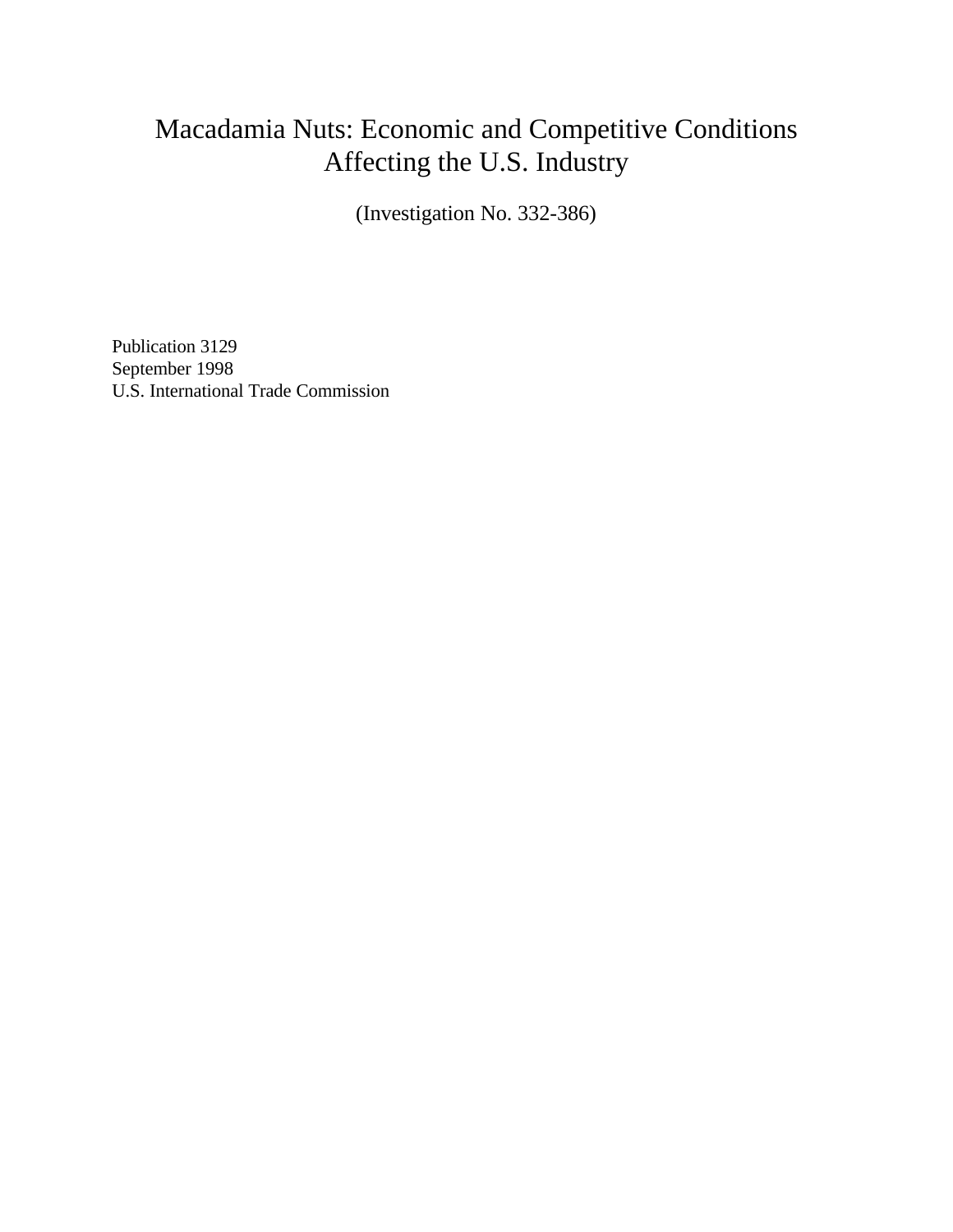# **ABSTRACT**

On October 23, 1997, at the request of the Committee on Finance, United States Senate,  $\frac{1}{1}$  the U.S. International Trade Commission instituted investigation No. 332-386, Macadamia Nuts: Economic and Competitive Conditions Affecting the U.S. Industry, under section 332(g) of the Tariff Act of 1930 (19 U.S.C. 1332(g)), for the purpose of providing a report on factors affecting trade between the United States and major world markets for macadamia nuts. As requested by the Committee, the Commission's report on the investigation includes the following information:

- A description of the competitive factors affecting the domestic macadamia nut industry, including competition from imports;
- A description of the prices U.S. consumers pay for macadamia nuts compared with the prices paid by consumers in other major markets, and a description of the degree to which quotas, tariffs, or other trade barriers affect such prices;
- A description of the extent to which trade practices and barriers by other competing countries are impeding the marketing of domestically produced macadamia nuts; and
- An analysis of current conditions of trade in macadamia nuts between the United States and macadamia-nut-exporting countries and between the exporting countries and the rest of the world.

The U.S. macadamia nut industry, centered in Hawaii, is the world's second largest producer behind Australia. Since 1992, U.S. production of macadamia kernels has grown significantly, by 21 percent in volume to 26,309 metric tons, valued at \$43.5 million, in 1997. However, the U.S. share of world production declined during the period from 50 to 36 percent. The U.S. production increase resulted mainly from the maturing of macadamia orchards planted in the 1980s and early 1990s, following a period of rising prices in U.S. and world markets. By 1997, U.S. and world supplies were expanding faster than demand and grower market conditions deteriorated: grower and processor prices fell, and unsold inventories accumulated as world production increased from recent record U.S. and Australian harvests. Further, near- and longer-term supplies will continue to grow as ever-expanding world orchard areas, particularly in Australia, Africa and Latin America, begin commercial production, and add to existing world supplies from mature orchards.

On the demand side, U.S. consumption depends largely on consumer incomes and spending. Foreign demand for U.S. macadamia products has been adversely affected by declining incomes in Asia caused by macroeconomic difficulties experienced during the past year: directly through decreased import demands for U.S. macadamia products by such countries as Japan and Hong Kong, and indirectly from diminished numbers of Hawaiian-bound Asian tourists.

 $<sup>1</sup>$  The request from the Senate Committee on Finance is reproduced in full in appendix A.</sup>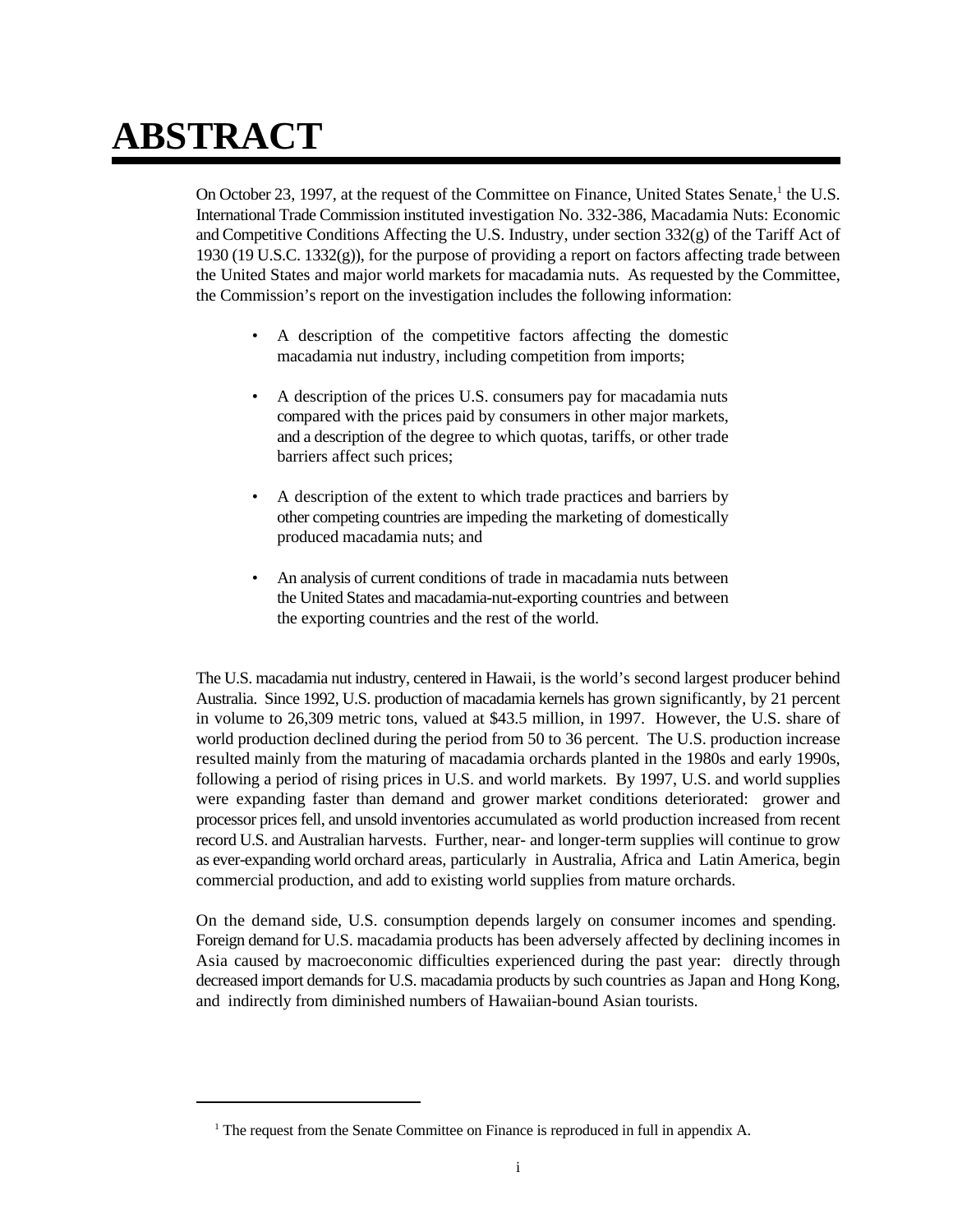To boost demand and avert future price declines, the U.S. and Australian industries have, since the world price declines of the early 1990s, undertaken ambitious marketing programs in both traditional and new markets. Both industries are developing and promoting new products, such as macadamia cooking oil and new snack foods. The U.S. industry, dominated by a few firms with well-known brand names, is taking a brand-oriented marketing approach, whereas the Australian industry, with brands that are less well known abroad, is taking a generic marketing approach. The latter approach, by expanding consumer awareness of macadamias generally, may also help to boost future demand for U.S. products.

Public notice of the investigation, reproduced in appendix B, was posted in the Office of the Secretary, U.S. International Trade Commission, Washington, DC, and published in the *Federal* Register (62 FR 5845) of October 30, 1997.<sup>2</sup> Public hearings on the investigation were held on March 25, 1998, in Kailua-Kona, HI, and on April 30, 1998, in Washington,  $DC^3$ . Nothing in this report should be construed to indicate how the Commission would find in an investigation conducted under statutory authority covering the same or similar subject matter.

 $A$  copy of the Commission's notice of institution, is included in appendix B.

<sup>&</sup>lt;sup>3</sup> Lists of witnesses who testified at the hearings are included in appendix C.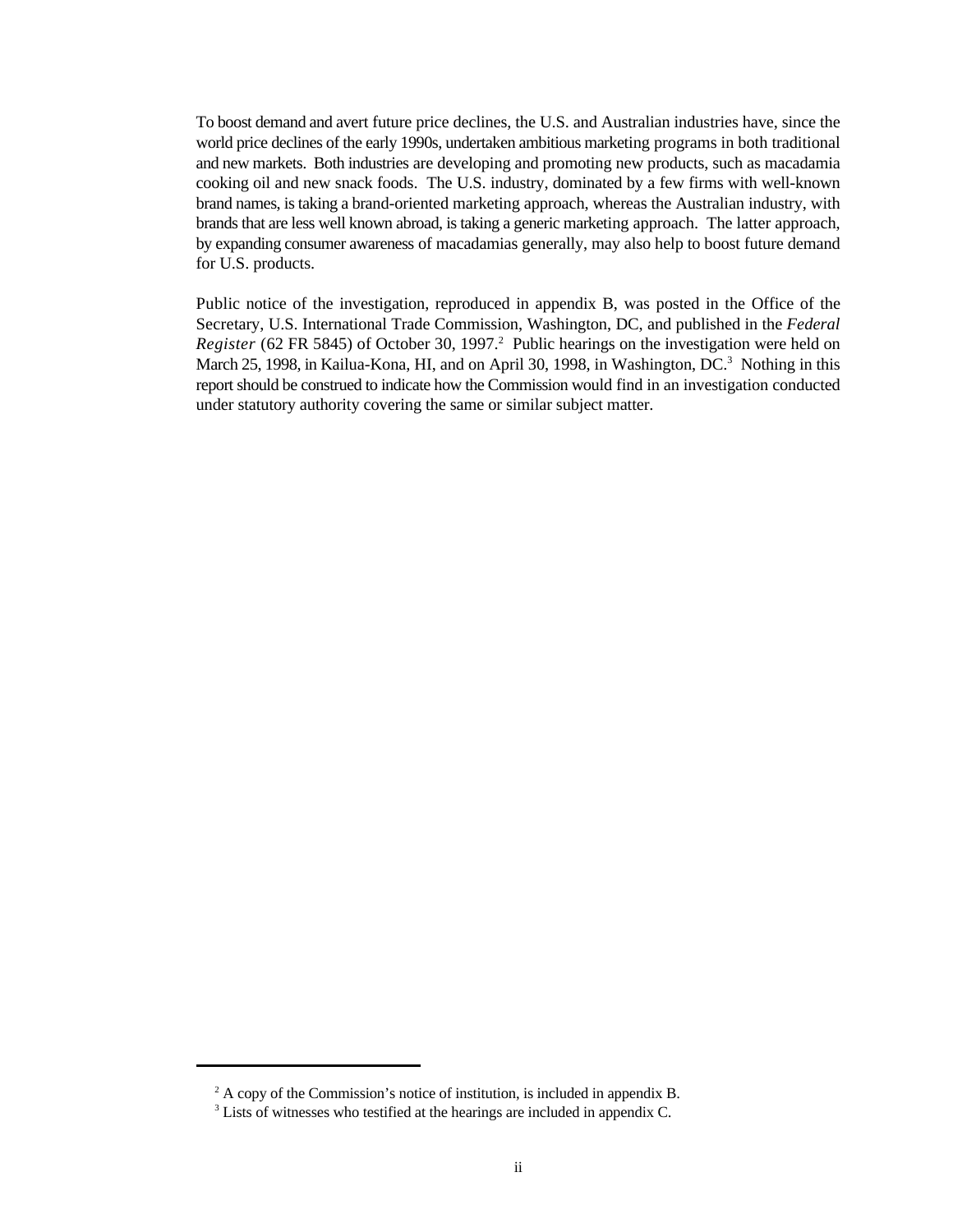## **CONTENTS**

|                                                                                                                                                                               | $\mathbf{i}$                                                                                                                                      |
|-------------------------------------------------------------------------------------------------------------------------------------------------------------------------------|---------------------------------------------------------------------------------------------------------------------------------------------------|
|                                                                                                                                                                               | $\boldsymbol{\mathrm{X}}$                                                                                                                         |
|                                                                                                                                                                               | xi                                                                                                                                                |
|                                                                                                                                                                               | $1-1$                                                                                                                                             |
|                                                                                                                                                                               | $1 - 2$<br>$1 - 3$<br>$1 - 3$<br>$1 - 3$<br>$1 - 4$<br>$1-6$<br>$1-6$<br>$1-6$<br>$1-9$<br>$1 - 11$<br>$1 - 11$                                   |
|                                                                                                                                                                               | $2 - 1$                                                                                                                                           |
| Number and location of growers, and grower environment<br>MacFarms of Hawaii and C. Brewer: 65 percent of Hawaii's orchards<br>Kamigaki Orchards and Kona Coast Nut and Candy | $2 - 2$<br>$2 - 3$<br>$2 - 4$<br>$2 - 5$<br>$2 - 6$<br>$2 - 8$<br>$2 - 9$<br>$2 - 10$<br>$2 - 11$<br>$2 - 12$<br>$2 - 13$<br>$2 - 14$<br>$2 - 15$ |
| Macadamia nuts and kernels used by the U.S. processing sector                                                                                                                 | $2 - 15$<br>$2 - 15$<br>$2 - 18$<br>$2 - 19$                                                                                                      |

*Page*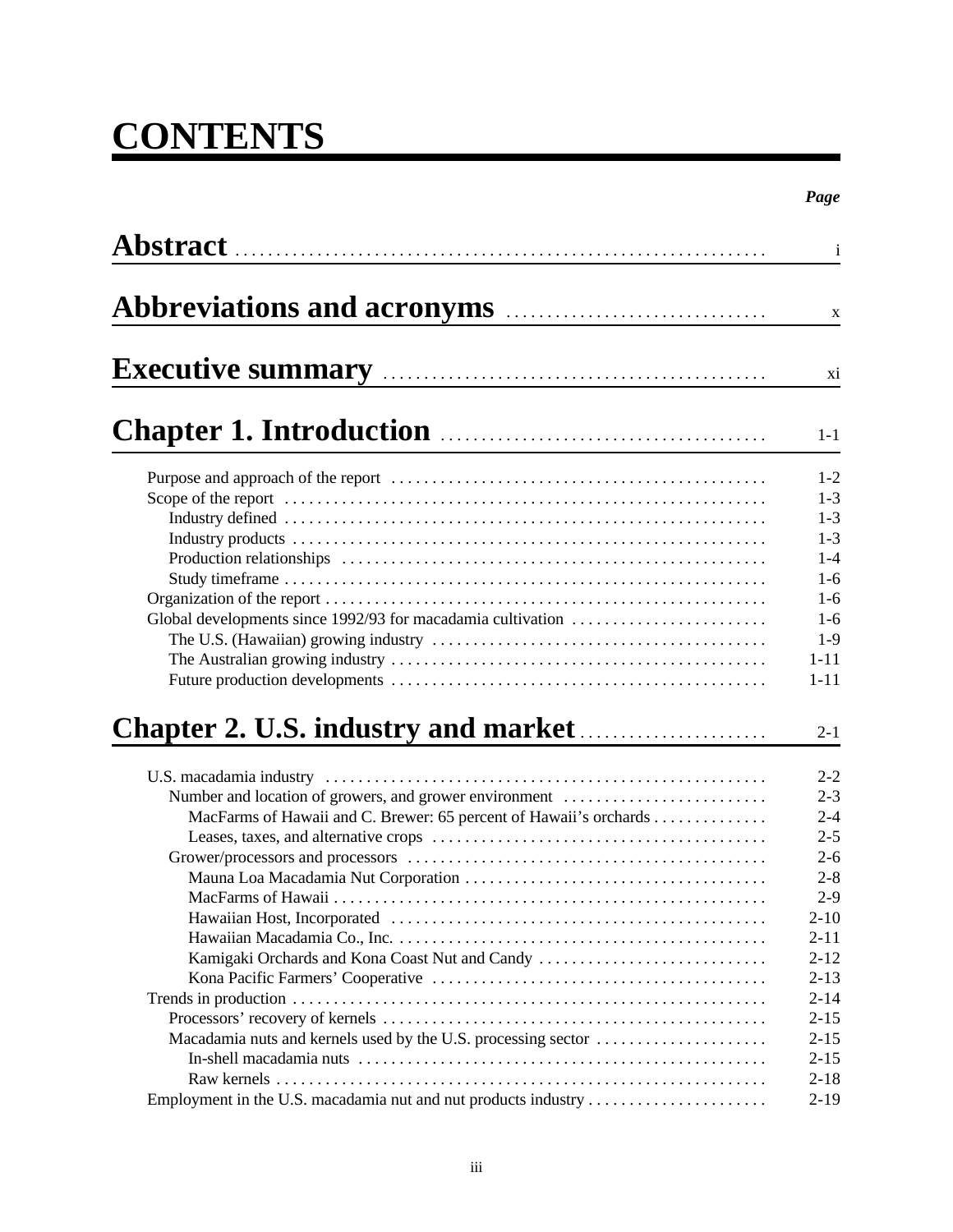*Page*

## **Chapter 2. U.S. industry and market–***Continued*

|                                                                  | $2 - 18$ |
|------------------------------------------------------------------|----------|
|                                                                  | $2 - 19$ |
|                                                                  | $2 - 21$ |
|                                                                  | $2 - 21$ |
|                                                                  | $2 - 21$ |
|                                                                  | $2 - 22$ |
|                                                                  | $2 - 23$ |
|                                                                  | $2 - 23$ |
|                                                                  | $2 - 23$ |
| Relationship between farm prices and production                  | $2 - 24$ |
|                                                                  | $2 - 25$ |
|                                                                  | $2 - 25$ |
|                                                                  | $2 - 28$ |
|                                                                  | $2 - 29$ |
|                                                                  | $2 - 30$ |
|                                                                  | $2 - 31$ |
|                                                                  | $2 - 33$ |
|                                                                  | $2 - 33$ |
|                                                                  | $2 - 33$ |
|                                                                  | $2 - 34$ |
|                                                                  | $2 - 34$ |
|                                                                  | $2 - 35$ |
| U.S. imports of macadamia nuts and nut products                  | $2 - 35$ |
| U.S. exports of macadamia nuts and nut products                  | $2 - 38$ |
|                                                                  | $2 - 42$ |
|                                                                  | $2 - 42$ |
|                                                                  | $2 - 42$ |
|                                                                  | $2 - 42$ |
|                                                                  | $2 - 43$ |
|                                                                  | $2 - 43$ |
| Trends in Hawaii-bound tourists and demand for retail macadamia  |          |
|                                                                  | $2 - 44$ |
| The Hawaii Macadamia Nut Association: Interchange among growers, |          |
|                                                                  | $2 - 46$ |
|                                                                  | $2 - 46$ |
|                                                                  | $2 - 47$ |
|                                                                  | $2 - 48$ |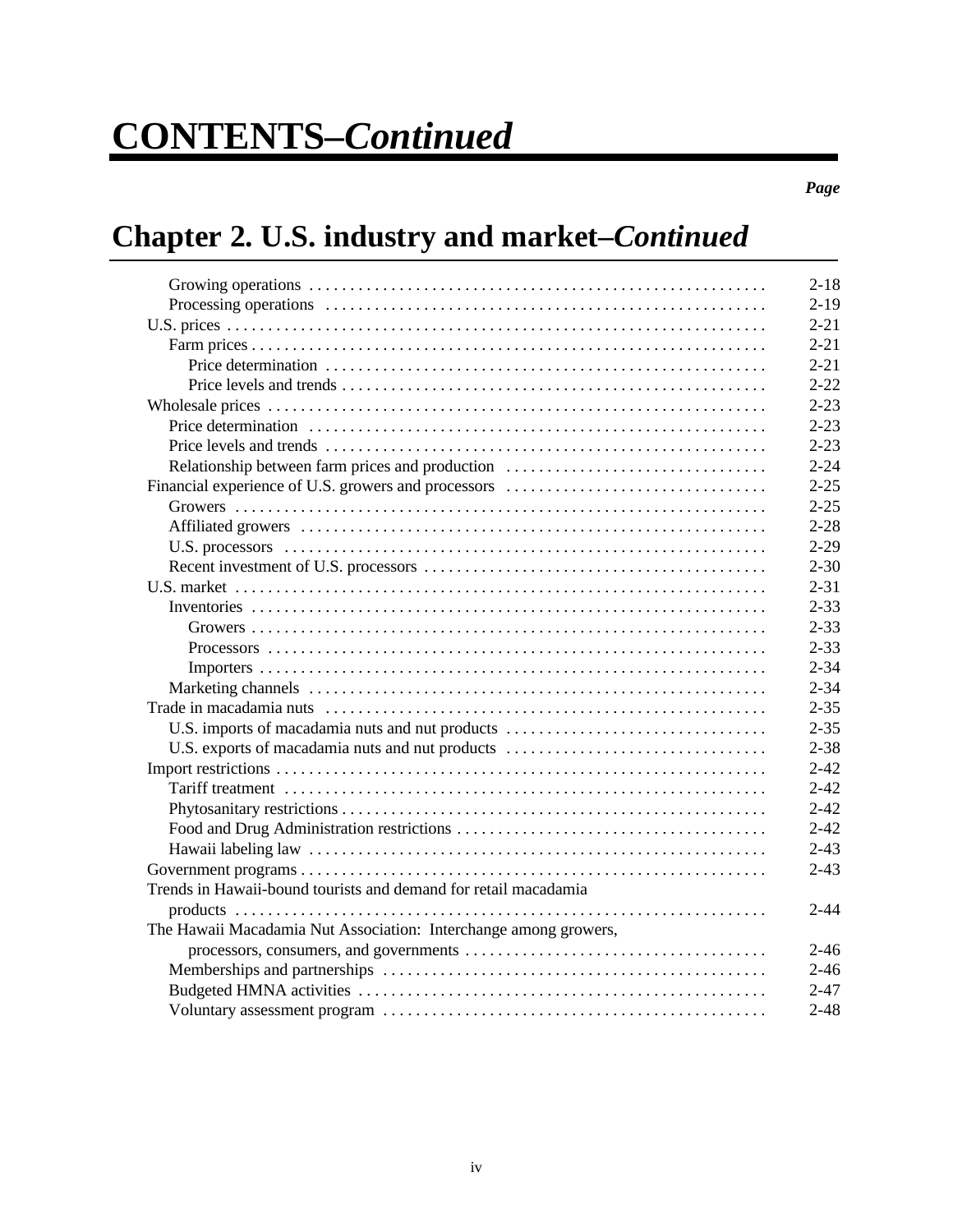| <b>Chapter 3. Australian industry and market market</b>                  |  |
|--------------------------------------------------------------------------|--|
|                                                                          |  |
|                                                                          |  |
|                                                                          |  |
|                                                                          |  |
|                                                                          |  |
| Australian MacFarms Pty. Ltd./the Peninsular Group                       |  |
|                                                                          |  |
|                                                                          |  |
|                                                                          |  |
|                                                                          |  |
|                                                                          |  |
|                                                                          |  |
|                                                                          |  |
|                                                                          |  |
| Australian imports of macadamia nuts and nut products                    |  |
|                                                                          |  |
|                                                                          |  |
| Australian exports of macadamia nuts and nut products                    |  |
| Industry institutions: Relations among growers, processors, governments, |  |
|                                                                          |  |
|                                                                          |  |
|                                                                          |  |
| Australian Horticultural Corporation and generic macadamia promotion     |  |
| Funding and conducting research and development through the HRDC         |  |
| Funding participation in the National Residue Survey                     |  |
|                                                                          |  |

### **Chapter 4. Major foreign suppliers outside Australia** ......................................................... 4-1

| 14-1 (1998) 1999 - The Communication of the Communication of the Communication of the Communication of the Communication of the Communication of the Communication of the Communication of the Communication of the Communicat |         |
|--------------------------------------------------------------------------------------------------------------------------------------------------------------------------------------------------------------------------------|---------|
|                                                                                                                                                                                                                                |         |
|                                                                                                                                                                                                                                | $4 - 2$ |
|                                                                                                                                                                                                                                | $4 - 5$ |
|                                                                                                                                                                                                                                |         |
|                                                                                                                                                                                                                                |         |
|                                                                                                                                                                                                                                |         |
|                                                                                                                                                                                                                                |         |
|                                                                                                                                                                                                                                |         |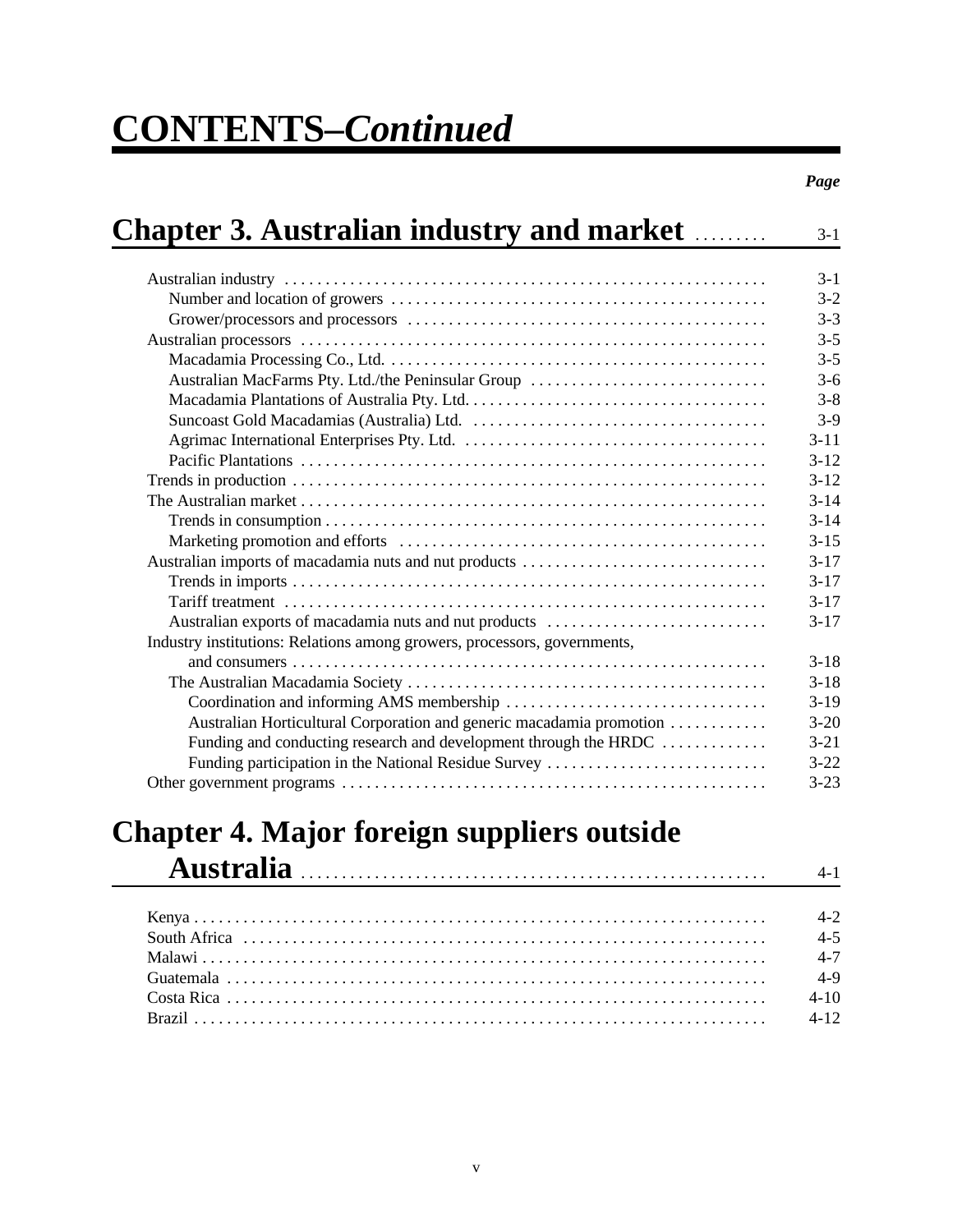| <b>Chapter 5. Major foreign consumers </b>                                                                             | $5 - 1$  |
|------------------------------------------------------------------------------------------------------------------------|----------|
|                                                                                                                        | $5 - 2$  |
| Japanese imports of macadamia nuts and nut products<br>A slowing Japanese macadamia import market: Gains for Australia | $5 - 2$  |
| Current Japanese economic conditions and the outlook of Japan's                                                        | $5 - 2$  |
|                                                                                                                        | $5 - 8$  |
|                                                                                                                        | $5-9$    |
|                                                                                                                        | $5 - 10$ |
|                                                                                                                        | $5 - 10$ |
| Chinese/Hong Kong imports of macadamia nuts and nut products                                                           | $5 - 10$ |
| European Union imports of macadamia nuts and nut products                                                              | $5 - 12$ |
|                                                                                                                        | $5 - 13$ |
| <b>Chapter 6. Analysis of competitive factors models</b>                                                               |          |
|                                                                                                                        | $6 - 1$  |
|                                                                                                                        | $6 - 2$  |
|                                                                                                                        | $6 - 2$  |
|                                                                                                                        | $6 - 4$  |
|                                                                                                                        | $6 - 4$  |
| Decreased imports of macadamia products by economically                                                                |          |
|                                                                                                                        | $6 - 5$  |
| The Asian chicken flu scare in late-1997/early-1998                                                                    | $6 - 6$  |
| Slowdown in European (German) macadamia kernel purchases                                                               | $6 - 6$  |
| Comparison of the world's two largest industries: United States and                                                    |          |
|                                                                                                                        | $6 - 7$  |
| The U.S. and Australian growing operations: A comparative profile                                                      | $6 - 7$  |
| U.S. and Australian processors and grower/processors                                                                   | $6 - 9$  |
|                                                                                                                        | $6 - 9$  |
|                                                                                                                        | $6 - 10$ |
|                                                                                                                        | $6 - 10$ |
|                                                                                                                        | $6 - 11$ |
|                                                                                                                        | $6 - 12$ |
|                                                                                                                        | $6 - 14$ |
|                                                                                                                        | $6 - 14$ |
|                                                                                                                        | $6 - 14$ |
|                                                                                                                        | $6 - 14$ |
| Competitive conditions facing other supplier countries                                                                 | $6 - 15$ |
|                                                                                                                        | $6 - 15$ |
|                                                                                                                        | $6 - 16$ |
| Competitive conditions in major consumption markets                                                                    | $6 - 17$ |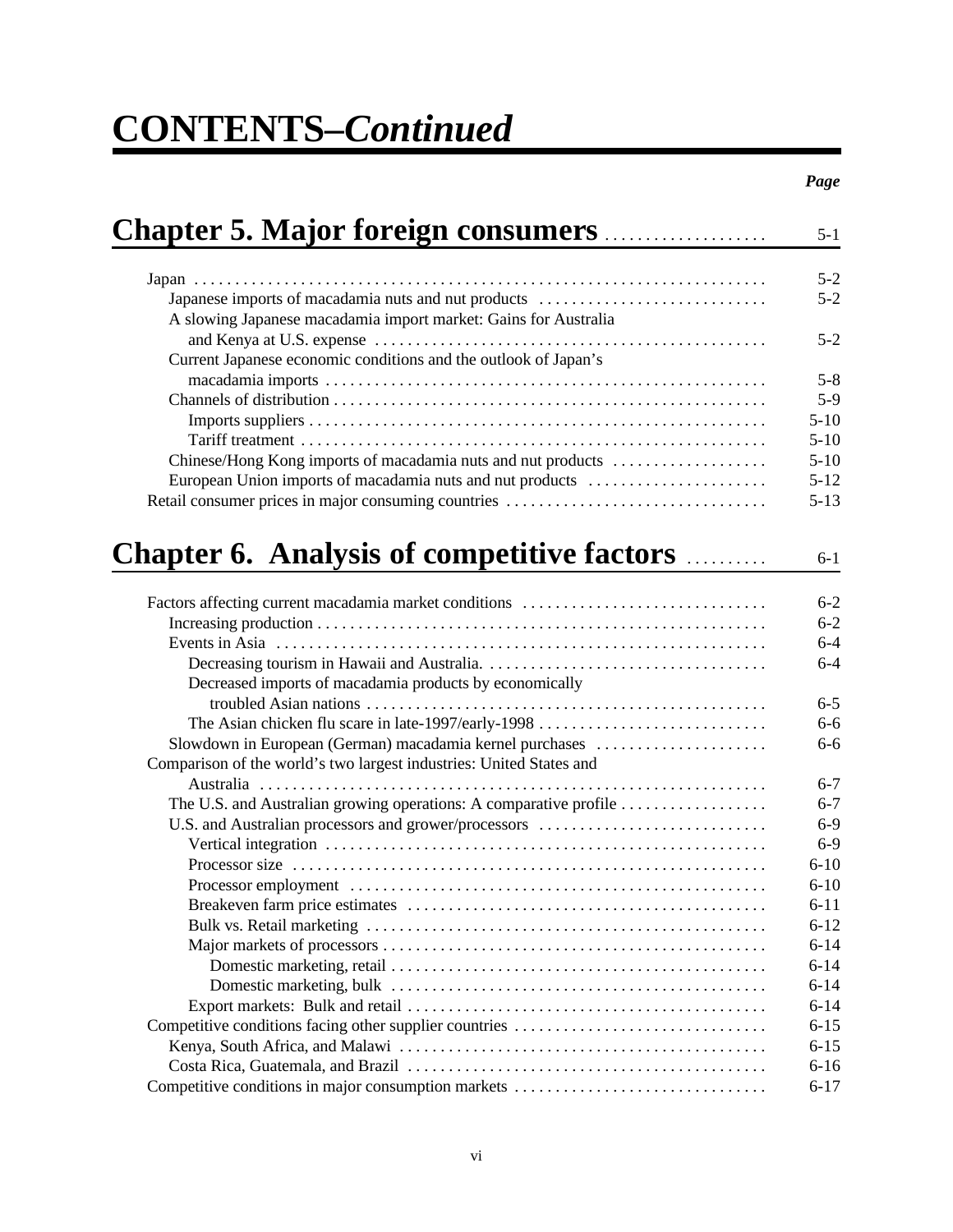*Page*

## **Chapter 6. Analysis of competitive factors–***Continued*

|                                                                                                                                | $6-17$   |
|--------------------------------------------------------------------------------------------------------------------------------|----------|
|                                                                                                                                | $6 - 18$ |
|                                                                                                                                | $6-18$   |
| Trade effects of tariffs and trade barriers on macadamia products                                                              | $6 - 18$ |
|                                                                                                                                | $6-18$   |
|                                                                                                                                | $6-19$   |
| Important Asian and European consumption markets                                                                               | $6-19$   |
| Prices of macadamia products: Trends in U.S. macadamia prices and a                                                            |          |
|                                                                                                                                | $6 - 20$ |
|                                                                                                                                | $6 - 21$ |
|                                                                                                                                | $6-22$   |
| Real exchange rates of macadamia producer currencies relative                                                                  |          |
| to the U.S. dollar $\ldots$ $\ldots$ $\ldots$ $\ldots$ $\ldots$ $\ldots$ $\ldots$ $\ldots$ $\ldots$ $\ldots$ $\ldots$ $\ldots$ | $6-22$   |
| Real exchange rates of macadamia consumer currencies relative                                                                  |          |
|                                                                                                                                | $6-24$   |
| Econometric relationships between U.S. farm prices and planted area                                                            | $6 - 25$ |

## **Appendixes**

| $A-1$                                                             |
|-------------------------------------------------------------------|
| $B-1$                                                             |
| $C-1$                                                             |
| $D-1$                                                             |
| E-1                                                               |
| B. U.S. International Trade Commission's notice of institution of |

## **Figures**

| $1-1.$ |                                                                        | $1 - 8$ |
|--------|------------------------------------------------------------------------|---------|
| $5-1.$ | Japanese total imports of macadamia and kernel products, from the      |         |
|        | United States and Australia, by principal type, 1992-97                | $5 - 7$ |
| $5-2.$ | Japanese imports of macadamia nuts, fresh or dried, from the Australia |         |
|        |                                                                        | $5 - 7$ |
| $5-3.$ | Japanese imports of macadamia nuts, roasted and prepared or preserved, |         |
|        |                                                                        | $5 - 8$ |
|        |                                                                        |         |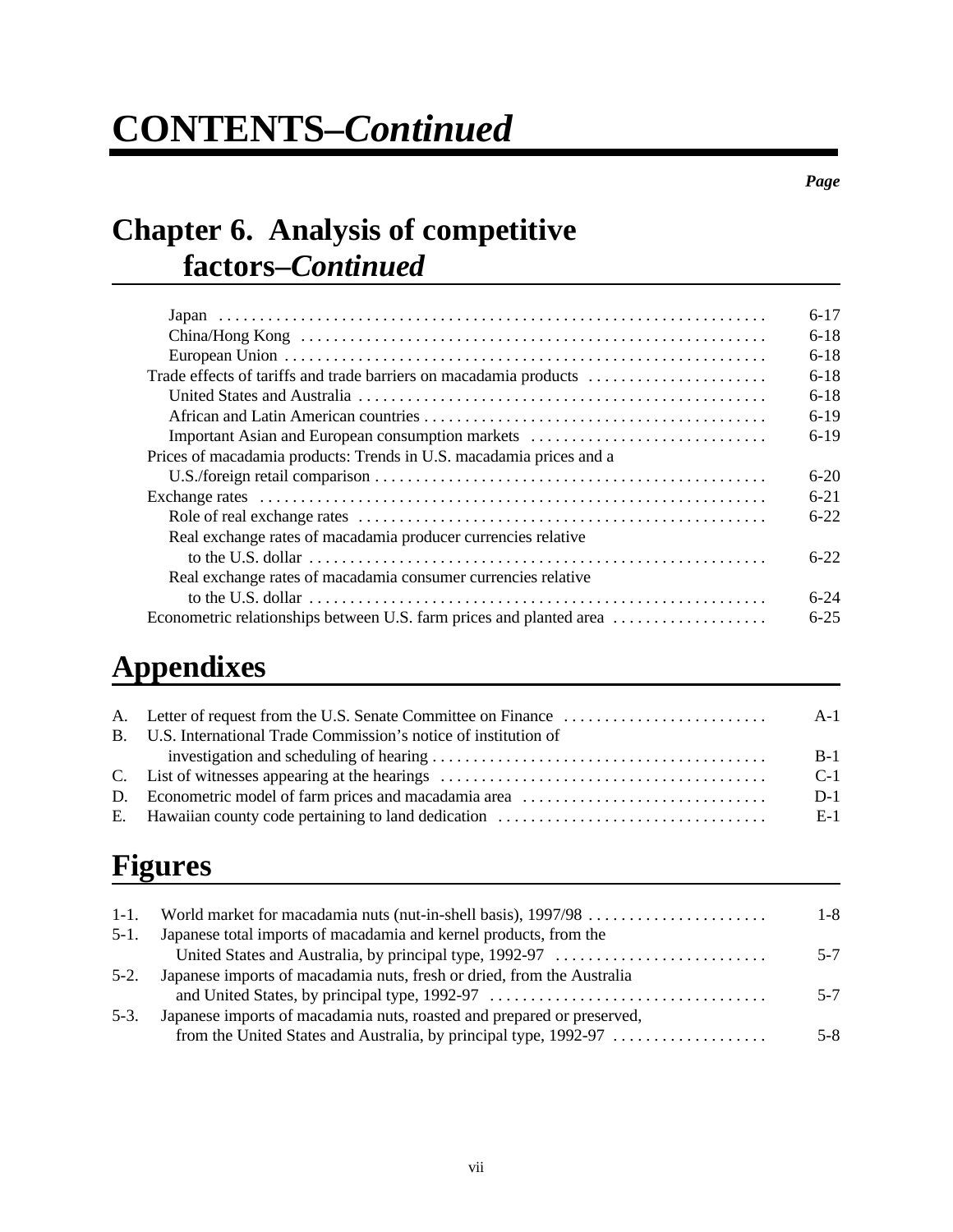#### *Page*

## **Tables**

| $1-1.$    | Macadamia nuts: World production, nut-in-shell (NIS) and kernels basis, and                                                     | $1 - 7$  |
|-----------|---------------------------------------------------------------------------------------------------------------------------------|----------|
| $1-2.$    | Annual and total changes in selected commodity and food prices,                                                                 |          |
| $2-1.$    | Macadamia nuts in Hawaii: Number of farms, planted and bearing hectares,                                                        | $1 - 10$ |
|           | yield, production, and farm value of production, crop-years 1992/93 to 1997/98                                                  | $2 - 3$  |
| $2-2.$    |                                                                                                                                 | $2 - 7$  |
| $2-3.$    | Hawaiian macadamia trees: Age distribution of trees devoted to macadamia                                                        | $2 - 16$ |
| $2-4.$    | Macadamia nuts: Kernel recovery by processors, average wholesale prices,<br>and wholesale values, crop-years 1992/93 to 1997/98 | $2 - 17$ |
| $2-5.$    | In-shell macadamia nuts: Processors' procurement from owned, leased, or                                                         |          |
|           | rented orchards and from independent growers, 1992-97                                                                           | $2 - 18$ |
| $2-6.$    | Macadamia kernels: Production of raw kernels from domestic macadamia                                                            |          |
|           | nuts and purchases of imported kernels by domestic processors, 1992-97                                                          | $2 - 20$ |
| $2 - 7$ . | Macadamia nut growing operations: Number of hours worked by full-time                                                           |          |
|           | production and related workers, number of hours worked by seasonal                                                              |          |
|           | employees, and number of unpaid hours worked by owners/family in                                                                |          |
|           |                                                                                                                                 | $2 - 20$ |
| $2 - 8.$  | Processing operations: Average number of workers employed in the                                                                |          |
|           | reporting establishments in which macadamia nuts were processed,                                                                |          |
|           | hours worked by production and related workers for all products                                                                 |          |
|           | and for macadamia nut processing operations, and wages paid, 1992-97                                                            | $2 - 21$ |
| $2-9.$    |                                                                                                                                 | $2 - 26$ |
| $2-10.$   | Income and loss experience of 70 U.S. independent growers on their                                                              |          |
|           |                                                                                                                                 | $2 - 26$ |
|           | 2-11. Income and loss experience of 70 U.S. independent growers on their                                                        |          |
|           |                                                                                                                                 | $2 - 27$ |
|           | 2-12. Expenses and net income expressed as a percentage of macadamia                                                            |          |
|           | nut net sales by 70 U.S. independent macadamia nut growers, 1995-97                                                             | $2 - 28$ |
|           | 2-13. Income and loss experience of 9 U.S. affiliated growers on their macadamia                                                |          |
|           |                                                                                                                                 | $2 - 29$ |
|           | 2-14. Income and loss experience of 4 U.S. processors on their macadamia nut                                                    |          |
|           |                                                                                                                                 | $2 - 30$ |
|           | 2-15. Macadamia kernels: U.S. production, exports, imports for consumption, and                                                 |          |
|           |                                                                                                                                 |          |
|           | apparent consumption, crop-years 1992/93 to 1997/98                                                                             | $2 - 32$ |
| $2-16.$   | Tree nuts: U.S. per capita consumption (kernel weight basis), crop-years                                                        |          |
|           |                                                                                                                                 | $2 - 32$ |
| $2 - 17.$ | Macadamia kernels: U.S. processors' inventories of macadamia kernels                                                            |          |
|           |                                                                                                                                 | $2 - 33$ |
| $2-18.$   | Macadamia kernels: U.S. importers' end-of-year inventories by types, 1992-97                                                    | $2 - 34$ |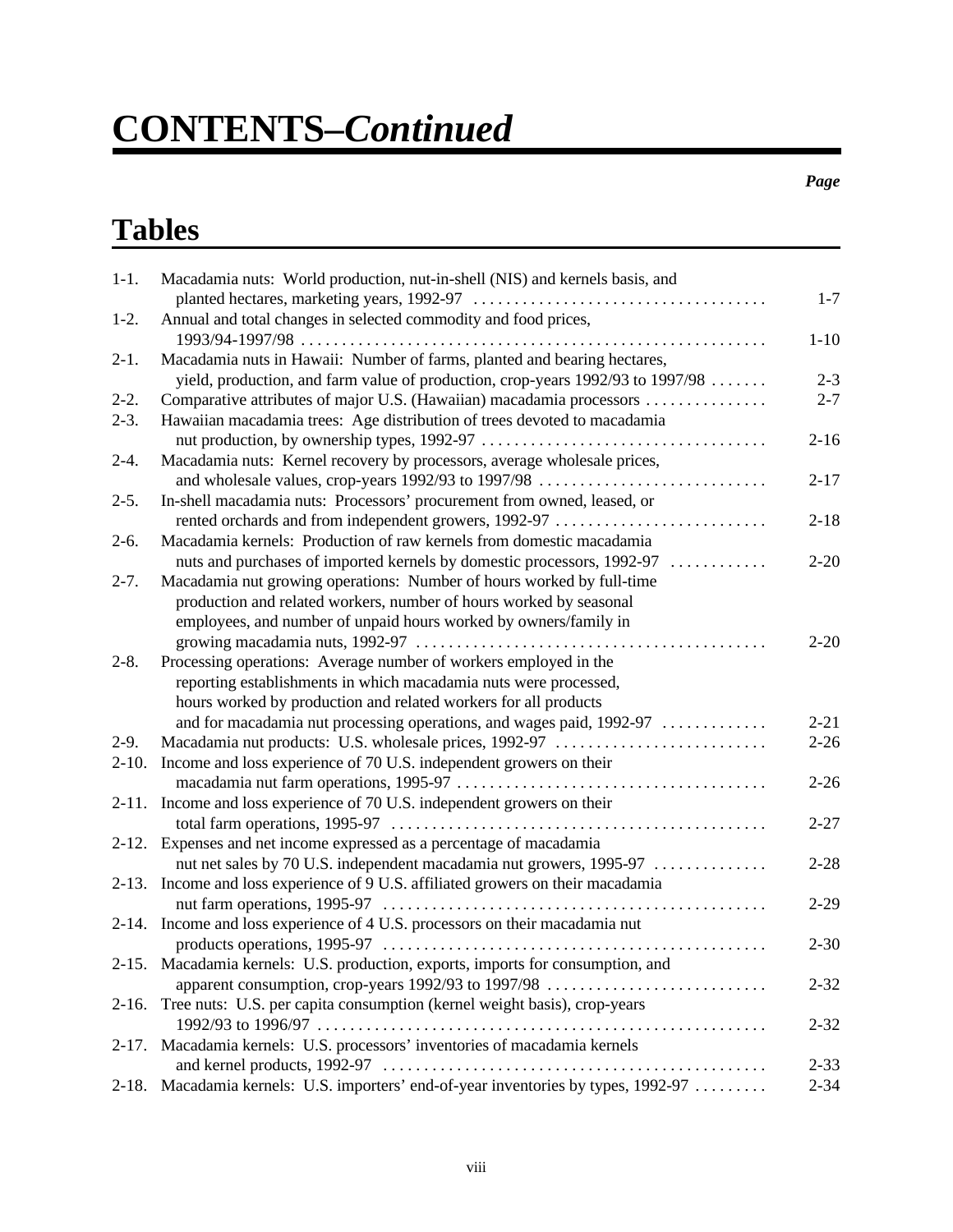#### *Page*

### **Tables**–*Continued*

|            | 2-19. Fresh or dried macadamia kernels: U.S. imports for consumption, by                                                                        | $2 - 36$ |
|------------|-------------------------------------------------------------------------------------------------------------------------------------------------|----------|
|            | 2-20. Prepared or preserved macadamia nuts, not elsewhere specified or included:<br>U.S. imports for consumption, by principal sources, 1992-97 | $2 - 37$ |
|            | 2-21. Prepared or preserved macadamia nuts: U.S. exports of domestic                                                                            |          |
| $2 - 22$ . | Shelled fresh or dried macadamia nuts: U.S. exports of domestic merchandise,                                                                    | $2 - 39$ |
|            |                                                                                                                                                 | $2 - 40$ |
| $2 - 23.$  | Macadamia kernels: Exports of chocolate-covered kernels and other kernel                                                                        |          |
|            | and kernel products by U.S. processors, by type, and by major markets,                                                                          |          |
|            |                                                                                                                                                 | $2 - 41$ |
| $2 - 24.$  | Numbers, changes and selected shares of tourists in Hawaii by residence                                                                         |          |
|            |                                                                                                                                                 | $2 - 45$ |
| $3-1.$     | Comparative attributes of major Australian macadamia processors                                                                                 | $3 - 4$  |
| $3-2.$     | Australian macadamia nuts: Nut-in-shell and kernel production, planted                                                                          |          |
|            |                                                                                                                                                 | $3 - 13$ |
| $3-3.$     | Australian macadamia nuts: Production, imports, exports, and apparent                                                                           | $3 - 15$ |
| $3-4.$     |                                                                                                                                                 | $3-19$   |
| $4-1.$     | Kenya macadamia nuts: Area, yield, production, exports, imports,                                                                                |          |
|            |                                                                                                                                                 | $4 - 3$  |
| $4-2.$     | South Africa macadamia nuts: Area, yield, production, exports, imports,                                                                         |          |
|            |                                                                                                                                                 | $4 - 6$  |
| $4 - 3$ .  | Guatemalan macadamia nuts: Area, yield, production, exports, imports,                                                                           | $4 - 11$ |
| $4-4.$     | Costa Rican macadamia nuts: Area, yield, production, exports, imports,                                                                          |          |
|            |                                                                                                                                                 | $4 - 11$ |
| $4 - 5.$   | Brazilian macadamia nuts: Area, yield, production, exports, imports,                                                                            |          |
|            |                                                                                                                                                 | $4 - 13$ |
| $5-1.$     | Total Japanese imports of macadamia kernels and kernel products, by                                                                             |          |
|            |                                                                                                                                                 | $5 - 3$  |
| $5-2.$     | Japanese imports: Macadamia nuts, fresh or dried, by source, 1992-97                                                                            | $5 - 4$  |
| $5-3.$     | Japanese imports: Macadamia nuts, roasted and prepared or preserved, not                                                                        |          |
|            | containing added sugar, not elsewhere specified, by source, 1992-97                                                                             | $5 - 5$  |
| $5-4.$     | Annual changes in Japanese imports of macadamia products                                                                                        | $5 - 6$  |
| $5-5.$     | Macadamia nuts: Retail prices in selected foreign markets and in the                                                                            |          |
|            |                                                                                                                                                 | $5 - 14$ |
| $6-1.$     |                                                                                                                                                 | $6 - 3$  |
| $6-2.$     | U.S. and Australian macadamia growing operations at a glance: 1997/98                                                                           | $6 - 8$  |
| $6-3.$     | Quarterly real exchange rates relevant to macadamia nut markets: Deflated                                                                       |          |
|            |                                                                                                                                                 | $6 - 23$ |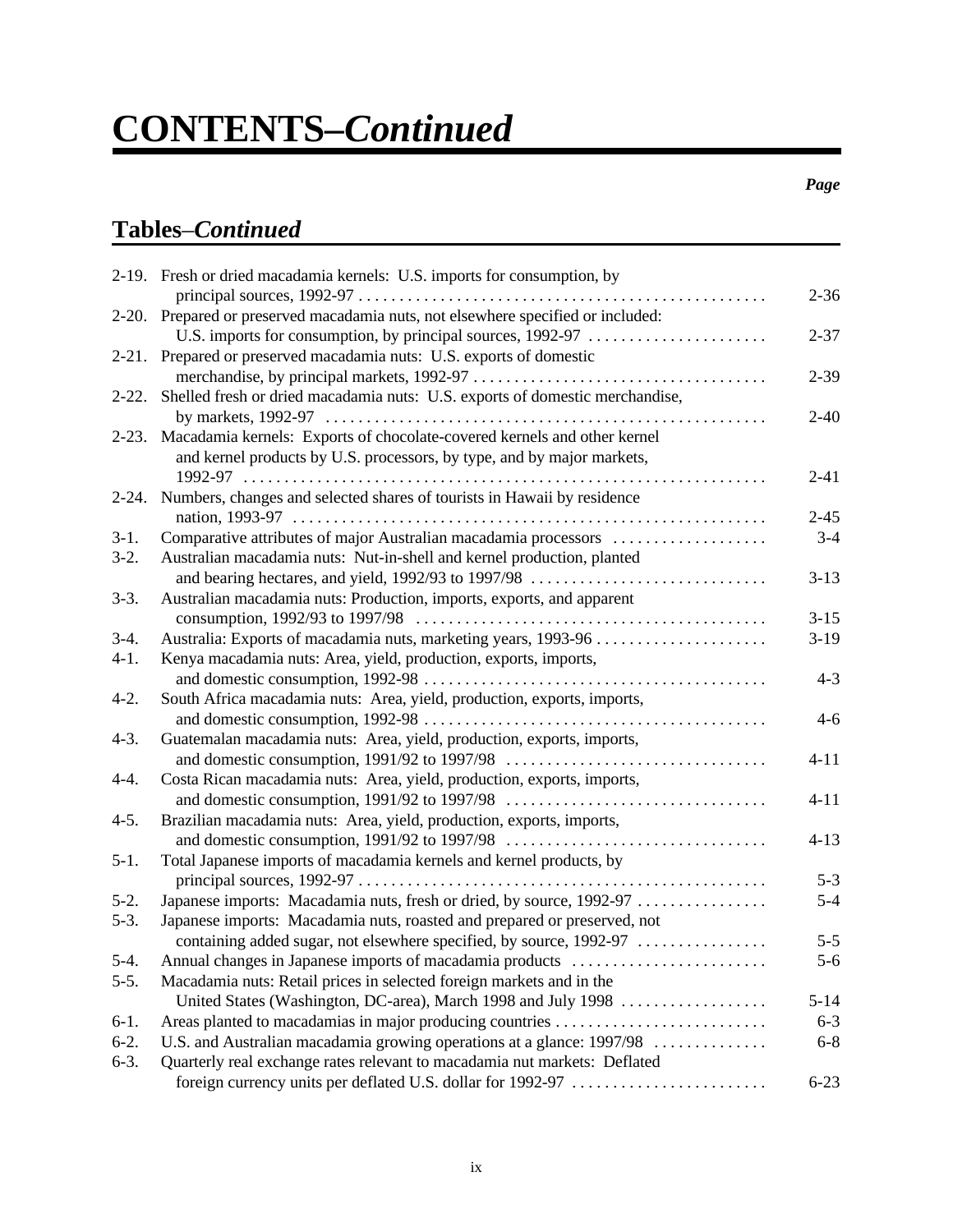## **ABBREVIATIONS AND ACRONYMS**

| <b>AHC</b>       | Australian Horticultural Council                                         |
|------------------|--------------------------------------------------------------------------|
| AMS              | Australian Macadamia Society                                             |
| AVE              | Ad Valorem Equivalent                                                    |
| <b>CSIRO</b>     | Commonwealth Scientific and Industrial Research Organization (Australia) |
| <b>CSR</b>       | Colonial Sugar Refiners (Australia)                                      |
| <b>EMDG</b>      | Export Market Development Grant (Australia)                              |
| <b>FAO</b>       | Food and Agriculture Organization                                        |
| <b>HDOA</b>      | Hawaii Department of Agriculture                                         |
| <b>HMNA</b>      | Hawaiian Macadamia Nut Association                                       |
| <b>HRDC</b>      | Horticultural Research and Development Council (Australia)               |
| <b>HTS</b>       | Harmonized Tariff System                                                 |
| <b>IMF</b>       | <b>International Monetary Fund</b>                                       |
| ISO              | International Organization of Standardization                            |
| <b>KPFC</b>      | Kona Pacific Farmers Cooperative                                         |
| <b>MFN</b>       | <b>Most Favored Nation</b>                                               |
| <b>MPA</b>       | Macadamia Plantations of Australia Pty., Ltd.                            |
| <b>MPC</b>       | Macadamia Processing Company Pty., Ltd.                                  |
| <b>MQD</b>       | Macadamia quick decline disease                                          |
| MT               | Metric tons                                                              |
| <b>NIS</b>       | Nut-in-shell                                                             |
| <b>NRS</b>       | National Residue Survey (Australia)                                      |
| <b>NSW</b>       | New South Wales, Australia                                               |
| <b>NTMs</b>      | Non Tariff Measures                                                      |
| <b>UNCTAD</b>    | United Nations Council on Trade and Development                          |
| <b>USDA, FAS</b> | United States Department of Agriculture, Foreign Agricultural Service    |
| <b>USDOC</b>     | <b>United States Department of Commerce</b>                              |
| <b>VAT</b>       | Value added tax                                                          |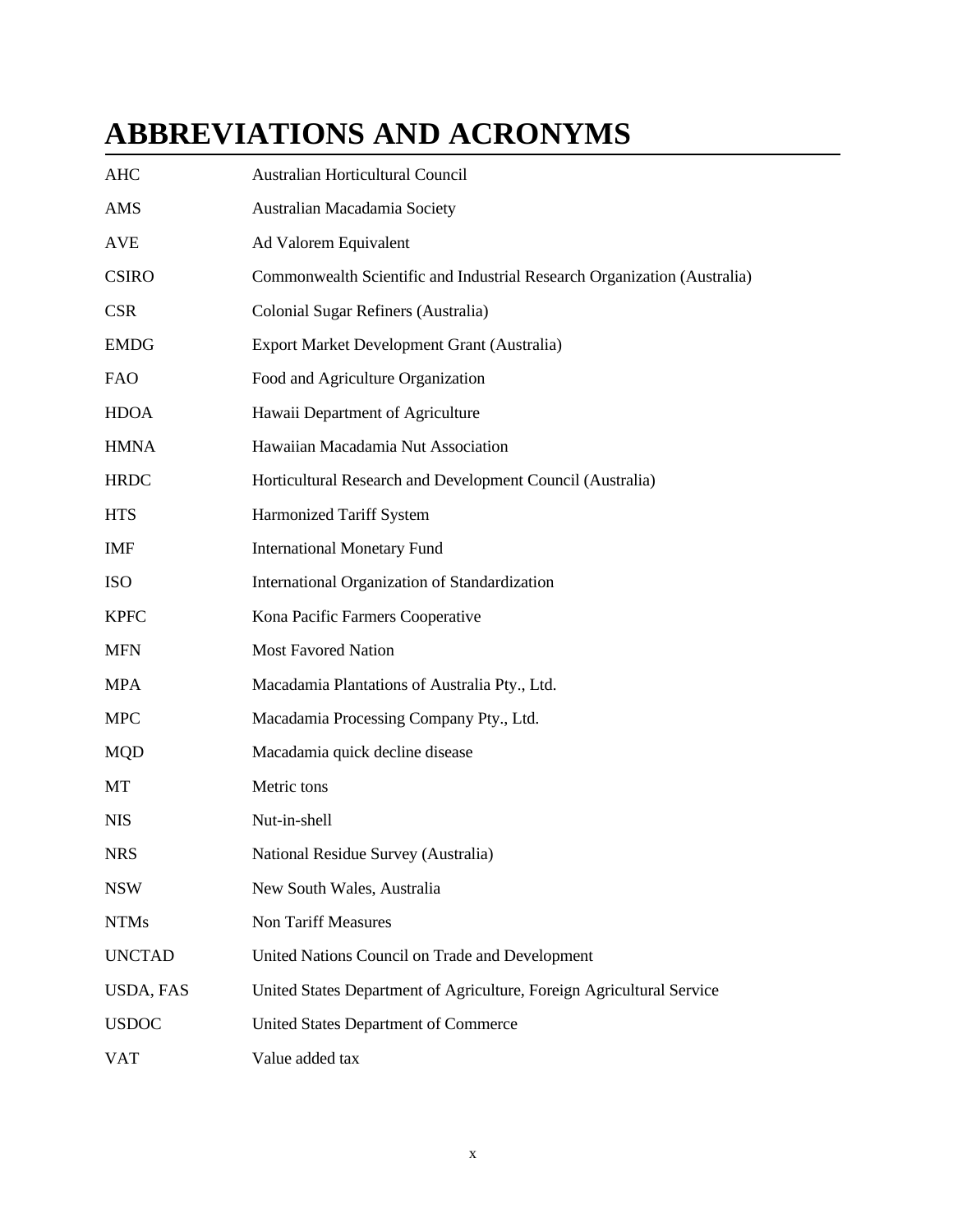## **EXECUTIVE SUMMARY**

The Commission instituted this investigation on October 23, 1997, following receipt of a request letter from the Committee on Finance, United States Senate. The Committee requested that the Commission conduct an investigation under section 332(g) of the Tariff Act of 1930 (19 U.S.C.  $1332(g)$ ) to investigate the competitive factors affecting the industry, including competition from Australia, Brazil, South Africa, and the Central American countries, as well as trade practices and barriers of the competing countries impeding U.S. macadamia nut exports, and to provide a description of the prices U.S. consumers pay for macadamia nuts compared with prices paid for macadamia nuts by consumers in other major producing and consuming markets. The highlights of the Commission report are presented below:

- From 1992 to 1997, world production of macadamia nuts rose 67 percent to 72,914 metric tons of nut-in-shell (NIS). From 1992 to 1996, the United States was the world's largest producer, however, in 1997, Australia replaced the United States as the world's leading producer. During this period, the U.S. share of world production declined from 50 to 36 percent, while Australia's share rose from 27 to 38 percent.
- The United States was the world's largest consumer of macadamia nuts during 1992-97 and accounted for 51 percent of world macadamia consumption in 1996/97.<sup>4</sup> Japan was the second-largest consuming country accounting for 15 percent of world consumption and Australia was third, accounting for 13 percent.
- For the purposes of this study the macadamia industry may be described as consisting of growers, grower/processors, and processors: (1) growers cultivate macadamia trees and harvest the nuts, (2) grower/processors cultivate and harvest macadamia nuts and crack the nuts into raw kernels, and (3) processors who purchase macadamia nuts and crack the nuts to produce raw kernels. Macadamia nuts that have been husked and dried until the internal moisture level of the nut has been reduced to about 3.5 percent are referred to as nut-in-shell. The nut meats that are obtained by cracking the hard nut shell are referred as raw kernels. Raw kernels are further dried to about 1 percent moisture to increase their storability. Roasted macadamia kernels are raw kernels that have been dry- or oil-roasted.

## **United States**

### *Production and Employment*

• In crop-year 1997/98, the United States produced 26,309 metric tons (in-shell basis) of macadamia nuts, with a farm value<sup>5</sup> of \$43.5 million. Of U.S. commercial macadamia production, 99 percent is Hawaii-grown and the remainder is California-grown. According

<sup>&</sup>lt;sup>4</sup> Throughout, a "split" year refers to the U.S. and Australian crop or marketing year that begins July 1 and ends June 30 of the following year.

 $5$  Net macadamia production multiplied by net farm price as reported by the Hawaii Agricultural Statistics Service.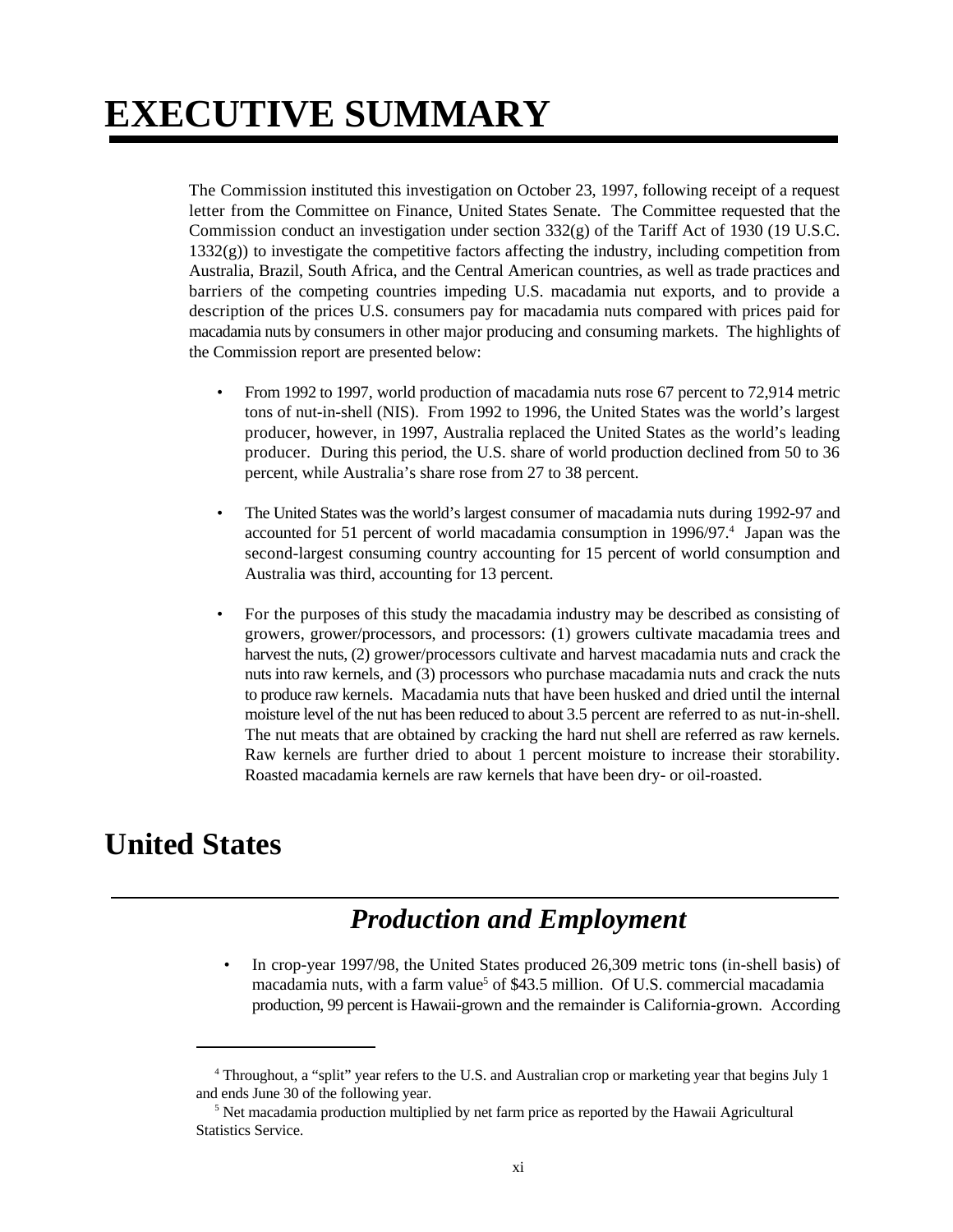to the U.S. Department of Agriculture (USDA) Hawaii had about 8,175 hectares planted is macadamia nuts in crop-year 1997/98 a decline of 1.5 percent from the 1992/93 corpyear.

- Despite declines in Hawaiian planted area, U.S. production increased during crop-years 1992-97, as previously planted hectares matured into peak-producing orchards, and favorable agronomic and climatic conditions increased yields from 3.1 metric tons per hectare to 3.4 metric tons.
- Hawaiian officials testified that the macadamia farming, processing, and manufacturing sectors provide 2,000 jobs and generate up to \$300 million annually for the Hawaiian economy. Until the early 1990s, the then-expanding macadamia industry provided an alternative for labor and farmland displaced by Hawaii's contracting sugarcane and pineapple industries. From 1992 to 1997, the area devoted to macadamia nut production declined by 1.5 percent. However, the total number of hours worked in the industry, as reported by respondents to Commission questionnaires, increased by 14 percent as a result of increasing production from the existing planted area.
- Responses to Commission questionnaires from growers and processors indicate that macadamia growing operations were an increasingly important Hawaiian employer during 1993-97, as the total number of hours worked in growing macadamia nuts increased by 14.5 percent. Labor requirements rose with higher production and consumer demand for macadamia products, particularly through 1996.
- Labor productivity in the U.S. macadamia processing industry may be lower than that in Australia. In 1996/97, average output per worker in the U.S. industry reached 6.7 metric tons, compared with 7.8 metric tons in Australia. Reasons for the difference include: (1) U.S. processors emphasize production of retail products while Australian processors focus on bulk products; and (2) producing retail products requires more labor than production of bulk products.

### *Business Conditions*

- USDA data indicate that the average net U.S. farm price for NIS fell during 1997/98 to \$1.65 per kilogram from \$1.72 in 1996/97. Questionnaire responses show that incomes of Hawaiian macadamia growers have declined and are approaching production cost levels, and profits on Hawaiian macadamia processing operations also have declined. Recent reports suggest that the farm price is continuing to fall.
- Questionnaire responses by 70 independent U.S. growers indicate that aggregate net income or loss before income taxes for their macadamia growing operations rose from a loss of \$66,266 in 1995 to an aggregate net 1996 income of \$43,027, which then declined 10.5 percent to \$38,512 in 1997. During the period 1995-97, independent growers reported net incomes as high as \$74,000, while others reported losses of nearly \$102,000. Likewise, the aggregate net income or loss before income taxes for 9 growers affilated Mauna Loa Macadamias increased from an aggregate net loss of \$1.1 million in 1995 to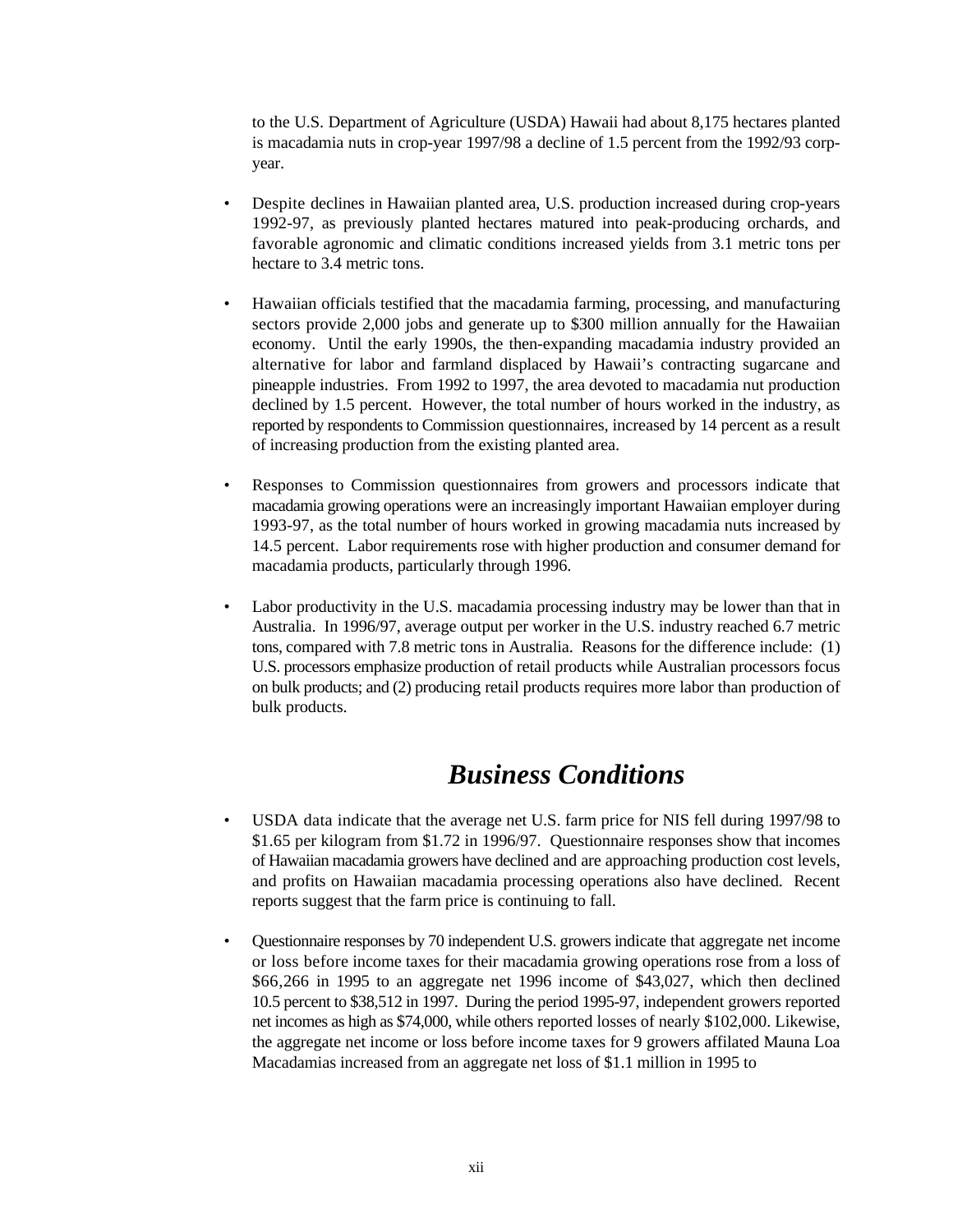an aggregate net income of \$2.2 million in 1996, then declined 45 percent in 1997 to \$1.2 million.

- U.S. macadamia processor questionnaires show that aggregate operating income rose 131 percent to \$6.1 million during 1995-97. In 1998, however, processor business conditions began deteriorating: domestic and export sales and prices began declining; Asian sales fell; and competition from foreign processors escalated in Asian markets.
- Tourists in Hawaii purchaser a substantial volume of Hawaiian macadamia nuts. After several years of growth Hawaii-bound Asian tourism is declining as Asian macroeconomic problems continue. Hawaii's tourist data show that the number of Asian tourists prior to 1997 was growing between 10 and 13 percent on average per annum, but decline by nearly 1 percent in 1997. Preliminary data show further declines in 1998. Declining numbers of Asian tourists have a particularly adverse consequence for the Hawaiian economy since Asian tourists spend twice the daily amount spent by U.S. mainland tourists.
- Several other factors that may be contributing to the lower Hawaiian macadamia farm prices include: increasing world production, declining Asian import demands for macadamia products due to economic and financial problems, and a slowdown in European macadamia kernel purchasing.

#### *Consumption and Trade*

- During 1992/93-1996/97, U.S. apparent consumption of macadamia nuts increased 19 percent to 32,440 metric tons. Hawaii accounts for one-half of macadamia-related sales, and a substantial portion of these Hawaiian sales are to tourists ("suitcase exports").
- U.S. macadamia imports during 1992-97 increased 74 percent in volume, consisted primarily of shelled raw kernels, and were primarily from Australia, Costa Rica, Guatemala, South Africa, and Kenya.
- During 1992-97, U.S. macadamia nut and nut product exports consisted primarily of roasted kernels, rose by 39 percent in volume, and were primarily marketed in Japan, Hong Kong, Canada, and Taiwan.
- There are no quotas or other restrictive non-tariff barriers in the U.S. market for macadamia nuts other than a phytosanitary ban on most in-shell macadamia nut imports which is somewhat moot because most imports are kernels because of the cost of shipping bulky inshell nuts and the potential for quality deterioration during transit. U.S. general rates of duty in 1997 ranged from 2.1 cents per kilogram (0.3 percent ad valorem equivalent) for fresh or dried macadamia kernels to 23 percent ad valorem for roasted or otherwise prepared or preserved macadamia kernels.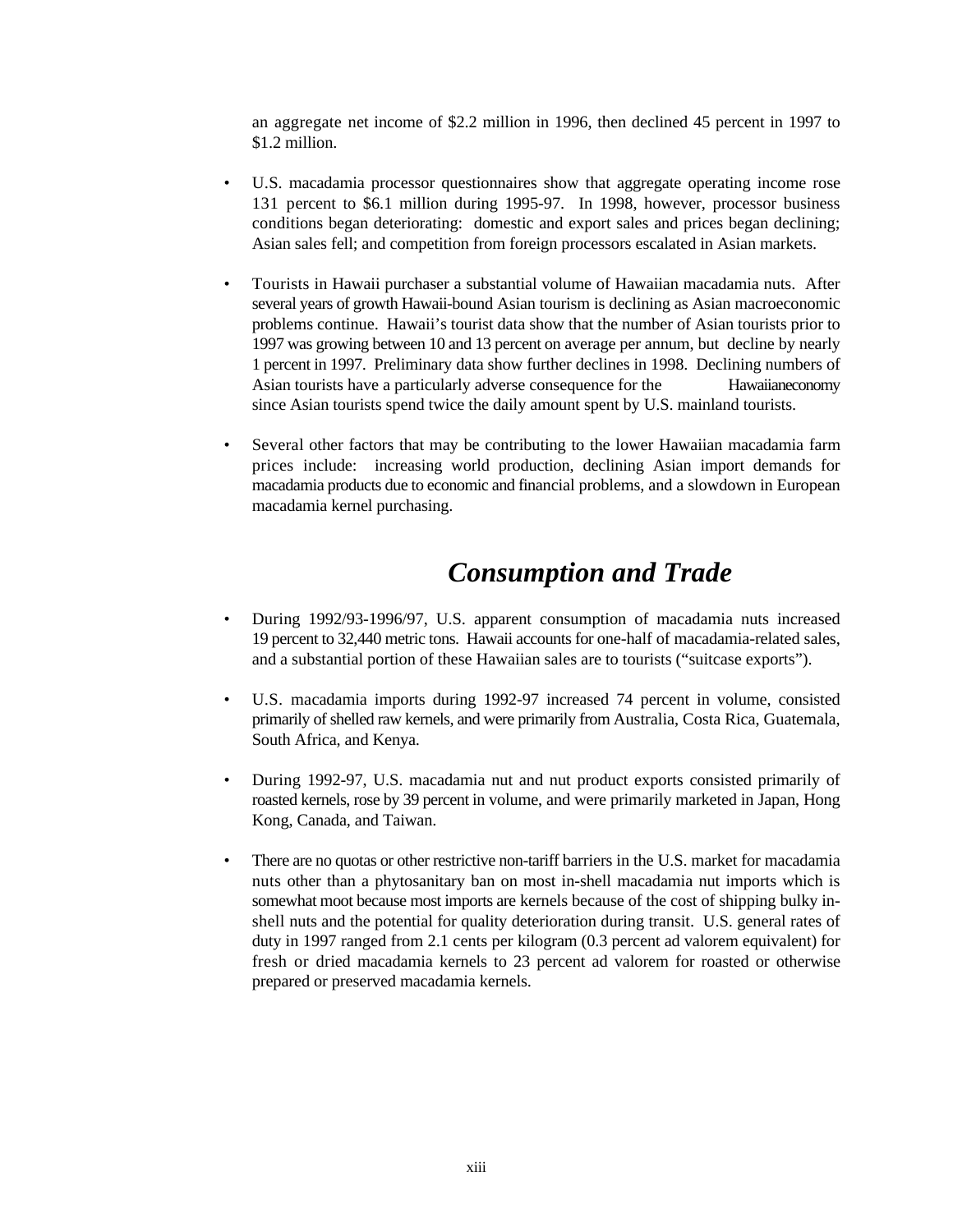## **Australia**

## *Production and Employment*

- The Australian industry is younger than the Hawaiian industry. Since 1992/93, the USDA reports that Australia's production has increased by 129 percent to 27,500 metric tons in 1997/98. The Australian industry employs 1,600 persons--1,000 work on the growing side of the industry, and 600 work on the processor/marketing side.
- With 25 percent of Australia's orchards not yet bearing nuts, Australian production is expected to increase as the immature trees begin commercial production over the next 6-8 years. Yet Australian industry testimony suggested that expected increases in new orchard production may be tempered by a leveling-off of production from older orchards caused by reduced yield associated with orchard age.

### *Markets and Trade*

- Australian processors and marketers focus on the bulk and industrial markets. Nonetheless, three Australian processors have developed and market retail macadamia products, and dedicate from 9 to10 percent of revenues on sales, product, and market development activities.
- During crop-years 1992/93-1997/98, USDA sources reported that Australian exports to all markets rose by 98 percent to 16,000 metric tons (60 percent of production) and apparent consumption rose by 92 percent to 9,000 metric tons. Ending stocks, once consistently at near-zero levels, increased to 2,500 metric tons, equivalent to nearly 10 percent of production.
- Once dependent on the U.S. market, the Australian industry has diversified export markets. During crop-years 1992/93-1997/98, the U.S. share of Australian exports fell from 36 to 11 percent, while new export markets were established in Japan, China/Hong Kong, and Germany. The absolute level of exports to the United States, however, fell by a far lesser percent.
- Australian import duties range from free to 5 percent ad valorem. There are no quotas or other known nontariff barriers in the Australian market.

## **Major Foreign Producers Other Than Australia**

- Three African countries (Kenya, South Africa, and Malawi) and three Latin American countries (Guatemala, Costa Rica, and Brazil) supply virtually all macadamia nuts produced outside the United States and Australia, and export 90 percent of their output to world markets, chiefly to the United States, Japan, the European Union (EU), and Hong Kong.
- Tariffs on imports of macadamia products into these major African and Latin American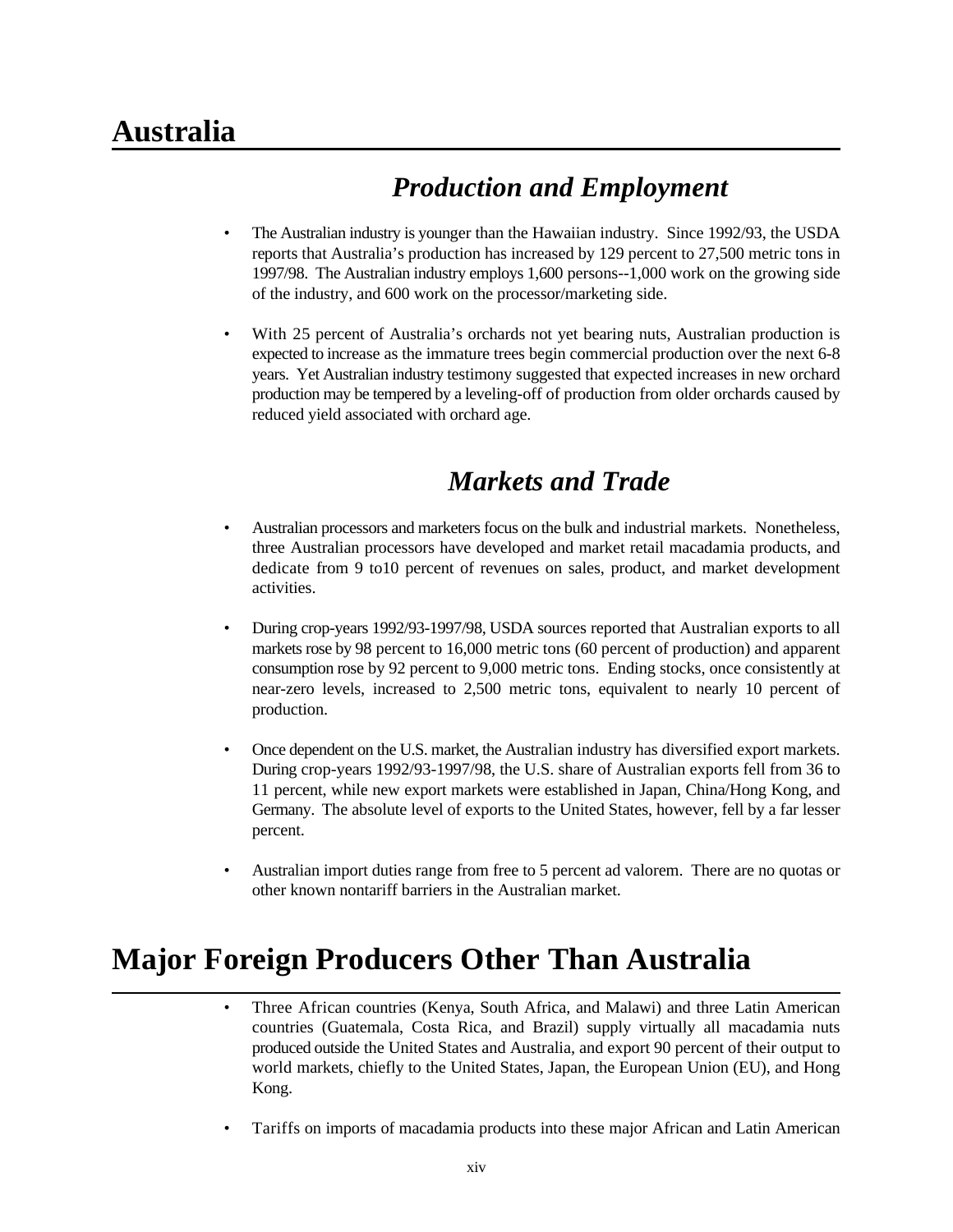countries range from free in South Africa, to 70 percent ad valorem on all types of macadamia nut products in Kenya, and to 110 percent ad valorem in Malawi on roasted nuts (tariff plus import surcharge levy). Tariffs range from 17 percent ad valorem in Guatemala on all forms of macadamia products, to a 19-percent ad valorem tariff in Costa Rica on raw nuts, and to 10 percent ad valorem on raw kernels in Brazil.

- Macadamia production in Africa increased rapidly during 1992-97, owing to increasing world demand and farm prices. Kenya nearly doubled output during the last 6 years, and accounted for 6,800 metric tons, or 9 percent of 1997 global output. South African macadamia output increased by nearly fourfold since 1992, and provided approximately 5,400 metric tons of 1997 global output. Output in the region is projected to increase further as recently planted trees enter the peak producing stage, and growers increase plantings.
- In 1997, Kenya exported 6,800 metric tons of NIS primarily to the United States and Japan, while South Africa exported 4,915 metric tons of NIS primarily to the United States, Europe, and Hong Kong. During 1992-97, Kenya more than doubled, and South Africa more than quadrupled, exports.
- Macadamia production in Latin America (Guatemala, Brazil, and Costa Rica) accounted for 9 percent of 1997 world production. During 1992-97, Guatemalan production (in-shell basis) rose 73 percent to 2,745 metric tons and Brazilian production expanded about fivefold to 1,600 metric tons, while Costa Rican output rose only slightly to 2,500 metric tons. Costa Rican production suffered from poor weather, ineffective management and horticultural practices, and acreage transfer to the production of higher-priced coffee.
- USDA data indicate that during 1992-97 Latin American macadamia exports rose 150 percent; domestic consumption was insignificant; and Guatemala was the region's primary exporter, followed by Costa Rica. Most of the region's 1997/98 exports were marketed in the United States.

### **Major Consumer Markets**

- Major consumer markets outside of the United States and Australia are Japan, Hong Kong, and the EU. Together they account for approximately 27 percent of world consumption.
- During 1992-97, Japan's imports of macadamia kernels and kernel products expanded by an average 8.2 percent annually to 2,190 metric tons. Although the United States was Japan's leading supplier in value terms, Australia surpassed the United States as Japan's leading supplier in volume terms in 1993. The United States supplies chiefly processed products, while Australia and Kenya supply chiefly fresh or dried kernels to Japan.
- Japan's recession and declining income affected U.S. macadamia sales through lower direct imports and indirectly through lower numbers of Japanese tourists in Hawaii since 1996. Further, Japan's mix of macadamia imports has shifted away from roasted and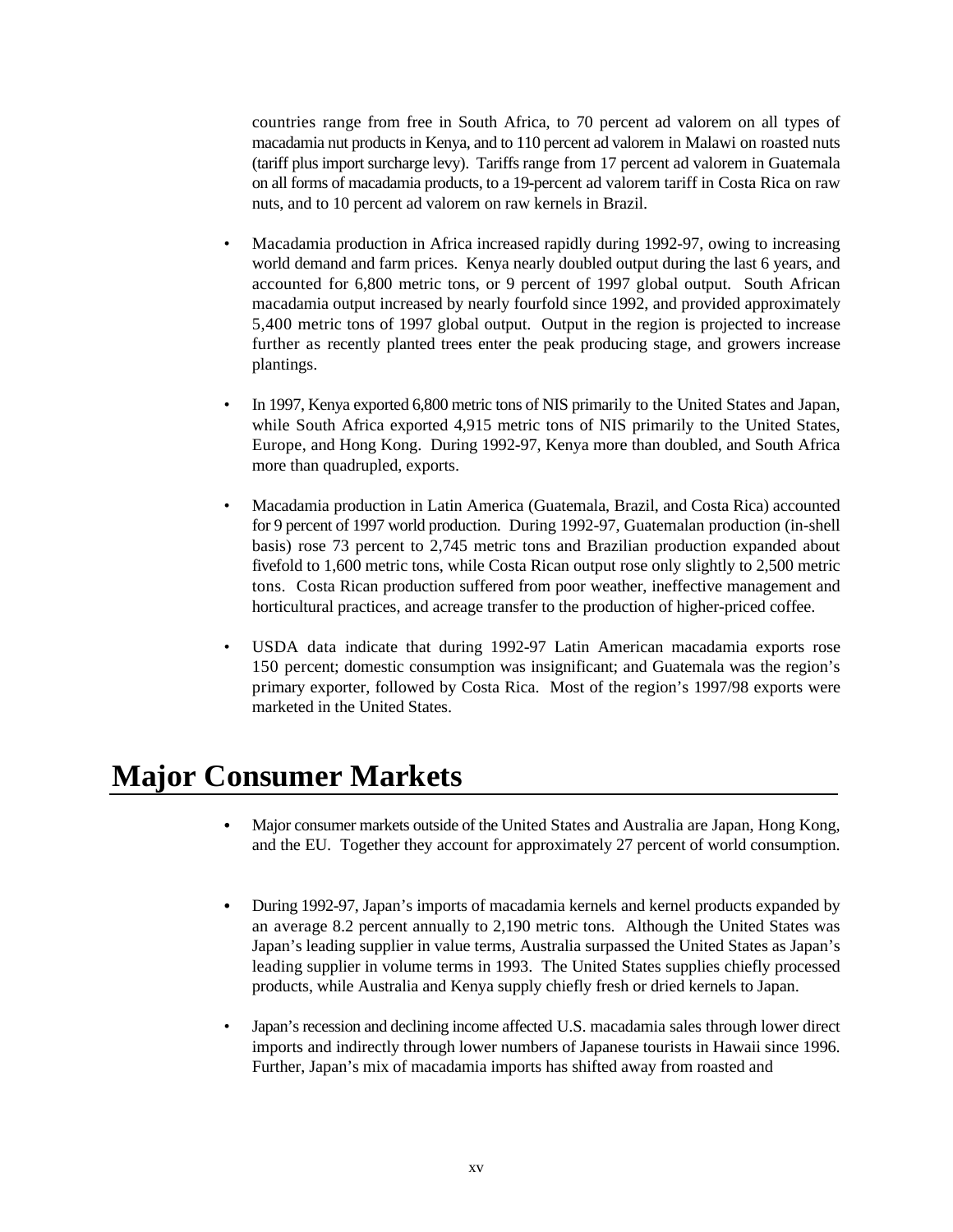prepared or preserved product from the United States to fresh or dried macadamia kernels supplied by Australia and Kenya.

- China and Hong Kong have been a strong market for tree nuts for many years. Australia has supplied most of the imports of macadamia nuts to China, an area of particular marketing focus for the Australian industry.
- The EU, the world's second-leading tree nut market after the United States, is very pricesensitive with regard to consumption of nuts, and uses macadamias mainly in snacks. Germany is the leading EU consumer of tree nuts, including macadamias, although the United Kingdom and the Netherlands are also important markets. Australia has been the leading supplier of macadamia nuts to Germany. The Australian industry has developed the German market, which mainly consists of packaged, retail sales.
- Roasted macadamia kernel in retail glass jars recently sold for \$26 to \$40 per kilogram in the Washington, D.C. area, compared with a higher range of \$29 to \$47 per kilogram in Japan.

## **Comparative Analyses and Competitive Conditions**

- Globally, the area planted with macadamias is expanding. Although the U.S. planted area remained almost unchanged, the macadamia planted area in key producing regions such as Australia, Guatemala, and Kenya has increased since 1992. As these new trees mature, world supplies of macadamia kernels will likely increase.
- According to USDA and Australian industry reports, there are 1.65 million trees, of which 8 percent are not yet bearing, in Hawaii, while Australia has 3.1 million trees, of which 25 percent are not yet bearing. Compared with Hawaii, Australia has almost double the trees on an orchard area about 50 percent larger, implying that growers in Australia plant at higher densities than those in Hawaii. Further, Australian orchards have far greater proportions of nonbearing trees than do Hawaiian orchards. Thus, Australia will likely realize greater production increases than Hawaii as nonbearing trees begin commercial production.
- World macadamia supplies currently exceed demand, and are depressing prices. Farm prices reported by the Hawaiian Agricultural Statistical Service fell by 5 percent from \$1.72 per kilogram in 1996 to \$1.65 per kilogram in 1997. Margins between wholesale and farm prices fell from 87 percent in 1995 to 84 percent in 1997, putting further downward pressure on farm prices.
- Asian macroeconomic troubles are contributing to lower macadamia nut prices. Asian tourism to Hawaii and Australia, a principal source of demand for macadamia nut products, is declining; as well, Asia's import demand for U.S. and Australian macadamia products is declining.
- Australian exporters had promoted macadamias as an ingredient in chicken dishes in Chinese-cuisine restaurants in Hong Kong and China. The Asian chicken flu in late 1997 and early 1998 caused a reduction in restaurant patronage, which depressed demand in this promising growth market. Lost sales have translated into lower kernel usage and increases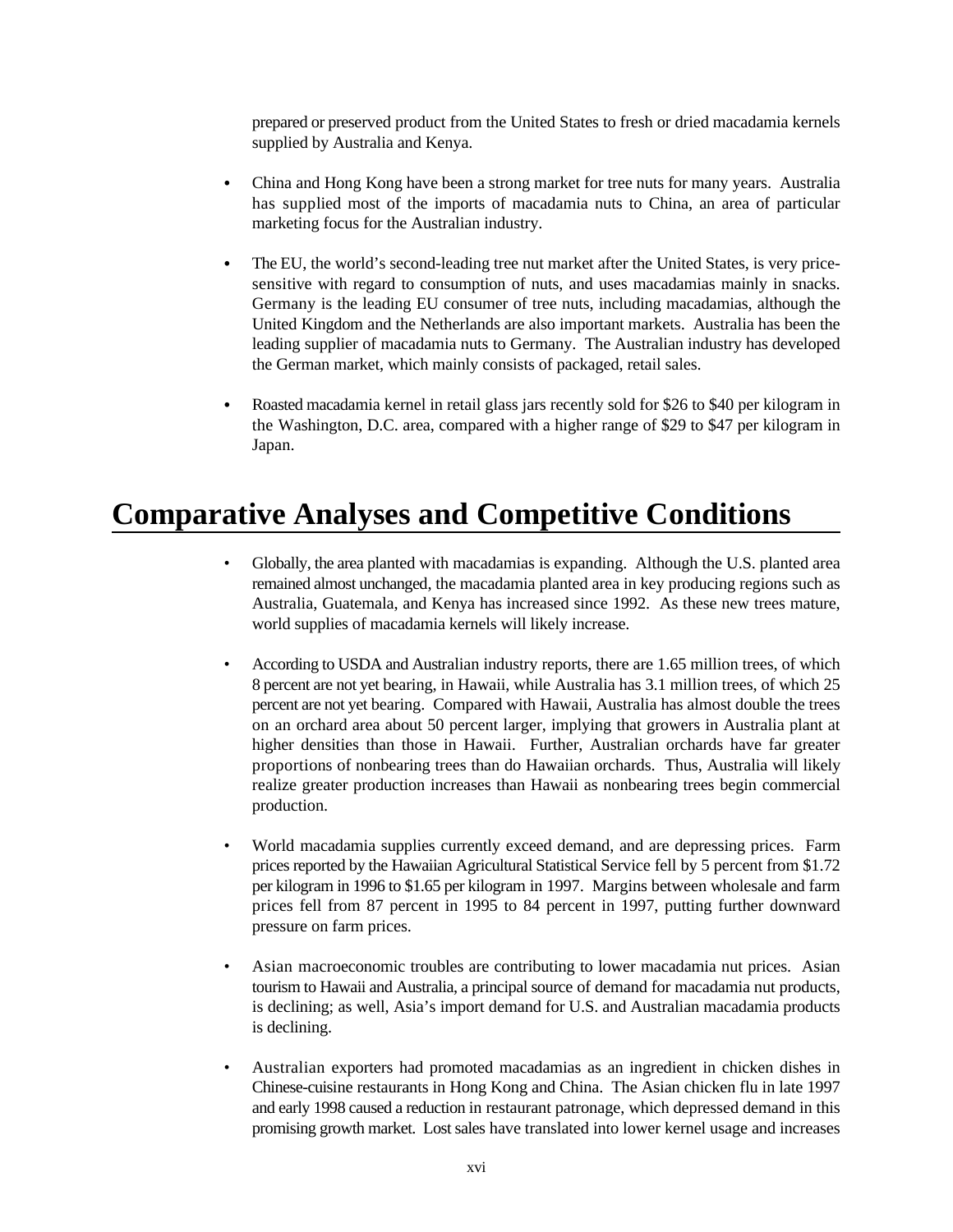in Chinese/Hong Kong kernel inventories in 1998.

- Since the price declines in the early 1990s, Australian producers have taken a different marketing approach than U.S. producers. Australian exporters have launched a generic campaign to boost demand for macadamia nut products in export markets in Asia, Europe, and North America. In contrast, U.S. firms have focused their efforts on promoting products under their respective brand names or as "Hawaiian" products. U.S. and Australian interests disagree over the relative benefit of these different approaches as mechanisms for alleviating current and expected excess world supplies of macadamias.
- The Australian Federal Government has legislated a mandatory levy on macadamia growers' NIS delivered to processors. The Australian Macadamia Society (AMS) annually determines the amount of the levy, which is collected for the AMS by the Department of Primary Industries and Energy (a Federal Australian agency). The AMS annually determines the levy amounts allocated to financing macadamia marketing and promotional programs and macadamia-related scientific and horticultural research.
- Relative costs of growing macadamias appear higher in the United States than in Australia. Breakeven NIS prices are those above which profits are generated, and below which losses are generated. In the United States, the break-even price ranges from \$1.21-\$2.03 per kilogram, compared with an Australian range of \$0.58-\$1.28. Possible explanations for the difference include the relatively younger ages of Australian orchards; the higher costs caused by Hawaii's volcanic terrain; and yield-augmenting effects of horticultural research on macadamias in Australia funded through mandatory levy collections.
- Australian processors testified that they have difficulty in competing with U.S. processors for certain U.S. value-added sales because of the U.S. duty of 23 percent imposed on imports of roasted and prepared or preserved kernels. They also testified that U.S. processors have a unit cost advantage over Australian firms because Australian firms cannot achieve the economies of scale of larger U.S. processors.
- Inelastic supply of macadamia nuts contributes to short-run price fluctuations. Because macadamias are a tree crop, short-run supply is nearly fixed and depends on the number and ages of available trees. Therefore short-run changes in demand can cause wide swings in prices. Adding to price volatility is the "luxury" perception of macadamia products among consumers, which causes macadamia demand to be highly sensitive to changes in consumer incomes.

### **Exchange Rates**

- During the period 1992 through the first quarter of 1998, movements in real exchange rates of macadamia producer and consumer currencies relative to the U.S. dollar have been mild and short-lived, while movements in nominal exchange rates have been more pronounced. Observed changes in macadamia-related prices, trade patterns, and market shares have likely not been induced by currency fluctuations because relevant real exchange rates have not changed significantly or for protracted periods.
- During the period 1992 through early 1998, reported declines in Australian kernel prices relative to U.S. prices may have arisen from declining Australian production costs, rather than real exchange rate movements. Changes in Asian imports and in the number of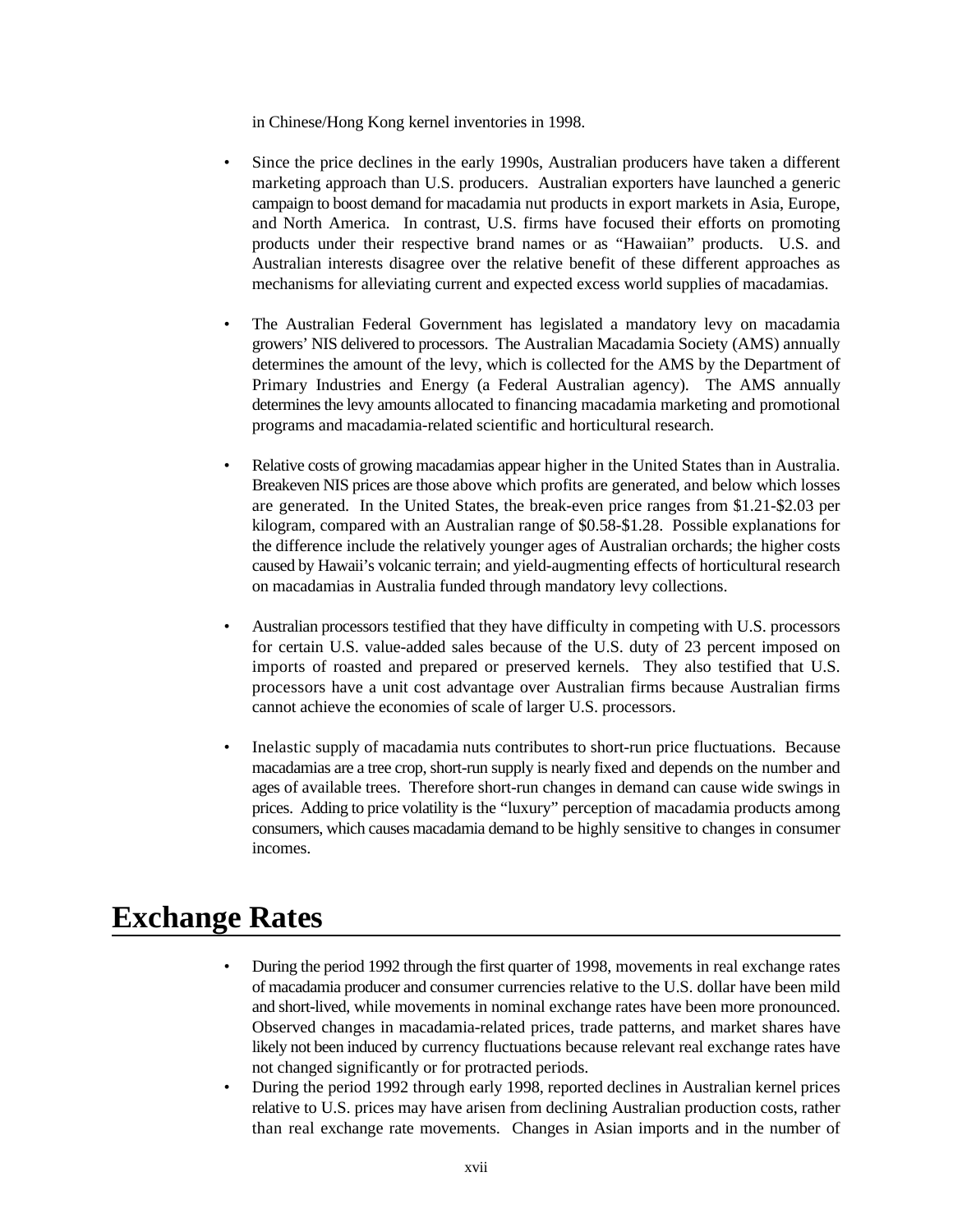Hawaii-bound Asian tourists during the 1990s may have arisen from changes in national economic activity and real income, rather than from exchange rate movements.

• Data are not available to determine whether declining 1998 Asian imports of U.S. macadamia products and numbers of Asian tourists to Hawaii are from movements in real exchange rates or from stagnating Asian incomes caused by the economic down turn.

## **Econometric and Statistical Analysis**

• Macadamia tree plantings are influenced not only by current nut prices but also by past prices. Price trends that last for several years heavily influence growers' planting decisions. The nut-in-shell price prevailing in the current year has the greatest effect: statistical analysis suggests that a 1-cent increase (or decrease) in price would cause an increase (or decrease) in planted area of 6.3 hectares (or 0.08 percent of 1997/98 planted area). This current-year effect is followed by increasingly smaller effects in more distant years.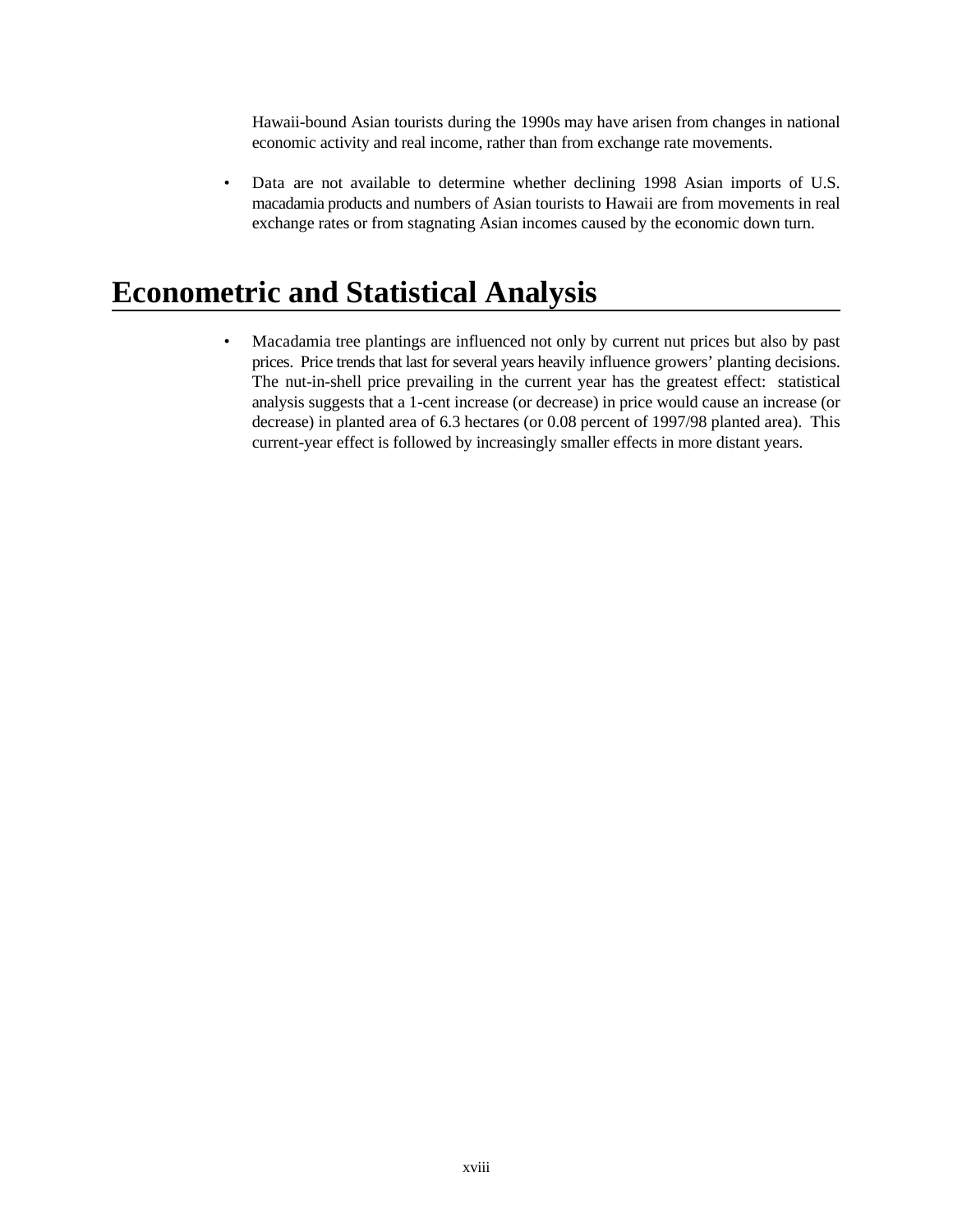## **CHAPTER 1 INTRODUCTION**

Macadamia nuts are a minor nut in the world market for edible tree nuts, accounting for less than 0.5 percent of world tree nut production. The United States, next to Australia, is the world's second-largest producer (accounting for 36 percent of world production in 1997) and the world's largest consumer of macadamia nuts.<sup>6</sup> U.S. production of macadamia nuts is concentrated in Hawaii, which accounts for more than 99 percent of U.S. production. California accounts for the remainder.<sup>7</sup> Macadamias are Hawaii's third-largest agricultural crop, following sugarcane and pineapples. According to industry sources, more than 95 percent of Hawaii's macadamia nut production is located on the large island of Hawaii. Kauai and Maui account for nearly all of the remaining production.

The demand for macadamia nuts and nut products rose sharply in both the United States and in foreign markets during the 1980s and 1990s.<sup>8</sup> The increase in consumption of macadamia nuts was largely due to the increase in global incomes that occurred during this period as well as greater consumer awareness of macadamia nuts and nut products from perhaps Australian generic promotion efforts.

World production of macadamia nuts more than doubled during the 1980s and increased by 75 percent from 1990 to 1997. U.S. production also increased, but more slowly than that of foreign competitors, with production rising 36 percent in the 1980s, and then by another 16 percent during 1990-97. Following a decade of rising macadamia nut prices in the 1980's, during which the rapid <sup>9</sup> growth in supply could not keep pace with demand, prices fell sharply in the early part of the 1990s. This sharp decline in price was due to increased competition in the world macadamia nut markets and an increase in inventory levels. Prices recovered gradually through the mid 1990s, before declining in late 1997 as the industry was faced again with high inventories.<sup>10</sup> A number of causes for these reported recent adverse developments for U.S. growers and processors have been offered, and many are discussed later in the report. These causes have reportedly resulted in a situation where domestic and world demand and prices for kernel and kernel products have decreased and domestic and world kernel supplies have increased, and include: increasing macadamia acreage and production, primarily in Australia, Kenya, and South Africa; record U.S. and Australian macadamia crops in 1997; a slowdown in Hawaii-bound Asian tourists because of Asian macroeconomic problems; declining U.S. macadamia product exports; and a slowdown in European macadamia buying in 1997. This report will examine a variety of supply and demand factors, including competition from

Macadamia Situation and Outlook, found at **http://www.fas.usda.gov./htp/circular/1998/98-** <sup>6</sup> **03/9803macz.html**.

There were less than 20 acres of macadamia nut trees planted in Florida in the mid 1990s, but these trees have not reached bearing age.

<sup>&</sup>lt;sup>8</sup> Macadamia nuts are a luxury or premium nut with a relatively high income elasticity.

<sup>&</sup>lt;sup>9</sup> Hawaii Agricultural Statistics Service (HASS), *Hawaii Macadamia Nuts, Final Season Estimates*, July 7, 1998, p. 1.

<sup>&</sup>lt;sup>10</sup> Macadamia Situation and Outlook, found at **http://www.fas.usda.gov./htp/circular/1998/98-03/9803macz.html**.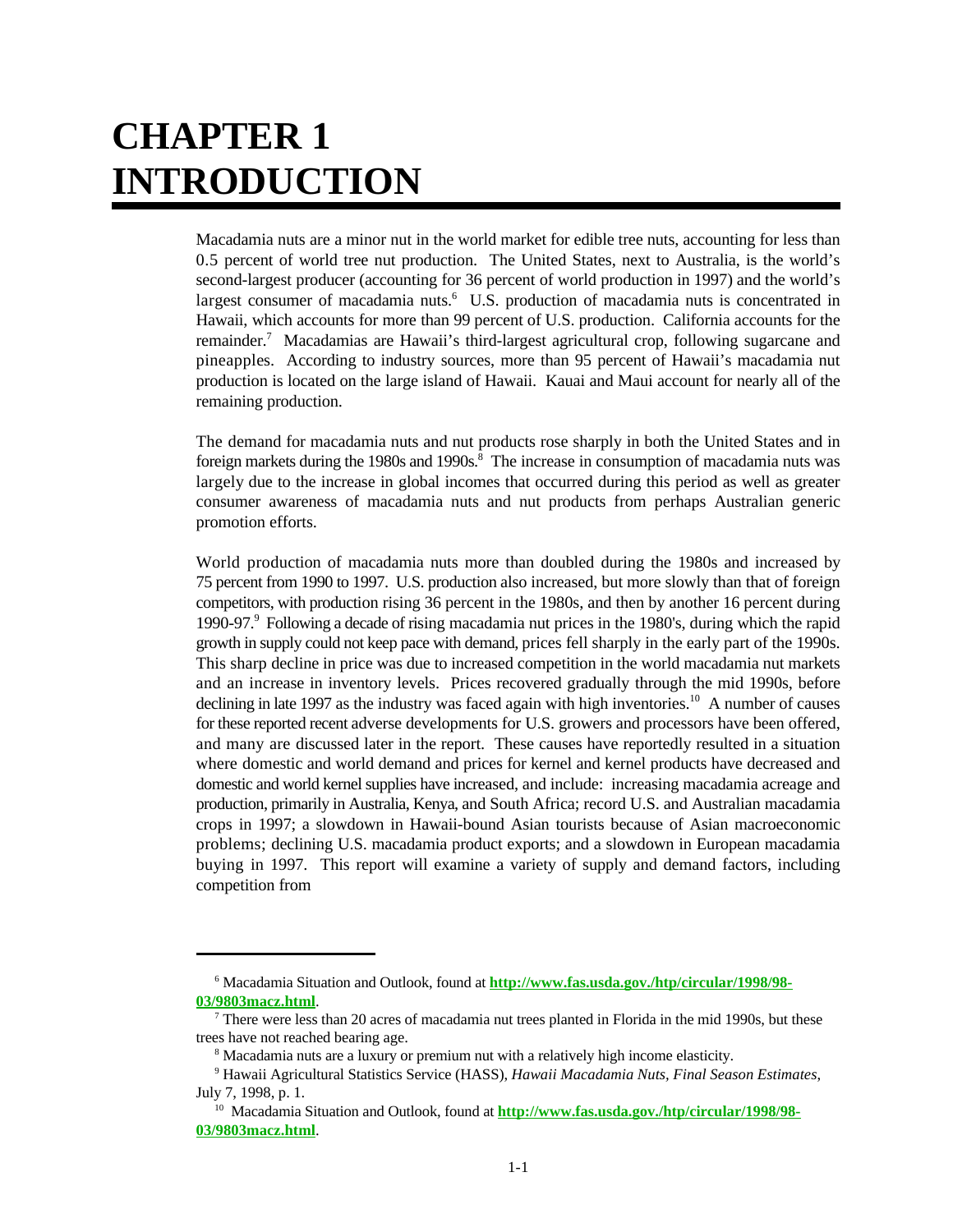Australia, and how they have affected competitive conditions in the U.S. macadamia nut industry since 1991.

#### **Purpose and Approach of the Report**

This report, as requested by the Senate Committee on Finance, provides an analysis of (1) the factors affecting the competitiveness of the U.S. macadamia nut growing and processing industry, (2) the consumer prices paid for macadamia nuts and macadamia nut products in the United States and in other major consumer markets, and how tariffs and other trade measures influence such prices, (3) the extent to which trade practices and barriers to trade by other competing countries impede the marketing of U.S.-produced macadamia nuts in both domestic and foreign markets, and (4) the current conditions of trade in macadamia nuts. The investigation was instituted on October 23, 1997, following receipt of the request on September 15, 1997, from the Committee on Finance, United States Senate.<sup>11</sup>

The report analyzes supply and demand conditions in the United States, Australia, and other competitive countries. The report provides information on changes in market shares, the cost structures and pricing strategies of the United States and competitor countries, factors affecting industry growth and demand, $12$  and a description and comparison of prices U.S. and non-U.S. consumers pay for macadamia nuts and nut products.

Information was obtained from domestic and foreign macadamia nut growers and processors, U.S. importers, researchers, and other government agencies. Early in the investigation the Commission sent questionnaires to 363 members of the U.S. macadamia nut industry, including 343 growers, 8 processors, and 12 importers.<sup>13</sup> The Commission received questionnaire responses from 144 growers, 5 processors, and 8 importers. Information was also collected through public hearings held on March 25, 1998, in Kailua-Kona, Hawaii, and on April 30, 1998, in Washington, DC and through field work conducted in Florida, Hawaii, and Australia.

 $<sup>11</sup>$  The request from the Senate Committee on Finance is reproduced in app. A.</sup>

 $12$  There is no single measure or definition of competitiveness. Van Duren, Martin, and Westgren (1992) define competitiveness as "the sustained ability to profitably gain and maintain market share." E. Van Duren, L. Martin, and R. Westgren, "A Framework for Assessing National Competitiveness and the Role of Private Strategy and Public Policy," paper presented at the International Agricultural Trade Research Consortium on "Competitiveness in International Food Markets," Annapolis, MD, Aug. 7-8, 1992. McCorriston and Sheldon, on the other hand, define competitiveness in terms of economic growth. According to these authors, market shares and other indicators of industry performance are only important insofar as they relate to increasing standards of living. S. McCorriston and I. Sheldon, "International Economics," paper presented at the International Agricultural Trade Research Consortium, Annapolis, MD, Aug. 7-8, 1992.

 $<sup>13</sup>$  The growers and processors included in the Commission's survey are all members of the Hawaii</sup> Macadamia Nut Association, which provided member mailing lists to the Commission. According to the Hawaii Department of Agriculture, there are currently 700 macadamia nut growers in Hawaii. The association's processors' list included all known processors as of September 30, 1997. The importers included in the survey were selected by Commission staff from a list developed by the Commission staff that included firms importing a minimum of \$50,000 annually of macadamia nuts and nut products.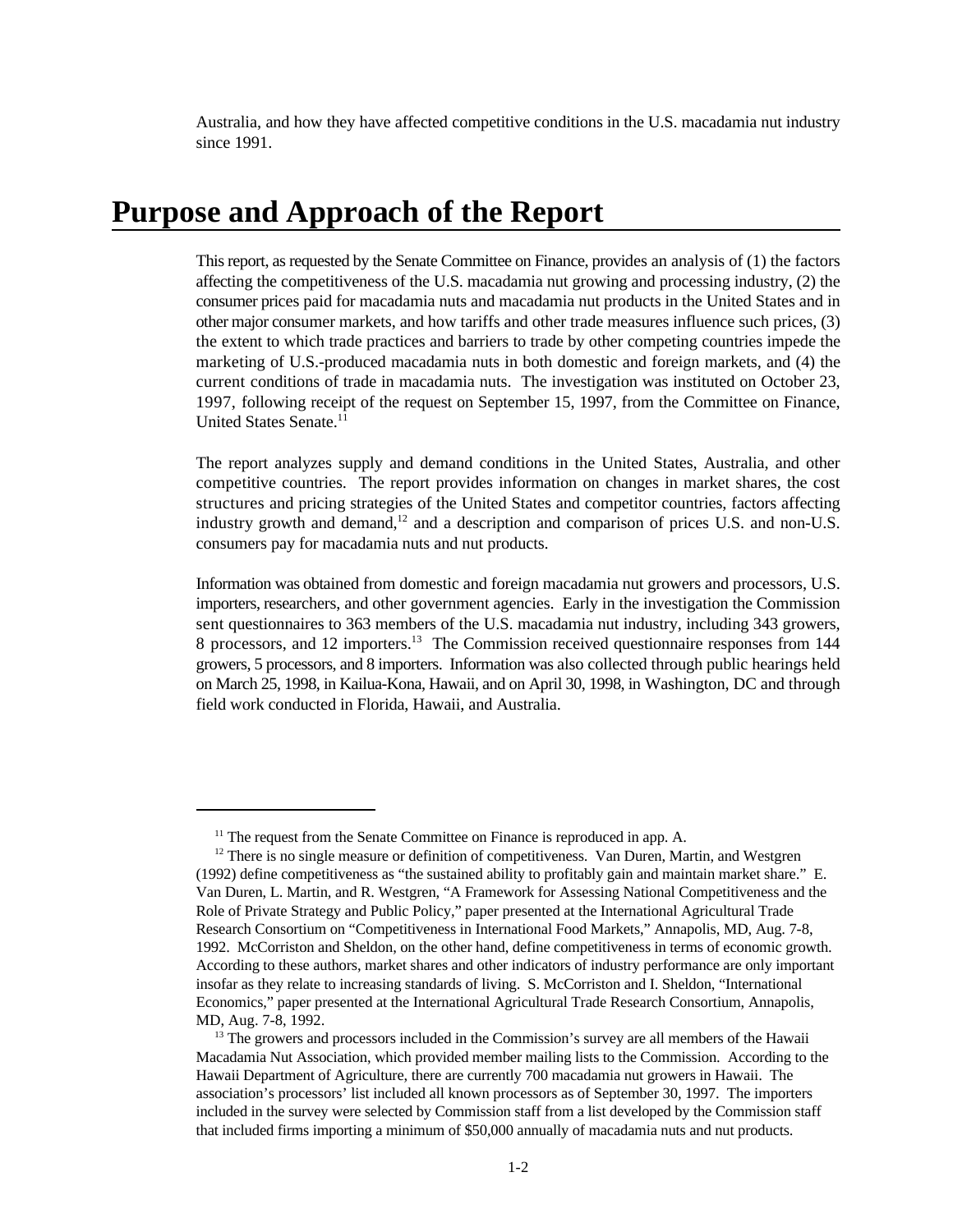### **Scope of the Report**

## *Industry Defined*

The segments of the macadamia nut and nut products industry examined in this report include (1) growers that cultivate macadamia trees and harvest the nuts, (2) processors that purchase macadamia nuts and crack the nuts to produce raw kernels, and (3) processors and importers that market raw kernels. This report examines processors that roast and salt macadamia kernels and manufacture macadamia confectionary and bakery products. However, the report does not examine the non-processor firms that are exclusively nut roasters, rebaggers, confectionery manufacturers, and bakery and miscellaneous food manufacturers, which are intermediate consumers of raw and roasted macadamia nut kernels.

#### *Industry Products*

Macadamia nuts are consumed as roasted nuts (separately or in nut mixes), as confectionery (primarily chocolate-covered kernels), and as an ingredient in bakery and other food products. The products of the macadamia nut industry are categorized and described below:

- B. Raw in-shell macadamia nuts.))
	- a. Macadamia nuts that have been husked but not dried (wet-in-shell (WIS) nuts). These nuts may have an internal moisture content as high as 25 percent.
	- b. Dried in-shell macadamia nuts (hereafter nut-in-shell or NIS) that have been air-dried at the farm or at the processing plant until the internal moisture level of the nuts has been reduced to about 3.5 percent.
- 3. Raw kernels.))The nut meats obtained by breaking (cracking) the hard nut shell. Raw kernels are further dried to about 1 percent moisture to increase their storability; otherwise, the kernels will deteriorate. Raw kernels are an intermediate product that is usually further processed before being consumed, however, raw kernels may also be sold at health food stores and farmers market to consumers for direct consumption.
- 4. Roasted kernels.))Raw kernels that have either been dry- or oil-roasted. Dryroasted nuts have been subjected to radiant or microwave heat. Oil-roasted nuts have been immersed in hot oil. Honey-roasted kernels are obtained by introducing honey into the roasting process, which results in a honey glaze on the roasted kernels. All of these products may be salted or unsalted. In addition, flavoring, such as hickory smoke, may be added in the processing.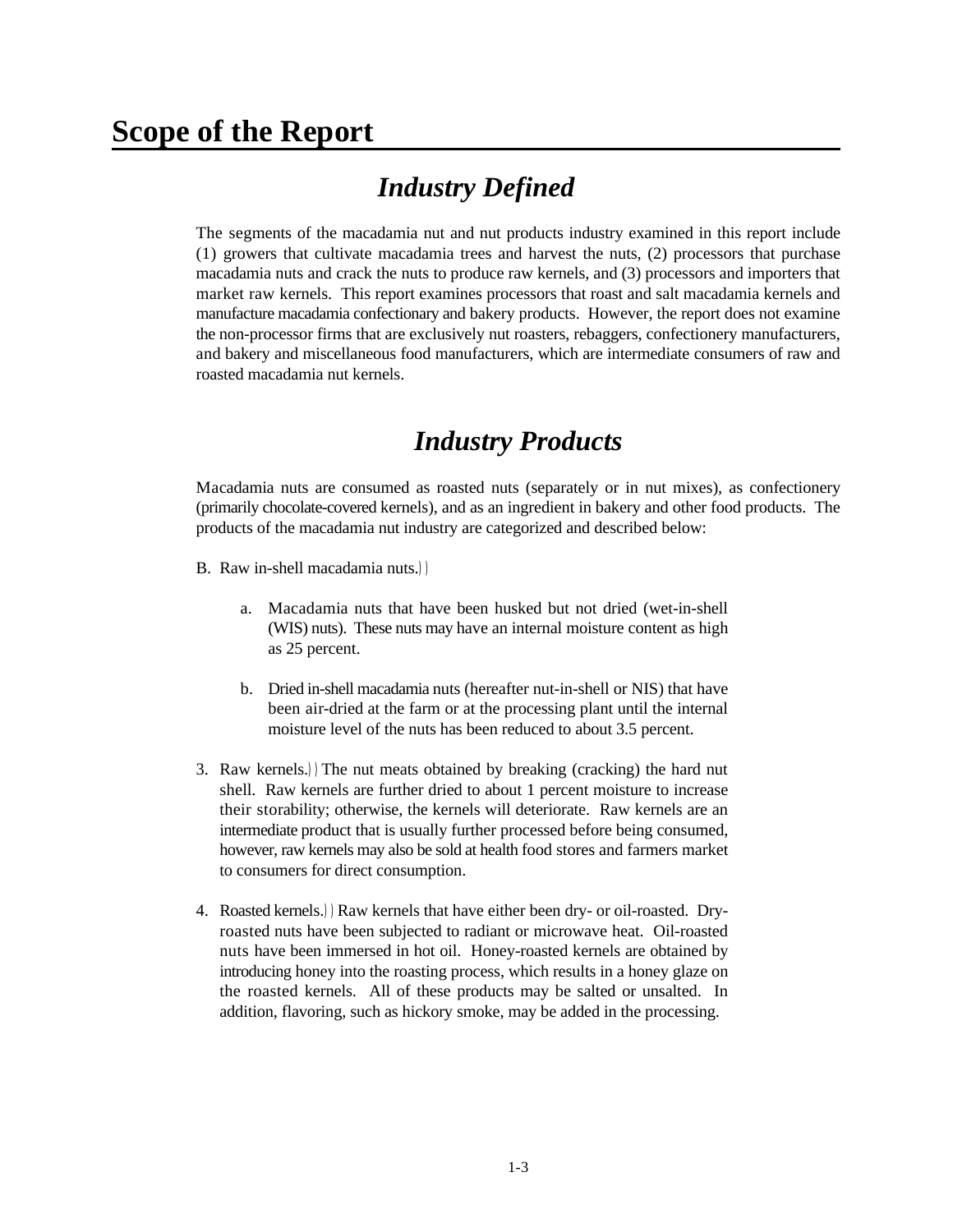- 5. Bakery, candy, and confectionery products.))Macadamia kernels are used as ingredients in baked goods and in brittles and other candies, including chocolate-covered whole nuts, nut halves, nut clusters, and chocolate bars that include macadamia nuts as an ingredient.
- 6. Macadamia oil.–Macadamia shells containing fragments of kernels and kernels are pressed to produce food grade and pharmaceutical grade oils.

### *Production Relationships*

The macadamia nut is produced from a subtropical broad-leaf evergreen tree. There are at least six different varieties of macadamia nut trees. However, most of the world's commercial production of macadamia nuts is from two species))*Macadamia integrifolia*, the smooth-shelled type, and *Macadamia tetraphylla*, the rough-shelled type. The smooth-shelled type accounts for the majority of the world output and is preferred because of its higher oil content and superior roasting quality. The rough-shelled type has a higher sugar content and is therefore sweeter.<sup>14</sup>

Macadamia trees are perennials that generally can be harvested economically within 6 to 8 years of planting and may produce for 40 to 60 years or more with proper care.<sup>15</sup> World production of macadamia nuts occurs between 34 degrees north and 30 degrees south latitude, with commercial production mainly between 16 degrees and 24 degrees north and south latitudes.<sup>16</sup> Production generally occurs at altitudes below 760 meters, as trees above this elevation grow slower, produce fewer nuts, and produce nuts with thickened shells.<sup>17</sup> Tree damage occurs rapidly when temperatures drop below -2 degrees centigrade for more than several hours, but high tropical temperatures also result in trees failing to produce nuts. Thus, production occurring in countries with tropical climates is at higher elevations, where temperatures are more moderate.

In Northern Hemisphere countries the majority of the macadamia nut crop is harvested during September-December, with the harvest peaking in October, although harvesting continues throughout much of the rest of the year. In Southern Hemisphere countries, the main harvesting season is from April through September. Macadamia trees primarily compete with crops such as sugarcane, coffee, and pineapples for use of available land.

Macadamia nuts are usually gathered by hand, except on large farms that are sufficiently level to allow use of mechanical sweepers and pickup devices. Macadamia nuts on a given tree do not all mature at the same time; thus they are usually allowed to mature on the tree and fall to the ground. The nuts must be gathered and hulled shortly thereafter to prevent deterioration. Under tropical rainforest conditions, nuts may have to be gathered as often as once a week. Once harvested, the nuts are husked and then air-dried at the farm or at the processing plant. The drying process shrinks the kernel inside the nut, resulting in less damage to the kernel when the shell is cracked by the processor. Nuts that have been dried can be stored for 4 to 5 months before they must be cracked.

 $14$  Macadamia-the tree and its environment, found at

**http://www.nor.com.au/agriculture/ams/oview.htm**, Oct. 20, 1997.

<sup>&</sup>lt;sup>15</sup> Jasper Guy Woodroof, *Tree Nuts: Production, Processing, Products*, 2d ed. (Westport, CT: Avi, 1979), p. 301.

<sup>&</sup>lt;sup>16</sup> Andrew McGregor, "A Review of the World Production and Market Environment for Macadamia Nuts," *31st Annual Meeting of the Hawaii Macadamia Association*, May 1991, p. 4.

<sup>&</sup>lt;sup>17</sup> Woodroof, *Trees Nuts: Production, Processing, Products, p.* 304.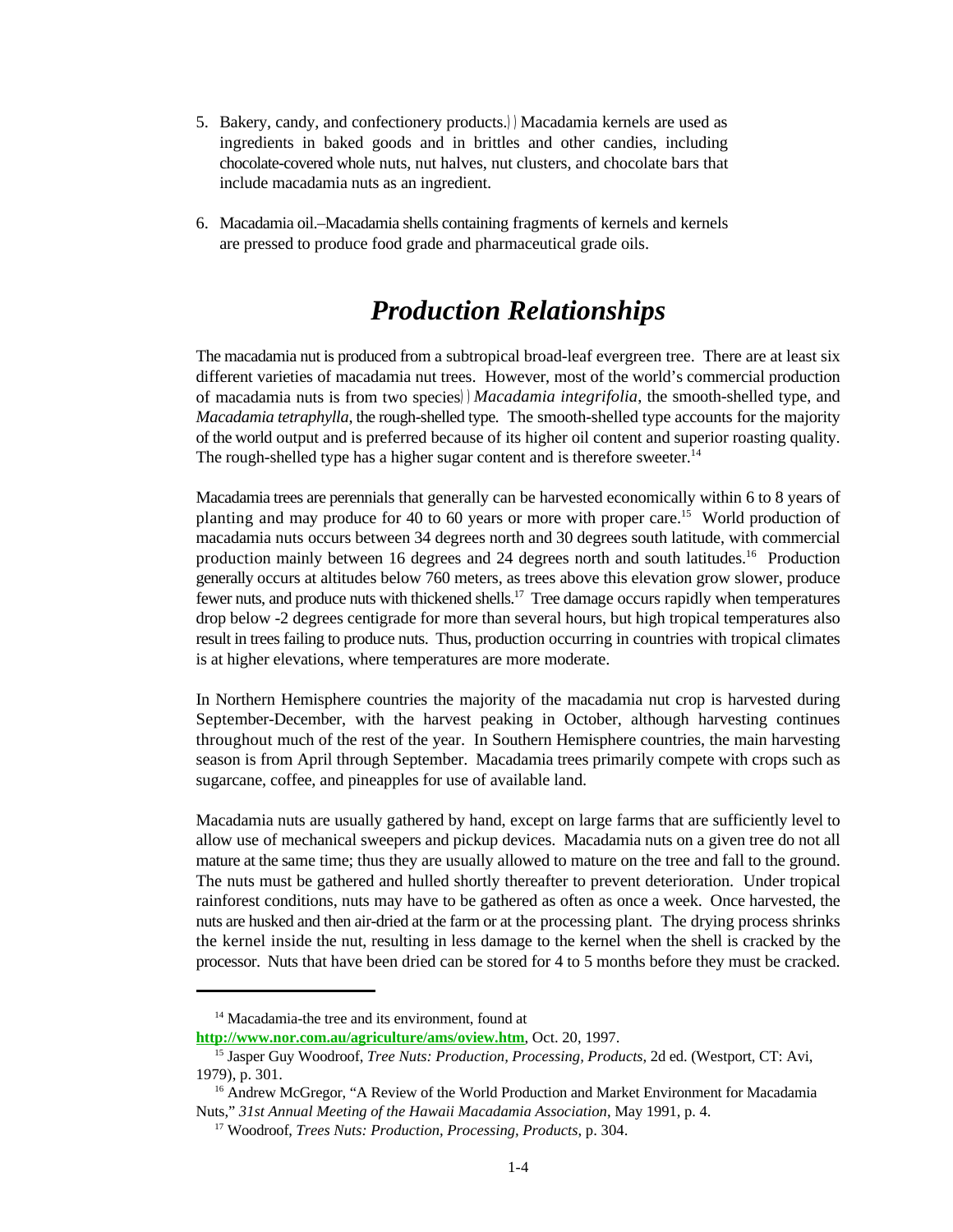Due to their extremely hard shells, almost all macadamia nuts are cracked by commercial processors. Macadamia nuts have an average kernel recovery rate<sup>18</sup> between 23 and 25 percent in Hawaii, depending on weather conditions, and 28 to 33 percent in Australia. Australia has an ongoing research program to develop higher yielding varieties. Several of these new varieties have kernel yields of approximately 35 percent.<sup>19</sup> The recovered kernels are then processed through a series of mechanical and electronic sorters that remove shell fragments and off-color kernels before going through a final hand sorting.

Kernels are the main product recovered in the processing of macadamia nuts. However, the husk, the cracked shells, and culled nuts and kernels are also used. The husks are used as mulch or compost and as soil additives. The shells are used as mulch. The culled kernels are used to make macadamia oil. Macadamia nut oil is a premium oil and is thought to be beneficial in lowering the risk of heart disease.<sup>20</sup> All of these products can also be used by the processor as fuel for boilers or dryers.

Because of quality changes associated with moisture and high temperatures, raw macadamia kernels are almost always vacuum packed in foil pouches and held in cool storage until they are ready to be processed into roasted kernels or other macadamia-nut-containing products. Macadamia kernels can be held in storage for a year or longer with no noticeable loss in quality.

The establishment of macadamia orchards requires a substantial initial investment, which is then followed by comparatively low maintenance costs during the productive life of the trees.<sup>21</sup> The high initial startup costs relative to total annual costs and the production lags inherent in macadamia nut production make macadamia nut supply relatively price inelastic in the short run.<sup>22</sup> Moreover, the same high startup costs and production constraints allow prices to vary widely in the short run without large annual output changes. Prices generally must remain low for several seasons to significantly reduce the quantity of nuts harvested. Similarly, the long period between initial planting of trees and harvesting of macadamia nuts means that high prices over time may result in significant increases in production only after a delay of many years. Hence, there is a considerable time lag associated with expected quantity changes in response to price changes.

#### *Study Timeframe*

In most instances the period covered by the study is 1992 through 1997 as requested by the

 $18$  The kernel recovery rate is determined by dividing the pounds of kernel production by pounds of net production (wet-in-shell).

<sup>&</sup>lt;sup>19</sup> Macadamia-the tree and its environment, found at

**http://www.nor.com.au/agriculture/ams/oview.htm,** Oct. 20, 1997.

<sup>&</sup>lt;sup>20</sup> Macadamia Commercial Links, found at

**http://www.nor.com.au/agriculture/ams/commercial.htm,** Oct. 20, 1997.

<sup>&</sup>lt;sup>21</sup> Askari and Cummings note that the acquisition of a perennial is very much like the acquisition of a piece of capital in that both last for more than the current time period. Thus, a grower's decision to plant a macadamia orchard is motivated by the income that is expected over the productive life of the trees, rather than any single income or price received in any particular year. See H. Askari and J. T. Cummings, *Agricultural Supply Response: A Survey of the Econometric Evidence* (New York: Praeger Publishers, 1976).

 $22$  The short run refers to a period of time in which producers can make changes in variable factors from a given capacity, such as more careful nut harvesting or more intensive cultivation. Askari and Cummings, *Agricultural Supply Response: A Survey of the Econometric Evidence* (New York: Praeger Publishers, 1976).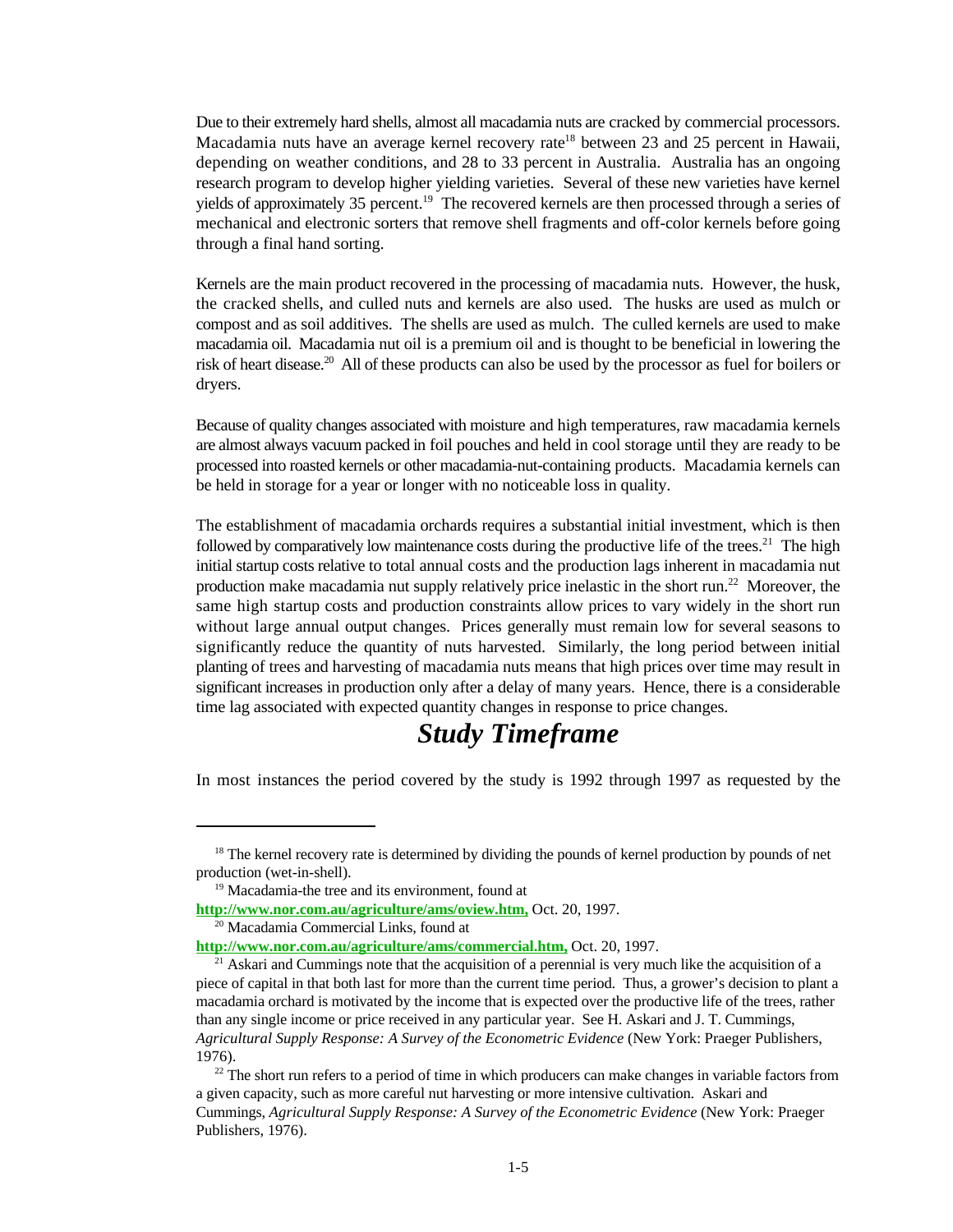Committee on Finance. Based on the information collected in this investigation, 1997 was the healthiest year since 1989 for the domestic industry in terms of production volume, sales, and value. However, a number of U.S. grower and processor interests have reported a deterioration in business conditions during 1998. Data covering longer time periods are thus presented when available for the purpose of analysis.

## **Organization of the Report**

This report is divided into six chapters. The remainder of this chapter is an overview of the world's macadamia nut producers and markets. Chapter 2 contains information on the U.S. industry and market, and chapter 3 examines the industry and market in Australia, the major U.S. competitor. Chapter 4 describes the other major foreign suppliers, including a number of developing countries whose commercially viable macadamia nut production dates only from the early 1980s. Chapter 5 describes the major foreign consumer markets, and chapter 6 analyzes the competitive position of the U.S. industry in both domestic and foreign markets.

## **Global Developments Since 1992/93 for Macadamia Cultivation**

The United States has traditionally dominated both world production and consumption (table1-1 and figure 1-1). However, in 1997, Australia displaced the United States as the world's largest producer; its production of 27,500 metric tons (NIS) exceeded U.S. production by 4.5 percent. USDA estimates suggest that the U.S. and Australian macadamia industries collectively accounted for nearly three- quarters of the world's 1997/98 macadamia production. Brazil, Costa Rica, Guatemala, Kenya, and South Africa have also emerged as major producers and competitors with the U.S. industry. The United States is the world's largest importer, as well as a major world exporter, of macadamia nuts and nut products.

Japan and Australia are the major consuming markets outside the United States, accounting for 15 percent and 13 percent, respectively, of world consumption in 1996/97. The European Union (EU) and Hong Kong/China are also important macadamia markets.

U.S. acreage planted to macadamia nuts has declined since 1992/93 while acreage planted in Australia burgeoned by more than 100 percent. The following discussion focuses on some of the factors responsible for these events.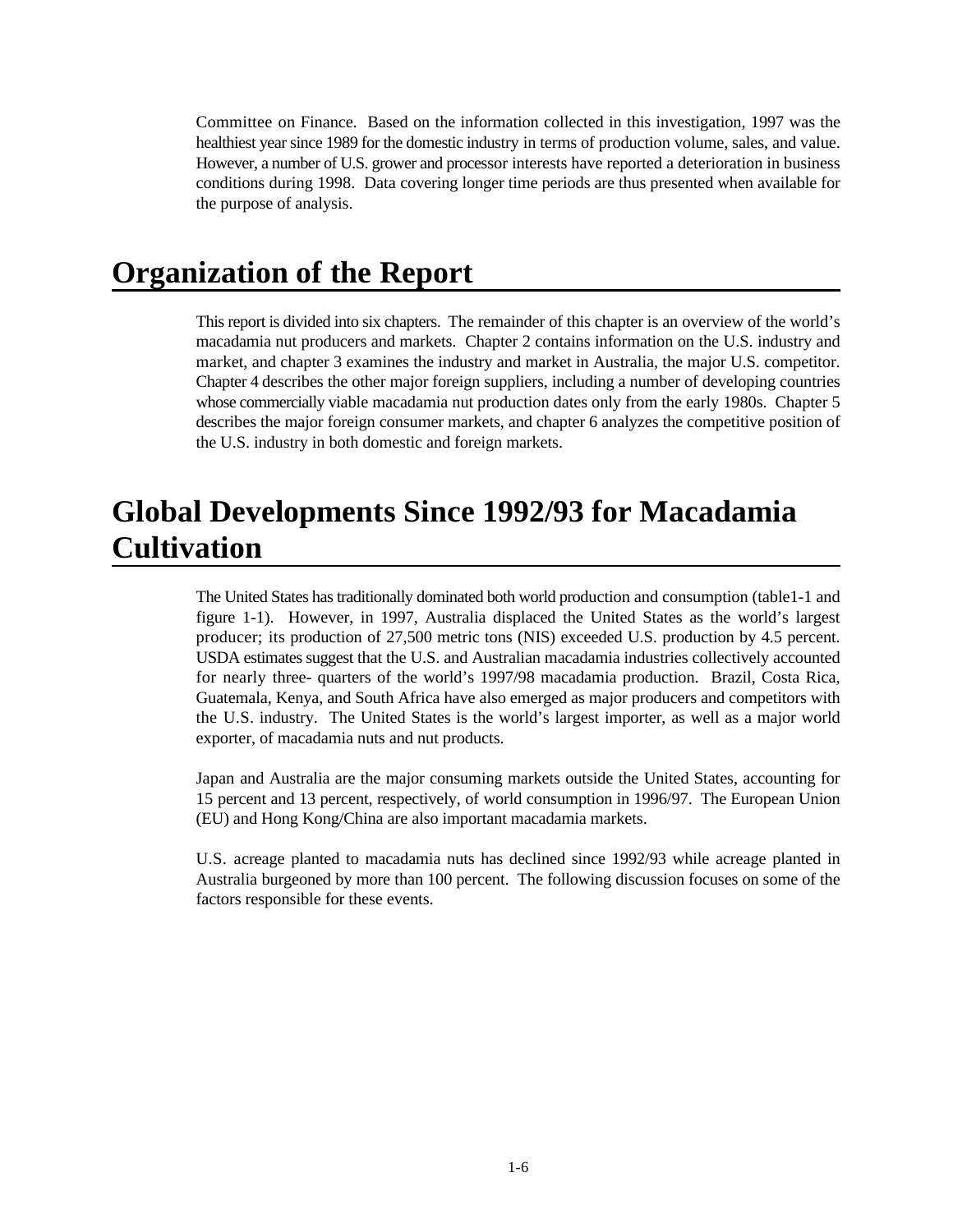| Table |  |  |
|-------|--|--|
|-------|--|--|

**Macadamia nuts: World production, nut-in-shell (NIS) and kernel basis, and planted hectares, marketing years, 1992-97**

| Country and item                   | 1992             | 1993                         | 1994         | 1995   | 1996                | 1997                |
|------------------------------------|------------------|------------------------------|--------------|--------|---------------------|---------------------|
| United States (Hawaii):            |                  |                              |              |        |                     |                     |
| Production (metric tons):          |                  |                              |              |        |                     |                     |
|                                    | 21.773           | 21,999                       | 23.814       | 23,133 | 25,628              | 26,309              |
| Kernels                            | 4,672            | 5,080                        | 5,035        | 5,171  | 6,486               | (1)                 |
| Planted hectares                   | 8,300            | 8.138                        | 8.178        | 8.219  | 8.175               | 8,175               |
| Australia:                         |                  |                              |              |        |                     |                     |
| Production (metric tons):          |                  |                              |              |        |                     |                     |
|                                    | 12,000           | 16,000                       | 18,000       | 19,500 | 25,000              | 27,500              |
| Kernels <sup>2</sup>               | 3,480            | 4.640                        | 5,220        | 5,655  | 7,250               | 7,975               |
| Planted hectares                   | 6,020            | 8,900                        | 9,000        | 11,900 | 12,000              | 12,050              |
| Brazil:                            |                  |                              |              |        |                     |                     |
| Production ( <i>metric tons</i> ): |                  |                              |              |        |                     |                     |
|                                    | 360              | 600                          | 930          | 950    | 1,300               | 1,600               |
| Kernels                            | (1)              | (1)                          | $(^{1})$     | (1)    | $^{\left(1\right)}$ | $^{\left(1\right)}$ |
| Planted hectares                   | 4,500            | 5,350                        | 5,800        | 6,000  | 6,300               | 6,500               |
| Costa Rica:                        |                  |                              |              |        |                     |                     |
| Production ( <i>metric tons</i> ): |                  |                              |              |        |                     |                     |
|                                    | 2.700            | 3,000                        | 2,300        | 2.300  | 2,500               | 2,500               |
| Kernels <sup>3</sup>               | 540              | 600                          | 460          | 460    | 500                 | 500                 |
| Planted hectares                   | 6,500            | 6,500                        | 6,600        | 6,000  | 4,250               | 5,000               |
| Guatemala:                         |                  |                              |              |        |                     |                     |
| Production ( <i>metric tons</i> ): |                  |                              |              |        |                     |                     |
|                                    | 1,588            | 1,943                        | 2,130        | 2,272  | 2,507               | 2,745               |
|                                    | 302              | 369                          | 405          | 432    | 476                 | 522                 |
| Planted hectares                   | 2,800            | 2,800                        | 3,080        | 3,200  | 3,300               | 3,400               |
| Kenya:                             |                  |                              |              |        |                     |                     |
| Production ( <i>metric tons</i> ): |                  |                              |              |        |                     |                     |
|                                    | 3,555            | 3,299                        | 4,070        | 4,100  | 4,900               | 6,800               |
|                                    | (1)              | 511                          | 570          | 574    | 686                 | 952                 |
| Planted hectares                   | 5,314            | 5,414                        | 5,600        | 5,750  | 6,050               | 6,150               |
| South Africa:                      |                  |                              |              |        |                     |                     |
| Production (metric tons):          |                  |                              |              |        |                     |                     |
|                                    | 1.715            | 1,260                        | 3,115        | 2,455  | 3,920               | 5,460               |
|                                    |                  |                              |              | 497    |                     |                     |
| Kernels<br>Planted hectares        | (1)<br>$3.497^6$ | $^{\left(1\right)}$<br>3,830 | (1)<br>3.830 | 4.300  | 830<br>3.533        | 1,165<br>4.265      |
| Total: $7$                         |                  |                              |              |        |                     |                     |
|                                    |                  |                              |              |        |                     |                     |
| Production ( <i>metric tons</i> ): |                  |                              |              |        |                     |                     |
|                                    | 43,691           | 48,101                       | 54,359       | 54,710 | 65,755              | 72,914              |
| Kernels                            | (1)              | (1)                          | (1)          | (1)    | (1)                 | (1)                 |
| Planted hectares                   | 37,031           | 40.932                       | 42.088       | 45,369 | 43,608              | 45,540              |

<sup>1</sup> Not available.

 $2$  Estimated from in-shell production at a recovery rate of 29 percent.

<sup>3</sup> Estimated from in-shell production at a recovery rate of 20 percent.

<sup>4</sup> Estimated from in-shell production at a recovery rate of 19 percent.

<sup>5</sup> Estimated from in-shell production at a recovery rate of 14 percent.

<sup>6</sup> Official data for 1992 are not available. Hence, data on planted hectares is estimated by taking the average of planted hectares in 1991 and 1993.

 $^7$  Data on other world producers are not available for 1992-97. Estimates by Andrew McGregor for 1989 indicate that there were 2,200 hectares planted in Malawi, China, and Thailand, with Malawi the only country with plantings of bearing age. McGregor estimated Malawi's production at 700 metric tons WIS or 150 tons of kernels in that year.

Sources: The U.S. data were obtained from two Hawaii Agricultural Statistical Service reports: *Hawaii Macadamia Nuts, Preliminary Season Estimates*, Jan. 22, 1998; and *Hawaii Macadamia Nuts, Final Season Estimates*, July 11, 1997. The Australian data were obtained from two U.S. Department of Agriculture (USDA), FAS sources: "Tree Nuts--Macadamia Annual Report--Australia," telegram No. AGR AS8010, prepared by U.S. Embassy staff, Canberra, Feb. 1, 1998; and *World Horticultural Trade and U.S. Export Opportunities*, May 1995, p. 46. Guatemalan data were obtained from the following USDA, FAS telegrams entitled "Tree Nuts--Macadamia Annual Report--Guatemala," and prepared by the U.S. Embassy staff in Guatemala City: telegram No. AGR GT8002, Jan. 12, 1998; and telegram No. AGR GT5003, Feb. 2, 1995. Costa Rican data were obtained from the following USDA, FAS telegrams entitled "Tree Nuts--Macadamia Annual Report--Costa Rica," and prepared by the U.S. Embassy staff in San Jose: telegram No. AGR CS8002, Jan. 29, 1998; and telegram No. AGR CS5001, Feb. 1, 1995. Kenyan data were obtained from the following USDA, FAS telegrams entitled "Tree Nuts–-Macadamia Annual Report--Kenya," and prepared by the U.S. Embassy staff in Nairobi: telegram No. AGR KE8001, Feb. 1, 1998; telegram No. AGR KE7002, Feb. 1, 1997; telegram No. AGR KE6002, Jan 29, 1996; telegram No. AGR KE5003, Mar. 1, 1995; and telegram No. AGR KE4003, Mar. 14, 1994. South African data were obtained from the following USDA, FAS telegrams entitled "Tree Nuts--Macadamia Annual Report--South African," prepared by the U.S. Embassy staff in Pretoria: telegram No. AGR SF8003, Jan. 29, 1998; telegram No. AGR SF7002, Jan. 31, 1997; telegram No. AGR SF6002, Jan. 23, 1996; and telegram No. AGR SF5005, Feb. 1, 1995.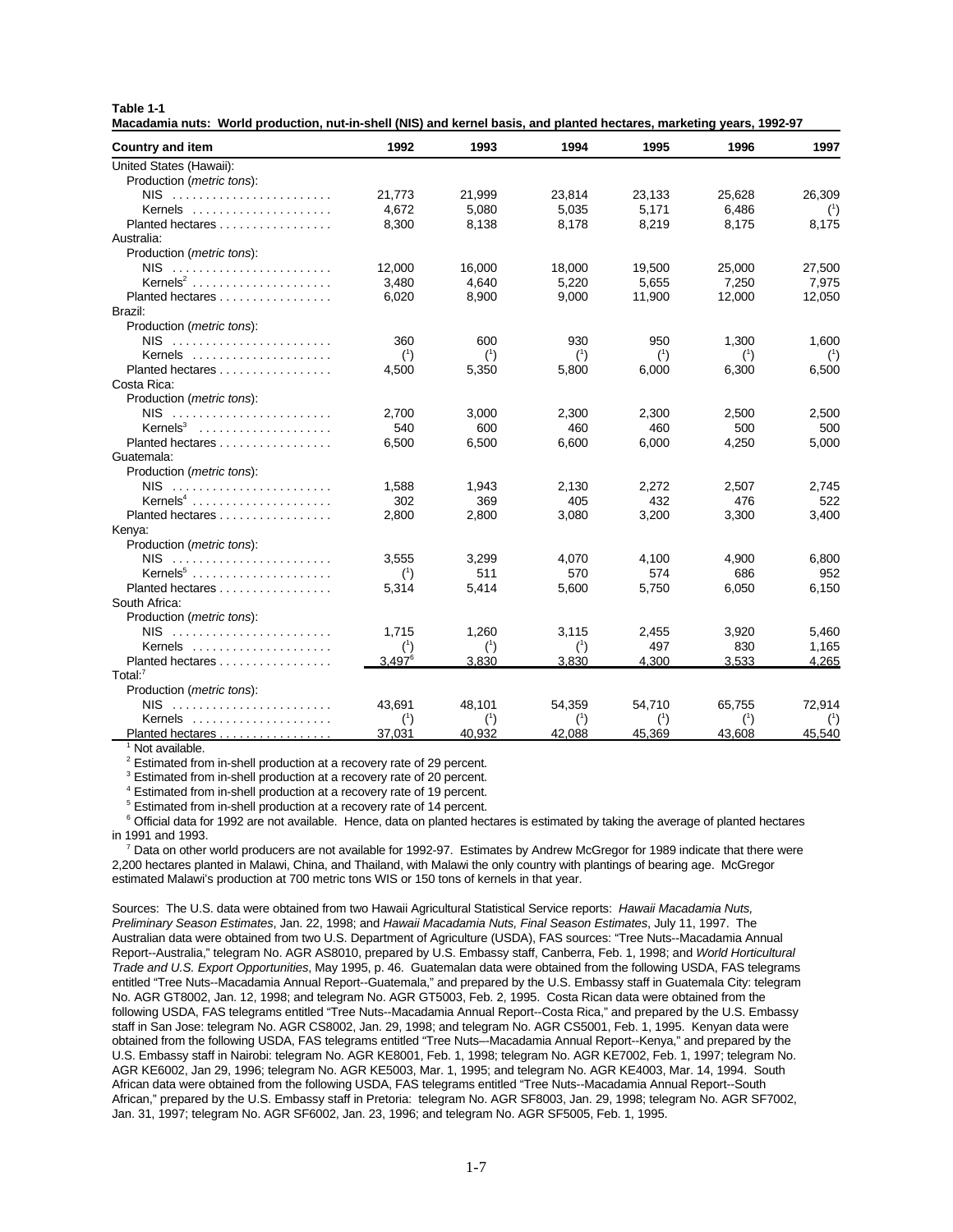

Note.))Share of world production is calculated on a nut-in-shell basis. Share of world consumption is based on 1996/97.

Source: Hawaii Department of Agriculture, and U.S. Department of State agriculture attache reports.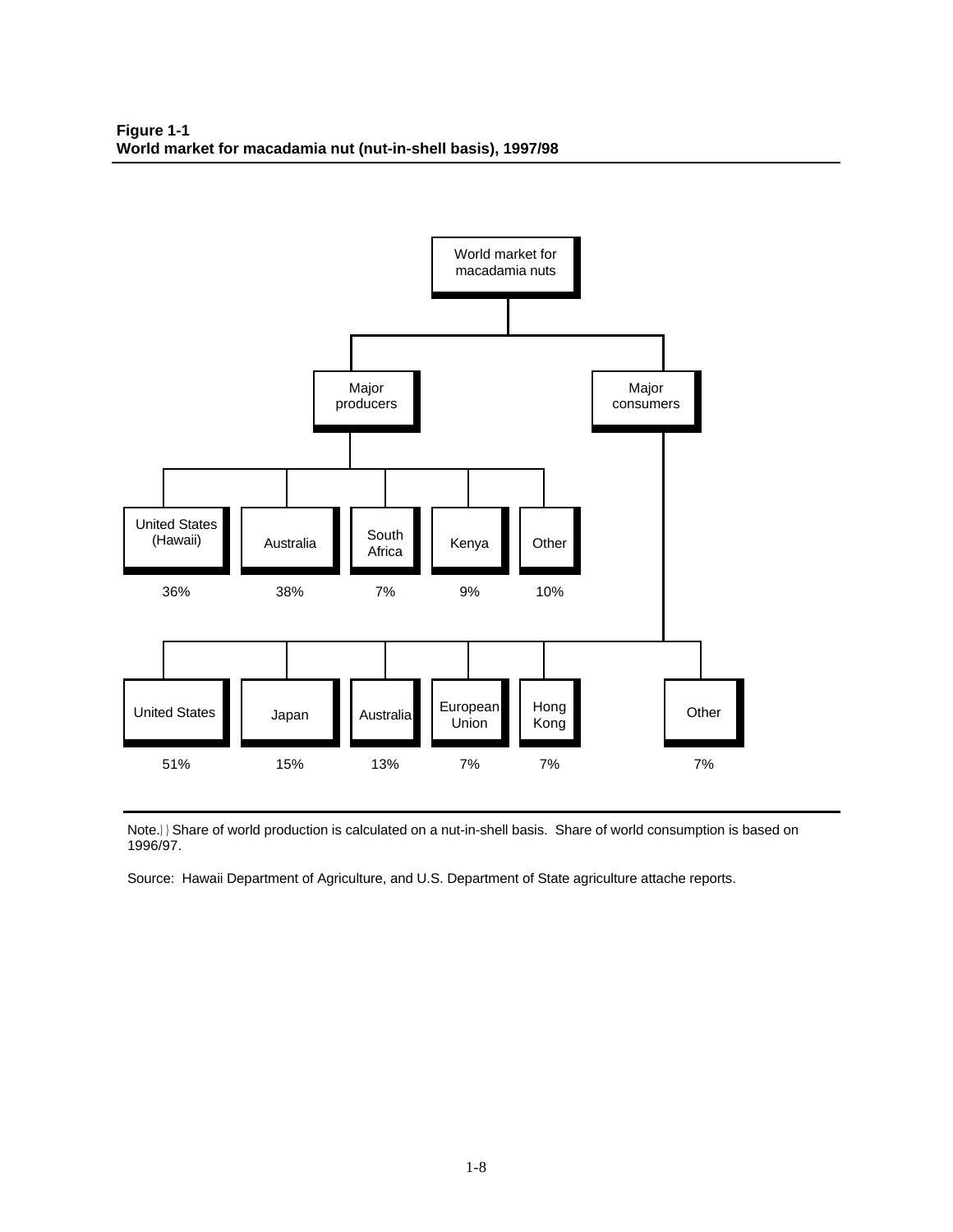#### *The U.S. (Hawaiian) Growing Industry*

U.S. acreage planted to macadamia nuts has declined 1.5 percent since 1992/93, while production has varied according to yields and other agronomic, entomological, and climatic influences.<sup>23</sup> The leveling-off of Hawaiian acreage may be explained by movements of macadamia prices relative to prices of other alternative crops, as well as by institutional and other market developments that may have generated incentives to plant Hawaiian acreage to crops other than macadamias.

Table 1-2 indicates that macadamia prices at the farmgate increased 8.7 percent during 1992/93-1997/98, an increase far below the nearly 125 percent rise in coffee prices. The more rapid increase in the coffee price relative to the macadamia price has provided an incentive for prospective farmers to plant Kona coffee rather than macadamias, and for current farmers with older orchards to replace macadamia trees with coffee.<sup>24</sup> Additionally, there are other alternative crops that have been competing with macadamia orchards for land: bananas, avocados, papayas, taro, sweet potatoes, certain tropical vegetables, eucalyptus, and hardwood trees.<sup>25</sup> For example, one lumber company has leased about 6,100 hectares (15,000 acres) of lands formerly planted with sugarcane in order to produce eucalyptus, which is used to produce pulpwood. $26$ 

A second development that may have contributed to Hawaii's leveling-off and subsequent reduction in macadamia acreage since 1992/93 may have been a trend towards shorter leases on lands slated for agricultural uses.<sup>27</sup> Once written for periods as long as 45 years, agricultural land leases are currently written for terms of 19 years or less.<sup>28</sup> There are reports that such shorter leases may be increasing the uncertainty of the financial reward of a macadamia orchard investment, because even a lease of 19 years may be insufficient to fully realize potential pay backs of such an investment which typically requires 6-8 years to commercially produce, and up to a decade to break even.<sup>29</sup> Thus, uncertainty of a macadamia orchard's return on investment may be encouraging or prompting current and prospective farmers to plant other crops.

 $23$  These USITC staff assessments are based on information provided in two HASS sources and one USDA, FAS source: HASS, *Hawaiian Macadamia Nuts, Preliminary Season Estimates*, Jan. 22, 1998, and *Hawaiian Macadamia Nuts, Final Season Estimates*, July 11, 1997; and USDA, FAS, "Macadamia Situation and Outlook," Apr. 7, 1998, found at **http://www.fas.usda.gov/htp/circular/1998/98-** 03/9803maca.html, on July 15, 1998.

<sup>&</sup>lt;sup>24</sup> USITC staff interview with S. Agoot, general manager, Kona Pacific Farmers' Cooperative, Captain Cook, HI, Mar. 24, 1998.

 $25$  Information was obtained in two USITC staff interviews: with S. Agoot, general manager, Kona Pacific Farmers' Cooperative, Captain Cook, HI, Mar. 24, 1998; and with D. Martin, Hawaii State statistician, HASS, Honolulu, HI, Mar. 30, 1998.

<sup>&</sup>lt;sup>26</sup> USITC staff interview with D. Martin, Hawaii State statistician, HASS, Honolulu, HI, Mar. 30, 1998.

 $27$  Information was obtained in two USITC staff interviews: with S. Agoot, general manager, Kona Pacific Farmers' Cooperative, Captain Cook, HI, Mar. 24, 1998; and with D. Martin, Hawaii State statistician, HASS, Honolulu, HI, Mar. 30, 1998.

<sup>&</sup>lt;sup>28</sup> USITC staff interview with S. Agoot, general manager, Kona Pacific Farmers' Cooperative, Captain Cook, HI, Mar. 24, 1998.

 $29$  Information was obtained in two USITC staff interviews: with S. Agoot, general manager, Kona Pacific Farmers' Cooperative, Captain Cook, HI, Mar. 24, 1998; and with D. Martin, Hawaii state statistician, HASS, Honolulu, HI, Mar. 30, 1998.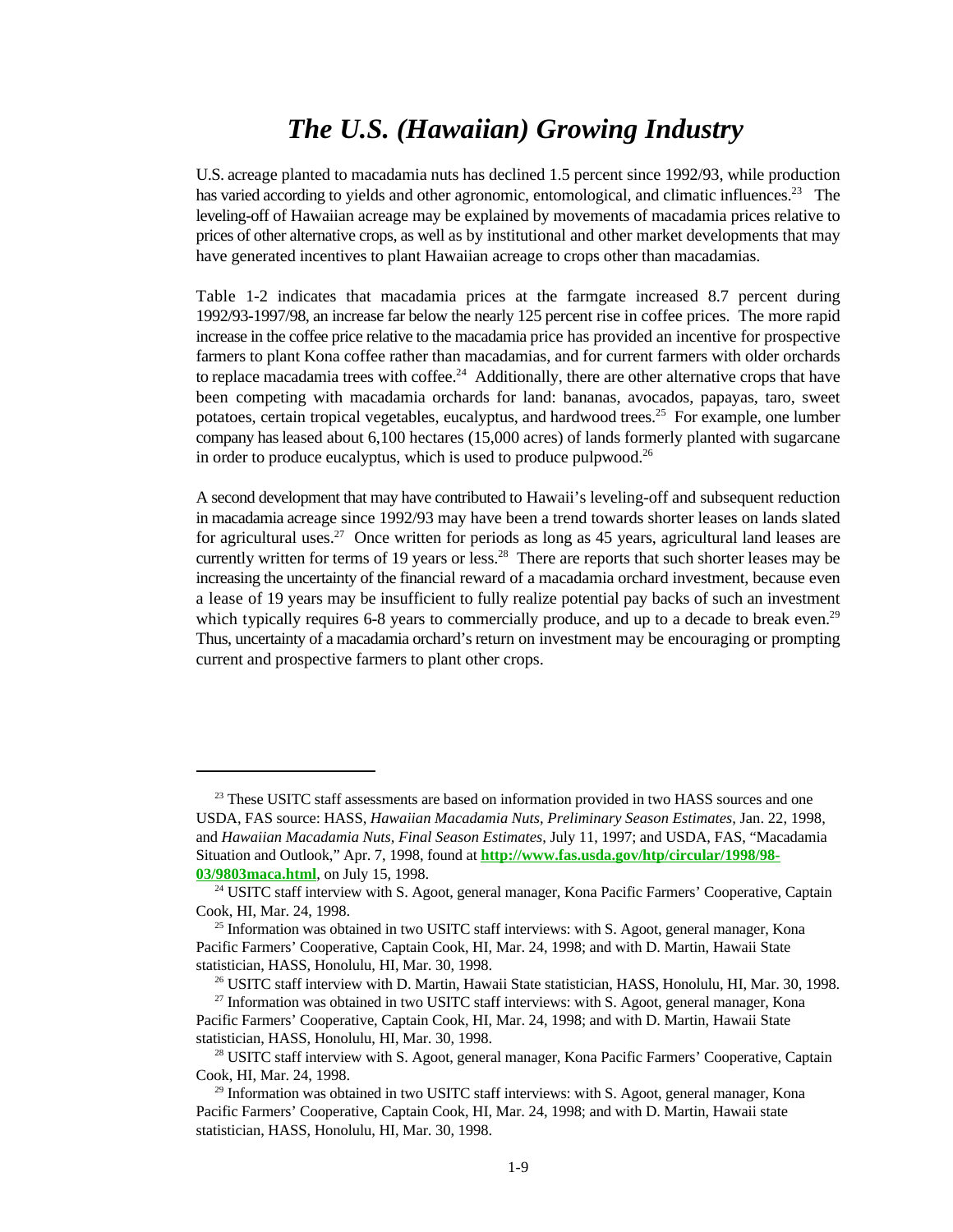| Year                            | Macadamia <sup>1</sup><br>price | World coffee <sup>2</sup><br>price | U.S. sugar $3$<br>price | World sugar <sup>4</sup><br>price | World food <sup>5</sup><br>price index |  |
|---------------------------------|---------------------------------|------------------------------------|-------------------------|-----------------------------------|----------------------------------------|--|
|                                 |                                 |                                    | Percentage              |                                   |                                        |  |
| $1993/94$                       | 0.0                             | 15.6                               | 1.5                     | 11.0                              | (2.0)                                  |  |
| $1994/95$                       | 1.3                             | 118.2                              | 1.9                     | 20.3                              | 6.1                                    |  |
| $1995/96$                       | 7.2                             | 2.9                                | 4.1                     | 11.2                              | 7.7                                    |  |
| $1996/97$                       | 5.5                             | (26.2)                             | (2.4)                   | (9.1)                             | 12.5                                   |  |
| $1997/98$                       | (5.2)                           | 17.4                               | (2.0)                   | (1.5)                             | (11.1)                                 |  |
| Total change since<br>$1993/94$ | 8.7                             | 124.7                              | 3.0                     | 33.0                              | 12.0                                   |  |

| Table 1-2                                                                       |  |
|---------------------------------------------------------------------------------|--|
| Annual and total changes in selected commodity and food prices, 1993/94-1997/98 |  |

<sup>1</sup> Hawaiian Agricultural Statistical Service (HASS), Hawaiian Macadamia Nuts, Preliminary Season Estimates, Jan. 22, 1998 and *Hawaiian Macadamia Nuts, Final Season Estimates*, July 11, 1997.

F.O. Lichts *International Coffee Yearbook 1997/98*, F.O. Licht Gmblt, Kent, United Kingdom. <sup>2</sup>

<sup>3</sup> Contract No. 11 duty free paid New York. Average of nearest futures month for which an entire month of prices available, Coffee, Sugar Cocoa Exchange.

<sup>4</sup> Contract No. 14 duty free paid New York. Average of nearest futures month for which an entire month of prices available Coffee, Sugar Cocoa Exchange.

<sup>5</sup> Indices of Primary Commodity Prices 1983-1998 (in terms of U.S. dollars) International Monetary Fund, Washington, DC, found at **http://www.imf.or/external/np/res/commod/index.htm,** retrieved on July 13, 1998.

Notes.—Annual percentage changes are from year-previous levels. Changes in the price index of U.S. macadamia nuts are reported on a marketing year beginning July 1 and ending June 30 of the following year, such that the "split" year of 1997/98, for example, reflects July 1, 1997-June 30, 1998 marketing year. Data for the world food price index are reported on a calendar year basis, and denoted in the first of each "split" year's dates, such that 1997/98 index value reflects the 1997 calendar year value.

Sources: USITC staff calculations from data provided by the following sources: Hawaiian Agricultural Statistics Service; the International Coffee Yearbook, 1997/98; and the International Monetary Fund.

> And finally, the lack of established standards for nut-in-shell (NIS) buyers, who are usually units of larger corporations, is reportedly generating uncertainty for Hawaiian macadamia growers, especially those with smaller growing operations.<sup>30</sup> A set of standards (such as moisture content and damage) does not exist, and consequently a buyer's quoted offer to a grower may conceivably vary at different times and may vary across buyers for the same consignment, such that growers do not know what levels of return to expect.<sup>31</sup> This further contributes to farmers' decisions to plant other crops.

<sup>30</sup> USITC staff interviews: with S. Agoot, general manager, Kona Pacific Farmers' Cooperative, Captain Cook, HI, Mar. 24, 1998; with D. Martin, Hawaii State statistician, HASS, Honolulu, HI, Mar. 30, 1998; and with J. Rosenthal, a Hawaii grower, Kailua-Kona, HI, Mar. 27, 1998.

 $31$  Information was obtained in three USITC staff interviews: with S. Agoot, general manager, Kona Pacific Farmers' Cooperative, Captain Cook, HI, Mar. 24, 1998; with D. Martin, Hawaii state statistician, HASS, Honolulu, HI, Mar. 30, 1998; and with J. Rosenthal, a Hawaii grower, Kailua-Kona, HI, Mar. 27, 1998.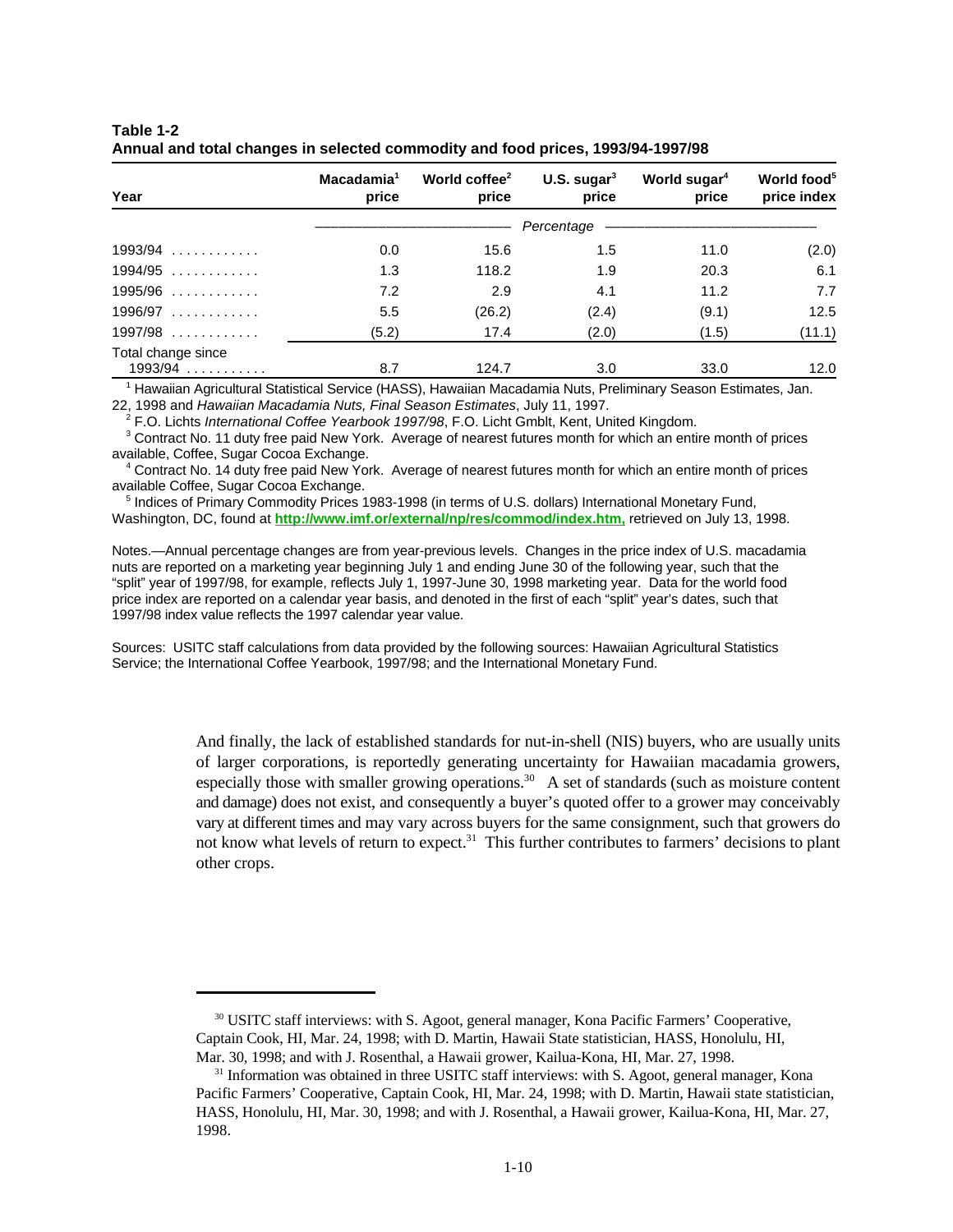#### *The Australian Growing Industry*

Since 1992/93, Australian acreage planted to macadamias has increased by 100 percent, while production has risen by 129 percent.<sup>32</sup> Australian industry officials cited three possible reasons for this expansion of growing activity (1) lack of other lucrative alternative crops; (2) increased availability of former dairy lands; and (3) the increasing effects on demand (and price) of market promotion activities funded by the Australian Macadamia Society (AMS).

Australian land dedicated to macadamia orchards in some instances is not suitable for growing other crops that are as lucrative as macadamia crops because of the hilly terrain.<sup>33</sup> Further, substantial areas of northern New South Wales and southern Queensland now planted to macadamia nuts were once dairy farms, which started to lose economic viability in the  $1980s<sup>34</sup>$  As this area's dairy farms ceased production, substantial acreage became available and was suited for macadamia cultivation. Consequently, the newly available acreage may have contributed to the increased Australian macadamia acreage, despite the sluggish increases in macadamia prices at the farmgate since 1992/93.

Finally, and as discussed in chapter 3, the AMS has established a mandatory macadamia grower levy, and has used levy collections to finance market promotion and scientific and horticultural research activities at increasing levels.<sup>35</sup> The AMS has also dramatically increased funds allotted to horticultural and other scientific research projects on breeding, variety selection trials, abscission, canopy management, and pest/disease control.<sup>36</sup> These market promotion and research activities may have enhanced domestic and foreign sales for Australian macadamias, and abated production costs, so as to augment the overall economic viability of the Australian macadamia industry.

#### *Future Production Developments*

World macadamia nut production is expected to increase dramatically during the first decade of the new millennium. Increasing raw kernel yields per hectare from the maturation of trees planted in the 1980s and early 1990s will result in world production reaching nearly 90,000 metric tons $37$  on a NIS

<sup>&</sup>lt;sup>32</sup> Information was obtained from two USDA, FAS sources: *World Horticultural Trade and U.S. Export Opportunities*, May 1995, p. 46; and "Tree Nuts - Macadamia Annual Report - Australia," message reference No. AGR AS8010, prepared by U.S. Embassy staff, Canberra, Feb. 1, 1998.

 $33$  USITC staff interview with J. Twentyman, general manager, I. McConachie, chairman and managing director, and P. Zummo, marketing director, of Suncoast Gold, and T. Davenport, an AMS director, at Suncoast Gold offices, Gympie, Queensland, Australia, Apr. 2, 1998.

<sup>&</sup>lt;sup>34</sup> USITC staff interview with G. Hargreaves, an AMS director, Dunoon, New South Wales, Australia, Apr. 7, 1998.

<sup>&</sup>lt;sup>35</sup> T. Davenport, an AMS director, transcript of the hearing, Apr. 30, 1998, Washington DC, pp. 7-9; and a USITC staff interview with R. Fayle, president, and G. Hargreaves, a director, of AMS, AMS headquarters, Lismore, New South Wales, Australia, Apr. 4, 1998.

<sup>&</sup>lt;sup>36</sup> USITC staff interview with Dr. C. McConchie, research scientist, Commonwealth Scientific and Industrial Research Organisation (CSIRO) and University of Queensland's Division of Horticulture, and T. Davenport, an AMS director, at the University of Queensland campus, Brisbane, Queensland, Australia, Apr. 3, 1998.

 $37$  Calculation is based on a yield of 1.97 metric tons per hectare times the number of hectares planted in 1997. Yield was determined by dividing 1997 production by number of planted hectares in 1992. This assumes that any increase in planted hectares since 1992 contains trees that are not of bearing age.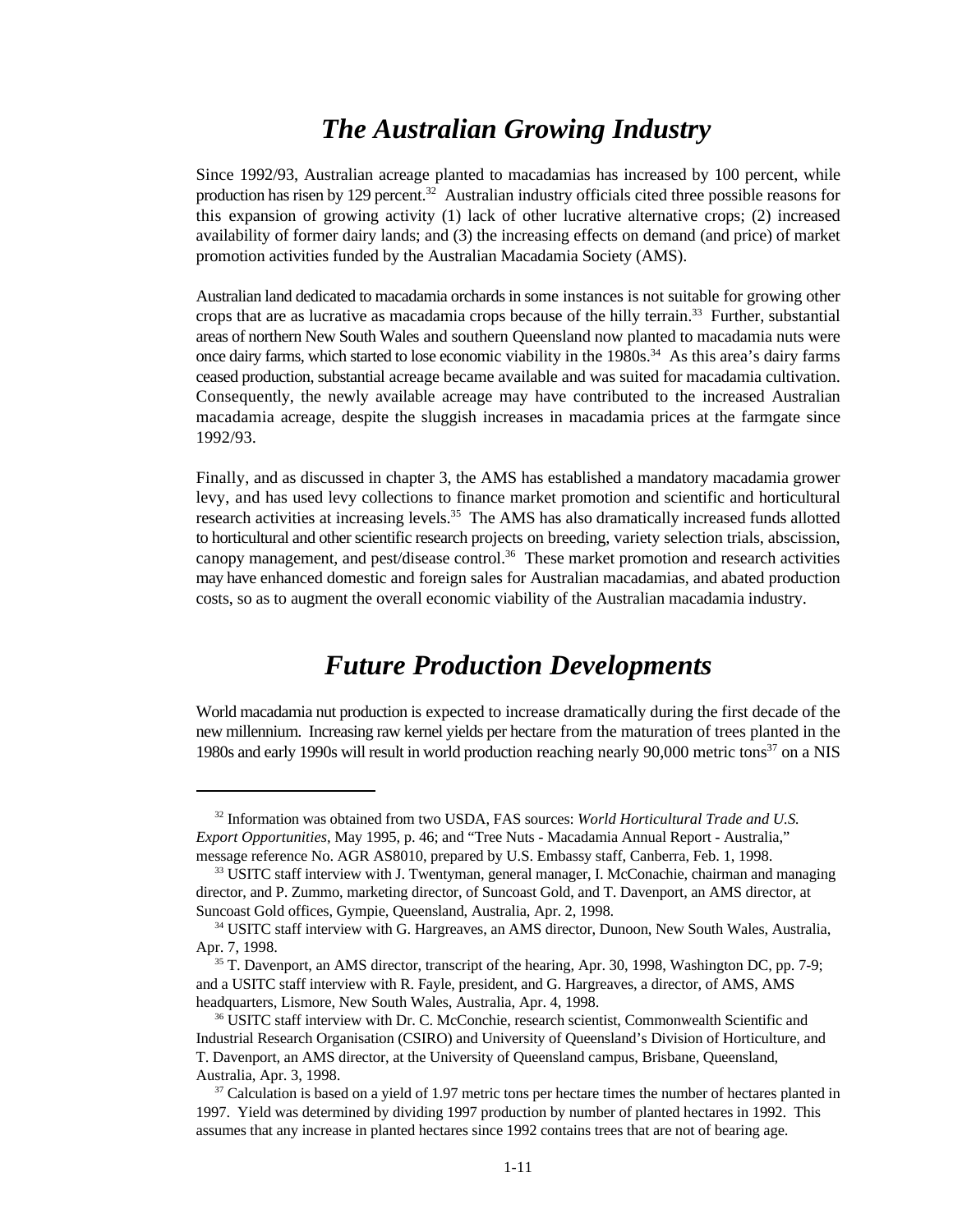basis. Data on macadamia nut production, planted hectares, and yield per hectare suggest that the U.S. share of world production will most likely continue to decline.

The U.S. share of world planted hectares decreased from 25 percent in 1992 to 18 percent in 1997. During this period, U.S. planted hectares declined by 125 hectares while other major world producers planted over 8,000 new hectares, equivalent to Hawaii's total 1997 planted area. Australia accounted for three-quarters of the new plantings; hectares planted with macadamias in Brazil, Guatemala, Kenya, and South Africa also increased. Since yields per hectare in major foreign producing countries are currently substantially below yields in Hawaii, reflecting the relative maturity of Hawaii's orchards, it is estimated that the U.S. share of world production will decline markedly from its present 36 percent share.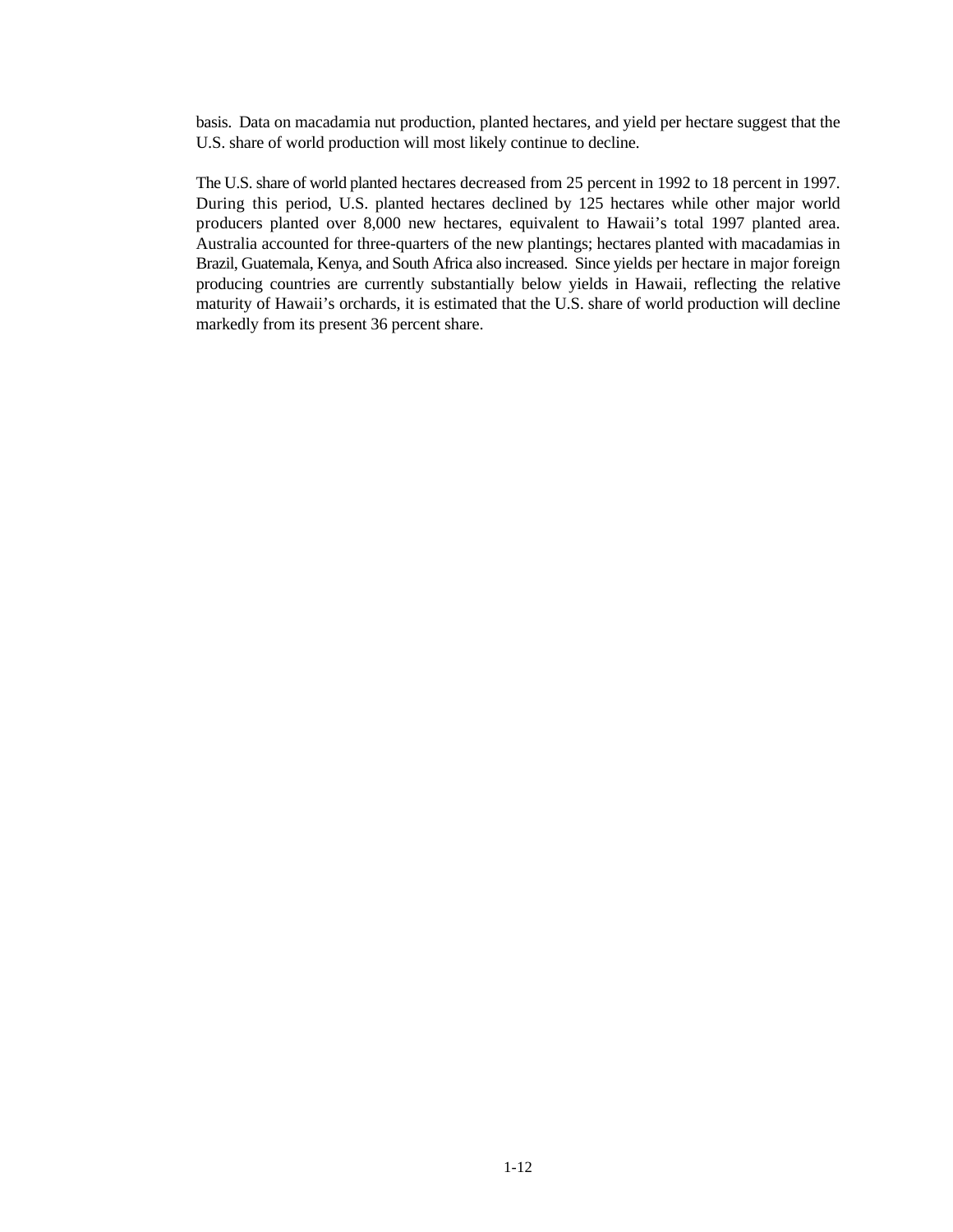## **CHAPTER 2 U.S. INDUSTRY AND MARKET**

The U.S. macadamia-nut-growing and -processing industry is in two States))Hawaii and California- with Hawaii accounting for over 99 percent of the growing and processing.<sup>38, 39</sup> Hence this chapter focuses on the Hawaiian industry. The Hawaiian House of Representatives estimates that macadamia nuts generate 2,000 jobs in the farming, processing, and manufacturing sectors in Hawaii, along with gross revenues from \$250 million to \$300 million annually.<sup>40</sup> Since the early 1980s, Hawaii's macadamia farming, processing, and manufacturing activities have become increasingly important to Hawaii's economy as an alternative use for labor and land displaced by contraction of the State's sugarcane and pineapple industries.<sup>41</sup> However, Hawaiian area planted to macadamias ceased growing in 1990/91, and acreage has declined by 1.5 percent since 1992/93.<sup>42</sup>

The industry appears to have been relatively healthy from 1992 through 1997, after which a number of possibly adverse developments and trends for the industry appear to be taking place. After years of nearly continuous increases since  $1992/93$ ,<sup>43</sup> U.S. kernel prices at both the farm and wholesale levels began declining in 1997/98, while U.S. kernel exports fell and imports increased. Incomes from Hawaiian growing operations remained profitable, but began declining along with farm prices received in 1997. Further, there were reports that farm prices received by U.S. growers started falling below levels needed to meet production costs during late 1997 and during 1998.<sup>44</sup>

 $38$  There are approximately 300 growers in California, of which the majority are hobbyists with  $5-100$ trees. It is estimated that there are 120 hectares planted with macadamia nuts in California, with an annual output of 136 metric tons, in-shell basis. Most of the California production is marketed by growers through farmers' markets. However, some growers have formed a marketing cooperative, Gold Crown Macadamia Association, that processed about 27 metric tons of nuts in 1991, yielding around 9 tons of raw kernels.

 $39$  There are reportedly several hundred trees in Florida planted by hobbyist and backyard gardeners. However, there is no known commercial production of macadamia nuts in Florida. It has been reported that there has been one commercial planting within the last 5 years.

 $40$  Hawaii House of Representatives, testimony presented by M. Crawford, transcript of the hearing, Mar. 25, 1998, Kailua-Kona, HI, pp. 13-14.

 $<sup>41</sup>$  D. Quitiquit, director, Hawaii County Research and Development Board, transcript of the hearing,</sup> Mar. 25, 1998, Kailua-Kona, HI, pp. 29-31.

 $42$  This information based on acreage patterns was obtained from two sources from the USDA, Economic Research Service (ERS): *Sugar and Sweeteners, Situation and Outlook Report*, SSS-23 (May 1998), p. 32; and *Sugar, Background for 1995 Farm Legislation*, Agricultural Economic Report No. 711, personally prepared by R. Lord, Apr. 1995, pp. 43-47.

<sup>&</sup>lt;sup>43</sup> U.S. data are reported on a marketing year beginning July 1 and ending June 30 of the following year, such that a split year such as 1992/93 refers to the marketing year July 1, 1992 through June 30, 1993.

<sup>&</sup>lt;sup>44</sup> D. Rietow, HMNA president and president, Agro Resources, Inc., Kamuela, HI, transcript of the hearing, Apr. 30, 1998, Washington DC, pp. 74-75.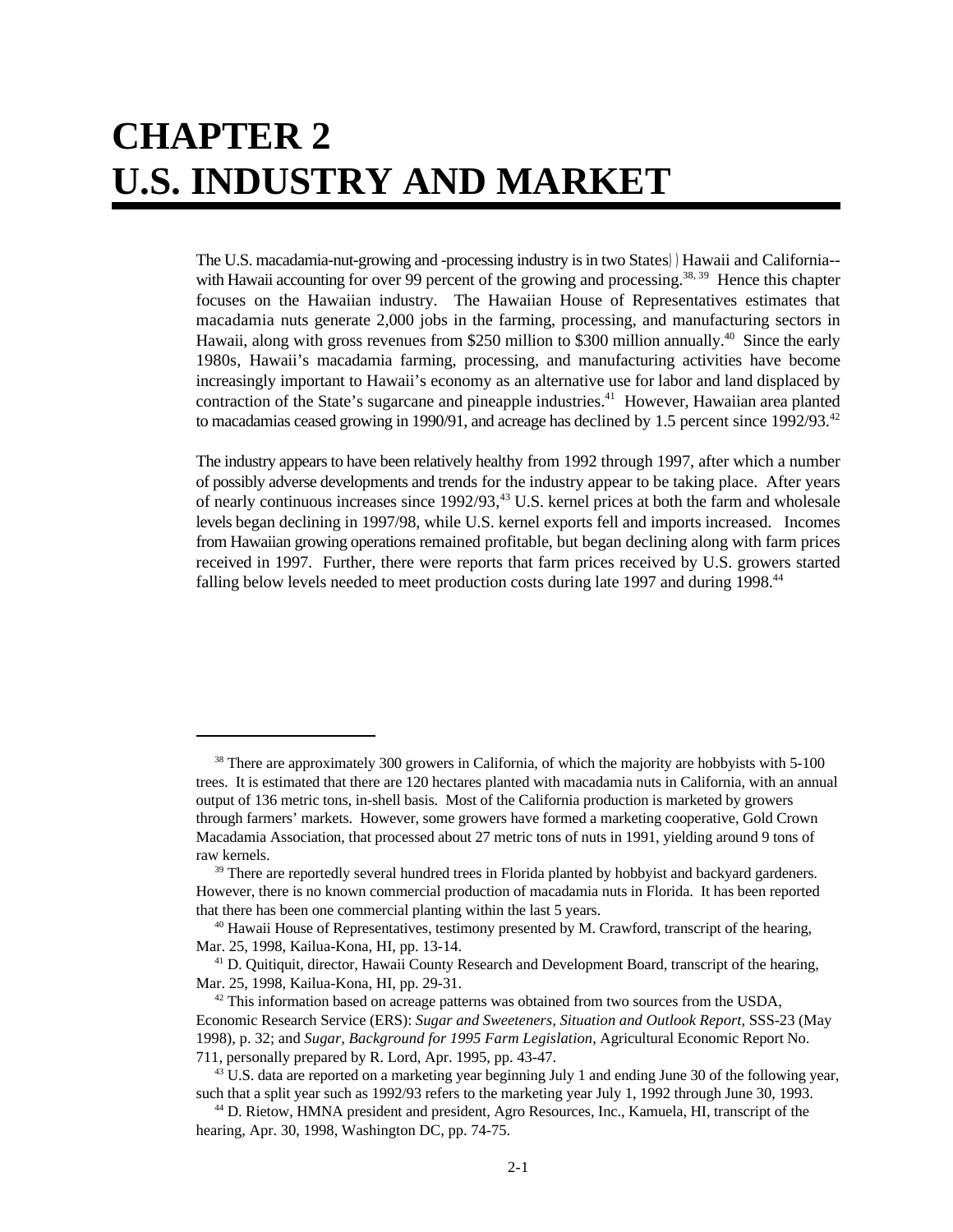Although questionnaire data through 1997 suggest that generally U.S. processors have generated increasing profits, U.S. processors have reported that business conditions for macadamia-related operations began to deteriorate during 1998. A number of U.S. macadamia processors and retailers report that domestic and export sales have started declining;<sup>45</sup> prices for processed kernel, bulk products, and retail products have begun falling;<sup>46</sup> and competition facing U.S. processors for sales of kernel and finished macadamia products in U.S. and foreign markets, particularly in Europe and Asia, has escalated.<sup>47</sup> Such trends and patterns are generating U.S. processor concern over the ability to maintain current profitability of macadamia-related operations.

This chapter discusses the structure of the domestic macadamia nut growing and processing industry in Hawaii, including a profile of Hawaii's major macadamia processors. This chapter also examines factors affecting industry performance such as trends in production and hectares, employment, financial experience, investment, prices at the grower and processor level, markets, trade, and Federal and State Government and industry programs.

#### **U.S. Macadamia Industry**

Segments of the U.S. macadamia industry considered here include (1) growers, (2) processors that purchase macadamia nuts and crack the nuts to produce raw kernels, and (3) processors and importers that market raw kernels. Processors include both firms that are involved exclusively with processing macadamia nuts, as well as grower/processors that grow, as well as process, macadamia nuts. U.S. growers include independent farmers that own orchards and/or lease land and orchards from others, as well as absentee farmers who hire management companies that farm the orchards for them.

The U.S. macadamia industry is centered around its processors and grower/processors because these firms perform major shares of the industry's primary activities. U.S. processors either farm, or are owned by parent firms that farm, most of Hawaii's orchards. U.S. processors are the principal buyers of in-shell nuts from growers. These processors have developed bulk and/or retail lines of

<sup>&</sup>lt;sup>45</sup> Reports of declining domestic and export sales orders for U.S.-produced macadamia products were reported in a number of USITC staff interviews: with R. Vidgen, president, MacFarms of Hawaii, Captain Cook, HI, Mar. 24, 1998; with M. Nakamura, president, Hawaiian Macadamia Co., Keaau, HI, Mar. 26, 1998; with D. Simonis, senior vice president and chief financial officer, Mauna Loa Macadamias, Hilo, HI, Mar. 26, 1998; with R. Kamigaki, owner, of Kamigaki Orchards and Kona Coast Nuts and Candy (heareafter Kamigaki enterprises), Kailua-Kona, HI, Mar. 27, 1998; and N. Arakaki, president, Hawaiian Candies and Nuts, Ltd., Honolulu, HI, Mar. 31, 1998.

<sup>&</sup>lt;sup>46</sup> USITC staff interviews: with R. Vidgen, president, MacFarms of Hawaii, Captain Cook, HI, Mar. 24, 1998; with M. Nakamura, president, Hawaiian Macadamia Company, Keaau, HI, Mar. 26, 1998; with D. Simonis, senior vice president and chief financial officer, Mauna Loa Macadamias, Hilo, HI, Mar. 26, 1998; with R. Kamigaki, owner, Kamigaki enterprises, Kailua-Kona, HI, Mar. 27, 1998; and with N. Arakaki, president, Hawaiian Candies and Nuts, Ltd., Honolulu, HI, Mar. 31, 1998.

 $47$  One processor reported a general increase in the degree of competition for retail macadamia product sales in the U.S. and abroad, without reference to firm or country, in a USITC staff interview with K. Sakamoto, senior vice president for marketing, finance, and administration, Hawaiian Host, Honolulu, HI, Mar. 31, 1998. There were a number of reports of an increase in competition facing U.S. processors in domestic and foreign markets, particularly from Australia, by R. Vidgen, president, MacFarms of Hawaii, Captain Cook, HI: transcript of the hearing, Apr. 30, 1998, Washington DC, pp. 56-67; and two facsimiles by R. Vidgen sent to USITC staff, June 16 and July 15, 1998.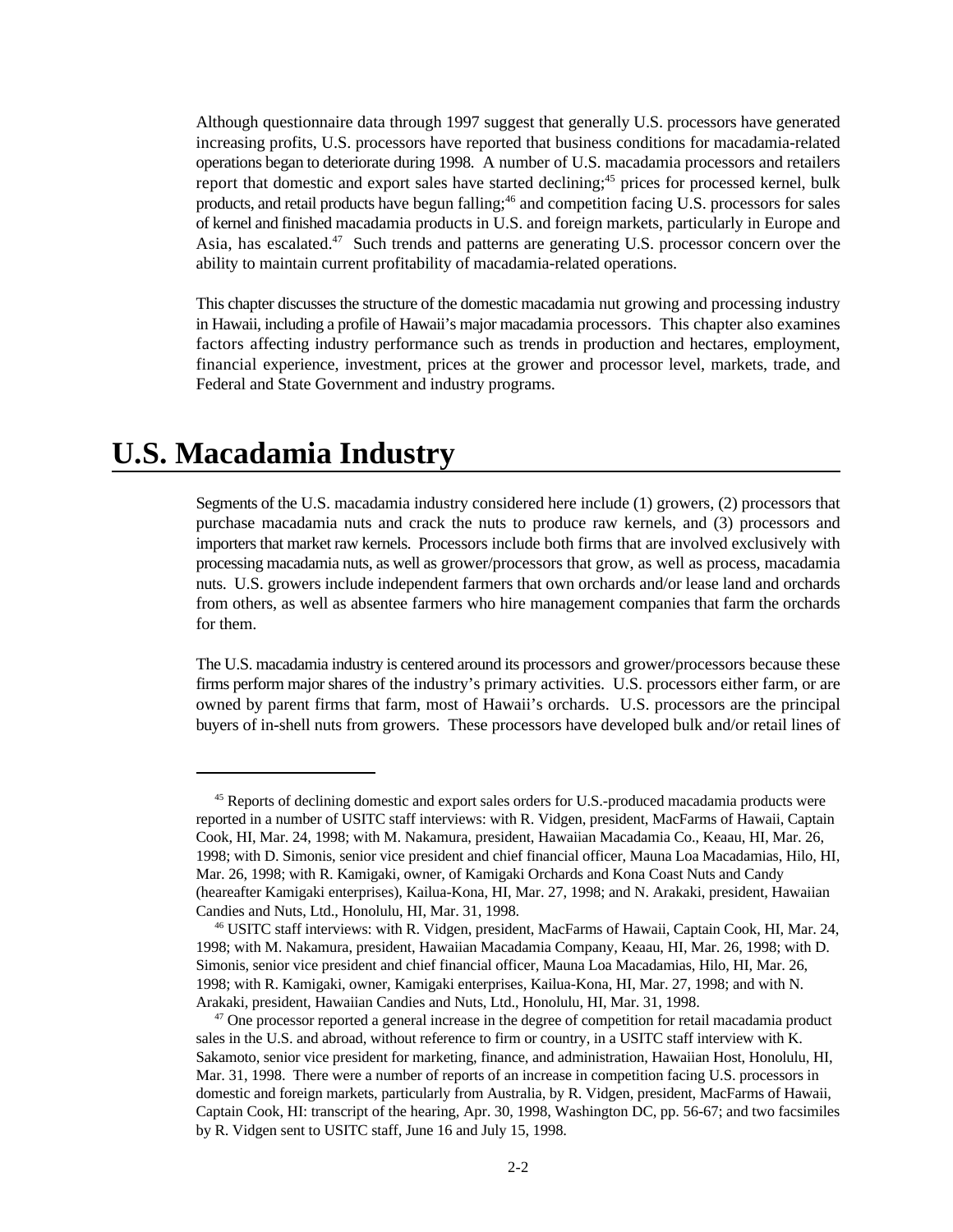macadamia products, and have developed domestic and export markets for such product lines. Additionally, U.S. processors provide both research and marketing investment to develop markets for existing products, and to develop new macadamia products and product markets.

### *Number and Location of Growers, and Grower Environment*

There were 700 growers of macadamia nuts in Hawaii in crop year 1997/98, up from 650 growers in 1993/94 through 1995/96 (table 2-1). Although most growers in Hawaii are relatively small (i.e. less than 2.5 hectares), the distribution of acreage devoted to macadamia nut production is highly skewed. As shown in the following tabulation, based on the 1997 annual survey of the Hawaii Department of Agriculture, 7 percent of the macadamia farms had more than 7.7 hectares of madacamias planted:

| <b>Farm size</b>                                                                | Percentage<br>of farms | Percentage of<br>planted acreage <sup>1</sup> |
|---------------------------------------------------------------------------------|------------------------|-----------------------------------------------|
| Over 7.7 hectares                                                               |                        | 90                                            |
| $2.5 - 7.7$                                                                     | 22                     | 5                                             |
| Less than 2.5                                                                   |                        |                                               |
| hectares                                                                        |                        |                                               |
| $\frac{1}{1}$ Estimated by the staff of the U.C. International Trade Commission |                        |                                               |

Estimated by the staff of the U.S. International Trade Commission. <sup>1</sup>

#### **Table 2-1**

**Macadamia nuts in Hawaii: Number of farms, planted and bearing hectares, yield, production, and farm value of production, crop-years 1992/93 to 1997/98** 

|                        |              |                |                | Yield per   |                            | <b>Production</b> |                      | Net farm))          |
|------------------------|--------------|----------------|----------------|-------------|----------------------------|-------------------|----------------------|---------------------|
| Crop year <sup>1</sup> | <b>Farms</b> | <b>Planted</b> | <b>Bearing</b> | hectare $2$ | Gross                      | Net <sup>3</sup>  | <b>Price</b>         | <b>Value</b>        |
|                        | Number       | ))))           | Hectares (1)   | ))))))      | $Metric \t{tons}$ $))))))$ |                   | Dollars/<br>kilogram | Thousand<br>dollars |
| $1992/93$              | 660          | 8.300          | 7,085          | 3.07        | 24.041                     | 21.773            | 1.50                 | 32,690              |
| $1993/94$              | 650          | 8,138          | 7,490          | 2.93        | 24.041                     | 21.999            | 1.50                 | 32,980              |
| $1994/95$              | 650          | 8,178          | 7,490          | 3.17        | 26,309                     | 23.814            | 1.52                 | 36,225              |
| $1995/96$              | 650          | 8.219          | 7.811          | 2.96        | 25,855                     | 23.133            | 1.63                 | 37,740              |
| 1996/97<br><u>.</u>    | 680          | 8.175          | 7.770          | 3.29        | 28.577                     | 25.628            | 1.72                 | 44,070              |
| $1997/98$              | 700          | 8,175          | 7,770          | 3.38        | 29,337                     | 26,309            | 1.65                 | 43,500              |

 $1$  The crop year begins July 1 and ends June 30 the following year.

<sup>2</sup> Yield per hectare is calculated by dividing net production by bearing hectares.

<sup>3</sup> Net production is gross tons delivered for processing less total spoilage through cracking, but before roasting.

Source: Hawaiian Agricultural Statistical Service (HASS), *Hawaiian Macadamia Nuts, Preliminary Season Estimates*, Jan. 22, 1998, *Hawaiian Macadamia Nuts, Final Season Estimates*, July 11, 1997 and *Hawaii Macadamia Nuts, Final Season Estimates*, July 7, 1998.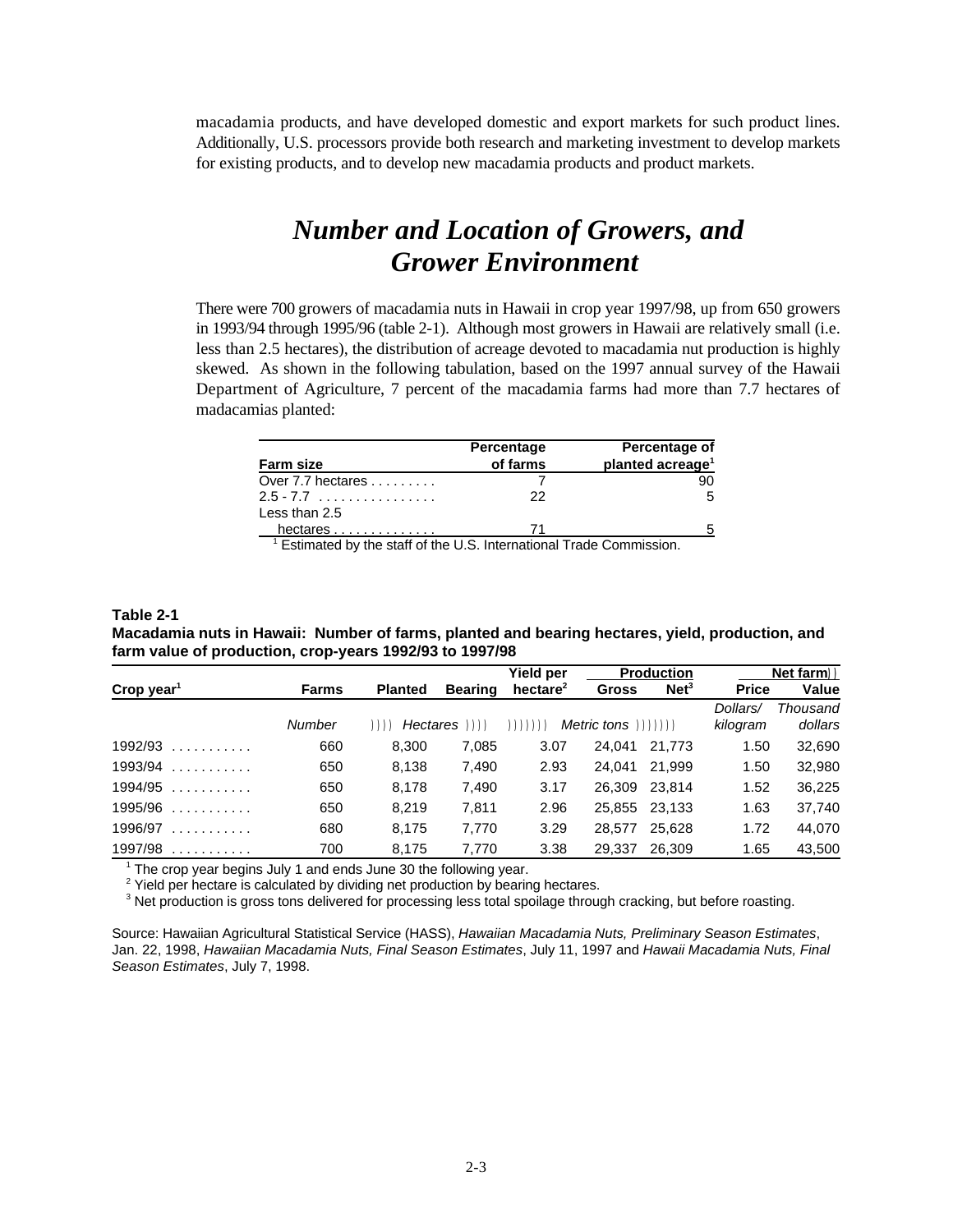The average farm in 1997 was 11.65 hectares (29 acres). Hawaii Island is the center of Hawaii's macadamia-growing activity with more than 94 percent of the State commercial orchard area. The other commercial orchards are located on Maui.<sup>48</sup> Macadamia production on Hawaii Island occurs in two climatic environments--on the island's eastern "wet" side in areas surrounding Hilo, and on the island's "dry" west and southwestern areas near Kailua-Kona and Captain Cook.<sup>49</sup> Each area has its own set of conditions, advantages, and disadvantages. For example, while macadamia yields suffer more from the current drought on the dry Kona side of the island, orchard yields on the wet Hilo side of the island were harder hit by the macadamia quick decline (MQD) disease in the late 1980s and early 1990s. 50

#### **MacFarms of Hawaii and C. Brewer: 65 percent of Hawaii's orchards**

Two firms dominate Hawaii macadamia production through the ownership, leasing, and/or contract farming of 65 percent of the State's orchards: MacFarms of Hawaii and C. Brewer/Mauna Loa. Remaining orchards are far smaller operations.

MacFarms of Hawaii has about 1,600 hectares of macadamia orchards in production.<sup>51</sup> MacFarms of Hawaii owns 225,000 trees, leases 7,200 trees, and farms 4,800 trees under contractual agreements.<sup>52</sup> MacFarms of Hawaii owns most of the orchards it farms. However, the firm is increasingly both leasing orchards and farming orchards owned by others under contract. MacFarms of Hawaii's growing operations are chiefly situated on Hawaii Island's dry side near Captain Cook.

About 3,275 hectares, or 46 percent of Hawaii's macadamia orchards, are farmed by C. Brewer and its affiliates with the aim of supplying its subsidiary, Mauna Loa Macadamia Nut Corp. (hereafter Mauna Loa Macadamias) with kernel. Mauna Loa Macadamias, Hawaii's largest processor, does not own substantial orchard acreage although its corporate parent, C. Brewer, owns four farm management companies<sup>53</sup> that farm nearly one-half the State's macadamia orchard area through ownership, lease, and contract farming of orchards. Acreage farmed by the four C. Brewer farm management companies include orchards of Mauna Loa Macadamia Partners, LP (hereafter Mauna Loa Partners). C. Brewer's farming activities are situated on both the dry and wet sides of the Hawaii Island, as well as on Maui.

 $48$  USITC staff interview with A. Yamaguchi, horticulturalist and president, Ka'u Agribusiness Company, Hilo, HI, Mar. 26, 1998.

<sup>&</sup>lt;sup>49</sup> USITC staff interviews with R. Vidgen, president of MacFarms of Hawaii, Captain Cook, HI, Mar. 24, 1998; and with A. Yamaguchi, horticulturist and president, Ka'u Agribusiness Company, Hilo, HI, Mar. 26, 1998.

 $50$  Ibid.

<sup>&</sup>lt;sup>51</sup> USITC staff interviews with R. Vidgen, president, MacFarms of Hawaii, Captain Cook, HI, Mar. 24, 1998.

 $52$  Information was obtained by USITC staff in a facsimile from R. Vidgen, president, MacFarms of Hawaii, Captain Cook, HI, June 2, 1998.

<sup>&</sup>lt;sup>53</sup> These four C. Brewer Companies are Mauna Kea Agribusiness Company, Wailuku Agribusiness Company, Keaau Agribusiness Company, and Ka'u Agribusiness Company.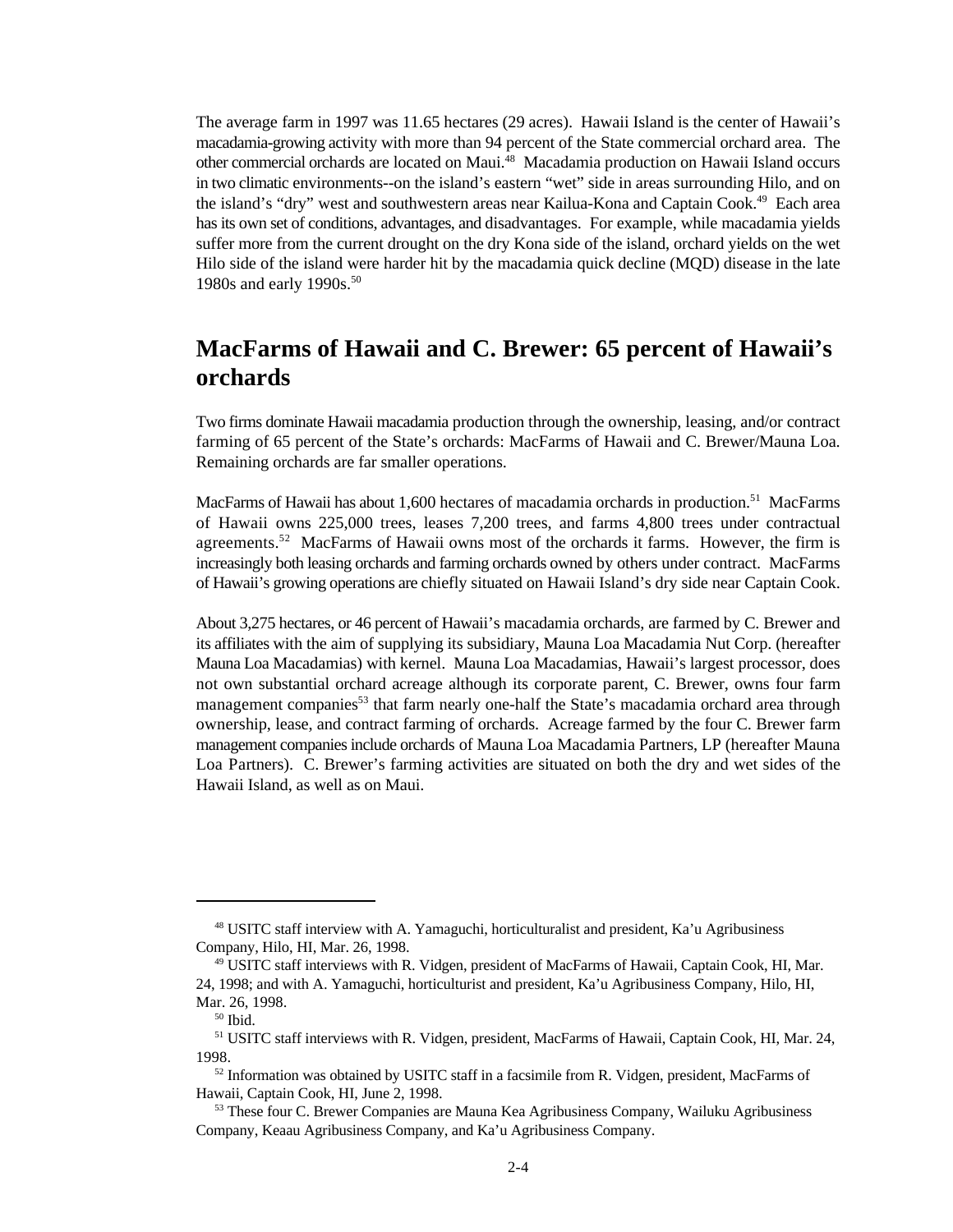#### **Leases, taxes, and alternative crops**

Lease structures and taxes related to depreciation writeoffs have greatly influenced patterns of Hawaiian macadamia cultivation.<sup>54</sup> Land leases are common for both small and larger commercial operations. Leases are in force for both growers with a few hectares and for firms as large as Mauna Loa Partners.<sup>55</sup> Leases come in all sizes and forms: they can include or exclude a house; be customized by duration and area; and can vary by method of payment (fee simple rents per hectare and/or rents as percentages of generated revenues).<sup>56</sup> Changes in lease structures may decrease areas planted with macadamias under lease agreements, despite recent increases in land available for macadamia production from closing of Hawaiian sugarcane grower operations.<sup>57</sup> Lease lengths from such entities as the Bishop's Trust<sup>58</sup> are generally decreasing for lands in agricultural use to 19 years or less.<sup>59</sup> There are macadamia growers who are considering orchard expansion, as well as prospective macadamia farmers, who feel that leases of 19 years or less provide inadequate time spans to realize a secure return on macadamia orchard investments that often require from 6 to 8 years to realize the first commercially viable crop, and up to a decade after beginning production to break even.<sup>60</sup>

Depreciation tax schedules have influenced Hawaiian macadamia production patterns, and these influences can be seen in the organization of Hawaii's two largest growers, C. Brewer/Mauna Loa and MacFarms of Hawaii. According to industry officials, current tax codes permit a 10-year depreciation write-off on macadamia trees, and hence provide incentives to sell orchards, while retaining farming/marketing rights to the macadamia output, so as to avoid taxes after the expiration of 10 years of depreciation write-offs.<sup>61</sup>

Orchard age profiles are increasingly approaching the 35-50 year age profile when certain growers claim that macadamia orchards begin to become commercially unviable.<sup>62</sup> Although Hawaii's oldest commercial orchard was planted near Hilo in 1949, and is still farmed by C. Brewer,  $63$  lease and tax considerations and maturing orchard age profiles, along with other recent investment

<sup>&</sup>lt;sup>54</sup> USITC staff interviews: with D. Martin, Hawaii state statistician, Honolulu, HI, Mar. 30, 1998.

<sup>&</sup>lt;sup>55</sup> USITC staff interviews with D. Reitow, president of HMNA and of Agro-Resources, Kamuela, Hawaii, Mar. 24, 1998; with S. Agoot, general manager, Kona Pacific Farmers' Cooperative, Captain Cook, HI, Mar. 24, 1998; with R. Kamagaki, owner, Kamigaki Orchards and Kona Coast Nuts and Candy, Kailua-Kona, HI, Mar. 27, 1998; and with R. Vidgen, president of MacFarms of Hawaii, Captain Cook, HI, Mar. 24, 1998.

<sup>&</sup>lt;sup>56</sup> USITC staff interview with S. Agoot, general manager, Kona Pacific Farmers' Cooperative, Captain Cook, HI, Mar. 24, 1998.

 $57$  Ibid.

 $58$  Bishop's Trust is a trust organization of large holdings of Royal Hawaiian lands, where the organization is entrusted to use rents and proceeds from the lands for the benefit of "Hawaii's children."

<sup>&</sup>lt;sup>59</sup> USITC staff interview with S. Agoot, general manager, Kona Pacific Farmers' Cooperative, Captain Cook, HI, Mar. 24, 1998.

 $60$  Ibid.

<sup>&</sup>lt;sup>61</sup> USITC staff interview with R. Vidgen, president, of MacFarms of Hawaii, Captain Cook, HI, Mar. 24, 1998.

 $62$  The age at which macadamia orchards become commercially unviable is a source of debate, although two large Hawaiian growers suggested estimates which provide the 35-50 year age range. USITC staff interviews: with R. Vidgen, president, MacFarms of Hawaii, Captain Cook, HI, Mar. 24, 1998; and with A. Yamaguchi, horticulturalist and president, Ka'u Agribusiness Company, Hilo, HI, Mar. 26, 1998.

 $63$  USITC staff interview with A. Yamaguchi, horticulturalist and president, Ka'u Agribusiness Company, Hilo, HI, Mar. 26, 1998.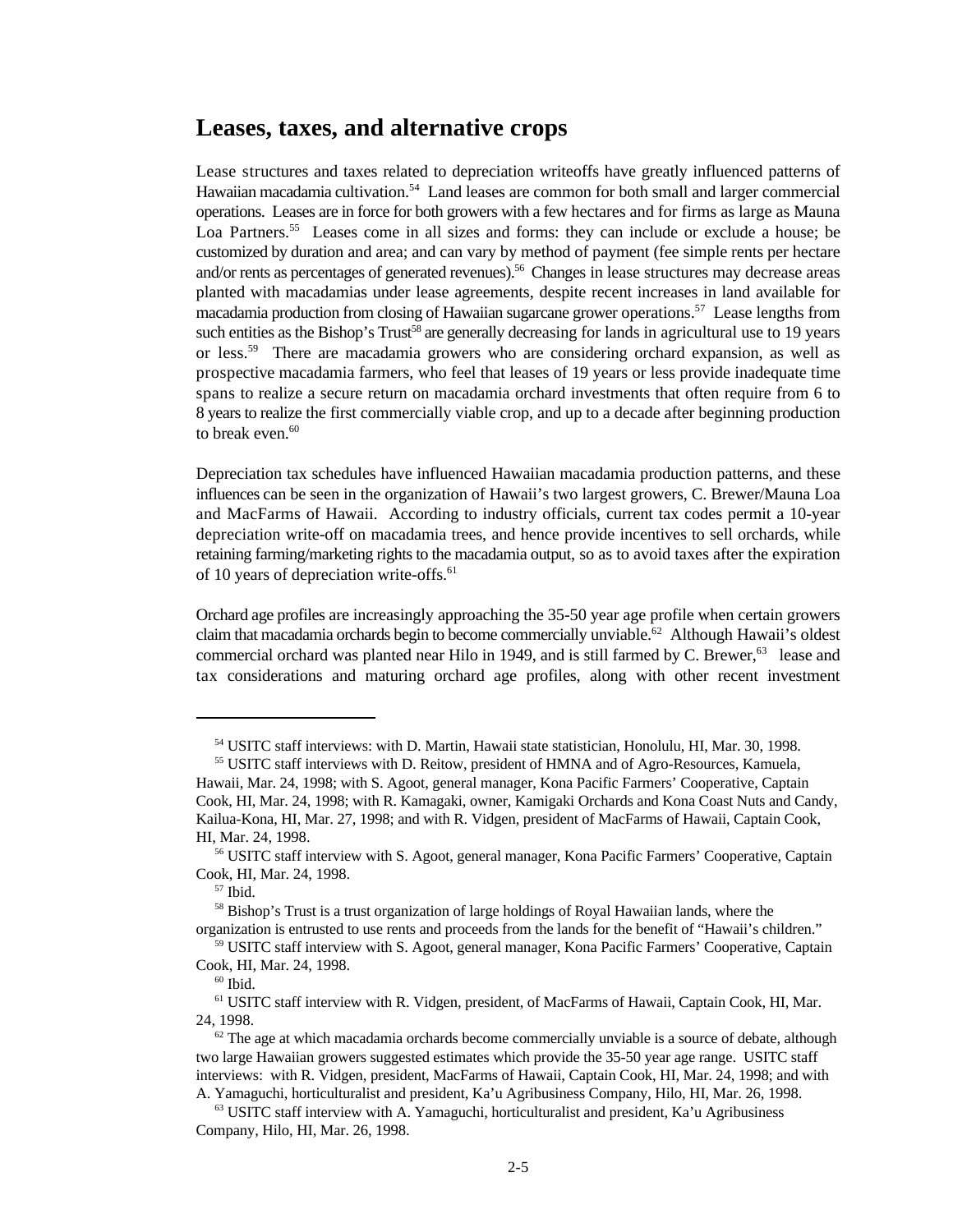developments, place the continued long run commercial cultivation of these larger orchards in question. Possible long term options include the following: First, orchard-owning firms such as MacFarms of Hawaii could sell off the orchards to grower/investors and use the proceeds to develop new orchards on purchased or leased lands once planted to sugarcane.<sup>64</sup> Second, growers such as C. Brewer/Mauna Loa could rejuvenate the aging orchards and attempt to continue harvesting them past the 35-50 year age profile. Or third, orchard-owning firms could simply develop the land for residential housing and exit the macadamia-growing business.

Recent developments have generated conflicting signals over which option the larger Hawaiian growers will follow. Both Mauna Loa Macadamias and MacFarms of Hawaii have invested millions of dollars in processing and factory facilities to apparently expand their processing and retailproduct-manufacturing capabilities well into the future.<sup>65</sup> C. Brewer Homes, Inc. and Mauna Loa Partners had proposed a merger that was disapproved by stockholders on June 26, 1998.<sup>66</sup> Because Mauna Loa Partners own substantial orchard area, such a merger could have indicated intentions to residentially develop orchards rather than replant or rejuvenate.

### *Grower/Processors and Processors*

The processing industry in Hawaii was comprised of 8 firms at the end of 1997, down from 10 firms in 1991. Mauna Loa Macadamia Nut Corporation, MacFarms of Hawaii, and Hawaiian Host are the leading processors, accounting for more than 80 percent of Hawaii's processed macadamia nuts. The remainder of the industry consists of small firms that own orchards or purchase in-shell macadamia nuts primarily on the spot market, or through contractural arrangements, and that process nuts for their own use or for food manufacturers under contract. Information on six of these processors was obtained by Commission staff during fieldwork in Hawaii and is provided in table  $2 - 2.67$ 

Of the six processors in table 2-2, the four largest are corporately-owned subsidiaries.<sup>68</sup> Of the remaining two, one is a cooperative and one is a family-owned firm. At peak season, these six

<sup>&</sup>lt;sup>64</sup> USITC staff interview with R. Vidgen, president, MacFarms of Hawaii, Captain Cook, HI, Mar. 24, 1998.

 $<sup>65</sup>$  Information on such investment by MacFarms of Hawaii and Mauna Loa Macadamias was received</sup> by USITC staff in two facsimiles: from R. Vidgen, president, MacFarms of Hawaii, Captain Cook, HI, June 2, 1998; and from D. Simonis, senior vice president and chief financial officer, Mauna Loa Macadamias, Hilo, HI, June 9, 1998.

<sup>&</sup>lt;sup>66</sup> The PointCast Network, "Mauna Loa Macadamia Partners, LP Reports First Quarter 1998 Operating Results," May 16, 1998, 12:13 AM EDT, p. 1.

 $\sigma$  The Commission did not obtain information for K. Oue Ltd. The Commission staff did interview representatives of Hamakua Sunrise Macadamia Nut Company in Kailua-Kona, HI, but they requested that their information be treated as business confidential.

 $68$  This figure includes the Hawaiian Macadamia Co., that no longer exists. As explained below, the firm was sold in 1998 to a Honolulu candy manufacturer that operates the facilities under its own name.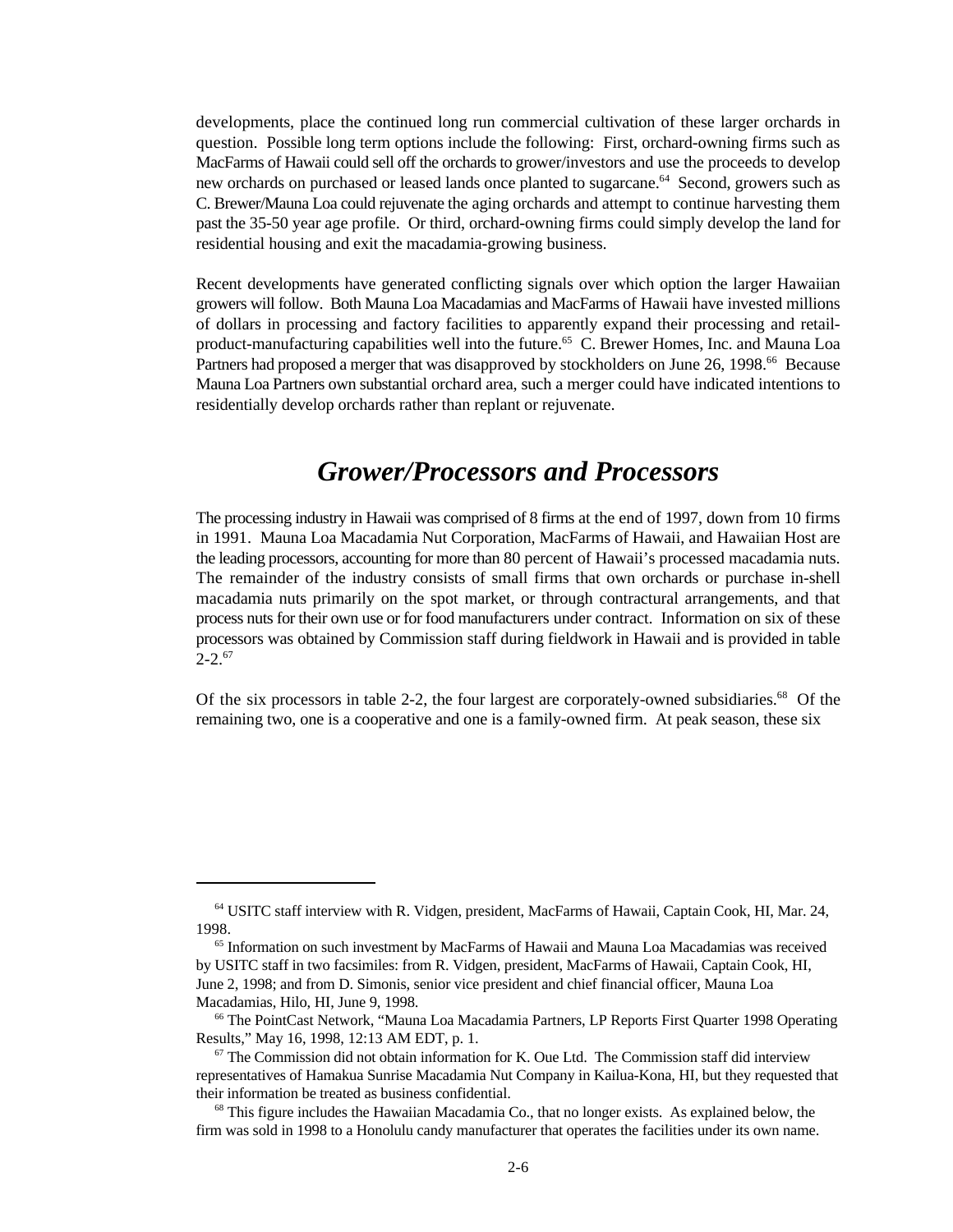#### **Comparative attributes of major U.S. (Hawaiian) macadamia processors**

|                                                                                                   | Mauna Loa<br><b>Macadamias</b>        | <b>MacFarms of</b><br>Hawaii    | <b>Hawaiian Host</b>                    | <b>Hawaiian</b><br><b>Macadamia</b><br>Company | <b>Kona Pacific</b><br><b>Farmers'</b><br>Cooperative | Kamigaki<br>enterprises     |
|---------------------------------------------------------------------------------------------------|---------------------------------------|---------------------------------|-----------------------------------------|------------------------------------------------|-------------------------------------------------------|-----------------------------|
|                                                                                                   | owned subsidiary                      | owned subsidiary                | privately owned<br>company              | owned subsidiary                               | farmer-owned<br>cooperative                           | family-owned<br>company     |
| General activities                                                                                | grower/processor                      | grower/processor                | processor                               | grower/processor                               | farm services<br>provider, processor                  | grower/processor            |
| 1997 processings:                                                                                 |                                       |                                 |                                         |                                                |                                                       |                             |
|                                                                                                   | 19,225                                | about 6,000                     | $^{\left( \mathrm{^{\prime }}\right) }$ | $^{\prime}$                                    | ${2 \choose 2}$                                       | 454                         |
| Kernel ( <i>metric tons</i> )                                                                     | 3,722                                 | about 1,500                     | (1)                                     | $(^{2})$                                       | 113                                                   | 136                         |
|                                                                                                   | 500                                   | 220-250                         | 200                                     | 85                                             | 55                                                    | 17                          |
|                                                                                                   | 50                                    | 12                              | $($ ')                                  | 1 person or less                               | None                                                  | $\overline{2}$              |
| Owned orchards (hectares)                                                                         | none owned; C.<br><b>Brewer farms</b> |                                 |                                         |                                                | none owned<br>by the cooperative                      |                             |
|                                                                                                   | 3,549 hectares<br>of others           | 1,619                           | 6.1                                     | 344                                            |                                                       | 26.3-28.3                   |
| Own orchard output, NIS (metric tons)<br>Break-even price estimate for NIS <sup>3</sup> (dollars/ | none                                  | (1)                             | insignificant                           | $(^{1})$                                       | (2)                                                   | 272-318                     |
|                                                                                                   | $(^{1})$                              | \$1.54 for Hawaii               | (1)                                     | $(^{2})$                                       | $$1.21 - $1.32$                                       | $(^{2})$                    |
| NIS purchases from other growers                                                                  | varying amounts                       | 40% of processings              | 100% of needs<br>as not a grower        | none                                           | varying amounts                                       | 12.5-17% of<br>processings  |
|                                                                                                   | bulk kernel, retail                   | bulk kernel, retail             | retail                                  | bulk kernel                                    | bulk kernel, roasted<br>kernel in lb. bags            | bulk kernel.<br>retail line |
| Major export markets                                                                              | Asia                                  | South Korea<br>Taiwan<br>Europe | Asia                                    | none                                           | Asia, Far East                                        | none                        |
| Percent of revenue to market-related activities                                                   | 30                                    | 20 <sup>°</sup>                 | (1)                                     | insignificant                                  | insignificant                                         | insignificant               |
|                                                                                                   | varying amounts                       | varying amounts                 |                                         | none                                           | none                                                  | none                        |
| State of business volume                                                                          | declining                             | declining                       |                                         | declining                                      | strong, steady                                        | declining                   |

 $1$ <sup>1</sup> This information was confidential business in nature and was not reported.

 $2$  Not available.

<sup>3</sup> These breakeven price (or "cost") estimates are meant only as approximate indications of per-kilogram NIS production costs and should be examined and compared across U.S. and Australian industries with caution for a number of reasons. First, although the estimates were elicited by oral interview from U.S. and Australian macadamia processors, many of whom are growers or grower-associated, estimates were not elicited from independent and affiliated growers, who were too numerous to interview. Second, estimates were informally elicited orally, and although staff attempted to standardize the individual interviews as much as possible across processors, respondents may have had non-uniform conceptions of which production cost components to include in the breakeven price estimates. For example, some estimates may include, and some exclude, such cost components as interest charged on capital, all imputed management fees, and fixed costs not usually examined in day-to-day financing of production activities. At best, the estimates provide a general idea of NIS production costs for a major group of grower interests.

Notes.—NIS refers to macadamia nut in shell at 20 percent moisture content. US\$ refers to U.S. dollars. "Insignificant" means a value which is not significant enough to consider. "Marketing personnel" refers to workers with duties related to sales, product, and market development.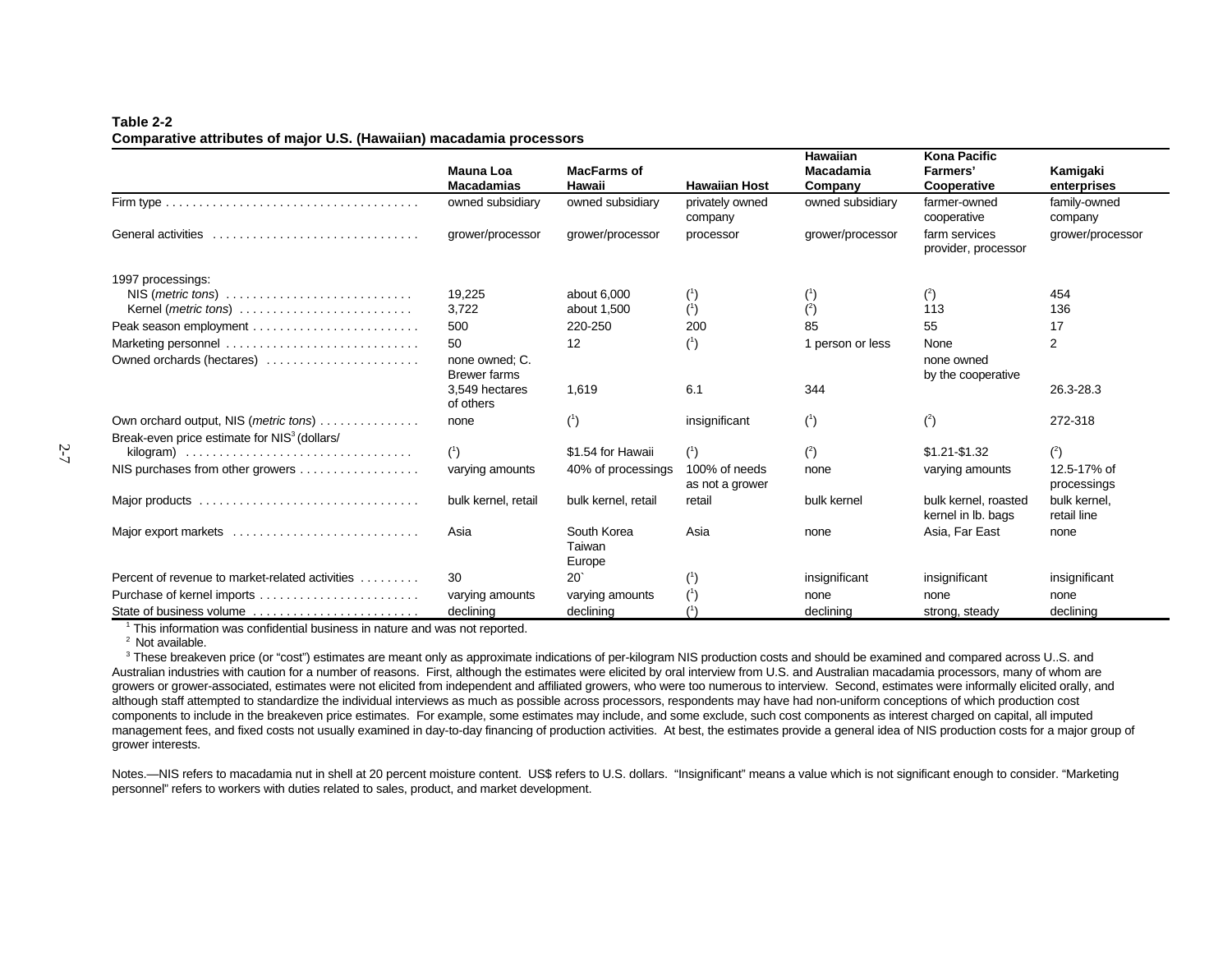macadamia processors employ up to about 1,100 workers, of which the three largest processors employ from 920 to 950 people.

The processors in table 2-2 are either very large or very small, with size determined by volumes of 1997/98 kernel processings. In 1997/98, Mauna Loa Macadamias processed 3,700 metric tons, and MacFarms of Hawaii processed 1,500 metric tons, of kernels.<sup>69</sup> The two largest processors accounted for more than three fourths of the State's 1997/98 processings. Each of these three larger firms focused on allocating processed kernels to, and marketing, its own branded line(s) of retail products.<sup>70</sup> Aside from Kamigaki enterprises, which allocates one-tenth of its kernel processings to its own line of macadamia candies, the smaller processors in table 2-2 supply bulk kernel primarily to small- and mid-sized Hawaiian candy makers and confectioners, who have encountered problems in securing long-term supplies from larger Hawaiian processors.<sup>71</sup>

Investments in, and expenses related to, sales, marketing, and product development are generally substantial for the two largest Hawaiian processors shown in table 2-2. Mauna Loa Macadamias' and MacFarms of Hawaii allocate from 20 to 30 percent of their revenues to such activities. The three smaller firms service local markets and/or clients who participate in local and niche markets, so as to preclude the need to incur substantial marketing expenses. Personnel dedicated to such activities vary widely from none to as many as 50.

Most of the six Hawaiian processors reported noticeable declines in business volumes in 1998. Kona Pacific Farmers' Cooperative reported a steady business volume. The cooperative's business was attributed to a demand by small- and mid-sized candy manufacturers and confectioners that still outpaces the cooperative's supply.<sup>72</sup>

#### **Mauna Loa Macadamia Nut Corporation**

Mauna Loa Macadamia Nut Corporation (Mauna Loa Macadamias), Hawaii's largest macadamia processor, cooperates with a number of grower and farm management firms to procure kernel for processing, but does not itself directly own orchards or grow macadamia nuts. The firm is owned by C. Brewer, which is in turn, owned by Buyco, Inc.<sup>73</sup> Mauna Loa Macadamias processed 19,255 metric tons NIS into 3,722 metric tons of kernel in 1997/98.<sup>74</sup> Mauna Loa purchases primarily

<sup>&</sup>lt;sup>69</sup> Hawaiian Host elected not to report processing volume.

 $70$  Transcript of the hearing, Mar. 25, 1998, Kailua-Kona, HI: testimony of R. Vidgen, president, MacFarms of Hawaii, pp. 30-40; and testimony of T. Inglett, president, Hawaii Division, Mauna Loa Macadamias, pp. 58-61. See also a facsimile sent to USITC staff from D. Simonis, senior vice president and chief financial officer, Mauna Loa Macadamias, Hilo, HI, June 22, 1998.

<sup>&</sup>lt;sup>71</sup> USITC staff interviews: with M. Nakamura, president, Hawaiian Macadamia Co., Keaau, HI, Mar. 26, 1998; with R. Kamigaki, owner, Kamigaki enterprises, Kailua-Kona, HI, Mar. 27, 1998; and with S. Agoot, general manager, Kona Pacific Farmers' Cooperative, Captain Cook, HI, Mar. 24, 1998.

 $72$  USITC staff interview with S. Agoot, general manager, Kona Pacific Farmers' Cooperative, Captain Cook, HI, Mar. 24, 1998.

 $^{73}$  Information was obtained from two sources: Mauna Loa Macadamia Partners, LP, 10-K Report, filed with the Securities Exchange Commission, Mar. 23, 1998, p. 3; and a USITC staff interview with D. Simonis, senior vice president and chief financial officer, Mauna Loa Macadamias, Hilo, HI, Mar. 26, 1998.

 $74$  Information was received by USITC staff in two facsimiles from D. Simonis, senior vice president and chief financial officer, Mauna Loa Macadamias, Hilo, HI, June 9 and July 20, 1998.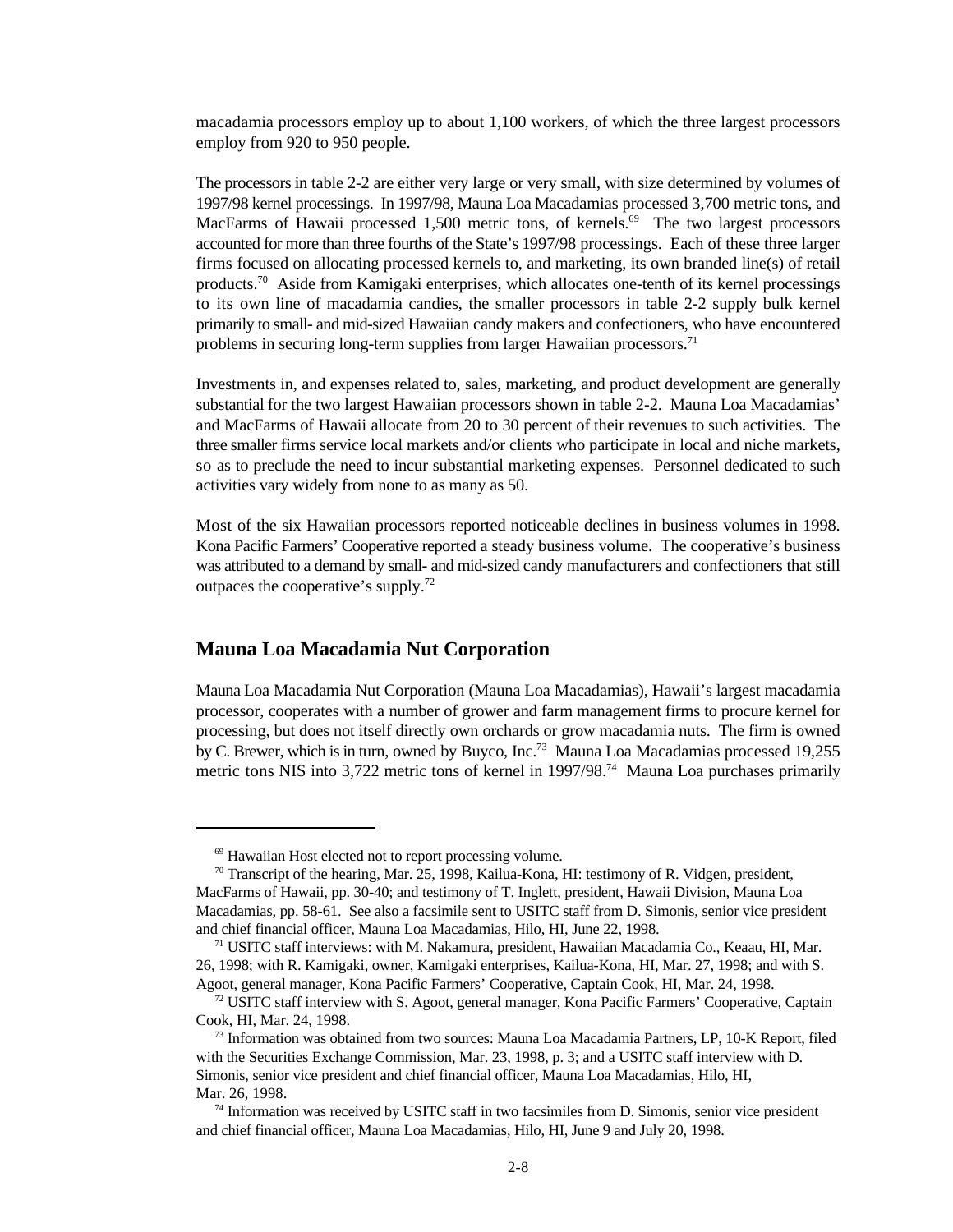domestic kernel, and expects to import less than 3 percent of its 1998 needs.<sup>75</sup>

Mauna Loa Macadamias processes and markets macadamias as bulk products and in its established *Mauna Loa* line of retail products.<sup>76</sup> Mauna Loa Macadamias' bulk sales constituted from 5 to 6 percent of revenues since the early 1990s, and primarily are 25-pound and 50-pound vacuum-packed cartons of macadamias sold to various "ingredient nut" users. These bulk containers are generally kernel halves and pieces (style IV) and diced kernels; the firm does not sell retail wholes and half kernels (style II) in order to service their *Mauna Loa* line of retail products.

The *Mauna Loa* line of retail products includes, among other products, kernel of different flavors in variously sized jars and cans; bags, cans, and jars of macadamia kernel mixes; boxes of chocolateenrobed macadamia kernels and other macadamia candies; macadamia cooking oil; and roasted kernel snack packs of differing sizes.<sup>77</sup> About 40 percent of the retail packaging of the *Mauna Loa* retail line is done at the firm's Hilo processing and factory facilities, with the remainder done on the U.S. mainland. The product packed in Hawaii is primarily sold in Hawaii and Asia. Most of the firm's 1997/98 export sales were made in Japan and various other Asian markets.

#### **MacFarms of Hawaii**

MacFarms of Hawaii, Inc. (MacFarms of Hawaii) is a totally owned subsidiary of Arnotts Ltd., which is in turn a totally owned subsidiary of Campbell Soup Company, USA.<sup>78</sup> In addition to marketing and sales offices in Sacramento, MacFarms of Hawaii has its corporate and grower operations centered in Kapu'a, near Captain Cook, Hawaii.<sup>79</sup> MacFarms of Hawaii is the secondlargest processor, accounting for 20 to 25 percent of the nuts processed in Hawaii. The firm owns and operates 1,619 hectares of orchards in South Kona on Hawaii Island; owns 225,000 trees; leases 7,200 trees; and farms another 4,800 trees on a contract basis.<sup>80</sup> To supplement its own growing operations, the firm also purchases about 40 percent of its kernel requirements from 400 independent Hawaiian growers, often on 3-year contracts.<sup>81</sup> At the height of cracking season (hereafter, peak season), MacFarms of Hawaii employs from 220 to 250 workers.<sup>82</sup>

MacFarms of Hawaii's focus has been increasingly on marketing its own *MacFarms of Hawaii* and

<sup>&</sup>lt;sup>75</sup> USITC staff interview with D. Simonis, senior vice president and chief financial officer, Mauna Loa Macadamias, Hilo, HI, Mar. 26, 1998; and a facsimile sent to USITC staff by D. Simonis, July 20, 1998.

 $76$  Information was received by USITC staff in a facsimile from D. Simonis, senior vice president and chief financial officer, Mauna Loa Macadamias, Hilo, HI, June 9, 1998.

 $\frac{77}{2}$  USITC staff interviews with D. Simonis, senior vice president and chief financial officer, and with M. Cromey, director of quality assurance/product development, of Mauna Loa Macadamias, at Mauna Loa Macadamias factory and offices, Hilo, HI, Mar. 26, 1998, and in two facsimiles from D. Simonis, senior vice president and chief financial officer, Mauna Loa Macadamias, Hilo, HI, June 9 and July 20, 1998.

 $<sup>78</sup>$  Information was received by USITC staff in a facsimile from R. Vidgen, president, MacFarms of</sup> Hawaii, Captain Cook, HI, June 2, 1998.

 $79$  Captain Cook is the firm's mailing address and is used throughout.

<sup>&</sup>lt;sup>80</sup> Information was received by USITC staff in a facsimile from R. Vidgen, president, MacFarms of Hawaii, Captain Cook, HI, June 2, 1998. See also R. Vidgen, transcript of the hearing, Mar. 25, 1998, Kailua-Kona, HI, p. 38.

 $81$  R. Vidgen, president, MacFarms of Hawaii, transcript of the hearing, Mar. 25, 1998, Kailua-Kona, HI, p. 38.

 $82^{\circ}$  USITC staff interview with R. Vidgen, president of MacFarms of Hawaii, Captain Cook, HI, Mar. 24, 1998.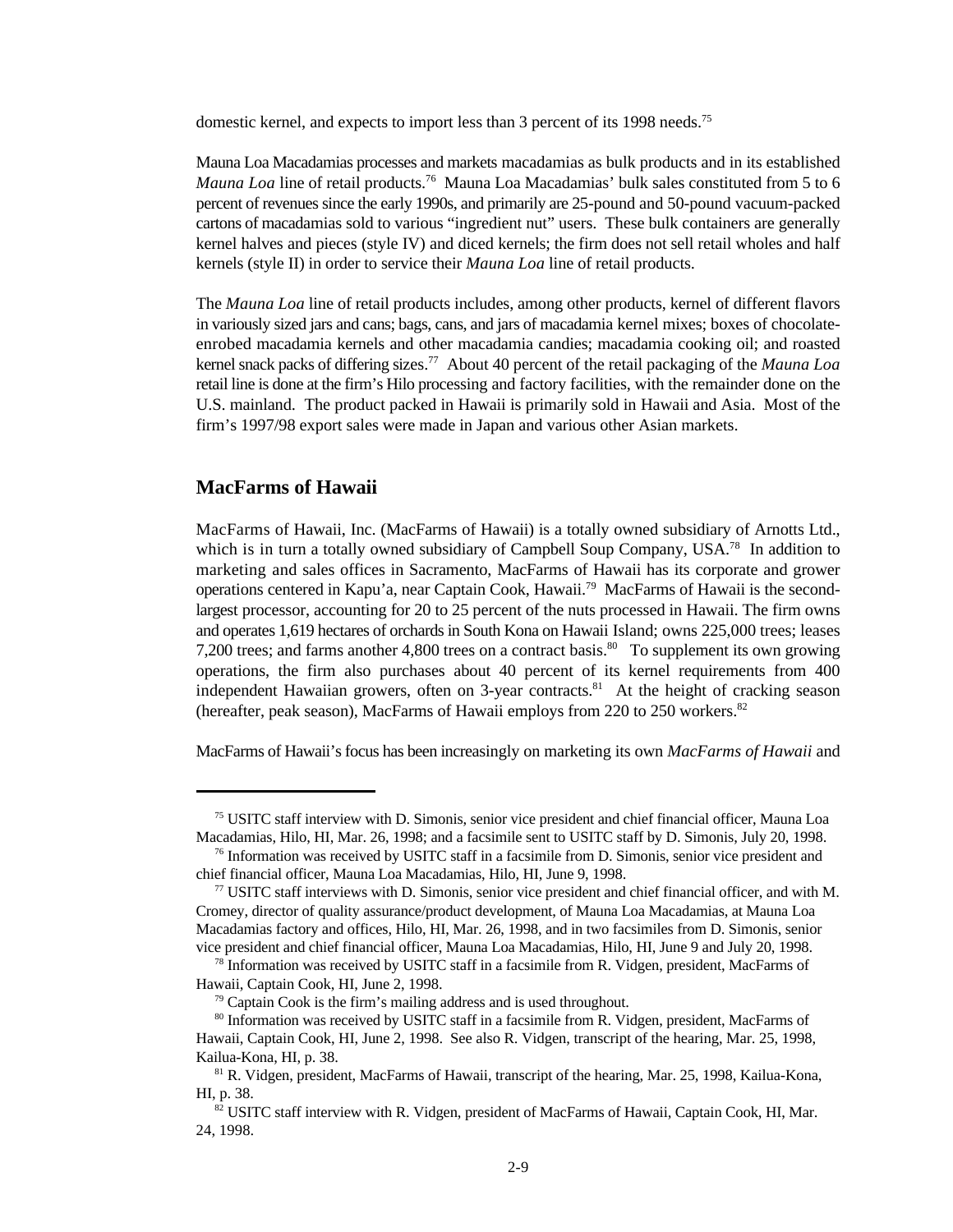other brands of retail products, and has evolved away from supplying bulk products.<sup>83</sup> By 1997, MacFarms of Hawaii had become into an increasingly retail-oriented processor with 45 percent of its processed kernel sold in branded retail products and 55 percent sold as bulk, as compared with the early 1990s, when the firm sold 85 percent of its processed kernel into the bulk markets and 15 percent as ingredients into its lines of retail products.<sup>84</sup> MacFarms of Hawaii's bulk or industrial product sales are distributed approximately evenly among sales of (style IV) kernel halves and pieces, variously sized grades of diced kernel, and variously sized grades of whole kernel.<sup>85</sup> The *MacFarms of Hawaii* line of retail products includes, among other products, roasted, roasted and salted, and natural kernels in variously sized cans and jars; boxes of chocolate-enrobed macadamias and macadamia candies; and variously sized snack packs of roasted kernels.<sup>86</sup> Export markets include Japan, South Korea, and Europe.<sup>87</sup>

#### **Hawaiian Host, Incorporated**

Hawaiian Host, Incorporated (Hawaiian Host) differs from the other two grower/processors in two ways: (a) the firm is exclusively a processor/retail marketer, and hence purchases, but does not grow, $^{88}$  the macadamias it processes; and (b) the firm also markets almond-based products. $^{89}$ Hawaiian Host annually produces an undisclosed amount of processed kernel. Hawaiian Host prefers Hawaii-grown macadamias, and currently purchases an undisclosed amount of its input on Hawaiian spot markets for processing.

Hawaiian Host processes kernels for its two lines of retail products. The *Hawaiian Host* line primarily features macadamia products, along with some almond-based products, which are marketed in the Hawaiian and export (particularly Asian) markets.<sup>90</sup> The *California Host* line also

<sup>&</sup>lt;sup>83</sup> R. Vidgen, president of MacFarms of Hawaii, transcript of the hearing, Mar. 25, 1998, Kailua-Kona, HI, pp. 44-50. In addition to the *MacFarms of Hawaii* line, the firm also markets such other lines as *Kona Select Harvest* products in chain stores on the U.S. mainland. This information on other brands was obtained from R. Vidgen: a facsimile received by USITC staff on July 23, 1998, and in a telephone conversation with USITC staff, July 24, 1998.

<sup>&</sup>lt;sup>84</sup> Information on the sales proportions during the early 1990s was obtained in a USITC staff interview with R. Vidgen, president, MacFarms of Hawaii, Captain Cook, HI, Mar. 24, 1998. Information on current sales proportions was provided to USITC staff in a telephone communication with R. Vidgen, president, MacFarms of Hawaii, May 6, 1998. Also, see R. Vidgen, president of MacFarms of Hawaii, transcript of the hearing, Apr. 30, 1998, Washington, DC, p. 96.

<sup>&</sup>lt;sup>85</sup> Information on MacFarms of Hawaii's major bulk products was received by USITC staff in two facsimiles from B. Loader, vice president of sales, MacFarms of Hawaii, Sacramento, CA, June 1 and 2, 1998.

<sup>&</sup>lt;sup>86</sup> USITC staff interview with R. Vidgen, president of MacFarms of Hawaii, Captain Cook, HI, Mar. 24, 1998.

 $87$  R. Vidgen, president, MacFarms of Hawaii, transcript of the hearing, Mar. 25, 1998, Kailua-Kona, HI, pp. 59-62, and 88.

<sup>&</sup>lt;sup>88</sup> Hawaiian Host owns 15 acres of Hawaiian macadamia orchards, but the company does not consider such production as substantial. USITC staff interview with K. Sakamoto, senior vice president for marketing, finance, and administration, Hawaiian Host, Honolulu, HI, Mar. 31, 1998.

<sup>&</sup>lt;sup>89</sup> USITC staff interview with K. Sakamoto, senior vice president for marketing, finance, and administration, Hawaiian Host, Honolulu, HI, Mar. 31, 1998; and Hawaiian Host, Inc., *Hawaiian Host*, *Hawaii's Gift to the World*, commercial promotional brochure (Honolulu, HI: Hawaiian Host, Inc., n.d.).

<sup>&</sup>lt;sup>90</sup> Hawaiian Host, Inc., *Hawaiian Host, Hawaii's Gift to the World*, commercial promotional brochure (Honolulu, HI: Hawaiian Host, Inc., n.d.), pp. 7-22. That Hawaiian Host exports to Asia was implied by the cited brochure, which listed a Tokyo office as its only foreign office (p. 7). During fieldwork by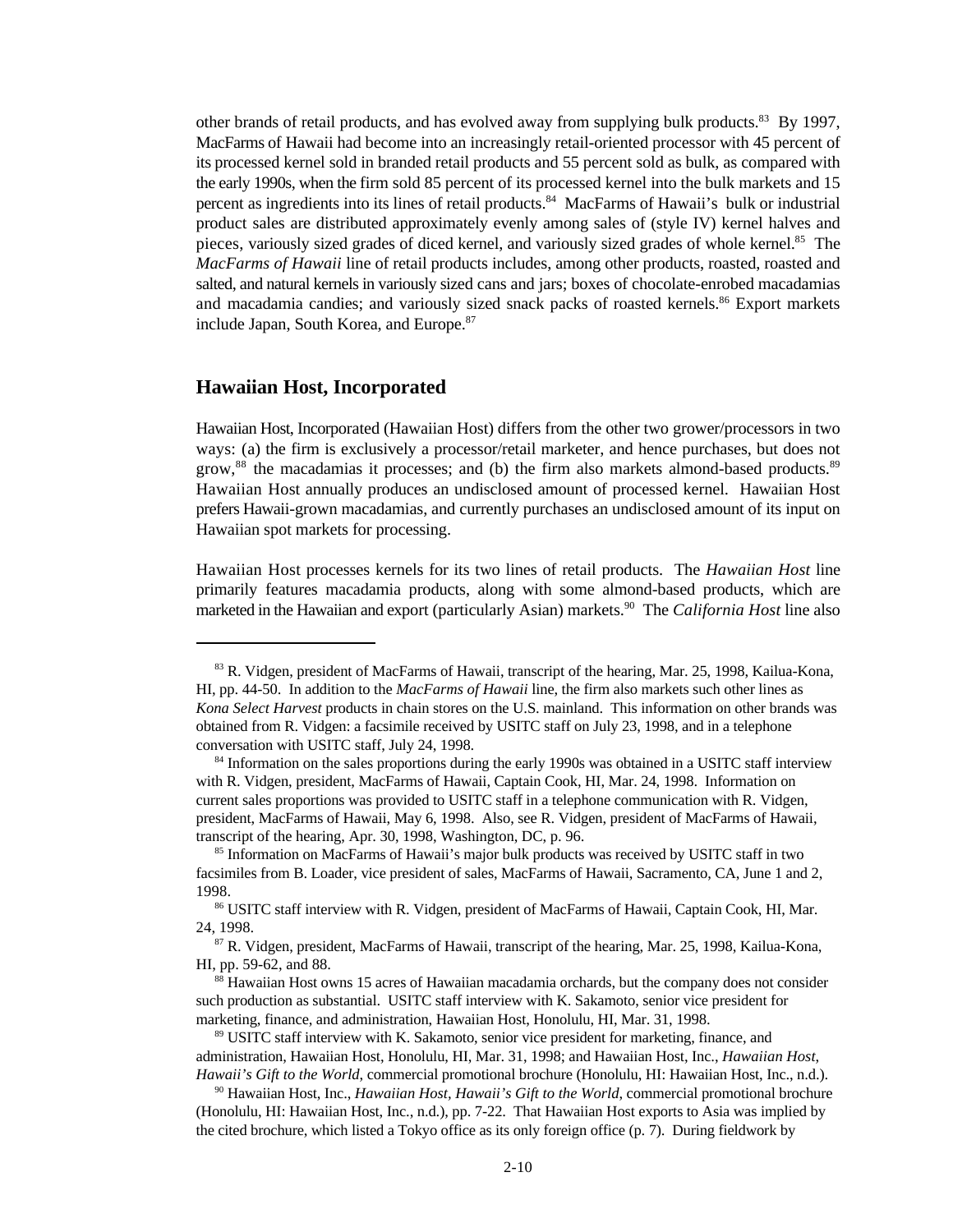features macadamia- and almond-based products that are apparently marketed on the U.S. mainland. Both lines are also marketed in retail stores at airports.<sup>91</sup> Products include chocolate-enrobed kernels, and primarily dry-roasted macadamia and almond kernels in varying package sizes and types.<sup>92</sup> The lines also include boxes of candies combining macadamias, caramel, crisp rice, and different kinds of chocolate (milk, dark, and white chocolates); an array of different macadamia- and almond-based candy bars; and roasted kernels in cans (salted and unsalted).<sup>93</sup> Hawaiian Host does not co-pack products for other brands or for other entities such as hotels or Japanese travel/gift catalog companies.<sup>94</sup>

For competitive reasons, Hawaiian Host elected not to discuss if current sales were increasing, steady, or declining.<sup>95</sup> The firm did note that it is encountering increased competition in both domestic and Asian markets.

#### **Hawaiian Macadamia Co., Inc.**

The Hawaiian Macadamia Co., Inc. (Hawaiian Macadamia Company or HMC) was once owned by the Mutual Life Insurance Co., and grew and processed macadamia nuts. The Hawaiian Macadamia Co. (HMC) no longer exists: it was sold in early 1998 to a Hawaiian candy manufacturer that continues to operate HMC facilities, but not as  $HMC<sup>96</sup>$  With 344 hectares (850 acres) of orchards and an annual processing capacity of from 1,360 metric tons to 2,268 metric tons, the Hawaiian Macadamia Co. was Hawaii's fourth-largest grower/processor.<sup>97</sup> In 1997/98, the firm harvested and processed substantial amounts of kernels.<sup>98</sup> The firm processed only NIS crop from its own orchards, and does not use imported kernels, because of problems encountered with uncertain quality.<sup>99</sup>

Hawaiian Macadamia Co. supplied primarily raw, and a lesser volume of roasted, kernels of various

USITC staff during Mar. 24-31, 1998, *California Host* products were observed only on the U.S. mainland, and not in Hawaii.

 $91$  Staff observation during travel, Mar. 23 through Apr. 10, 1998.

<sup>&</sup>lt;sup>92</sup> Information was obtained by USITC staff from two sources: Hawaiian Host, Inc., *Hawaiian Host*, *Hawaii's Gift to the World*, commercial promotional brochure (Honolulu, HI: Hawaiian Host, Inc., n.d.), pp. 7-22. That Hawaiian Host exports focus on Asia was implied by the cited brochure, which listed a Tokyo office as its only foreign office (p. 7).

<sup>&</sup>lt;sup>93</sup> Information was obtained by USITC staff from two sources: Hawaiian Host, Inc., *Hawaiian Host*, *Hawaii's Gift to the World*, commercial promotional brochure (Honolulu, HI: Hawaiian Host, Inc., n.d.), pp. 4-7; and a USITC staff interview with K. Sakamoto, senior vice president for marketing, finance, and administration, Hawaiian Host, Honolulu, HI, Mar. 31, 1998.

<sup>&</sup>lt;sup>94</sup> USITC staff interview with K. Sakamoto, senior vice president for marketing, finance, and administration, Hawaiian Host, Honolulu, HI, Mar. 31, 1998.

<sup>&</sup>lt;sup>95</sup> Facsimile sent to USITC staff from K. Sakamoto, senior vice president for marketing, finance, and administration, Hawaiian Host, Honolulu, HI, July 1, 1998.

<sup>&</sup>lt;sup>96</sup> USITC staff telephone communication with M. Nakamura, former president, the now-defunct HMC, Keaau, HI, July 16, 1998.

<sup>&</sup>lt;sup>97</sup> USITC staff interview with M. Nakamura, president, Hawaiian Macadamia Company, Inc. (Hawaiian Macadamia Company), Keaau, HI, Mar. 26, 1998.

<sup>&</sup>lt;sup>98</sup> The volumes harvested and processed is confidential business information.

<sup>&</sup>lt;sup>99</sup> USITC staff interview with M. Nakamura, president, Hawaiian Macadamia Company, Keaau, HI, Mar. 26, 1998.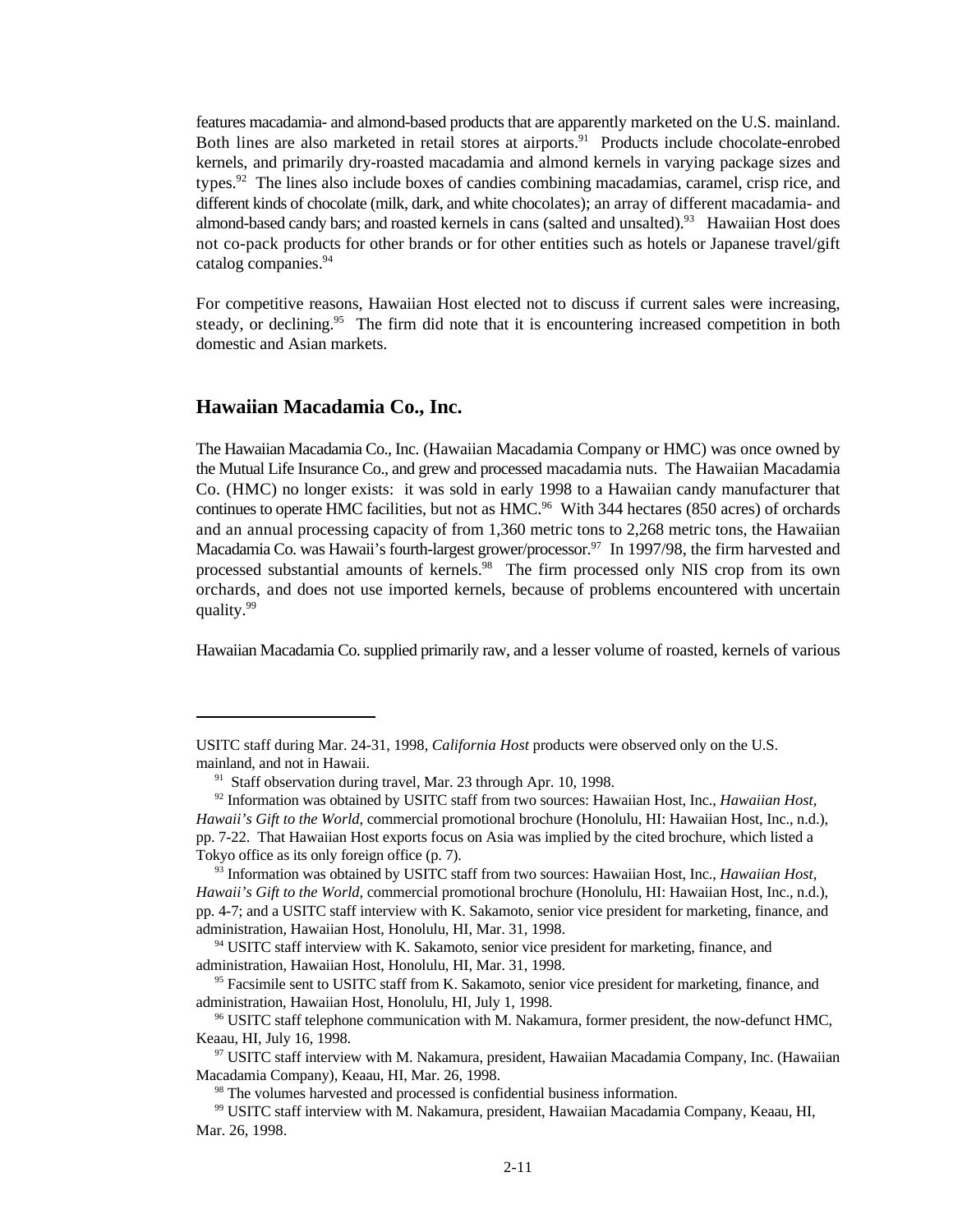styles to Hawaiian candy makers and confectioners.<sup>100</sup> The firm supplied a different group of clients than the larger grower/processors: smaller kernel-using operations that have orders too low in volume or in kernel styles that larger processors reserve for their own retail brands.<sup>101</sup> The Hawaiian Macadamia Co. nearly exclusively supplied the smaller Hawaiian candy makers and confectioners that, unable to compete on a unit cost basis with firms such as MacFarms of Hawaii or Mauna Loa Macadamias, have developed niche markets based on high quality and premium priced macadamia candy and confectionary products often produced under labor-intensive conditions.<sup>102</sup> Due to the local nature of its market, Hawaiian Macadamia Co. did not make substantial investments in sales, product, or market development activities.

#### **Kamigaki Orchards and Kona Coast Nuts and Candy**

Kamigaki Orchards and Kona Coast Nuts and Candy (hereafter Kamigaki enterprises)<sup>103</sup> is a familyowned, integrated grower, processor, value-added manufacturer, and retailer of macadamia nuts and related products.<sup>104</sup> Centered in Hawaii Island's Kona district, Kamigaki enterprises includes from 26 to 28 hectares of macadamia orchards planted in the 1960s; a processing plant; and a chocolate candy factory and retail outlet specializing in macadamia retail products. Kamigaki enterprises annually processes 454 metric tons of NIS crop into 136 metric tons of kernel. From 12 to 17 percent of this NIS crop is produced in Kamigaki orchards, with the remainder purchased from independent growers.<sup>105</sup>

Kamigaki enterprises markets both bulk kernels and retail macadamia products. Of Kamigaki enterprises' total processed kernels, 75 percent is sold as bulk raw kernels to other Hawaiian candy manufacturers (reportedly producers of high quality products for niche markets); 15 percent is sold as bulk kernels on the U.S. mainland; and 10 percent is processed into the firm's own line of retail macadamia products for sale in the firm's retail outlets.<sup>106</sup> With 75 percent of its bulk sales and all of its retail sales occurring locally in Hawaii, Kamigaki enterprises does not incur substantial expenses related to sales, product, and market development, aside from the salaries of two employees with sales-related duties.

#### **Kona Pacific Farmers' Cooperative**

Established in 1956, the Kona Pacific Farmers' Cooperative (KPFC) processes macadamia nuts and

 $100$  Ibid.

<sup>&</sup>lt;sup>101</sup> USITC staff interviews: with M. Nakamura, president, Hawaiian Macadamia Company, Keaau, HI, Mar. 26, 1998; and N. Arakaki, president, Hawaiian Candies and Nuts, Ltd., Honolulu, HI, Mar. 31, 1998.  $102$  Ibid.

<sup>&</sup>lt;sup>103</sup> This term "Kamigaki enterprises" hereafter refers collectively to Kamigaki Orchards and Kona Coast Nuts and Candies, and does not refer to "Kamigaki Enterprise," another firm with no connection to the above-mentioned orchards or candy factory.

<sup>&</sup>lt;sup>104</sup> USITC staff interview with R. Kamigaki, owner, Kamigaki enterprises, Kailua-Kona, HI, Mar. 27, 1998; and R. Kamigaki, owner, Kamigaki enterprises, posthearing brief, Apr. 4, 1998.

<sup>&</sup>lt;sup>105</sup> Information was obtained in a facsimile to USITC staff from R. Kamigaki, Kamigaki enterprises, Kailua-Kona, HI, Aug. 19, 1998.

<sup>&</sup>lt;sup>106</sup> USITC staff interview with R. Kamigaki, owner, Kamigaki enterprises, Kailua-Kona, HI, Mar. 27, 1998.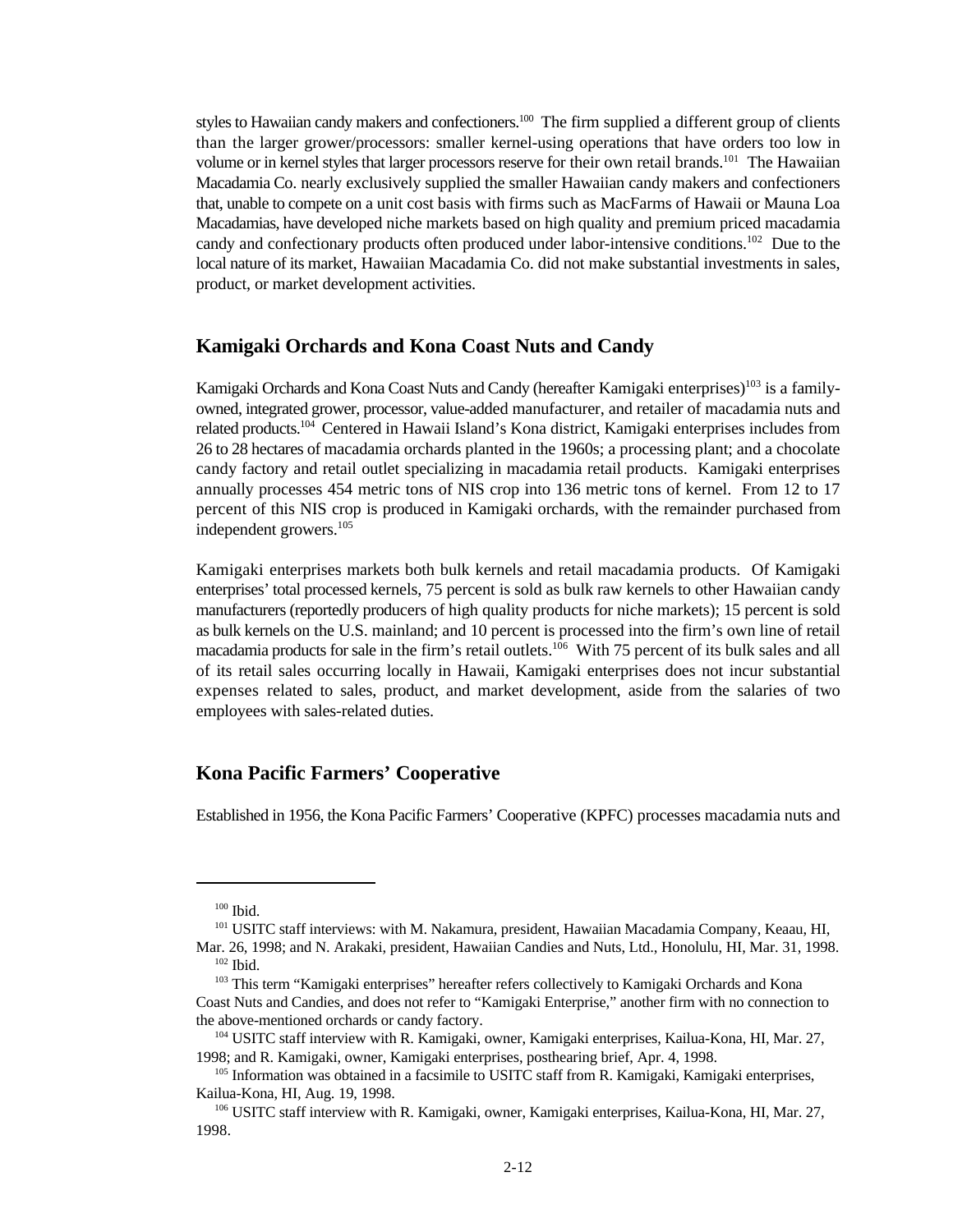Kona coffee produced by its 320 member/farmers.<sup>107</sup> The cooperative's membership represents a combined 324 hectares (800 acres) divided approximately evenly between macadamia nuts and Kona coffee, with the intercropping of macadamia nuts and Kona coffee common among members.<sup>108</sup> KPFC is Hawaii's sixth-largest macadamia processor (113 metric tons of kernels processed in 1997), and employs a peak season workforce of 55. The cooperative's gross revenue is estimated at about \$3 million annually from sales of processed macadamia nuts and Kona  $coffee$ <sup>109</sup>

KPFC offers harvesting, hauling, husking, and cracking services for its members.<sup>110</sup> Additionally, the cooperative occasionally purchases NIS crop from nonmember growers when processing needs arise, and at the same prices paid to member growers. KPFC purchases member NIS (preferably unhusked) with an agreement to pay at least 70 percent within 90 days of delivery, and the remainder by year's end.<sup>111</sup>

KPFC processes NIS crop into raw and roasted kernels for sale to three principal types of clients: small- to medium-sized candy maker and confectioner operations; Hawaiian wholesalers and store chains; and Asian and Far Eastern "co-packing clients" that package KFPC products to market under their own company names.<sup>112</sup> These candy making and confectionary operations are willing to pay premium prices for steadiness of supply and small quantities.

KPFC supplies processed and packaged kernels and kernel products (such as one-pound bags of roasted and salted kernels) to Hawaiian wholesalers and store chains. On occasion, KPFC has marketed processed kernel on the U.S. mainland. The cooperative also supplies retail macadamia products to Far Eastern co-packers in certain Asian and Far Eastern markets. The cooperative

<sup>&</sup>lt;sup>107</sup> USITC staff interview with S. Agoot, general manager, Kona Pacific Farmers' Cooperative (KPFC), Captain Cook, HI, Mar. 24, 1998.

 $108$  Ibid.

 $109$  Information was provided to USITC staff in a phone conversation with S. Agoot, general manager, Kona Pacific Farmers' Cooperative, Captain Cook, HI, June 2, 1998.

<sup>&</sup>lt;sup>110</sup> USITC staff interview with S. Agoot, general manager, Kona Pacific Farmers' Cooperative, Captain Cook, HI, Mar. 24, 1998.

 $111$  Often, the remainder is paid before year's end. Information was obtained in a USITC staff interview with S. Agoot, general manager, Kona Pacific Farmers' Cooperative, Captain Cook, HI, Mar. 24, 1998.

 $112$  Information was obtained in a USITC staff interview with S. Agoot, general manager, Kona Pacific Farmers' Cooperative, Captain Cook, HI, Mar. 24, 1998, and in a USITC telephone conversation with S. Agoot, June 2, 1998.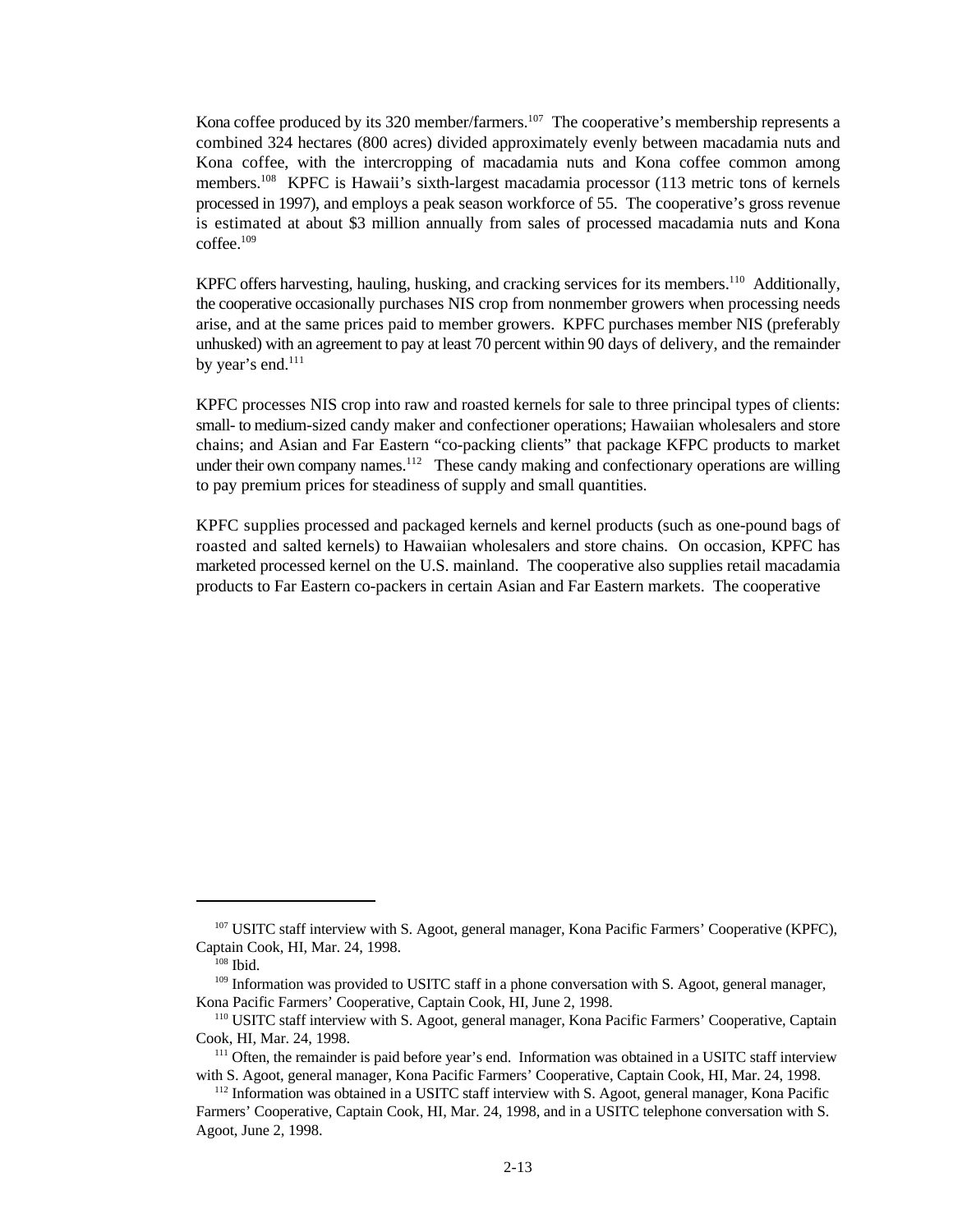avoids sales, product, and marketing development costs because the onus to advertise and develop markets is undertaken by these clients on behalf of their own brands.

## **Trends in Production**

Hawaii's production of NIS increased almost steadily from 21,773 metric tons (NIS) in 1992/93 to 26,309 metric tons in 1997/98 (table 2-1). The increases in NIS output during 1992/93-1997/98 were attributable to increases in bearing acreage and in yield per hectare. The farm value of production rose steadily from \$32.7 million in 1992/93 to \$44.1 million in 1996/97, reflecting an increased volume of macadamia nuts and higher prices. However, the value of production declined to \$43.5 million in 1997/98 as increased production was offset by lower prices.

Bearing hectares in Hawaii increased from 7,085 hectares in 1992/93 to a peak of 7,811 hectares in 1995/96, before declining slightly to 7,770 hectares in 1996/97 and 1997/98 (table 2-1). According to officials of the Hawaii Department of Agriculture, there were some new plantings of macadamia trees during 1992-97, but most were relatively small. Replanting and renovation of existing orchards were much more common. Hence, the bearing acreage may contain a substantial number of trees that are not of bearing age. MacFarms of Hawaii and C. Brewer (Mauna Loa) have not recently undertaken substantial new plantings to expand acreage. C. Brewer's last planting was a 186-hectare orchard in 1995.<sup>113</sup> MacFarms of Hawaii recently replanted about 41 hectares to replace older orchards, and is considering leasing land formerly planted to sugar and/or lands within the Bishop Trust. $^{114}$ 

Factors that affect macadamia nut yields include maturity of trees, grower prices, the volume and distribution of rainfall, night temperatures, diseases, pests, and horticultural practices.<sup>115</sup> As orchards mature, yields drop as canopies form between trees.<sup>116</sup> These canopies provide havens for pests, vermin, and insects, and can retard new wood growth, and hence future yield increases.<sup>117, 118</sup> According to industry officials, these relationships contributed to the variation in yields during 1992/93-1997/98 (table 2-1).<sup>119</sup>

<sup>&</sup>lt;sup>113</sup> USITC staff interview with A. Yamaguchi, horticulturalist and president, Ka'u Agribusiness Company, Hilo, HI, Mar. 26, 1998.

<sup>&</sup>lt;sup>114</sup> USITC staff interview with R. Vidgen, president, MacFarms of Hawaii, Captain Cook, HI, Mar. 24, 1998.

<sup>&</sup>lt;sup>115</sup> USITC staff interviews: with R. Vidgen, president, MacFarms of Hawaii, Captain Cook, HI, Mar. 24, 1998; and with A. Yamaguchi, horticulturalist and president, Ka'u Agribusiness Company, Hilo, HI, Mar. 26, 1998.

<sup>&</sup>lt;sup>116</sup> USITC staff interview with A. Yamaguchi, horticulturalist and president, Ka'u Agribusiness Company, Hilo, HI, Mar. 26, 1998.

 $117$  Ibid.

<sup>&</sup>lt;sup>118</sup> Macadamia buds are produced on wood that is at least 2 years old. Anything that reduces the development of new wood or damages old wood will reduce the volume of wood available for new fruiting buds to form on and produce nuts.

<sup>&</sup>lt;sup>119</sup> USITC staff interview with A. Yamaguchi, horticulturalist and president, Ka'u Agribusiness Company, Hilo, HI, Mar. 26, 1998.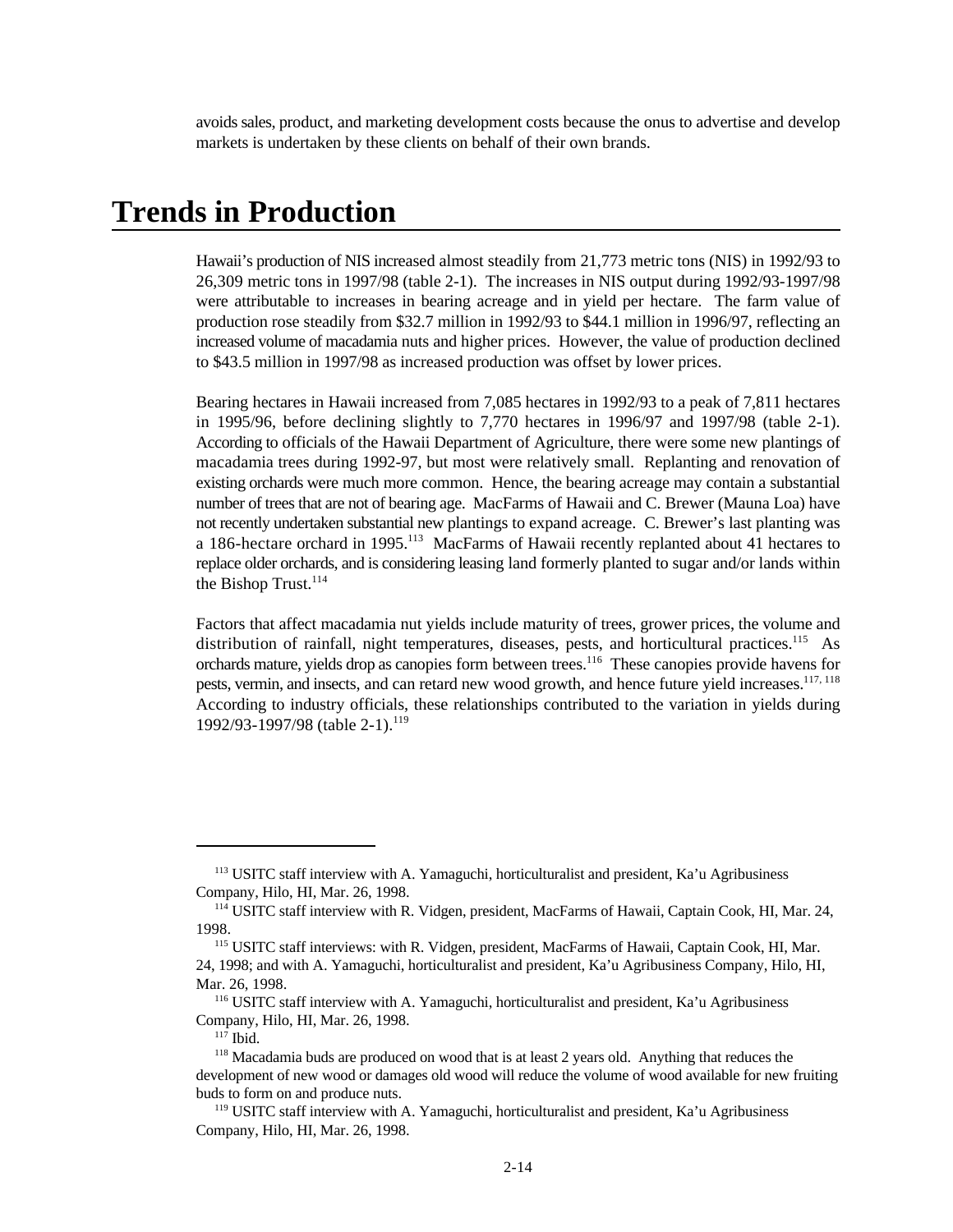It is anticipated that macadamia nut yields and production in Hawaii will rise only modestly in the future because planted area has not increased. Production in 1998/99 may actually decline as a result of drought on the Kona side of Hawaii Island. In 1997, 59 percent of the trees were 14 years and older, meaning they were near or at their optimum bearing-age (table  $2-3$ ).<sup>120</sup> Twenty-two percent of the trees were between the ages of 8 and 13 years, and 19 percent of the trees were 7 years and younger. The grouping of trees that are 8-13 years old includes the last of the major new plantings of macadamia trees in Hawaii and includes the largest ever annual planting in 1985/86 totaling 1,376 hectares. In 1997, 96 percent of the trees 13 years and younger were owned or farmed by processors or under long-term supply contracts to processors, as were 93 percent of the trees 14 years and older. According to data of the Hawaii Agricultural Statistical Service, there were 1.6 million macadamia trees in Hawaii during the 1997/98 season, of which 92 percent were 6 years or older.<sup>121</sup>

## *Processors' Recovery of Kernels*

Macadamia nut processors' recovery of raw kernels<sup>122</sup> from in-shell nuts increased almost steadily from 4,672 metric tons in 1992/93 to 7,031 metric tons in 1997/98 (table 2-4). The recovery rate is affected by losses detected at the processor's plant, but not at the farm. Such losses include nuts that were not of acceptable quality because they were moldy, rotten, immature, germinating, or damaged in other ways (such as insect damage).

During 1992/93-1997/98, the equivalent wholesale value of bulk macadamia kernel production at the processor level increased steadily from \$47.0 million to a record high of \$76.4 million (table 2- 4). Increased kernel recovery and an increase in the average wholesale price in 1997/98 contributed to the record wholesale value.

## *Macadamia Nuts and Kernels Used by the U.S. Processing Sector*

### **In-shell macadamia nuts**

U.S. processors can procure in-shell nuts for further processing from three sources: (1) orchards that are owned, leased, rented, or farmed under contract by the processor, (2) independent growers, or (3) imports. However, for all practical purposes, there are no imports of in-shell macadamia nuts because of U.S. phytosanitary regulations. (See discussion in the section on "Import Restrictions" for more detail).

 $120$  Compiled from data submitted by growers and grower/processors in response to questionnaires of the U.S. International Trade Commission.

<sup>&</sup>lt;sup>121</sup> Hawaii Agricultural Statistics Service, *Hawaii Macadamia Nuts, Final Season Estimates*, July 7, 1998, p. 2.

 $122$  Recovery rate is equal to kilograms of kernel recovered divided by kilograms of net production (wetin-shell).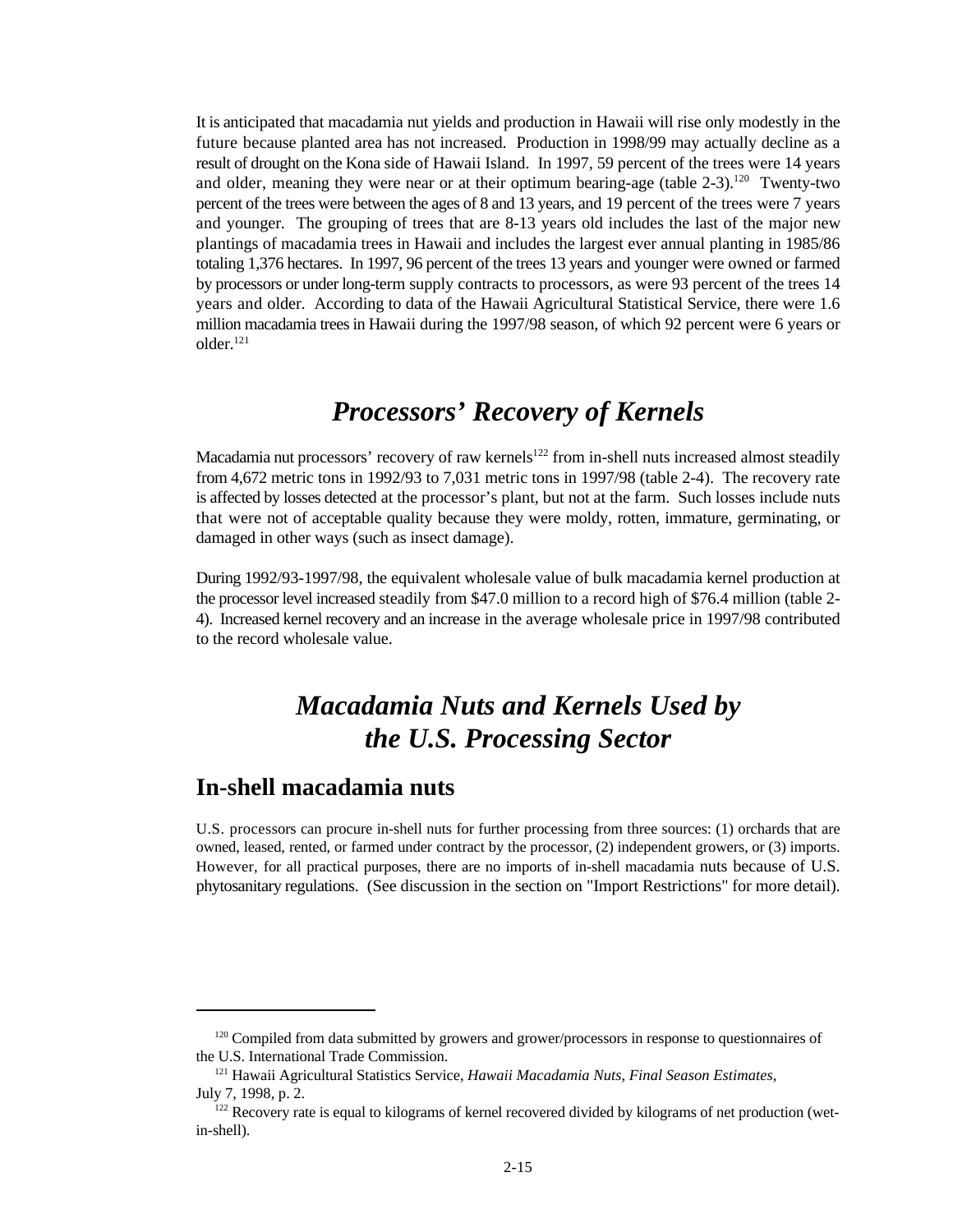#### **Table 2-3 Hawaiian macadamia trees: Age distribution of trees devoted to macadamia nut production, by ownership types, 1992-97**

| Ownership type and age                                  | 1992                   | 1993  | 1994                      | 1995  | 1996  | 1997  |
|---------------------------------------------------------|------------------------|-------|---------------------------|-------|-------|-------|
|                                                         | Quantity (1,000 trees) |       |                           |       |       |       |
| Independent grower holdings:                            |                        |       |                           |       |       |       |
| 7 years and younger                                     | 13                     | 17    | 13                        | 12    | 11    | 11    |
| 8-13 years                                              | 12                     | 30    | 31                        | 31    | 29    | 31    |
| 14 years and older                                      | 16                     | 21    | 29                        | 31    | 38    | 44    |
|                                                         | 41                     | 68    | 73                        | 74    | 78    | 86    |
| Processor holdings: <sup>1</sup>                        |                        |       |                           |       |       |       |
| 7 years and younger                                     | 321                    | 193   | 184                       | 195   | 205   | 192   |
|                                                         | 257                    | 368   | 299                       | 258   | 203   | 203   |
| 14 years and older $\ldots \ldots \ldots \ldots \ldots$ | 429                    | 415   | 475                       | 515   | 564   | 588   |
|                                                         | 1,007                  | 976   | 958                       | 968   | 972   | 983   |
| Total holdings:                                         |                        |       |                           |       |       |       |
| 7 years and younger                                     | 334                    | 210   | 197                       | 207   | 216   | 203   |
| 8-13 years                                              | 269                    | 398   | 330                       | 289   | 232   | 234   |
| 14 years and older                                      | 445                    | 436   | 504                       | 546   | 602   | 632   |
|                                                         | 1,048                  | 1,044 | 1,031                     | 1,042 | 1,050 | 1,069 |
|                                                         |                        |       | Percentage of total trees |       |       |       |
| Independent grower holdings:                            |                        |       |                           |       |       |       |
| 7 years and younger                                     | 31                     | 25    | 18                        | 17    | 14    | 13    |
| 8-13 years                                              | 30                     | 45    | 42                        | 42    | 37    | 36    |
| 14 years and older                                      | 39                     | 30    | 40                        | 41    | 49    | 51    |
|                                                         | 100                    | 100   | 100                       | 100   | 100   | 100   |
| Processor holdings:                                     |                        |       |                           |       |       |       |
| 7 years and younger                                     | 32                     | 20    | 19                        | 20    | 21    | 20    |
|                                                         | 26                     | 37    | 31                        | 28    | 21    | 21    |
| 14 years and older                                      | 42                     | 43    | 50                        | 52    | 58    | 59    |
|                                                         | 100                    | 100   | 100                       | 100   | 100   | 100   |
| Total holdings:                                         |                        |       |                           |       |       |       |
| 7 years and younger                                     | 32                     | 20    | 19                        | 20    | 21    | 19    |
|                                                         | 26                     | 38    | 32                        | 28    | 22    | 22    |
| 14 years and older                                      | 42                     | 42    | 49                        | 52    | 57    | 59    |
|                                                         | 100                    | 100   | 100                       | 100   | 100   | 100   |

 $<sup>1</sup>$  Includes data for orchards that are under long term supply contracts with processors.</sup>

Source: Compiled from data submitted by 77 growers and 4 U.S. processors in response to questionnaires of the U.S. International Trade Commission. These growers and processors accounted for 69 percent of the macadamia trees planted in Hawaii in 1997.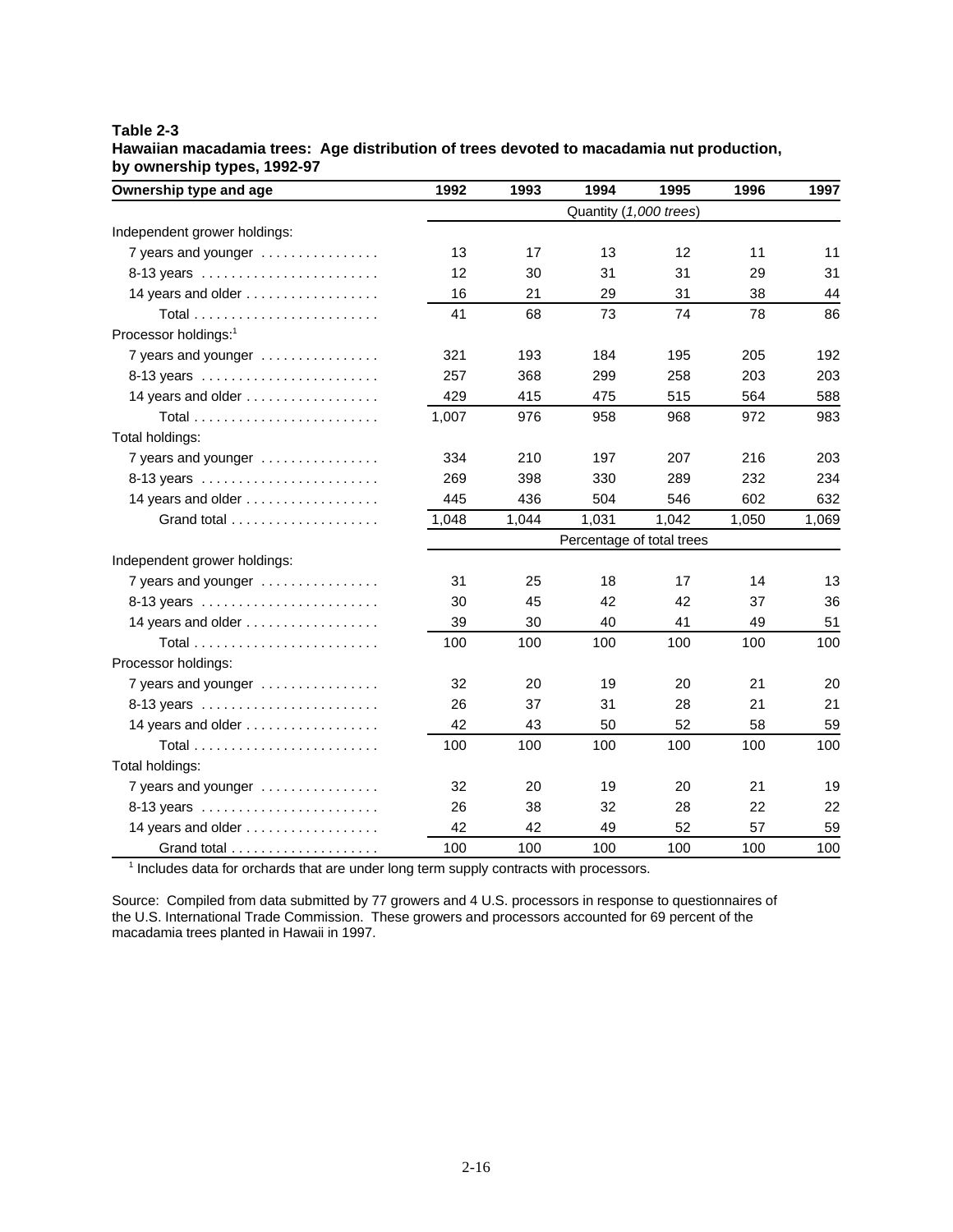#### **Table 2-4 Macadamia nuts: Kernel recovery by processors, average wholesale prices, and wholesale values, crop years 1992/93 to 1997/98**

|                        |                  |               |                 | <b>Kernel (bulk shelled)</b> |
|------------------------|------------------|---------------|-----------------|------------------------------|
|                        |                  |               | Average         | <b>Equivalent</b>            |
| Crop year <sup>1</sup> | Kernel recovered | Recovery rate | wholesale price | wholesale value <sup>2</sup> |
|                        | Metric tons ))   | Percentage    | Dollars/        | Million dollars —<br>$)$ ))  |
|                        |                  |               | kilogram        |                              |
| $1992/93$              | 4,672            | 21.5          | 10.05           | 47.0                         |
| $1993/94$              | 5,080            | 23.1          | 10.14           | 51.5                         |
| $1994/95$              | 5,035            | 21.6          | 10.60           | 53.4                         |
| $1995/96$              | 5.171            | 22.8          | 10.86           | 56.2                         |
| $1996/97$              | 6,486            | 25.3          | 10.75           | 69.7                         |
| 1997/98<br>.           | 7.031            | 26.7          | 10.86           | 76.4                         |

 $1$  Crop year beginning July 1 and ending June 30 of the following year.

 $2$  Equivalent wholesale value is calculated by multiplying kernel recovered times the reported average wholesale price reported to the Hawaii Agricultural Statistics Service by processors in Hawaii.

Source: Compiled from official statistics of the Hawaii Agricultural Statistics Service.

Hawaiian processors frequently purchase NIS from independent Hawaiian growers and supplement needs with imported kernel. Processor purchases of NIS from independent growers increased from 12 percent of total procurement in 1992 to 15 percent in 1994, decreased in 1995 to 13 percent before rising sharply in 1996 to 26 percent (table 2-5). The ratio edged downward in 1997 to 20 percent. The rise in the share of NIS purchased by processors from independent growers is believed to be the result of the continued consolidation of the Hawaiian processing industry. Also, the number of independent growers of macadamias increased over the 1992-97 period. Five of the six major Hawaiian macadamia processors purchase NIS crop grown by independent farmers (table 2- 5).

In addition to Mauna Loa Partners, C. Brewer-owned farm management companies farm and harvest the NIS crop of 16 entities in order to supply kernel to Mauna Loa Macadamias. MacFarms of Hawaii has, since 1997, relied increasingly on independent growers for supplemental NIS supplies, and currently purchases 40 percent of its needs from 400 Hawaiian growers, often on 3-year contracts.<sup>123</sup> Not being a significant grower, Hawaiian Host purchases virtually all of its NIS and kernel needs.<sup>124</sup> Kona Pacific Farmers' Cooperative occasionally purchases NIS crop from nonmember growers at member prices, while Kamigaki purchases from 30 to 40 percent of its NIS needs from independent local growers.<sup>125</sup>

<sup>&</sup>lt;sup>123</sup> R. Vidgen, president, MacFarms of Hawaii, transcript of the hearing, Mar. 25, 1998, Kailua-Kona, HI, p. 38.

 $124$  Hawaiian Host considers percentages of kernel needs purchased from Hawaiian sources as business confidential. USITC staff interview with K. Sakamoto, senior vice president for marketing, finance, and administration, Hawaiian Host, Honolulu, HI, Mar. 31, 1998.

 $125$  USITC staff interviews: with S. Agoot, general manager, Kona Pacific Farmers' Cooperative, Captain Cook, HI, Mar. 24, 1998; and with R. Kamigaki, owner, Kamigaki enterprises, Kailua-Kona, HI, Mar. 27, 1998.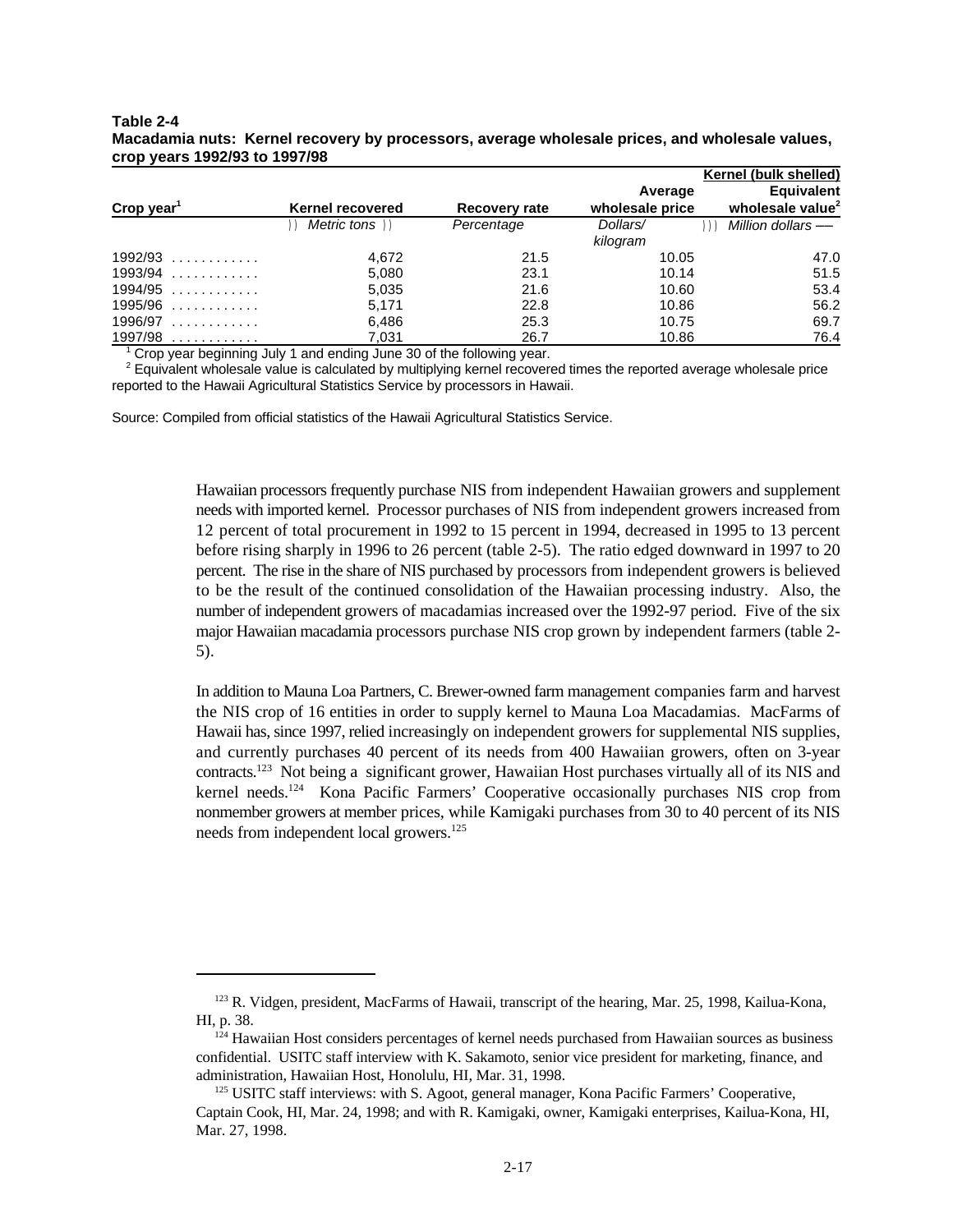| <b>Procurement method</b>         | 1992   | 1993   | 1994   | 1995                               | 1996   | 1997   |
|-----------------------------------|--------|--------|--------|------------------------------------|--------|--------|
|                                   |        |        |        | Quantity ( <i>metric tons</i> )    |        |        |
| Orchards owned, leased, or rented | 19.823 | 17.412 | 18.876 | 20.297                             | 18.319 | 21,355 |
| Independent growers               | 2,722  | 2,849  | 3,337  | 3,053                              | 6.452  | 5,474  |
|                                   | 22,545 | 20.261 | 22.213 | 23.350                             | 24.771 | 26,829 |
|                                   |        |        |        | Percentage of total volume of nuts |        |        |
| Orchards owned, leased, or rented | 88     | 86     | 85     | 87                                 | 74     | 80     |
| Independent growers               | 12     | 14     | 15     | 13                                 | 26     | 20     |
|                                   | 100    | 100    | 100    | 100                                | 100    | 100    |

**In-shell macadamia nuts: Processors' procurement from owned, leased, or rented orchards<sup>1</sup> and from independent growers, 1992-97**

<sup>1</sup> Data include processors' procurement of in-shell macadamias under long term contracts from growers.

Source: Compiled from data submitted by 5 U.S. processors in response to questionnaires of the U.S. International Trade Commission. These 5 U.S. processors accounted for approximately 90 percent of the macadamia nut production processed in Hawaii in 1997.

### **Raw kernels**

Processors may also purchase raw macadamia kernels from other macadamia processors or from foreign sources. Purchases of raw kernels from other macadamia processors are believed to be negligible. However, purchases of raw kernels from foreign sources are substantial. During 1992- 97, domestic processors' purchases of raw kernels from foreign sources ranged from a low of 523 metric tons in 1992 to a high of 1,046 metric tons in 1995 (table 2-6). Purchases of imported kernels then declined to 659 metric tons in 1997. It is believed that the principal reason for this decline was the severing of the relationship between MacFarms of Hawaii and MacFarms of Australia, as MacFarms of Hawaii had been marketing a portion of MacFarms of Australia's production on the U.S. mainland.<sup>126</sup> As a share of processors' total kernel supply, purchases from foreign sources increased irregularly from 10 percent in 1992 to a peak of 19 percent in 1995. The share then declined to 13 percent in 1997.

# **Employment in the U.S. Macadamia Nut and Nut Products Industry**

# *Growing Operations*

Employment in macadamia nut growing operations varies and depends largely on the size of the operation. Orchards under six hectares are usually operated by the owner and family members, and hired employment, if any, is used during the harvesting season.

<sup>&</sup>lt;sup>126</sup> The Peninsular Group/Australian MacFarms, prehearing brief, Apr. 3, 1998.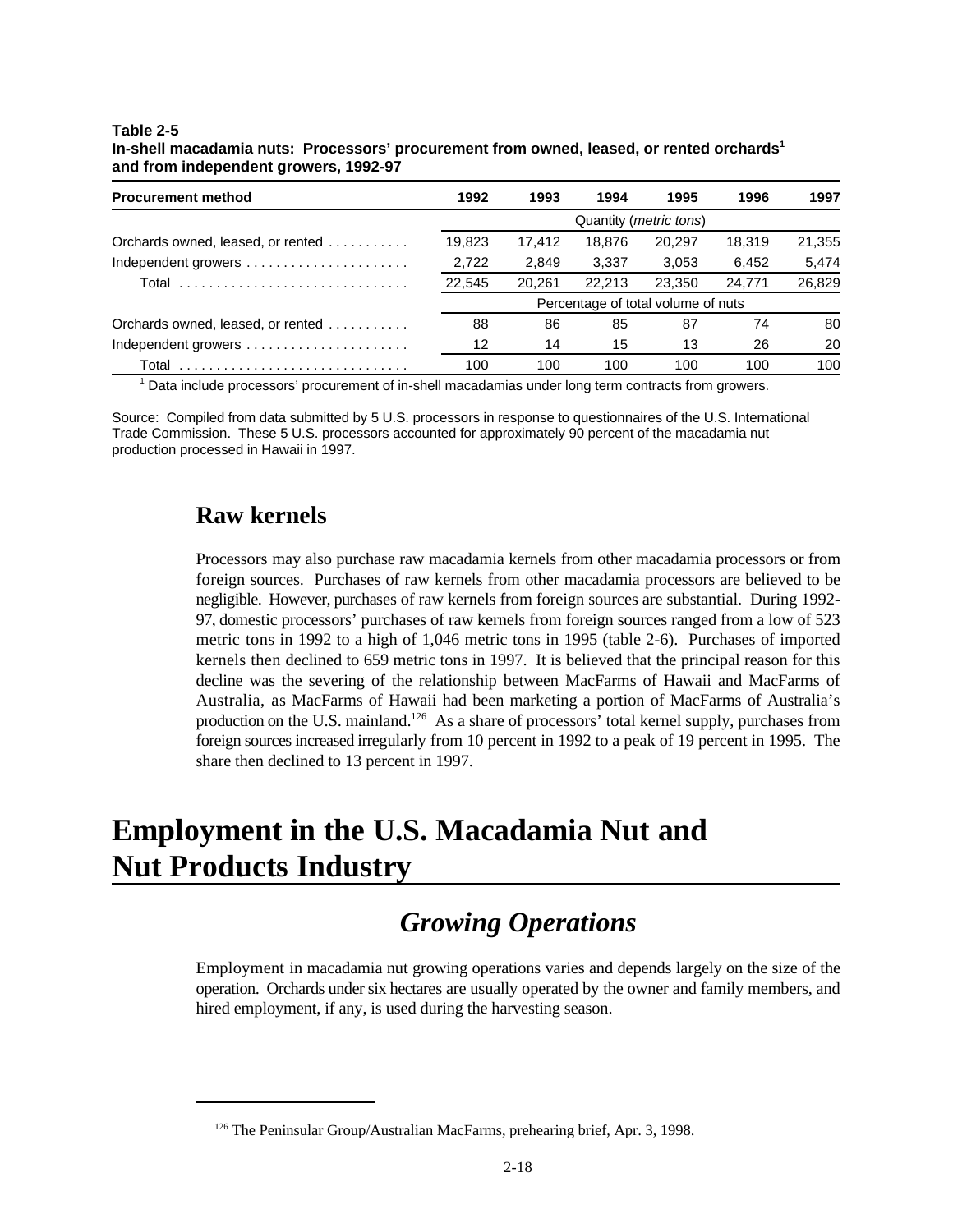| <b>Item</b>                                | 1992                        | 1993  | 1994  | 1995                         | 1996  | 1997  |  |  |  |
|--------------------------------------------|-----------------------------|-------|-------|------------------------------|-------|-------|--|--|--|
|                                            |                             |       |       | Quantity (1,000 metric tons) |       |       |  |  |  |
| Raw kernels produced from<br>domestic nuts | 4.748                       | 4.155 | 4.262 | 4.461                        | 4.545 | 4.590 |  |  |  |
| Procurement of imported raw<br>$k$ ernels  | 523                         | 872   | 677   | 1.046                        | 855   | 659   |  |  |  |
| Total supply of kernels $\dots$ .          | 5,271                       | 5.027 | 4.939 | 5.507                        | 5.400 | 5,249 |  |  |  |
|                                            | Percentage of total kernels |       |       |                              |       |       |  |  |  |
| Raw kernels produced from<br>domestic nuts | 90                          | 83    | 85    | 81                           | 84    | 87    |  |  |  |
| Procurement of imported raw<br>kernels     | 10                          | 17    | 15    | 19                           | 16    | 13    |  |  |  |
| Total supply of kernels                    | 100                         | 100   | 100   | 100                          | 100   | 100   |  |  |  |

**Macadamia kernels: Production of raw kernels from domestic macadamia nuts and purchases of imported kernels by domestic processors, 1992-97**

Source: Compiled from data submitted by 5 U.S. processors in response to questionnaires of the U.S. International Trade Commission. These 5 U.S. processors accounted for approximately 90 percent of the macadamia nut production processed in Hawaii in 1997.

Data on average hours worked by full-time and seasonal hired employees and unpaid hours worked by owners/family workers, as reported in the Commission's questionnaire, are presented in table 2-7. Total hours worked, including unpaid hours worked by owners/family, rose irregularly from 803,504 hours in 1993 to 919,680 hours in 1997. Total hours worked in 1997 were 14 percent higher than those in 1993.

Total hours for independent growers increased steadily and by 49 percent over the 1993-97 period, from 89,772 hours to 133,847 hours (table 2-7). The steady growth in hours worked by independent growers reflects the growth in output of macadamia nuts by these growers. Employment in growing operations of processors, including growers with long-term supply contracts with processors, increased irregularly during 1993-97 from 713,732 hours to 785,833 hours. The trend in man-hours worked in the growing operations of processors reflects the changes (increases) in NIS production by these firms' orchards over the period, with the exception of 1994 when hours worked declined and production increased.

### *Processing Operations*

The average number of workers, hours worked, and wages paid by domestic macadamia nut processors during 1992-97, as reported in the Commission's questionnaire, are presented in table 2- 8. A significant portion of the number of workers, hours worked, and wages paid by processors may involve the further manufacturing of kernels into retail products by these firms. The average number of production and related workers engaged in the processing of macadamia kernels and kernel products fluctuated over the period from a low of 549 workers in 1996 to a high of 611 workers in 1997. Total wages paid and hours worked by these workers showed no discernible trend over the period. However, the average wage rate paid to production and related workers increased steadily from \$7.92 per hour in 1992 to \$9.21 per hour in 1997.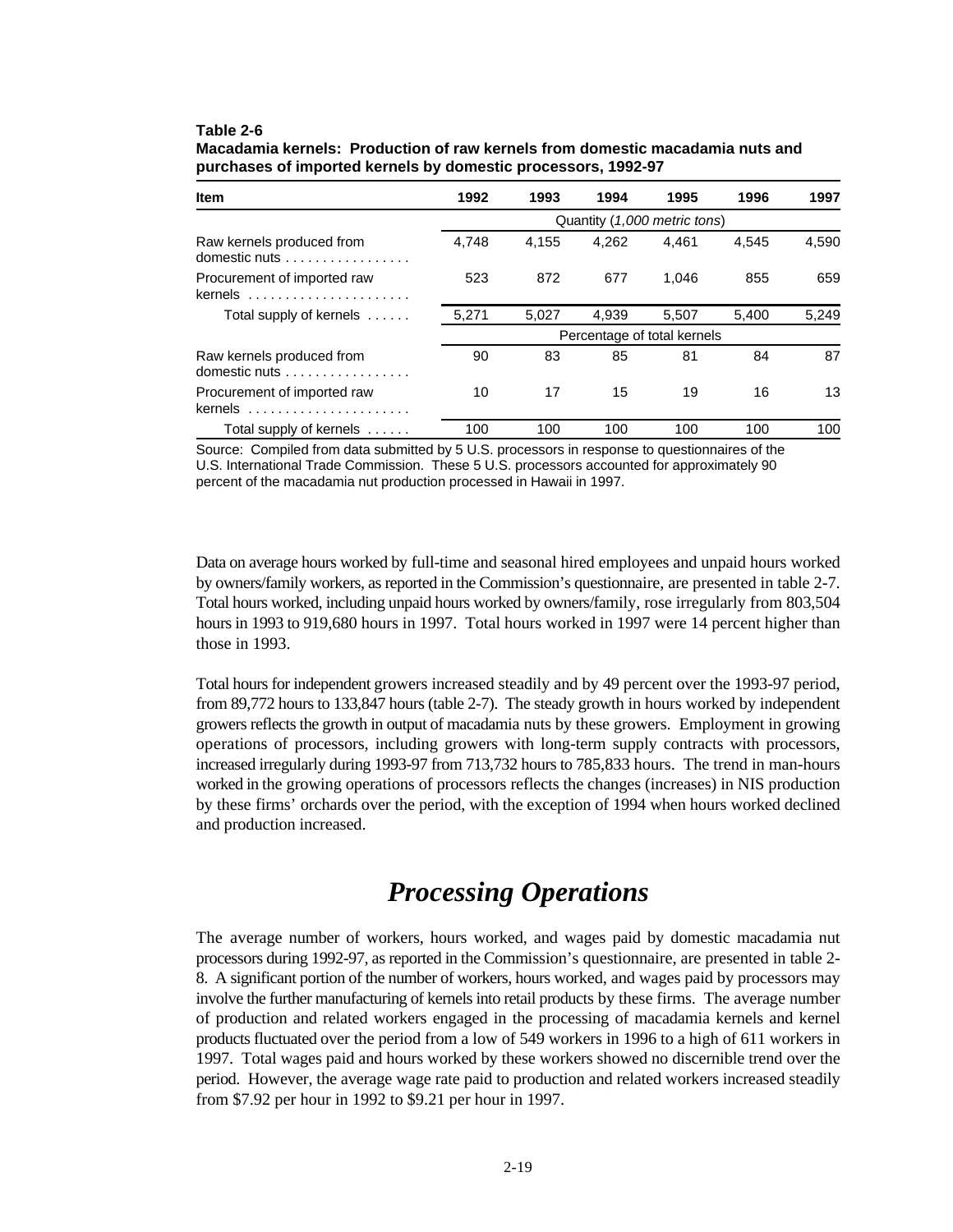**Macadamia nut growing operations: Number of hours worked by full-time production and related workers, number of hours worked by seasonal employees, and number of unpaid hours worked by owners/family in growing macadamia nuts, 1992-97**

|                                              | (Hours)  |         |         |          |          |          |
|----------------------------------------------|----------|---------|---------|----------|----------|----------|
| <b>Item</b>                                  | $1992^1$ | 1993    | 1994    | 1995     | 1996     | 1997     |
| Independent growers:                         |          |         |         |          |          |          |
|                                              |          | 23,047  | 24,338  | 29,081   | 30,557   | 36,587   |
| Seasonal paid                                |          | 29,768  | 32.464  | 36,674   | 43.781   | 47,268   |
| Unpaid man-hours by owners/family            |          | 36,957  | 39,902  | 40.275   | 48,162   | 49,992   |
|                                              |          | 89,772  | 96,704  | 106,030  | 122,500  | 133,847  |
| Processors' growing operations: <sup>2</sup> |          |         |         |          |          |          |
|                                              |          | 296.516 | 265,739 | 294.497  | 282,387  | 330,374  |
|                                              |          | 417.216 | 419.310 | 449.767  | 444.795  | 455,459  |
| Unpaid man-hours by owners/family            |          | 0       | 0       | $\Omega$ | $\Omega$ | $\Omega$ |
| Total                                        |          | 713,732 | 685,049 | 744.264  | 727,182  | 785,833  |
| Total:                                       |          |         |         |          |          |          |
|                                              |          | 319.563 | 290,077 | 323,578  | 312,944  | 366,961  |
| Seasonal paid                                |          | 446.984 | 451.774 | 486.441  | 488,576  | 502,727  |
| Unpaid man-hours by owners/family            |          | 36,957  | 39,902  | 40,275   | 48,162   | 49,992   |
|                                              |          | 803.504 | 781,753 | 850.294  | 849.682  | 919,680  |

<sup>1</sup> Data for 1992 not reported because a substantial number of firms no longer had employment records for that year.

2<br>
<sup>2</sup> Data include growing operations that produce macadamia nuts under long-term supply contracts to processors.

Source: Compiled from data submitted by 77 growers and 5 U.S. processors in response to questionnaires of the U.S. International Trade Commission.

#### **Table 2-8**

**Processing operations: Average number of workers employed in the reporting establishments in which macadamia nuts were processed, hours worked by production and related workers for all products and for macadamia nut processing operations, and wages paid, 1992-97**

| Item                                                                   | 1992   | 1993   | 1994   | 1995          | 1996  | 1997   |
|------------------------------------------------------------------------|--------|--------|--------|---------------|-------|--------|
| Average number employed in the reporting establishment                 |        |        |        |               |       |        |
| in which macadamia nuts were processed:                                |        |        |        |               |       |        |
| All persons (number)                                                   | 1,102  | 1,075  | 1,068  | 1,096         | 1,055 | 1,080  |
| Production and related workers:                                        |        |        |        |               |       |        |
| All operations (number)                                                | 886    | 845    | 851    | 875           | 853   | 877    |
| Macadamia nuts (number)                                                | 600    | 556    | 573    | 570           | 549   | 611    |
| Hours worked by production and related workers<br>producing:           |        |        |        |               |       |        |
| All products $(1,000$ hours $) \dots \dots \dots \dots \dots \dots$    | 1,673  | 1,584  | 1,650  | 1,633         | 1,582 | 1,628  |
| Macadamia nuts $(1,000$ hours $)\ldots\ldots\ldots\ldots\ldots\ldots$  | 1,376  | 1,262  | 1,298  | 1,245         | 1,172 | 1,247  |
| Wages paid to production and related workers<br>producing:             |        |        |        |               |       |        |
|                                                                        | 16,829 | 15,632 | 16,324 | 16,213 16,452 |       | 17,497 |
| Macadamia nuts (1,000 dollars)                                         | 10,896 | 10.096 | 10,925 | 10,632 10,610 |       | 11,492 |
| Average wage rate paid to production and related<br>workers producing: |        |        |        |               |       |        |
| All products (dollars)                                                 | 10.06  | 9.87   | 9.89   | 9.93          | 10.40 | 10.75  |
| Macadamia nuts (dollars)                                               | 7.92   | 8.00   | 8.42   | 8.54          | 9.05  | 9.22   |

Source: Compiled from data submitted by 5 U.S. processors in response to questionnaires of the U.S. International Trade Commission. These 5 U.S. processors accounted for approximately 90 percent of the macadamia nut production processed in Hawaii in 1997.

# **U.S. Prices**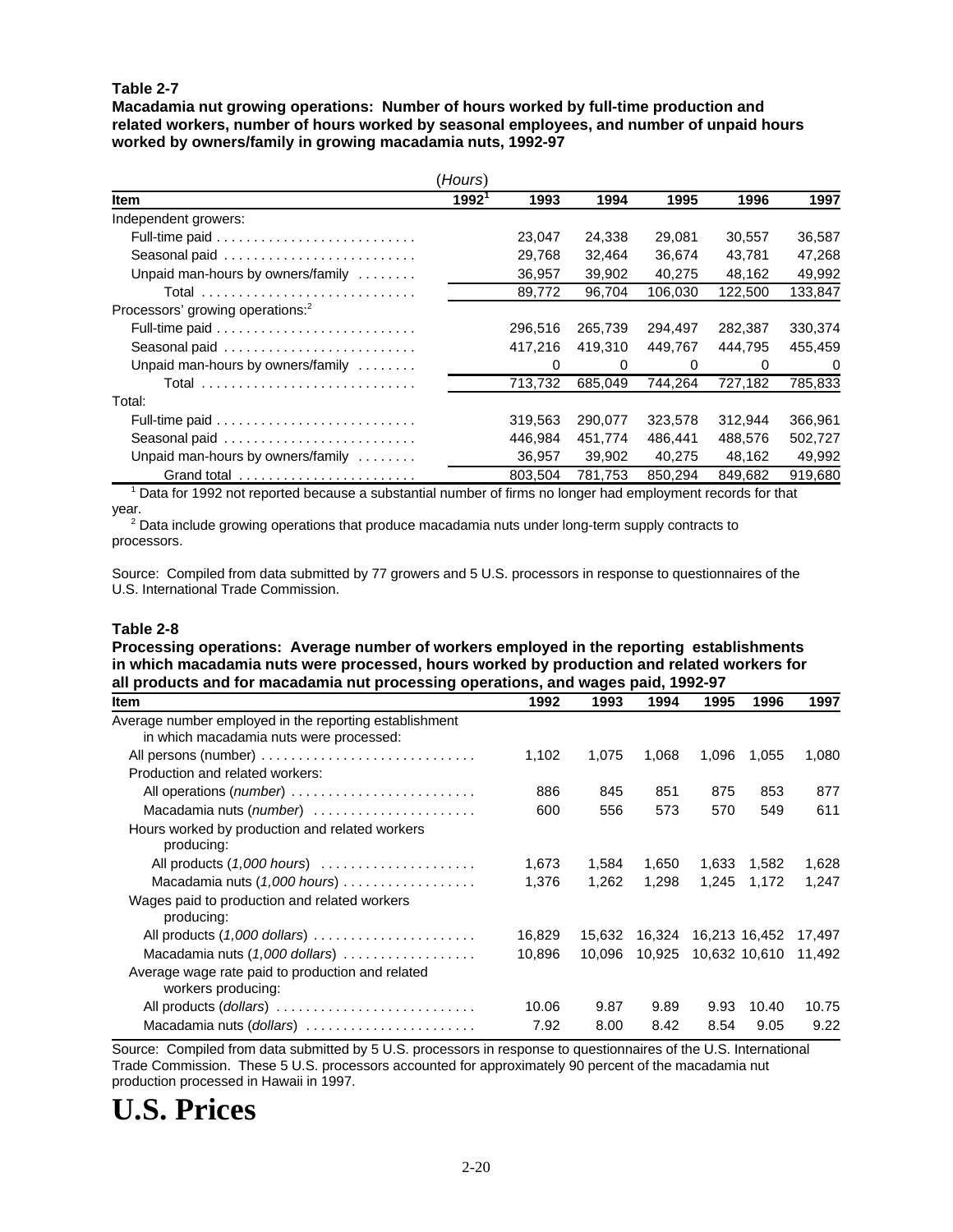### *Farm Prices*

### **Price determination**

There are two methods of farm price formation for in-shell nuts in the Hawaiian market--long-term contracts and the spot market.<sup>127</sup> Long-term contracts (set annually at the start of the season) govern the sales of up to two-thirds of Hawaiian macadamia nut production. In the spot market, major Hawaiian processor interests purchase in-shell nuts by publishing NIS price offers at various times throughout the season.<sup>128</sup> The spot market covers about 20 to 25 percent of all macadamia nuts sold at the farm level. The remainder of the production is not priced but is transferred from a firms' captive growing operation to its processing operation.

The most important contract price is that paid by Mauna Loa Macadamias to its growers, such as Mauna Loa Partners. This price is important not only because Mauna Loa Macadamias purchases nearly one-half of the nuts grown in Hawaii, but because its price is a major factor in the average annual price reported by the USDA, which in turn is used as a guide for prices paid by other processors.<sup>129</sup> The USDA price also affects the price paid by Mauna Loa Macadamias in succeeding years, because of the way Mauna Loa Macadamias' contract prices are determined. The contract price is based 50 percent on the current year processing and marketing returns of Mauna Loa Macadamias and 50 percent on the average U.S. farm price for macadamia nuts as reported by the U.S. Department of Agriculture for the preceding two years.<sup>130</sup> The USDA-reported price in turn is heavily influenced by Mauna Loa Macadamias' previous years' prices because of the firm's large share of the total market.<sup>131</sup> Therefore, if Mauna Loa Macadamias' processing and marketing results improve in any single year, that improvement will be reflected in a higher price paid to Mauna Loa Partners in that year, which will raise the price reported by USDA for that year, which will automatically raise the price paid by Mauna Loa Macadamias in the following 2 years. In-shell prices paid for U.S.-grown nuts by other large U.S. processors are also generally determined through the provisions of long-term contracts.<sup>132</sup>

Although imports can influence farm prices through the spot market, most of the direct influence of imports at the farm level is limited mainly to the ability of processors to use the availability of low-cost raw kernel imports as a means to negotiate lower prices with growers. Although the obligation of processors to purchase the entire crop of their contracted growers precludes their ability to turn away such growers, the price they pay for those growers' supply is subject to

 $127$  USITC staff interview with K. Sakamoto, senior vice president for marketing, finance, and administration, Hawaiian Host, Honolulu, HI, Mar. 31, 1998.

 $128$  Ibid.

<sup>&</sup>lt;sup>129</sup> USITC staff interview with D. Martin, Hawaii state statistician, HASS, Honolulu, HI, Mar. 30, 1998.

 $130$  See Mauna Loa Macadamia Partners, LP, 10-K report filed with the Securities Exchange Commission, Mar. 23, 1998, pp. 19-21.

<sup>&</sup>lt;sup>131</sup> USITC staff interview with D. Martin, Hawaii state statistician, HASS, Honolulu, HI, Mar. 30, 1998.

<sup>&</sup>lt;sup>132</sup> R. Vidgen, president, MacFarms of Hawaii, Captain Cook, HI, transcript of the hearing, Mar. 25, 1998, Kailua-Kona, HI, pp. 38-39; and USITC staff interview with K. Sakamoto, senior vice president for marketing, finance, and administration, Hawaiian Host, Honolulu, HI, Mar. 31, 1998.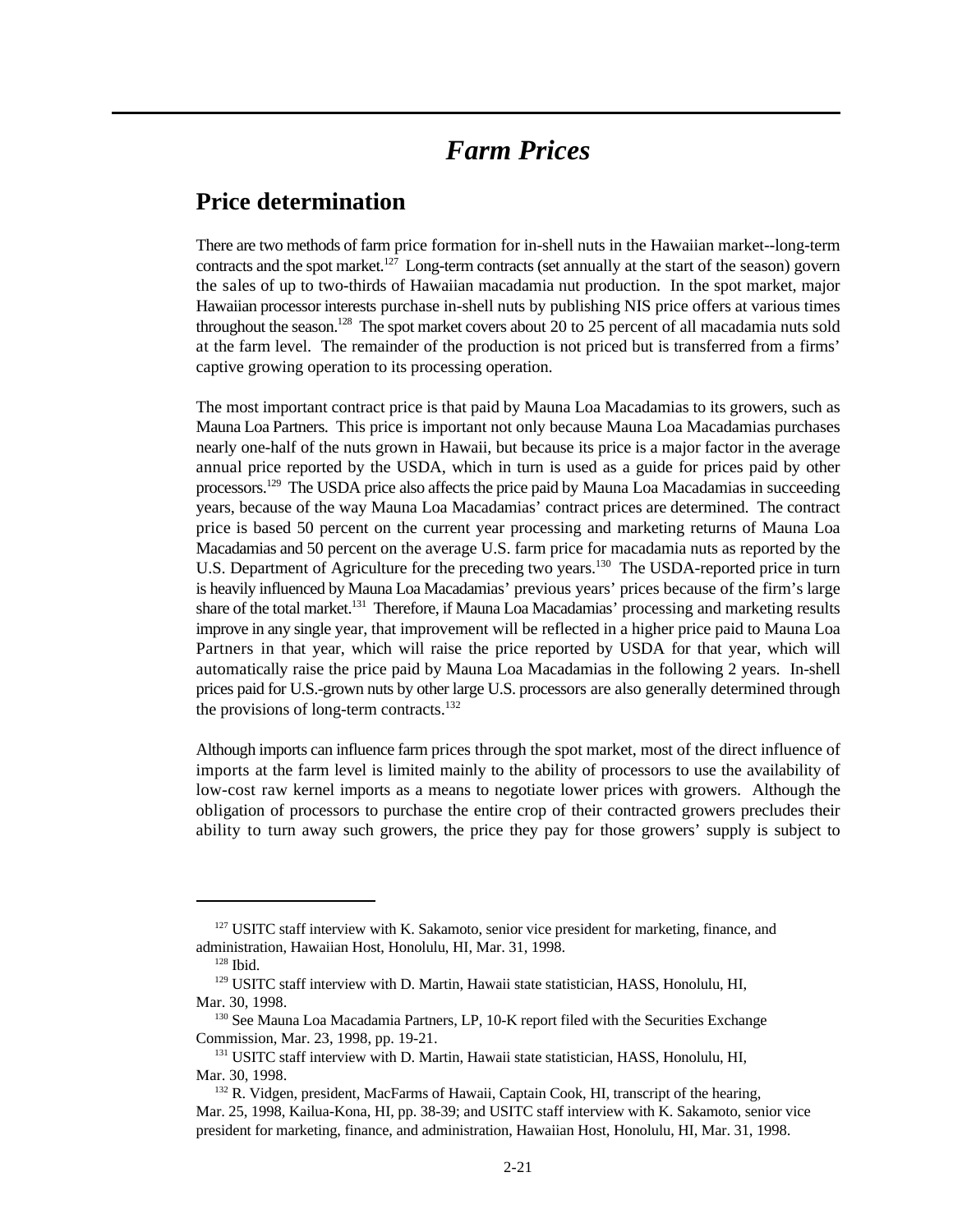negotiation, at least at the start of the season.<sup>133</sup> NIS buyers may seek to negotiate a reduction in next season's in-shell prices by arguing that their competition with rivals who use cheaper imported kernels is growing. Or, as alleged by some growers in interviews with Commission staff, NIS buyers may downgrade a larger share of a grower's shipment of nuts on the basis of quality, thereby effectively reducing the overall average price paid for a delivery of nuts.<sup>134</sup>

### **Price levels and trends**

U.S. farm prices for macadamia nuts have increased irregularly from a low point in 1992-93. Two series on recent trends in farm prices received by growers are reported in the following tabulation, with both being annual average unit values of delivered nuts to processors, net of nuts rejected because of low quality:

| Year            | Series $A^1$         | Series $B^2$ |
|-----------------|----------------------|--------------|
|                 | Dollars per kilogram |              |
| 1992            | 1.39                 | 1.50         |
| 1993            | 1.32                 | 1.50         |
| 1994            | 1.43                 | 1.52         |
| 1995            | 1.41                 | 1.63         |
| 1996            | 1.48                 | 1.72         |
| 1997<br>1.1.1.1 | 1.57                 | 1.63         |

 $1$  Source: Responses to processor questionnaires submitted to the U.S. International Trade Commission.

<sup>2</sup> Source: Hawaiian Agricultural Statistical Service

(HASS), *Hawaiian Macadamia Nuts, Preliminary Season*

*Estimates*, Jan. 22, 1998.

Prices in series A, which are average unit values of nut purchases by grower-processors, rose from a low of \$1.32 per kilogram in 1993 to a high of \$1.57 per kilogram in 1997, an increase of 19 percent over the four-year period, or an average of four percent per year. Series B prices, which are average unit values calculated by dividing the net farm value of the Hawaiian crop by its quantity, as reported for the Hawaii industry by the Hawaiian Agricultural Statistics Service, rose from a low of \$1.50 per kilogram in 1992-93 to a high of \$1.72 per kilogram in 1996-97, an increase of 15 percent over the period, before declining by 5 percent to \$1.63 per kilogram in 1997/98. According to an industry representative, the recent decline in price was in large part the result of macadamia nuts being delivered with a higher moisture content. Other industry representatives suggested that the decline may be partially explained by growing world production

<sup>&</sup>lt;sup>133</sup> During the season, the actual price paid by the processor can also diverge from the agreed contract price. Processors may adjust the net price to growers to account for nuts rejected because of rot, high moisture content, and other quality factors.

 $134$  An objective, standardized system of quality evaluation and control would help remedy this problem, according to the grower. USITC staff interviews: with J. Rosenthal, Hawaii macadamia nursery operator and grower, Kailua-Kona, HI, Mar. 27, 1998; and with S. Agoot, general manager, Kona Pacific Farmers' Cooperative, Captain Cook, HI, Mar. 24, 1998.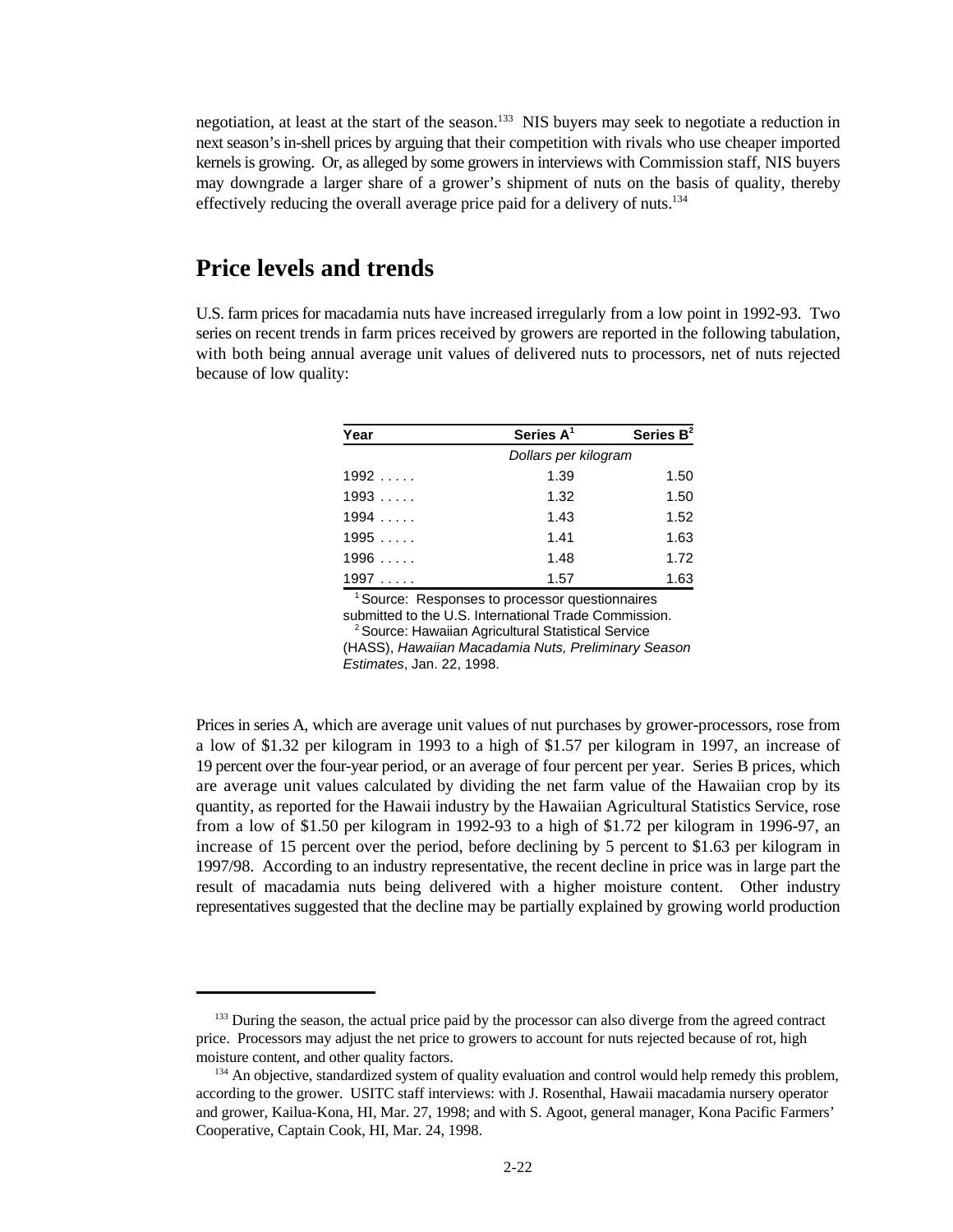as newer orchards in Australia and elsewhere began bearing nuts, coupled with stagnating or declining demand in parts of Asia and Europe<sup>135</sup>

### **Wholesale prices**

### *Price Determination*

Wholesale prices are paid to processors by distributors, retailers, institutions (e.g., hotels, restaurants), and other firms in the various market channels between the processor and the final consumer. Such prices vary by product form (e.g., whole kernels versus macadamia-filled cookies), container size (typically the larger the container the lower the unit price), marketing channel, and the brand under which the product is marketed.

The wholesale pricing of macadamia nuts and nut products is tied to prices at both the farm and retail/institutional levels. Wholesale nut prices are influenced by fluctuating supplies of nuts from farms that are subject to varying weather conditions, and on the demand side by the vagaries of consumer demand for a luxury product marketed primarily to tourists and other visitors to Hawaii. In addition, wholesale price determination is affected by the influence of a few firms with wellestablished brand names sustained by extensive advertising efforts.

Wholesale prices for products marketed through retail outlets are published in processors' list prices, which are then adjusted for other marketing activities such as promotional allowances, to arrive at a net price. Such list prices are adjusted frequently according to prevailing local market conditions. Long-term contracts at the wholesale level are rarely, if ever, used. In the institutional trade, prices often are set by individual negotiations between the processors and the distributors, because in some cases the product (or at least its packaging) is customized for the buyer. In such cases, standardized list prices are not feasible, although contracts of varying lengths are.

### *Price Levels and Trends*

U.S. wholesale prices of raw macadamia kernels for further processing also generally rose during the 1992-96 period, before declining in 1997. Average wholesale unit values of kernels procured by processors for further processing are presented in the following tabulation of data compiled from USITC industry questionnaires:

<sup>&</sup>lt;sup>135</sup> USITC staff interviews: with B. Wright and J. Wagaman, both of Blue Diamond, at the Peanut and Tree Nut Processors' Association Annual Convention and Trade Show, Sanibel Island, FL, Jan. 12, 1998; and with R. Vidgen, president, MacFarms of Hawaii, Captain Cook, HI, Mar. 24, 1998.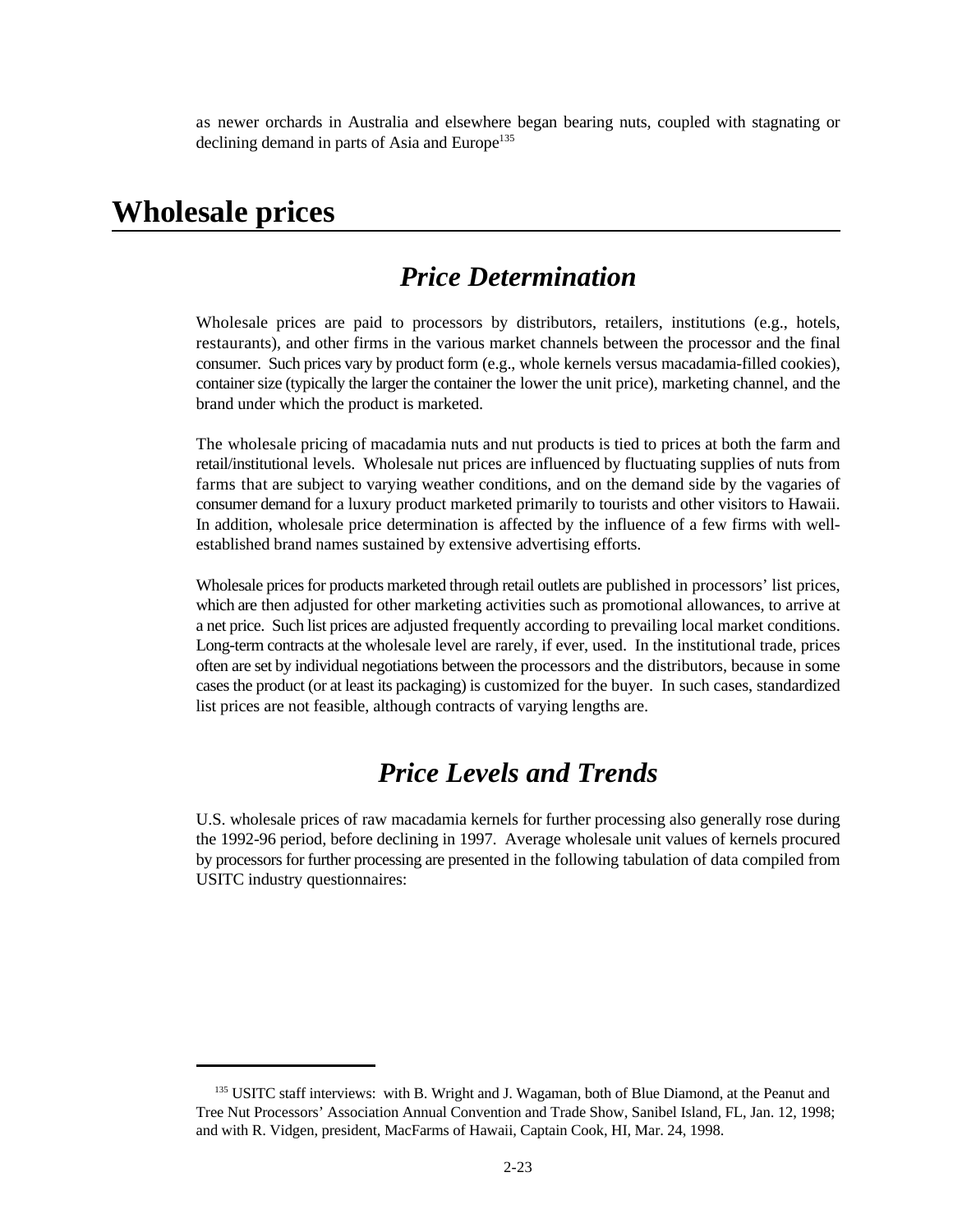|      | Average unit value |         |                    |      |                     |  |  |  |
|------|--------------------|---------|--------------------|------|---------------------|--|--|--|
|      |                    |         |                    |      | Marketing           |  |  |  |
| Year | Quantity           | Value   | Wholesale          | Farm | margin <sup>1</sup> |  |  |  |
|      | 1,000              | 1,000   |                    |      |                     |  |  |  |
|      | kilograms          | dollars | -Dollars/kilogram- |      | Percentage          |  |  |  |
| 1992 | 538.6              | 5,296.3 | 9.83               | 1.38 | 86.0                |  |  |  |
| 1993 | 516.1              | 5,145.4 | 9.96               | 1.32 | 86.7                |  |  |  |
| 1994 | 577.2              | 5,957.5 | 10.31              | 1.43 | 86.1                |  |  |  |
| 1995 | 546.4              | 5,987.8 | 10.95              | 1.41 | 87.1                |  |  |  |
| 1996 | 512.4              | 5,731.6 | 11.17              | 1.48 | 86.8                |  |  |  |
| 1997 | 614.6              | 6,018.9 | 9.78               | 1.57 | 84.0                |  |  |  |

 $1$  Marketing margin=(Wholesale unit value - Farm unit value)/Wholesale unit valuex100.

Wholesale prices of kernels for processing rose steadily from a low of \$9.83 per kilogram in 1992 to a peak of \$11.17 per kilogram in 1996, an increase of 14 percent during the 5-year period. However, the subsequent decline in 1996-97, to \$9.78 per kilogram, more than erased the previous 5-year gain. The marketing margin rose during 1992-95, as wholesale price increases outpaced gains in farm-level nut prices.<sup>136</sup> However, during the recent decline, the fall in wholesale prices has exceeded the decline in farm-level prices, squeezing the processors' margin from a high of 87.1 percent in 1995 to 84 percent in 1997. This lag between changes in wholesale prices and changes in farm prices is due to the fact that, as described above, farm prices are in many cases set by long-term contracts that take into account previous years' prices, whereas wholesale prices are more commonly set according to current market conditions.

Wholesale prices of processed products generally increased during 1992-97 (table 2-9). For example, the average price of 4.5 to 5-ounce roasted kernels rose steadily from \$13.95 per kilogram in 1992 to \$23.43 per kilogram in 1997, an average annual increase of 11 percent during the 5-year period. Among chocolate kernel products, the wholesale price of 8-ounce containers rose from \$37.94 per kilogram in 1992 to \$56.45 per kilogram in 1997, an average annual increase of 8 percent during the period. Bulk products also increased in wholesale price: the average price of bulk "style 4" kernels, increased from \$9.10 per kilogram to \$10.25 per kilogram between 1992 and 1997, an average increase of 2.4 percent per year.

## *Relationship Between Farm Prices and Production*

Commission staff provide estimations and analytical results from an econometric model relating area planted with macadamias to current and past NIS prices received by farmers (see chapter 6 and appendix D). Statistically significant results suggest that acreage planted has historically responded to farm prices, with both area planted and farm prices moving in the same direction.

<sup>&</sup>lt;sup>136</sup> The marketing margin does not take into account processors' rejection or downgrading of shipments because of quality factors such as rot or moisture content, as these factors are reflected in the farm price.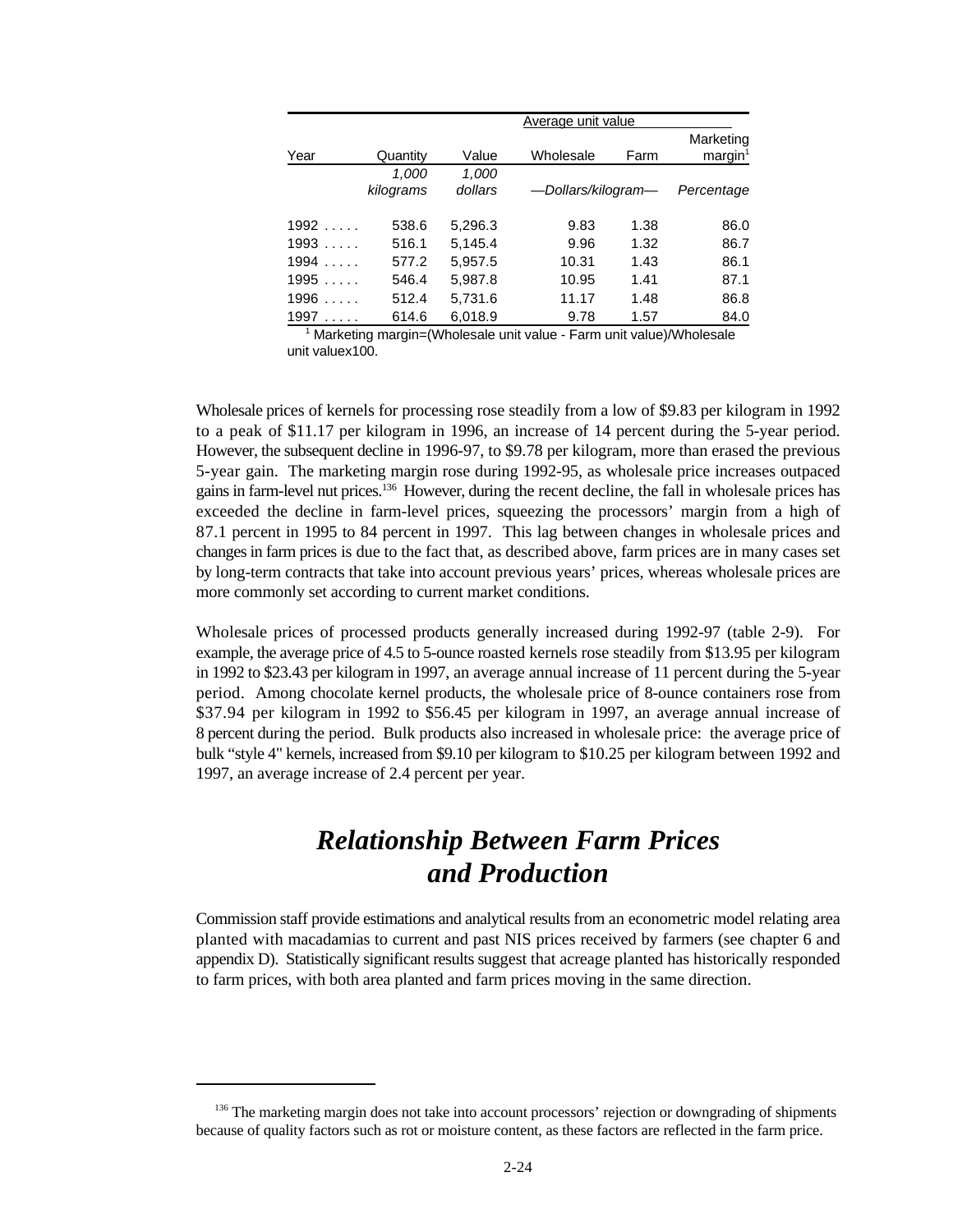|        | <b>Roasted kernels</b>           |       | Chocolate<br>covered<br>kernels 8<br>ounce or | <b>Chocolate bars</b><br>containing<br>macadamia<br>nuts $2.5$ | Bulk products <sup>1, 2</sup> |          |                 |
|--------|----------------------------------|-------|-----------------------------------------------|----------------------------------------------------------------|-------------------------------|----------|-----------------|
| Year   | $3.5 - 0z$ , $4.5$ to $5 - 0z$ . |       | <b>less</b>                                   | ounce or less                                                  | Style I                       | Style II | <b>Style IV</b> |
|        |                                  |       |                                               | - Dollars per kilogram                                         |                               |          |                 |
| $1992$ | 23.80                            | 13.95 | 37.94                                         | 15.89                                                          | 11.17                         | 9.56     | 9.10            |
| $1993$ | 22.94                            | 19.46 | 49.89                                         | 24.25                                                          | 12.86                         | 9.83     | 9.25            |
| $1994$ | 22.97                            | 19.59 | 57.49                                         | 24.29                                                          | 13.99                         | 10.03    | 9.54            |
| $1995$ | 23.23                            | 19.62 | 54.67                                         | 27.73                                                          | 12.52                         | 11.02    | 9.63            |
| $1996$ | 23.34                            | 22.00 | 52.93                                         | 26.89                                                          | 11.11                         | 11.23    | 10.16           |
| 1997   | 23.72                            | 23.43 | 56.45                                         | 26.45                                                          | 11.00                         | 11.50    | 10.25           |

#### **Table 2-9 Macadamia nut products: U.S. wholesale prices, 1992-97**

 $1$  Bulk products: 25-pound containers, Grade 1.

 $2$  Style I is minimum 90 percent whole kernels, style II is 50 percent whole kernels and 50 percent halves, and style IV is minimum 50 percent halves.

Source: Compiled from data submitted by 4 U.S. processors in response to questionnaires of the U.S. International Trade Commission.

> Results also suggest that on average, a 1-cent rise in the NIS farm price per kilogram leads to an initial increase of 6.3 hectares in Hawaiian area planted with macadamias (an 0.08 percent increase in 1997 area) in the first year of the price change. The current effect is followed by a number of successive annual effects of decaying strength.

# **Financial Experience of U.S. Growers and Processors**

### *Growers*

Financial data were provided by 70 growers who responded to the Commission's questionnaires, representing about 7 percent of the area harvested in 1997 (table 2-10). The responding independent growers reported: aggregate net losses on macadamia nut farm operations in 1995 of \$66,266, or 4 percent of net sales; aggregate net profits in 1996 of \$43,027, or 2 percent of net sales; and aggregate net profits in 1997 of \$38,512, or 2 percent of net sales. Total farm operations were profitable in all years during 1995-97, thus indicating that some independent growers may have been able to offset some of their macadamia nut operation losses with income earned on their total farm operations (table 2-11). In 1997, macadamia nuts represented nearly 70 percent of the total.

Table 2-12 shows major expenses incurred by independent growers on their macadamia nut operations and net income as a percent of macadamia nut net sales. The major expense reported was labor expense. As a percent of macadamia nut net sales, labor expense increased from 26 percent to 30 percent during the period 1995-97 (table 2-12). Materials and supplies were the next major expense, ranging from 15 percent to 17 percent of macadamia nut net sales.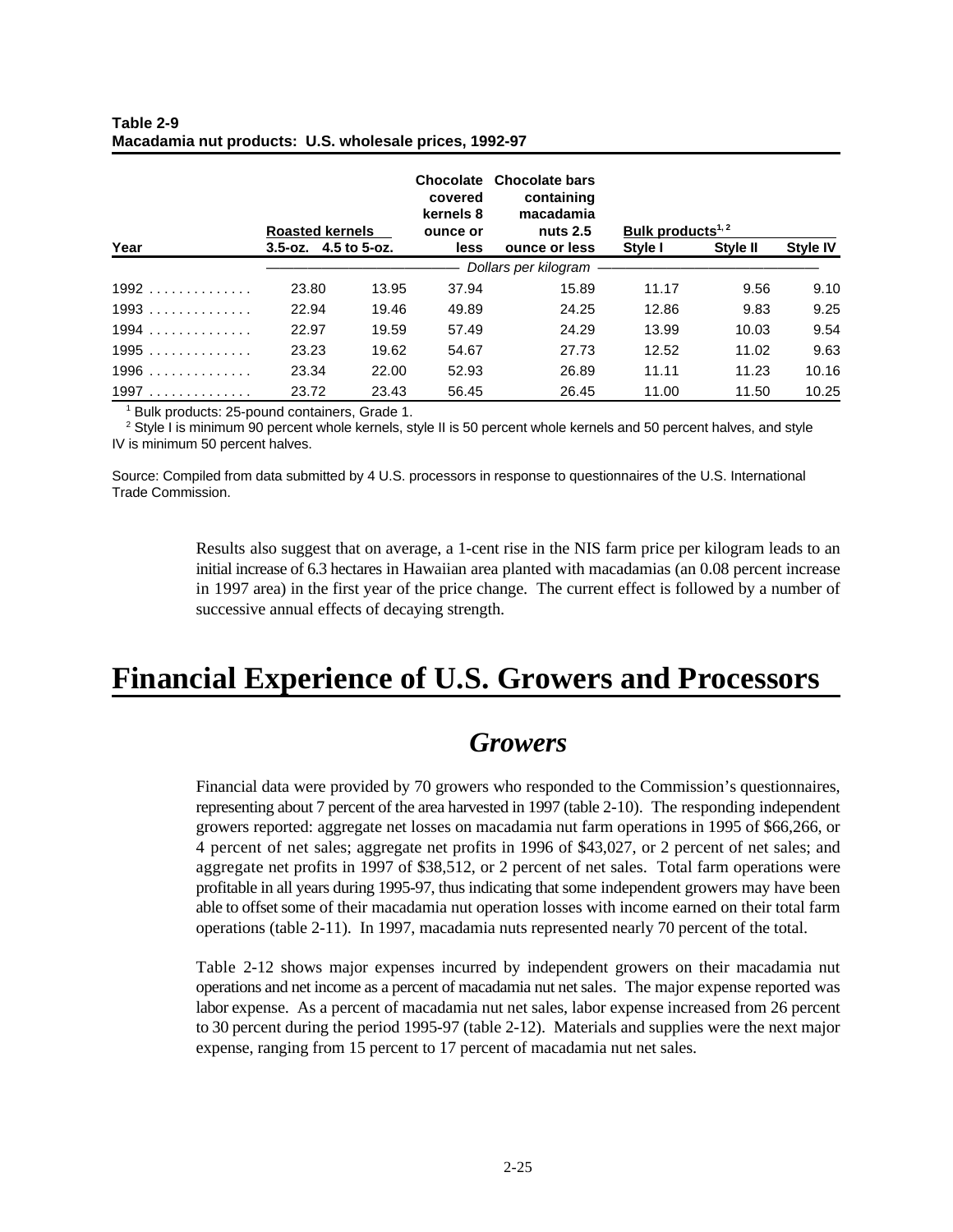| <b>Item</b>                                                                                                       | 1995                 | 1996            | 1997      |  |
|-------------------------------------------------------------------------------------------------------------------|----------------------|-----------------|-----------|--|
|                                                                                                                   | Quantity (kilograms) |                 |           |  |
| Net sales of macadamia nuts $\ldots$ , $\ldots$ , $\ldots$ , $\ldots$ , $\ldots$ , $\ldots$ , $\ldots$ , $\ldots$ | 2,118,176            | 2,440,808       | 2,743,392 |  |
|                                                                                                                   |                      | Value (dollars) |           |  |
| Net sales of macadamia nuts:                                                                                      |                      |                 |           |  |
|                                                                                                                   | 1,576,148            | 1,908,658       | 2,068,463 |  |
|                                                                                                                   | 0                    | 0               | 0         |  |
|                                                                                                                   | 1,576,148            | 1.908.658       | 2,068,463 |  |
| Growing and operating expenses:                                                                                   |                      |                 |           |  |
| Materials and supplies:                                                                                           |                      |                 |           |  |
|                                                                                                                   | 127,241              | 156,487         | 148,629   |  |
|                                                                                                                   | 45.350               | 49.780          | 44.918    |  |
| All other materials and supplies                                                                                  | 86.032               | 116.535         | 119.998   |  |
|                                                                                                                   | 415.458              | 513.632         | 625.628   |  |
| Partners' or officers' salaries                                                                                   | 31,567               | 42.922          | 37,432    |  |
|                                                                                                                   | 203.896              | 202.240         | 198.088   |  |
|                                                                                                                   | 91.357               | 88.131          | 91.755    |  |
| Repairs and maintenance                                                                                           | 66.284               | 80.581          | 103,353   |  |
|                                                                                                                   | 109,085              | 123.339         | 155,133   |  |
| Taxes and insurance:                                                                                              |                      |                 |           |  |
|                                                                                                                   | 43.008               | 46.228          | 48.939    |  |
| All other taxes and insurance                                                                                     | 115.222              | 121.408         | 121.546   |  |
|                                                                                                                   | 307,914              | 324.348         | 334,532   |  |
|                                                                                                                   | 1,642,414            | 1,865,631       | 2,029,951 |  |
|                                                                                                                   | (66, 266)            | 43,027          | 38,512    |  |

#### **Table 2-10 Income and loss experience of 70 U.S. independent growers on their macadamia nut farm operations, 1995-97**

Source: Compiled from data submitted in response to questionnaires of the U.S. International Trade

Commission. These growers accounted for 7.8 percent of in-shell macadamia nut production in 1997.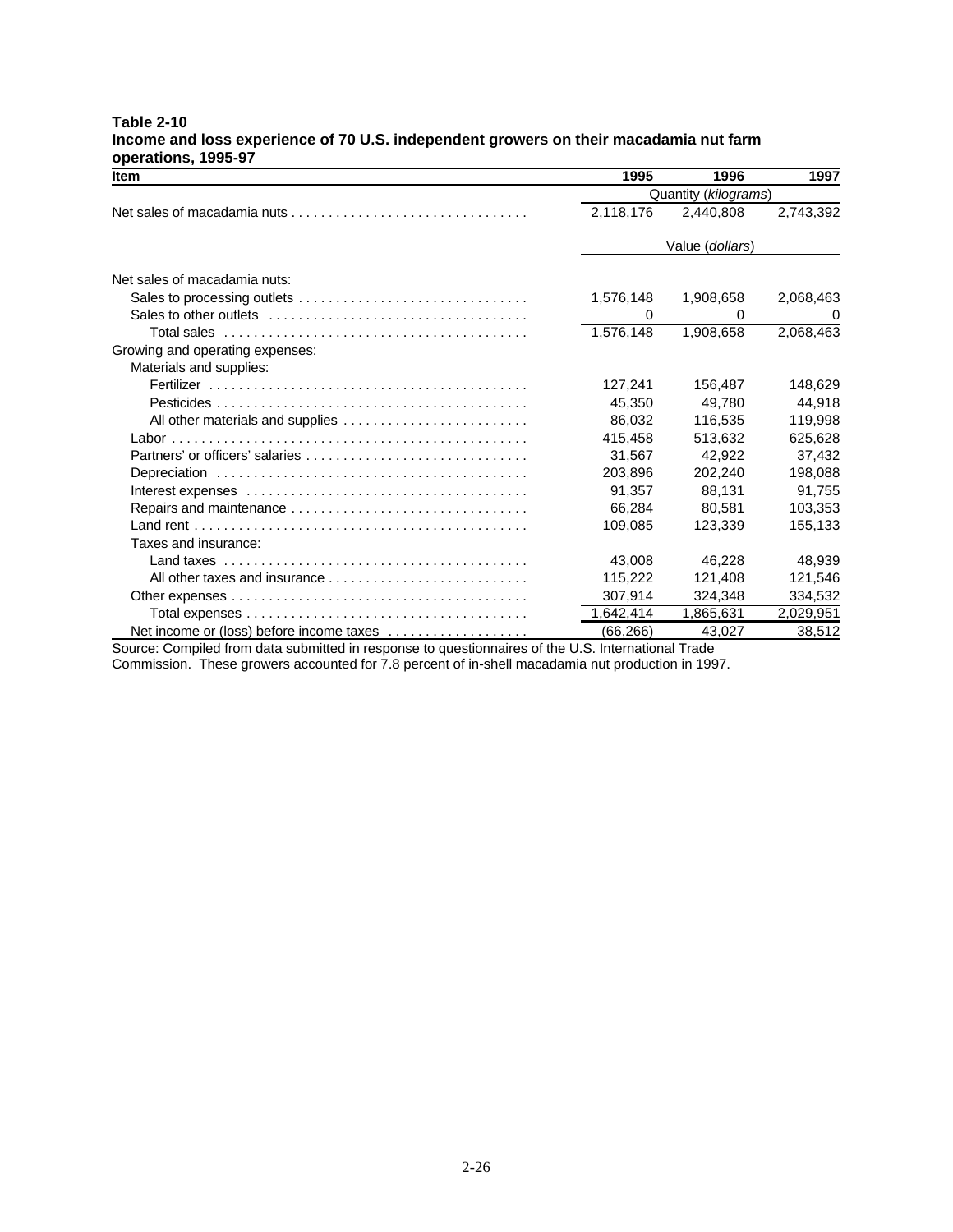**Table 2-11** Income and loss experience of 70 U.S. independent growers<sup>1</sup> on their total farm operations, **1995-97**

| (Dollars)                                                                                 |           |           |           |  |  |  |  |  |
|-------------------------------------------------------------------------------------------|-----------|-----------|-----------|--|--|--|--|--|
| <b>Item</b>                                                                               | 1995      | 1996      | 1997      |  |  |  |  |  |
| Net sales:                                                                                |           |           |           |  |  |  |  |  |
|                                                                                           | 1,576,148 | 1,908,658 | 2,068,463 |  |  |  |  |  |
|                                                                                           | 1,076,348 | 831,963   | 902,794   |  |  |  |  |  |
|                                                                                           | 2,652,496 | 2.740.621 | 2,971,257 |  |  |  |  |  |
|                                                                                           | 408,200   | 343,775   | 518,805   |  |  |  |  |  |
| Total net sales and other income $\ldots, \ldots, \ldots, \ldots, \ldots, \ldots, \ldots$ | 3,060,696 | 3,084,396 | 3,490,062 |  |  |  |  |  |
| Growing and operating expenses:                                                           |           |           |           |  |  |  |  |  |
| Materials and supplies:                                                                   |           |           |           |  |  |  |  |  |
|                                                                                           | 185,724   | 266,095   | 236,127   |  |  |  |  |  |
|                                                                                           | 43,939    | 49,056    | 44,147    |  |  |  |  |  |
|                                                                                           | 214,030   | 216,834   | 230,515   |  |  |  |  |  |
|                                                                                           | 700,155   | 773,106   | 901,686   |  |  |  |  |  |
|                                                                                           | 51,532    | 64,649    | 55,862    |  |  |  |  |  |
|                                                                                           | 270,421   | 259,746   | 253,231   |  |  |  |  |  |
|                                                                                           | 124,720   | 108,948   | 116,253   |  |  |  |  |  |
|                                                                                           | 82,493    | 94,233    | 119,666   |  |  |  |  |  |
|                                                                                           | 122,761   | 160,571   | 180,923   |  |  |  |  |  |
| Taxes and insurance:                                                                      |           |           |           |  |  |  |  |  |
|                                                                                           | 55.771    | 58.135    | 60.214    |  |  |  |  |  |
|                                                                                           | 211,111   | 228,512   | 209,956   |  |  |  |  |  |
|                                                                                           | 712,030   | 606,304   | 560,978   |  |  |  |  |  |
|                                                                                           | 2,774,687 | 2,886,189 | 2,969,558 |  |  |  |  |  |
| Net income before income taxes                                                            | 286,009   | 198,207   | 520,504   |  |  |  |  |  |

 $1$  The growers of this group are generally on a cash basis of reporting; therefore, for any given period, there may not be exact matching of quantities, revenues, and expenses as on an accrual or crop basis.

Note.—Because of rounding, figures may not add to totals shown.

Source: Compiled from data submitted in response to questionnaires of the U.S. International Trade Commission.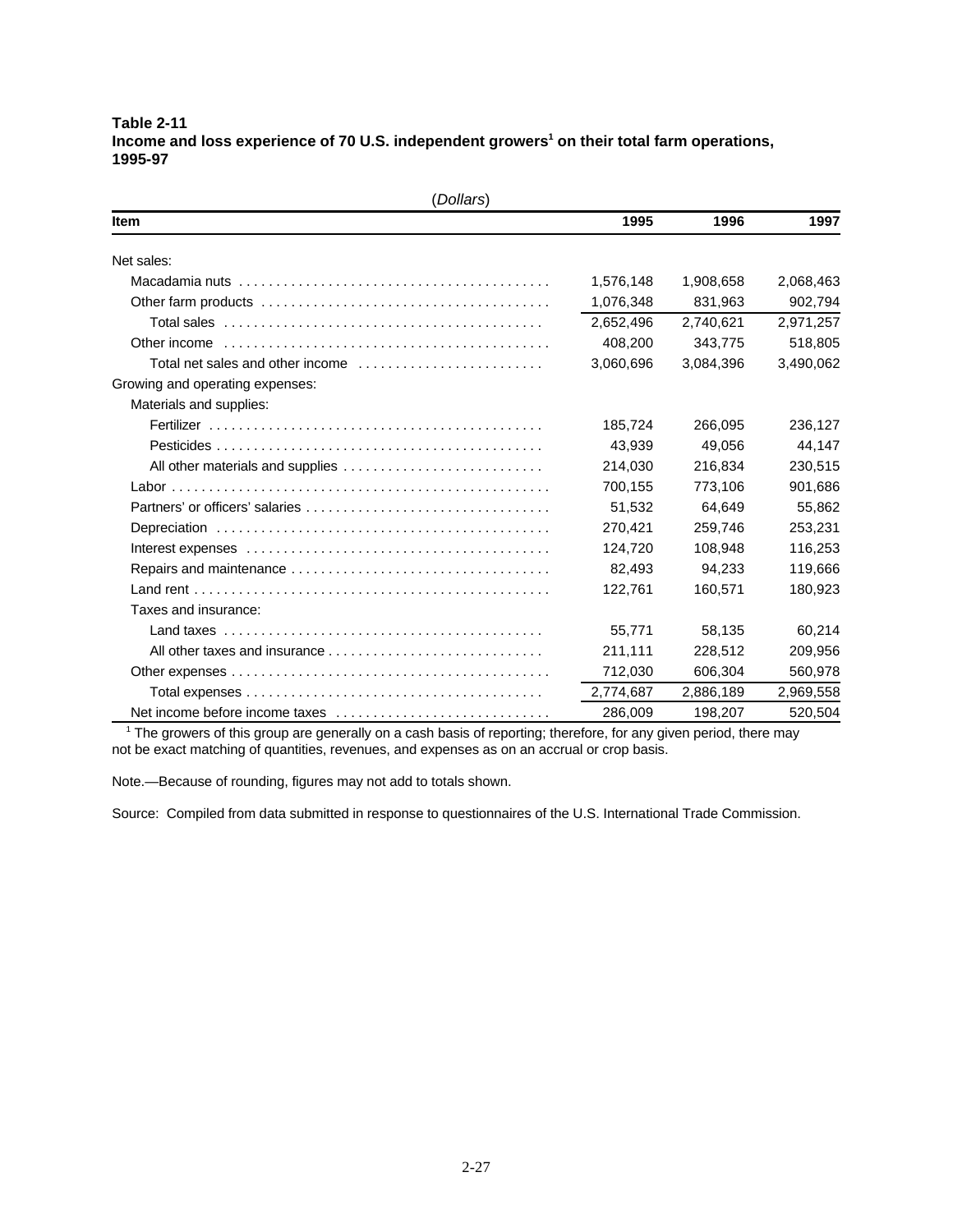**Expenses and net income expressed as a percentage of macadamia nut net sales by 70 U.S. independent macadamia nut growers, 1995-97**

| (Percentage)                    |      |      |                |  |  |
|---------------------------------|------|------|----------------|--|--|
| Item                            | 1995 | 1996 | 1997           |  |  |
| Growing and operating expenses: |      |      |                |  |  |
| Materials and supplies:         |      |      |                |  |  |
|                                 | 8    | 8    |                |  |  |
|                                 | з    | 3    | 2              |  |  |
|                                 | 5    | 6    | 6              |  |  |
|                                 | 26   | 27   | 30             |  |  |
|                                 | 2    | 2    | 2              |  |  |
|                                 | 13   | 11   | 10             |  |  |
|                                 | 6    | 5    | 4              |  |  |
|                                 | 4    | 4    | 5              |  |  |
| Land rent                       |      | 6    |                |  |  |
| Taxes and insurance:            |      |      |                |  |  |
|                                 | 3    | 2    | 2              |  |  |
|                                 |      | 6    | 6              |  |  |
|                                 | 20   | 17   | 16             |  |  |
|                                 | 104  | 98   | 98             |  |  |
|                                 | -4   | 2    | $\overline{2}$ |  |  |

<sup>1</sup> Interest expense primarily includes interest on loans incurred to purchase land for orchard operations that currently are not in the mature production cycle.

Note.—Because of rounding, figures may not add to totals shown.

Source: Compiled from data submitted in response to questionnaires of the U.S. International Trade Commission.

> Depreciation was also a major expense over the period. Depreciation expenses declined steadily over the period, from 13 percent to 10 percent of increasing macadamia nut net sales.

## *Affiliated Growers*

Financial data applicable to macadamia nut operations for 1995-97 were provided by 9 firms that had long-term supply contracts with a single processor (table 2-13). These firms accounted for 27 percent of the acreage planted with macadamias in 1997. Total net sales of macadamia nuts increased from \$16.3 million in 1995 to \$21.4 million in 1996, before declining to \$19.6 million in 1997. Net income before taxes for these firms over the period followed the same trend, increasing from a loss of \$1.1 million in 1995 to a gain of \$2.2 million in 1996, and then declining to a net income of \$1.2 million in 1997.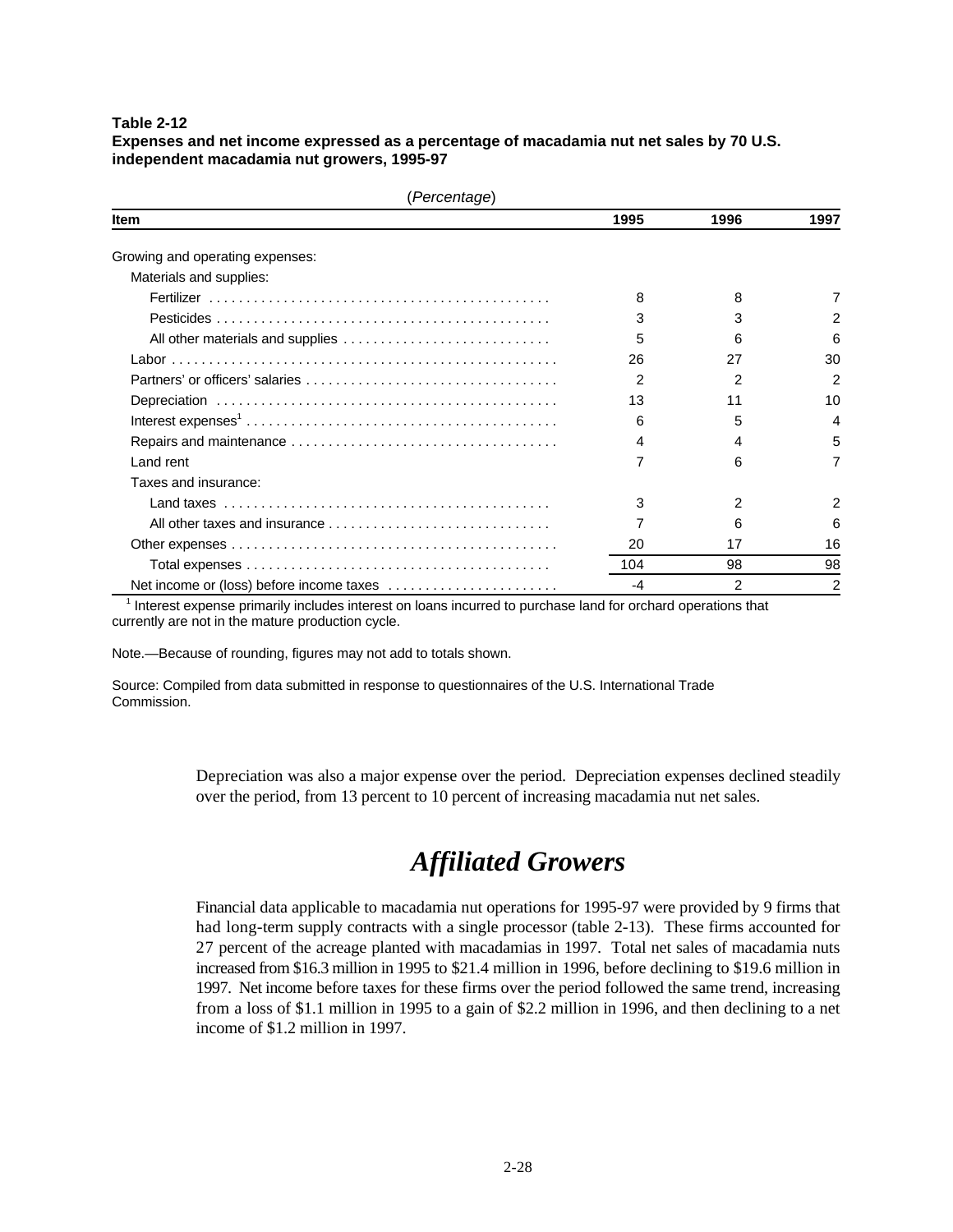#### **Table 2-13 Income and loss experience of 9 U.S. affiliated growers on their macadamia nut farm operations, 1995-97**

| (Thousands of dollars)              |          |        |        |  |  |
|-------------------------------------|----------|--------|--------|--|--|
| <b>Item</b>                         | 1995     | 1996   | 1997   |  |  |
|                                     | 16.265   | 21.432 | 19.555 |  |  |
| Growing and operating expenses:     |          |        |        |  |  |
| Direct growing expense <sup>1</sup> | 11.323   | 12.461 | 11.821 |  |  |
|                                     | 1.812    | 1.964  | 1.661  |  |  |
| Repairs and maintenance             | 12       | 29     | 0      |  |  |
|                                     | 183      | 669    | 926    |  |  |
| Taxes and insurance                 | 320      | 336    | 331    |  |  |
|                                     | 3.727    | 3.798  | 3,635  |  |  |
|                                     | 17,377   | 19.257 | 18,374 |  |  |
| Net income or (loss) before taxes   | $-1.122$ | 2,175  | 1,181  |  |  |

 $1$  The reporting firms were not able to provide detailed breakdowns for direct growing costs. These costs are incurred by the farming company that manages the day-to-day operations of the orchards for the affiliated growers.

 $2$  Does not include a one-time deferred income tax credit for one firm.

Source: Compiled from data submitted in response to questionnaires of the U.S. International Trade Commission.

## *U.S. Processors*

Income and loss data reported on macadamia nut product operations show a steady increase in operating income from \$2.6 million in 1995 to \$6.1 million in 1997 (table 2-14). Contributing to the increased profitability was the significant increase in net sales from \$94.6 million in 1995 to \$149.4 million in 1997, an increase of 63 percent. Over the same period, cost of goods sold and selling, general and administrative expenses increased from \$92.0 million to \$143.3 million, or by 56 percent.

Although questionnaire data through 1997 show steady increases in operating income for U.S. processors' macadamia product operations, a number of U.S. processors reported adverse trends in the business during 1998. A number of U.S. processors noted a decline in volumes of domestic and export sales of both bulk and retail macadamia products.<sup>137</sup> U.S. processors also noted decreased margins on U.S. macadamia products sold in the U.S. and foreign markets.

<sup>&</sup>lt;sup>137</sup> USITC staff interviews: with M. Nakamura, president, Hawaiian Macadamia Company, Keaau, HI, Mar. 26, 1998; R. Vidgen, president, MacFarms of Hawaii, Captain Cook, HI, Mar. 24, 1998; and D. Simonis, senior vice president and chief financial officer, Mauna Loa Macadamias, Hilo, HI, Mar. 26, 1998.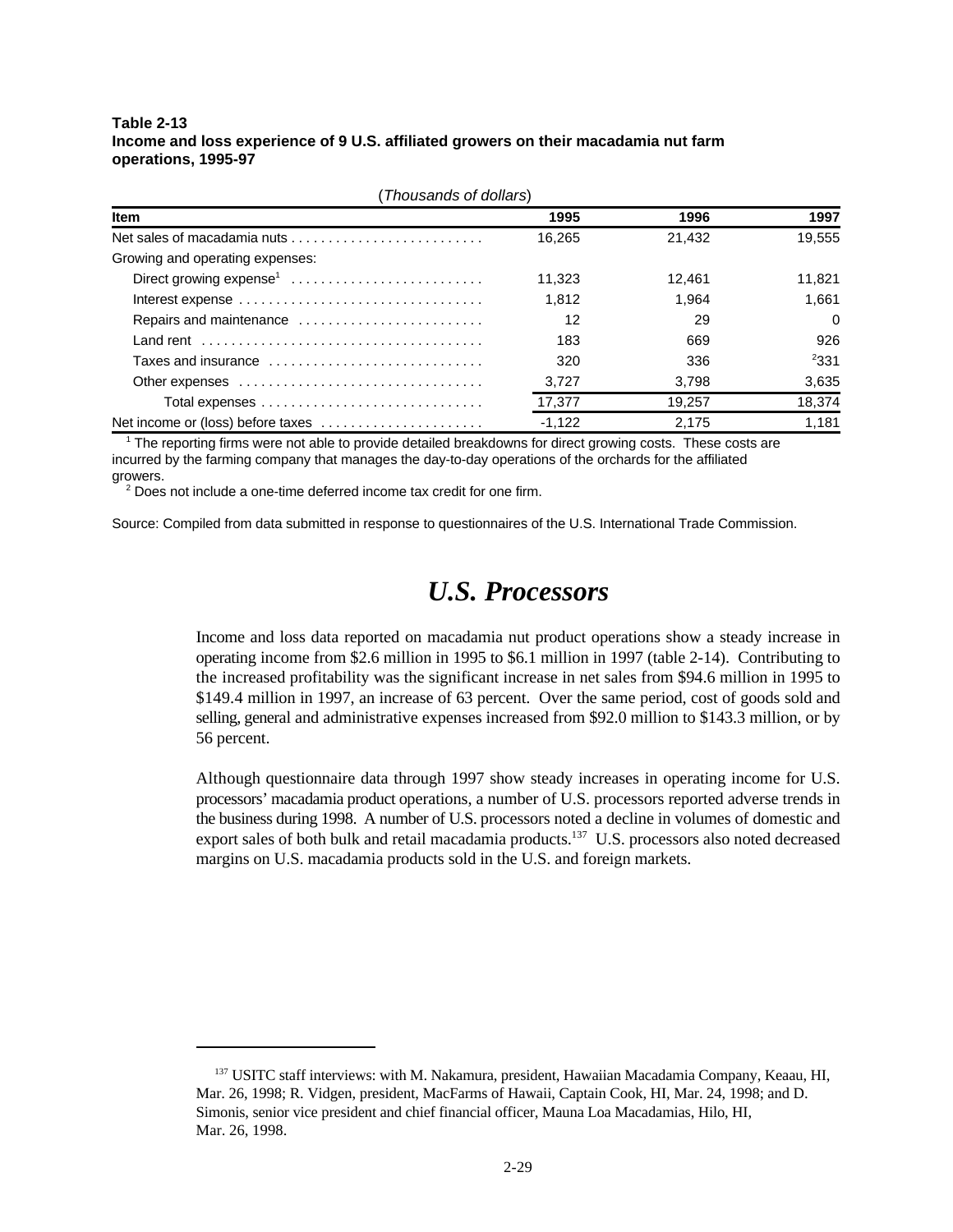**Table 2-14 Income and loss experience of 4 U.S. processors on their macadamia nut products operations, 1995-97 <sup>1</sup>**

| Dollars)                                     |            |             |             |  |  |  |
|----------------------------------------------|------------|-------------|-------------|--|--|--|
| <b>Item</b>                                  | 1995       | 1996        | 1997        |  |  |  |
| Net sales plus intra-company transfers       | 94,632,569 | 151,260,302 | 149,401,281 |  |  |  |
| Cost of goods sold:                          |            |             |             |  |  |  |
|                                              | 26.885.310 | 38.291.518  | 39.902.486  |  |  |  |
|                                              | 9.993,294  | 13,110,587  | 13,571,554  |  |  |  |
| Other factory costs                          | 24,398,959 | 47.526.290  | 40,960,946  |  |  |  |
| Total cost of goods sold                     | 61,277,563 | 98,928,395  | 94,434,986  |  |  |  |
|                                              | 33,355,006 | 52,331,907  | 54,966,295  |  |  |  |
| Selling, general and administrative expenses | 30,708,455 | 48,594,323  | 48,852,565  |  |  |  |
|                                              | 2,646,551  | 3,737,584   | 6,113,730   |  |  |  |

 $1$  The processors and their respective fiscal year ends are Mauna Loa Macadamia Nut Corp.; Hawaiian Host, Inc.; and Hawaiian Macadamia, Co. - - June 30 and MacFarms of Hawaii - - July 31.

Source: Compiled from data submitted in response to questionnaires of the U.S. International Trade Commission.

### *Recent Investment of U.S. Processors*

The major U.S. processors have made a number of investments in improving physical plant facilities, and in sales, product, and market development. C. Brewer/Mauna Loa has invested some \$400 million since the 1980s to develop orchards; build processing and factory facilities; and create, promote, and perpetuate the *Mauna Loa* retail line.<sup>138</sup> Mauna Loa Macadamias' more recent capital investments have focused on basic nut drying, storage, and processing (cracking, inspection, and roasting).<sup>139</sup> The firm has spent well over \$5 million in recent years for additional capacity, improved quality, and automation of selected processes.<sup>140</sup> Additionally, the firm has invested in developing a streamlined distribution system for *Mauna Loa* retail products to sell at lower prices in Japan.  $141$  On average, Mauna Loa Macadamias invests \$30 million or 30 percent of its annual revenues in sales, product, and market development activities that include trade promotion, consumer advertising, and marketing.<sup>142</sup>

 $138$  T. Inglett, president, Hawaii Division, Mauna Loa Macadamias, transcript of the hearing, Mar. 25, 1998, Kailua-Kona, HI, p. 59.

<sup>&</sup>lt;sup>139</sup> Information was received by USITC staff in a facsimile from D. Simonis, senior vice president and chief financial officer, Mauna Loa Macadamias, Hilo, HI, June 9, 1998.

 $140$  Ibid.

 $141$  T. Inglett, president, Hawaii Division, Mauna Loa Macadamias, transcript of the hearing, Mar. 25, 1998, Washington DC, pp. 80-81.

 $142$  Ibid., p. 59.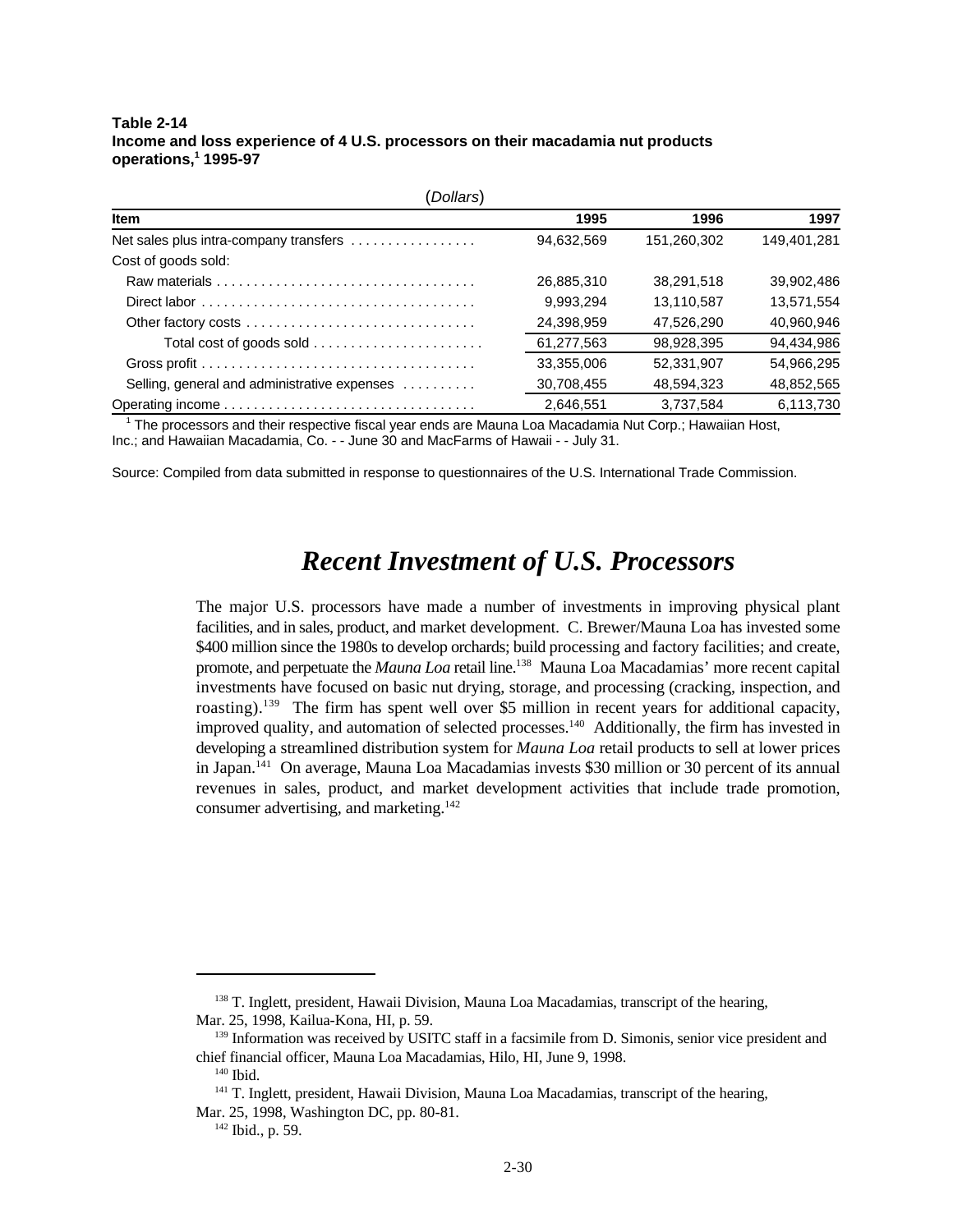In 1998, MacFarms of Hawaii expects to spend \$5 million, or 20 percent of its revenues, on sales, product, and market development.  $\frac{1}{4}$  Such costs and investments are wide and varied, and can total up to \$250,000 before a single unit of a newly-developed product is sold. Included among these costs are salaries, product and package design expenses; costs associated with the design, manufacture, and distribution of samples; and travel expenses involved in multiple trips to clients and product co-producers.<sup>144</sup>

MacFarms of Hawaii has also made a major investment (\$850,000) to expand the capacity of its processing facility from about 4,500 metric tons in 1991 to over 7,000 metric tons currently.<sup>145</sup> In recent years, Hawaiian Host has expanded its Honolulu corporate offices and factory facilities from 25,000 to 67,000 square feet, and created a research and development department.<sup>146</sup>

### **U.S. Market**

U.S. apparent consumption of macadamia nuts increased steadily from 27,243 metric tons in 1992/93 to 30,888 metric tons in 1994/95 (table 2-15). Apparent consumption declined in 1995/96 to 29,823 metric tons before rebounding to a record 32,440 metric tons in 1996/97, (table  $2-15$ )<sup>147</sup> the last full crop-year for which data are available. Apparent consumption for the first eleven months of 1997/98 was a record 36,809 metric tons. The rise in apparent consumption over the period was a result of increasing domestic supplies along with rising import volume accompanied by declining export sales. The State of Hawaii accounts for about one-half of U.S. retail sales of macadamia nuts and nut products in any year.<sup>148</sup> However, a substantial portion of these sales are to tourists, who buy gift-packed macadamias either to mail home or to carry home in their suitcases.<sup>149</sup>

The U.S. Department of Agriculture estimates that U.S. per capita consumption of macadamia nuts in 1996/97 was 0.03 kilograms-significantly less than the U.S. per capita consumption of other major tree nuts except hazel nuts (table 2-16). Almonds are the closest consumer

<sup>&</sup>lt;sup>143</sup> R. Vidgen, president, MacFarms of Hawaii, transcript of the hearing, Mar. 25, 1998, Kailua-Kona, HI, p. 47 and 49.

<sup>&</sup>lt;sup>144</sup> USITC staff interviews: with R. Vidgen, president, MacFarms of Hawaii, Captain Cook, HI, Mar. 24, 1998; and with B. Loader, vice president of sales, and T. Pogson, industrial sales, of MacFarms of Hawaii, at the Peanut and Tree Nut Processors' Association Annual Convention and Trade Show, Sanibel Island, FL, Jan. 12, 1998. Also see R. Vidgen, president of MacFarms of Hawaii, transcript of the hearings: March 25, 1995, Kailua-Kona, HI, pp. 75-76, and Apr. 30, 1998, Washington DC, p. 88.

 $145$  This information was obtained from two sources: a facsimile to USITC staff from R. Vidgen, president, MacFarms of Hawaii, Captain Cook, HI, June 2, 1998; and a USITC staff interview with R. Vidgen, president, MacFarms of Hawaii, Captain Cook, HI, Mar. 24, 1998.

<sup>&</sup>lt;sup>146</sup> Hawaiian Host, Inc., *Hawaiian Host, Hawaii's Gift to the World*, a commercial promotional brochure (Honolulu, HI: Hawaiian Host, Inc., n.d.), pp. 4-5.

<sup>&</sup>lt;sup>147</sup> Apparent consumption = U.S. production + imports - exports.

<sup>&</sup>lt;sup>148</sup> McGregor, "A Review of the World Production and Market Environment for Macadamia Nuts."

 $149$  USITC staff interviews: with K. Sakamoto, senior vice president for marketing, finance and administration, Hawaiian Host, Honolulu, HI, Mar. 31, 1998; with R. Kamigaki, owner, Kamigaki enterprises, Kailua-Kona, HI, Mar. 27, 1998; and with R. Vidgen, president, MacFarms of Hawaii, Captain Cook, HI, Mar. 24, 1998.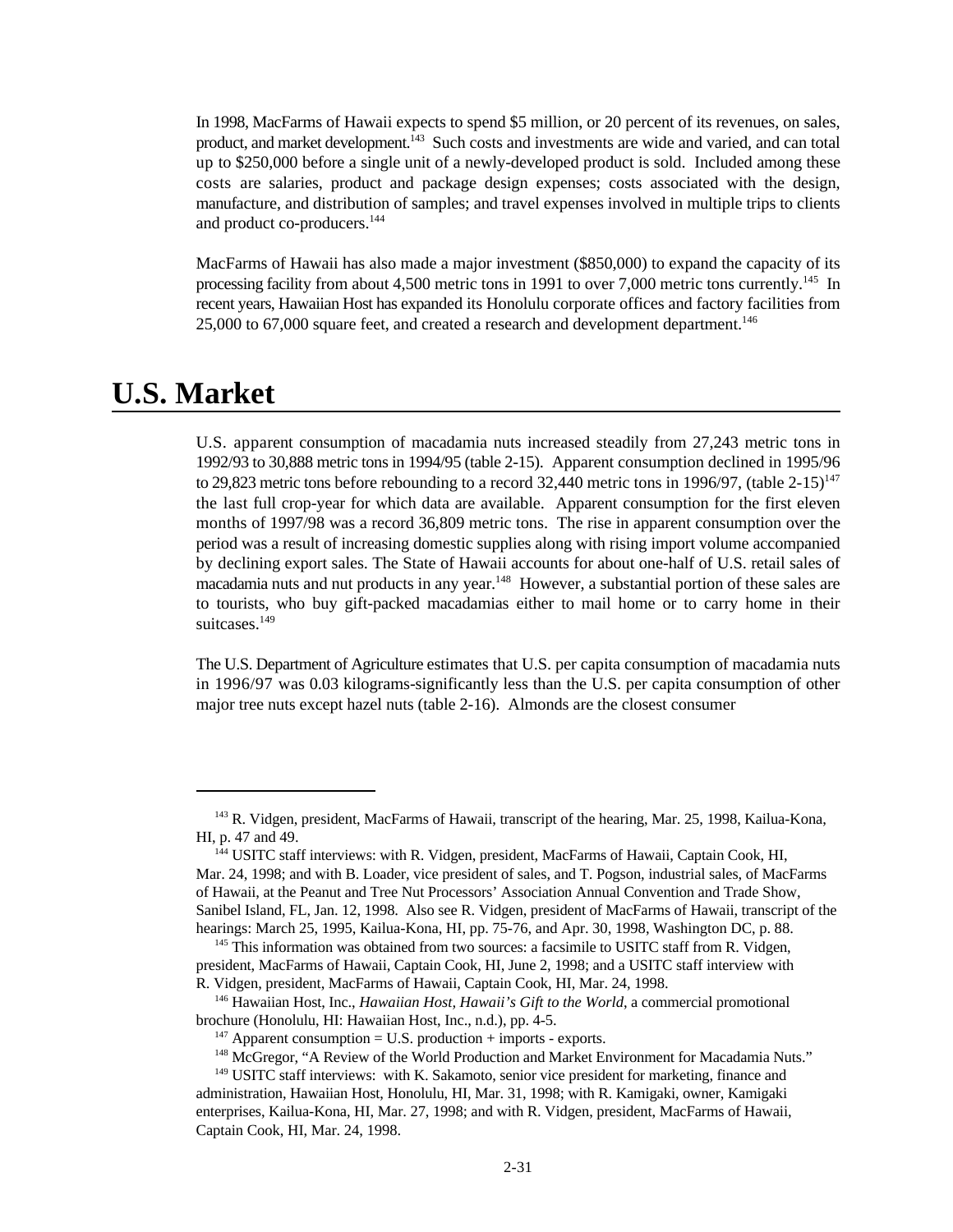| Table 2-15                                                                         |
|------------------------------------------------------------------------------------|
| Macadamia kernels: U.S. production, exports, imports for consumption, and apparent |
| consumption, crop years 1992/93 to 1997/98                                         |

|                        |                   |                      |                                 |                         | Ratio of                              |                                 |
|------------------------|-------------------|----------------------|---------------------------------|-------------------------|---------------------------------------|---------------------------------|
| Crop year <sup>1</sup> | <b>Production</b> | Exports <sup>2</sup> | Imports <sup>3</sup>            | Apparent<br>consumption | Imports to<br>apparent<br>consumption | <b>Exports to</b><br>production |
|                        |                   |                      | (Metric tons, in-shell basis) - |                         | Percentage                            |                                 |
| $1992/93$              | 21,773            | 4.428                | 9,898                           | 27.243                  | 36.3                                  | 20.3                            |
| $1993/94$              | 21,999            | 2,841                | 8.617                           | 27,775                  | 31.0                                  | 12.9                            |
| $1994/95$              | 23,814            | 3,728                | 10,802                          | 30,888                  | 35.0                                  | 15.7                            |
| $1995/96$              | 23,133            | 4,858                | 11.548                          | 29,823                  | 38.7                                  | 21.0                            |
| $1996/97$              | 25,628            | 4,593                | 11,405                          | 32,440                  | 35.2                                  | 17.9                            |
| 1997/98                | 26,309            | 43.195               | 413.695                         | 436,809                 | 37.2                                  | 12.1                            |

 $1$  Crop year begins July 1 and ends June 30 the following year.

<sup>2</sup> Export data include only prepared or preserved macadamia nuts.

<sup>3</sup> Imports of in-shell macadamia nuts are believed to consist almost entirely of shelled macadamia nuts that were misclassified. Reported imports of in-shell macadamia nuts were converted as if they were imports of kernel. <sup>4</sup> Data are through May 1998.

Note.—U.S. exports and imports of kernel were converted using the following shelling ratios 1992/93-0.215, 1993/94- 0.231, 1994/95-.216, 1995/96-.228, 1996/97-.228, and 1997/98-.23.

Source: Production data from official statistics Hawaii Department of Agriculture, *Macadamia Nuts, Final Season*

*Estimate*s, various issues; export and import data compiled from official statistics of the U.S. Department of Commerce.

### **Table 2-16 Tree nuts: U.S. per capita consumption (kernel weight basis), crop-years 1992/93 to 1996/97**

| (Kilograms)            |         |           |         |      |                          |                |       |       |
|------------------------|---------|-----------|---------|------|--------------------------|----------------|-------|-------|
|                        |         |           | Mac-    |      |                          |                |       |       |
| Crop year'             | Almonds | Hazelnuts | adamias |      | <b>Pecans Pistachios</b> | <b>Walnuts</b> | Other | Total |
| 1992/93                | 0.27    | 0.03      | 0.02    | 0.16 | 0.05                     | 0.21           | 0.26  | 1.00  |
| 1993/94<br>1.1.1.1.1.1 | .22     | .05       | .02     | .24  | .06                      | .17            | .25   | 1.01  |
| 1994/95<br>1.1.1.1.1   | .25     | .03       | .03     | .22  | .06                      | .20            | .23   | 1.02  |
| 1995/96<br>1.1.1.1.1.1 | .22     | .04       | .03     | .18  | .05                      | .18            | .20   | .90   |
| 1996/97 <sup>2</sup>   | .22     | .02       | .03     | .23  | .05                      | .16            | .24   | .95   |

 $1$ <sup>1</sup> The crop year begins July 1 and continues through June 30 of the following year.

<sup>2</sup> Preliminary estimate.

Note.–Totals may not add because of rounding.

Source: U.S. Department of Agriculture, Economic Research Service, Commodity Economics Division.

substitute to macadamias, thus providing an indicator of future consumption for macadamia nuts. Although the per capita consumption of macadamia nuts increased over the last 6 years, almond consumption is over 7 times that for macadamias. Other substitutes for macadamias are cashew nuts and pistachios.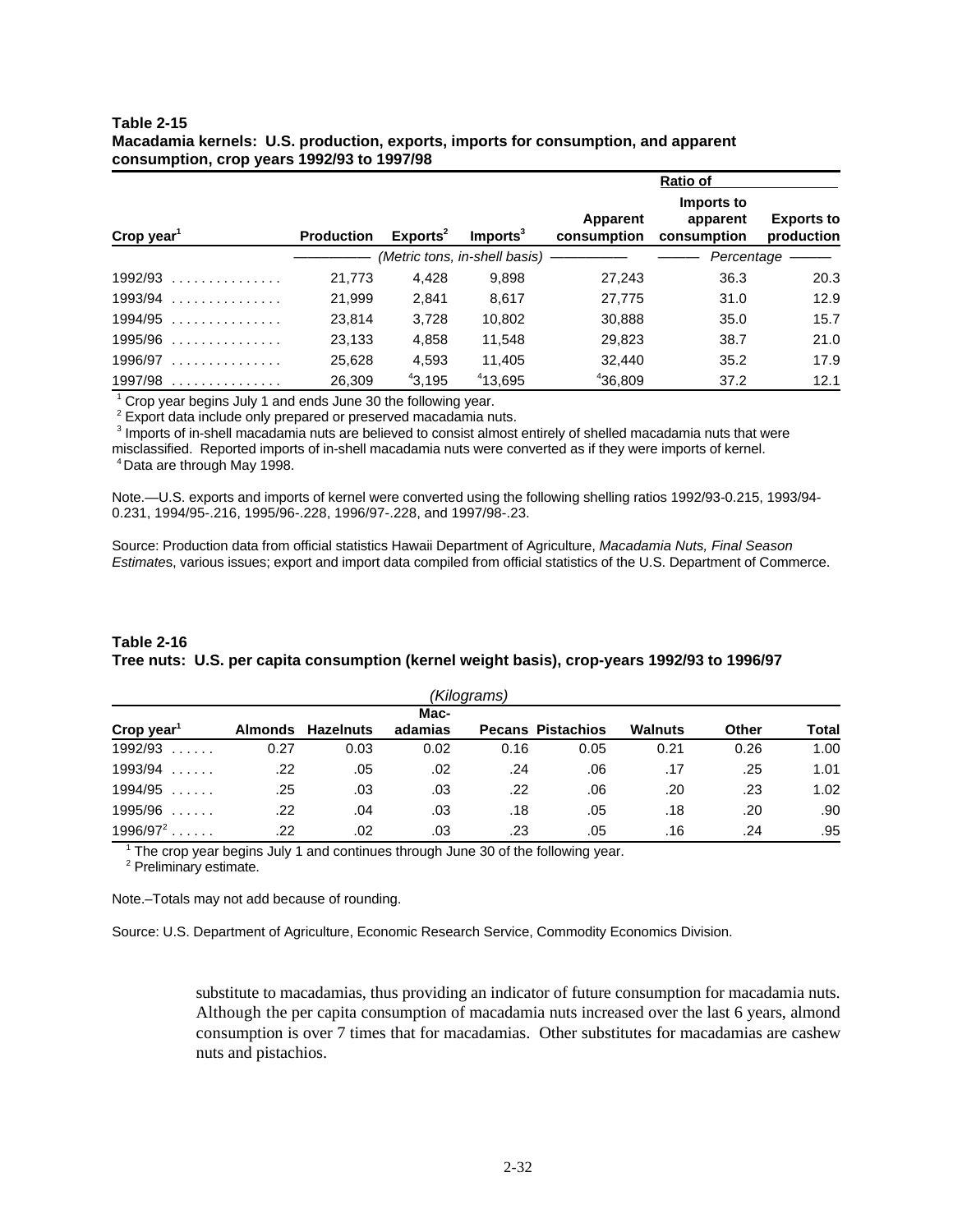### *Inventories*

### **Growers**

U.S. macadamia nut growers traditionally have had almost no inventories of in-shell macadamias. Historically, processors would pick up in-husk or in-shell nuts from growers according to a specified schedule, and growers would only have on hand nuts that were gathered since the last pickup. In responses to Commission questionnaires, U.S. growers reported that the quantity of unsold in-shell nuts on hand, or nuts for which they could not find a buyer, ranged from a high of 5 metric tons in 1991 to less than 2 metric tons in 1994 and totaled over 4 metric tons in 1997. However, the majority of the growers had no inventory at the end of 1997.

### **Processors**

Several U.S. processors of macadamia kernels maintain substantial end-of-year inventories so they can produce retail products on a year-round basis. U.S. processors' end-of-year inventories of macadamia kernels and kernel products<sup>150</sup> declined irregularly from a high of 2,942 metric tons in 1992 to a low of 2,056 metric tons in 1997, a decline of 30 percent (table 2-17). Inventories of raw and bulk industrial kernels accounted for all of the decline over the period, falling from 2,357 metric tons in 1992 to 1,469 metric tons in 1997. Inventories of retail macadamia-containing products decreased from 585 metric tons in 1992 to 392 metric tons in 1994, before rising irregularly to 587 metric tons in 1997. As a proportion of kernel production for the responding firms, inventories decreased irregularly from a high of 61 percent in 1993 to a low of 41 percent in 1997.

| <b>Table 2-17</b> |                                                                                           |
|-------------------|-------------------------------------------------------------------------------------------|
|                   | Macadamia kernels: U.S. processors' inventories of macadamia kernels and kernel products, |
| 1992-97           |                                                                                           |

| Type                            | 1992  | 1993                                                         | 1994                            | 1995  | 1996  | 1997  |
|---------------------------------|-------|--------------------------------------------------------------|---------------------------------|-------|-------|-------|
|                                 |       |                                                              | Quantity ( <i>metric tons</i> ) |       |       |       |
| Raw and bulk industrial kernels | 2.357 | 2.157                                                        | 1.766                           | 1.760 | 1.898 | 1,469 |
| Retail products <sup>1</sup>    | 585   | 410                                                          | 392                             | 564   | 501   | 587   |
| Total                           | 2.942 | 2.567                                                        | 2.158                           | 2.324 | 2.399 | 2,056 |
|                                 |       | Ratio of inventories to production <sup>2</sup> (percentage) |                                 |       |       |       |
| Total                           | 60    | 61                                                           | 50                              | 51    | 51    | 41    |

 $1$  Includes roasted kernels, chocolate covered kernels, and other retail size packs.

 $<sup>2</sup>$  Inventory to production ratio is based on data for those firms responding to the grower/processor questionnaire.</sup>

Source: Compiled from data submitted by 5 processors in response to questionnaires of the U.S. International Trade Commission.

<sup>&</sup>lt;sup>150</sup> U.S. processors end-of-year inventories of raw and bulk industrial kernels include domesticallyproduced and imported kernels.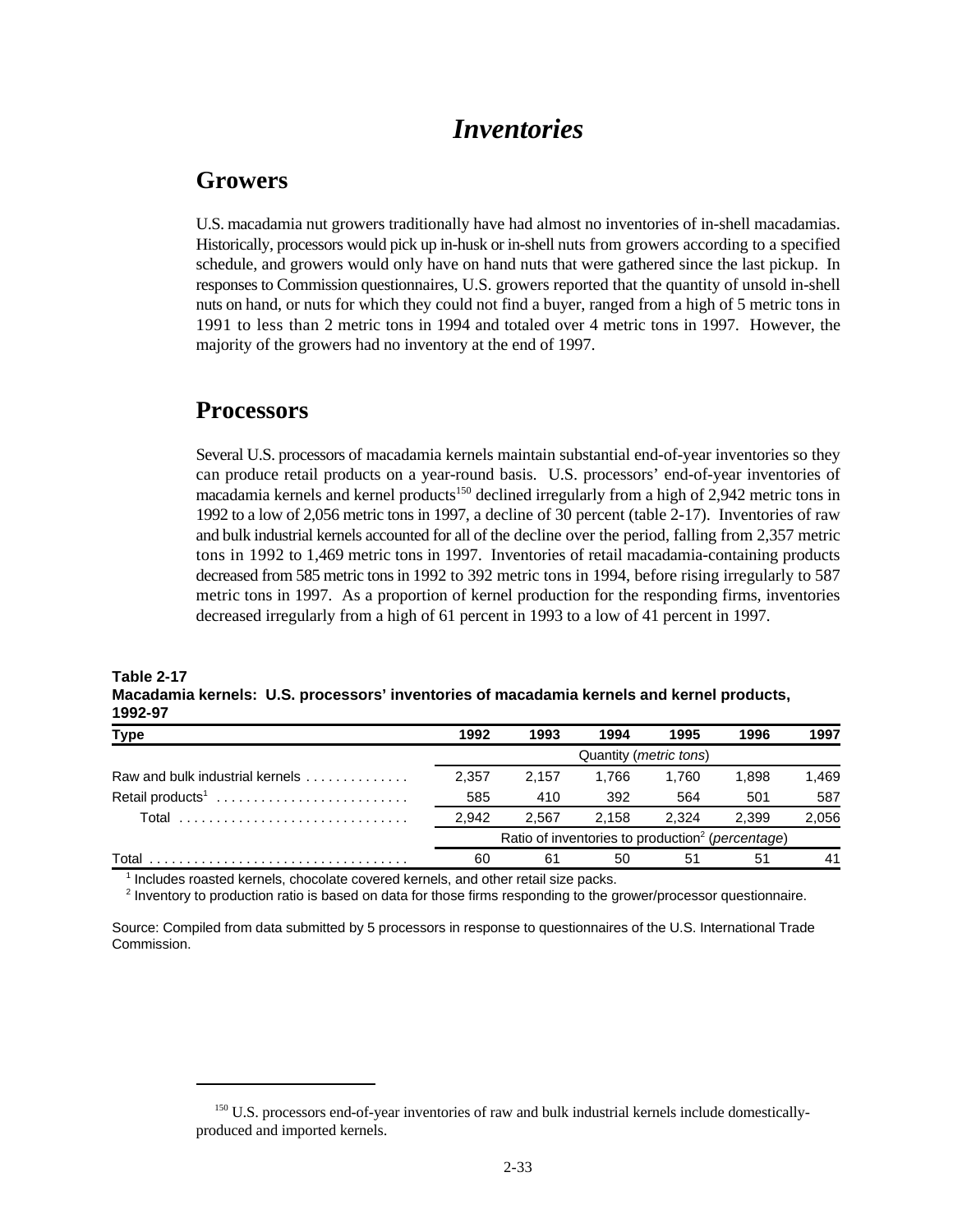### **Importers**

U.S. importers reported that end-of-year inventories<sup>151</sup> of macadamia kernels and kernel products ranged from a low of 212 metric tons in 1992 to a high of 348 metric tons in 1994, and totaled 329 metric tons at the end of 1997 (table 2-18). Some U.S. importers, such as Macadamia Processing Company (MPC) and Pacific Plantations, maintain warehouses in the United States.<sup>152</sup> For example, MPC maintains seven warehouses in the United States: two in California; one in Hawaii; and one in New Jersey, Oregon, Illinois, and Georgia.<sup>153</sup>

**Table 2-18 Macadamia kernels: U.S. importers' end-of-year inventories by types, 1992-97**

|                         |      |      | .                                                                  |                                 |      |      |
|-------------------------|------|------|--------------------------------------------------------------------|---------------------------------|------|------|
| <b>Type</b>             | 1992 | 1993 | 1994                                                               | 1995                            | 1996 | 1997 |
|                         |      |      |                                                                    | Quantity ( <i>metric tons</i> ) |      |      |
| Raw kernels             |      |      |                                                                    |                                 | 85   | 15   |
| Bulk industrial kernels | 212  | 214  | 341                                                                | 289                             | 188  | 314  |
|                         | 212  | 214  | 348                                                                | 298                             | 273  | 329  |
|                         |      |      | Ratio of inventories to imports <sup>1</sup> ( <i>percentage</i> ) |                                 |      |      |
| Total                   | 52   | 29   |                                                                    | 29                              | 26   | つつ   |
|                         |      |      |                                                                    |                                 |      |      |

 $<sup>1</sup>$  Inventory/import ratio is based on data from those firms responding to the importer questionnaire. It does not</sup> include data on any inventories of imported kernel or kernel products held by processors.

Note.—U.S. importers reported that they had no end-of-year inventories of retail size packs of macadamia nuts during 1992-97.

Source: Compiled from data submitted by 8 U.S. importers in response to questionnaires of the U.S. International Trade Commission.

### *Marketing Channels*

Macadamia nut processors have a wide array of marketing channels for their various products. The majority of processed macadamia nuts are sold, either directly or through brokers or jobbers, as roasted kernels in consumer-size containers to retail outlets. The second most important outlet for processed macadamia kernels is in confectionery manufacturing as an ingredient in consumer products--chocolate-covered kernels and chocolate bars containing roasted macadamia nuts. Candy manufacturers also sell either directly or through jobbers and brokers to retail outlets.

Another outlet for macadamia nut processors is the bulk market. Bulk sales, usually in 11- to 25-kilogram vacuum-packaged foil pouches placed in fiberboard cartons, are marketed to nut

<sup>&</sup>lt;sup>151</sup> Imported macadamia kernels and kernel products held by processors are included in inventory data reported by those firms.

<sup>&</sup>lt;sup>152</sup> USITC staff interview with D. Macrae, managing director, Pacific Plantations, Bangalow, New South Wales, Australia, Apr., 7, 1998. Also, see a facsimile sent to USITC staff by B. Raphael, general manager, MPC, Alphadale, New South Wales, Australia, May 22, 1998.

<sup>&</sup>lt;sup>153</sup> Information was provided in a facsimile sent to USITC staff by B. Raphael, general manager, MPC, Alphadale, New South Wales, Australia, May 22, 1998.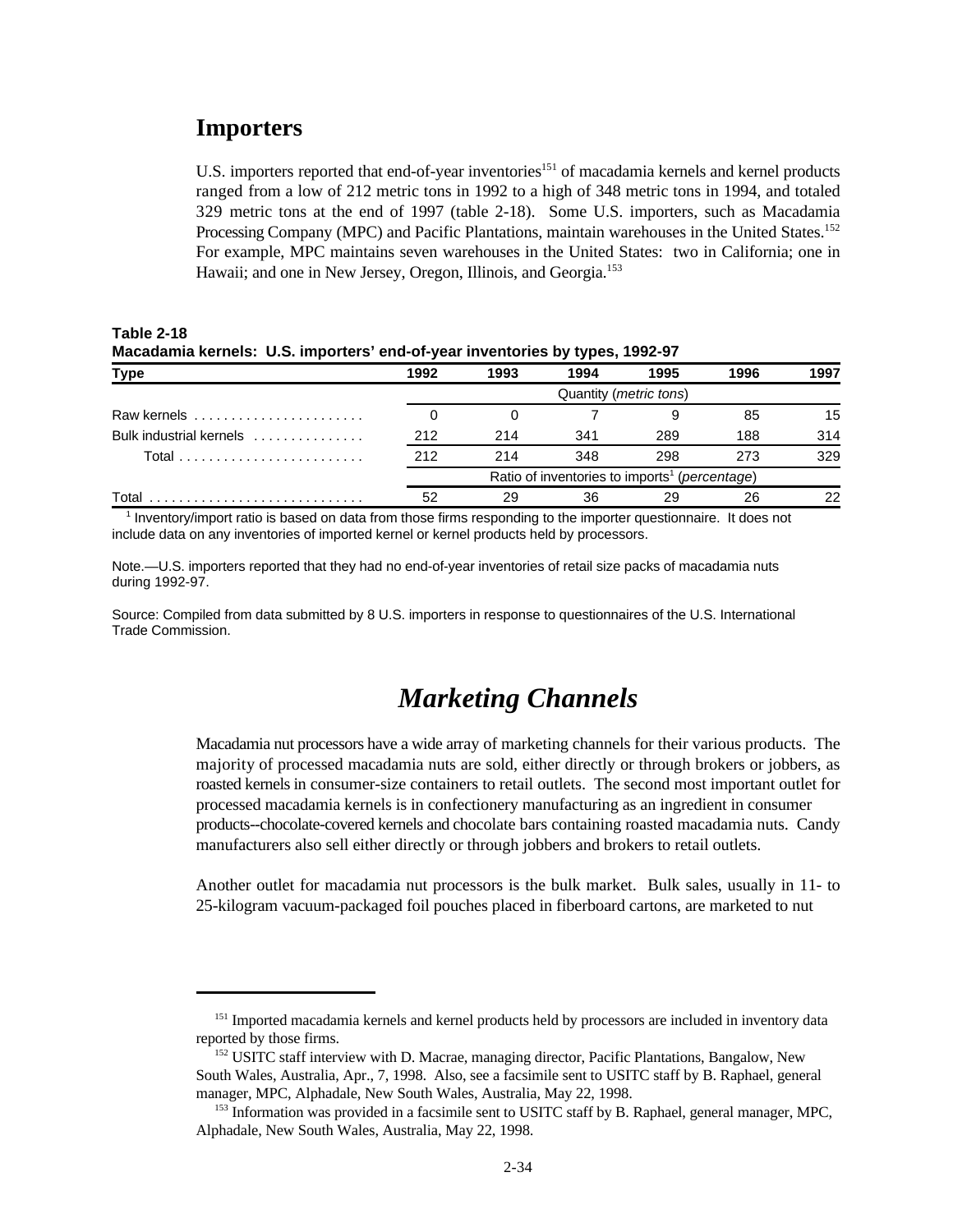roasters and salters, confectionery manufacturers, and to specialty ingredient users such as ice cream manufacturers and bakeries.<sup>154</sup>

Over the last two or three decades, Hawaii's two largest processors, Mauna Loa Macadamias and MacFarms of Hawaii, evolved away from bulk product marketing and have increasingly focused on the marketing of their own branded lines of macadamia products. Since the 1970's, Mauna Loa Macadamias has invested \$400 million in order to establish, manufacture, and promote its *Mauna* Loa retail line such that since the early 1990's, only from 5 to 6 percent of revenues were generated by bulk product sales.<sup>155</sup>

MacFarms has put less emphasis on its bulk sales, such that 55 percent of 1997 sales were bulk generated, compared with 85 percent in the early 1990's.<sup>156</sup>

## **Trade in Macadamia Nuts**

The U.S. macadamia nut industry is both a major importer and exporter of macadamia nuts and nut products. U.S. processors began importing in the 1970s and 1980s because Hawaii's production of in-shell nuts was reportedly often insufficient to meet demand.<sup>157</sup> Hawaiian processors developed alternative sources for macadamia kernels--primarily Australia, Costa Rica, and Guatemala, and growers and processors from these countries began exporting to the United States, primarily to the U.S. mainland.<sup>158</sup> Concurrently, there was generally increased tourism to Hawaii from Japan and other Pacific Rim countries from the early 1990's through 1996, and this opened new markets for processed macadamia nuts and nut products.

## *U.S. Imports of Macadamia Nuts and Nut Products*

U.S. imports of macadamia nuts totaled 3,227 metric tons, valued at \$31.8 million, in 1997 (table 2- 19 and 2-20), an increase of 74 percent in volume and 132 percent in value over imports in 1992. Australia was the leading source of U.S. imports over the period 1992-97. Imports from Australia increased from 992 metric tons, valued at \$8.0 million, in 1992 to 1,274 metric tons, valued at \$13.8 million, in 1997 and accounted for 39 percent of the volume and 44 percent

<sup>&</sup>lt;sup>154</sup> Information was obtained from two facsimiles sent to USITC staff by D. Simonis, senior vice president and chief financial officer, Mauna Loa Macadamias, Hilo, HI, June 9 and 22, 1998.

<sup>&</sup>lt;sup>155</sup> T. Inglett, president, Hawaii Division, Mauna Loa Macadamias, Hilo, HI, transcript of the hearing, Mar. 25, 1998, Kailua-Kona, HI, pp. 58-61. Also, see a facsimile sent to USITC staff by D. Simonis, senior vice president, Mauna Loa Macadamias, Hilo, HI, June 22, 1998.

<sup>&</sup>lt;sup>156</sup> R. Vidgen, president, MacFarms of Hawaii, transcript of the hearing, Apr. 30, 1998, Washington, DC, pp. 96. Information on current sales was provided to USITC staff in a telephone communication with R. Vidgen, May 6, 1998.

<sup>&</sup>lt;sup>157</sup> R. Vidgen, president, MacFarms of Hawaii, transcript of the hearing, Apr. 30, 1998, Washington, DC, pp. 95-96.

<sup>&</sup>lt;sup>158</sup> USITC interviews: with R. Vidgen, president, MacFarms of Hawaii, Captain Cook, HI, Mar. 24, 1998; and with D. Simonis, senior vice president and chief financial officer, Mauna Loa Macadamias, Hilo, HI, Mar. 24, 1998.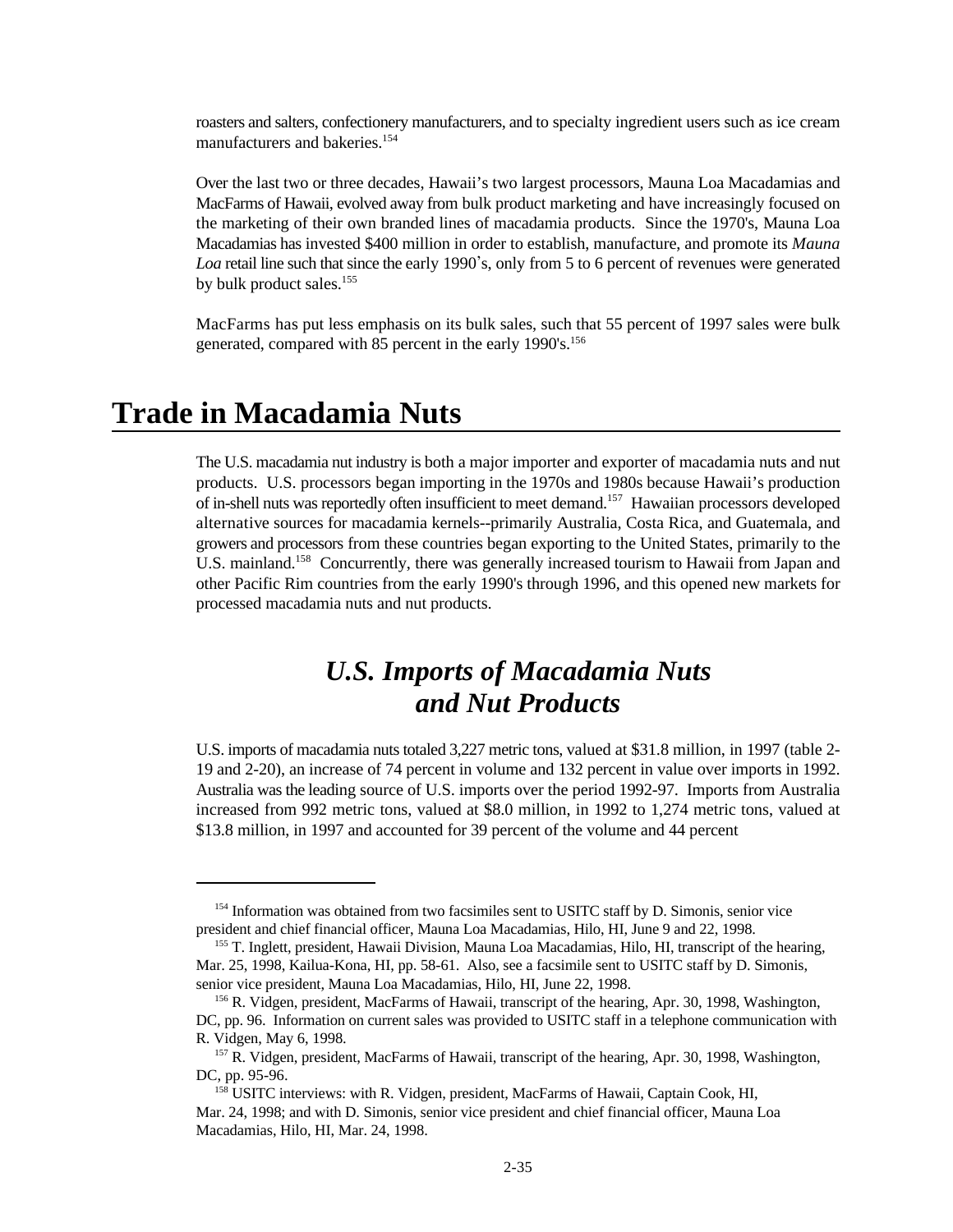| <b>Table 2-19</b> |                                                                                                         |
|-------------------|---------------------------------------------------------------------------------------------------------|
|                   | Fresh or dried macadamia nut kernels <sup>1</sup> : U.S. imports for consumption, by principal sources, |
| 1992-97           |                                                                                                         |

| <b>Source</b>                                     | 1992     | 1993   | 1994           | 1995                      | 1996    | 1997    |
|---------------------------------------------------|----------|--------|----------------|---------------------------|---------|---------|
|                                                   |          |        |                |                           |         |         |
|                                                   | 988      | 1,159  | 794            | 1,097                     | 1,026   | 1,270   |
| Costa Rica $\ldots \ldots \ldots \ldots \ldots$   | 178      | 202    | 123            | 223                       | 184     | 435     |
| Kenya                                             | 0        | 49     | 97             | 250                       | 280     | 361     |
| South Africa                                      | 314      | 220    | 204            | 334                       | 279     | 297     |
| Guatemala                                         | 263      | 195    | 363            | 362                       | 376     | 202     |
|                                                   | 5        | 38     | 67             | 110                       | 109     | 151     |
| Malawi                                            | 21       | 103    | 72             | 135                       | 163     | 123     |
| China                                             | $\Omega$ | 20     | $\overline{7}$ | 20                        | 25      | 26      |
| All other $\ldots \ldots \ldots \ldots \ldots$    | 7        | 22     | 32             | 70                        | 39      | 32      |
| Total                                             | 1,776    | 2,009  | 1,760          | 2.602                     | 2,481   | 2,898   |
|                                                   |          |        |                | Value (1,000 dollars)     |         |         |
|                                                   | 7,971    | 9,701  | 7.307          | 10,021                    | 10,281  | 13,826  |
| Costa Rica                                        | 1,307    | 1,671  | 1,044          | 1,905                     | 1,850   | 4,296   |
| Kenya                                             | 0        | 344    | 638            | 1,933                     | 2,415   | 3,077   |
| South Africa                                      | 1.911    | 1,155  | 1,541          | 2,571                     | 2,312   | 2,443   |
| Guatemala                                         | 1,818    | 1,361  | 2,942          | 3,386                     | 3,437   | 2,134   |
|                                                   | 36       | 294    | 514            | 825                       | 817     | 1,200   |
| Malawi                                            | 123      | 685    | 491            | 1,112                     | 1,306   | 1,050   |
| China $\ldots \ldots \ldots \ldots \ldots \ldots$ | 0        | 139    | 46             | 150                       | 211     | 236     |
| All other                                         | 50       | 144    | 222            | 573                       | 334     | 269     |
| Total                                             | 13,217   | 15,494 | 14,774         | 22,474                    | 22,962  | 28,531  |
|                                                   |          |        |                | Unit value (per kilogram) |         |         |
| Australia                                         | \$8.07   | \$8.37 | \$9.20         | \$9.13                    | \$10.02 | \$10.89 |
| Costa Rica                                        | 7.36     | 8.27   | 8.48           | 8.54                      | 10.08   | 9.87    |
| Kenya                                             | $2$      | 7.01   | 6.59           | 7.72                      | 8.63    | 8.52    |
| South Africa                                      | 6.09     | 5.24   | 7.54           | 7.69                      | 8.28    | 8.23    |
| Guatemala                                         | 6.90     | 6.98   | 8.10           | 9.35                      | 9.15    | 10.55   |
|                                                   | 6.69     | 7.83   | 7.67           | 7.51                      | 7.50    | 7.97    |
| Malawi                                            | 5.91     | 6.64   | 6.80           | 8.21                      | 7.99    | 8.52    |
| China                                             | $(^2)$   | 7.08   | 6.64           | 7.55                      | 8.32    | 9.06    |
| All other $\dots \dots \dots \dots \dots \dots$   | 7.04     | 6.45   | 6.93           | 8.22                      | 8.61    | 8.42    |
| Total                                             | 7.44     | 7.71   | 8.38           | 8.64                      | 9.26    | 9.85    |

 $1$  Data includes imports covered by HTS subheadings 0802.90.80.10 and 0802.90.98.10.

 $2$  Not applicable.

Note.—Because of rounding figures may not add to totals shown.

Source: Compiled from official statistics of the U.S. Department of Commerce.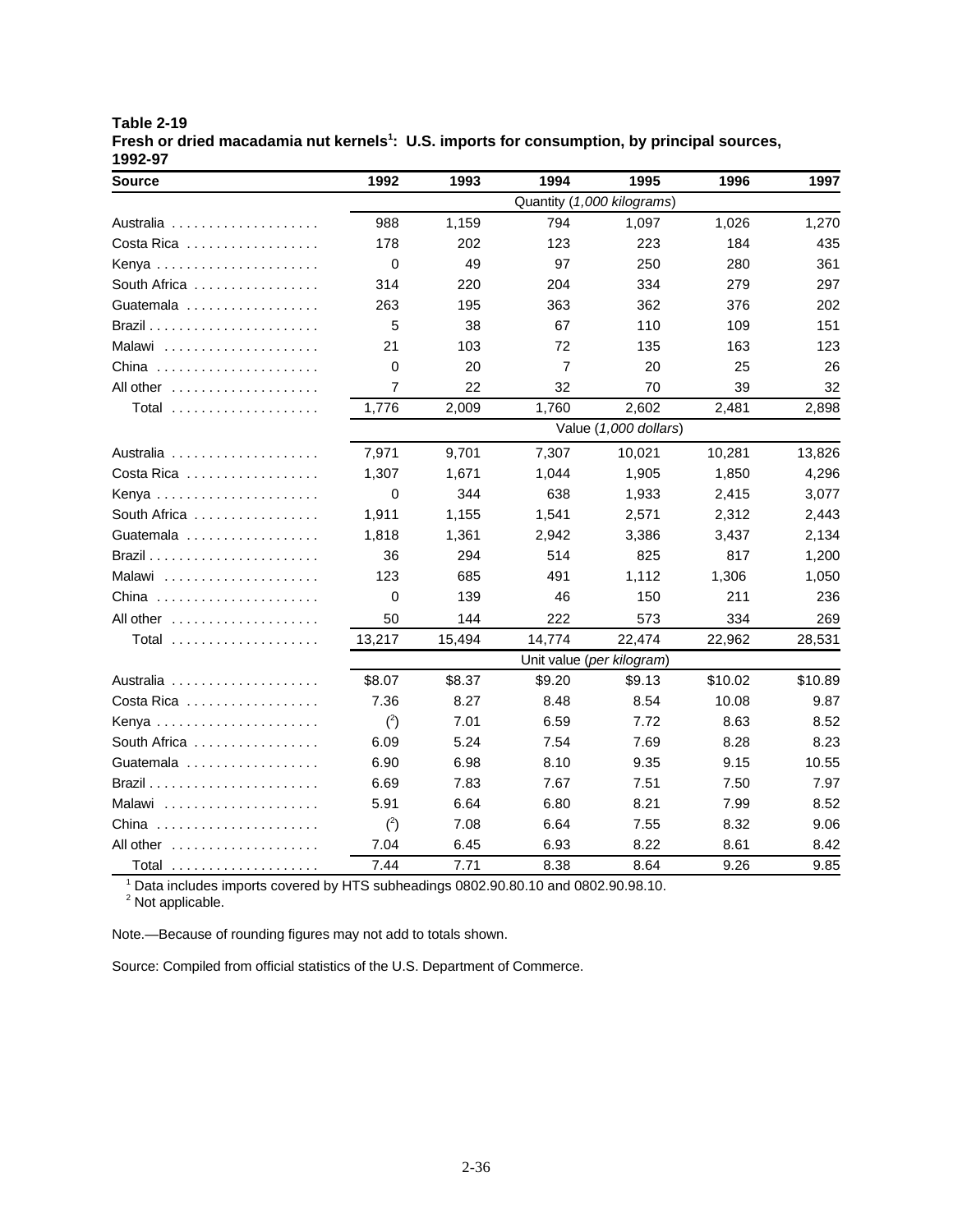| Table 2-20 |  |
|------------|--|
|------------|--|

**Prepared or preserved macadamia nuts, not elsewhere specified or included : U.S. imports <sup>1</sup> for consumption, by principal sources, 1992-97**

| <b>Source</b>                                             | 1992                                   | 1993     | 1994     | 1995   | 1996     | 1997     |  |
|-----------------------------------------------------------|----------------------------------------|----------|----------|--------|----------|----------|--|
|                                                           | Quantity (1,000 kilograms)             |          |          |        |          |          |  |
| Australia                                                 | $\Omega$                               | $\Omega$ | $\Omega$ | 25     | 33       | $\Omega$ |  |
| Costa Rica $\ldots \ldots \ldots \ldots \ldots$           | 27                                     | 5        | 50       | 33     | 21       | 26       |  |
| Guatemala                                                 | 20                                     | 18       | 9        | 9      | 10       | 12       |  |
| $El$ Salvador $\ldots \ldots \ldots \ldots \ldots \ldots$ | $\Omega$                               | 0        | 0        | 3      | 5        | 15       |  |
| Indonesia                                                 | 3                                      | 4        | 1        | 1      | 1        | $(^{2})$ |  |
| France                                                    | $\Omega$                               | 0        | 0        | 0      | $(^{2})$ | $\Omega$ |  |
| All other $\ldots \ldots \ldots \ldots \ldots$            | 0                                      | 56       | 31       | 1      | 0        | 10       |  |
| Total                                                     | 50                                     | 83       | 91       | 70     | 70       | 63       |  |
|                                                           | Value (1,000 dollars)                  |          |          |        |          |          |  |
| Australia                                                 | $\Omega$                               | $\Omega$ | $\Omega$ | 172    | 243      | $\Omega$ |  |
| Costa Rica                                                | 210                                    | 48       | 452      | 316    | 185      | 256      |  |
| Guatemala                                                 | 76                                     | 129      | 59       | 71     | 86       | 95       |  |
| $El$ Salvador $\ldots \ldots \ldots \ldots \ldots \ldots$ | $\Omega$                               | 0        | 0        | 27     | 24       | 150      |  |
| Indonesia                                                 | 8                                      | 7        | 5        | 3      | 3        | 2        |  |
| France                                                    | $\Omega$                               | 0        | $\Omega$ | 0      | 5        | $\Omega$ |  |
| All other $\ldots \ldots \ldots \ldots \ldots$            | 0                                      | 406      | 250      | 0      | $\Omega$ | 94       |  |
| Total                                                     | 294                                    | 590      | 767      | 588    | 547      | 598      |  |
|                                                           | Unit value (per kilogram) <sup>3</sup> |          |          |        |          |          |  |
|                                                           | $(^4)$                                 | $(^4)$   | $(^{4})$ | \$6.89 | \$7.41   | $(^4)$   |  |
| Costa Rica $\ldots \ldots \ldots \ldots \ldots$           | \$7.69                                 | \$9.10   | \$9.12   | 9.69   | 9.02     | \$9.83   |  |
| Guatemala                                                 | 3.88                                   | 7.11     | 6.99     | 7.93   | 8.30     | 8.26     |  |
| El Salvador                                               | 0.00                                   | 0.00     | 0.00     | 9.58   | 4.55     | 10.08    |  |
| Indonesia                                                 | 2.85                                   | 1.65     | 4.51     | 3.76   | 3.93     | 4.59     |  |
| France $\ldots \ldots \ldots \ldots \ldots \ldots \ldots$ | $(^{4})$                               | $(^4)$   | $(^{4})$ | $(^4)$ | 15.43    | $(^4)$   |  |
| All other $\ldots \ldots \ldots \ldots \ldots$            | (4)                                    | 7.31     | 7.78     | (4)    | (2)      | 9.29     |  |
| Total                                                     | 5.90                                   | 7.10     | 8.39     | 8.39   | 7.83     | 9.48     |  |

<sup>1</sup> Data includes imports covered by HTS subheading 2008.19.90.10.

<sup>2</sup> Less than 500 kilograms.

<sup>3</sup> Calculated from unrounded figures.

<sup>4</sup> Not applicable.

Note.—Because of rounding figures may not add to totals shown.

Source: Compiled form official statistics of the U.S. Department of Commerce.

of the value of imports in 1997. Costa Rica, Guatemala, Kenya, and South Africa were also important suppliers accounting for 15 percent, 12 percent, 11 percent, and 10 percent, respectively, of the volume of U.S. imports in 1997.

Fresh or dried macadamia nut kernels (primarily raw macadamia kernels) constitute the majority of macadamia nut and nut product imports into the United States (table 2-19). During 1992-97, U.S. imports irregularly trended upward from 1,776 metric tons, valued at \$13.2 million, in 1992 to a high of 2,898 metric tons, valued at \$28.5 million, in 1997. Over the 6-year period,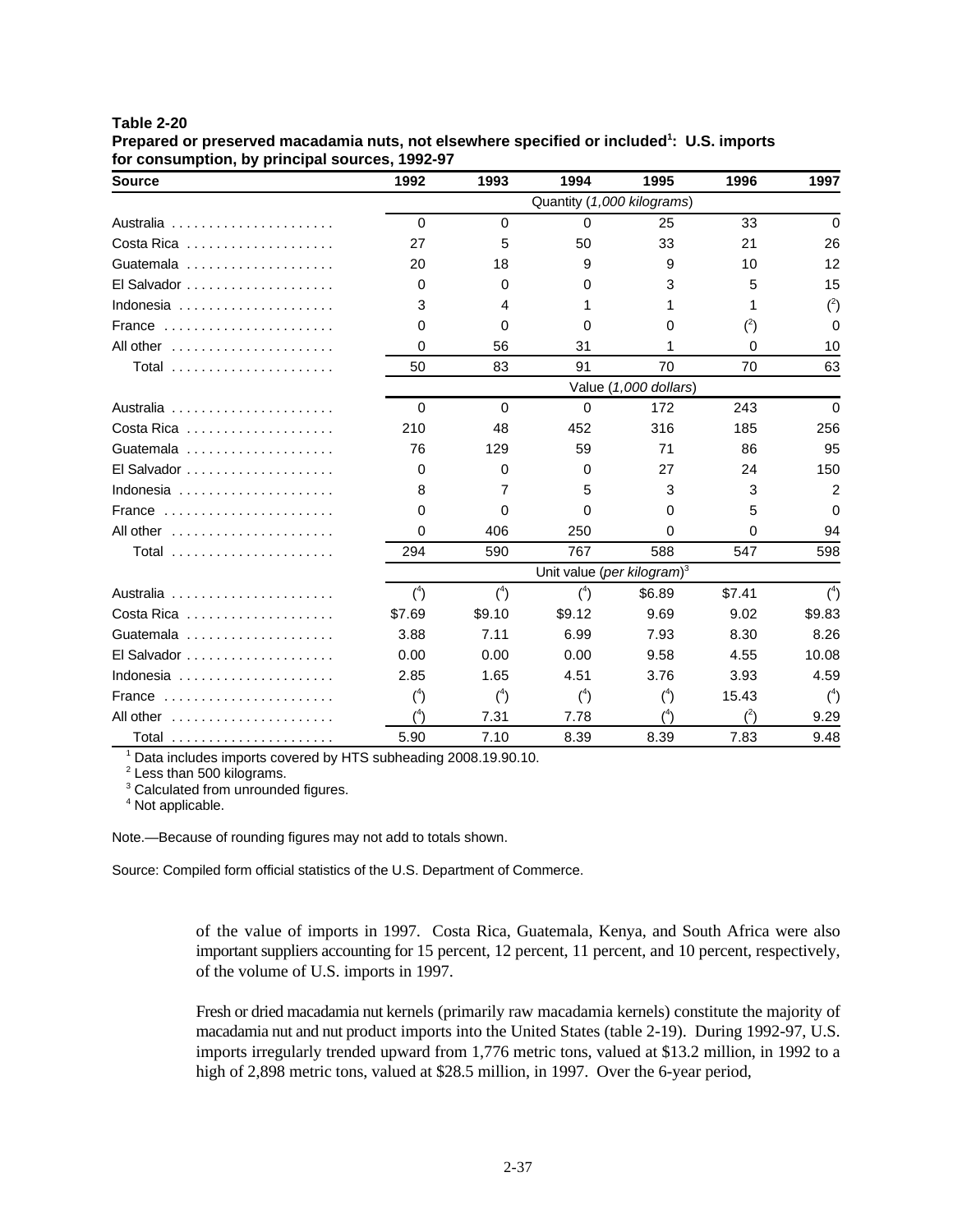Australia was the major import source, in terms of value and volume, of fresh or dried shelled macadamia nuts.

Imports of prepared or preserved macadamia nuts (primarily roasted macadamia kernels) increased from 50 metric tons, valued at \$294,000, in 1992 to 91 metric tons, valued at \$767,000, in 1994, before declining to 63 metric tons, valued at \$598,000, in 1997 (table 2-20). In most years, most imports of prepared or preserved macadamia nuts are primarily from developing countries, which are eligible for preferential rates of duty. The high general rate of duty (21.3 percent ad valorem) in 1998 on prepared or preserved macadamia nuts from developed countries, such as Australia, effectively precludes imports of such products into the United States.<sup>159</sup> Official import data are not separately available on U.S. imports of chocolate-covered macadamia kernels, chocolate bars containing macadamias, or on cookies containing macadamias, but it is believed that such imports are relatively small.

Brokers and representatives of the U.S. and Australian industries reported that occasionally insufficient Hawaiian production, the priority placed on kernel usage by major U.S. processors for their own branded product lines, and the duties imposed on U.S. imports of finished macadamia products, have provided an opportunity for foreign producers to participate in the U.S. macadamia market by providing manufacturers primarily food processors, with industrial or bulk macadamia products.<sup>160</sup> These brokers and representatives reported that U.S. mainland food processors and macadamia users have difficulty in procuring steady, 12-month supplies from Hawaiian processors.<sup>161</sup> U.S. industry representatives conceded that Hawaiian kernel supplies are sometimes insufficient to cover prioritized needs for their branded product lines, as well as mainland demands for the bulk and industrial macadamia markets.<sup>162</sup>

## *U.S. Exports of Macadamia Nuts and Nut Products*

U.S. exports of macadamia nuts and nut products totaled 1,313 metric tons, valued at \$12.7 million, in 1997 (table 2-21 and 2-22). Most of these exports consist of otherwise prepared or preserved macadamia nuts (table 2-21). Exports of otherwise prepared or preserved macadmias declined from 945 metric tons, valued at \$9.6 million, in 1992 to 618 metric tons, valued at \$6.7 million, in 1994. Exports rose in 1995 to 1,083 metric tons, valued at \$10.8 million, then declined slightly in 1996, before rising again in 1997 to 1,053 metric tons, valued at \$12 million. Japan was the largest single market for U.S. macadamia products, accounting for \$7.4 million,

 $159$  See The Peninsular Group/Australian MacFarms, prehearing brief, Apr. 3, 1998; and

G. Hargreaves, an AMS director, transcript of the hearing, Apr. 30, 1998, Washington, DC, pp. 14-15.  $160$  These opinions, were expressed in a number of sources. See transcript of the hearing,

Apr. 30, 1998: testimony of R. Vidgen, MacFarms of Hawaii, Captain Cook HI, pp. 95-96; and testimony of B. Raphael, general manager, MPC, Alphadale, New South Wales, Australia, pp. 14-15. These opinions were also expressed in USITC staff interviews: with R. O'Connor, export manager, Jorgenson Waring Foods, Sydney, New South Wales, Australia, Apr. 8, 1998; and with D. Macrae, managing director, Pacific Plantations, Bangalow, New South Wales, Australia, Apr. 7, 1998.

 $161$  Ibid.

<sup>&</sup>lt;sup>162</sup> R. Vidgen, president, MacFarms of Hawaii, Captain Cook, HI, transcript of the hearing, Apr. 30, 1998, Washington, DC, pp. 95-96.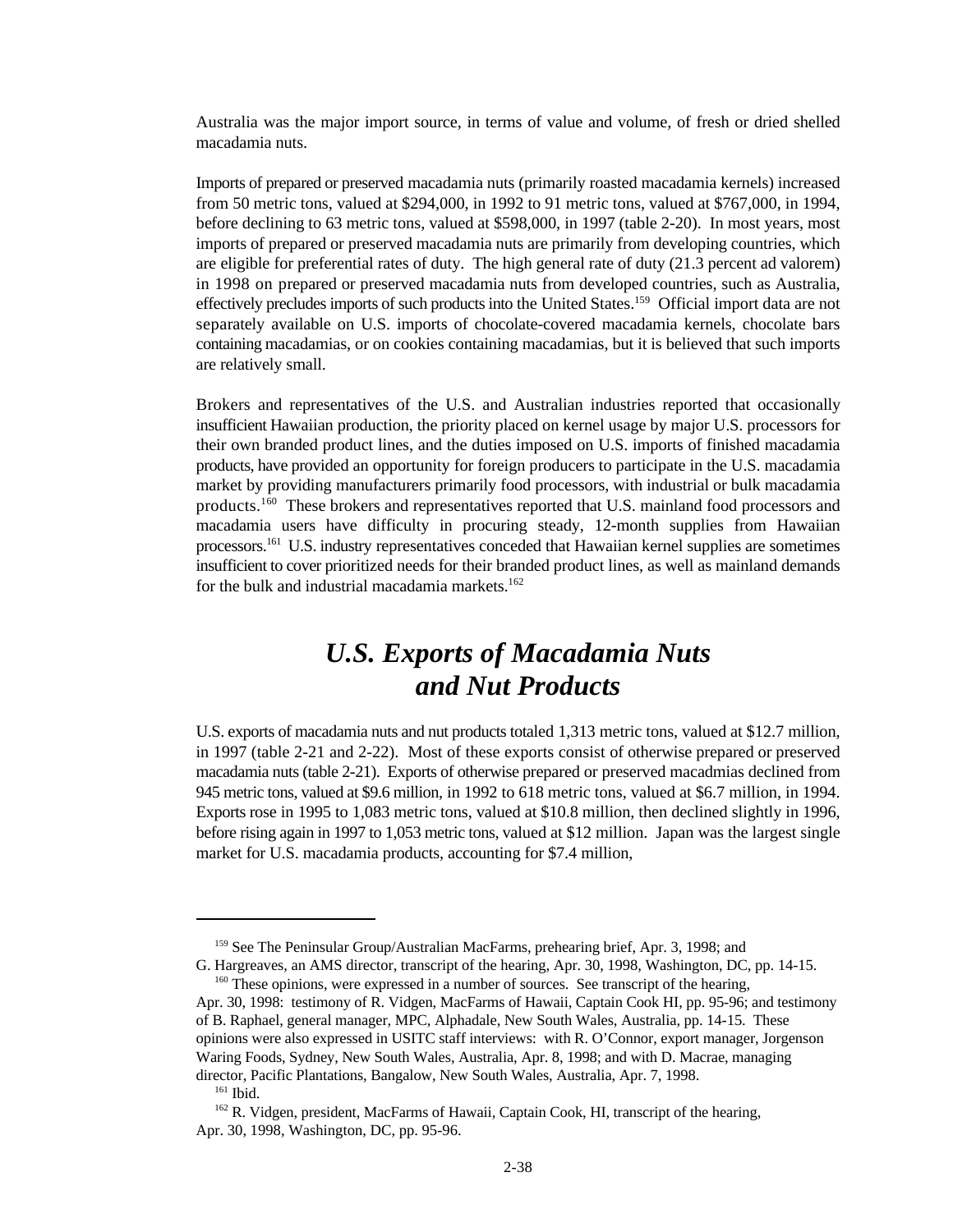| Table 2-21                                                                                             |
|--------------------------------------------------------------------------------------------------------|
| Prepared or preserved macadamia nuts <sup>1</sup> : U.S. exports of domestic merchandise, by principal |
| markets, 1992-97                                                                                       |

| <b>Markets</b>                                               | 1992                       | 1993    | 1994                  | 1995     | 1996    | 1997           |  |
|--------------------------------------------------------------|----------------------------|---------|-----------------------|----------|---------|----------------|--|
|                                                              | Quantity (1,000 kilograms) |         |                       |          |         |                |  |
| Japan                                                        | 559                        | 444     | 377                   | 625      | 569     | 561            |  |
|                                                              | 119                        | 127     | 62                    | 111      | 181     | 170            |  |
|                                                              | 56                         | 39      | 36                    | 121      | 54      | 86             |  |
| Korea                                                        | 94                         | 34      | 21                    | 63       | 37      | 74             |  |
| Taiwan                                                       | 28                         | 49      | 36                    | 61       | 73      | 58             |  |
| France                                                       | $\Omega$                   | 0       | $\Omega$              | 0        | 0       | 47             |  |
|                                                              | $(^{2})$                   | 5       | 7                     | 24       | 6       | 28             |  |
| Netherlands                                                  | 12                         | 12      | 9                     | 3        | 17      | $\overline{7}$ |  |
| Lebanon                                                      | 1                          | 1       | 3                     | 0        | 0       | 6              |  |
| All other $\ldots \ldots \ldots \ldots \ldots \ldots \ldots$ | 76                         | 54      | 66                    | 75       | 73      | 15             |  |
| Total                                                        | 945                        | 766     | 618                   | 1,083    | 1,010   | 1,053          |  |
|                                                              |                            |         | Value (1,000 dollars) |          |         |                |  |
| Japan                                                        | 5,830                      | 5,349   | 4,147                 | 6,704    | 7,188   | 7,361          |  |
|                                                              | 1,256                      | 1,455   | 756                   | 1,120    | 1,591   | 1,591          |  |
|                                                              | 286                        | 167     | 143                   | 566      | 221     | 485            |  |
| Korea                                                        | 892                        | 448     | 274                   | 837      | 532     | 1,059          |  |
| Taiwan                                                       | 300                        | 504     | 348                   | 448      | 709     | 666            |  |
| France                                                       | 0                          | 0       | $\Omega$              | $\Omega$ | 0       | 282            |  |
|                                                              | 3                          | 65      | 81                    | 315      | 76      | 204            |  |
| Netherlands                                                  | 154                        | 161     | 105                   | 27       | 205     | 91             |  |
|                                                              | 13                         | 7       | 41                    | 0        | 0       | 45             |  |
| All other                                                    | 887                        | 667     | 788                   | 821      | 837     | 208            |  |
| Total                                                        | 9,622                      | 8,823   | 6,683                 | 10,838   | 11,360  | 11,993         |  |
|                                                              |                            |         |                       |          |         |                |  |
|                                                              | \$10.43                    | \$12.04 | \$11.01               | \$10.73  | \$12.62 | \$13.13        |  |
|                                                              | 10.53                      | 11.42   | 12.16                 | 10.05    | 8.78    | 9.34           |  |
|                                                              | 5.13                       | 4.27    | 3.93                  | 4.68     | 4.10    | 5.61           |  |
| Korea                                                        | 9.72                       | 13.05   | 12.76                 | 13.24    | 14.36   | 14.29          |  |
| Taiwan                                                       | 10.56                      | 10.23   | 9.72                  | 7.38     | 9.70    | 11.41          |  |
| France                                                       | $(^4)$                     | $(^4)$  | $(^4)$                | $(^4)$   | $(^4)$  | 6.02           |  |
|                                                              | 8.38                       | 13.37   | 10.86                 | 13.35    | 12.13   | 7.18           |  |
| Netherlands                                                  | 12.30                      | 13.33   | 12.22                 | 9.45     | 12.44   | 13.83          |  |
|                                                              | 11.65                      | 12.32   | 12.47                 | $(^4)$   | $(^4)$  | 7.98           |  |
|                                                              | 11.60                      | 12.24   | 11.87                 | 10.94    | 11.54   | 13.63          |  |
| Total                                                        | 10.18                      | 11.52   | 10.81                 | 10.01    | 11.25   | 11.39          |  |

 $1$  HS subheading 2008.19.9010.

 $2$  Less than 500 kilograms.

 $3$  Calculated from unrounded figures.

<sup>4</sup> Not applicable.

Note.—Because of rounding figures may not add to totals shown.

Source: Compiled by the staff of the U.S. International Trade Commission from official statistics of the U.S. Department of Commerce.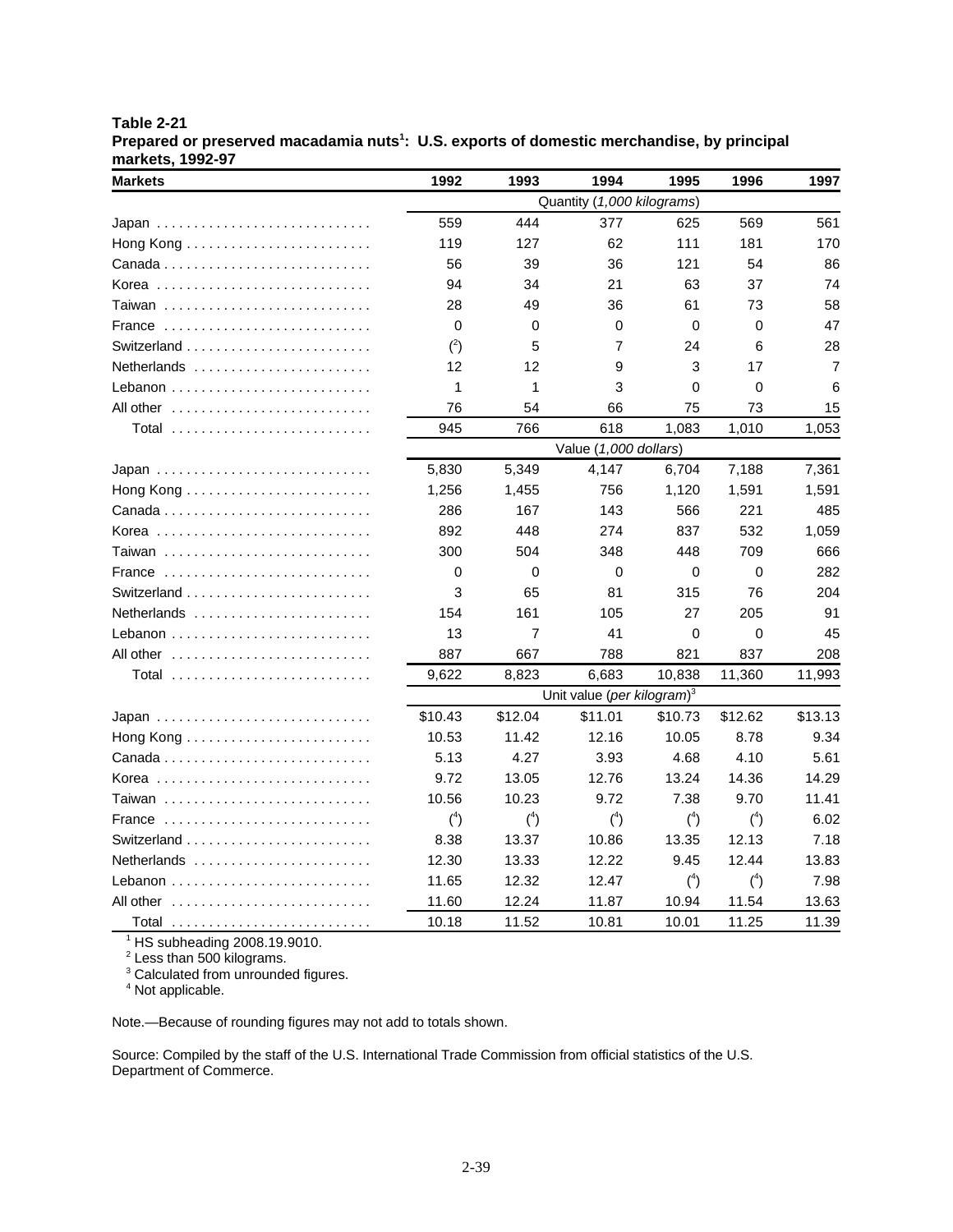| <b>Markets</b> | 1992                            | 1993 | 1994 | 1995 | 1996 | 1997 |  |
|----------------|---------------------------------|------|------|------|------|------|--|
|                | Quantity ( <i>metric tons</i> ) |      |      |      |      |      |  |
| Japan          |                                 |      |      |      |      | 247  |  |
| Netherlands    |                                 |      |      |      |      | 13   |  |
| Korea          |                                 |      |      |      |      |      |  |
| Hong Kong      |                                 |      |      |      |      |      |  |
|                |                                 |      |      |      |      | 260  |  |
|                | Value (1,000 dollars)           |      |      |      |      |      |  |
| Japan          |                                 |      |      |      |      | 653  |  |
| Netherlands    |                                 |      |      |      |      | 35   |  |
| Korea          |                                 |      |      |      |      |      |  |
| Hong Kong      |                                 |      | 16   | 28   | 18   |      |  |
|                | 14                              |      | 16   | 28   | 18   | 689  |  |

#### **Table 2-22 Shelled fresh or dried macadamia nuts : U.S. exports of domestic merchandise, by markets, <sup>1</sup> 1992-97**

 $1^{\circ}$  U.S. exports of shelled fresh or dried macadamia nuts were derived from the Schedule B subheading

0802.90.95 (Nuts, n.e.s.o.i., fresh or dried, shelled). In order to calculate what part of subheading 0802.90.95 was comprised of macadamia nuts, exports from the customs district of Honolulu, Hawaii were used with the assumption that these exports consisted exclusively of macadamia nuts.

Source: Compiled from official statistics of the U.S. Department of Commerce.

or 61 percent, of prepared or preserved macadamia exports in 1997. Hong Kong was the next most important market, accounting for 13 percent of exports in 1997. Most of the exports are believed to have been roasted kernels in retail-size containers or bulk industrial kernels.

U.S. exports of shelled, fresh or dried macadamia kernels are relatively minor, and industry sources indicate such exports are probably raw kernels (table 2-22). Exports of in-shell macadamia nuts are almost nonexistent, with 3 metric tons, valued at \$9,000, going to France in 1994.<sup>163</sup> The only other shipment was to Korea in 1995, consisting of 1 metric ton, valued at \$6,000.

Data on exports of macadamia nut confectionery products such as chocolate-covered macadamia kernels and chocolate bars containing macadamia kernels are not separately available from official statistics. However, data submitted by macadamia nut processors in this study indicate that such exports are substantially larger than those of roasted macadamia kernels. Japan is the major market for U.S. exports of both roasted macadamia kernels and confectionery products containing macadamia nuts.

U.S. processors, in response to Commission questionnaires, reported that exports of macadamia nuts and nut products during 1992-97 increased from 829 metric tons, valued at \$28.9 million, in 1992 to 1,539 metric tons, valued at \$44.9 million, in 1994 (table 2-23).<sup>164</sup> Exports then declined steadily to 1,134 metric tons, valued at \$30.1 million, in 1997. Japan was by far the

<sup>&</sup>lt;sup>163</sup> Data were obtained from official statistics of the U.S. Department of Commerce for the U.S. Customs District of Honolulu, HI. It was assumed that all exports from the U.S. Customs District of Honolulu were macadamia nuts.

<sup>&</sup>lt;sup>164</sup> Export data include roasted kernels, in retail size containers; chocolate covered kernels; all other retail size packs; and bulk industrial containers.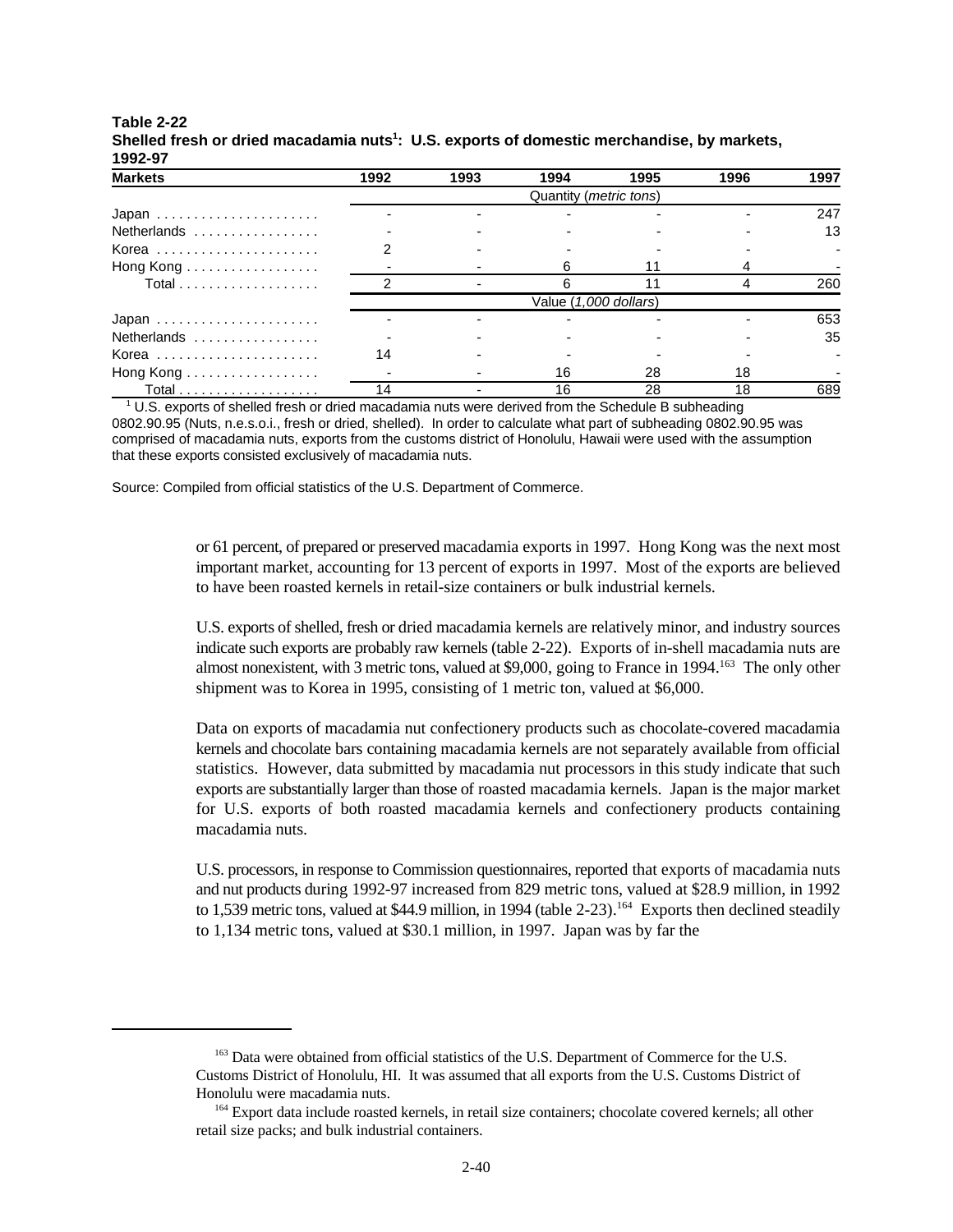| Macadamia kernels: Exports of chocolate-covered kernels and other kernel and kernel |
|-------------------------------------------------------------------------------------|
| products by U.S. processors, by type, and by major markets, 1992-97                 |

| <b>Markets</b>                                                     | 1992                                         | 1993   | 1994                  | 1995   | 1996   | 1997   |  |
|--------------------------------------------------------------------|----------------------------------------------|--------|-----------------------|--------|--------|--------|--|
|                                                                    | Quantity ( <i>metric tons</i> ) <sup>1</sup> |        |                       |        |        |        |  |
| Chocolate-covered kernels:                                         |                                              |        |                       |        |        |        |  |
| Japan                                                              | 158                                          | 166    | 225                   | 156    | 108    | 98     |  |
| All other $\dots \dots \dots \dots \dots$                          | 182                                          | 148    | 223                   | 155    | 132    | 130    |  |
| Total                                                              | 340                                          | 314    | 448                   | 311    | 240    | 228    |  |
| All other retail size and bulk<br>industrial kernels: <sup>2</sup> |                                              |        |                       |        |        |        |  |
| Japan                                                              | 281                                          | 627    | 591                   | 665    | 598    | 588    |  |
| All other                                                          | 208                                          | 279    | 500                   | 557    | 454    | 318    |  |
| <b>Total</b>                                                       | 489                                          | 906    | 1,091                 | 1,222  | 1,052  | 906    |  |
| Grand total $\ldots \ldots \ldots \ldots$                          | 829                                          | 1,220  | 1,539                 | 1,533  | 1,292  | 1,134  |  |
|                                                                    |                                              |        | Value (1,000 dollars) |        |        |        |  |
| Chocolate-covered kernels:                                         |                                              |        |                       |        |        |        |  |
| Japan                                                              | 9,038                                        | 9,806  | 12,436                | 9,895  | 6,962  | 6,087  |  |
| All other $\dots \dots \dots \dots \dots$                          | 10,178                                       | 8,464  | 15,031                | 8,963  | 8,022  | 7,305  |  |
| <b>Total</b>                                                       | 19,216                                       | 18,270 | 27,467                | 18,858 | 14,984 | 13,392 |  |
| All other retail size and bulk<br>industrial kernels:              |                                              |        |                       |        |        |        |  |
| Japan                                                              | 5,545                                        | 10,033 | 8,239                 | 10,866 | 10,270 | 10,547 |  |
| All other $\ldots \ldots \ldots \ldots$                            | 4,117                                        | 4,868  | 9,237                 | 8,330  | 8,073  | 6,128  |  |
| <b>Total</b>                                                       | 9,662                                        | 14,901 | 17,476                | 19,196 | 18,343 | 16,675 |  |
| Grand total                                                        | 28,878                                       | 33,171 | 44,943                | 38,054 | 33,327 | 30,067 |  |

 $<sup>1</sup>$  Kernel weight basis.</sup>

<sup>2</sup> Data include exports by processors of bulk industrial containers of kernels and retail sized containers of roasted macadamia kernels, and other retail size containers except chocolate covered kernels.

Source: Compiled from data submitted in response to questionnaires of the U.S. International Trade Commission.

most important market, accounting for 60 percent of reported exports. Hong Kong and South Korea were also important destinations. Processors' exports of chocolate-covered kernels declined from 340 metric tons (kernel weight basis), valued at \$19.2 million, in 1992 to 228 metric tons, valued at \$13.4 million, in 1997. Japan was the principal U.S. market for chocolate-covered kernels during the period. U.S. shipments to Japan declined from a peak of 225 metric tons in 1994 to a low of 98 metric tons in 1997, a decline of 56 percent. Exports to other markets also declined but not as sharply as those to Japan. Exports of "other retail sizes and bulk industrial kernels" increased steadily from 489 metric tons in 1992 to a peak of 1,222 metric tons in 1995, before declining to 906 metric tons in 1997. Japan was the principal destination for U.S. exports of "other retail sizes and bulk industrial kernels," accounting for 65 percent of the volume and 63 percent of the value of such shipments in 1997.

It should be noted that the export data reported to the Commission, although significantly higher than official statistics, may still understate total U.S. exports of macadamia kernels and kernelcontaining products. Not included are purchases (suitcase exports) in Hawaii by Japanese and other tourists and exports by Hawaiian candy and cookie manufacturers that were not covered by the Commission's questionnaires.

## **Import Restrictions**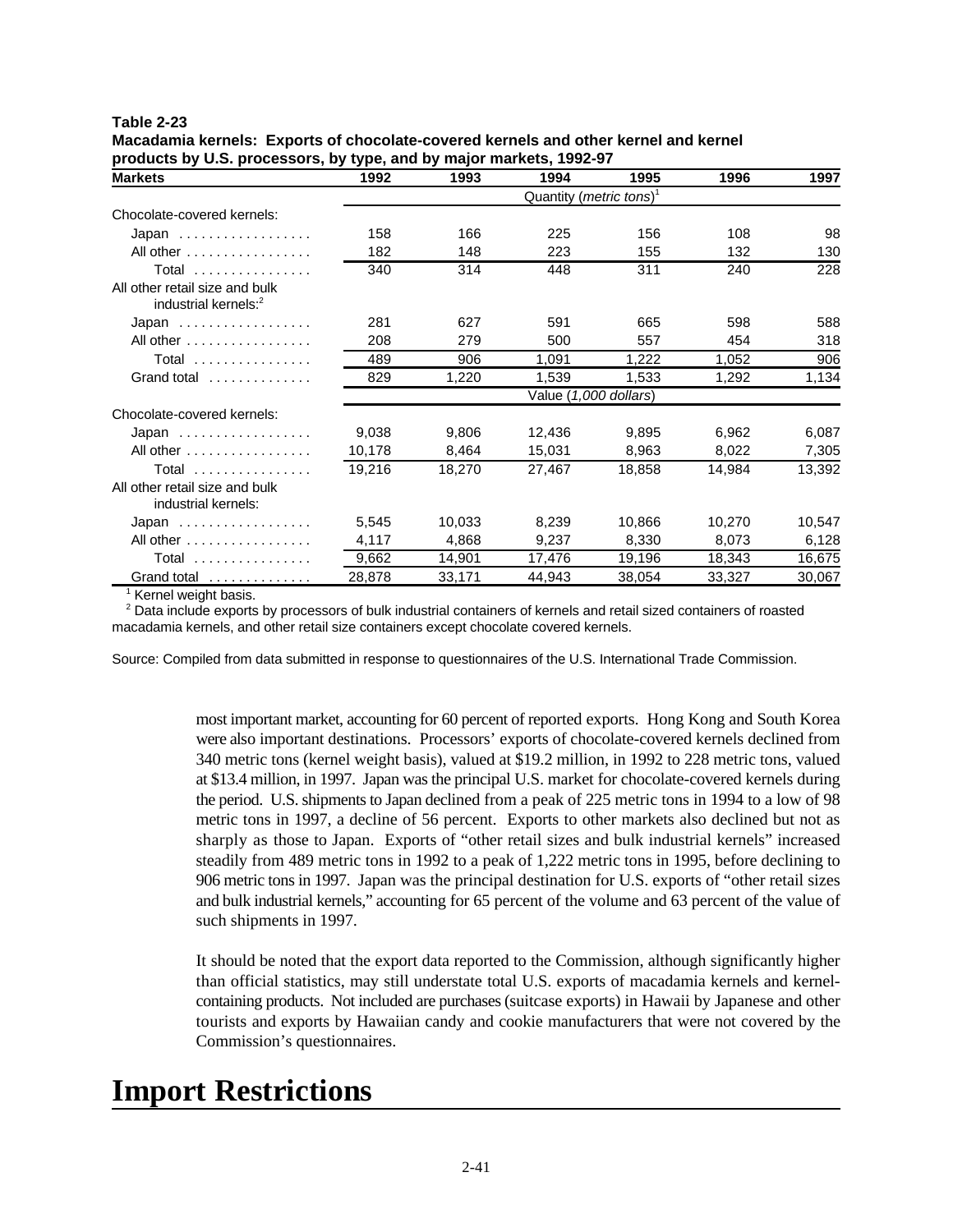## *Tariff Treatment*

U.S. imports of macadamia nuts and macadamia nut products (HTS subheadings 0802.90.80, 0802.90.98, and 2008.19.90) have different general and column 2 rates of duty. For HTS subheading 0802.90.80--macadamia nuts, fresh or dried, in shell--the general rate of duty is 1.8 cents per kilogram and the column 2 rate of duty is 5.5 cents per kilogram.<sup>165</sup> Fresh or dried shelled macadamia nuts enter under HTS subheading 0802.90.90 and have a general rate of duty of 7 cents per kilogram and a column 2 rate of duty of 11 cents per kilogram. Prepared or preserved macadamia nuts, not elsewhere specified or included, enter the United States under HTS subheading 2008.19.90. Prepared or preserved macadamia nuts have a general rate of duty of 21.3 percent ad valorem and a column 2 rate of duty of 35 percent ad valorem.

Under the Caribbean Basin Economic Recovery Act, the United States-Israel Free-Trade Area Implementation Act, the Andean Trade Preference Act, and the North American Free-Trade Agreement, eligible imports of all of these products are free of duty. In-shell fresh or dried macadamia nuts and prepared or preserved macadamia nuts may also be imported free of duty under the Generalized System of Preferences. Whenever eligibility for special tariff treatment is not claimed and established, goods are dutiable at general rates.

Chocolate-covered macadamias and chocolate bars containing macadamia nuts are classified under HTS subheading 1806.90.90 and have a general rate of duty of 6.3 percent ad valorem and a column 2 rate of duty of 40 percent ad valorem. These chocolate macadamia products enter the United States free of duty under the Generalized System of Preferences, the Caribbean Basin Economic Recovery Act, the United States-Israel Free Trade Area Implementation Act, the Andean Trade Preference Act, and the North American Free Trade Agreement.

## *Phytosanitary Restrictions*

U.S. phytosanitary regulations (7 CFR 319.56) prohibit the import of in-husk or in-shell macadamia nuts from all countries other than St. Eustatius in order to prevent the spread of injurious plant pests. Imports from St. Eustatius require a written permit issued by the Animal and Plant Health Inspection Service of the USDA.

## *Food and Drug Administration Restrictions*

U.S. imports of macadamia kernels and kernel products are subject to the same health and sanitary regulations that apply to domestically-produced macadamia kernels and kernel products. Part A of section 801 of the Federal Food, Drug, and Cosmetic Act of 1938 authorizes the Food and Drug Administration (FDA) to examine imported products. FDA routinely inspects imported processed food products, including macadamia nuts, for compliance with health and sanitary standards. Importers have reported that although the inspections can cause delays in the liquidation of import entries, in general, the inspections have caused no major problems.

<sup>&</sup>lt;sup>165</sup> Imports are subject to phytosanitary regulations of the U.S. Department of Agriculture. See the discussion of phytosanitary regulations that follows.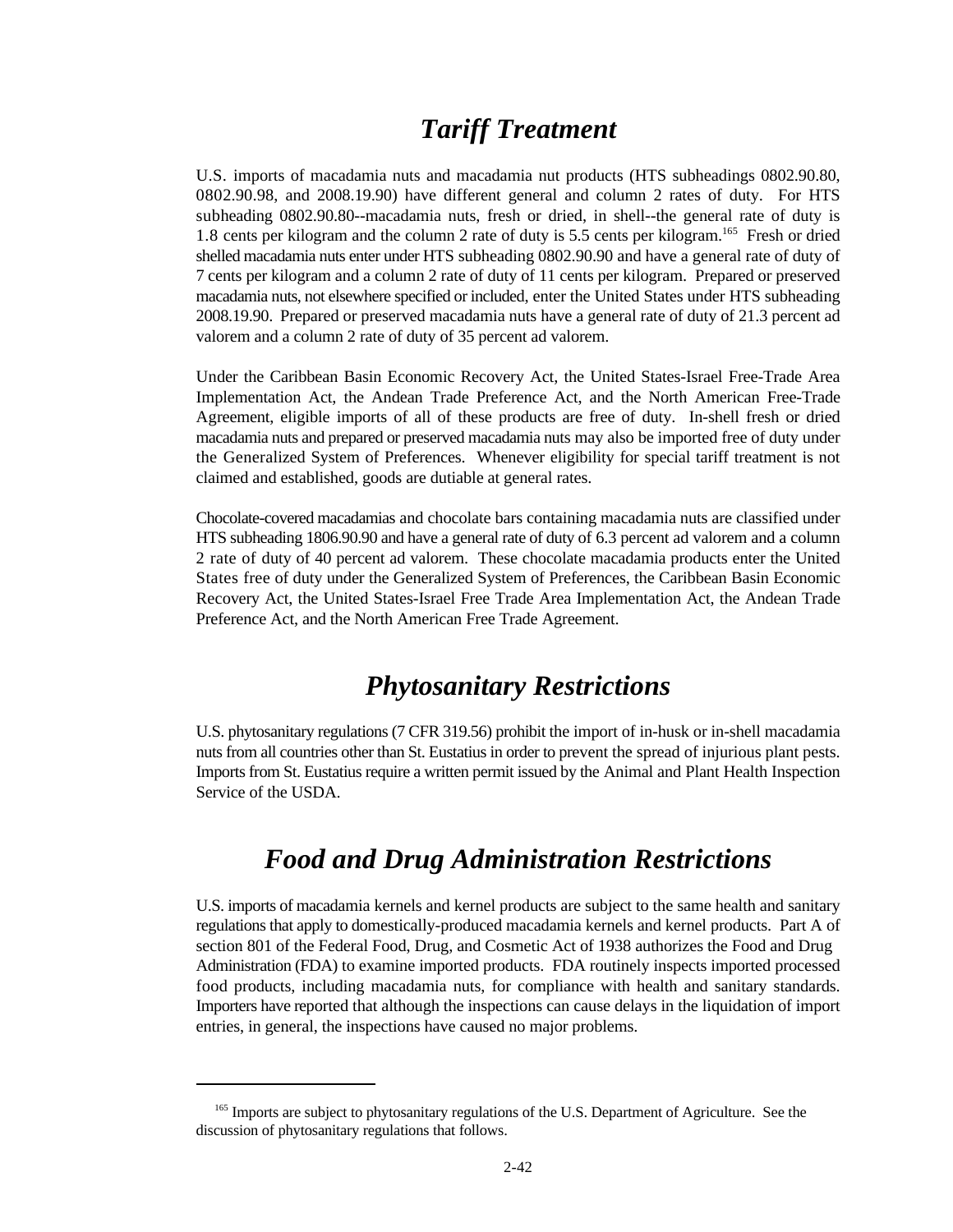## *Hawaiian Labeling Law*

In May 1991 Hawaii enacted a labeling law requiring that any product containing macadamia nuts offered into intra-state or inter-state commerce in Hawaii and labeled as containing Hawaiian-grown macadamia nuts must contain 100 percent Hawaiian-grown macadamia nuts.

## **Government Programs**

No known Government programs were identified that specifically benefit the U.S. macadamia nut industry. However, as with every other State in the United States, Hawaii has preferential tax assessment statutes for farmland.<sup>166</sup> These statutes provide tax incentives for placing or keeping land in agriculture. However, some of the benefits derived from placing land in agriculture in Hawaii are mitigated by restrictive agreements, such as prior usage and land dedication, <sup>167</sup> attached to the preferential tax assessment. (See appendix E, "Hawaii County Code Pertaining to Land Dedication.")

Under Hawaii's preferential tax program any parcel of land within an agricultural, rural, conservational, or urban district in Hawaii may be dedicated for ranching or other agricultural use–and may be assessed at the value that such land has for agricultural use without regard to any value that the land may have for other purposes.<sup>168</sup> This agricultural assessment is generally lower than other assessments. However, all buildings and other real property on the land are separately valued and assessed.

On the island of Hawaii all agricultural tax assessments are \$10 per \$1,000 assessed value. Assessed value per hectare for selected agricultural land uses is shown in the following tabulation (in dollars):

| Land use               | Nondedicated<br>and 10-year<br>dedicated<br>parcels | 20-year dedicated<br>parcel |
|------------------------|-----------------------------------------------------|-----------------------------|
| Macadamias             | 3,707                                               | 1,853                       |
| Coffee, good $\dots$   | 6,178                                               | 3,089                       |
| Coffee, poor $\dots$ . | 3,089                                               | 1.544                       |

The tax assessment program in Hawaii discourages changes in land use from agricultural to nonagricultural activities, and as well, discourages the subdivision of land into smaller parcels. In the event of a change in land-use classification or the subdivision of the land into parcels of 2.02 hectares (5 acres) or less, a deferred (rollback) tax at the rate for the new use is imposed retroactively for the period the land was dedicated to agriculture, but not to exceed the last 10 years. Additionally,

<sup>&</sup>lt;sup>166</sup> Applicable State Statutes: Hawaii Rev. Stat. 205-2, -5, 246-10, -12 (1985 & Supp. 1988).

 $167$  Land dedication, achieved in Hawaii by successfully petitioning the director of finance, is a landowner's forfeiture of any right to use a given property for any purpose other than agriculture for a specified period in return for having the land assessed at its value in a particular agricultural use.

<sup>&</sup>lt;sup>168</sup> To qualify for this program, land located within an urban district must have been substantially and continuously used for agriculture during the 5-year period immediately preceding the dedication request.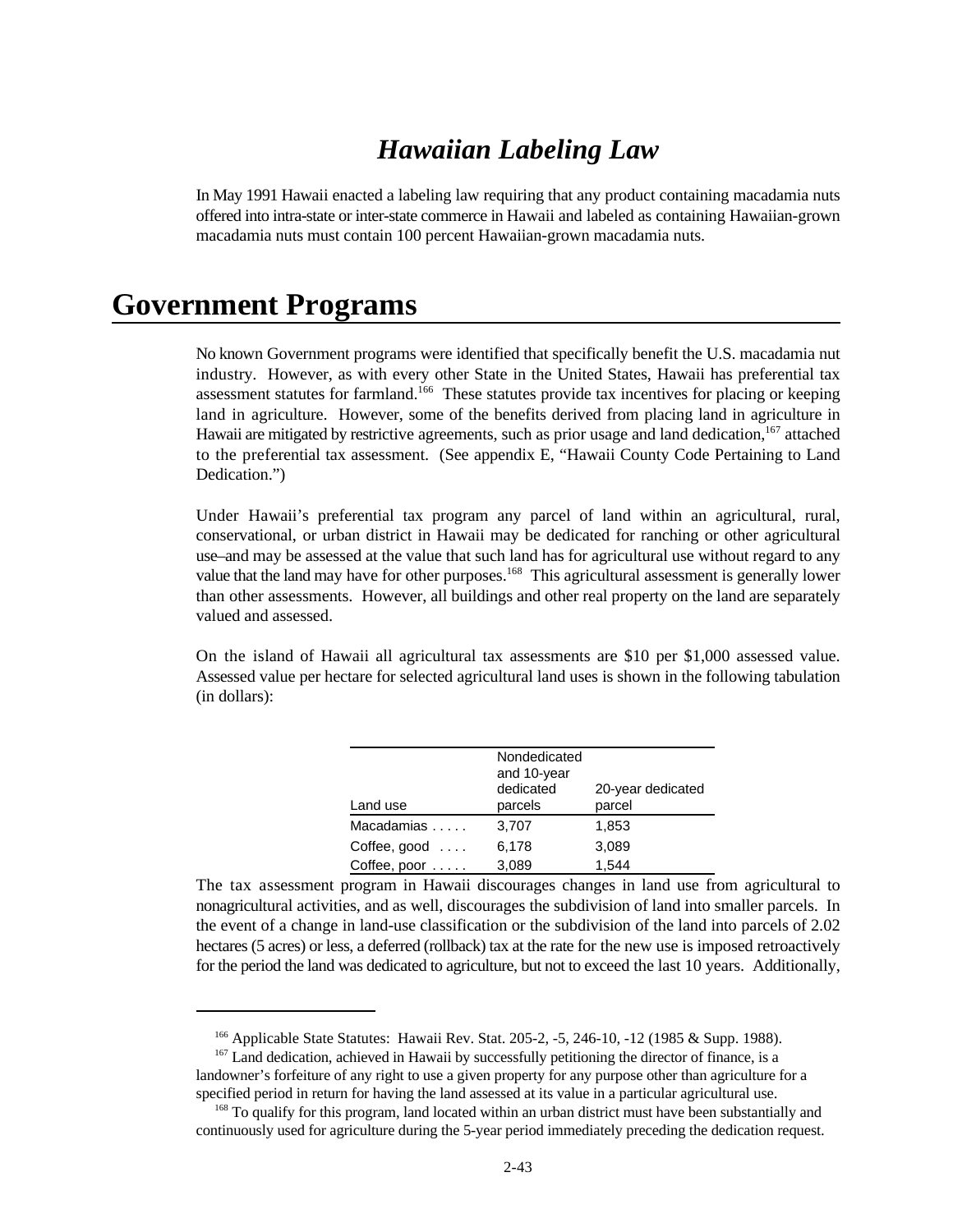with respect to a change in land use classification, all taxes are due by the end of the year, with a 10 percent per annum penalty for the preceding years. With respect to subdivision of the land, all taxes are due within 60 days of such conversion, with a 10-percent per annum penalty for the preceding years. When an owner of dedicated land wishes to change its agricultural use, such as switching from the cultivation of macadamias to the cultivation of ginger root, the owner must petition the Real Property Tax Division for such a change, and the owner is subject only to the actual change in tax rates.

Because of the Hawaiian tax assessment program with its restrictions and penalties, dedicated land that otherwise would have left the industry in response to unfavorable market conditions may remain in macadamia or other agricultural production. However, it is not known to what extent the tax assessment program has encouraged the continued production of macadamias or has discouraged the establishment of new orchards.

## **Trends in Hawaii-Bound Tourists and Demand for Retail Macadamia Products**

Tourism patterns constitute important competitive conditions for the U.S. macadamia industry.<sup>169</sup> Increasing tourism implies increased macadamia product demand because tourist purchases of retail macadamia nut products have long constituted a strong source of demand in Hawaii.<sup>170</sup> Tourism is positively correlated with a growing economy and national income level in the tourist's home country, and in the short-term, with stable exchange rates of foreign currency relative to the U.S. dollar.<sup>171</sup>

Since 1993, Hawaii's growth in tourism has slowed noticeably (table 2-24). Since 1993, the growth in Hawaii-bound tourists fell from annual increases of 5 percent for 1993-1994, to 2.9 percent for 1995-1996, after which the rate of increase fell markedly to 0.8 percent for 1996-1997. Hawaiian officials fear a further slowdown in tourist growth, or even a decline, as the numbers of Hawaiibound Asian tourists, who account for over one-third of Hawaii's tourists, fall because of the severe economic and financial problems facing Japan and other Asian countries.<sup>172</sup>

The number of Asian tourists traveling to Hawaii actually dropped in 1997. After growing by 9.8 percent during 1993-94, and 11.3 percent during 1994-95, the growth in Hawaii-bound Asian

<sup>&</sup>lt;sup>169</sup> USITC staff interviews: with K. Sakamoto, senior vice president for marketing, finance, and administration, Hawaiian Host, Honolulu, HI, Mar. 31, 1998; with R. Kamigaki, owner, Kamigaki enterprises, Kailua-Kona, HI, Mar. 27, 1998; and with R. Vidgen, president, MacFarms of Hawaii, Captain Cook, HI, Mar. 24, 1998.

 $170$  Ibid.

<sup>&</sup>lt;sup>171</sup> W. Claiborne, "Hawaii: Paradise at a Loss," *Washington Post*, June 23, 1998, p. A.3.  $172$  Ibid.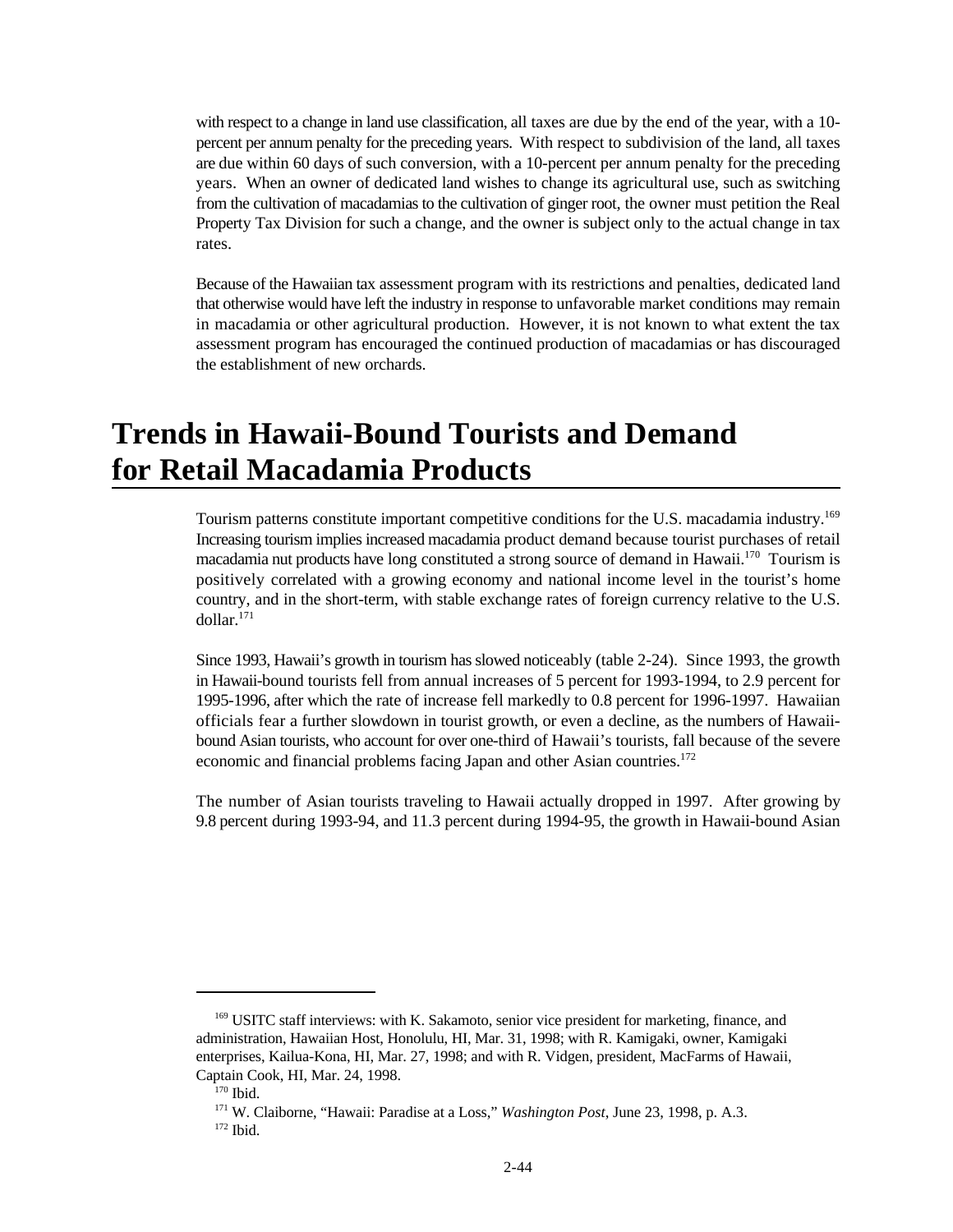| Item                              | 1993   | 1994                                    | 1995               | 1996                                 | 1997      |  |  |
|-----------------------------------|--------|-----------------------------------------|--------------------|--------------------------------------|-----------|--|--|
|                                   |        |                                         | Number of tourists |                                      |           |  |  |
|                                   |        | 6,124,230 6,430,300 6,629,180 6,823,130 |                    |                                      | 6,877,470 |  |  |
|                                   |        | 1,875,320 2,059,060 2,291,370 2,416,530 |                    |                                      | 2,397,470 |  |  |
|                                   |        | 1,591,920 1,756,100 1,998,860 2,089,760 |                    |                                      | 2,092,480 |  |  |
|                                   | 92,990 | 112,450                                 | 104,550            | 121,920                              | 116,740   |  |  |
| Hong Kong                         | 23,220 | 22,820                                  | 23,190             | 23,960                               | 19,430    |  |  |
| Indonesia                         | 12,560 | 16,280                                  | 19,220             | 19,090                               | 20,410    |  |  |
| China                             | 20,760 | 19,380                                  | 21,200             | 27,070                               | 31,320    |  |  |
| Taiwan                            | 75,780 | 73,960                                  | 62,760             | 77,320                               | 60,880    |  |  |
|                                   |        |                                         |                    | Tourist ( <i>percentage shares</i> ) |           |  |  |
| Asian tourists, share of total    | 31.0   | 32.0                                    | 35.0               | 35.0                                 | 35.0      |  |  |
| Japanese tourists, share of Asian | 84.9   | 85.3                                    | 87.2               | 86.5                                 | 87.0      |  |  |
| Japanese tourists, share of total | 26.0   | 27.3                                    | 30.2               | 30.6                                 | 30.4      |  |  |
|                                   |        | Annual (percentage change)              |                    |                                      |           |  |  |
|                                   |        | 1993-94                                 | 1994-95            | 1995-96                              | 1996-97   |  |  |
| Change, all tourists              |        | 5                                       | 3.1                | 2.9                                  | 0.8       |  |  |
| Change, Asian tourists            |        | 9.8                                     | 11.3               | 5.5                                  | (0.8)     |  |  |
| Change, Japanese tourists         |        | 10.3                                    | 13.8               | 4.5                                  | 0.1       |  |  |

**Table 2-24 Numbers, changes, and selected shares of tourists in Hawaii by residence nation, 1993-97 <sup>1</sup>**

 $1$  Tourists are those visitors staying in Hawaii for at least a night.

Source: The 1995 and 1996 tourist data are from the Hawaii Department of Business, Economic Development, and Tourism (HDBEDT), *1997 Hawaii Data Book* (Honolulu, HI: HDBEDT, 1997). The 1993, 1994, and preliminary 1997 tourist data were obtained by USITC staff in a facsimile from HDBEDT, June 26, 1998. Shares and percentage changes were calculated by USITC staff using HDBEDT tourist count data.

> tourists fell by more than one-half, to 5.5 percent during 1995-96, and then turned negative (-0.8 percent) during 1996-97. The number of Japanese tourist traveling to Hawaii, once growing 10-14 percent annually, grew only one-tenth of a percent during 1996-97.

> Such declines in Asian tourist numbers particularly worry Hawaiian officials. More than eighty-five percent of Hawaii's Asian tourists are Japanese, and a decline in their numbers will cause a sharp drop in tourism revenue.<sup>173</sup> Hawaiian officials estimate that Japanese tourists spend an average of \$286 per day, compared to only \$137 per day for U.S. mainland tourists.<sup>174</sup> Further, recent estimates indicate that Japanese tourists are spending less, with 1997 expenditures by Japanese tourists in Hawaii having declined 8 percent from previous year levels.<sup>175</sup>

> As economic conditions in Japan and other Asian countries worsen, there will likely be further declines in Asian tourists to Hawaii. The sharp fall in the value of Asian currencies relative to the

 $173$  Ibid.

 $174$  Ibid.

<sup>&</sup>lt;sup>175</sup> Hawaii Visitors and Convention Bureau, *Hawaii Visitors and Convention Bureau, Preliminary June 1998 Highlights*, p. 83. Portions of this report were sent to USITC staff by facsimile on Aug. 4, 1998.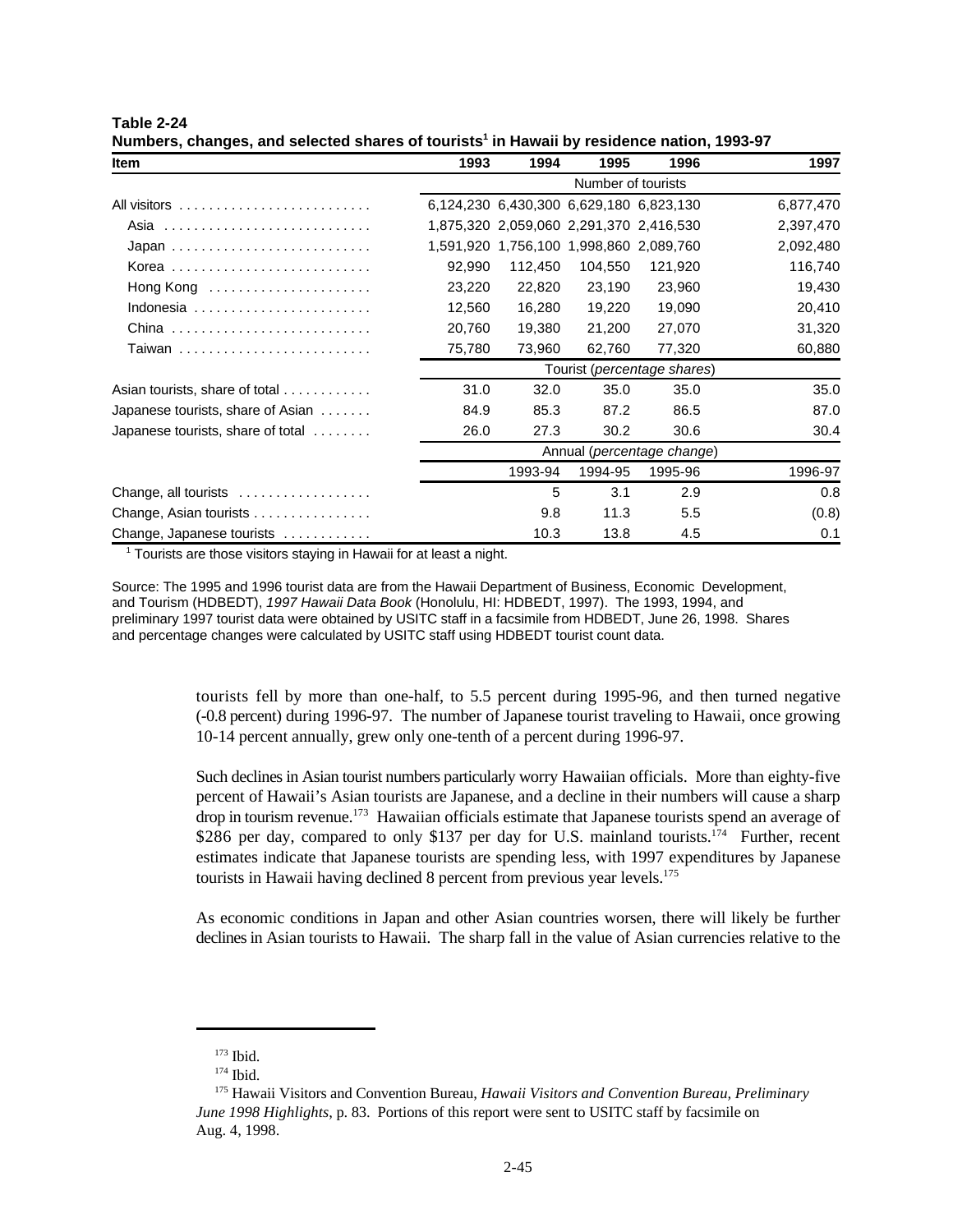dollar may also cause a drop in spending by these tourists. Sales of macadamia products to this important market will suffer.

## **The Hawaiian Macadamia Nut Association: Interchange among Growers, Processors, Consumers, and Governments**

The Hawaiian Macadamia Nut Association (HMNA) was organized with the specific goals of educating the public, government officials and staff, and individuals involved directly and indirectly in growing, processing, and marketing of macadamia nuts. Such education is accomplished by the dissemination and exchange of information, knowledge, and techniques relating to growing, processing, and marketing of macadamia nuts.<sup>176</sup> Such information dissemination and education is done through HMNA mailings; an annual HMNA conference held in either the Hilo or Kailua-Kona areas; and through a number of publications. More specifically, members receive the following publications:

- *Hawaii Grown Tree Crops Journal*: a quarterly source of important events such as proposed legislative and horticultural developments in crop production, research findings, and farm-related events.
- *Hawaii MacFacts*: the HMNA newsletter, published quarterly.
- *HMNA Annual Conference Proceedings*: provide written presentations, research reports, and industry updates that occur at or emerge from the annual conference.

The HMNA is governed by an annually elected, 19-member Board of Directors. Board membership is determined by location and size of the grower/member's operation, and for nongrowers, by the type of entity.

## *Memberships and Partnerships*

The HMNA represents the macadamia-related interests of growers, processors, consumers, governments, and foreign organizations. Of the 225 HMNA members, most (85 percent) are regular members, while 15 percent are associate members. There are also an undisclosed number of honorary members, as well as a number of HMNA "partnerships".

• *Regular members*: regular memberships, currently numbering over

 $176$  The Hawaii Macadamia Nut Association directly provided USITC staff with information in 2 facsimiles on July 3 and June 9, 1998, and in an email communication on July 10, 1998.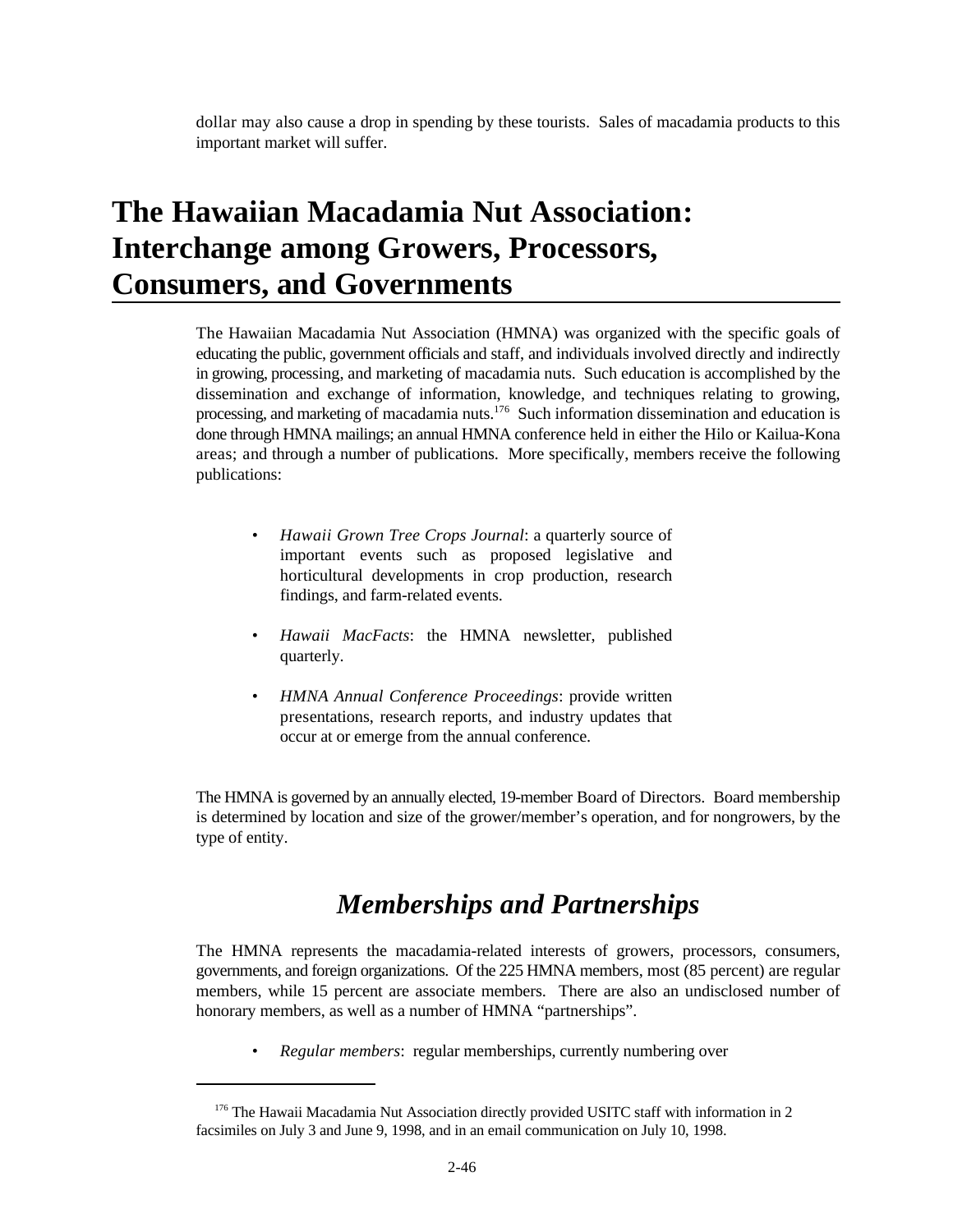110, are open to individuals, cooperatives, corporations, and/or organizations who reside, are located, or own a business in Hawaii, and are actively engaged in growing, processing, and manufacturing of macadamia nuts and/or related products.

- *Associate members*: associate members are nonvoting, may reside in or outside of Hawaii, and are typically associated with the macadamia industry through government service, educational and research institutions, and/or service as a supplier of macadamia-related services or inputs. There are about 35 associate members.
- *Honorary members*: annually, the HMNA Board appoints a Nominating Committee to nominate honorary members. Honorary members are often selected because of contributions made to benefit the industry and achievements that go beyond personal reward.
- *HMNA Partnership activities*: the HMNA also works on cooperative arrangements with various federal, state, and county governments in activities of mutual benefit to both. These cooperative government bodies include: such organizations as the USDA's Agricultural Research Service, Hawaii Department of Agriculture, Hawaii's State Legislature, and the University of Hawaii's College of Tropical Agriculture and Human Resources. The HMNA also cooperates with business and agricultural associations for various projects and activities such as the International Nut Council, and the Hawaii Agricultural Research Center.

For the fiscal year ending June 30, 1999 (1998/99), the Hawaiian Macadamia Nut Association (HMNA) projects a total income (total receipts) of \$160,000. The sources of this income include, among others, the following in order of fiscal importance: voluntary assessment on growers; a Hawaii Department of Agriculture (HDOA) research matching grant; a HDOA promotional matching grant; conference revenue and donations; and membership dues.

## *Budgeted HMNA Activities*

The activities of the association can be best viewed through examination of its expense categories which total \$156,000 for 1998/99. The single most important activity is for macadamia-related research, which is budgeted at \$92,000 in 1998/99.<sup>177</sup> Research projects include, in order of budgetary importance, a study on long term macadamia variety trials; research studies on two macadamia pest problems (stink bug and the tropical nut bore); and development of a pest handbook for Hawaiian macadamia growers.

The research project is the primary research project funded through the HMNA. Sponsored by the HMNA through the University of Hawaii, the research project on variety trials focuses on the long run goal of orchard rejuvenation and a long term breeding program. The project entails a review of

<sup>&</sup>lt;sup>177</sup> Information was received by USITC staff in a facsimile received from HMNA, Kealakekua, HI, June 9, 1998.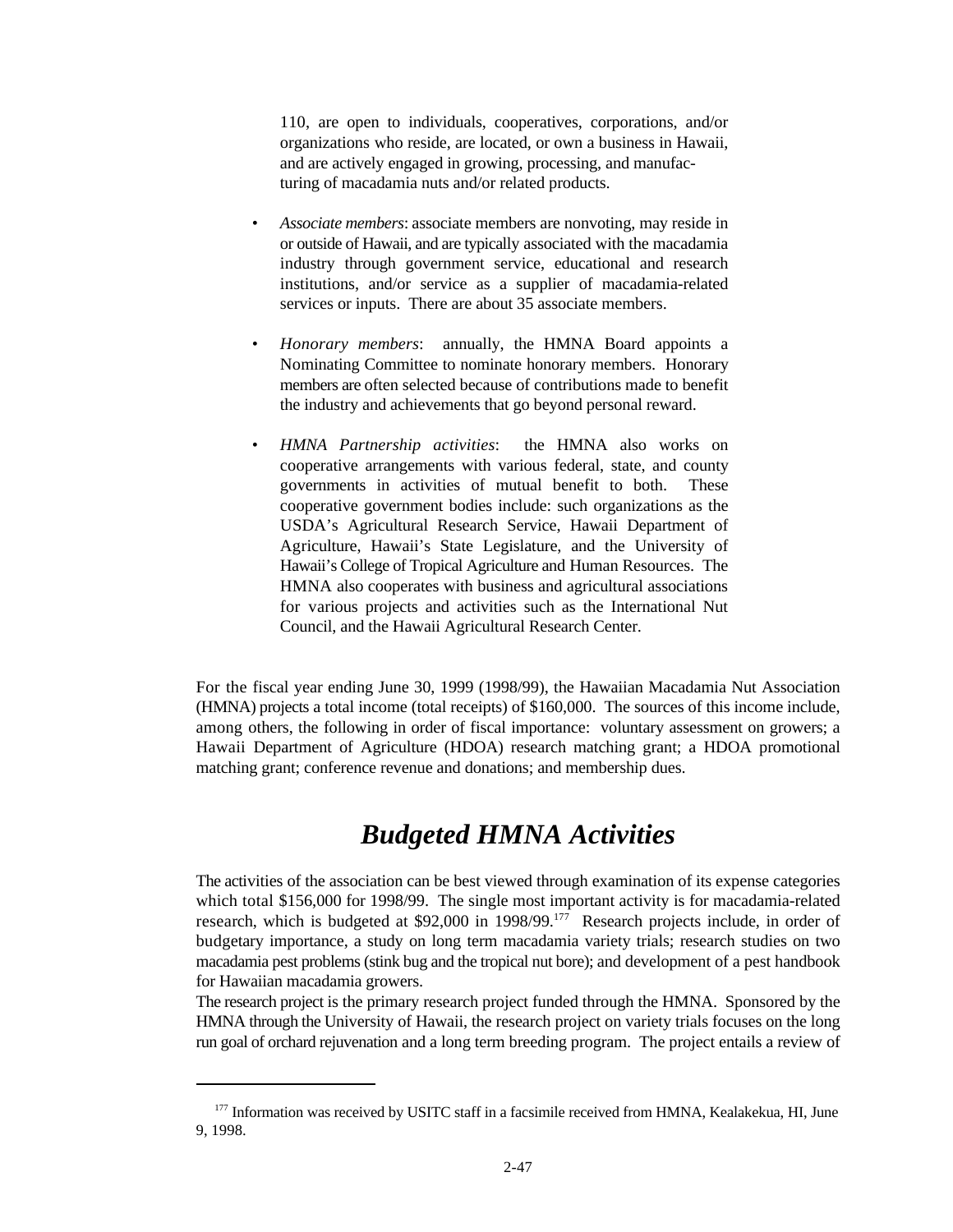yield and quality data collected through the University of Hawaii; determination of the most commercially promising selections; development of an orchard rejuvenation program using the commercially promising selections; and propagation of the replications at the University of Hawaii Experiment Stations and cooperating farms. After the propagation of replications is complete, the long-term breeding program will be developed and implemented.

Education and promotion activities account for just over 13 percent of 1998/99 HMNA expenses. Such activities include promoting public awareness of the macadamia nut's nutritional value; development and maintenance of an HMNA website; and development of macadamia-related display material. Finally, activities associated with government affairs comprise just over two percent of 1998/99 HMNA expenses.

### *Voluntary Assessment Program*

As of January 1, 1996, the HMNA instituted a voluntary assessment on NIS delivered and processed. The assessment has two tiers: farmers pay a quarter of a cent on each pound of NIS delivered, and processors pay a quarter of a cent on each pound of NIS processed. Processors, under voluntary written agreement with each supplier/grower, deduct the growers' assessment, and pay the half-cent per-pound assessment to the HMNA. Assessment funds are stated to obtain available government matching funds for research; to develop action plans to promote concerns and interests of the Hawaiian macadamia industry; to promote macadamia-related education, commercial promotions, relationships with government entities; and to finance HMNA operations. All research findings and results are provided annually through the HMNA Annual Conference Proceedings.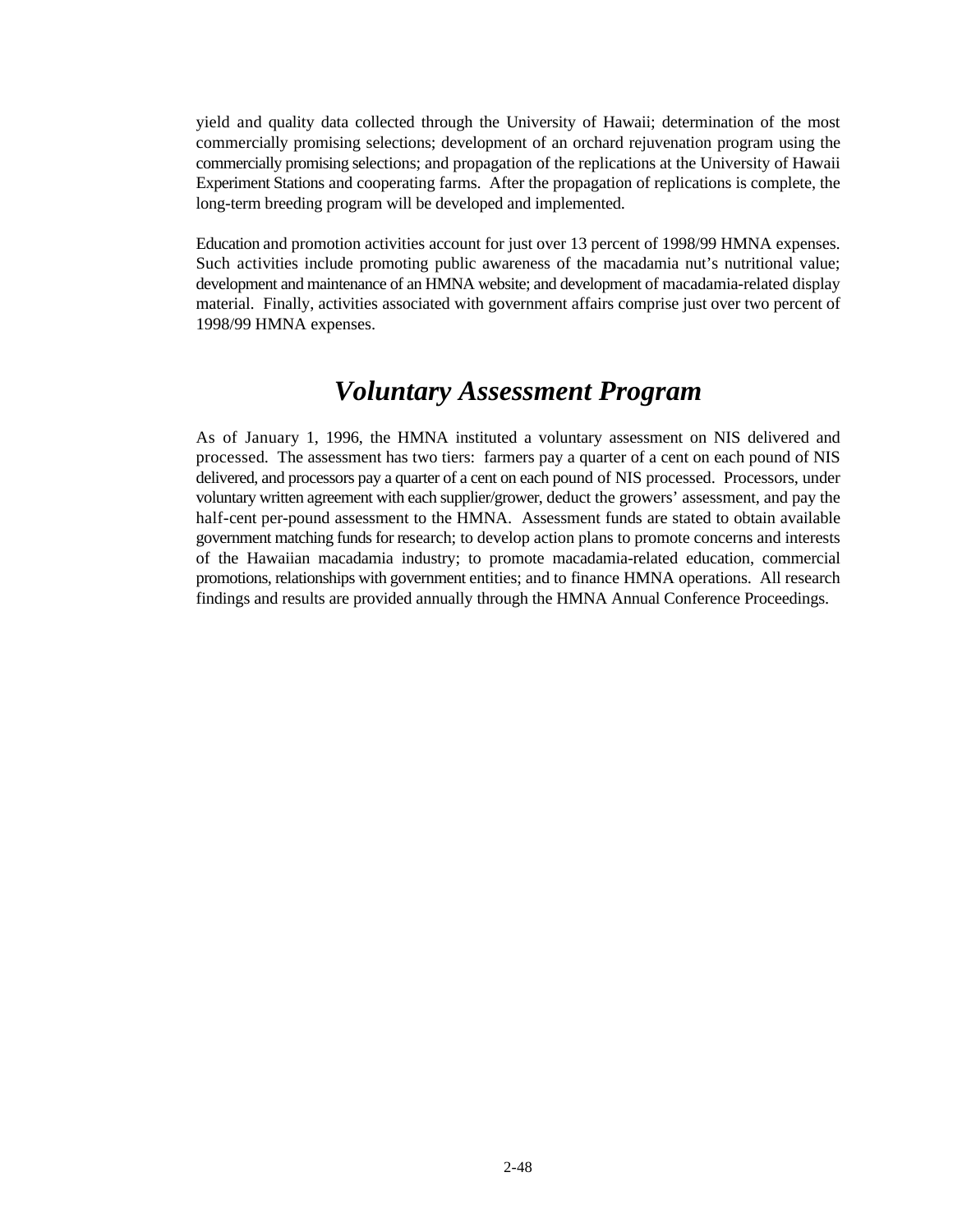# **CHAPTER 3 AUSTRALIAN INDUSTRY AND MARKET**

Australia is the world's largest producer of macadamia nuts, accounting for 36 percent of production in 1997. Over the last two decades, Australian farmers increased plantings, and these plantings will make Australia's share of the world market substantially greater by the beginning of the 21st century.<sup>178</sup> During the 1993-1997 period alone, Australian hectares planted with macadamias doubled to 12,050 hectares, an area about 50 percent greater than U.S. planted hectares, while production expanded by 129 percent. Although domestic consumption has been increasing in recent years, the Australian macadamia nut industry is highly export-oriented, exporting about 60 percent of its production, while the U.S. industry exports less than 20 percent of its production.

## **Australian Industry**

Segments of the Australian macadamia industry considered here include (1) growers, (2) processors that purchase macadamia nuts and crack the nuts to produce raw kernels, and (3) processors and exporters that market raw and processed kernels. As with the U.S. industry, processors include both firms that are exclusively involved with macadamia processing, as well as grower/processors that are involved in commercial growing and processing of macadamia nuts. Australian growers include independent farmers who own and operate their orchards, as well as farm management companies that farm macadamia orchards owned by others.

The Australian industry centers around the processors because these firms perform major shares of the industry's primary activities. Most Australian processors either own substantial growing facilities or are firms owned and operated by grower/shareholders. Australian processors are also the primary buyers of independent farmers' nut-in-shell (NIS) crop. Further, Australian processors have developed bulk and/or retail product lines; have developed and currently service markets for these bulk and retail lines; and are currently developing new products and markets for macadamia nuts. Thus processors play a similar role in the Australian market as U.S. processors do in the U.S. market.

The macadamia nut is indigenous to Australia, and has long been known as the "Australian Bush Nut." Macadamias naturally occur within 15 miles of the Australian coast from lower Beechmont to Mt. Bauple.<sup>179</sup> Australian commercial production is centered in northern New South Wales and southeastern Queensland, which provide the rich soils and large amounts of annual rainfall needed to promote maximum growth. These areas account for approximately 90 percent of Australia's

<sup>&</sup>lt;sup>178</sup> K. Ainsbury, "Macadamia Industry in Australia: AMS and the Market," *Hawaiian Macadamia Nut Association, 31st Annual Conference, Proceedings, May 1991* (Kailua-Kona, HI: Hawaii Macadamia Nut Association, May 1991).

USDA, FAS, telegram No. AGR AS8010, "Tree Nuts--Macadamia Annual Report--Australia," <sup>179</sup> prepared by U.S. Embassy staff, Canberra, Feb. 1, 1998.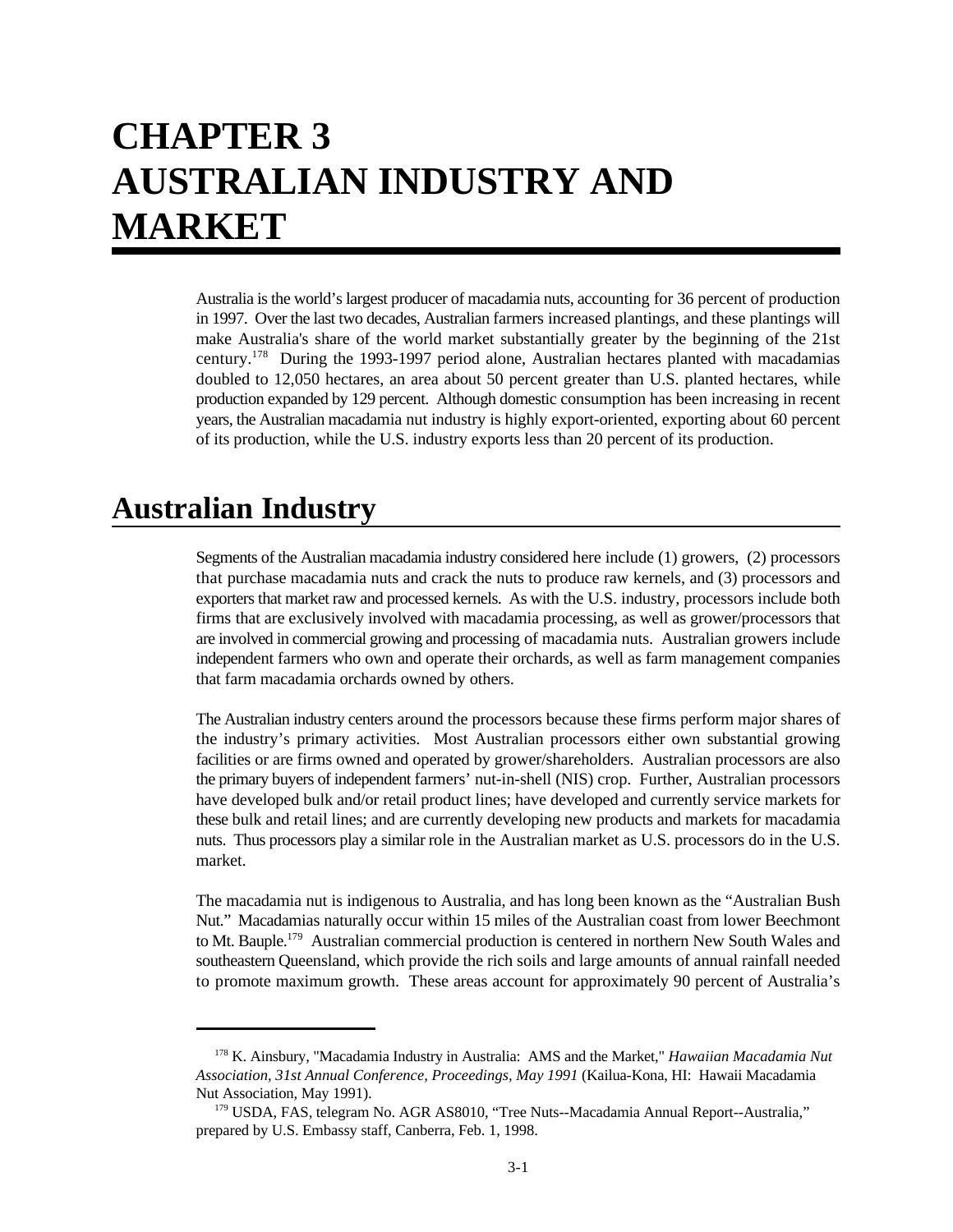production, with the remainder of the production on the mid-north New South Wales coast and in central and northern Queensland. There is a small amount of production in the State of Western Australia.

Although the macadamia is native to Australia, a significant share of the commercial acreage is planted to varieties that were selected and grown in Hawaii and reintroduced to Australia. Many of these varieties are not particularly well adapted to Australian conditions. Since the variety reintroductions, Australia is developing new hydrids that are better suited to local soils and climate.<sup>180</sup> Most new orchards (planted in the last 10 years) contain native Australian varieties. Commercial development of the macadamia industry in Australia began only about 25 years ago with the introduction of a reliable nut-cracking machine and the involvement of Colonial Sugar Refiners (CSR). It is estimated that in 1997 there were 3.1 million trees covering an area of 12,050 hectares.<sup>181</sup> Ninety-eight percent of these trees are *Macadamia integrifolia*. Of these trees it is estimated that 45 percent are mature, 30 percent are in the early bearing stage, and 25 percent are not yet bearing.<sup>182</sup>

#### *Number and Location of Growers*

Today, approximately 700 farms produce macadamia nuts commercially in Australia. Australian orchards average around 40 hectares.<sup>183</sup> A relatively large percentage of the farms are owned by people employed in professional occupations such as doctors, lawyers, engineers, pilots, and accountants.<sup>184</sup> Some farms are also owned by people who are retired and have moved to northern New South Wales or south-east Queensland for lifestyle and economic reasons.

During the 1970s and early 1980s, a number of macadamia plantations were established as corporate farming ventures. Investors bought shares in schemes that in many instances were managed on a day-to-day basis by management consultants. Absentee owners who are seeking returns on their investments as well as tax benefits are a significant feature of the north coast horticulture industry.<sup>185</sup>

<sup>&</sup>lt;sup>180</sup> The new varieties are being evaluated for yield, kernel recovery, percentage first grade kernels, and kernel size.

USDA, FAS, telegram No. AGR AS8010, "Tree Nuts--Macadamia Annual Report--Australia," <sup>181</sup> prepared by U.S. Embassy staff, Canberra, Feb. 1, 1998.

 $^{182}$  Ibid.

<sup>&</sup>lt;sup>183</sup> R.A. Stephenson, "The Australian Macadamia Industry," *Australian Inst. of Ag. Sci*., September 1990, p. 13.

<sup>&</sup>lt;sup>184</sup> U.S. staff interviews: with A. Burnside, general manager, Australian MacFarms, Woombye, Queensland, Australia, Apr. 3, 1998; with I. Mulligan, owner, Honey and Nut Management Pty. Ltd., Dunoon, New South Wales, Australia, Apr. 7, 1998; with K. Wilson, manager, Gray Plantations, and an AMS director, and G. Hargreaves, an AMS director, at Gray Plantation Offices, Eureka, New South Wales, Australia, Apr. 4, 1998; and with R. Fayle, AMS president, and G. Hargreaves, an AMS director, at AMS headquarters, Lismore, New South Wales, Australia, Apr. 4, 1998.

<sup>&</sup>lt;sup>185</sup> USDA, FAS, telegram No. AGR AS8010, "Tree Nuts--Macadamia Annual Report--Australia," prepared by U.S. Embassy staff, Canberra, Feb. 1, 1998.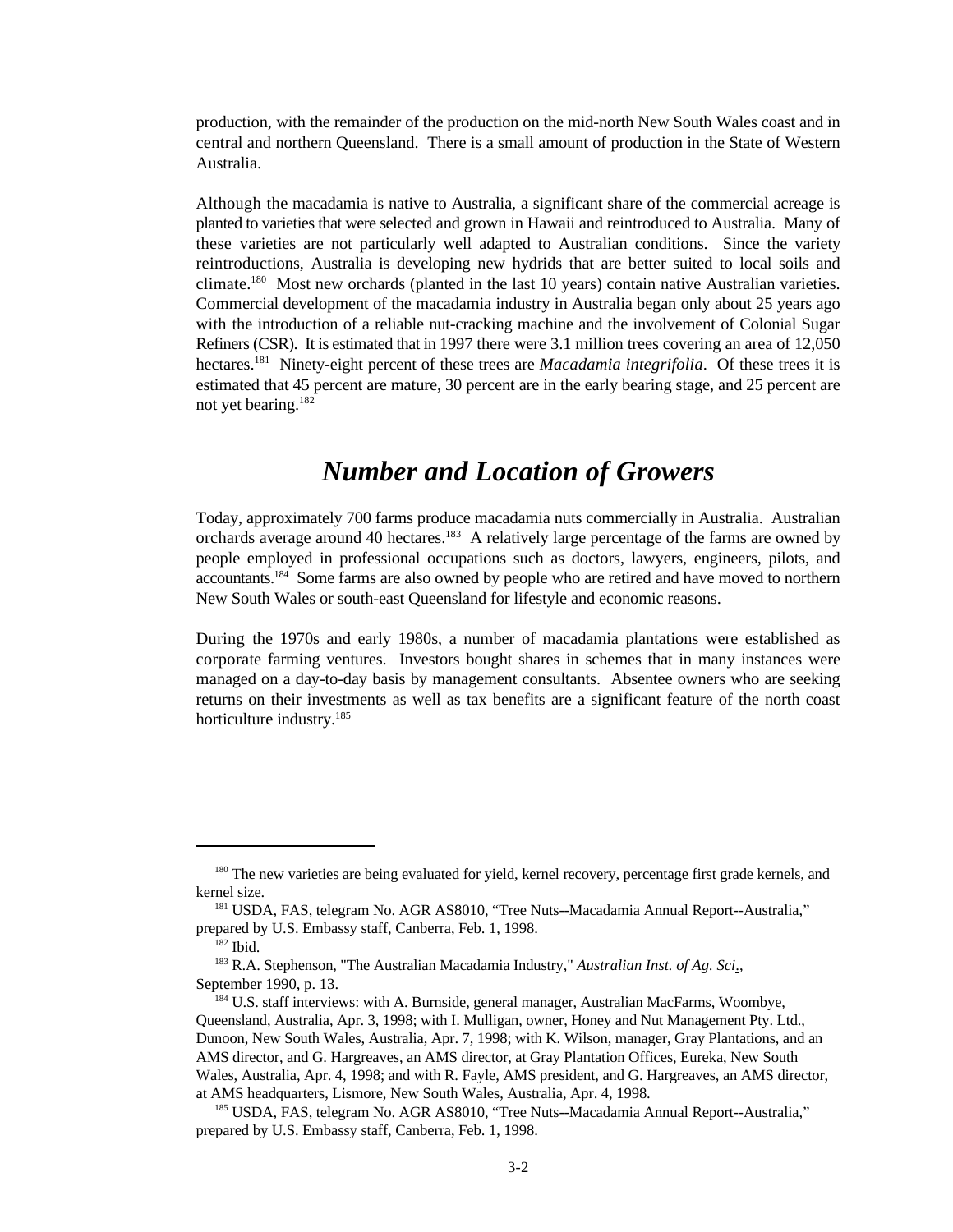The Australian industry employs around 1,600 persons. Almost 1,000 of these employees are believed to work on the growing side of the industry, including owners, harvesters, and consultants. The processing and marketing sector is estimated to employ 600 workers.<sup>186</sup>

#### *Grower/Processors and Processors*<sup>187</sup>

There are approximately 10 commercial processors of macadamia nuts in Australia.<sup>188</sup> The six largest Australian macadamia processors listed in order of descending size, are: (1) Macadamia Processing Company Pty. Ltd. (MPC), (2) The Peninsular Group/Australian MacFarms, (3) Suncoast Gold Macadamias (Australia) Ltd. (Suncoast Gold), (4) Pacific Plantations, (5) Macadamia Plantations of Australia Pty. Ltd. (MPA), and (6) Agrimac International Enterprises Pty. Ltd. (Agrimac)<sup>189</sup> Suncoast Gold, Agrimac, and Pacific Plantations differ in size only marginally, such that the three firms are basically "tied" for fourth place in terms of processed volume. Information on these six processors was obtained by Commission staff during fieldwork in Australia and is provided in table 3-1. Australian processors are either owned and operated by groups of growers or are substantial growers themselves. Of these six firms, one is a corporate subsidiary and one is a family-owned company.

The six Australian firms processed volumes in 1997 which ranged from 683 metric tons to 1,000 metric tons (kernel basis).<sup>190</sup> Macadamia Processing Company, Australia's largest processor, accounted for about one-quarter of 1997 processings, 6,250 metric tons (in-shell basis). The remaining processors each processed from 2,000 metric tons to 4,000 metric tons (NIS) in 1997. The Australian processors' estimates of a breakeven price, the price above or below which profit or loss is generated, ranged from as low as US\$0.58 to as high as US\$1.28 per kilogram.<sup>191</sup>

Three Australian processors, Agrimac, MPC, and Pacific Plantations, are exclusively or nearly exclusively bulk kernel suppliers. The remaining 3 firms manufacture and market lines of retail products along with bulk kernels. MPA and Suncoast Gold spend from 9 to 10 percent of revenues on activities related to sales, product, and market development. MPC and Agrimac,

<sup>&</sup>lt;sup>186</sup> Ibid.

 $187$  Toowoomba Pecan is a toll processor which processes macadamia nuts for independent growers for a fee and then delivers the recovered kernels back to the growers, and accounts for 10 percent of annual macadamia nut processing. Toowoomba Pecan's main business focus is pecan processing. The macadamia growers serviced by this firm market their own production.

<sup>&</sup>lt;sup>188</sup> USITC staff interview with K. Ainsbury, chief executive officer and marketing director, Agrimac, Alstonville, New South Wales, Australia, and A. Beavis, international marketing manager Macadamia Processing Co., Alphadale, New South Wales, Australia, at the Peanut and Tree Nut Processors' Annual Convention and Trade Show, Sanibel Island, FL, Jan. 11, 1998.

<sup>&</sup>lt;sup>189</sup> The ranking of these six processors was received by USITC staff in two emails from the Australian Macadamia Society, May 8 and 9, 1998.

 $190$  Data do not include MPC, MPA, or Pacific Plantations which consider their processings business confidential.

 $191$  The breakeven price or cost levels were obtained by USITC staff during interviews with various Australian processor personnel during fieldwork in Australia during Apr. 2-10, 1998.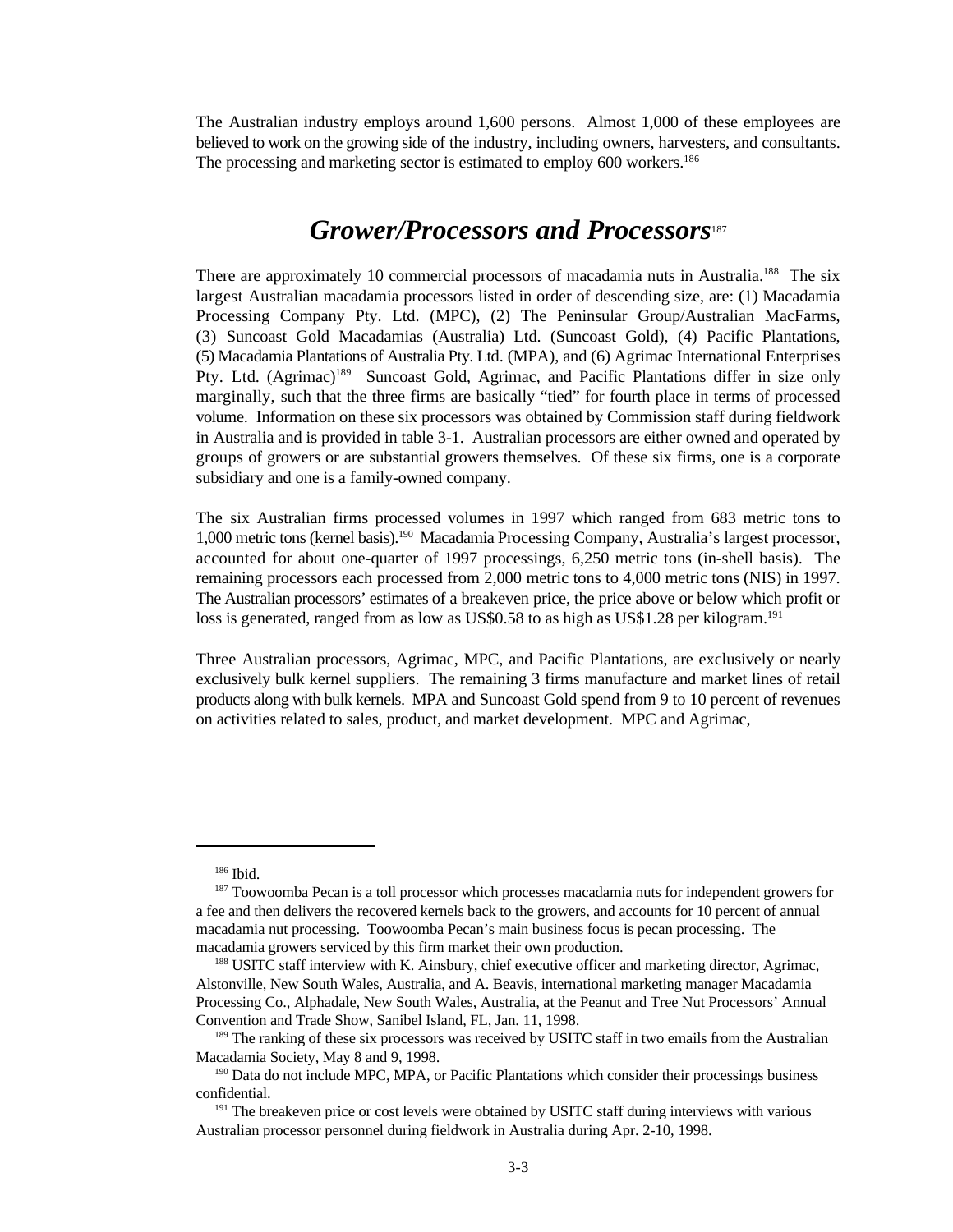#### **Table 3-1 Comparative attributes for major Australian macadamia processors**

| <b>Need title</b>                                                                 | <b>Macadamia Processing</b><br>Co.     | Australian MacFarms of Australia                        | <b>Macadamia Plantations</b>                         | <b>Suncoast Gold</b>                   | <b>Agrimac Unit</b>                                  | <b>Pacific</b><br><b>Plantations</b>              |
|-----------------------------------------------------------------------------------|----------------------------------------|---------------------------------------------------------|------------------------------------------------------|----------------------------------------|------------------------------------------------------|---------------------------------------------------|
| Firm type $\ldots \ldots \ldots \ldots \ldots \ldots \ldots \ldots \ldots \ldots$ | private grower-owned                   | privately owned                                         | owned subsidiary                                     | public, owned by<br>80 growers         | unit trust, 5 share-<br>holders                      | family-owned                                      |
| General activities                                                                | processor                              | grower/processor                                        | grower/processor                                     | processor                              | processor                                            | grower/processor, nursery                         |
| 1997 processings:                                                                 |                                        |                                                         |                                                      |                                        |                                                      |                                                   |
| $NIS$ ( <i>metric tons</i> ) $\ldots \ldots \ldots \ldots \ldots \ldots \ldots$   | 6,250                                  | 4,000                                                   | 2.000-2.500                                          | 3.000                                  | 2,070                                                | 3,000                                             |
| Kernel ( <i>metric tons</i> )                                                     | $(^{1})$                               | $^{\circ}$                                              |                                                      | 1,000                                  | 683                                                  |                                                   |
| Peak season employment                                                            | 91                                     | 130                                                     | 250                                                  | 70                                     | 55                                                   | $^{\left(1\right)}$                               |
| Owned orchards (hectares)                                                         | none                                   | 720                                                     | (1)                                                  | none                                   | none                                                 | (1)                                               |
| Own orchard output, NIS (metric tons)                                             | none                                   | 2,100                                                   | 700                                                  | none                                   | none                                                 | (1)                                               |
| Break-even price estimate for NIS <sup>3</sup> (dollar/                           |                                        |                                                         |                                                      |                                        |                                                      |                                                   |
|                                                                                   | \$0.58-\$0.87                          | \$1.16                                                  | (1)                                                  | \$1.28                                 | $$0.94-S1.07^2$                                      | (1)                                               |
| Purchases from other growers (metric tons)                                        | varying                                | 2.000                                                   | 1.100                                                | 3.000                                  | 2,000                                                | (1)                                               |
|                                                                                   | bulk kernel                            | bulk kernel, retail,<br>China/Hong Kong food<br>service | bulk kernel, retail                                  | bulk kernel, retail                    | bulk kernel, mgt.<br>consulting,<br>foreign consult. | bulk kernel, retail (oil only),<br>indus. ingred. |
| Major export markets                                                              | <b>USA</b>                             | <b>USA</b>                                              | Other Asia                                           | USA                                    | <b>USA</b>                                           | USA mainland                                      |
|                                                                                   | Europe                                 | China/Hong Kong                                         | Europe                                               | China                                  | Germany                                              | Japan                                             |
|                                                                                   | Asia                                   | Japan                                                   | Japan                                                | Europe<br>Japan & Korea                | Hong Kong<br>other Europe                            |                                                   |
| Percent of revenue to market-related                                              |                                        |                                                         |                                                      |                                        |                                                      |                                                   |
|                                                                                   | $\overline{2}$                         | 10                                                      | (1)                                                  | $9 - 10$                               | 3.1                                                  | (1)                                               |
| Number of personnel in market-related                                             |                                        |                                                         |                                                      |                                        |                                                      |                                                   |
|                                                                                   | $3 - 4$                                | $3-6$                                                   | $(^{4})$                                             | $5-6$                                  | (4)                                                  | (1)                                               |
|                                                                                   | declining price,<br>rising inventories | declining Asian<br>and tourist sales                    | increasing<br>export and<br>domestic retail<br>sales | declining<br>sales, Asia<br>and Europe | declining sales,<br>Asia and Europe                  | increasing export<br>sales, Asia<br>and U.S.      |

 $1$  This information is considered as confidential business information and was not reported.

<sup>2</sup> Agrimac did not report a breakeven price. This estimate is their estimate of the minimum price adequate to produce a profit, and is as close to a breakeven estimate as could be obtained. Facsimile sent to USITC staff from Agrimac, Alstonville, New South Wales, Australia, Aug. 10, 1998.

<sup>3</sup> These breakeven price (or "cost") estimates are meant only as approximate indications of per-kilogram NIS production costs and should be examined and compared across the two industries with caution for a number of reasons. First, although the estimates were elicited by oral interview from U.S. and Australian macadamia processors, many of whom are growers or grower-associated, estimates were not elicited from independent and affiliated growers, who were too numerous to interview. Second, estimates were informally elicited orally, and although staff attempted to standardize the individual interviews as much as possible across processors, respondents may have had non-uniform conceptions of which production cost components to include in the breakeven price estimates. For example, some estimates may include, and some exclude, such cost components as interest charged on capital, all imputed management fees, and fixed costs not usually examined in day-to-day financing of production activities. And third, Australian estimates were converted to prices for NIS with a 20 percent moisture content (from a 10 percent content) and to U.S. dollars using formulas and monthly exchange rates. Such conversions are approximations. At the best, the estimates provide a general idea or estimates of NIS production costs by a major group of each industry's grower interests. The main point in the U.S./Australian comparison (with relevant information from table 2-2) is not so much the exact gap between the national estimate ranges, but rather that the Australian processor/grower interests feel that NIS production costs in Australia are lower than U.S. grower/processors feel that such costs are in Hawaii.

<sup>4</sup> Not available.

Note.—US\$ refers to U.S. dollars. The term MT refers to metric tons. "Marketing related personnel" refer to workers with duties related to sales, product, and/or development. The term "mgt." refers to management, and "consult." to consulting. "Indus. ingred." refers to industrial ingredient products such as inputs into processed food products.

Source: USITC staff information gathered from field work and submitted briefs.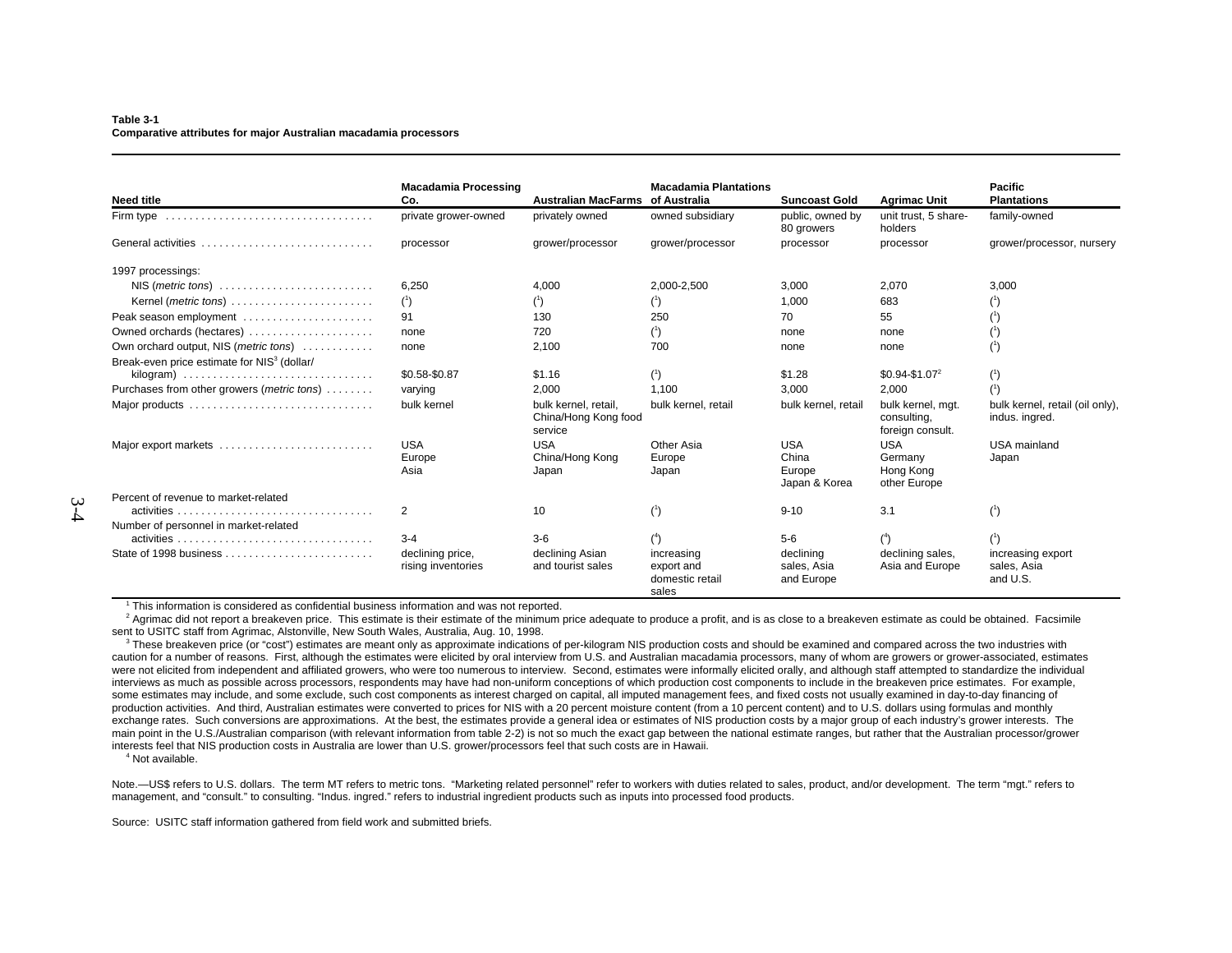Australian bulk suppliers, spend only 2 to 3 percent of revenues on such marketing-related activities.

Peak season work forces of Australian firms ranged from 55 to 250 workers. The numbers of workers dedicated to sales, product, and market development ranged from 3 per firm to 8 per firm for MPC, Australia MacFarms, MPA, and Suncoast Gold.

All six Australian processors export macadamia nut products, with the most popular export markets being the United States, Europe, Japan, and other parts of Asia. Australian marketing initiatives have particularly focused on, and built sizable markets in, Europe (particularly Germany) and in food service industries (particularly restaurants) in China and Hong Kong. Products include both retail, bulk, and industrial ingredient products.

Most of the Australian processors (four of six) noted sluggish or declining 1998 business conditions reflected by falling prices, rising inventories, declining domestic sales to tourists, and/or declining sales, particularly in Asia and Europe. Two of the four firms reported strong and increasing 1998 sales, which include domestic sales of retail products, export sales in certain Asian countries, and sales of bulk macadamia products on the U.S. mainland.

## **Australian Processors**

## *Macadamia Processing Co., Ltd***.**

Australia's largest processor, MPC, was founded in 1983 in Alphadale, New South Wales, Australia. MPC is a private company that is exclusively owned by 148 grower shareholders, operates as a cooperative, and supplies bulk kernel.<sup>192</sup> Its grower/shareholders collectively account for 2,850 hectares which in 1997 produced roughly one-quarter of Australia's crop, 6,250 metric tons of NIS.<sup>193</sup> MPC employs 21 year-round workers, and employs up to as many as 70 additional seasonal workers during cracking season.<sup>194</sup>

MPC membership is limited to macadamia growers (grower/shareholders) with orchards planted at a commercially viable density.<sup>195</sup> Shareholders are guaranteed MPC acceptance of their NIS crop, and are paid under a "revenue return" plan. Under this plan, shareholders are offered an earlyseason "notional" price formulated by MPC; are guaranteed payment of a minimum portion of the notional price within 4 months of delivery; and will possibly receive payment in excess of the notional price if there is an adequate residual from revenues less production and overhead expenses. When needed, MPC purchases NIS from independent growers on a cash basis.

 $192$  Macadamia Processing Company (MPC), prehearing brief, Apr. 24, 1998, pp. 1-3.

<sup>&</sup>lt;sup>193</sup> B. Raphael, general manager, MPC, Alphadale, New South Wales, Australia, transcript of the hearing, Apr. 30, 1998, Washington, DC, pp. 18-20, and 43; and MPC, prehearing brief, Apr. 24, 1998, pp. 3-6.

<sup>&</sup>lt;sup>194</sup> B. Raphael, general manager, MPC, Alphadale, New South Wales, Australia, transcript of the hearing, Apr. 30, 1998, Washington, DC, pp. 19-21; and MPC, prehearing brief, p. 13.

 $195$  MPC, prehearing brief, Apr. 24, 1998, pp. 3-7.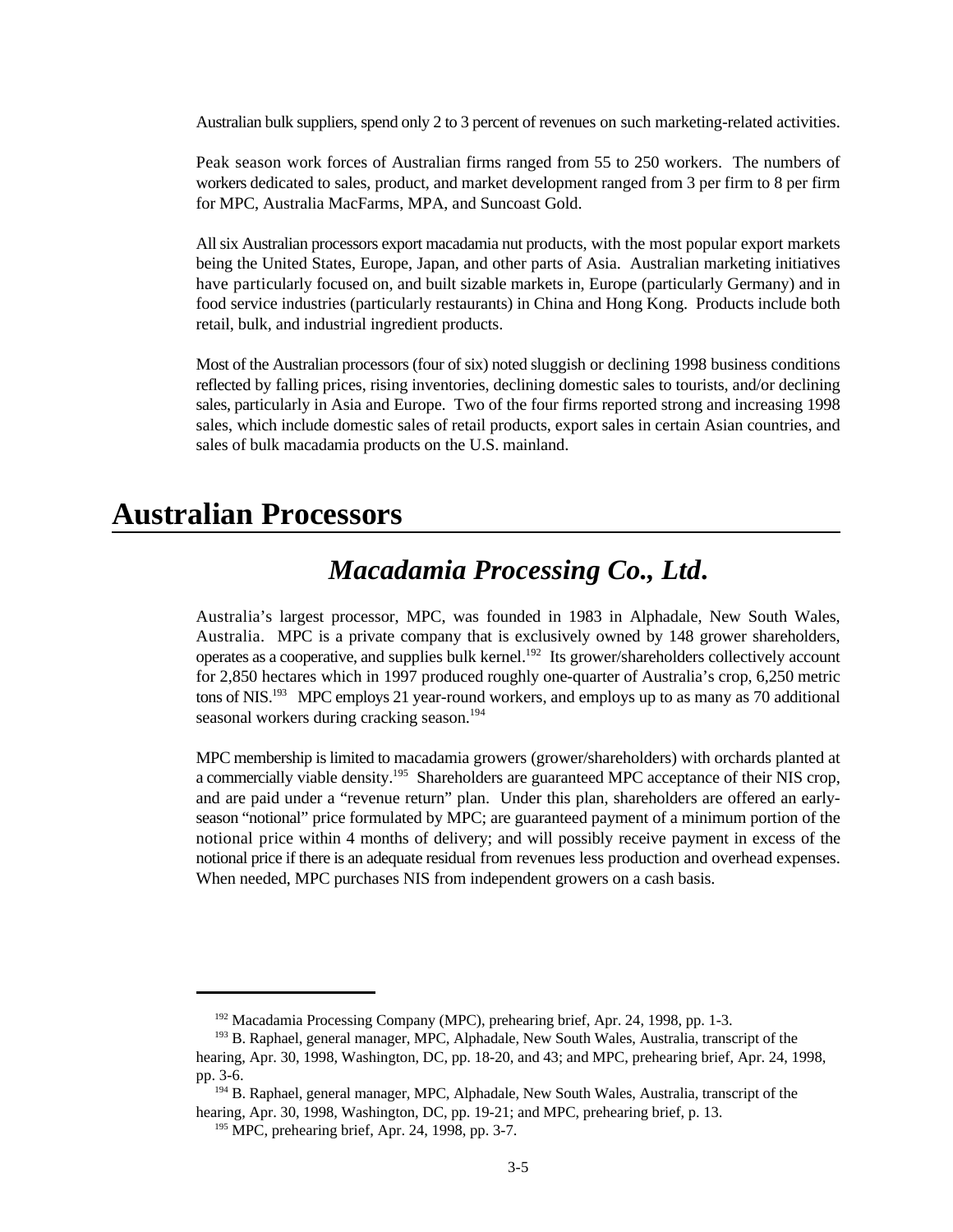MPC is strictly a bulk processor and markets more than 85 percent of its processings into primarily raw kernels in packs of 11.34 kg (25 lbs.) for export markets in the United States, Asia, and Europe, with the residual marketed domestically.<sup>196</sup> MPC occasionally supplies roasted, dry roasted, and/or salted kernel to domestic buyers.<sup>197</sup> To ensure a supply of product throughout the year, the firm has a substantial commitment to inventory and carryovers from 15 to 25 percent production annually.<sup>198</sup>

MPC marketed 40 percent of its 1997 processed output in the United States, 37 percent in Europe, 8 percent in Asia, and 15 percent in the Australian market.<sup>199</sup> MPC considers Europe an area of particular marketing potential for macadamia products, and has targeted the area with marketing efforts.<sup>200</sup>

As a bulk supplier with no retail products, MPC spends about 2 percent of its annual revenues on sales, product, and market development activities.<sup>201</sup> Of MPC's year-round staff of 21, 3 or 4 are involved in sales, product, and market development.<sup>202</sup> MPC maintains 8 warehouses: 6 on the mainland United States; 1 in Honolulu, Hawaii; and 1 in Hamburg, Germany.<sup>203</sup> Additionally, MPC attends food fairs and trade shows, advertises in trade magazines, develops buyer/supplier relationships, and allocates funds and personnel to maintain a web of nut brokers and agents throughout the world. $204$ 

## *Australian MacFarms Pty Ltd./The Peninsular Group*

Australia MacFarms Pty. Ltd./The Peninsular Group (Peninsular/MacFarms) is a new entity that was created in October, 1996, when the Peninsular Group purchased MacFarms of Australia from Arnotts Biscuit, the parent of which is Campbell's Soup.<sup>205,206</sup> Peninsular/MacFarms is a grower/processor with 9 macadamia orchards on the eastern Australian coast totaling 720 hectares

 $199$  MPC, prehearing brief, p. 10.

<sup>200</sup> B. Raphael, general manager, MPC, Alphadale, New South Wales, Australia, transcript of the hearing, Apr. 30, 1998, Washington, DC, pp. 36 and 41.

 $201$  MPC, prehearing brief, Apr. 24, 1998, p. 11.

<sup>202</sup> USITC staff interview with A. Beavis, international marketing manager, and B. Raphael, general manager, of MPC, and G. Hargreaves, an AMS director, at MPC headquarters, Alphadale, New South Wales, Australia, Apr. 6, 1998.

 $^{203}$  Email communication received by USITC staff from B. Raphael, general manager of MPC, May 21, 1998; MPC, prehearing brief, Apr. 24, 1998, p. 15; USITC staff interview with A. Beavis, international marketing manager, and B. Raphael, general manager, of MPC, and G. Hargreaves, an AMS director, at MPC headquarters, Alphadale, New South Wales, Australia, Apr. 6, 1998; and B. Raphael, general manager, MPC, Alpadale, New South Wales, Australia, transcript of the hearing, Apr. 30, 1998, Washington, DC, p. 52.

 $204$  Mr. B. Raphael, general manager, MPC, Alphadale, New South Wales, Australia, transcript of the hearing, Apr. 30, 1998, Washington, DC, p. 22, and MPC, prehearing brief, Apr. 24, 1998, p. 11.

<sup>205</sup> The Peninsular Group/Australian MacFarms Pty. Ltd. (Peninsular/MacFarms), prehearing brief, Apr. 3, 1998, p. 1.

<sup>206</sup> Colonial Sugar Refiners sold its macadamia growing and processing interests to MacFarms of Australia in 1986.

 $196$  Ibid

 $197$  Ibid.

<sup>&</sup>lt;sup>198</sup> B. Raphael, general manager, MPC, Alphadale, New South Wales, Australia, transcript of the hearing, Apr. 30, 1998, Washington, DC, p. 50.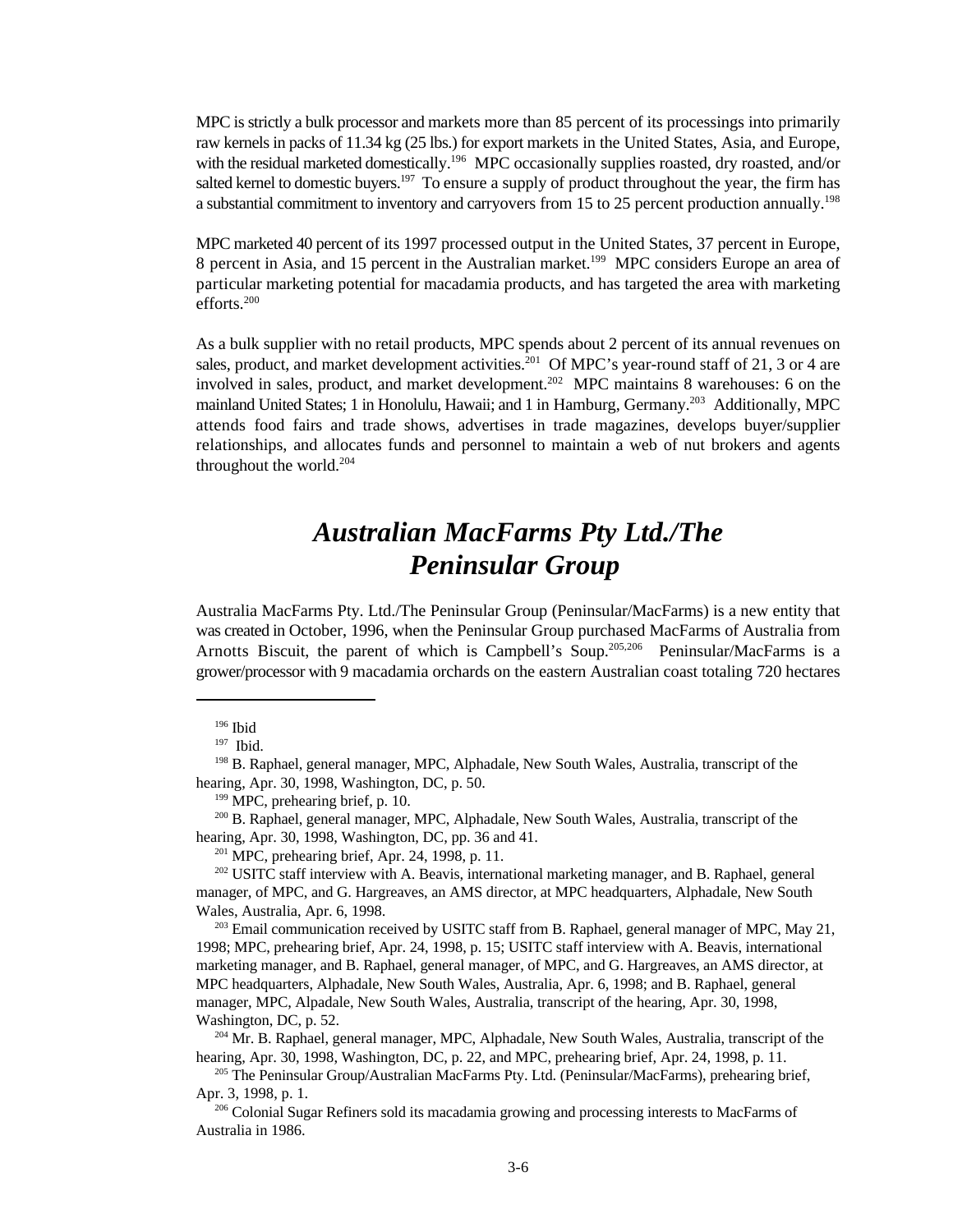and about 165,000 trees, and produced about 2,100 metric tons of NIS in 1997.<sup>207</sup> Additionally, Peninsular/MacFarms also processed nearly an equal amount of NIS purchased from independent With an annual NIS processing capacity of 6,000 metric tons, growers in  $1997.^{208}$ Peninsular/MacFarms processed 4,000 metric tons NIS in 1997, making the firm Australia's secondranking processor in volume terms. <sup>209</sup> Peninsular/MacFarms employs 130 individuals at the height of cracking season.<sup>210</sup>

Peninsular/MacFarms is a processor of bulk kernel and a manufacturer of retail macadamia products. More than 80 percent of the firm's 1997 processed output was exported in vacuumpacked pouches, primarily to China and Hong Kong for use in restaurant food service. In addition, 7 percent was used in manufacturing the firm's three lines of retail products.<sup>211,212</sup>

Peninsular/MacFarms has 2 retail product lines: *MacFarms of Australia* primarily for domestic consumption and *Byron Pearl* for domestic consumption. A third line, *Australian MacFarms*, is being developed for export.<sup>213</sup> Peninsular/MacFarms' three lines of retail products include, variously flavored kernel snack packs, jars, and cans; cookies and candies; chocolate-covered kernels; and macadamia cooking oil.

Peninsular/MacFarms currently spends about 10 percent of its revenues on sales, product, and market development activities.<sup>214</sup> Peninsular/MacFarms employs three individuals in sales, product, and/or market development; another three staff members spend significant portions of their time in export documentation, marketing logistics, and other marketing-related activities.<sup>215</sup> Representatives of both the U.S. and Australian industries acknowledge that the Peninsular Group is responsible for introducing the macadamia nut as an ingredient for Chinese dishes, especially chicken-based recipes, to Chinese and Hong Kong restaurants.<sup>216</sup> The firm allocates substantial revenues to maintain and expand this market. Other activities involved in sales, market, and product development include attendance at international food expositions, marketing- and sales-related travel and accommodation; salaries; and development of packaging and advertising materials.<sup>217</sup>

 $207$  Peninsular/MacFarms, prehearing brief, Apr. 3, 1998; and USITC staff interview with A. Burnside, general manager of Australian MacFarms and T. Davenport, an AMS director, at Australian MacFarms offices, Woombye, Queensland, Australia, Apr. 3, 1998.

 $208$  Ibid.

 $^{209}$  Ibid.

<sup>&</sup>lt;sup>210</sup> USITC staff interview with A. Burnside, general manager of Australian MacFarms and T. Davenport, an AMS director, at Australian MacFarms offices, Woombye, Queensland, Australia, Apr. 3, 1998.

<sup>&</sup>lt;sup>211</sup> Peninsular/MacFarms, prehearing brief, Apr. 3, 1998; and USITC staff interview with A. Burnside, general manager of Australian MacFarms, and T. Davenport, an AMS director, at Australian MacFarms offices, Woombye, Queensland, Australia, Apr. 3, 1998.

 $212$  The use of the remainder of the kernel is considered confidential.

<sup>&</sup>lt;sup>213</sup> Peninsular/MacFarms, prehearing brief, Apr. 3, 1998; and USITC staff interview with A. Burnside, general manager, of Australian MacFarms and T. Davenport, an AMS director, at Australian MacFarms offices, Woombye, Queensland, Australia, Apr. 3, 1998.

 $214$  Ibid.

 $215$  Information on the staff numbers involved with sales, product, and market development was obtained by USITC staff in an email communication from P. Hanigan, Australian MacFarms, Woombye, Queensland, Australia, May 26, 1998.

 $2^{16}$  See R. Vidgen, president, and B. Loader, marketing vice-president, of MacFarms of Hawaii, transcript of the hearing, Washington DC, Apr. 30, 1998, pp. 109-11; and Peninsular/MacFarms, prehearing brief, Apr. 3, 1998, pp. 1-2.

<sup>&</sup>lt;sup>217</sup> Peninsular/MacFarms, prehearing brief, Apr. 3, 1998, pp. 1-2.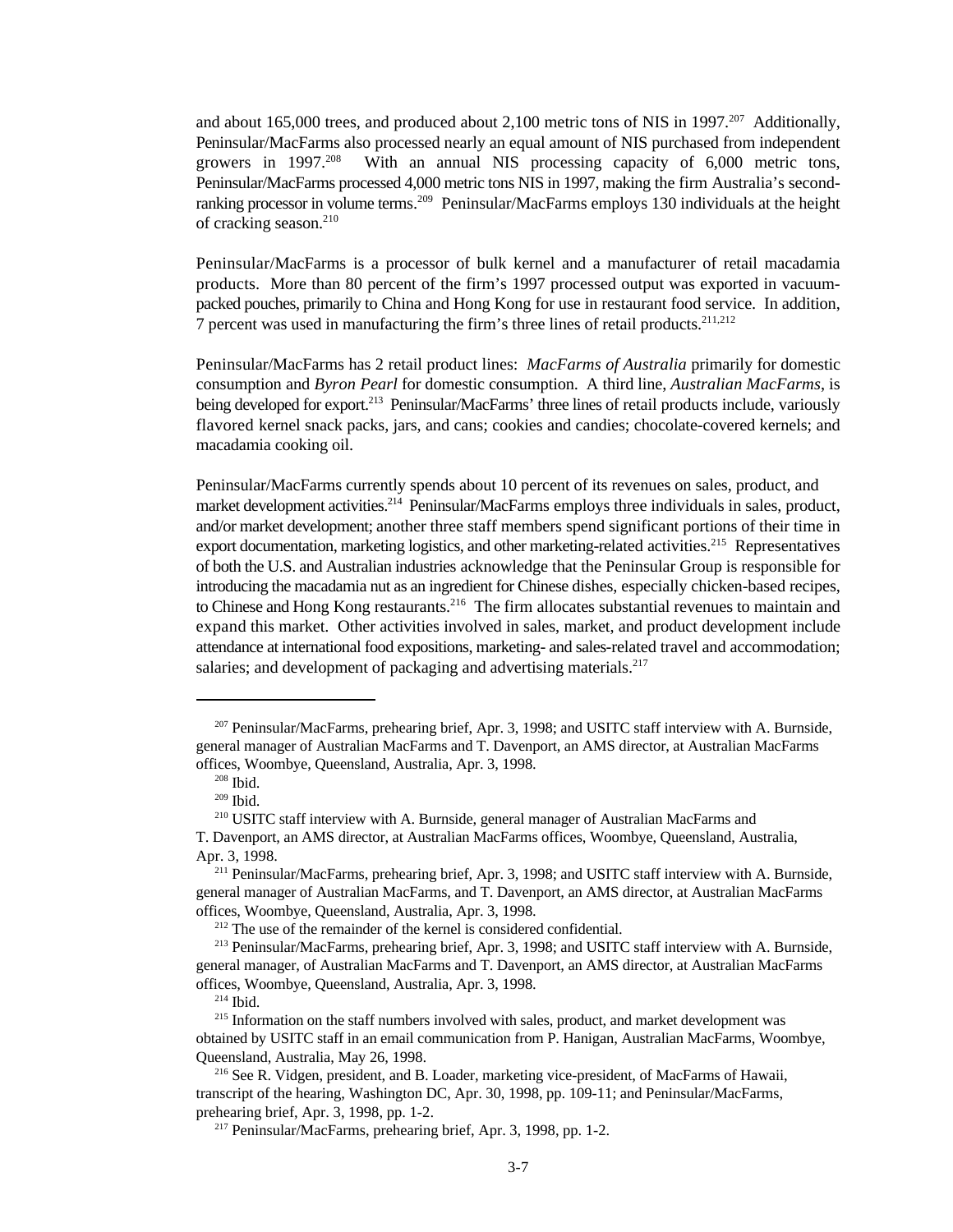## *Macadamia Plantations of Australia Pty. Ltd.*

Owned by Consolidated Foods of Australia, Macadamia Plantations of Australia Pty. Ltd. (MPA) is a grower/processor of kernel, a bulk macadamia supplier, and the manufacturer and marketer of the *Pacific Gold* retail line of macadamia products.<sup>218</sup> MPA's offices and factory are located in Lismore, New South Wales. With an annual processing capacity of 3,000 metric tons of NIS, MPA annually processes from 2,000 metric tons to 2,500 metric tons of NIS.<sup>219</sup> This tonnage has been supplied by MPA's own orchards (700 metric tons NIS in 1997) and through purchases, as needed, from independent growers. At peak season, MPA employs 250 individuals.

MPA revenues are about evenly distributed between domestic and export markets.<sup>220</sup> Primary export markets include Europe, Japan, and other Asian countries. MPA has invested heavily in sales, product, and market development of their expanding *Pacific Gold* line of retail products. The *Pacific Gold* line of products includes kernels of various flavors and in variously sized cans and jars; boxes of chocolate-covered macadamias and macadamia candies; variously sized packets of kernels of different flavors; packaged macadamia shortbread; macadamia cooking oil; and an array of multiproduct macadamia gift packs. The *Pacific Gold* line also includes a number of cosmetic products such as soap embedded with a skin-cleansing macadamia abrasive powder and a macadamia oil/lanolin skin-moisturizing cream.<sup>221</sup> Contrary to reports of other U.S. and Australian processors/manufacturers of retail macadamia products that export sales of such products are down, sales of MPA's *Pacific Gold* products are reported to be brisk and

 $218$  USITC staff interview with A. Scott, financial controller, J. Briggs, factory manager, and J. Underhill, factory and quality manager, of Macadamia Plantations of Australia (MPA); and

G. Hargreaves, an AMS director, at MPA offices, Lismore, New South Wales, Australia, Apr. 7, 1998.  $219$  Ibid.

 $220$  Ibid.

<sup>&</sup>lt;sup>221</sup> USITC staff interview with A. Scott, financial controller, J. Briggs, factory manager, and J. Underhill, factory and quality manager, of MPA; and G. Hargreaves, an AMS director, at the MPA factory offices, Lismore, New South Wales, Australia, Apr. 7, 1998. See transcript of the hearing, Apr. 30, 1998, Washington, DC, pp. 105-111.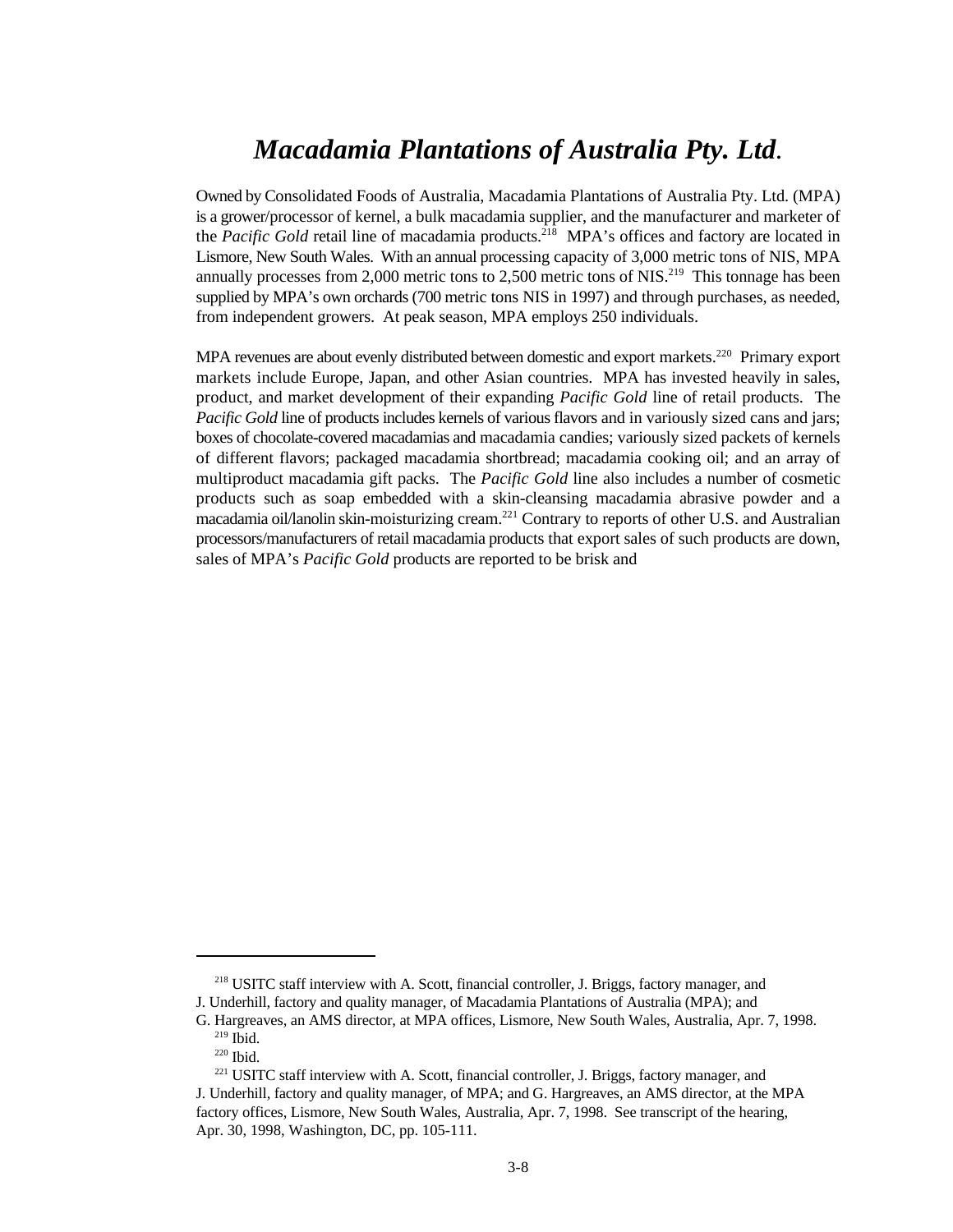expanding.<sup>222</sup> The recently completed MPA factory was built with excess capacity for future expansion of processing and manufacturing activities.<sup>223</sup> MPA's parent firm, Consolidated Foods of Australia, has allocated an undisclosed amount of its advertising budget to promote the *Pacific* Gold line in 1998 and 1999.<sup>224</sup> However, while MPA's factory facilities are recently built, the facilities appeared of a far smaller scale, and more labor intensive than the facilities of Hawaii's three largest processors.<sup>225</sup>

### *Suncoast Gold Macadamias (Australia) Ltd.*

Established in 1985 in Gympie, Queensland, Australia, Suncoast Gold Macadamias (Australia) Ltd. (hereafter, Suncoast Gold) is a public company that operates as a cooperative of some 80 voting grower/shareholders.<sup>226</sup> In 1998, Suncoast Gold processed about 3,000 metric tons of NIS into about 1,000 metric tons of kernel, placing the firm among Australia's four largest macadamia processors. The firm's employment varies up to a high of about 70 individuals during cracking season of which as many as six are dedicated to market-related activities.<sup>227</sup> Suncoast Gold provides a "revenue-return" system of payment to macadamia growers. The grower/member is guaranteed NIS crop acceptance by the firm, and the price received by the grower is determined as a residual from gross sales less all costs (direct and indirect) of processing and marketing, and less a profit for Suncoast Gold.<sup>228</sup>

 $222$  Views of MPA sales were obtained in a USITC staff interview with A. Scott, financial controller, J. Briggs, factory manager, and J. Underhill, factory and quality manager, of MPA, and G. Hargreaves, an AMS director, at MPA factory offices, Lismore, New South Wales, Australia, Apr. 7, 1998. Views of slowing patterns of export sales of retail macadamia products were obtained from the following USITC staff interviews with both U.S. and Australian firms: with R. Vidgen, president, MacFarms of Hawaii, Captain Cook, HI, Mar. 24, 1998; with M. Nakamura, president, Hawaiian Macadamia Nut Co., Keaau, HI, Mar. 26, 1998; with D. Simonis, senior vice president and chief financial officer, Mauna Loa Macadamia Nut Corporation, Hilo, HI, Mar. 26,1998; with N. Arakaki, president, Hawaiian Candies & Nuts, Ltd., Honolulu, HI, Mar. 26, 1998; with R. Kamagaki, owner of Kamigaki Orchards/Kona Coast Nuts and Candy, Kailua-Kona, HI, Mar. 27, 1998; with A. Burnside, general manager of Australian MacFarms and T. Davenport, an AMS director, at Australian MacFarms offices, Woombye, Queensland, Australia, Apr. 3, 1998; and with J. Twentyman, general manager, I. McConachie, chairman and managing director, and P. Zummo, director of marketing, of Suncoast Gold, and T. Davenport, an AMS director, at Suncoast Gold offices, Gympie, Queensland, Australia, Apr. 2, 1998.

<sup>&</sup>lt;sup>223</sup> USITC staff interview with A. Scott, financial controller, J. Briggs, factory manager, and J. Underhill, factory and quality manager, of MPA, and G. Hargreaves, an AMS director, at the MPA factory offices, Lismore, New South Wales, Australia, Apr. 7, 1998.

 $224$  Ibid.

<sup>&</sup>lt;sup>225</sup> USITC staff interview with J. Briggs, factory manager, of MPA, during a tour of MPA's factory, Lismore, New South Wales, Australia, Apr. 7, 1998.

 $226$  Of the shareholders, 80 are voting and 40 are non-voting members. Suncoast Gold Macadamias (Australia) Ltd. (Suncoast Gold), prehearing brief, Apr. 20, 1998, p. 2.

 $227$  Suncoast Gold, prehearing brief, Apr. 20, 1998; and USITC staff interview with J. Twentyman, general manager, I. McConachie, chairman and managing director, and P. Zummo, director of marketing, of Suncoast Gold, and T. Davenport, an AMS director, at Suncoast Gold offices, Gympie, Queensland, Australia, Apr. 2, 1998.

 $228$  Suncoast Gold, prehearing brief, Apr. 20, 1998, p. 2.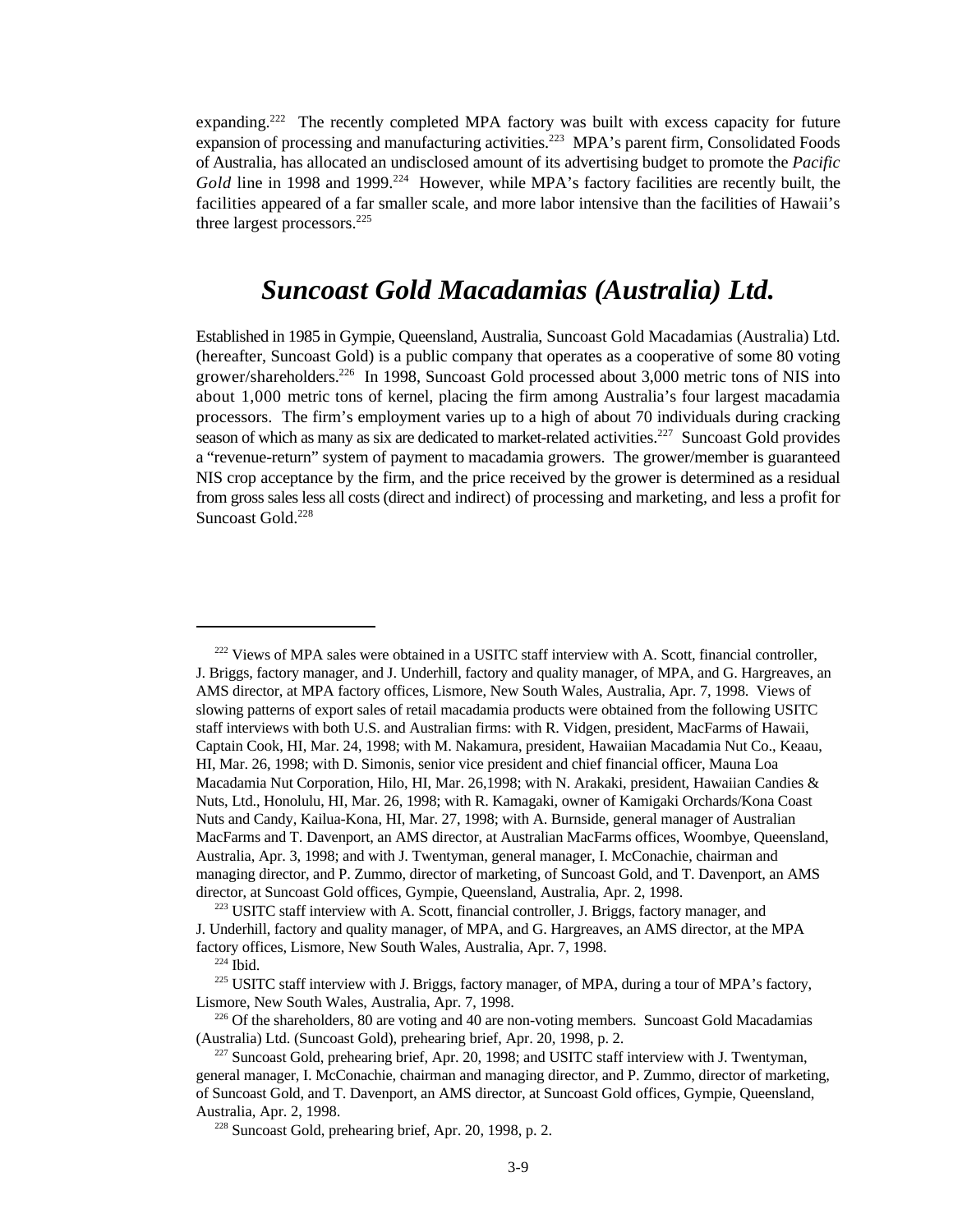Suncoast Gold supplies about 80 percent of its processings to bulk or industrial buyers, with the remaining 20 percent used for its retail line of *Suncoast Gold* retail macadamia products.<sup>229</sup> Suncoast Gold's bulk line includes raw kernels in 11 different styles and roasted kernel with various flavorings.<sup>230</sup> Bulk kernel is vacuum-packed in foil pouches ranging from 1 to 25 kg.<sup>231</sup>

Suncoast Gold produces and markets a varied line of retail macadamia products, and is developing new products.<sup>232</sup> The Suncoast Gold line of retail products includes (among others) kernels of various flavors and in variously sized cans and jars; boxes of chocolate-covered macadamias and macadamia candies; variously sized packets of kernels of different flavors; and bottles of macadamia cooking oil.<sup>233</sup> Of current Suncoast Gold revenues, 75 percent are generated from bulk sales and 25 percent from retail product sales, as compared with the early 1990s, when 95 percent of the firm's revenues were generated by bulk macadamia sales.<sup>234</sup>

Suncoast Gold's markets are divided nearly evenly between Australia's domestic market and exports. In 1997, Suncoast Gold marketed 46 percent of its processings in Australia; 44 percent in China, Europe, and Asia (Japan and Korea); and 8 percent in the United States.<sup>235</sup> Suncoast Gold spends from 9 to 10 percent of its revenues on sales, product, and market development.<sup>236</sup> Suncoast Gold is developing new retail products as well as expanding markets for existing products.<sup>237</sup> Suncoast Gold spent US\$500,000 annually on promotions in Hong Kong and Korea alone during 1995, 1996, and 1997.<sup>238</sup>

 $229$  Suncoast Gold, prehearing brief, Apr. 20, 1998, p. 2; and USITC staff interview with J. Twentyman, general manager, I. McConachie, chairman and managing director, and P. Zummo, director of marketing, of Suncoast Gold, and T. Davenport, an AMS director, at Suncoast Gold offices, Gympie, Queensland, Australia, Apr. 2, 1998.

<sup>&</sup>lt;sup>230</sup> Suncoast Gold, *Suncoast Gold's Premium Range of Retail Products*, Oct. 1997, found at **http://www.goldmacs.au/nutprod1**, pp. 2-5, May 6, 1998. Flavorings include, among others, salt, chocolate (coating and chocolate chips), yogurt coatings, butter, sesame, seaweed, and smoke/barbeque flavoring.

<sup>&</sup>lt;sup>231</sup> Suncoast Gold, *Suncoast Gold's Premium Range of Retail Products*, Oct. 1997, found at **http://www.goldmacs.au/nutprod1**, pp. 2-5, May 6, 1998.

<sup>&</sup>lt;sup>232</sup> Suncoast Gold, *Suncoast Gold's Premium Range of Retail Products*, Oct. 1997, found at **http://www.goldmacs.au/nutprod1,** pp. 2-5, May 6, 1998; and USITC staff interview with J. Twentyman, general manager, I. McConachie, chairman and managing director, and P. Zummo, director of marketing, of Suncoast Gold, and T. Davenport, an AMS director, at Suncoast Gold offices, Gympie, Queensland, Australia, Apr. 2, 1998.

<sup>&</sup>lt;sup>233</sup> USITC staff interview with J. Twentyman, general manager, I. McConachie, chairman and managing director, and P. Zummo, director of marketing, of Suncoast Gold, and T. Davenport, an AMS director, at Suncoast Gold offices, Gympie, Queensland, Australia, Apr. 2, 1998.

 $234$  Information was received by USITC staff in an email communication from J. Twentyman, general manager of Suncoast Gold, May 21, 1998; and from a facsimile sent to USITC staff by J. Twentyman, July 21, 1998. Information on past percentages of sales generated by bulk sales was obtained in a USITC staff interview with J. Twentyman, general manager, I. McConachie, chairman and managing director, and P. Zummo, director of marketing, of Suncoast Gold, and T. Davenport, an AMS director, at Suncoast Gold offices, Gympie, Queensland, Australia, Apr. 2, 1998.

 $235$  Suncoast Gold, prehearing brief, Apr. 20, 1998, p. 2.

 $236$  USITC staff interview with J. Twentyman, general manager, I. McConachie, chairman and managing director, and P. Zummo, director of marketing, of Suncoast Gold, and T. Davenport, an AMS director, at Suncoast Gold offices, Gympie, Queensland, Australia, Apr. 2, 1998.

 $237$  Ibid.

 $238$  Suncoast Gold, prehearing brief, Apr. 20, 1998, p. 4.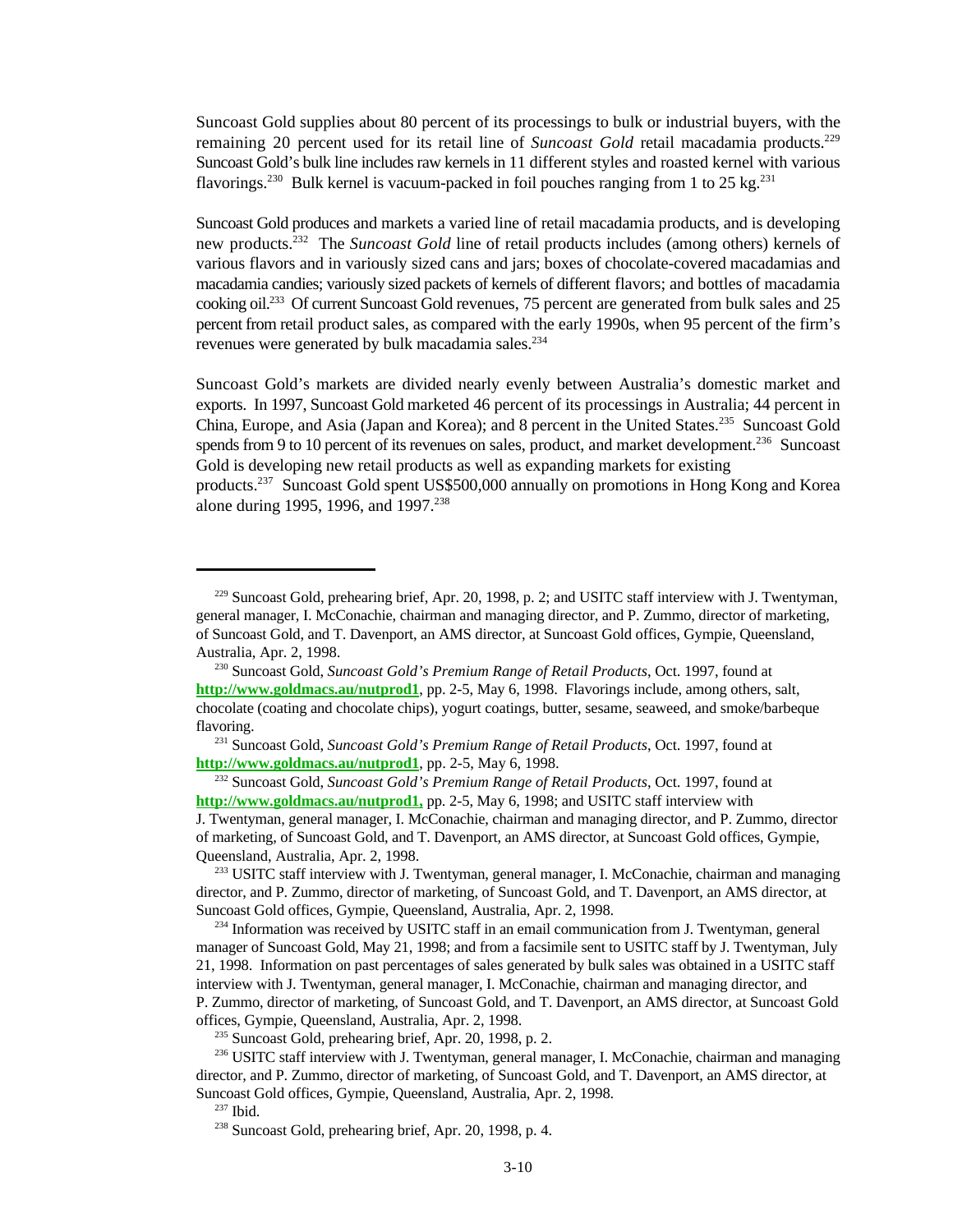## *Agrimac International Enterprises Pty. Ltd.*

Agrimac International Enterprises Pty. Ltd. (hereafter, Agrimac), was established in 1993, and is a unit trust owned and run by a board of five growers/directors; its processing facilities are situated in Alstonville, New South Wales.<sup>239</sup> In addition to the NIS crop of the shareholder/directors, Agrimac encourages long-term purchase agreements with independent growers, and purchased from 228 growers in 1997.<sup>240</sup> Employing about 55 individuals at peak season, Agrimac processed 2,070 metric tons of NIS into about 700 metric tons of kernel in 1997, about one-tenth of Australia's macadamia nut processings. $241$  The firm expects to process about 3,000 metric tons of NIS into about 1,000 metric tons of kernel in  $1998.<sup>242</sup>$ 

Agrimac is primarily a processor and supplier of bulk kernel of various styles in 11.34 kg (or 25 pound) vacuum-packed foil pouches, and exports almost all (99 percent) of its processings.<sup>243</sup> The firm's major 1997 export markets and market shares were as follows: North America (primarily United States), 40 percent; Hong Kong, about 37 percent; and Europe (primarily Germany), 14 percent.<sup>244</sup> Agrimac also supplies small amounts of roasted kernel to the Australian market.<sup>245</sup>

The firm markets heavily in Germany, and has contributed towards developing this market. $246$ Agrimac has striven to develop and supply industrial macadamia ingredient demands by mainland U.S. firms, which Agrimac claims have difficulty in procuring steady, long-term supplies from Hawaiian processors that prioritize kernels for their own brands of retail and confectionary products.<sup>247</sup> Agrimac allocated about 3 percent of its revenues in 1997 to sales, product, and market development activities.<sup>248</sup>

In addition to processing and marketing its membership's crop, Agrimac provides management and technical consulting services to macadamia farmers in Australia, as well as management, technical, training, and marketing services to foreign macadamia industries.<sup>249</sup> Agrimac consultants focus on

 $239$  Information on the the firm's unit trust status was received by USITC staff in an email from J. Wilkie, agricultural manager, Agrimac International Enterprises Pty. Ltd. (Agrimac), May 14, 1998; also see Agrimac, posthearing brief prepared by J. Wilkie, agricultural director of Agrimac, May 11, 1998, pp. 3-4.

 $\lambda^{240}$  Agrimac, posthearing brief, May 11, 1998; and USITC staff interview with K. Ainsbury, chief executive officer and marketing director, and J. Wilkie, agricultural director, Agrimac, Alstonville, New South Wales, Australia, Apr. 6, 1998.

 $241$  Information on peak season employment was obtained by USITC staff in an email communication from J. Wilkie, agricultural director of Agrimac, May 26, 1998. See Agrimac, posthearing brief, May 11, 1998, pp. 4 & 8; Agrimac International Enterprises Pty. Ltd. (Agrimac), promotional brochure (Alstonville, New South Wales, Australia, 1997); and USITC staff interview with K. Ainsbury, chief executive officer and marketing director, of Agrimac, in Alstonville, New South Wales, Australia, Apr. 6, 1998.

<sup>&</sup>lt;sup>242</sup> Agrimac, posthearing brief, May 11, 1998, pp. 4 & 24.

<sup>&</sup>lt;sup>243</sup> Agrimac, promotional brochure (Alstonville, New South Wales, Australia, 1997).

 $244$  Agrimac, posthearing brief, May 11, 1998, p. 6.

 $^{245}$  Agrimac, posthearing brief, May 11, 1998, p. 5.

 $246$  Ibid.

 $247$  See Agrimac, posthearing brief, May 11, 1998, p. 6; and USITC staff interview with D. Macrae, managing director, Pacific Plantations, Bangalow, New South Wales, Australia, Apr. 7, 1998.

 $248$  Agrimac, posthearing brief, May 11, 1998, pp. 6-8.

<sup>&</sup>lt;sup>249</sup> Agrimac, promotional brochure (Alstonville, New South Wales, Australia, 1997); and USITC staff interview with K. Ainsbury, chief executive officer and marketing director, and J. Wilkie, agricultural manager, Agrimac, Alstonville, New South Wales, Australia, Apr. 6, 1998.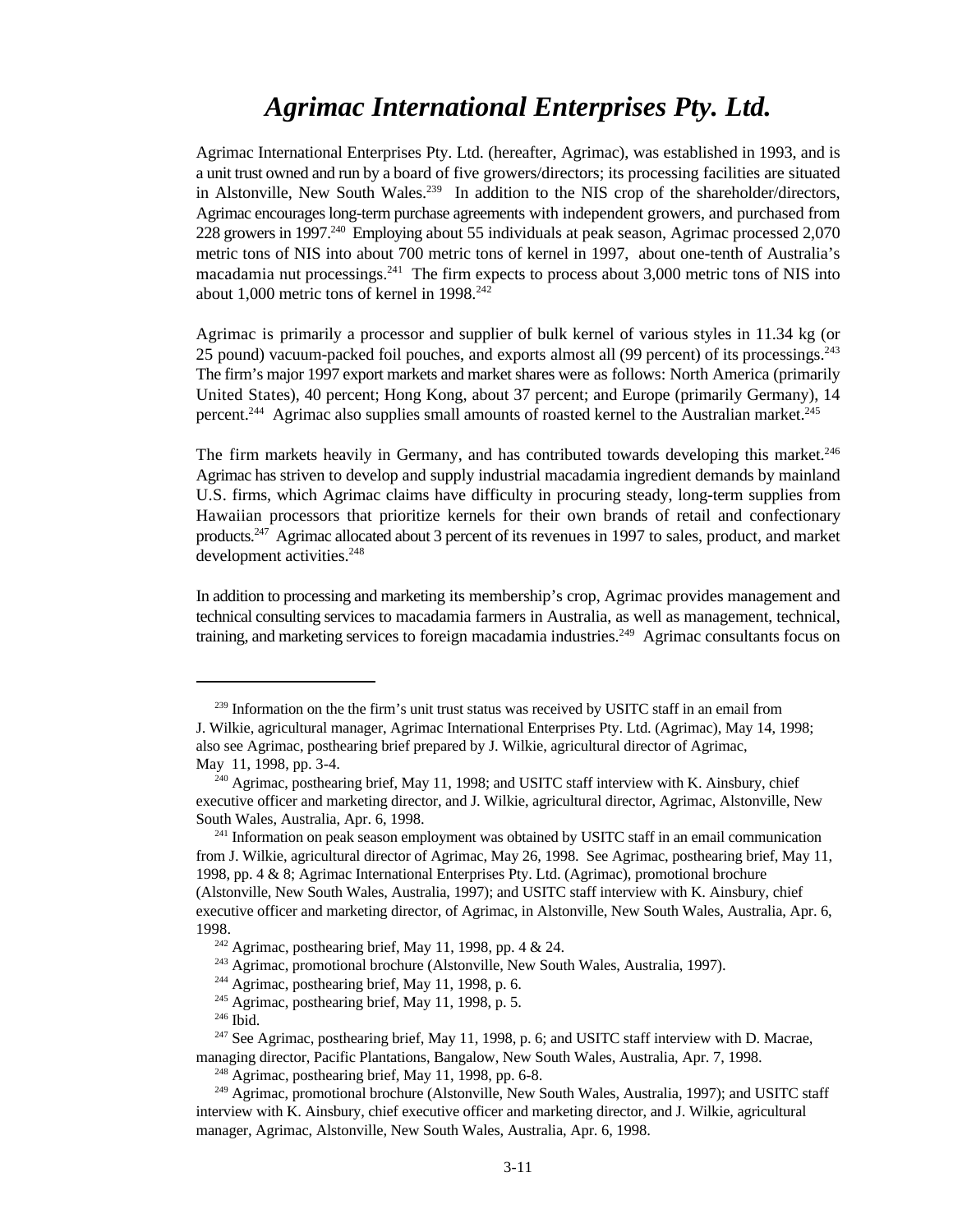the macadamia industries in Malawi, South Africa, Zimbabwe, and Costa Rica.<sup>250</sup> In addition to commission and consulting fees, Agrimac's motivation for providing such services to foreign macadamia grower and processors is to help the firm's ability to steadily supply kernels year-round by sourcing acceptable foreign kernels during times of unsteady or inadequate Australian supplies.<sup>251</sup>

### *Pacific Plantations*

Pacific Plantations is a grower and Australia's largest family-owned processor of macadamias.<sup>252</sup> Pacific Plantations also operates a commercial macadamia nursery.

Pacific Plantations is almost exclusively a supplier of bulk industrial macadamia products; the firm's only retail product is a bottle of macadamia cooking oil.<sup>253</sup> Pacific Plantations specializes in supplying the needs of U.S. mainland food processors and Japanese confectioners with bulk and industrial macadamia products that, according to Pacific Plantations' managing director, Hawaiian processors do not wish to supply and/or do not supply on a constant year-round basis. These products include diced, chopped, and other food ingredient forms of macadamia kernels. The firm has little or no inventory to carry over from year to year.

Pacific Plantations aggressively develops both products and markets for industrial ingredient macadamia products. $254$  Pacific Plantations incurs substantial expenses related to: sales, product, and market development; maintenance of U.S. warehouse facilities to ensure year-round supply; promotional efforts; travel and accommodations; marketing assistance efforts; and packaging development.

## **Trends in Production**

Area devoted to macadamia nuts in 1997/98 totaled 12,050 hectares, a 100-percent increase over the area planted in 1992/93 (table 3-2). The total harvested area in 1997/98 is estimated at 9,200 hectares. Harvested area will continue to rise over the next several years because nearly 25 percent of the existing planted area contains trees that are not of bearing age.<sup>255</sup> As a result,

 $250$  USITC staff interview with K. Ainsbury, chief executive officer and marketing director, and J. Wilkie, agricultural director, of Agrimac, in Alstonville, New South Wales, Australia, Apr. 6, 1998.

 $251$  Agrimac, posthearing brief, May 11, 1998, p. 8.

<sup>&</sup>lt;sup>252</sup> USITC staff interview with D. Macrae, managing director, Pacific Plantations, Bangalow, New South Wales, Australia, Apr. 7, 1998.

 $253$  Ibid.

 $254$  Ibid.

<sup>&</sup>lt;sup>255</sup> USITC staff interview with K. Ainsbury, chief executive officer and marketing director, Agrimac, Alstonville, New South Wales, Australia, and A. Beavis, international marketing manager, Macadamia Processing Co., Alphadale, New South Wales, Australia, at the Peanut and Tree Nut Processors' Annual Convention and Trade Show, Sanibel Island, FL, Jan. 11, 1998.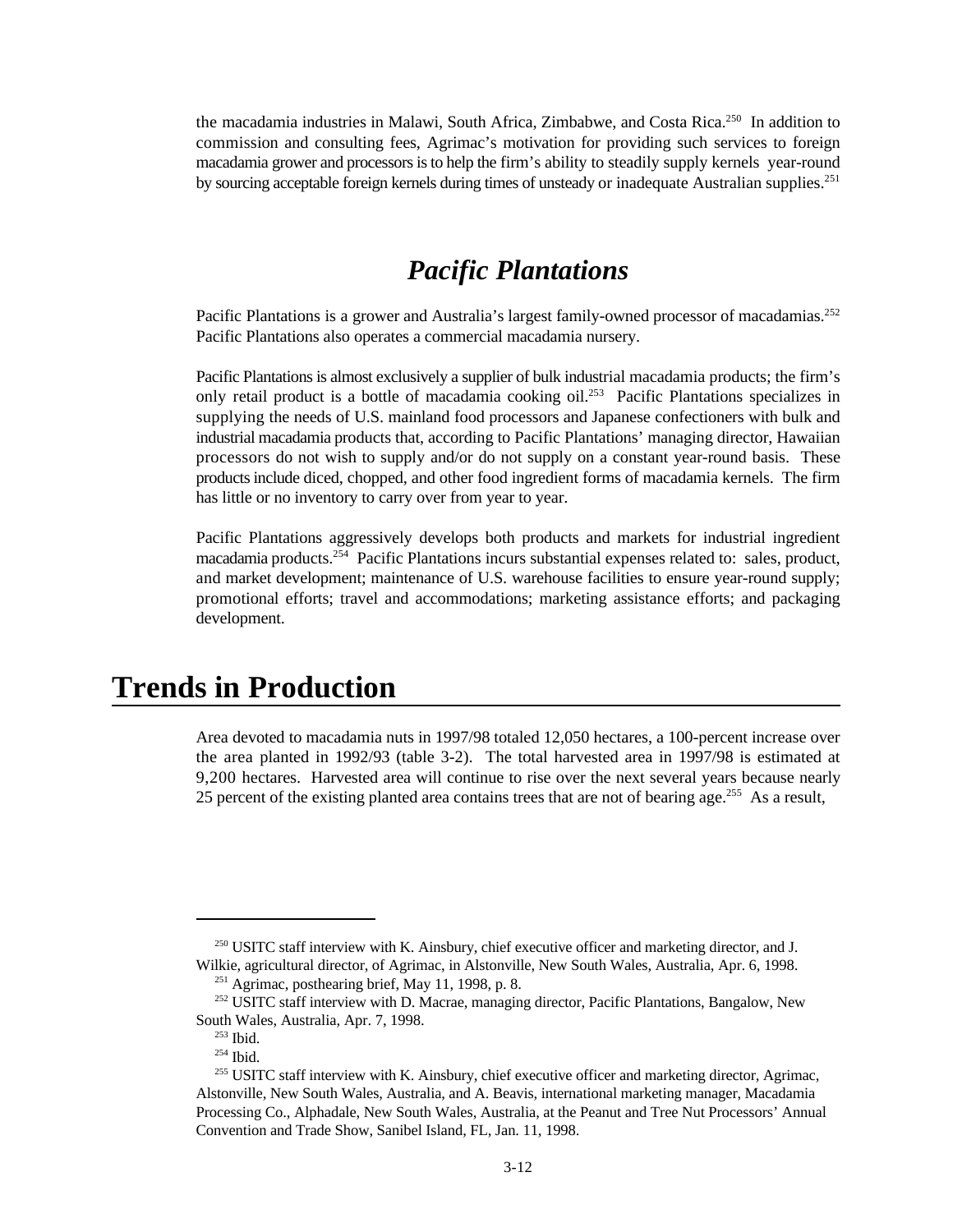| Year         | <b>Production</b> | <b>Planted</b> | <b>Bearing</b> | Yield<br>per hectare | <b>Raw kernels</b><br>production <sup>1</sup> |
|--------------|-------------------|----------------|----------------|----------------------|-----------------------------------------------|
|              | Metric tons       |                |                | ,,,,,,,,,            | $Metric \t{tons}$ $))))))))$                  |
| $1992/93$    | 12,000            | 6,020          | 24.270         | $^{2}2.8$            | 3,480                                         |
| $1993/94$    | 16,000            | 8,900          | 24.300         | $^{2}3.7$            | 4,640                                         |
| $1994/95$    | 18,000            | 9,000          | 24,348         | $^{2}4.1$            | 5,220                                         |
| $1995/96$    | 19,500            | 11,900         | 7,000          | 2.8                  | 5,655                                         |
| 1996/97<br>. | 25,000            | 12,000         | 9,000          | 2.8                  | 7.250                                         |
| 1997/98<br>. | 27,500            | 12.050         | 9.200          | 3.0                  | 7.975                                         |

#### **Table 3-2 Australian macadamia nuts: Nut-in-shell and kernel production, planted and bearing hectares, and yield, 1992/93 to 1997/98**

<sup>1</sup> NIS converted to kernel by using a conversion factor of 29 percent. NIS data are believed to be on a 10 percent moisture content basis.

 $<sup>2</sup>$  Data are believed to be in error. Total number of bearing hectares was most likely considerably higher.</sup>

Source: U.S. Depart of Agriculture, FAS, *World Horticultural Trade and U.S. Export Opportunities*, May 1995, p. 46 and USDA, FAS, telegram No. AGR AS8010, "Tree Nuts--Macadamia Annual Report--Australia," prepared by U.S. Embassy staff, Canberra, Feb. 1, 1998.

> production is expected to steadily increase into the future as new orchards are planted and as all orchards mature into their bearing stages.

> Macadamia nut production increased from 12,000 metric tons (NIS) in 1992/93 to 25,000 metric tons in 1996/97. Preliminary estimates place 1997/98 output at a record 27,500 metric tons. Some processors interviewed by USITC staff believe that production for 1997/98 will not exceed 1996/97 levels because of undesireably timed and disease-augmenting rains during the blooming period, followed by drought. It was also noted by such processors that future growth in yields may also be tempered by planting patterns. Many Australian orchards were planted at very high densities to maximize yield per hectare when the trees first begin to bear nuts. However, as the trees mature, as many as one-half of the trees may have to be removed to maintain tree vigor.<sup>256</sup> Hence, yields per hectare will decrease temporarily because of the loss of fruiting area as trees are removed. The rise in production over the last 5-7 years reflects increasing yield per tree as trees that were planted in the 1980s and early 1990s reach maturity. Plantings expanded during the early 1980s as rates of return increased from high prices. Current estimates place the total number of macadamia trees in Australia at 3.1 million. The earliest plantings by the Australian industry are now more than 20 years old. There are substantial new plantings of macadamias in Australia, particularly around Bundaburg, Queensland.

<sup>&</sup>lt;sup>256</sup> USITC staff interviews: with J. Twentyman, general manager, I. McConachie, chairman and managing director, P. Zummo, director of marketing, of Suncoast Gold, and T. Davenport, an AMS director, at Suncoast Gold offices, Gympie, Queensland, Australia, Apr. 2, 1998; with D. Macrae, managing director, Pacific Plantations, Banagalow, New South Wales Australia, Apr. 7, 1998; and with K. Wilson, manager of Gray Plantations and an AMS director, and G. Hargreaves, an AMS director, at Gray Plantations offices, Eureka, New South Wales, Australia, Apr. 4, 1998.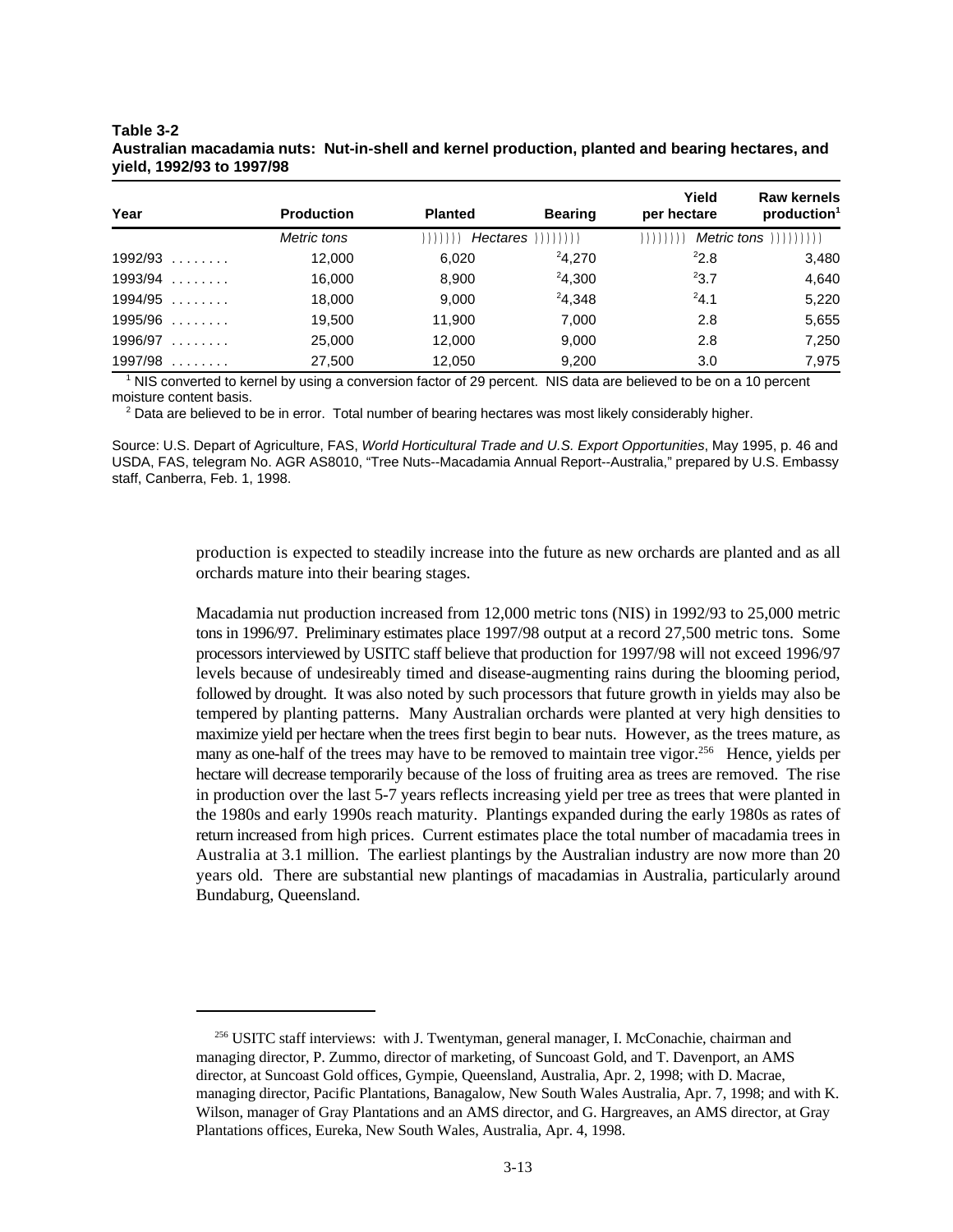Although Australian orchard acreage has doubled since the early 1990s, future production may rise less than proportionately as yield reductions from age-related problems occur.<sup>257</sup> Yield-reducing problems associated with orchard age include increased infestations of insects; increased opportunities for fungal and other diseases; and product loss to vermin which hide in the canopies.<sup>258</sup> Indeed, a number of problems have been reported in the older Australian orchards: overall increased insect and pest problems during the last 5-6 years; botrytus, a fungus; and increased infestations by the tropical nut bore and fruit spotting bug in both New South Wales and Queensland.<sup>259</sup>

## **The Australian Market**

## *Trends in Consumption*

Australian consumption of macadamia nuts nearly doubled, from 2,600 metric tons, NIS, in  $1991/92$ ,  $260$  to 4,683 metric tons in 1992/93, and then nearly doubled again to an estimated 9,000 metric tons in 1997/98 (table 3-3).<sup>261</sup> According to Australian Macadamia Society officers, this increase in apparent consumption resulted from a concerted effort to decrease dependence on the U.S. market.<sup>262</sup> Until the early 1990s, world macadamia supply was unable to keep up with expanding world demand, and most Australian production was exported, particularly to the United States (including Hawaiian processors).<sup>263</sup> For example, about 36 percent of Australia's 1992/93 production was exported to the United States.<sup>264</sup> Yet in 1990/91, growth in world demand began

 $263$  Ibid.

<sup>&</sup>lt;sup>257</sup> G. Hargreaves, AMS director, transcript of the hearing, Apr. 30, 1998, Washington, DC, pp. 47-49; and USITC staff interview with D. Macrae, managing director, Pacific Plantations, Bangalow, New South Wales, Australia, Apr. 7, 1998.

<sup>&</sup>lt;sup>258</sup> USITC staff interviews: with K. Wilson, manager of Gray Plantations, and an AMS director, and G. Hargreaves, and AMS directors, at Gray Plantation offices, Eureka, New South Wales, Australia, Apr. 7, 1998; and with A. Yamaguchi, horticulturalist and president, Ka'u Agribusiness Co., Hilo, HI, Mar. 26, 1998.

<sup>&</sup>lt;sup>259</sup> USITC staff interviews with K. Wilson, manager of Gray Plantations, and an AMS director, and G. Hargreaves, and AMS director, at Gray Plantations offices, Eureka, New South Wales, Australia, Apr. 4, 1998; with I. Mulligan, owner, Honey and Nut Mangement Pty. Ltd., Dunoon, New South Wales, Australia, Apr. 7, 1998; and with G. Garratt, grower and former AMS president, at Suncoast Gold offices, Gympie, Queensland, Australia, Apr. 2, 1998.

<sup>&</sup>lt;sup>260</sup> USDA, FAS, telegram No. AGR AS8010, "Tree Nuts--Macadamia Nut Annual Report --Australia," prepared by the U.S. Embassy staff, Feb. 24, 1994.

<sup>&</sup>lt;sup>261</sup> USDA, FAS, *World Horticultural Trade & U.S. Export Opportunities*, May 1995, p. 46 and April. 1997, p. 24, and telegram No. AGR AS8010, "Tree Nuts--Macadamia Annual Report--Australia," prepared by U.S. Embassy staff, Canberra, Feb. 1, 1998.

<sup>&</sup>lt;sup>262</sup> USITC staff interviews: with T. Davenport, an AMS director, Brisbane, Queensland, Australia, Apr. 2, 1998; and with R. Fayle, president, and G. Hargreaves, a director, of AMS, at AMS headquarters, Lismore, New South Wales, Australia, Apr. 4, 1998.

 $264$  This ratio was calculated from 1992/93 data from two separate source publications. The 4,311 MT of Australian exports to the United States (in-shell basis) was provided by USDA, FAS, "Tree Nuts-- Macadamia Annual Report--Australia," telegram No. AGR AS4010, prepared by U.S. Embassy staff, Canberra, Feb. 24, 1994. The 12,000 MT Australian production estimate (in-shell basis) was provided by USDA, FAS, *World Horticultural Trade and U.S. Export Opportunities*, May 1995, p. 46. Data to calculate the 1990/91 share were judged of ambiguous reliability.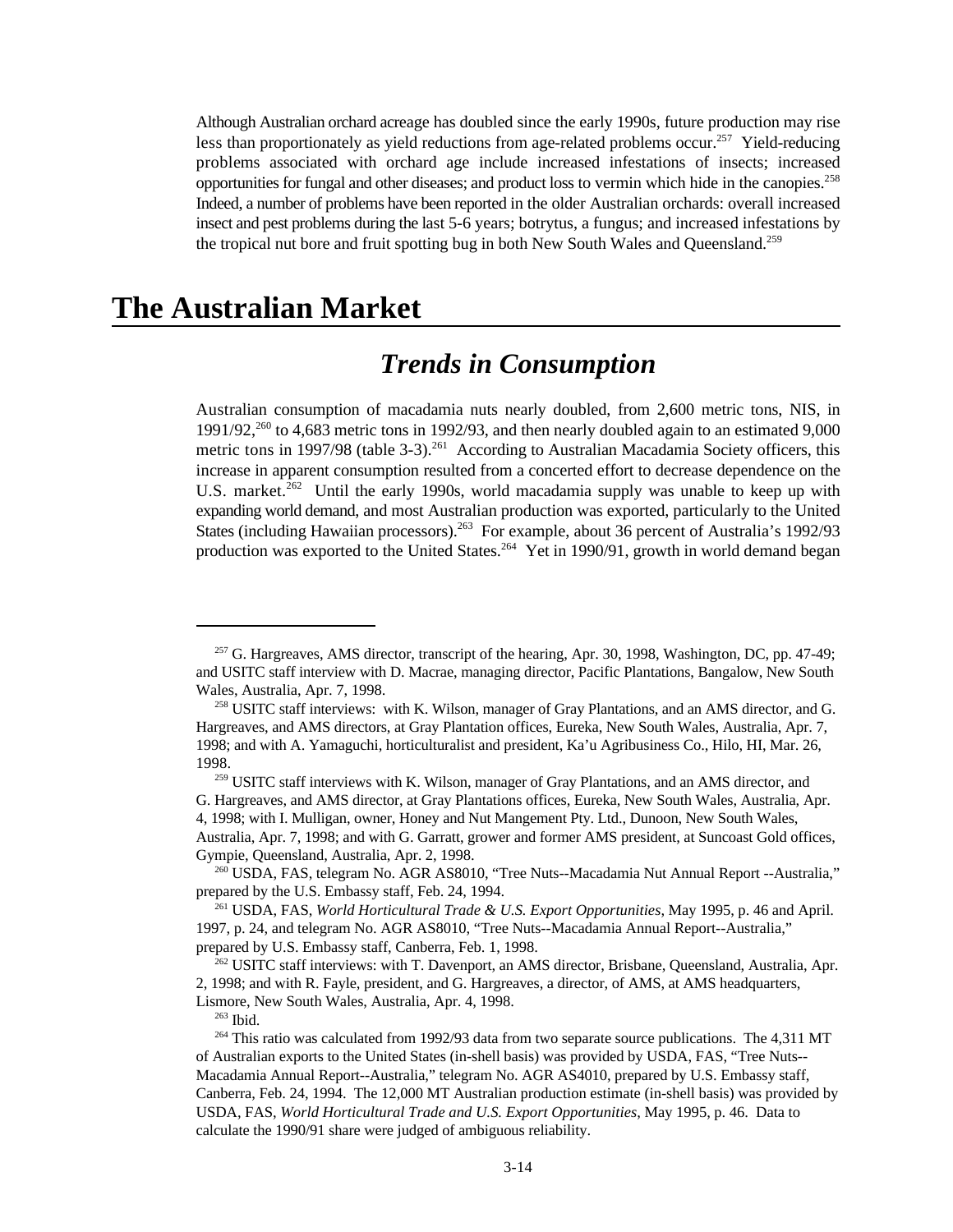**Table 3-3 Australian macadamia nuts: Production, imports, exports, and apparent consumption, 1992/93 to 1997/98**

| Year <sup>1</sup> | <b>Beginning</b><br><b>stocks</b> | <b>Production</b> | <b>Imports</b> | <b>Exports</b> | Apparent<br>consumption | <b>Ending</b><br>stocks |  |  |  |  |  |
|-------------------|-----------------------------------|-------------------|----------------|----------------|-------------------------|-------------------------|--|--|--|--|--|
| $1992/93$         | 763                               | 12,000            | 0              | 8,080          | 4,683                   | $\mathbf 0$             |  |  |  |  |  |
| $1993/94$         | 0                                 | 16,000            | 0              | 8,525          | 7,475                   | $\mathbf 0$             |  |  |  |  |  |
| $1994/95$         | 0                                 | 18,000            | 0              | 12,609         | 5,391                   | $\mathbf 0$             |  |  |  |  |  |
| $1995/96$         | 0                                 | 19.500            | 0              | 12.727         | 6,773                   | $\Omega$                |  |  |  |  |  |
| $1996/97$         | 0                                 | 25,000            | 0              | 14.141         | 8.000                   | 2,859                   |  |  |  |  |  |
| $1997/98^2$       | 0                                 | 27,500            | 0              | 16,000         | 9,000                   | 2,500                   |  |  |  |  |  |

(*Metric tons, in-shell basis*)

 $1$  Marketing year beginning July 1 of first year shown.

 $2$  Estimated.

Source: U.S. Depart of Agriculture, FAS, *World Horticultural Trade and U.S. Export Opportunities*, May 1995, p. 46 and U.S. Department of Agriculture, FAS, telegram No. AGR AS8010, "Tree Nuts--Macadamia Annual Report-- Australia," prepared by U.S. Embassy staff, Canberra, Feb. 1, 1998.

> slowing and production started rising, and this ultimately led by late 1996, to world inventory accumulations, world price decreases, and a slackening in U.S. purchases of Australian kernel.<sup>265</sup>

## *Marketing and Promotion Efforts*

Given the developments of the early 1990's just described, the Australian industry reduced its dependence on the U.S. market by developing new domestic and foreign markets. The industry undertook generic domestic promotions that included television advertising, advertisements in trade journals and magazines, promotion of macadamia usage in food service, and promotion of beneficial nutritional and health attributes of macadamia nuts.<sup>266</sup> Three firms have developed and market to both Australians and Australia-bound Asian tourists, a wide array of retail macadamia products.<sup>267</sup>

<sup>&</sup>lt;sup>265</sup> USITC staff interviews: with T. Davenport, an AMS director, Brisbane, Queensland, Australia, Apr. 2, 1998; and with R. Fayle, president, and G. Hargreaves, a director, of AMS, at AMS headquarters, Lismore, New South Wales, Australia, Apr. 4, 1998.

<sup>&</sup>lt;sup>266</sup> T. Davenport, an AMS director, transcript of the hearing, Apr. 30, 1998, Washington, DC, pp. 5-9; and USITC staff interviews: with W. Prowse, industry manager of AHC, and G. Hargreaves, an AMS director, at AHC headquarters, Sydney, New South Wales, Australia, Apr. 8, 1998; and with T. Davenport, an AMS director, Brisbane, Queensland, Australia, Apr. 2, 1998.

 $267$  USITC staff interviews: with J. Twentyman, general manager, I. McConachie, chairman and managing director, and P. Zummo, director of marketing, of Suncoast Gold, and T. Davenport, an AMS director, at Suncoast Gold offices, Gympie, Queensland, Australia, Apr. 2, 1998; with A. Scott, financial controller, J. Briggs, factory manager, and J. Underhill, factory and quality manager, of MPA, and G. Hargreaves, an AMS director, of the MPA factory office, Lismore, New South Wales, Australia, Apr. 7, 1998; and with A. Burnside, general manager of Australian MacFarms, and T. Davenport, an AMS director, at Australian MacFarms offices, Woombye, Queensland, Australia, Apr. 3, 1998.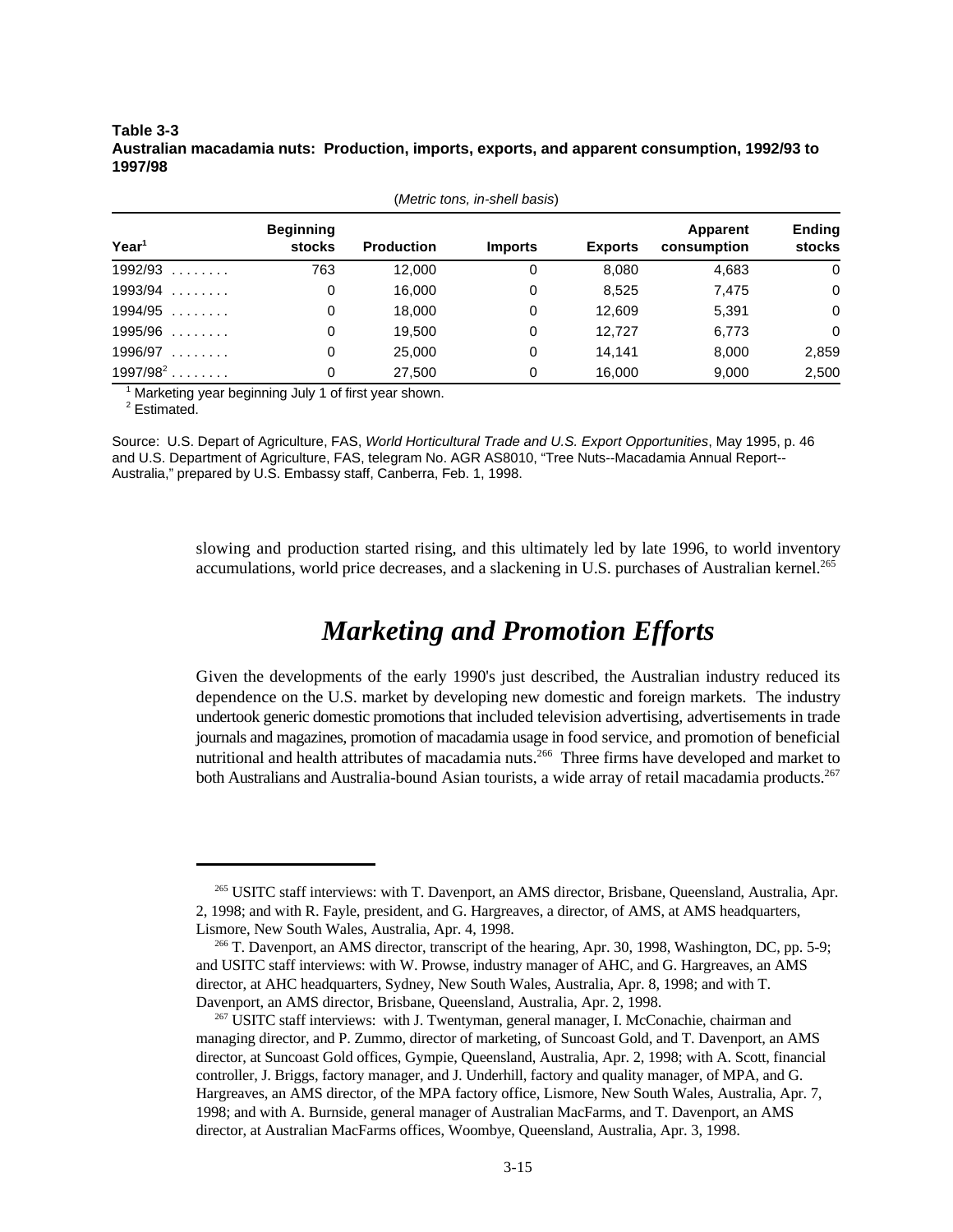Aside from small quantities of NIS sold in fresh produce stores in Australia, the vast majority of macadamias are consumed as kernels or in value-added products. Increasing amounts of kernels are used in Australian restaurants and food service as a result of Australian Horticultural Corporation (AHC) efforts to increase macadamia usage in home and restaurant recipes.<sup>268</sup> AHC's stated goal is to have at least one recipe using macadamias in every reputable Australian restaurant.<sup>269</sup>

Peninsular/MacFarms has developed the mainland Chinese and Hong Kong food service markets for macadamias through promotion of macadamias as a recipe ingredient for Chinese cuisine. Macadamia Plantations of Australia (MPA) has developed and is marketing cosmetic products such as soaps embedded with a skin-cleansing macadamia abrasive and skin lotions containing macadamia oil and lanolin.<sup>270</sup> One firm is developing, designing, and aggressively marketing new industrial ingredient macadamia-based products for mainland U.S. processed food manufacturers available elsewhere. U.S. industry representatives have claimed that the Australian industry has not fully understood the marketing responsibility of expanding market demand for its increasing Australian macadamia production, and has invested, what the U.S. representatives claim to be an inadequate 5 percent of revenues in sales, product, and market development activities.<sup>271</sup> The above discussion and table 3-1 suggests that the six Australian processors, especially those with established retail product lines, have expended more efforts and made more of the investments in such activities than acknowledged by the U.S. representative's testimony.

As a result of the above efforts, the share of Australian production sold to the United States decreased from 36 percent in 1992/93 to 11 percent in 1997/98,<sup>272</sup> apparent consumption in Australia increased significantly, and Australian exports of macadamias to other countries grew rapidly.

<sup>&</sup>lt;sup>268</sup> USITC staff interview with W. Prowse, industry manager of AHC, and G. Hargreaves, an AMS director, at AHC headquarters, Sydney, New South Wales, Australia, Apr. 8, 1998.

 $269$  Ibid.

<sup>&</sup>lt;sup>270</sup> USITC staff fieldwork in Hawaii and Australia, Mar. 23-Apr. 10, 1998.

 $271$  This view was expressed by R. Vidgen, president of MacFarms of Hawaii, transcript of the hearing, March 25, 1998, Kailua-Kona, HI, pp. 39-48; by R. Vidgen, president of MacFarms of Hawaii, transcript of the hearing, April 30, 1998, Washington, DC, pp. 57-71; by B. Loader, vice president for marketing of MacFarms of Hawaii, transcript of the hearing, April 30, 1998, Washington, DC, pp. 81-82; and by T. Inglett, president, Hawaii Division, Mauna Loa Macadamias, transcript of the hearing, Mar. 25, 1998, Kailua-Kona, HI, pp. 58-61. Such opinions were also expressed in an USITC staff interview with B. Loader, vice president for marketing, and T. Pogson, industrial sales, of MacFarms of Hawaii, at the Peanut and Tree Nut Processors' Annual Convention and Trade Show, Sanibel Island, FL, Jan. 12, 1998.

 $272$  This ratio was calculated from 1992-93 data from two separate source publications. The 4,311 metric tons (in-shell basis) of Australian exports to the United States was provided by USDA, FAS, telegram No. AGR AS4010, "Tree Nuts--Macadamia Annual Report--Australia," prepared by U.S. Embassy staff, Canberra, Feb. 24, 1994. The 12,000 metric tons Australian production estimate (in-shell basis) was provided by USDA, FAS, World Horticultural Trade and U.S. Export Opportunities, May 1995, p. 46.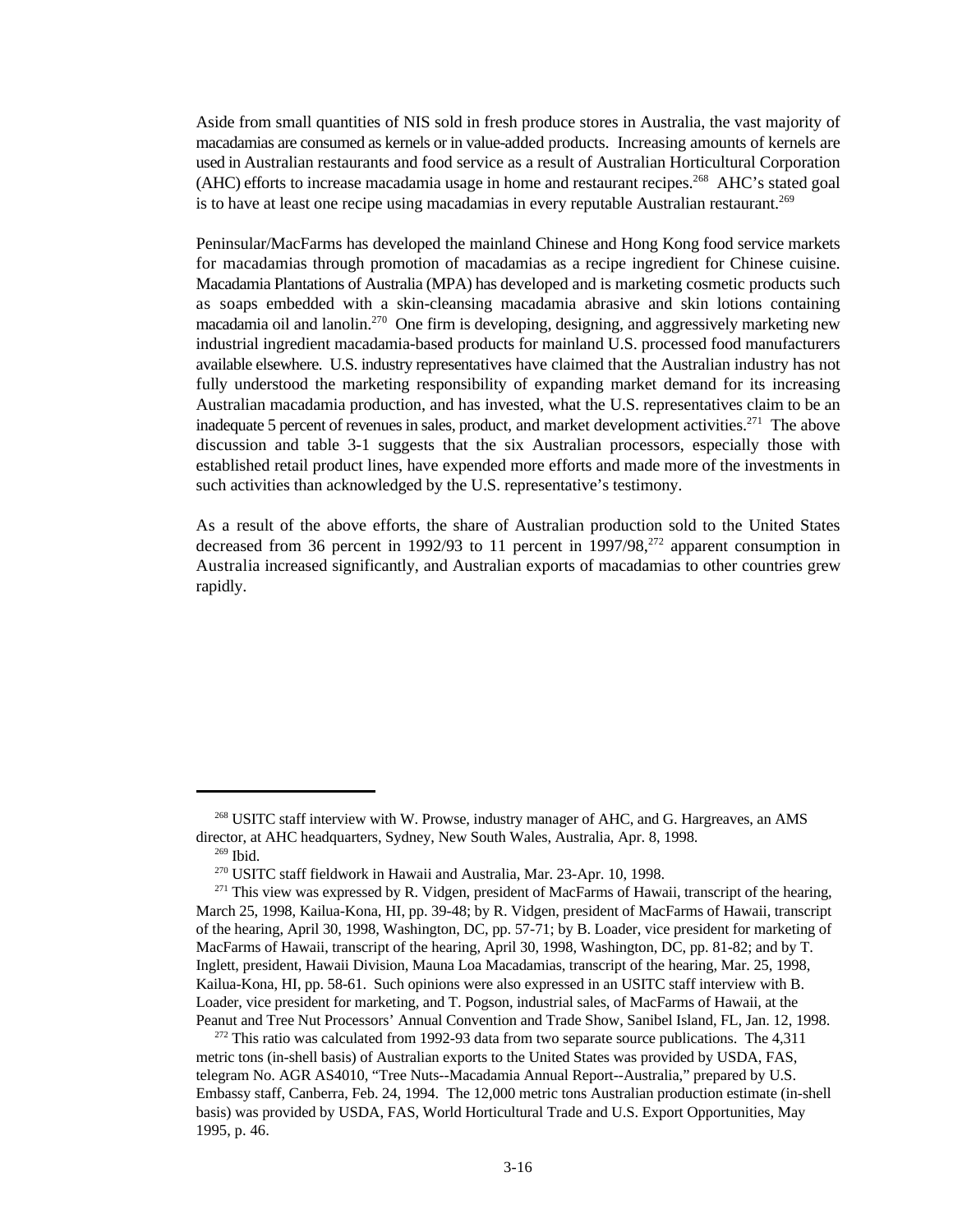## **Australian Imports of Macadamia Nuts and Nut Products**

## *Trends in Imports*

Australian imports of macadamia nuts enter in a basket category "Fresh or dried nuts, not elsewhere specified." The two largest suppliers of nuts to Australia in this category are the United States and China. However, imports of macadamia nuts are believed by Australian industry sources to be negligible.

## *Tariff Treatment*

The following are the Australian rates of import duties imposed on macadamias or products containing macadamias:<sup>273</sup>

| <b>Product</b>                                | <b>HTS</b> heading | <b>Rates of duty</b> |
|-----------------------------------------------|--------------------|----------------------|
| Macadamias in shell                           | 0802.90.0033       | Free                 |
| Macadamias shelled but not further            |                    |                      |
| treated or processed                          | 0802.90.00         | Free                 |
| Oil, not elsewhere specified                  | 1515.90.00         | Free                 |
| Sugar confectionary containing nuts           | 1704.90.00         | 5 percent ad valorem |
| Chocolate containing nuts: in blocks,         |                    |                      |
| slabs or bars weighing more                   |                    |                      |
| than 2 kg.                                    | 1806.20.00         | 5 percent ad valorem |
| Other in blocks, slabs, or bars -- filled     | 1806.31.00         | 5 percent ad valorem |
| Other in blocks, slabs, or bars -- not filled | 1806.32.00         | 5 percent ad valorem |
| Other                                         | 1806.90.00         | 5 percent ad valorem |
| Otherwise prepared or preserved               |                    |                      |
| fruit, nuts, and other edible parts           |                    |                      |
| of plants                                     | 2008.19            | 5 percent ad valorem |
| Ice cream, containing nuts                    | 2105.00.00         | 4 percent ad valorem |

## *Australian Exports of Macadamia Nuts and Nut Products*

Australia's exports consist largely of kernels and macadamia kernel products. The majority of the exports are bulk raw kernels.<sup>274</sup> The United States, Hong Kong, and Japan were the principal

<sup>&</sup>lt;sup>273</sup> Rates of Australian import duties were provided by the Embassy of Australia, posthearing brief, May 15, 1998, attached Australian Customs Service facsimile, May 12, 1998, pp. 1-2.

 $274$  Information was obtained from two USITC staff interviews: with R. O'Connor, export manager, Jorgenson Waring Foods, and G. Hargreaves, and AMS director, at Jorgenson Waring offices, Sydney, New South Wales, Australia, Apr. 8, 1998; and with G. Brunton, manager, nuts and dried fruit, of Orbis Commodities Pty. Ltd., and G. Hargreaves, an AMS director, at Orbis Commodities offices, Sydney, New South Wales, Australia, Apr. 8, 1998.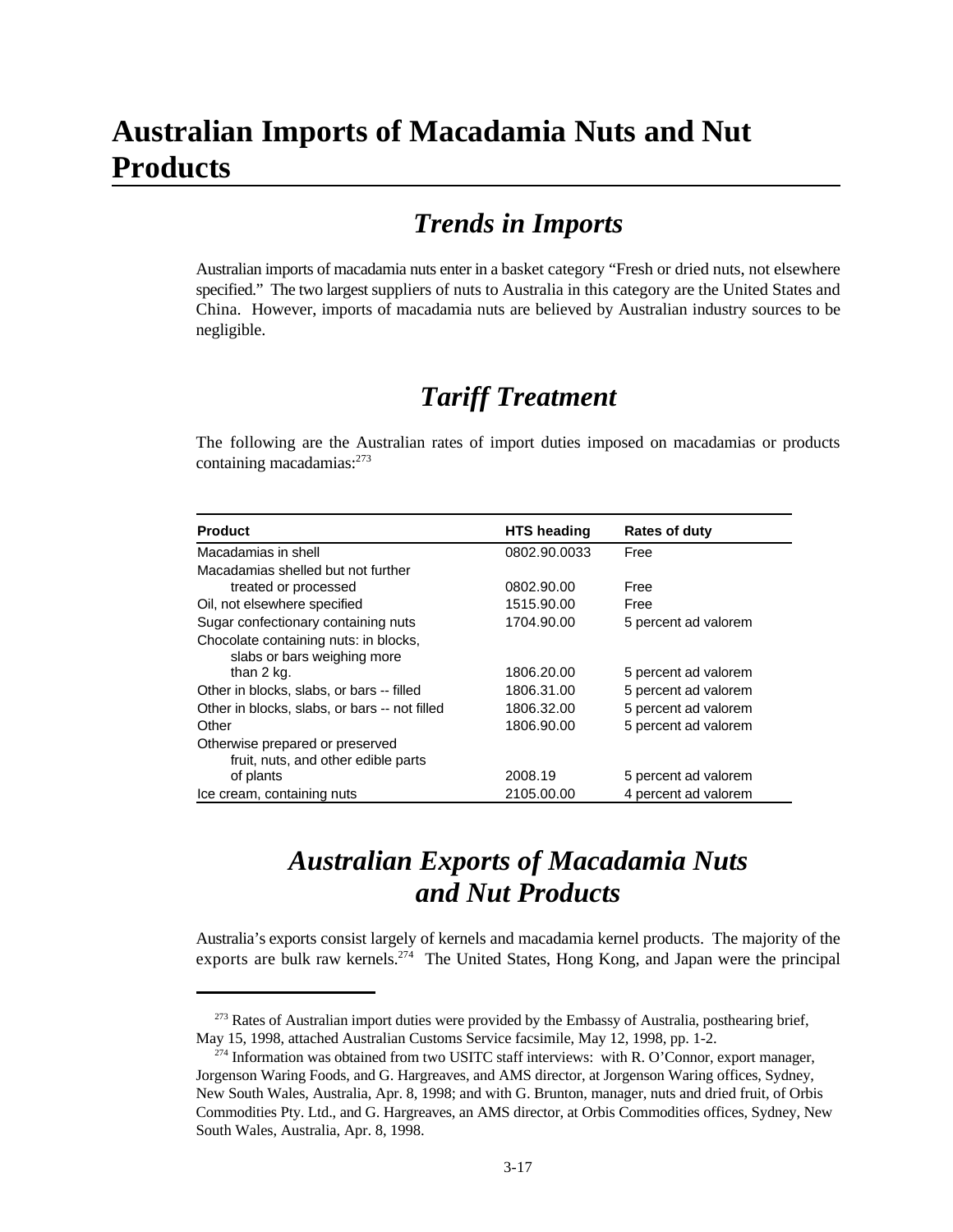Australian export markets in 1996/97 (table 3-4). The United States accounted for 22 percent (3,053 metric tons in-shell basis) of Australia's macadamia nut exports from July 1, 1996 to June 30, 1997. Hong Kong and Japan were the next largest markets, with 21 percent each. Other important markets are Belgium and Germany. Industry sources indicate that recent Asian economic problems may have an adverse effect on export sales to Asia as the bulk of such exports go to Hong Kong and Japan. $275$  According to the USDA, exports to Europe are likely to continue to increase modestly. Data on the quantity and value of Australian exports of macadamia kernel products are not available.

## **Industry Institutions: Relations Among Growers, Processors, Governments, and Consumers**

The Australian macadamia industry's growers, processors, governments (State and Federal), and consumers (domestic and foreign) are tied together by three Australian institutions or organizations: the Australian Macadamia Society (AMS), the Australian Horticultural Corporation(AHC), and the Horticultural Research and Development Corporation (HRDC). These organizations work together to plan, fund, and implement the levy-funded promotion and scientific research programs for the industry.<sup>276</sup>

### *The Australian Macadamia Society*

The Australian Macadamia Society (AMS) is a society of growers, processors, scientists, consumers, and others interested in macadamias, and is recognized as the Australian macadamia industry's most important industry body by growers, processors, processor/growers, commercial firms, and governments.<sup>277</sup> The AMS' 670 members account for about 95 percent of Australian production.<sup>278</sup> The society's goal is to promote the welfare and augment the financial health of the Australian macadamia industry. In so doing, the AMS collects membership fees and sets levels and distribution patterns for the legislated and mandatory macadamia levy that was implemented in 1992. The AMS funds and promotes macadamia usage through the AHC; funds and coordinates the implementation of scientific research projects through the HRDC; and funds the macadamia industry's participation in Australia's national residue testing program through the National Residue Survey (NRS).<sup>279</sup>

<sup>&</sup>lt;sup>275</sup> USDA, FAS, telegram No. AGR AS8010, "Tree Nuts--Macadamia Annual Report--Australia," prepared by U.S. Embassy staff, Canberra, Feb. 1, 1998.

 $^{276}$  USITC staff interview with T. Davenport, an AMS director, in Brisbane, Queensland, Australia, Apr. 2, 1998.

Australian Macadamia Society (AMS), *Australian Macadamia Society*, undated, found at <sup>277</sup> **http://www.nor.com.au/agriculture/ams/macasoc.htm,** May 11, 1998.

<sup>&</sup>lt;sup>278</sup> AMS, prehearing brief, Apr. 20, 1998, p. 3; T. Davenport, an AMS director, transcript of the hearing, Apr. 30, 1998, Washington, DC, pp. 8-9; and USITC staff interview with R. Fayle, president, and G. Hargreaves, a director, of AMS, AMS headquarters, Lismore, New South Wales, Australia, Apr. 4, 1998.

<sup>&</sup>lt;sup>279</sup> USITC staff interview with T. Davenport, an AMS director, in Brisbane, Queensland, Australia, Apr. 2, 1998.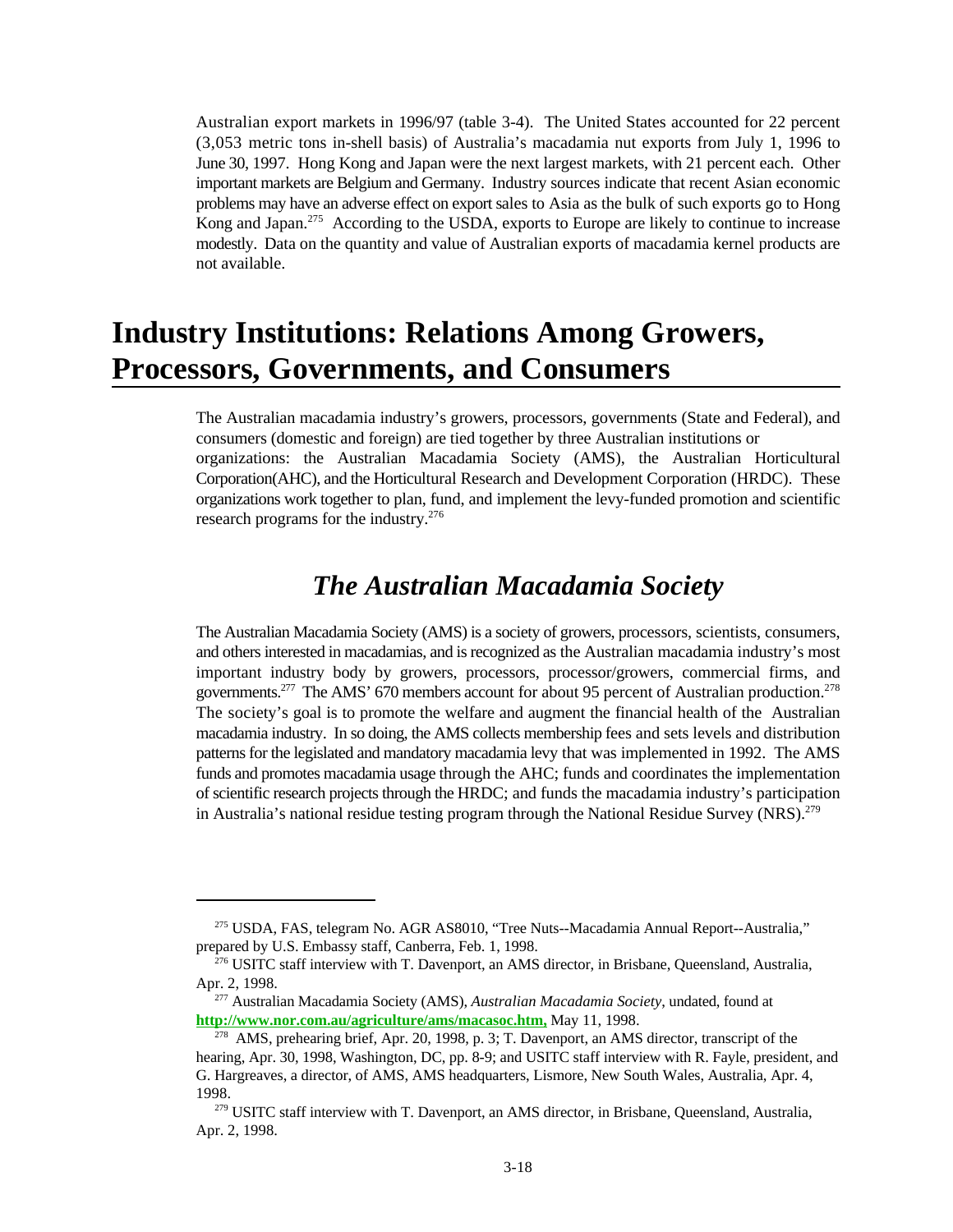#### **Table 3-4 Australia: Exports of macadamia nuts, marketing years, 1993-96**

| (Metric tons, in-shell basis) |       |        |        |        |  |  |  |  |
|-------------------------------|-------|--------|--------|--------|--|--|--|--|
| Country                       | 1993  | 1994   | 1995   | 1996   |  |  |  |  |
| United States                 | 3.436 | 4.246  | 3.475  | 3,053  |  |  |  |  |
|                               | 1.364 | 1.970  | 2.870  | 3,041  |  |  |  |  |
|                               | 2,077 | 2.327  | 2,222  | 3,032  |  |  |  |  |
| Belgium/Luxembourg            | 113   | 1.328  | 1.662  | 1.896  |  |  |  |  |
| Germany                       | 524   | 1.311  | 1.165  | 1,086  |  |  |  |  |
| All other                     | 1,011 | 1.427  | 1,333  | 2,033  |  |  |  |  |
| Total                         | 8.525 | 12.609 | 12.727 | 14.141 |  |  |  |  |

#### (*Metric tons, in-shell basis)*

Note.—Marketing year begins July 1 of year indicated and ends June 30 of the following year.

Source: U.S. Department of Agriculture, FAS, *World Horticultural Trade and U.S. Export Opportunities*, May 1995, p. 46 and U.S. Department of Agriculture, FAS, telegram No. AGR AS5014, "Tree Nuts--Macadamia Annual Report- -Australia," prepared by U.S. Embassy staff, Canberra, Feb. 24, 1995, and message reference No. AGR AS8010, prepared by U.S. Embassy staff, Canberra, Feb. 1, 1998.

#### **Coordination and informing AMS membership**

At each general annual meeting, the AMS votes on the amount and distribution of the levy collected at the processing level by the Australian Department of Primary Industries and Energy.<sup>280</sup> At the 1997 general annual meeting, the AMS voted for a levy of 7 cents<sup>281</sup> per kilogram to be collected and distributed by the Australian Department of Primary Industries and Energy as follows: 3.5 cents per kilogram for marketing and promotion projects developed, funded, and implemented through the AHC; 3.3 cents per kilogram for research and development projects developed, funded, and implemented through the HRDC; and  $0.2$  cents per kilogram for residue testing.<sup>282</sup> The AMS increased the promotional portion from 1.5 cents to 3.5 cents per kilogram at its 1997 general meeting.

The society publishes a newsletter six times annually to disseminate current news of interest for the membership. Additionally, the AMS members have internet access to an electronic bulletin board that stores and provides access to essays, articles, and news features of interest and relevance to the industry.<sup>283</sup> The society has also developed the "MacMan" computer program that catalogs the industry's best trade, farming, and bookkeeping practices for dissemination throughout the membership. Through its promotional efforts with the Australian Horticultural Corp., the society

 $^{280}$  USITC staff interviews: with R. Fayle, president, and G. Hargreaves, a director, of AMS, AMS headquarters, Lismore, New South Wales, Australia, Apr. 4, 1998; and with T. Davenport, an AMS director, in Brisbane, Queensland, Australia, Apr. 4, 1998.

 $281$  Unless otherwise stated, the levy is presented in Australian cents per kg.

<sup>&</sup>lt;sup>282</sup> USITC staff interviews: with R. Fayle, president, and G. Hargreaves, a director, of AMS, AMS headquarters, Lismore, New South Wales, Australia, Apr. 4, 1998; and with T. Davenport, an AMS director, in Brisbane, Queensland, Australia, Apr. 2, 1998. Information concerning collection by the Levies Management Unit was received by USITC staff in an email from the Australian Macadamia Society, May 19, 1998.

<sup>&</sup>lt;sup>283</sup> USITC staff interview with R. Fayle, president, and G. Hargreaves, a director, of AMS, AMS headquarters, Apr. 4, 1998.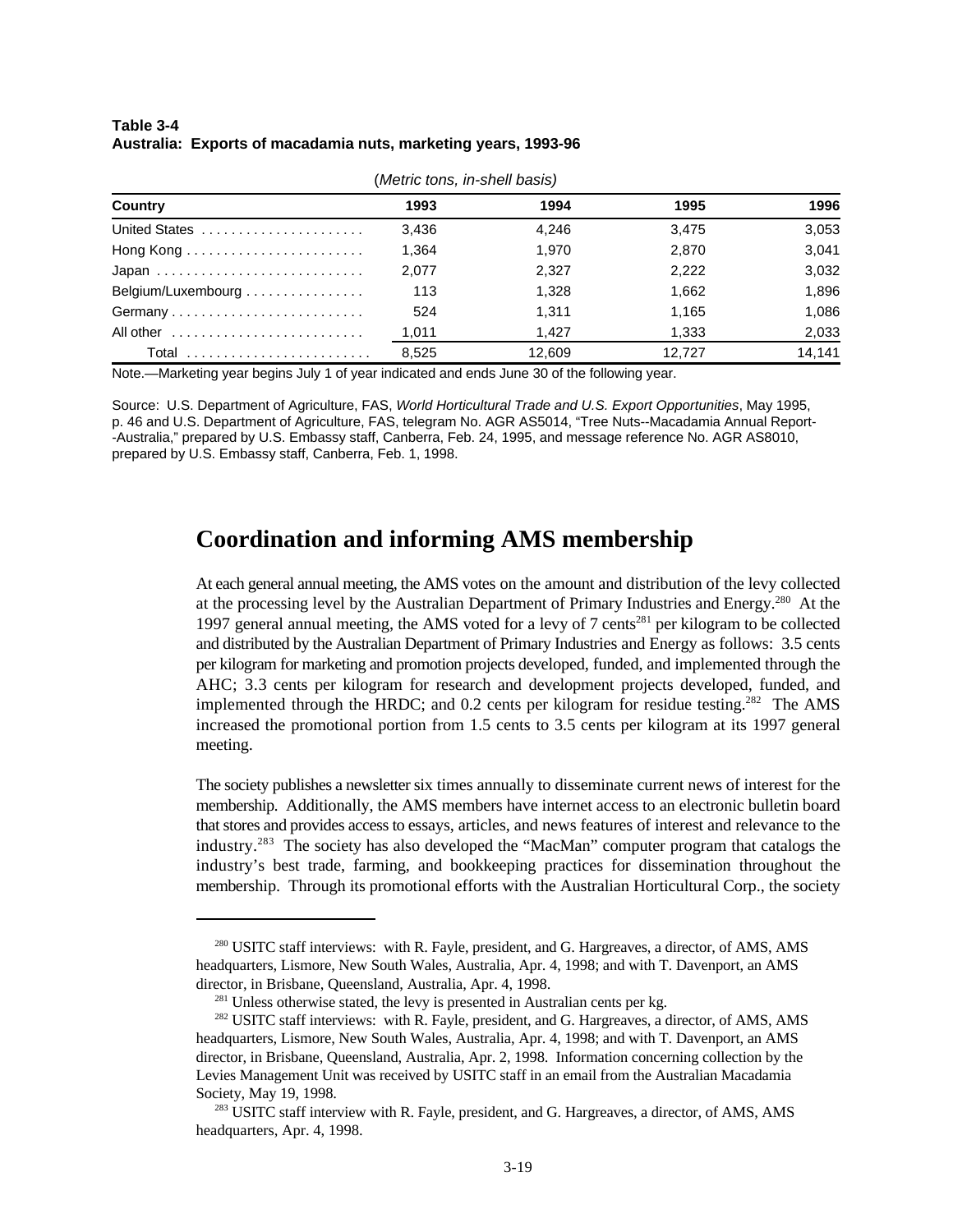also maintains a website on the internet and publishes brochures and information bulletins.<sup>284</sup>

#### **Australian Horticultural Corporation and generic macadamia promotion**

The Australian Horticultural Corp. (AHC) is an Australian Federal Corporation which aims to add value to numerous Australian horticultural products through developing and managing marketing support and promotion programs for its participant industries, including the macadamia industry.<sup>285</sup> This is accomplished through AHC expertise in domestic and international marketing, marketing and economic research, and market development. The AHC participates with the AMS in order to develop and implement a marketing support and promotional program for Australian macadamias (described below) funded by an allotted portion of the legislated macadamia levy.<sup>286</sup>

During 1998, levy funds for macadamia promotions are expected to increase from 1997's A\$285,000 (US\$186,100) to over A\$800,000 (over US\$522,000).<sup>287</sup> The promotional fund generated in 1996/97 was distributed as follows: 30 percent for AHC overhead costs; 40 percent for promotion activities; 30 percent less \$A12,000 for an accumulated reserve fund to finance future promotions; and A\$12,000 for advertisements.<sup>288</sup> Levy funds allocated to the AHC are not matched with Federal dollars as are levy funds allocated to the HDRC.<sup>289</sup>

The AHC promotes awareness and demand for macadamias through advertising in various media, such as the trade journals, *The Cracker* and *The Clipper*. AHC and AMS have developed a number of information bulletins such as *The Macadamia Story*, which provides information about macadamias and the Australian industry.<sup>290</sup> Further, the AHC publishes an annual informational newsletter, *Macadamia Industry*, which summarizes and reports program progress, industry developments, etc.<sup>291</sup> Industry summaries are also published in *AHC News*.<sup>292</sup>

The AHC organizes trade shows, chefs' meetings and workshops, and other conventions in order to promote macadamia use, especially in food service. The AHC sponsored the Third Australian

<sup>&</sup>lt;sup>284</sup> The AMS website is found at **http://www.nor.com.au/agriculture/ams/macasoc.htm**. As an example, see AMS, *Macadamia Industry* (Sydney, New South Wales, Australia: Australian Horticultural Corporation, 1997).

<sup>&</sup>lt;sup>285</sup> Australian Horticultural Corporation (AHC), *Macadamia Industry* (Sydney, New South Wales, Australia: AHC, 1997), p. 4.

<sup>&</sup>lt;sup>286</sup> AHC, *Macadamia Industry*, 1997, p. 4; and USITC staff interview with W. Prowse, industry manager of the AHC, and G. Hargreaves, an AMS director, at AHC headquarters, Sydney, New South Wales, Australia, Apr. 8, 1998.

<sup>&</sup>lt;sup>287</sup> USITC staff interview with T. Davenport, an AMS director, in Brisbane, Queensland, Australia, Apr. 2, 1998.

<sup>&</sup>lt;sup>288</sup> USITC staff interview with R. Fayle, president, and G. Hargreaves, a director, of AMS, AMS headquarters, Lismore, New South Wales, Australia, Apr. 4, 1998.

 $^{289}$  USITC staff interview with W. Prowse, industry manager of AHC, and G. Hargreaves, an AMS director, at AHC headquarters, Sydney, New South Wales, Australia, Apr. 8, 1998.

<sup>&</sup>lt;sup>290</sup> AMS, *The Macadamia Story*, an undated informational brochure (Lismore, New South Wales, Australia: AMS). The brochure is also found at

**http://www.nor.com.au/agriculture/ams/macadami.htm**.

<sup>&</sup>lt;sup>291</sup> AHC, *Macadamia Industry* (Sydney, New South Wales, Australia: AHC, 1997).

<sup>&</sup>lt;sup>292</sup> See AHC, *AHC News*, April 1998.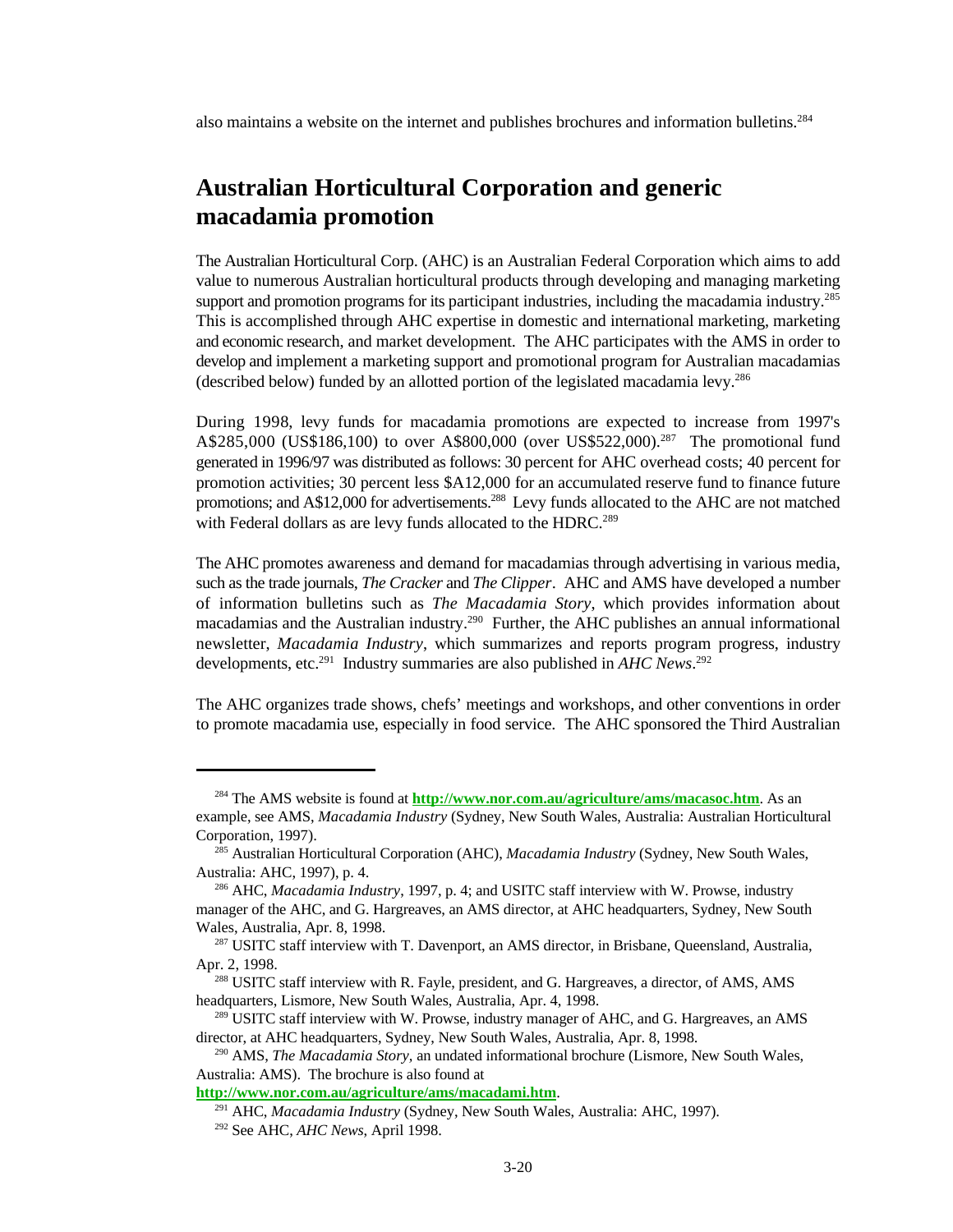Macadamia Culinary Awards where 105 chefs met in Sydney to enter a contest for the best new recipe using macadamias.<sup>293</sup> In March 1998, the AHC participated in the 28th World Association of Cooks Congress, where 2,000 chefs gathered to develop and trade recipes.<sup>294</sup> At this congress, the AHC promoted a number of new dishes using macadamias. The AMS and AHC then use such events to develop and distribute brochures of new macadamia recipes and uses to food service establishments.

The AHC and the AMS have committed A\$450,000 (US\$293,850) to promote macadamia nuts in Germany, a market which the AMS and AHC believe to be only 5 percent saturated.<sup>295</sup> Buvers in Germany have slowed purchases, presumably as world prices started to fall and in anticipation of lower prices, and the AMS and AHC decided that such a promotional initiative was needed to "jumpstart" the market again.<sup>296</sup> The program consists of marketing research, trade and consumer magazine advertising, public relations activities, and free samples for prospective German buyers and end users.<sup>297</sup>

#### **Funding and conducting research and development through the HRDC**

As noted above, nearly one-half of the mandatory levy, or 3.3 cents/kg, is allocated to the Horticultural Research and Development Corporation (HRDC), where the funds are federally matched, dollar for dollar, and then used to conduct research and development studies needed by, and of benefit to, the Australian macadamia industry.<sup>298</sup> In 1998, over A\$800,000 (US\$522,400) were committed to finance new research, and in early 1998, A\$1.2 million (US\$783,600) in macadamia research projects were funded and ongoing.<sup>299</sup> Another A\$1 million (US\$653,000) is expected to be committed to new research in 1998/99.<sup>300</sup> And even without changes in the levy itself, levy-generated, federally-matched research funds allocated to the HRDC should increase with

<sup>&</sup>lt;sup>293</sup> AHC, *Macadamia Industry*, 1997, pp. 1-2.

 $294$  AHC, Macadamia Industry, 1997, p. 2; and USITC staff interview with W. Prowse, industry manager of AHC, and G. Hargreaves, an AMS director, at AHC headquarters, Sydney, New South Wales, Australia, Apr. 8, 1998.

 $295$  Ibid.

<sup>&</sup>lt;sup>296</sup> USITC staff interview with G. Brunton, manager, Orbis Commodities Pty. Ltd, Sydney, New South Wales, Australia, Apr. 8, 1998; and USITC staff interview with W. Prowse, industry manager of AHC, and G. Hargreaves, an AMS director, at AHC headquarters, Sydney, New South Wales, Australia, Apr. 8, 1998.

<sup>&</sup>lt;sup>297</sup> AHC, *Macadamia Industry*, 1997, p. 2; and USITC staff interview with W. Prowse, industry manager of AHC, and G. Hargreaves, an AMS director, at AHC headquarters, Sydney, New South Wales, Australia, Apr. 8, 1998.

<sup>&</sup>lt;sup>298</sup> USITC staff interview with R. Fayle, president, and G. Hargreaves, a director, of AMS, AMS headquarters, Lismore, New South Wales, Australia, Apr. 1998; and T. Davenport, an AMS director, transcript of the hearing, Apr. 30, 1998, Washington, DC. pp. 5-9.

 $299$  USITC staff interview with R. Fayle, president, and G. Hargreaves, a director, of AMS, AMS headquarters, Lismore, New South Wales, Australia, Apr. 4, 1998.

<sup>300</sup> USITC staff interview with Dr. C. McConchie, research scientist, Commonwealth Scientific and Industrial Research Organisation (CSIRO) and University of Queensland's Division of Horticulture, and G. Hargreaves, an AMS director, at the University of Queensland campus, Brisbane, Queensland, Australia, Apr. 3, 1998.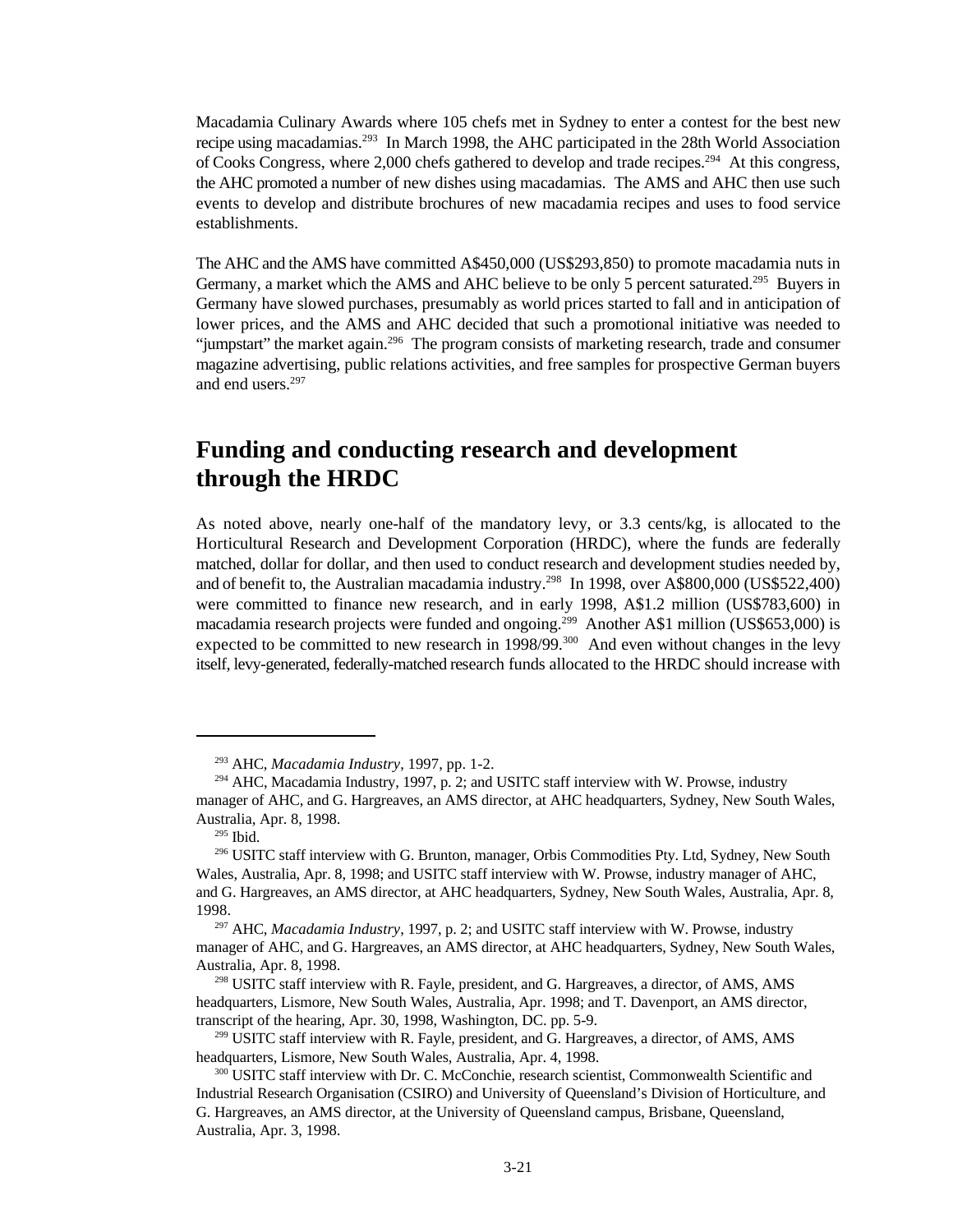increasing Australian macadamia production and processings.<sup>301</sup>

The HDRC has arranged to implement much of the federally-matched levy funds for research and development through the Commonwealth Scientific and Industrial Research Organisation (CSIRO). The CSIRO is an independent statutory authority that assembles research teams from numerous physical and social science disciplines to conduct inquiries and research studies of scientific, environmental, and/or economic value to Australia.<sup>302</sup> Potential areas of inquiry and research include agriculture and horticulture, and the CSIRO is conducting a number of research studies relevant to the macadamia industry.<sup>303</sup>

There are seven ongoing CSIRO research projects of note funded through the HDRC. Funded at A\$200,000 (US\$130,600), the macadamia-breeding program has reportedly realized a 10- 15 percent rise in the revenue value of yield increases through examination of macadamia variety trial and selection experiments.<sup>304</sup> The Canopy Management study, funded at A\$100,000 (US\$65,300), examines yield implications of alternative tree densities and pruning programs - currently an area of debate among Australia's growers and horticulturalists, as the country's orchards mature and canopies develop.<sup>305</sup> Other research projects of note include, among others, a nut abscision project; research on kernel quality; germplasm research; a study on root stock trials; and various experiments on pollination.<sup>306</sup>

#### **Funding participation in the National Residue Survey**

National Residue Survey (NRS) is a national program aimed at monitoring, assessing, and reporting the levels of chemical residues in Australian agricultural, horticultural, and aquacultural products, in order to increase domestic and international confidence in the safety and quality of such products.<sup>307</sup> The program audits the chemical residue status of macadamias; identifies chemical residue problems, causes, and solutions; and has input into formulating relevant public policies when needed.

## **Other Government Programs**

<sup>301</sup> USITC staff interview with R. Fayle, president, and G. Hargreaves, a director, of AMS, AMS headquarters, Lismore, New South Wales, Australia, Apr. 4, 1998.

<sup>302</sup> Commonwealth Scientific and Industrial Research Organisation (CSIRO), *CSIRO Overview*, *Australian Science, Australia's Future*, Mar. 23, 1998, found at **http://www.csiro.au/csiro/about.html**, May 14, 1998.

<sup>303</sup> CSIRO, *CSIRO Overview, Australian Science, Australia's Future*, Mar. 23, 1998, found at **http://www.csiro.au/csiro/about.html**, May 14, 1998; and USITC staff interview with Dr. C. McConchie, research scientist, Commonwealth Scientific and Industrial Research Organisation (CSIRO) and University of Queensland's Division of Horticulture, and G. Hargreaves, an AMS director, at the University of Queensland campus, Brisbane, Queensland, Australia, Apr. 3, 1998.

304 USITC staff interview with Dr. C. McConchie, research scientist, Commonwealth Scientific and Industrial Research Organisation (CSIRO) and University of Queensland's Division of Horticulture, and G. Hargreaves, an AMS director, at the University of Queensland campus, Brisbane, Queensland, Australia, Apr. 3, 1998.

<sup>305</sup> Ibid.

<sup>306</sup> Ibid.

<sup>307</sup> Bureau of Resource Sciences Australia, *National Residue Survey*, July 25, 1997, found at **http://www.brs.gov.au/residues/nrs.html**, May 14, 1998.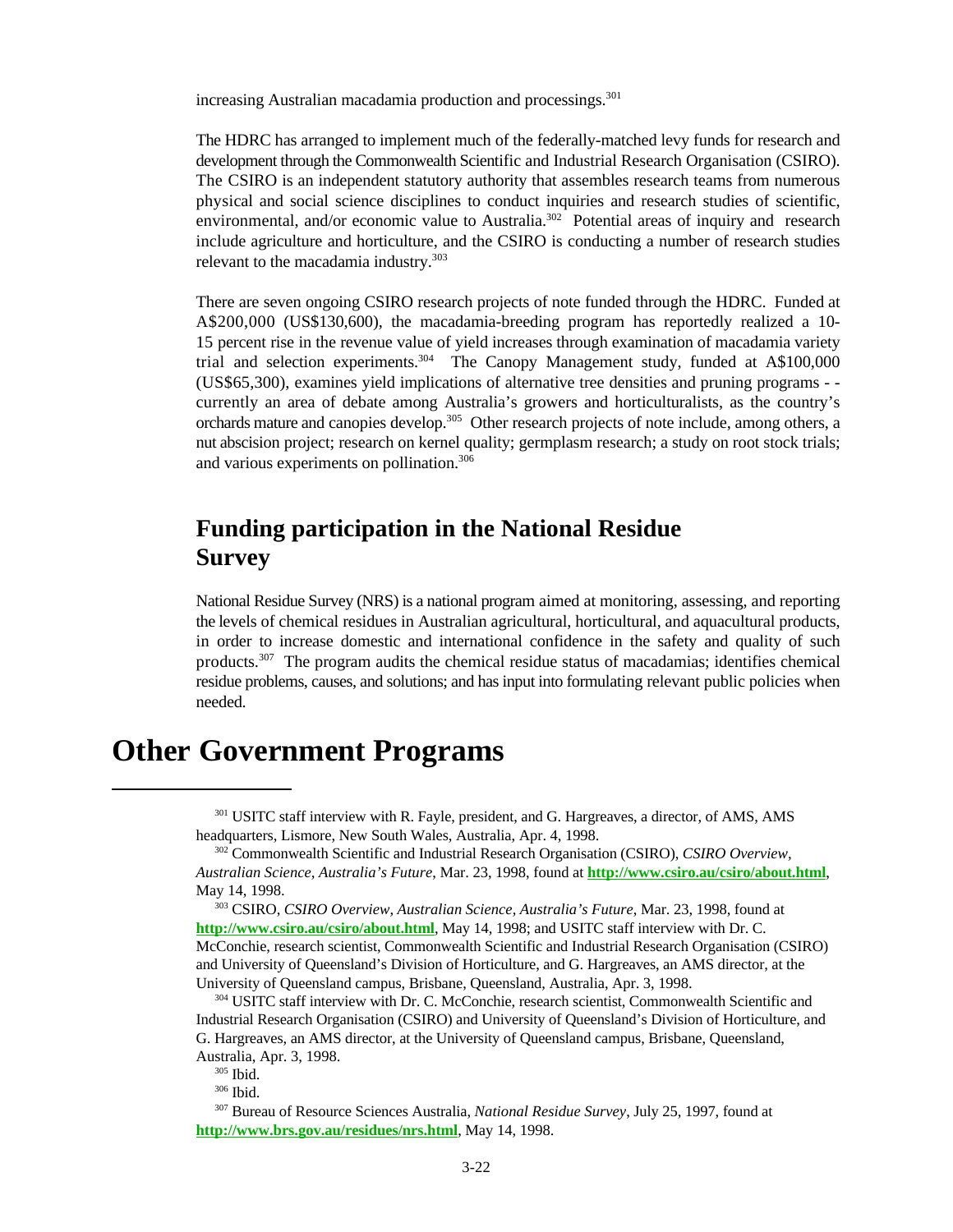The Federal Government offers the Export Market Development Grant (EMDG) Program.<sup>308</sup> Such grants are available to Australian firms, cooperatives, corporations, and other Federally approved organizations that (a) spend at least A\$20,000 (US\$13,060) annually on export market activities; (b) have a total annual income of less than A\$50 million (US\$32.7 million) and an export-generated income of less than A\$25 million (US\$16.33 million); and have received less than eight grants in the past.  $309$  Macadamia nuts and products are among the goods eligible for the EMDG program. Grant monies may be used for expenses related to overseas representation; overseas market visits and travel expenses related to export marketing; expenses incurred in developing and maintaining foreign market contacts; provision of product samples for distribution to overseas clients; costs of developing and distributing promotional materials; expenses incurred by attending trade fairs; and costs involved in retaining short term market consultants in foreign markets.

The Macadamia Processing Company has received 8 of these grants and is no longer eligible for any more grants.<sup>310</sup> The Australian Horticultural Corporation has received EMDG grants of A\$2,831 (US\$1,849) in 1995; A\$8,267 (US\$5,398) in 1996; A\$6,000 (US\$3,918) in 1997; and a projected A\$4,653 (US\$3,038) in 1998.<sup>311</sup>

<sup>&</sup>lt;sup>308</sup> Embassy of Australia, posthearing brief, attached exhibit "Grants at a Glance," May 15, 1998.  $309$  Ibid.

 $310$  B. Raphael, general manager of MPC, transcript of the hearing, Apr. 30, 1998, pp. 46-47.

 $311$  AMS, posthearing brief, May 13, 1998, p. 6.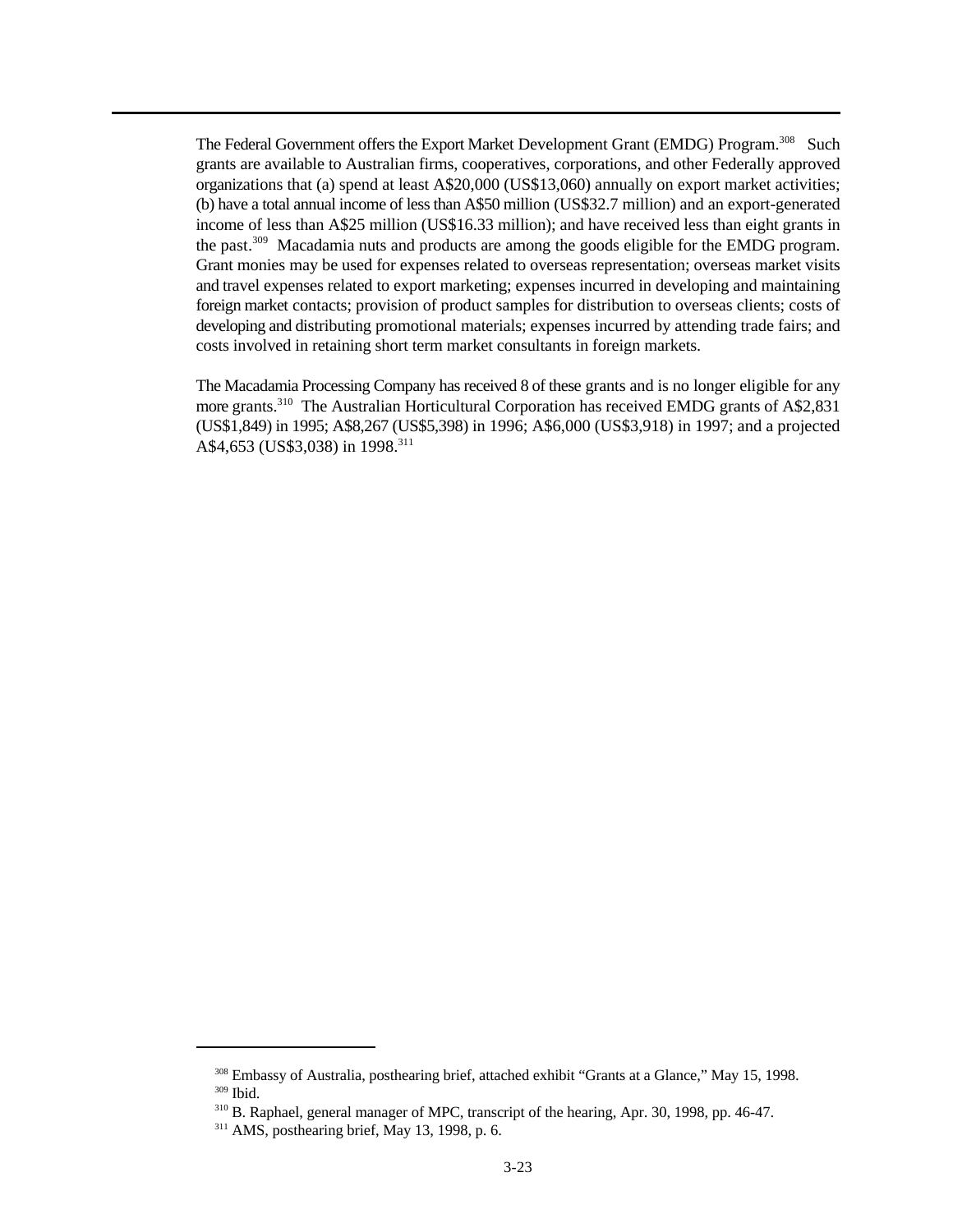# **CHAPTER 4 MAJOR FOREIGN SUPPLIERS OUTSIDE AUSTRALIA**

While the United States and Australia together supplied about 74 percent of world macadamia production in 1997 (table 1-1), six African and Latin American producers (Kenya, South Africa, and Malawi, Guatemala, Costa Rica, and Brazil) supplied the remainder. The African and Latin American countries mainly export macadamia kernels, with little domestic consumption.

Of the 1997/98 world macadamia exports, Australian and U.S. exports accounted for 49 percent, African exports accounted for 35 percent, and Latin American exports accounted for the remaining 16 percent, as shown in the following tabulation (in metric tons): $312$ 

| <b>Source</b>  | <b>Exports</b> | Share     |
|----------------|----------------|-----------|
|                |                | (Percent) |
| Australia      | 16,000         | 41        |
| United States  | 3,200          | 8         |
| Africa:        |                |           |
| Kenya          | 6,900          | 18        |
| South Africa   | 4,900          | 12        |
|                | 2,000          | 5         |
| Subtotal       | 13,800         | 35        |
| Latin America: |                |           |
| Guatemala      | 2,730          | 7         |
| Costa Rica     | 2,400          | 6         |
|                | 1,250          | 3         |
| Subtotal       | 6,380          | 16        |
| Grand total    | 39.380         | 100       |

Kenya, South Africa, and Malawi have increased production rapidly in recent years to meet growing world demand. Africa has limited domestic demand for macadamia products, and exports over 90 percent of its output, primarily to the United States, Europe, Japan, and Hong Kong. African production and exports are likely to continue expanding as the large number of macadamia trees planted in the past few years moves into the bearing stage, and farmers and processors devote greater attention and resources to the crop. With such minor domestic demands, the three African countries do not import macadamia nuts.

The extent of macadamia processing in Africa varies by country. South Africa has five processors, although processing does not extend beyond the roasted kernel stage, except for a limited amount for the domestic market. Kenya has three processors, while Malawi reportedly has two nut processing facilities.

<sup>&</sup>lt;sup>312</sup> Data were converted from reported shelled to in-shell basis using a factor of .228.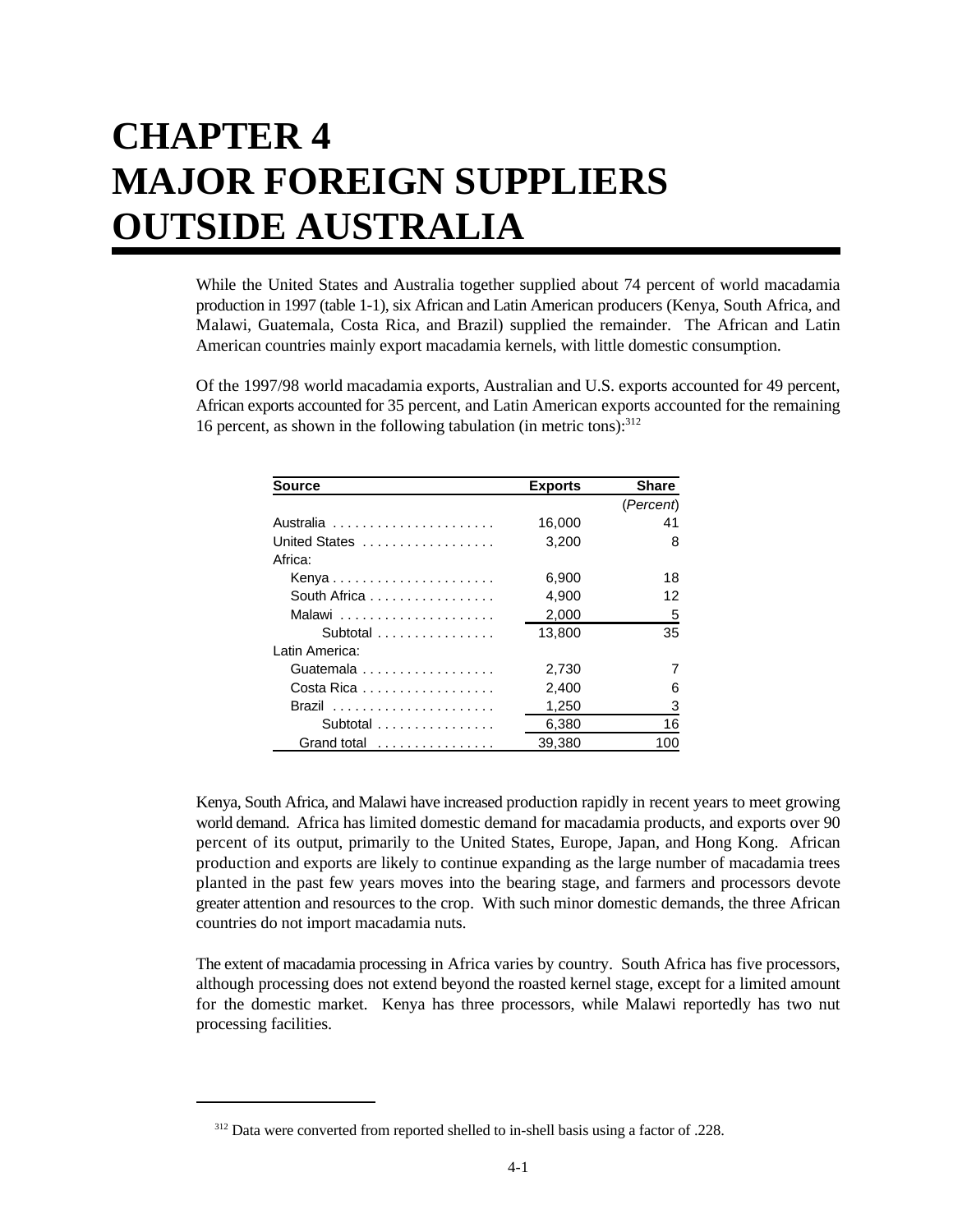Production in Latin America is dispersed widely among growers who interspace macadamia trees with coffee trees and bananas plants, as well as with annual crops such as beans. However, countries such as Guatemala and Costa Rica have faced a series of yield-reducing climatic and agronomic problems, such as variable rainfall, diseases, and pests. $313$  Further, rising coffee prices have led many Latin American farmers, particularly in Costa Rica, to abandon macadamia production and re-plant with coffee trees.<sup>314</sup> Brazil, Costa Rica, and Guatemala each have a handful of macadamia processors, with generally excess processing capacity beyond each country's production level. About 80 percent of Latin American production in 1996/97 was exported, with about 80 percent of these exports going to the United States.

## **Kenya**

With production having nearly doubled in the past 6 years, Kenya is the third-largest producer of macadamia nuts in the world, after the United States and Australia (table 4-1). Many Kenyan farmers are embracing macadamia cultivation as an alternative to coffee and other crops, and most are interested in adding more trees to their orchards.<sup>315</sup>

The number of macadamia trees planted has increased rapidly over the past 5 years. Currently, Kenya has 969,355 macadamia nut trees on 6,155 hectares (table 4-1).<sup>316</sup> About 85 percent of these trees are bearing trees. Most macadamia nuts are produced by small farmers, located in the Central, Eastern, Western, and Rift Valley Provinces, who typically intercrop macadamia trees with coffee and other crops. The Bob Harris Company, which introduced the crop to Kenya, and the Kenya Farm Nut Company are the only firms that have large plantings.

Macadamia production in Kenya has increased steadily in recent years; between 1992 and 1996, it rose 38 percent, from 3,555 metric tons (in-shell basis) to 4,900 metric tons. In 1997, production increased another 39 percent to 6,800 metric tons, or 9 percent of world production (table 4-1). Production is forecast to rise to only 7,000 metric tons in 1998 because unseasonably heavy rains in late 1997 and early 1998 will likely reduce the crop yield.

A number of factors have stimulated the growth of macadamia production in Kenya. Growing world demand for macadamia nuts has led to increased interest in the crop by the government, processors, and farmers. The Kenyan Government, through the Horticultural Crops Development Authority, has actively promoted the industry by offering extension services to farmers, conducting research, producing macadamia seedlings, and working to spread

<sup>&</sup>lt;sup>313</sup> USITC staff interviews: with M. Nakamura, president, Hawaii Macadamia Company, Keaau, HI, Mar. 26, 1998; and with K. Ainsbury, chief executive officer and marketing director, and J. Wilkie, agricultural director, of Agrimac, and G. Hargreaves, an AMS director, at Agrimac offices, Alstonville, New South Wales, Australia, Apr. 6, 1998.

<sup>&</sup>lt;sup>314</sup> USDA, FAS, telegram No. AGR CS8002, "Tree Nuts--Macadamia Annual Report--Costa Rica," Jan. 29, 1998.

<sup>&</sup>lt;sup>315</sup> USDA, FAS, *World Horticultural Trade and U.S. Export Opportunities*, Apr. 1997, pp. 21-22.

USDA, FAS, telegram No. AGR KE8001, "Tree Nuts--Macadamia Annual Report--Kenya," <sup>316</sup> prepared by U.S. Embassy staff, Nairobi, Feb. 1, 1998.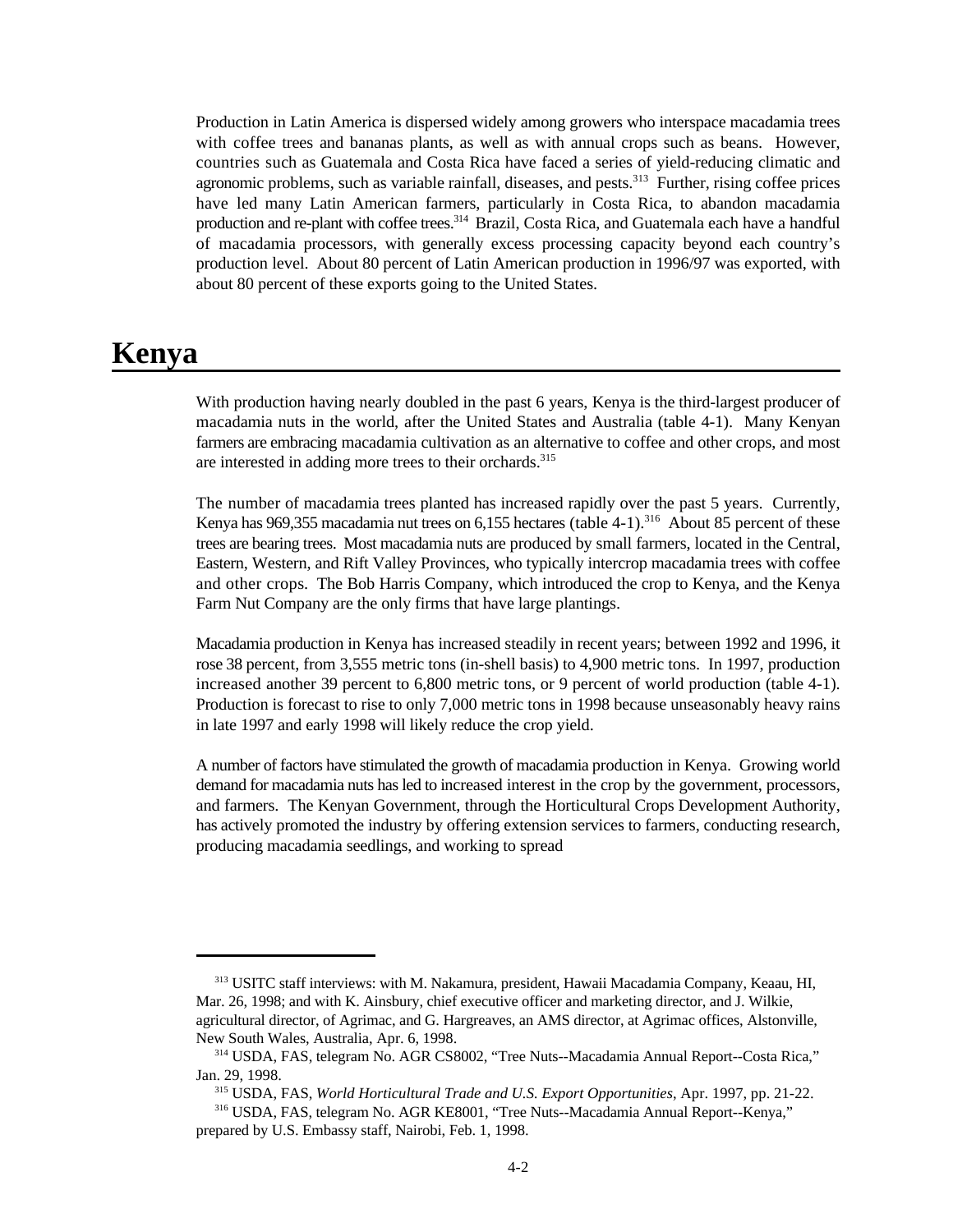|                       | Area           |                  |           |                            | <b>Exports</b> |              |                |                                        |
|-----------------------|----------------|------------------|-----------|----------------------------|----------------|--------------|----------------|----------------------------------------|
|                       |                |                  |           |                            | <b>United</b>  |              |                | <b>Domestic</b>                        |
| <b>Marketing year</b> | <b>Planted</b> | <b>Harvested</b> | Yield     | <b>Production</b>          | <b>States</b>  | <b>Total</b> | <b>Imports</b> | $\frac{1}{2}$ consumption <sup>3</sup> |
|                       |                |                  | Kilos per |                            |                |              |                |                                        |
|                       | $))$ )         |                  | hectare   | ,,,,,,,,,,,,,,,,,,,,,,,,,, |                |              |                |                                        |
| $1992$                | 5.314          | 4,780            | 744       | 3,555                      | 154            | 3.085        | 0              | 109                                    |
| $1993$                | 5.414          | 4,870            | 677       | 3,299                      | 387            | 3,365        | 0              | 77                                     |
| $1994$                | 5,600          | 5,000            | 814       | 4,070                      | 856            | 3,436        | 0              | 257                                    |
| 1995                  | 5,750          | 5,100            | 804       | 4,100                      | 858            | 3,714        | 0              | 286                                    |
| $1996$                | 6,050          | 5,360            | 914       | 4,900                      | 1,072          | 4,450        | 0              | 350                                    |
| 1997                  | 6,150          | 5,480            | 1,241     | 6,800                      | 1,875          | 6,819        | 0              | 321                                    |
| 19981<br>.            | 6,155          | 5,485            | 1,276     | 7,000                      |                | 6,900        | 0              | 321                                    |

#### **Table 4-1 Kenya macadamia nuts: Area, yield, production, exports, imports, and domestic consumption, 1992-98**

<sup>1</sup> Projected.  $2$  Not available.

 $3$  Domestic consumption takes into consideration changes in stocks.

Source: Compiled from official data of the U.S. Department of Agriculture.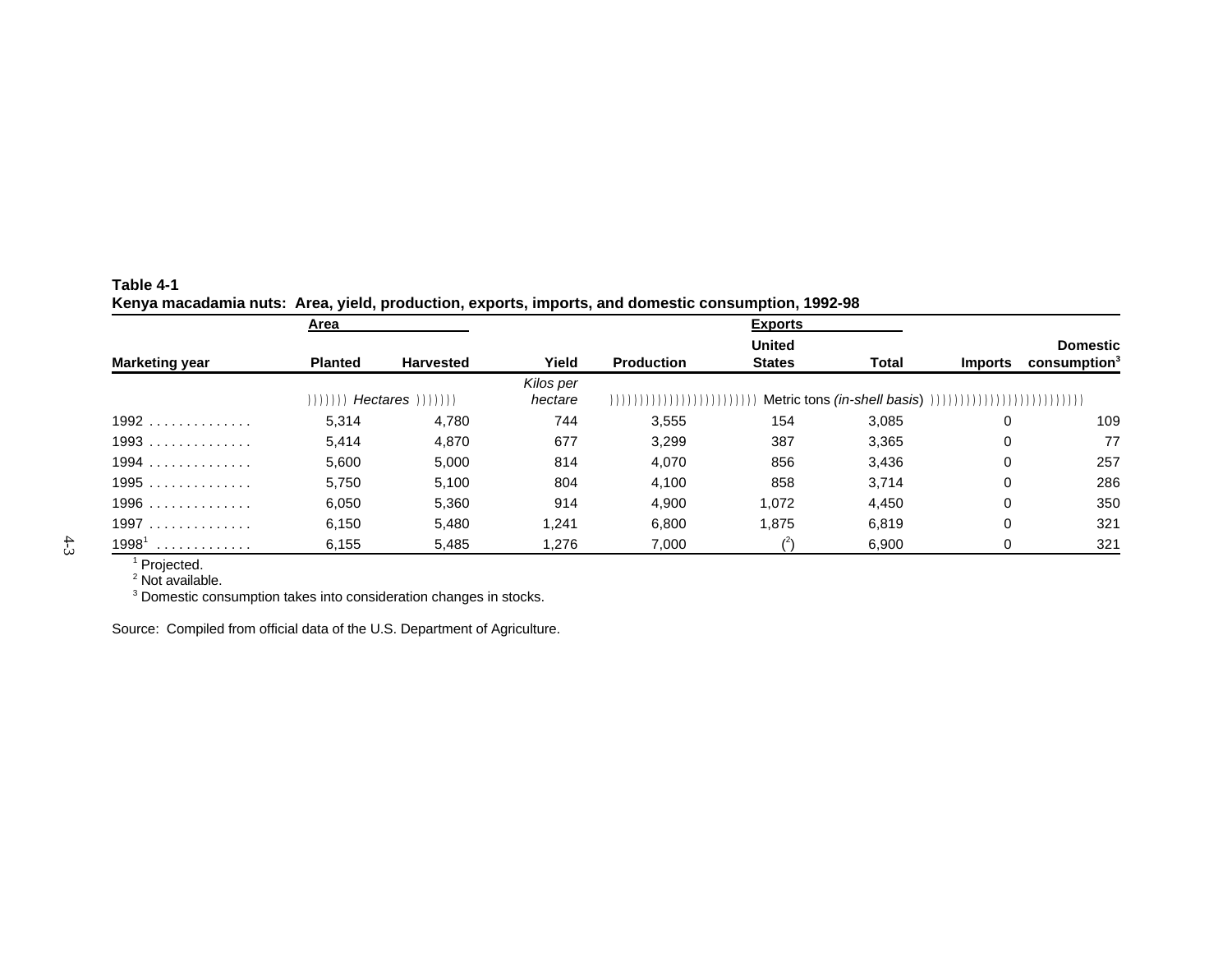production to other regions of the country.<sup>317</sup> Additionally, the Kenyan Agricultural Research Institute has worked through its Macadamia Research Station to promote production in new areas.

To meet strong export demand, Kenya processors have competed vigorously for the farmers' macadamia output.<sup>318</sup> Consequently, in 1997, the price received by farmers for in-shell macadamia nuts rose by 30 percent. These processing firms have also assisted farmers by providing seedlings and offering extension services.

Farmers have devoted greater efforts to macadamia production not only because of rising prices but because they regard macadamias as insurance against any downturn in their main cash crops, such as coffee and tea. In addition, care of macadamia trees is relatively easy because much of their agronomical care is provided during the course of attending to the main crop, usually coffee.

The major constraint on the continued growth of the macadamia industry in Kenya is the shortage of macadamia seedlings. Growing high-quality seedlings involves a difficult, 2-year grafting process. Although the government, processing firms, cooperative societies, and even individual farmers are all involved in producing seedlings, demand still exceeds supply. In 1997, the price for a macadamia seedling increased 67 percent over that in the prior year.

There are three firms that process and market macadamia nuts in Kenya–the Kenya Nut Company, the country's first processor; the Kenya Farm Nut Co.; and Kenya Cashewnuts LTD, the most recent entrant.<sup>319</sup> The Kenya Nut Company's processing facility is in Thika, while facilities of the Kenya Farm Nut Company and Kenya Cahewnuts LTD are in Muranga and Kilibi. At present, macadamia processing in Kenya only goes to the roasted kernel stage; that is, there is no known production of confectionery or other products containing macadamias.

While data on Kenya's total macadamia exports were reported on an in-shell basis (table 4-1) and a kernel basis, exports to specific countries were available only on a kernel basis. As Kenya's macadamia production has expanded rapidly in recent years, so too have exports. Kenya's exports of macadamia kernels grew from 402 metric tons in 1992 to 664 metric tons in 1996, and then jumped 38 percent to 918 metric tons in 1997. Japan accounted for the largest share of these exports (57 percent), followed by the United States (27 percent) and Germany (13 percent).  $320$  As described earlier, Kenya is the second-largest exporter of macadamias in the world, after Australia.<sup>321</sup>

Because Kenyan production of macadamias is destined primarily for the export market, domestic consumption of macadamia kernels is equivalent to only 5 percent of total output (table 4-1). After growing steadily between 1993 and 1996, domestic consumption declined by 8 percent in 1997; Kenya does not import macadamia nut products.

<sup>&</sup>lt;sup>317</sup> Ibid.

<sup>&</sup>lt;sup>318</sup> A third processor, Kenya Cashewnuts LTD, entered the market for in-shell macadamia nuts during 1997. An insufficient supply of cashew nuts to process prompted this company to expand into macadamia nut processing in order to utilize excess capacity.

USDA, FAS, telegram No. AGR KE8001, "Tree Nuts--Macadamia Annual Report--Kenya," <sup>319</sup> prepared by U.S. Embassy staff, Nairobi, Feb. 1, 1998, p. 4.

 $320$  Ibid.

USDA, FAS, *World Horticultural Trade and U.S. Export Opportunities,* Mar. 1998, p. 49. <sup>321</sup>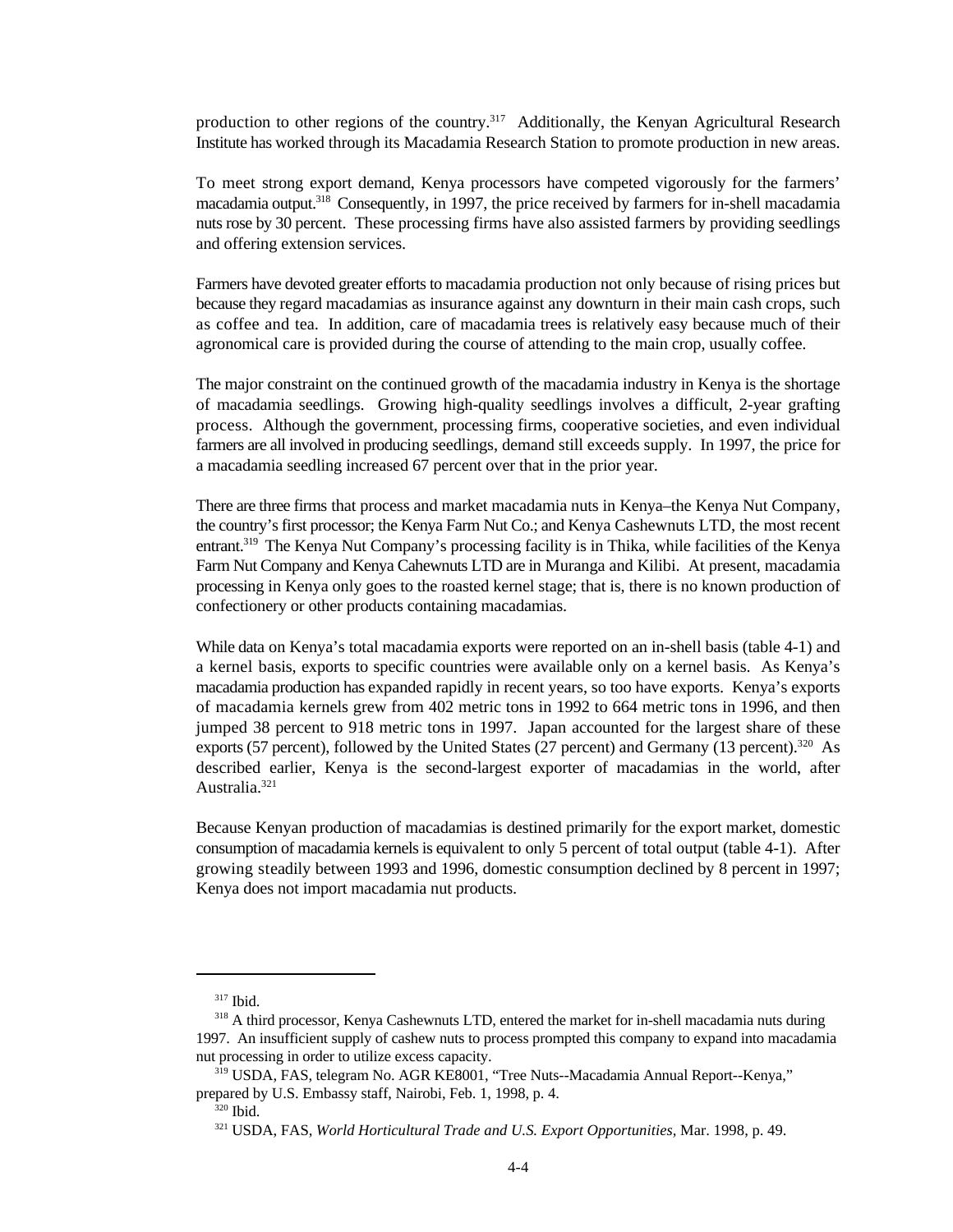In Kenya, the tariff on macadamia nuts (in-shell, raw kernels, and roasted kernels) is 70 percent ad valorem. Other than the research and extension assistance noted earlier, there are no known government programs for macadamia nuts in Kenya.

## **South Africa**

South Africa, the world's fourth-largest macadamia producer, more than tripled production since 1992 (table 1-1). The number of macadamia trees planted has risen significantly in recent years, from 1.1 million trees on 3,533 hectares in 1996 to an estimated 1.5 million trees on 5,000 hectares in 1998 (table 4-2).<sup>322</sup> One-half of the trees are bearing trees. With 78 percent of the macadamia trees 10 years old or less in 1995, South African production should expand rapidly over the next decade as these trees move into peak production.

Macadamia nut production in South Africa has been stimulated by increased world demand, as well as rising prices paid to growers. New growers have entered the business and new processing facilities have been built.<sup>323</sup> Sixty percent of the growers have between  $1,000$  and  $10,000$ macadamia trees, 7 percent have more than 10,000 trees, and the remainder have fewer than 1,000 trees.

Aided by favorable weather conditions and more trees reaching bearing age, South African macadamia nut production was an estimated 5,460 metric tons (wet-in-shell) in 1997, an increase of 39 percent over production in 1996 and more than double the production in drought-plagued 1995. In 1998, production is forecast to jump another 23 percent to 6,720 metric tons. South Africa's share of total world output of macadamia nuts was 7 percent in 1997.

Prices paid to farmers in nominal terms also rose in South Africa, from an average of 36 South African rand per kilogram in 1996 to 38 rand per kilogram in 1997. Although retail prices for macadamia nuts in South Africa reportedly vary according to the product and the outlet, they are expected to continue rising in 1998.<sup>324</sup>

There are five major macadamia nut processing facilities in South Africa. One facility processes and packs the farmers' macadamias on a toll basis, and then the farmers market the product themselves. Three other facilities purchase the farmers' nut-in-shell macadamias, and then process and market them. One other facility produces processed macadamia products primarily for the domestic market.<sup>325</sup>

South African exports have also risen commensurately with the growth in output. Exports of macadamias rose 38 percent between 1996 and 1997, from 3,570 metric tons to an estimated 4,915 metric tons (table 4-2). Exports are forecast to increase 23 percent to 6,050 metric tons in 1998. In 1996, the United States accounted for 33 percent of total South African exports of macadamias, followed by Hong Kong (24 percent), the Netherlands (13 percent), and Germany

<sup>&</sup>lt;sup>322</sup> USDA, FAS, telegram No. AGR SF8003, "Tree Nuts--Macadamia Annual Report--South Africa," prepared by U.S. Embassy staff, Pretoria, Jan. 29, 1998.

 $323$  Ibid.

<sup>324</sup> Ibid.

<sup>325</sup> Ibid.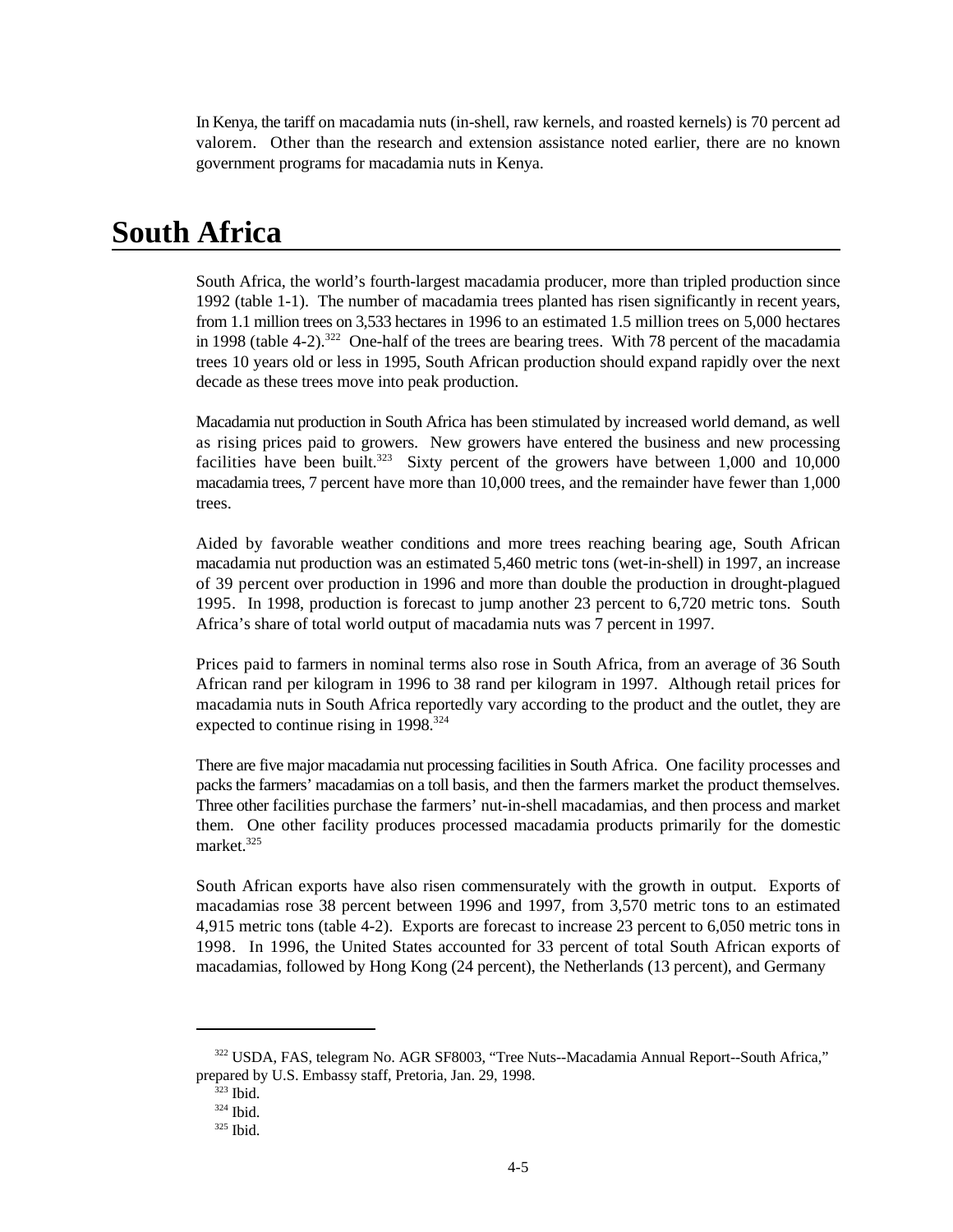|                       | Area           |                            |           |                   | <b>Exports</b> |              |                |                    |
|-----------------------|----------------|----------------------------|-----------|-------------------|----------------|--------------|----------------|--------------------|
|                       |                |                            |           |                   | <b>United</b>  |              |                | <b>Domestic</b>    |
| <b>Marketing year</b> | <b>Planted</b> | <b>Harvested</b>           | Yield     | <b>Production</b> | States         | <b>Total</b> | <b>Imports</b> | consumption        |
|                       |                |                            | Kilos per |                   |                |              |                |                    |
|                       |                | $))))))$ Hectares $))))))$ | hectare   |                   |                |              |                |                    |
| $1992$                |                |                            |           | 1.715             |                | 1,000        |                |                    |
| $1993$                | 3,830          |                            |           | 1,260             |                |              |                | $^{\prime\prime})$ |
| $1994$                | 3,800          |                            |           | 3,115             | 1.153          | 2,825        | 0              | 290                |
| 1995                  | 4,300          |                            |           | 2,455             | 730            | 2,122        | $\Omega$       | 333                |
| $1996$                | 3,533          |                            |           | 3,920             | 1,182          | 3,570        | 0              | 350                |
| $1997^2$              | 4,265          |                            |           | 5,460             |                | 4,915        | 0              | 545                |
| $1998^3$              | 5,000          |                            |           | 6,720             |                | 6,050        |                | 670                |

#### **Table 4-2 South Africa macadamia nuts: Area, yield, production, exports, imports, and domestic consumption, 1992-98**

 $1$  Not available.

 $2$  Estimated.

<sup>3</sup> Projected.

Source: Compiled from official data of the U.S. Department of Agriculture.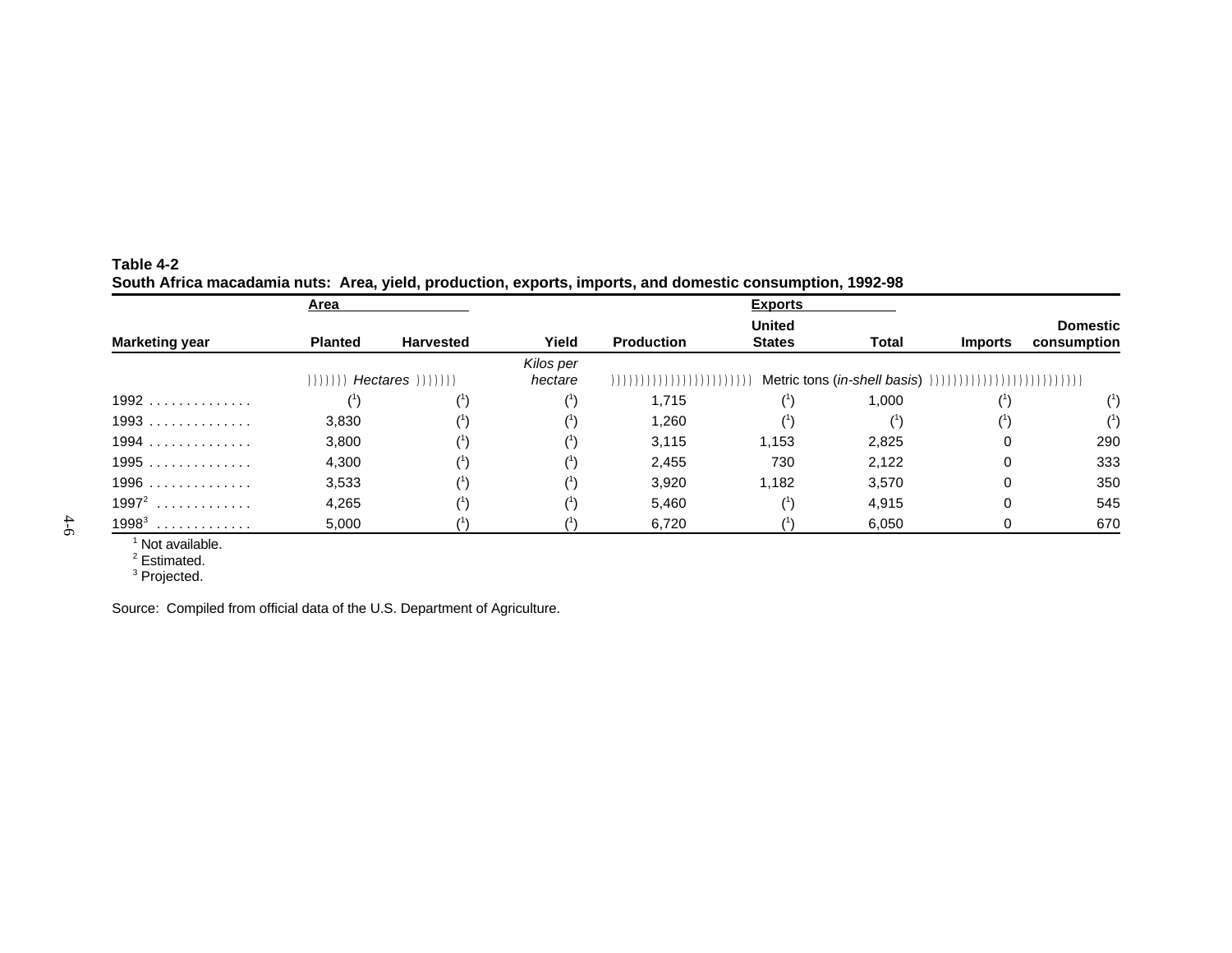$(9 \text{ percent})$ .  $326 \text{ In } 1997/98$ . South Africa was the third-largest exporter of macadamias in the world, and accounted for 12 percent of total world exports.

South Africa consumes only 10 percent of its production, and exports the remainder. Nevertheless, domestic consumption rose sharply between 1994 and 1997, from 290 metric tons (wet-in-shell) to an estimated 545 metric tons. Consumption is projected to grow strongly in 1998. Despite these increases in domestic consumption, South Africa does not import macadamia nuts.

South Africa has no tariffs on macadamia nuts. The South African Government provides no export incentives or rebates for the exportation of roasted or dry macadamia kernels.<sup>327</sup> The only government assistance to the macadamia industry is some basic research conducted by the Agricultural Research Council. The industry's trade association, South African Macadamia Growers' Association, also funds research.

South Africa is rapidly emerging as a strong competitor to Hawaii and Australia. Industry representatives believe that South Africa has the potential to produce a macadamia product equal in quality to that of Hawaii and Australia.<sup>328</sup> With established reputations for horticultural skill, South African growers are improving the quality of their crop.<sup>329</sup> However, industry officials identified a number of problems that still need to be resolved before the South African industry achieves the same high quality standards set by Hawaii and Australia. Some of the kernel is of a darker color than desired, and certain growers insist on tree selections that produces a kernel that is below the standard demanded by foreign buyers.<sup>330</sup> And finally, some of the processing techniques are substandard. South African growers have planted new orchards in cooler areas that will help eleviate some of these problems.

### **Malawi**

Malawi is the third-largest macadamia nut producer in Africa, after Kenya and South Africa. Plantings of macadamia trees in Malawi have increased in recent years as the country has moved to expand output. In 1995, there were 2,000 hectares of macadamia plantings, with an additional 2,000 hectares likely to be planted over the next few years by the private sector.<sup>331</sup> Further, the

327 USDA, FAS, telegram Nos. AGR SF7002 and SF8003, "Tree Nuts--Macadamia Annual Report--South Africa," prepared by U.S. Embassy staff, Pretoria, Jan. 31, 1997 and Jan. 29, 1998.

<sup>&</sup>lt;sup>326</sup> Ibid.

<sup>&</sup>lt;sup>328</sup> USITC staff interview with K. Ainsbury, chief executive officer and marketing director, and J. Wilkie, agricultural director, of Agrimac, and G. Hargreaves, an AMS director, at Agrimac offices, Alstonville, New South Wales, Australia, Apr. 6, 1998; and with R. O'Connor, export manager, of Jorgenson Waring Foods, and G. Hargreaves, an AMS director, at Jorgenson Waring offices, Sydney, New South Wales, Australia, Apr. 8, 1998.

<sup>329</sup> USITC staff interviews: with A. Burnside, general manager of Australian MacFarms, and T. Davenport, an AMS director, at Australian MacFarms offices, Woombye, Queensland, Australia, Apr. 4, 1998; and with K. Ainsbury, chief executive officer and marketing director, and J. Wilkie, agricultural director, of Agrimac, and G. Hargreaves, an AMS director, at Agrimac offices, Alstonville, New South Wales, Australia, Apr. 6, 1998.

<sup>330</sup> USITC staff interview with K. Ainsbury, chief financial officer and marketing director, and J. Wilkie, agricultural director, of Agrimac, and G. Hargreaves, an AMS director, at Agrimac offices, Alstonville, New South Wales, Australia, Apr. 6, 1998.

<sup>&</sup>lt;sup>331</sup> Agrimac International Enterprises Pty. Ltd., posthearing submission, May 1998, pp. 12-13.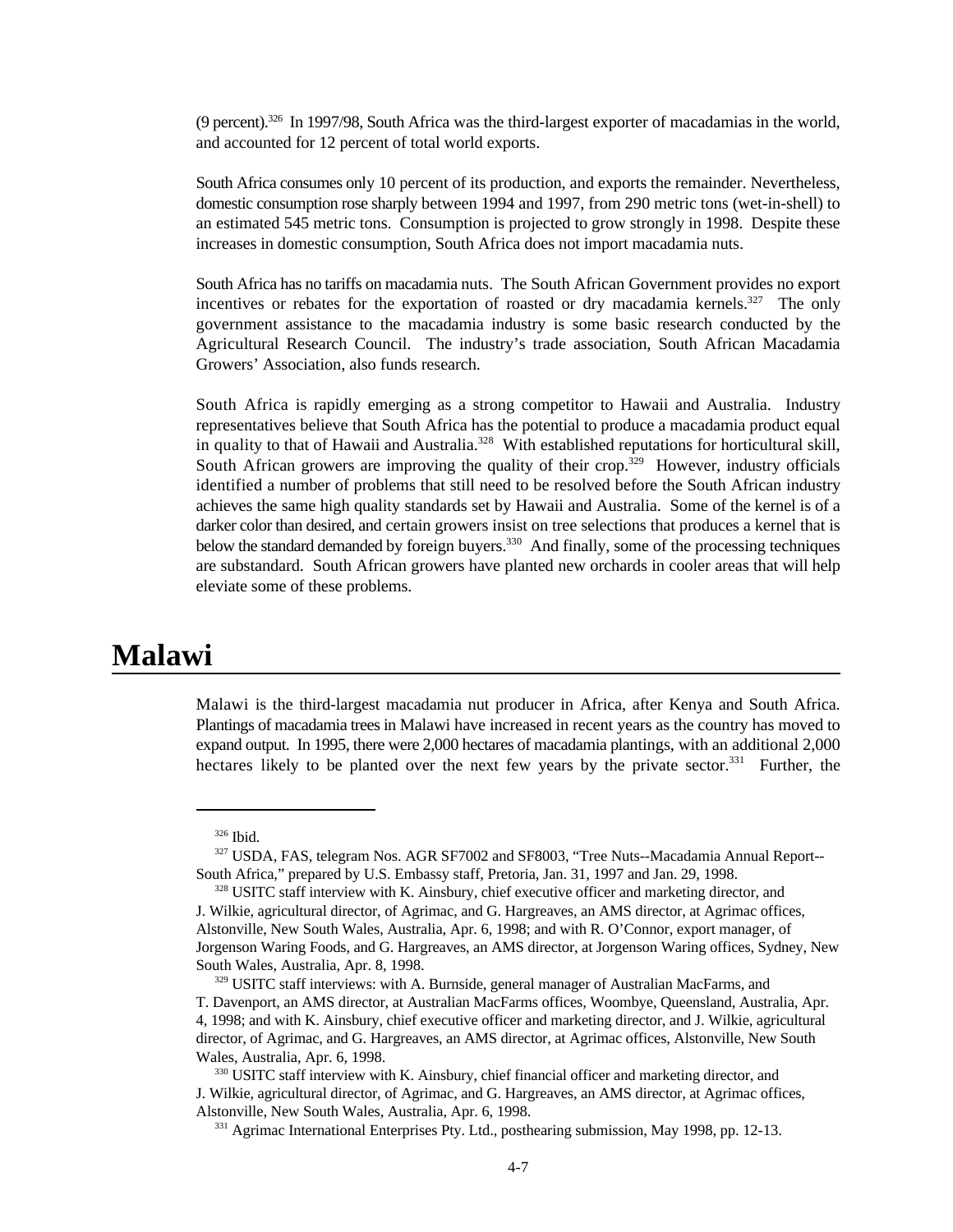Government of Malawi is considering the establishment of a smallholder project of up to 500 hectares.<sup>332</sup>

Macadamia trees in Malawi are grown primarily on large estates owned by international investment companies. One such company, the Commonwealth Development Corp. (a British government corporation currently being privatized), owns several large macadamia estates in Malawi.<sup>333</sup>

Because of rancidity, Malawi kernels are often inferior in quality to Hawaiian and Australian kernels.<sup>334</sup> Nevertheless, Malawi growers are able to produce a respectable product, particularly for industrial uses, and kernel quality is reported to be improving.

In the 1996/97 marketing year, Malawi produced an estimated 2,624 metric tons of macadamias.<sup>335</sup> Production is expected to grow by 50 percent in the next few years as older orchards are rehabilitated and the kernel recovery rate increases.<sup>336</sup>

Malawi has two macadamia nut-processing facilities. The largest, the Kawalazi Estate, is located in the northern part of the country; the other, Namingomba Tea Estates Ltd., is in the south near Blantyre.<sup>337</sup> The macadamia kernels are sold primarily into industrial, rather than retail, channels.<sup>338</sup> Official statistics on macadamia product exports for Malawi were not available. Malawi has increased its exports of macadamia kernel in the past few years. Key export markets include Europe, Hong Kong/China, and the United States.<sup>339</sup> Malawi is not a substantial domestic consumer or an importer of macadamia nuts.

Malawi has a 10-percent ad valorem tariff on in-shell macadamias and raw kernels and a 45 percent ad valorem tariff on roasted kernels. Malawi also applies an additional 10-percent import levy on in-shell macadamias and raw kernels and a 55-percent surtax and a 10-percent import levy on roasted kernels.<sup>340</sup>

## **Guatemala**

Guatemala has steadily increased its production as new plantings have begun bearing fruit and the age of trees has risen. Prices for the nuts within Guatemala are attractive to growers, and coffee producers intermix macadamia trees easily, so that higher coffee prices often reinforce macadamia

<sup>332</sup> Ibid.

<sup>&</sup>lt;sup>333</sup> Agrimac International Enterprises Pty. Ltd., e-mail to USITC staff, May 14, 1998.

<sup>&</sup>lt;sup>334</sup> USITC staff interview with K. Ainsbury, chief executive officer and marketing director, and

J. Wilkie, agricultural director, of Agrimac, and G. Hargreaves, an AMS director, at Agrimac offices, Alstonville, New South Wales, Australia, Apr. 6, 1998.

<sup>&</sup>lt;sup>335</sup> International Nut Council, "World Production Estimates," *The Cracker*, Vol. No. 3, Ed. 25, Sept. 1997, p. 31. Data for macadamia production in Malawi in earlier years are not available.

<sup>336</sup> USITC staff interview with K. Ainsbury, chief executive officer and marketing director, and John Wilkie, agricultural director, of Agrimac, Alstonville, New South Wales, Australia, Apr. 6, 1998.

<sup>&</sup>lt;sup>337</sup> Agrimac International Enterprises Pty. Ltd., e-mail to USITC staff, May 14, 1998.

<sup>&</sup>lt;sup>338</sup> USITC staff interview with K. Ainsbury, chief executive officer and marketing director, and John Wilkie, agricultural director, of Agrimac, Alstonville, New South Wales, Australia, Apr. 6, 1998.

<sup>&</sup>lt;sup>339</sup> Agrimac International Enterprises Pty. Ltd., posthearing brief, May 1998, p. 15.

<sup>&</sup>lt;sup>340</sup> Fax from the U. S. Department of Commerce, International Trade Administration, Feb. 13, 1998. Data for Kenya and Malawi are for 1991 and 1989, respectively, the latest years for which data are available.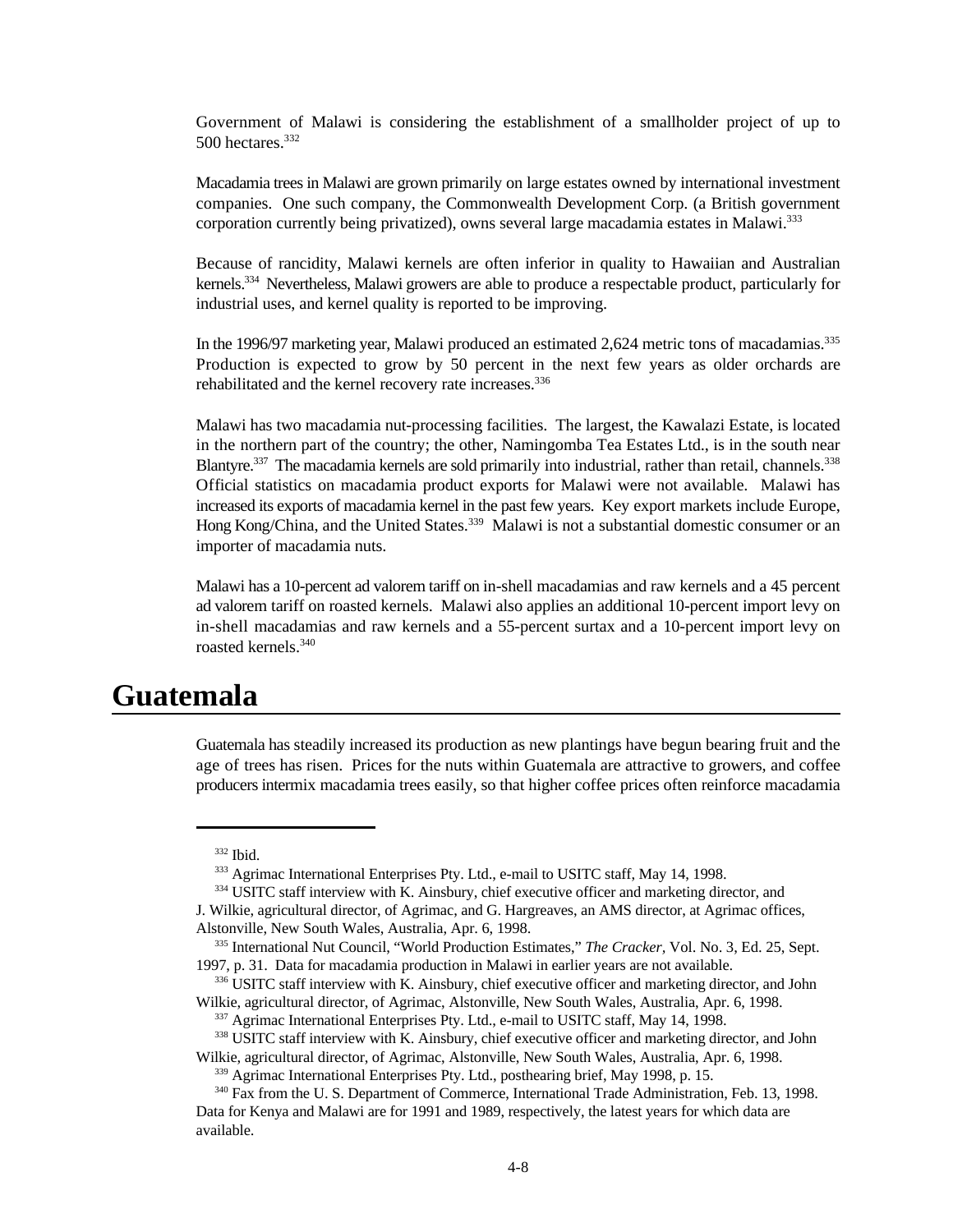production.<sup>341</sup> Most of the macadamia groves are not irrigated, and depend on rainfall. Guatemalan kernels are reported to be of an unpredictable quality, well below the Hawaiian/Australian kernel standard, the world's highest, and also below the quality of Costa Rican kernels.<sup>342</sup>

Since 1991, Guatemalan yields have risen from about 1,900 kilos per hectare to nearly 2,300 kilos per hectare in 1997/98 $343$  (table 4-3). Growers receive technical assistance to improve the quality of their nuts from the country's two largest processors, Agronomicas de Guatemala (Agronomicas) and Nueces del Pacifico (Nueces).

Agronomicas currently accounts for 76 percent of exports and Nueces the remainder.<sup>344</sup> Agronomicas has a plant capacity of 0.8 million kilograms of kernels, while Nueces has a plant capacity of 0.4 million kilograms.<sup>345</sup> Thus, these two processors have a combined processing capacity of about double the shelled kernel weight of the 1997/98 Guatemalan crop.

Both Guatemalan processors cultivate their own trees as well as purchase nuts from approximately 100 independent growers.<sup>346</sup> Processors initially grade the kernels by size and color by machine; after processing, the nuts are hand-sorted. Kernels for the domestic market are distributed directly to groceries, bakeries, and food and candy producers. Some kernels are sold in jars. Kernels for export are vacuum-packed, refrigerated, and transported to the port. Processed Guatemalan kernels are exported at 1.0 to 1.5 percent humidity levels in 11.3 kilogram (25-pound) bags.

Prices of macadamia nuts in Guatemala at the retail level varied in late 1997, with two brands ("IIGESA and John Macadam") available at prices ranging from \$14.48 per kilogram (bagged) to \$24.00 per kilogram, according to USDA. The export price for kernels averaged \$9.92 per kilogram (11-kilo bags, vacuum-packed) in 1997. Wet-in-shell prices paid to producers vary depending on moisture level and quality, and in 1997 averaged between \$1.28 and \$1.76 per kilogram.

Guatemalan exports doubled during 1991/92 to 1997/98 to 2,735 metric tons (table 4-3) or about 7 percent of world exports. In 1996/97, Guatemalan exports to the United States reached 2,029 metric tons; to Japan, 239 metric tons; and to Germany, 239 metric tons.

In Guatemala, macadamia nuts are a high-priced luxury food generally unknown to consumers. Consumption accounted for less than one percent of Guatemala's 1997/98 production. Aside from occasional instances where Guatemalan processors import fresh kernel from Costa Rica for subsequent re-export, Guatemala is not a significant importer.

In Guatemala, the import tariff for macadamia nut kernels (either fresh or processed) was 17 percent ad valorem in 1998. No significant nontariff barriers exist, according to the U.S. State

<sup>&</sup>lt;sup>341</sup> U.S. Department of State, telegram No. 0221087, prepared by U.S. Embassy staff, Guatemala City, Feb. 2, 1998.

<sup>&</sup>lt;sup>342</sup> USITC staff interview with B. Wright and J. Wagaman of Blue Diamond, Jan. 12, 1998.

<sup>343</sup> USDA, FAS, telegram No. AGR GT8002, "Tree Nuts--Macadamia Annual Report--Guatemala," prepared by U.S. Embassy staff, Guatemala City, Jan. 12, 1998.

<sup>&</sup>lt;sup>344</sup> U.S. Department of State telegram No. 022108Z, prepared by U.S. Embassy staff, Guatemala City, Feb. 2, 1998.

USDA, FAS, telegram No. AGR GT8002, "Tree Nuts--Macadamia Annual Report--Guatemala," <sup>345</sup> prepared by U.S. Embassy staff, Guatemala City, Jan. 12, 1998.

 $346$  Ibid.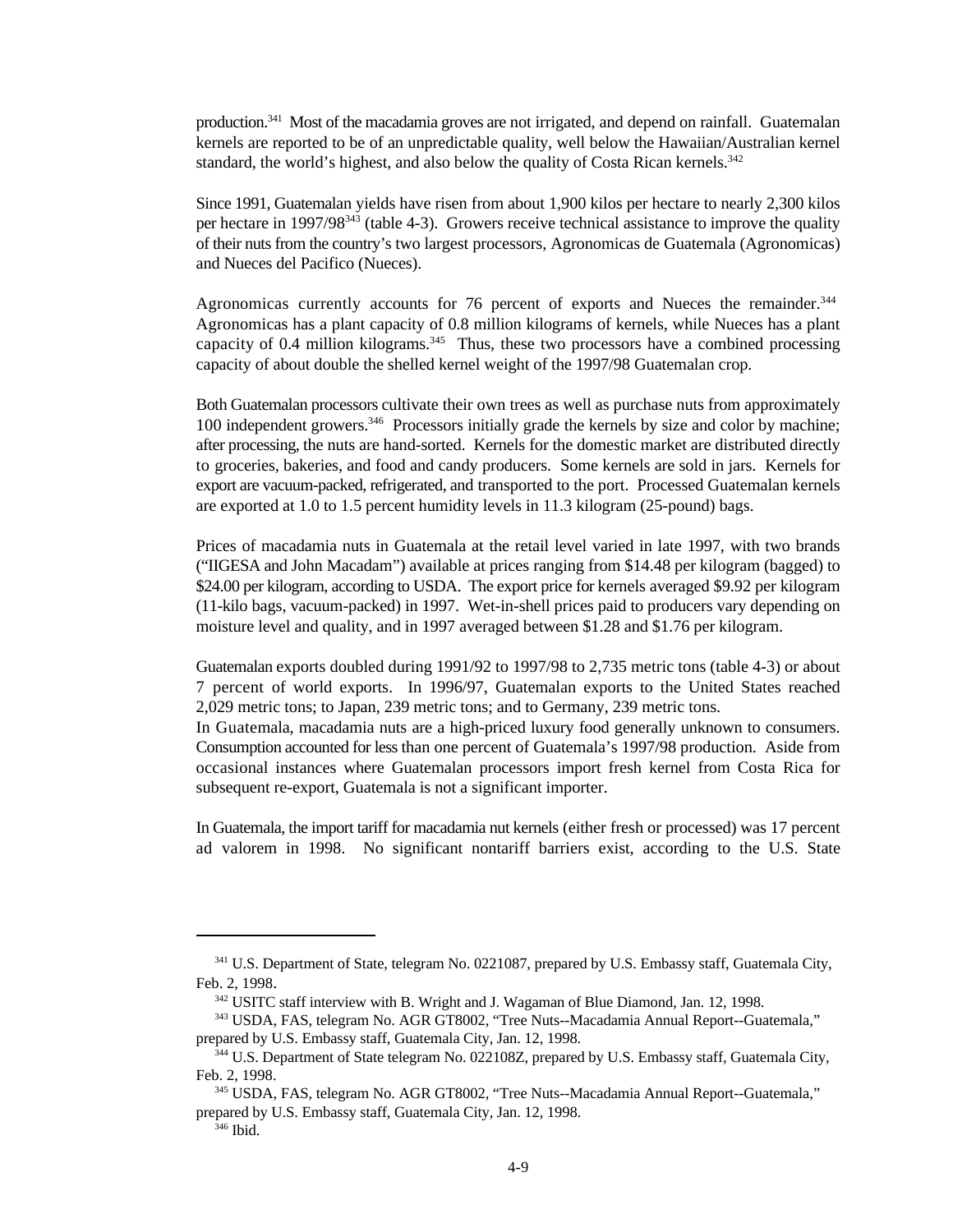# **Costa Rica**

Costa Rican production rose only slightly during 1991/92 to 1997/98, as yields plummeted because of El Nino weather, and as strong coffee prices induced growers to switch from macadamia nut to coffee production.<sup>349</sup> Planted acreage in macadamia nuts in Costa Rica dropped from  $6,500$  to  $5,000$ hectares during 1991/92 to 1997/98, although the harvested hectares doubled (table 4-4). Part of this area reduction may have arisen from reported investor dissatisfaction with realized returns on investments in the Costa Rican industry.<sup>350</sup> Production levels are expected to stabilize in 1998 with higher yields offsetting lower acreage, according to USDA.

Costa Rican yields have declined by more than 40 percent since 1991/92, from 1.1 metric tons to 625 kilograms per hectare. Australian industry representatives with considerable experience in Costa Rica have made two points concerning the low levels and poor performance of Costa Rican yields since 1991/92. First, the Costa Rican climate is too hot and wet to realize the much higher yields achieved in Hawaii and Australia.<sup>351</sup> Second, poor management practices and sub-optimal use of inputs such as fertilizers and pesticides have reduced yields.

Production in Costa Rica was affected over the past several years by the El Nino weather that delayed harvesting of crops, causing a delay in harvesting until the next calendar year. For example, the 1996 crop was processed as late as February 1997, and the USDA reports that a similar situation may occur in 1997/98. Industry sources report that the quality of Costa Rican kernels, while below the high Hawaiian/Australian kernel standard, is considered "respectable" and above Guatemalan kernel standards.<sup>352</sup>

<sup>&</sup>lt;sup>347</sup> Facsimile received by USITC staff from the U.S. Department of Commerce (USDOC), ITA, Feb. 13, 1998.

USDA, FAS, telegram No. AGR GT8002, "Tree Nuts--Macadamia Annual Report--Guatemala," <sup>348</sup> prepared by U.S. Embassy staff, Guatemala City, Jan. 12, 1998.

USDA, FAS, telegram No. AGR CS8002, "Tree Nuts--Macadamia Annual Report--Costa Rica," <sup>349</sup> prepared by U.S. Embassy staff, San Jose, Jan. 29, 1998.

<sup>&</sup>lt;sup>350</sup> USITC staff interview with B. Tankersley of the Young Pecan Company, a Florence, South Carolina firm involved in marketing Costa Rican macadamias in the United States, at the Peanut and Tree Nut Processors' Association Annual Convention and Trade Show, Sanibel Island, FL, Jan. 11, 1998.

<sup>&</sup>lt;sup>351</sup> USITC staff interview with K. Ainsbury, chief executive officer and marketing director, and J. Wilkie, agricultural director, of Agrimac, Alstonville, New South Wales, Australia, Apr. 6. 1998.

 $352$  USITC staff interviews at the Peanut and Tree Nut Processors' Annual Convention and Trade Show, Sanibel Island, FL: with B. Takersley, Young Pecan Co., Florence, South Carolina, Jan. 11, 1998; and with B. Wright and J. Wagaman, Blue Diamond, Sacramento, CA, Jan. 12, 1998.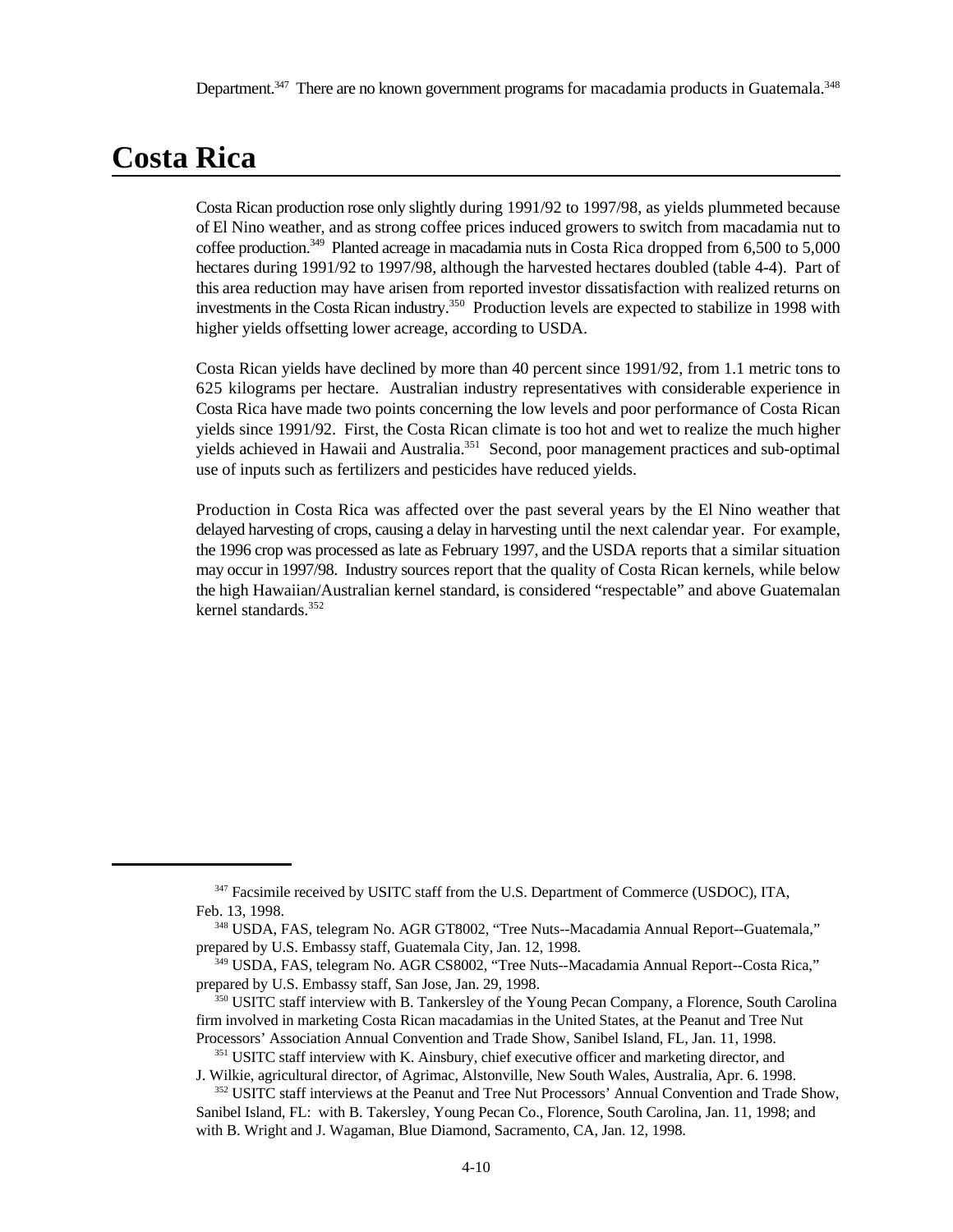| Table 4-3 |                                                                                                                    |  |
|-----------|--------------------------------------------------------------------------------------------------------------------|--|
|           | Guatemalan macadamia nuts: Area, yield, production, exports, imports, and domestic consumption, 1991/92 to 1997/98 |  |

|              | Area           |                             |                      |                           | <b>Exports</b> |              |                |                                             |
|--------------|----------------|-----------------------------|----------------------|---------------------------|----------------|--------------|----------------|---------------------------------------------|
| Year         | <b>Planted</b> | <b>Harvested</b><br>bearing | Yield                | <b>Production</b>         | To the U.S.    | <b>Total</b> | <b>Imports</b> | <b>Domestic</b><br>consumption <sup>3</sup> |
|              |                | $))))))$ Hectares $))))))$  | Kilos per<br>hectare | ,,,,,,,,,,,,,,,,,,,,,,,,, |                |              |                |                                             |
| $1991/92$    | 2,800          | 733                         | 1,949                | 1.429                     | 1,335          | 1,359        |                | 10                                          |
| $1992/93$    | 2,800          | 787                         | 2,018                | 1,588                     |                | 1,769        | 181            | 15                                          |
| $1993/94$    | 2,800          | 907                         | 2,142                | 1.943                     | 1.818          | 2,080        | 227            | 15                                          |
| $1994/95$    | 3,080          | 950                         | 3,142                | 2,130                     | 2,045          | 2,265        | 150            | 15                                          |
| $1995/96$    | 3,200          | 1,000                       | 2.272                | 2.272                     | 2,000          | 2,327        | 70             | 15                                          |
| 1996/97<br>. | 3,300          | 1.103                       | 2.273                | 2,507                     | 2,029          | 2,507        | 0              | 15                                          |
| 1997/98<br>. | 3,400          | .208                        | 2,272                | 2,745                     |                | 2,735        | 0              | 15                                          |

<sup>1</sup> Projected.

 $2$  Not available.

 $3$  Domestic consumption takes into consideration changes in stocks.

Source: Compiled from official data of the U.S. Department of Agriculture.

#### **Table 4-4**

**Costa Rican macadamia nuts: Area, yield, production, exports, imports, and domestic consumption, 1991/92 to 1997/98**

|                       | Area           |                             |                      |                   | <b>Exports</b>                                                                                            |              |                |                                             |
|-----------------------|----------------|-----------------------------|----------------------|-------------------|-----------------------------------------------------------------------------------------------------------|--------------|----------------|---------------------------------------------|
| Year                  | <b>Planted</b> | <b>Harvested</b><br>bearing | Yield                | <b>Production</b> | To the U.S.                                                                                               | <b>Total</b> | <b>Imports</b> | <b>Domestic</b><br>consumption <sup>3</sup> |
| ( ( ) ( ) ( ) ( ) ( ) |                |                             | Kilos per<br>hectare |                   | $(1)(1)(1)(1)(1)(1)(1)(1)(1)(1)$ Metric tons <i>(in-shell basis</i> ) $(1)(1)(1)(1)(1)(1)(1)(1)(1)(1)(1)$ |              |                |                                             |
| $1991/92$             | 6,500          | 2,000                       | 1,100                | 2,200             | 996                                                                                                       | 1.104        | 0              | 850                                         |
| $1992/93$             | 6,500          | 2,500                       | 1,080                | 2.700             | 1.245                                                                                                     | 1,735        | 0              | 700                                         |
| $1993/94$             | 6,500          | 3,000                       | 1,000                | 3,000             | 1,223                                                                                                     | 1,804        | 0              | 750                                         |
| $1994/95$             | 6,600          | 3,500                       | 657                  | 2,300             | 1,703                                                                                                     | 2,187        | 0              | 400                                         |
| $1995/96$             | 6,000          | 4,000                       | 575                  | 2,300             | 1,278                                                                                                     | 2,035        | 0              | 250                                         |
| $1996/97$             | 4,250          | 3,500                       | 714                  | 2,500             | 2,144                                                                                                     | 2,800        | 0              | 265                                         |
| $1997/981$            | 5,000          | 4,000                       | 625                  | 2,500             |                                                                                                           | 2,400        |                | 280                                         |

<sup>1</sup> Projected.

 $2$  Not available.

<sup>3</sup> Domestic consumption takes into consideration changes in stocks.

Source: Compiled from official data of the U.S. Department of Agriculture.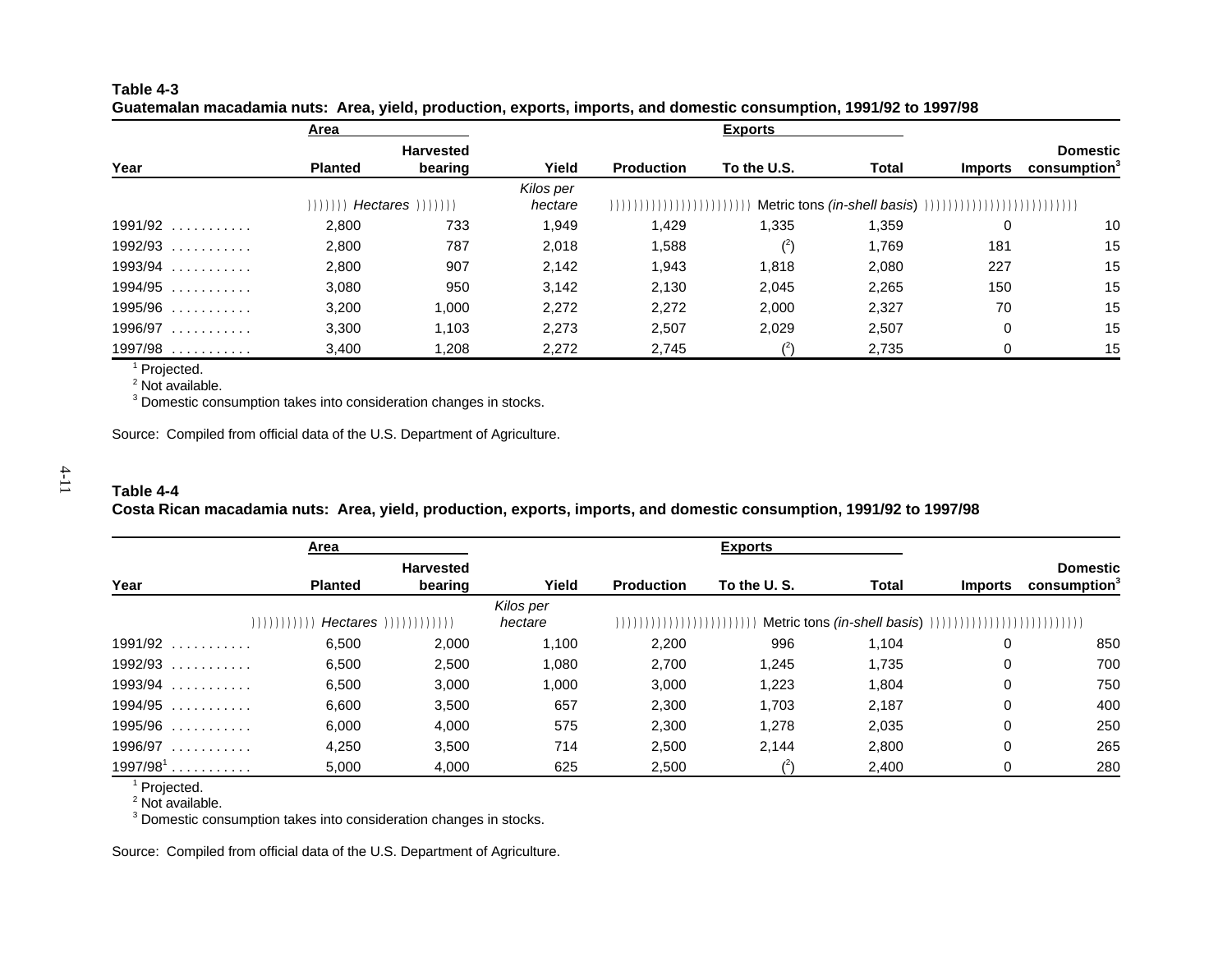Costa Rica has a large processing capacity, with three sizable processors, Macadamia de Costa Rica, Macadamia de Miravalles, and a new entry Sol Caribe S.A. (owned by six growers). The majority of processed products are exported in bulk (11.3 kg. or 25 lb. bags) for further processing. Macadamia de Miravalles marketed some finished (retail) products in 1997, but the other two processors exported only bulk products.<sup>353</sup> With excess processing capacity, competition for raw nuts has augmented grower prices. The two larger processors have followed a rigorous system of price incentives, with the average 1997 price received by growers reportedly at \$5.50 per kilogram for shelled nuts. These price incentives require growers to sort raw product at the farm to reduce delivery of low-grade product to the plant, and have resulted in better quality and kernel yields at the Costa Rican plants, even though this reduces farm level yields.

Total Costa Rican exports rose from 1,104 metric tons in 1991/92 to 2,400 metric tons in 1997/98. In 1996/97, Costa Rica exported 2,144 metric tons to the United States and 408 metric tons to Germany. About 11 percent of Costa Rican macadamia output was consumed domestically during 1997/98, with a portion of this product sold to tourists and high-income Costa Rican consumers.<sup>354</sup>

In 1997, Costa Rica imposed a 19-percent ad valorem tariff on fresh macadamia nuts, and a 9 percent ad valorem tariff on processed nuts.<sup>355</sup> There are no nontariff measures (NTMs) in Costa Rica on these products. Additionally, there are no government programs for macadamia nuts in Costa Rica, although international assistance and development programs provide some technical assistance to growers.

# **Brazil**

The area planted with macadamia nuts in Brazil doubled during 1991/92 to 1997/98, while the harvested area more than doubled (table 4-5). Improved growing conditions and higher numbers of bearing trees in Brazil's three key producing States, Espirito Santo, Sao Paulo, and Minas Gerais, increased macadamia nut production. According to the USDA, the planted area is likely to remain fairly constant in Brazil in the near future, and is constrained by a lack of farm financing, poor cultural management of groves, and adverse weather.<sup>356</sup>

Processors in Brazil are concentrated mainly in the three key producing States that together supplied 84 percent of Brazil's macadamia nuts in 1997/98. A foreign company recently acquired the largest processor in Espirito Santo. Espirito Santo, according to USDA, produces about one third of the Brazilian output of macadamia nuts.

USDA data indicate that 90 percent of Brazil's 1997/98 exports of 1,250 metric tons (in-shell basis) went to the United States. Until 1995/96, Brazil did not export macadamia nuts.

USDA, FAS, telegram No. AGR CS8002, "Tree Nuts--Macadamia Annual Report--Costa Rica," <sup>353</sup> prepared by U.S. Embassy staff, San Jose, Jan. 29, 1998.

 $354$  Ibid.

<sup>&</sup>lt;sup>355</sup> Facsimile received by USITC staff from the U.S. Department of Commerce (USDOC), ITA, Feb. 13, 1998.

<sup>&</sup>lt;sup>356</sup> USDA, FAS, telegram No. AGR BR4602, "Tree Nuts Annual," prepared by U.S. Embassy staff, Brasilia, Feb. 1, 1998.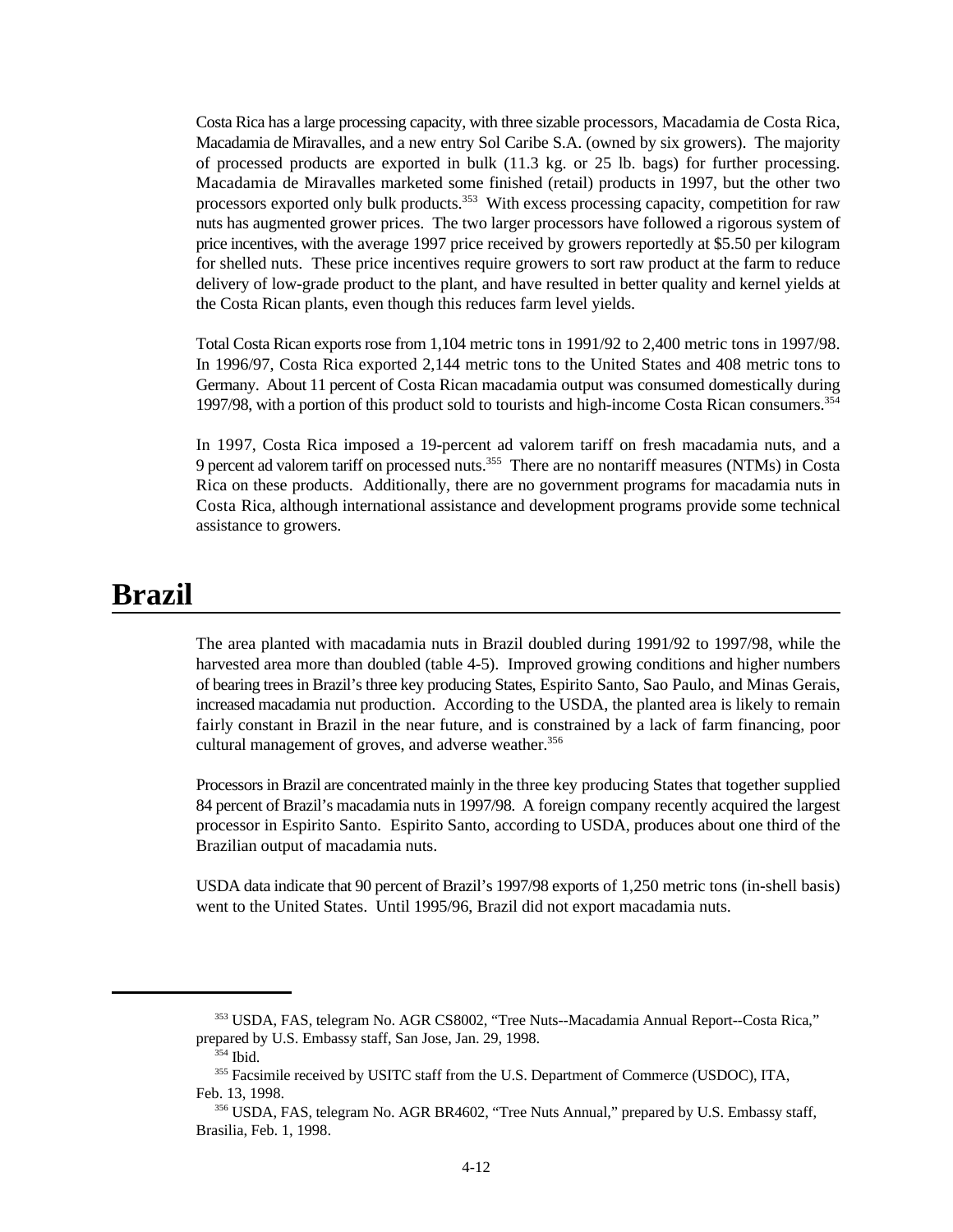| Table 4-5 |                                                                                                                   |  |
|-----------|-------------------------------------------------------------------------------------------------------------------|--|
|           | Brazilian macadamia nuts: Area, yield, production, exports, imports, and domestic consumption, 1991/92 to 1997/98 |  |

|              | Area           |                  |           |                   | <b>Exports</b> |       |                |                 |
|--------------|----------------|------------------|-----------|-------------------|----------------|-------|----------------|-----------------|
|              |                | <b>Harvested</b> |           |                   |                |       |                | <b>Domestic</b> |
| Year         | <b>Planted</b> | bearing          | Yield     | <b>Production</b> | To the U.S.    | Total | <b>Imports</b> | consumption     |
|              |                |                  | Kilos per |                   |                |       |                |                 |
|              | ))))))         |                  | hectare   |                   |                |       |                |                 |
| $1991/92$    | 3.200          | 1900             | 1300      | 260               | 0              | 0     |                | 260             |
| 1992/93<br>. | 4.500          | 11.000           | 1327      | 360               | 0              | 0     | 0              | 360             |
| 1993/94<br>. | 5,350          | 1.140            | 526       | 600               | 0              | 0     | 0              | 600             |
| $1994/95$    | 5,800          | 1,150            | 809       | 930               | 0              | 0     | 0              | 930             |
| 1995/96<br>. | 6,000          | 1,150            | 826       | 950               | 550            | 610   | $\Omega$       | 340             |
| 1996/97<br>. | 6.300          | 2.480            | 524       | .300              | 585            | 650   | 0              | 650             |
| 1997/98<br>. | 6,500          | 2,925            | 547       | .600              | .125           | .250  |                | 350             |

<sup>1</sup> Estimated by the staff of the U.S. International Trade Commission.

Note.—Exports to the United States are estimated as 90 percent of total exports. Reported shelled exports were corrected to in-shell basis with conversion factor of 5.

Source: Compiled from official data of the U.S. Department of Agriculture.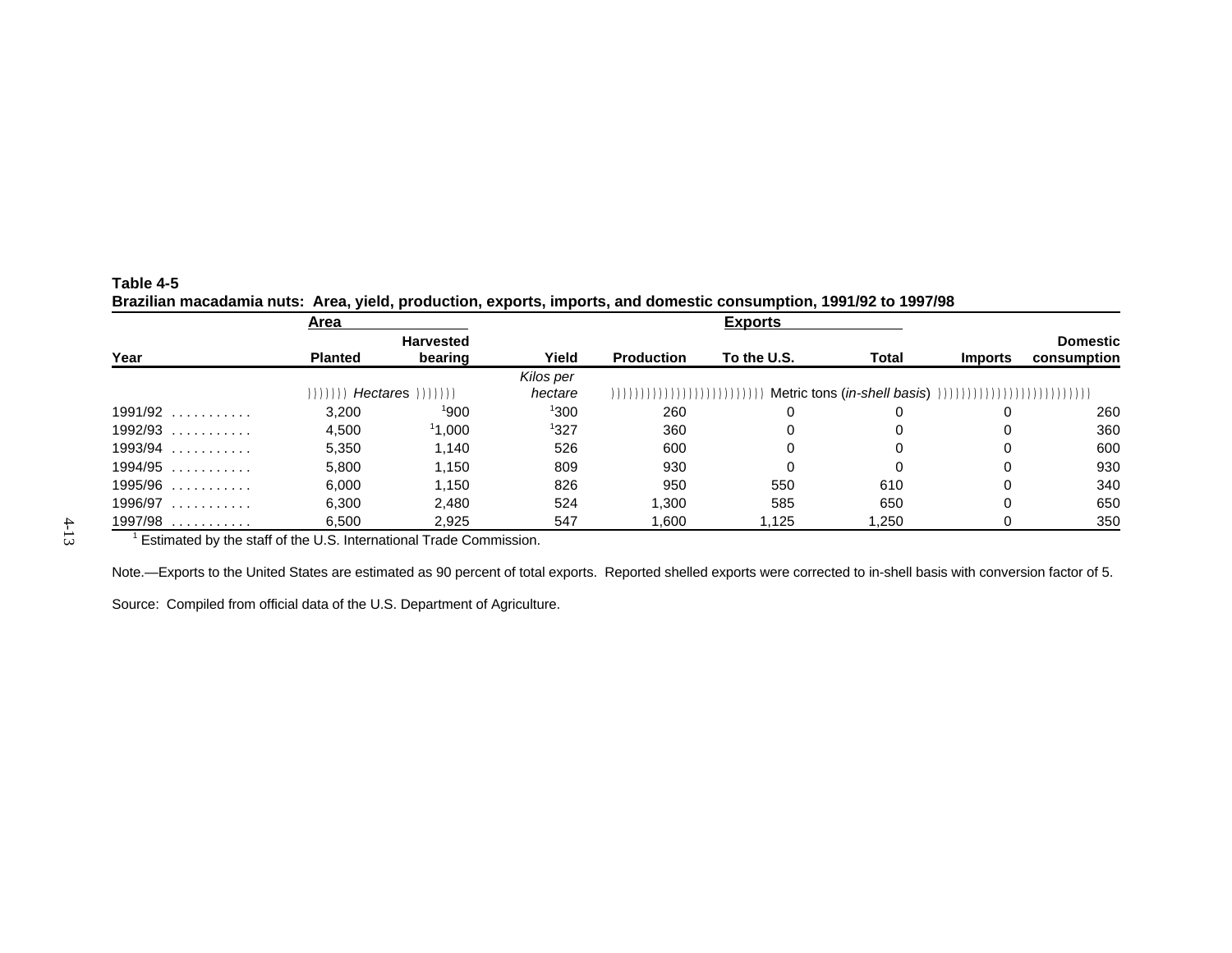Brazil, with a population exceeding 164 million people and a per capita income exceeding \$4,000, consumed only about 22 percent of its macadamia nut production in 1997/98. There are abundant supplies of competitively-priced nuts, including almonds, hazelnuts, Brazil nuts, cashews, pistachios, peanuts, and walnuts, and macadamia nuts are still relatively unknown. Brazilian consumption of macadamia nuts fluctuated widely during 1991/92 to 1997/98, averaging 500 tons annually. Most of the macadamia nuts are consumed in Brazil as snacks, although some are used in foods, such as ice cream, cookies, and chocolates.<sup>357</sup>

According to U.S. Department of Commerce data, Brazilian tariffs are 10 percent ad valorem on fresh macadamia nuts, and 14 percent ad valorem on processed kernels. There are no special Federal Government programs in Brazil for macadamia nut growers, although the State government in Espirito Santo has provided long-term financial assistance for plantings. This program was suspended prior to 1997.<sup>358</sup>

 $357$  Ibid.

<sup>&</sup>lt;sup>358</sup> Ibid.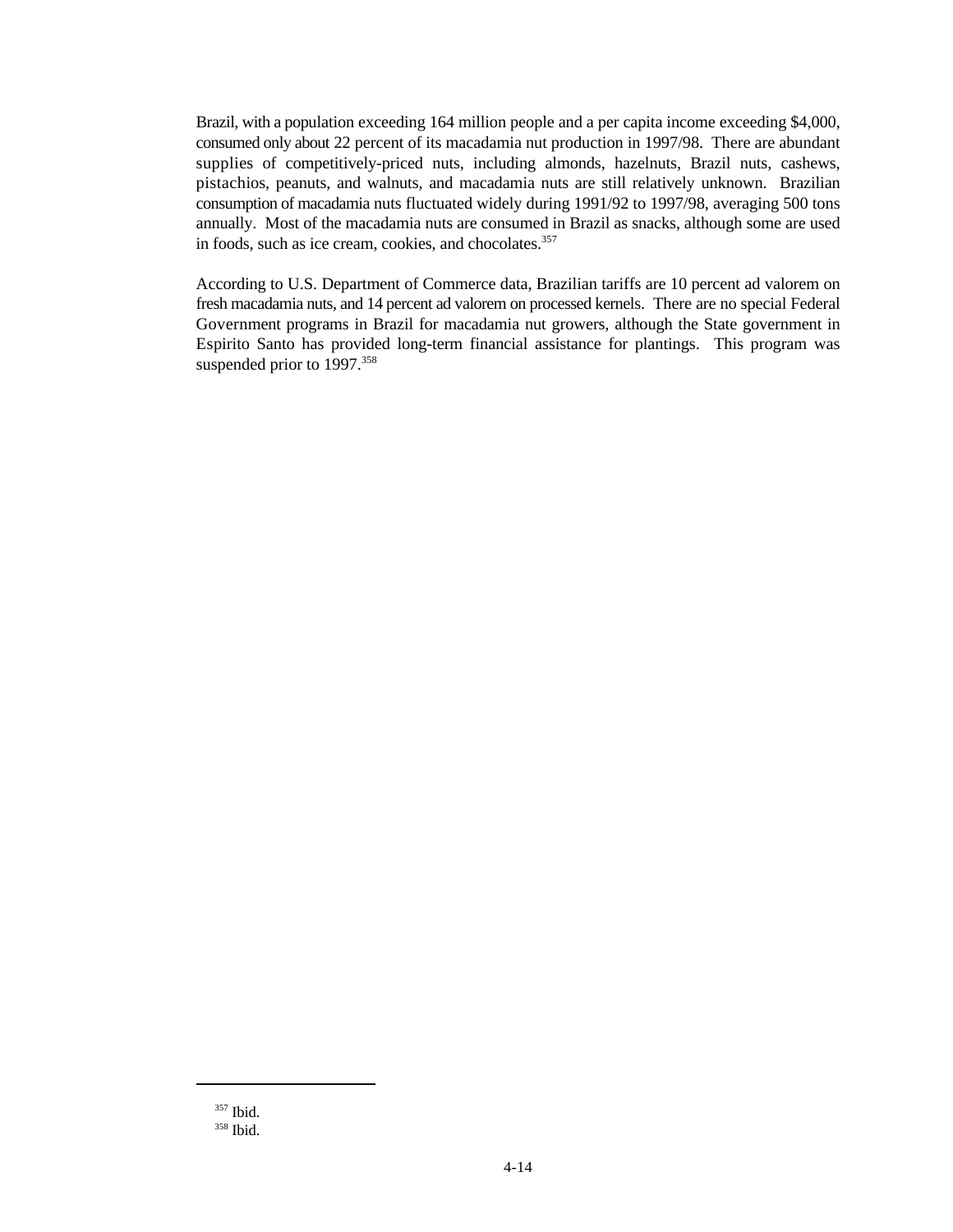# **CHAPTER 5 MAJOR FOREIGN CONSUMERS**

Macadamia consumption outside of the United States and Australia is located primarily in Japan, Hong Kong, and the European Community. In 1996/97, apparent world consumption<sup>359</sup> of macadamia nuts (based on reported world production of leading producers and adjusted for changes in inventory) amounted to about 63,755 metric tons (NIS) basis. The United States accounted for slightly more than one-half of world consumption of macadamia nuts in that year, with Japan accounting for 15 percent, Australia 13 percent, and the European Union (EU), and Hong Kong accounting for 7 percent each as shown in the following tabulation (in metric tons).<sup>360</sup>

|                                  | Macadamia   |              |
|----------------------------------|-------------|--------------|
| <b>Market</b>                    | consumption | <b>Share</b> |
|                                  |             | Percent      |
| United States <sup>1</sup>       | 32,440      | 51           |
| $Japan2$                         | 9,605       | 15           |
| Australia <sup>3</sup>           | 8,000       | 13           |
| China (Hong Kong) $4 \ldots$     | 4,600       | 7            |
| $EU5$                            | 4.200       | 7            |
| All other $\ldots \ldots \ldots$ | 4,910       | 8            |
| <b>Total</b>                     | 63,755      | 100          |
|                                  |             |              |

Source: Table 2-17 of report.

 $2$  Imports for consumption of macadamia nuts and kernels (source: table 5-1).

<sup>3</sup> Source: Table 3-3 of report.

 $4$  Compiled from tables 2-21, 2-22, 3-4, and 4-2;

Australian, U.S., and South African exports only.

<sup>5</sup> Australian, U.S. and Kenyan exports only; compiled

from tables 2-21, 2-22, 3-4, and 4-1.

The five leading markets together accounted for 93 percent of apparent world consumption in 1996/97. This chapter provides an overview of the Japanese, EU, and Hong Kong markets.

<sup>&</sup>lt;sup>359</sup> World consumption is world production less net change in inventories. Source: World Production, Table 1-1; inventories–USDA, FAS, "Macadamia Situation and Outlook," *Horticultural Products*, July 1998, retrieved from the Internet **www.fas.usda.gov/htp,** on July 15, 1998.

<sup>&</sup>lt;sup>360</sup> Data were converted from reported shelled to in-shell basis using a factor of .228.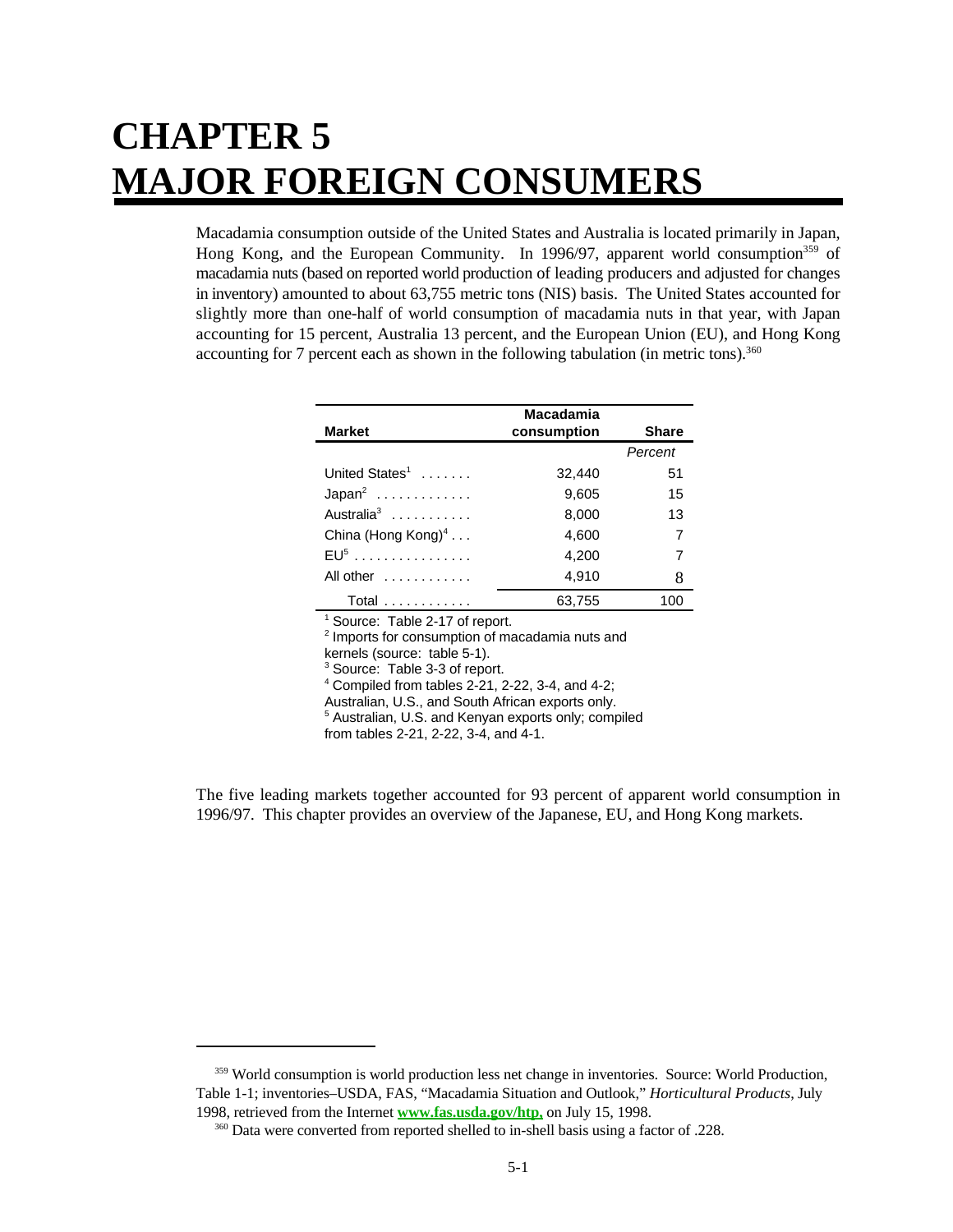# **Japan**

# *Japanese Imports of Macadamia Nuts and Nut Products*

Japan is the second leading importer of macadamia nut kernels and nut products in the world, behind the United States. The Japanese market for macadamia nut kernels is supplied entirely by imports since there is no domestic production. Imports of the macadamia kernels and kernel products into Japan grew by an average 9.7 percent annually during the years 1992 to 1997, to 2,190 metric tons in 1997 (table 5-1).<sup>361</sup> In 1997, imports of fresh or dried macadamia nuts amounted to about  $1,528$ metric tons (table 5-2), and imports of roasted and/or prepared or preserved macadamia nuts amounted to about 662 metric tons (table 5-3). About 30 percent of total Japanese imports in 1997 were processed kernels and about 70 percent were raw nuts.

Australia, the United States, and Kenya supplied 96 percent of the volume of Japanese imports in 1997. Japanese imports of all types of tree nuts amounted to 78,000 metric tons (valued at \$331 million) in 1997,  $362$  and macadamia nuts accounted for 3 percent of the volume and 8 percent of the value of these imports.

Australian and U.S. macadamia nut exports to Japan rose in volume by 119 and 52 percent, respectively, during 1992-97, whereas those of Kenya declined by 9 percent. Australia surpassed the United States on a volume basis as the leading supplier to Japan of these nuts in 1993; however, the United States remained the leading supplier on a value basis throughout period. The Australian nuts are largely imported in bulk for repackaging in Japan; some Australian "MacFarm" brand, retail-packed nuts are sold there as well.<sup>363</sup> The Kenyan nuts go mainly into the food-processing sector for manufacturing of chocolate-covered nuts.

# *A Slowing Japanese Macadamia Import Market: Gains for Australia and Kenya at U.S. Expense*

Despite the longer-term increases in Japan's imports of macadamia kernels and kernel products since 1992, growth in the volume and value of Japan's imports of macadamia kernels and kernel products slowed considerably in recent years to 6.2 percent in volume and 3.8 percent in value during 1996- 1997 (tables 5-1 and figure 5-1). During the 1996-1997 period, Japan's imports of roasted and prepared or preserved macadamia nuts actually declined (see tables 5-2, 5-3, and 5-4). However, growth in Japan's volume and value of imported fresh or dried kernels increased over 1996-1997 period, from mid-1990s growth rates.

In 1997, there was a shift in Japanese purchases away from roasted (prepared or preserved) kernels supplied by the United States to fresh or dried nuts supplied by Australia and Kenya.

 $361$  Table 5-1 is an aggregation of data presented in tables 5-2 and 5-3.

<sup>&</sup>lt;sup>362</sup> Fax from U.S. Agricultural Attache, U.S. Embassy, Tokyo, March 18, 1998.

<sup>363</sup> Ibid.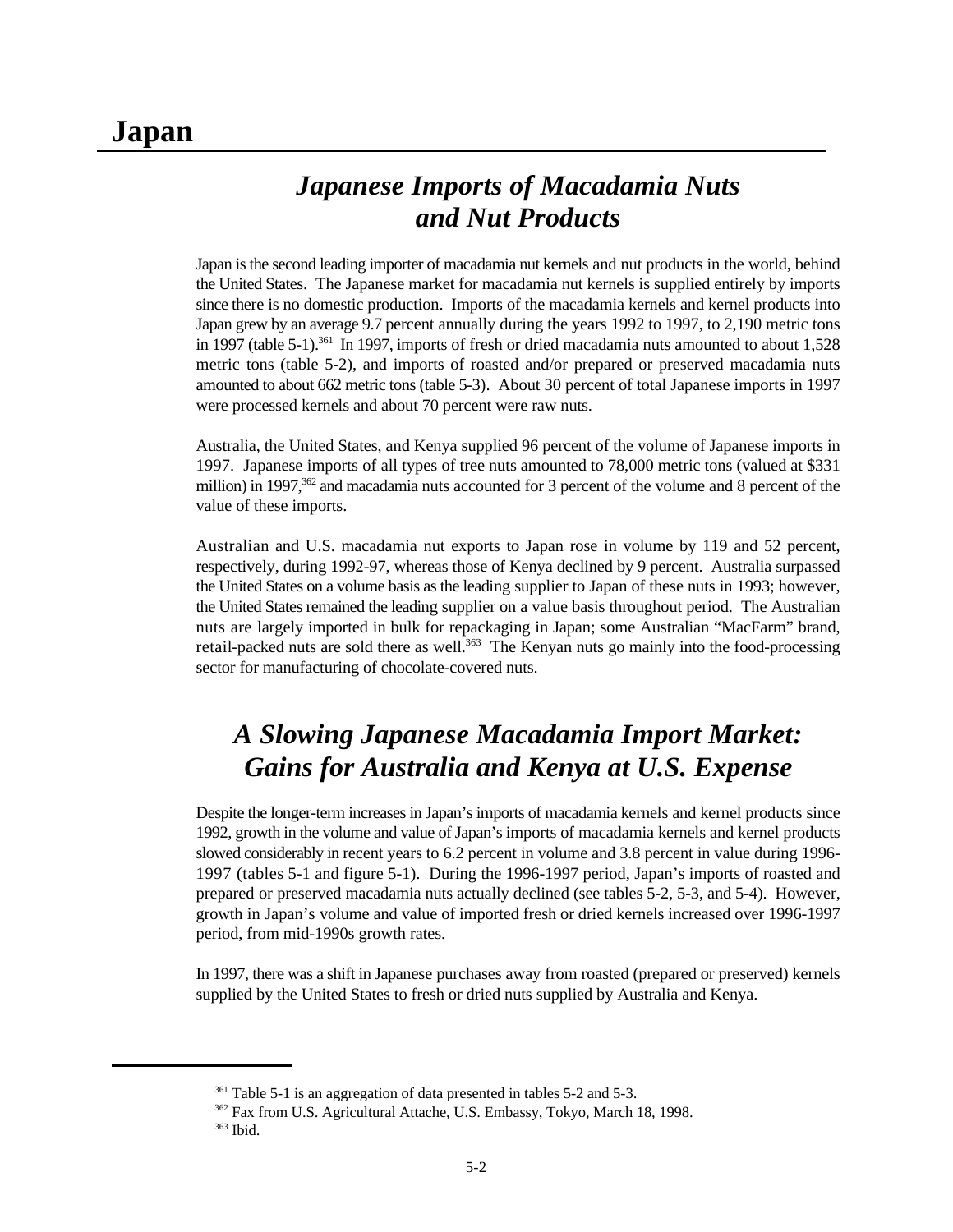| Country                                                  | 1992                            | 1993    | 1994                               | 1995    | 1996    | 1997    |  |  |  |
|----------------------------------------------------------|---------------------------------|---------|------------------------------------|---------|---------|---------|--|--|--|
|                                                          | Quantity ( <i>metric tons</i> ) |         |                                    |         |         |         |  |  |  |
| United States                                            | 458                             | 437     | 519                                | 522     | 798     | 694     |  |  |  |
|                                                          | 409                             | 443     | 560                                | 777     | 748     | 894     |  |  |  |
| Kenya                                                    | 566                             | 443     | 458                                | 573     | 449     | 513     |  |  |  |
| South Africa                                             | 24                              | 21      | 46                                 | 43      | 33      | 55      |  |  |  |
| All other                                                | 20                              | 22      | 12                                 | 26      | 34      | 34      |  |  |  |
|                                                          | 1,477                           | 1,366   | 1,595                              | 1,943   | 2,062   | 2,190   |  |  |  |
|                                                          |                                 |         | Value (1,000 dollars) <sup>2</sup> |         |         |         |  |  |  |
| United States                                            | 6,900                           | 6,696   | 8,648                              | 9,415   | 12,420  | 10,966  |  |  |  |
| Australia                                                | 4.020                           | 4,432   | 6,017                              | 8,408   | 8.818   | 9,752   |  |  |  |
|                                                          | 4,219                           | 3,118   | 3,230                              | 3,994   | 3,354   | 4,764   |  |  |  |
| South Africa $\dots\dots\dots\dots\dots\dots\dots\dots$  | 196                             | 134     | 336                                | 354     | 28      | 202     |  |  |  |
| All other                                                | 180                             | 197     | 201                                | 362     | 527     | 428     |  |  |  |
|                                                          |                                 | 14,577  | 18,432                             | 22,533  | 25,147  | 26,112  |  |  |  |
|                                                          |                                 |         | Unit value (per kilogram)          |         |         |         |  |  |  |
| United States  \$15.07                                   |                                 | \$15.32 | \$16.66                            | \$18.04 | \$15.56 | \$15.80 |  |  |  |
|                                                          | 9.83                            | 10.00   | 10.74                              | 10.82   | 11.79   | 10.91   |  |  |  |
| Kenya                                                    | 7.45                            | 7.04    | 7.05                               | 6.97    | 7.47    | 9.29    |  |  |  |
| South Africa $\ldots \ldots \ldots \ldots \ldots \ldots$ | 8.17                            | 6.38    | 7.30                               | 8.23    | 0.85    | 3.67    |  |  |  |
|                                                          | 9.00                            | 8.95    | 16.75                              | 181.00  | 15.50   | 12.59   |  |  |  |
| Average                                                  | 10.50                           | 10.67   | 11.56                              | 11.60   | 12.20   | 11.92   |  |  |  |

Total Japanese imports of macadamia kernels and kernel products,<sup>1</sup> by principal sources, 1992-97

 $1$  Data covers Japanese HTS 0802.90.200, 2008.19.221, and 2008.19.227.

 $^2$  The following are the average exchange rates (¥/US\$) for 1992--126; 1993--111; 1994--102; 1995--94; 1996--109; and 1997--121.

Note.–Data do not include bakery or confectionery products.

**Table 5-1**

Source: Government of Japan, *Japan Exports and Imports*, Commodity by Country, and Board of Governors of the Federal Reserve System for Exchange Rates.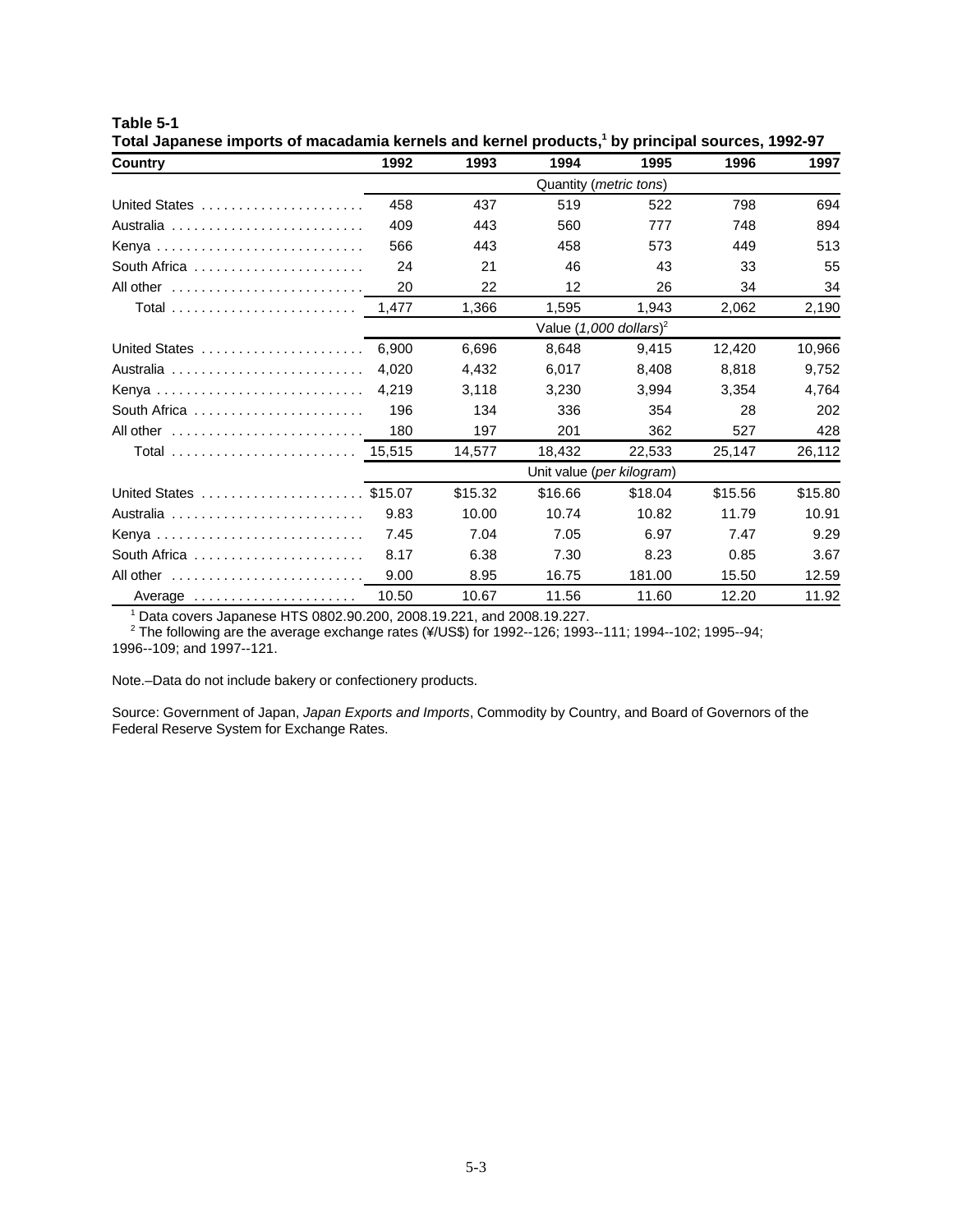| Country                                                      | 1992                            | 1993     | 1994                                 | 1995     | 1996    | 1997           |  |  |  |  |
|--------------------------------------------------------------|---------------------------------|----------|--------------------------------------|----------|---------|----------------|--|--|--|--|
|                                                              | Quantity ( <i>metric tons</i> ) |          |                                      |          |         |                |  |  |  |  |
|                                                              | 363                             | 382      | 454                                  | 668      | 646     | 824            |  |  |  |  |
|                                                              | 566                             | 441      | 458                                  | 573      | 449     | 513            |  |  |  |  |
| United States                                                | 81                              | 23       | 67                                   | 24       | 174     | 138            |  |  |  |  |
| Guatemala                                                    | $\Omega$                        | $\Omega$ | 2                                    | $\Omega$ | 9       | 27             |  |  |  |  |
| South Africa $\ldots \ldots \ldots \ldots \ldots \ldots$     | 24                              | 21       | 25                                   | 27       | 0       | 19             |  |  |  |  |
| Costa Rica                                                   | 15                              | 20       | $\Omega$                             | 22       | 20      | $\overline{7}$ |  |  |  |  |
| Total 1.049                                                  |                                 | 887      | 1.006                                | 1,314    | 1,298   | 1,528          |  |  |  |  |
|                                                              |                                 |          | Value $(1,000$ dollars) <sup>1</sup> |          |         |                |  |  |  |  |
|                                                              |                                 | 3,596    | 4.585                                | 6.912    | 7,320   | 8,740          |  |  |  |  |
| Kenya  4,218                                                 |                                 | 3.106    | 3.230                                | 3.994    | 3.352   | 4.762          |  |  |  |  |
| United States                                                | 861                             | 214      | 636                                  | 270      | 1.890   | 1,525          |  |  |  |  |
| Guatemala $\ldots \ldots \ldots \ldots \ldots \ldots \ldots$ | $\Omega$                        | $\Omega$ | 23                                   | $\Omega$ | 117     | 331            |  |  |  |  |
| South Africa $\ldots \ldots \ldots \ldots \ldots \ldots$     | 196                             | 134      | 176                                  | 246      | 0       | 184            |  |  |  |  |
| Costa Rica $\ldots \ldots \ldots \ldots \ldots \ldots$       | 132                             | 175      | $\Omega$                             | 235      | 263     | 97             |  |  |  |  |
|                                                              |                                 | 7,225    | 8,650                                | 11,657   | 12,942  | 15,639         |  |  |  |  |
|                                                              |                                 |          | Unit value (per kilogram)            |          |         |                |  |  |  |  |
| Australia  \$9.13                                            |                                 | \$9.41   | \$10.10                              | \$10.35  | \$11.33 | \$10.61        |  |  |  |  |
| Kenya                                                        | 7.45                            | 7.04     | 7.05                                 | 6.97     | 7.47    | 9.28           |  |  |  |  |
| United States                                                | 10.63                           | 9.30     | 9.49                                 | 11.25    | 10.86   | 11.05          |  |  |  |  |
| Guatemala                                                    | $^{\left(3\right)}$             | $(^3)$   | 11.50                                | $(^3)$   | 13.00   | 12.26          |  |  |  |  |
| South Africa $\ldots \ldots \ldots \ldots \ldots \ldots$     | 8.17                            | 6.38     | 7.04                                 | 9.11     | $(^3)$  | 9.68           |  |  |  |  |
|                                                              |                                 | 8.75     | (3)                                  | 10.68    | 13.15   | 13.86          |  |  |  |  |
| Average                                                      | 8.32                            | 8.15     | 8.60                                 | 8.87     | 9.97    | 10.23          |  |  |  |  |

**Table 5-2 Japanese imports: Macadamia nuts, fresh or dried,<sup>1</sup> by source, 1992-97** 

<sup>1</sup> Japanese HTS 0802.90.200.

Exchange rates (¥/US\$) for 1992--126; 1993--111; 1994--102; 1995--94; 1996--109; and 1997--121. <sup>2</sup>

<sup>3</sup> Not applicable.

Note.—Data do not include bakery or confectionery products.

Source: Government of Japan, *Japan Exports and Imports*, Commodity by Country, and Board of Governors of the Federal Reserve System for Exchange Rates.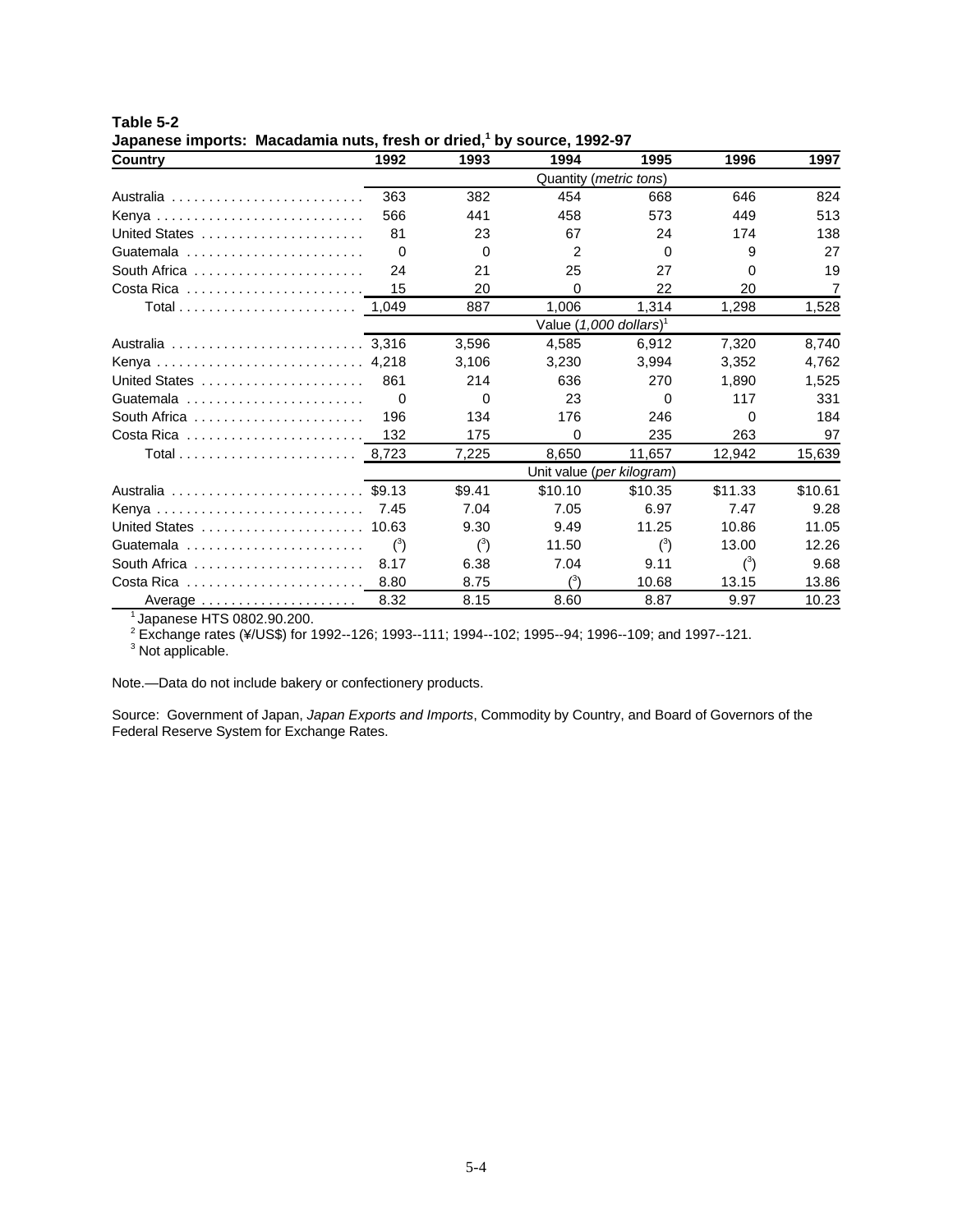#### **Table 5-3**

**Japanese imports: Macadamia nuts, roasted and prepared or preserved, not containing added** sugar, not elsewhere specified,<sup>1</sup> by source, 1992-97

| <b>Country</b>         | 1992     | 1993           | 1994                                 | 1995           | 1996     | 1997     |
|------------------------|----------|----------------|--------------------------------------|----------------|----------|----------|
|                        |          |                | Quantity (metric tons)               |                |          |          |
| United States          | 377      | 414            | 452                                  | 498            | 624      | 556      |
| Australia              | 46       | 61             | 106                                  | 109            | 102      | 70       |
| Kenya                  | 0        | 2              | $\mathbf 0$                          | 0              | $(^{2})$ | (2)      |
| South Africa           | 0        | 0              | 21                                   | 16             | 33       | 36       |
| Malaysia               | 0        | 0              | 5                                    | 2              | 1        | 0        |
| Singapore              | 0        | 0              | 2                                    | $\overline{2}$ | 0        | 0        |
| Costa Rica             | 5        | $\mathfrak{p}$ | 3                                    | $\overline{2}$ | 0        | 0        |
| France                 | 0        | 0              | 0                                    | $\Omega$       | 0        |          |
| Thailand               | 0        | 0              | 0                                    | $\Omega$       | 0        | 0        |
| Spain                  | 0        | 0              | 0                                    | $\Omega$       | 0        | O        |
| New Zealand $\ldots$ , | 0        | 0              | 0                                    | $\Omega$       | 4        | O        |
| Total                  | 428      | 479            | 589                                  | 629            | 764      | 662      |
|                        |          |                | Value $(1,000$ dollars) <sup>1</sup> |                |          |          |
| United States          | 6,039    | 6,482          | 8,012                                | 9,145          | 10,530   | 9,441    |
| Australia              | 704      | 836            | 1,432                                | 1,496          | 1,498    | 1,012    |
| Kenya                  | 1        | 12             | 0                                    | 0              | 2        | 2        |
| South Africa           | 0        | 0              | 160                                  | 108            | 28       | 18       |
| Malaysia               | 0        | 0              | 104                                  | 47             | 23       | $\Omega$ |
| Singapore              | 0        | 0              | 46                                   | 54             | 0        | 0        |
| Costa Rica             | 47       | 22             | 29                                   | 26             | 0        | O        |
| France                 | 1        | $\Omega$       | $\Omega$                             | $\Omega$       | 0        | ი        |
| Thailand               | 0        | 0              | 0                                    | 3              | 0        |          |
| Spain                  | 0        | 0              | 0                                    | 6              | 0        |          |
| New Zealand $\ldots$ , | 0        | 0              | $\Omega$                             | 10             | 124      |          |
| Total                  | 6,792    | 7,352          | 9,783                                | 10,895         | 12,205   | 10,473   |
|                        |          |                | Unit value (per kilogram)            |                |          |          |
| United States          | \$16.02  | \$15.66        | \$17.73                              | \$18.36        | \$16.88  | \$16.98  |
| Australia              | 15.30    | 13.70          | 13.51                                | 13.72          | 14.69    | 14.46    |
| Kenya                  | $(^4)$   | 6.00           | $-4.00$                              | 0.04           | 11.10    | 13.64    |
| South Africa           | $(^4)$   | $(^{4})$       | 7.62                                 | 6.75           | 0.85     | 0.50     |
| Malaysia               | $(^{4})$ | $(^{4})$       | 20.80                                | 23.50          | 23.00    | $(^4)$   |
| Singapore              | $(^4)$   | $(^{4})$       | 23.00                                | 27.00          | $(^{4})$ | $(^4)$   |
| Costa Rica             | 9.40     | 11.00          | 9.67                                 | 13.00          | $(^{4})$ | $(^4)$   |
| France                 | $(^4)$   | $(^{4})$       | $(^4)$                               | $(^4)$         | $(^4)$   | $(^4)$   |
| Thailand               | $(^4)$   | $(^{4})$       | $(^{4})$                             | $(^4)$         | $(^4)$   | $(^{4})$ |
| Spain                  | $(^4)$   | $(^4)$         | $(^{4})$                             | $(^4)$         | $(^4)$   | $(^{4})$ |
| New Zealand            | $(^{4})$ | /4             | (4)                                  | $(^{4})$       |          | (4)      |
| Average                | 15.87    | 15.35          | 16.61                                | 17.32          | 15.98    | 15.82    |

<sup>1</sup> Japanese HTS 2008.19.221 and 2008.19.227.

<sup>2</sup> Less than 0.5 metric tons.

Exchange rates (¥/US\$) for 1992-97: 1992--126; 1993--111; 1994--102; 1995--94; 1996--109; and 1997--121. <sup>3</sup>

<sup>4</sup> Not applicable.

Note.—Data do not include bakery or confectionery products.

Source: Government of Japan, *Japan Exports and Imports,* Commodity by Country, and Board of Governors of the Federal Reserve System for Exchange Rates.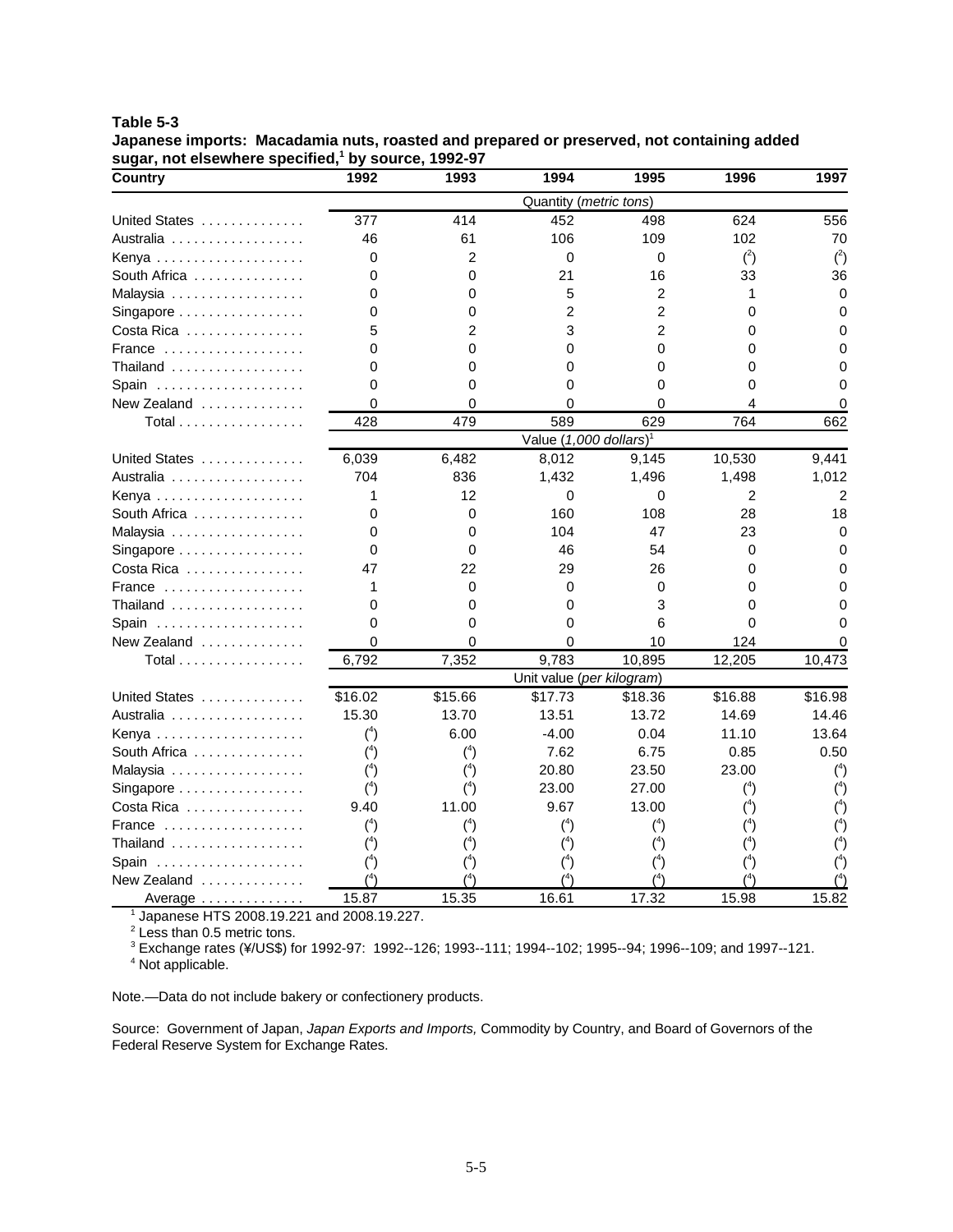During 1996-97, the volume of Japanese imports of roasted nuts fell by 14 percent, while imports of fresh or dried nuts rose by 18 percent (table 5-4). Japan's declining imports of prepared or preserved macadamia kernels primarily from the United States and increasing imports of raw kernel primarily from Australia and Kenya arises from increased competition among Japanese business enterprises that have developed and are marketing their own retail macadamia products in Japan.<sup>364</sup>

#### **Table 5-4 Annual changes in Japanese imports of macadamia products**

| (Percentage)                                         |         |         |         |         |         |  |  |  |
|------------------------------------------------------|---------|---------|---------|---------|---------|--|--|--|
| <b>Product</b>                                       | 1992-93 | 1993-94 | 1994-95 | 1995-96 | 1996-97 |  |  |  |
| Total macadamia kernel and kernel products:          |         |         |         |         |         |  |  |  |
| Change in volume                                     | (7.5)   | 16.8    | 21.8    | 6.1     | 6.2     |  |  |  |
| Change in value                                      | (6.0)   | 26.4    | 22.2    | 11.6    | 3.8     |  |  |  |
| Macadamia nuts, fresh or dried:                      |         |         |         |         |         |  |  |  |
| Change in volume                                     | (15.4)  | 13.4    | 30.6    | (1.2)   | 17.7    |  |  |  |
| Change in value                                      | (17.2)  | 19.7    | 34.8    | 11.0    | 20.8    |  |  |  |
| Roasted and/or prepared or preserved macadamia nuts: |         |         |         |         |         |  |  |  |
| Change in volume                                     | 8.2     | 33.1    | 11.2    | 12.0    | (14.2)  |  |  |  |
|                                                      | 11.9    | 23      | 6.8     | 21.5    | (13.3)  |  |  |  |

Source: USITC staff calculations of selected data from tables 5-1, 5-2, and 5-3.

While Japan's imports of macadamia products have recently begun to either decline or slow in growth, data in tables 5-1, 5-2, and 5-3, and plotted in figures 5-1, 5-2, and 5-3, suggest that Japan's imports of most of these products from Australia have been recently growing in volume and value, while imports from the United States have declined. During the 1996-1997 period, data in table 5-1 demonstrate that Japan's imports of U.S. macadamia kernel and kernel products declined by 13 percent in volume and by 12 percent in value, while such imports from Australia increased by 20 percent in volume and 11 percent in value (table 5-1 and figure 5-2). Over the same period, Japan's imports of U.S. fresh or dried macadamia nuts fell by 21 percent in volume and by 19 percent in value, while such imports from Australia increased by nearly 28 percent in volume and by 19 percent in value (table 5-2 and figure 5-2). During the 1996-1997 period, Japanese imports of U.S. and Australian roasted and/or prepared or preserved macadamia nuts declined in both volume and value (table 5-2 and figure 5-3).

As with purchases of Australian product, Japan's imports of Kenyan macadamia kernel and kernel products during 1996-1997 have risen as imports from the United States declined. During this period, Japan's imports of macadamia kernel and kernel products were exclusively imports of fresh or dried nuts, and increased 14 percent in volume and 42 percent in value (tables 5-1, 5-2, and 5-3). That the 1996-97 percentage rise in the value of these Kenyan sales to Japan exceeded the percentage rise in volume is in part explained by the 30-percent increase in Kenyan NIS farm prices (chapter 4).

<sup>&</sup>lt;sup>364</sup> USITC staff telephone conversation with T. Pogson, industrial sales, MacFarms of Hawaii, Sacramento, CA, Aug. 25, 1998.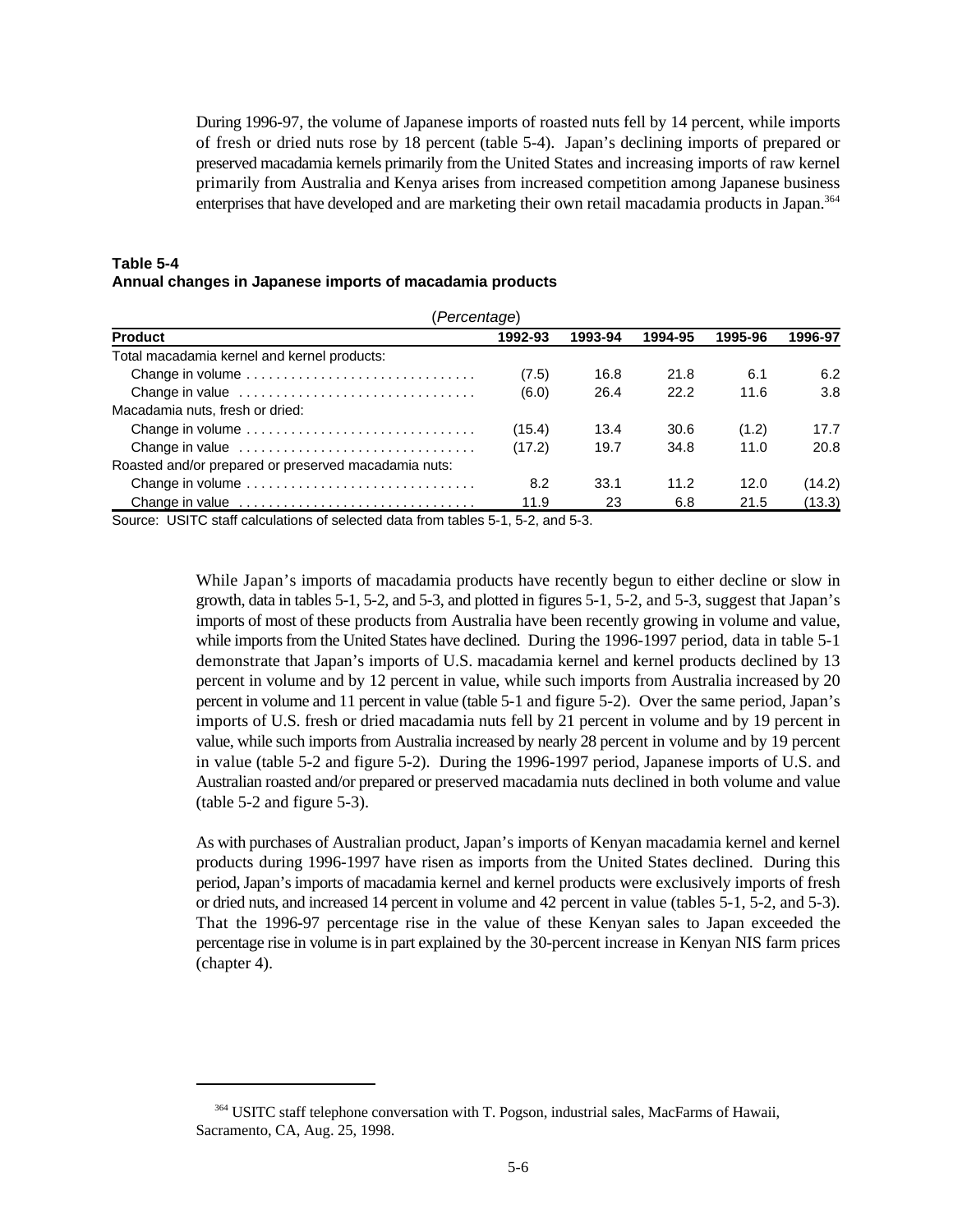#### Figure 5-1

, igure 3-1<br>Japanese total imports of macadamia and kernel products, from the United<br>States and Australia, by principal type, 1992-97



Source: Government of Japan, Ja*pan Exports and Imports*, Commodity by Country, and Board of Governors of the<br>Federal Reserve System for Exchange Rates.





Source: Government of Japan, *Japan Exports and Imports*, Commodity by Country, and Board of Governors of the<br>Federal Reserve System for Exchange Rates.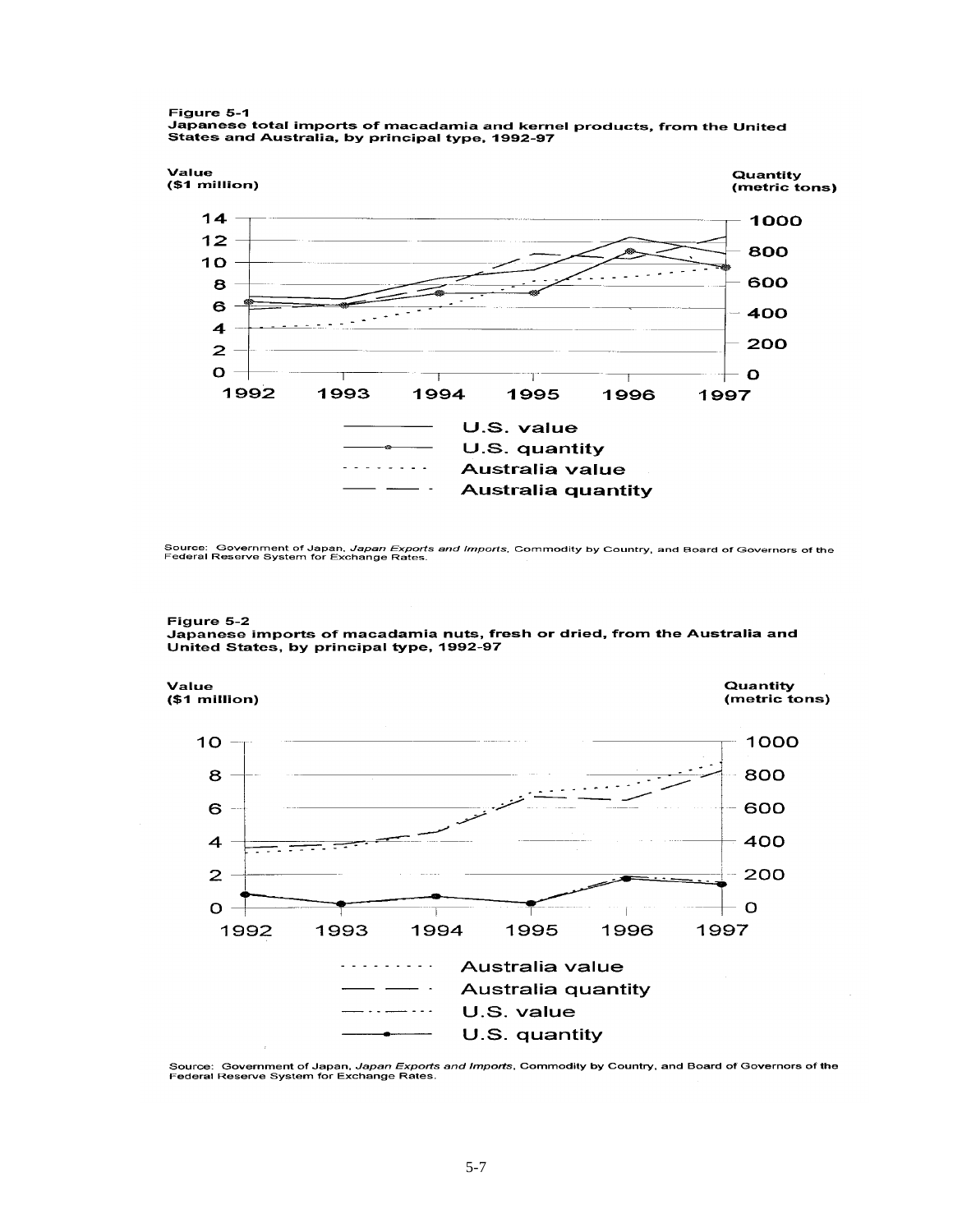

Figure 5-3 Japanese imports of macadamia nuts, roasted and prepared or preserved, from the United States and Australia, by principal type, 1992-97

Source: Government of Japan, Japan Exports and Imports, Commodity by Country, and Board of Governors of the Federal Reserve System for Exchange Rates

# *Current Japanese Economic Conditions and the Outlook for Japan's Macadamia Imports*

Luxury items such as macadamia products are typically highly income-elastic, suggesting that Japan's imports of these products will slow in growth or decline when incomes slow in growth or decline as the economy falls into recession.<sup>365</sup> International Monetary Fund data published on final deflated GDP through the second quarter of 1997 and other more recent economic reports show that Japan is currently in a recession.<sup>366</sup> The latest available data for the first quarter of 1998 reveal that output is contracting by 0.7 percent for the fiscal year ending March 31, 1998, the first such yearly GDP decline in two and a half decades.<sup>367</sup>

Prospects for the Japanese economy are unclear. The International Monetary Fund (IMF) projects

**http://www.nytimes.com/library/financial/061398japan-econ.html,** retrieved on June 23, 1998.

For income/demand relationships for luxury goods, see J. Gould and C. Ferguson, *Micronomic* <sup>365</sup> *Theory* (Homewood, IL: Richard D. Irwin, Inc., 1980), pp. 45 and 101.

<sup>&</sup>lt;sup>366</sup> For availability of IMF economic data for Japan, see International Monetary Fund (IMF), *International Financial Statistics* (Washington, DC: IMF, July 1998), pp. 396-397. For insights about Japan's more current economic problems, see S. WuDunn, "Japan Has Slid Into Recession, New Data Confirm," *New York Times*, Business Section, found at

Sheryl WuDunn, "Japan Has Slid Into Recession, New Data Confirm*,*" *New York Times*, Business <sup>367</sup> section, found at **http://www.nytimes.com/library/financial/061398japan-econ.html**, retrieved on June 23, 1998.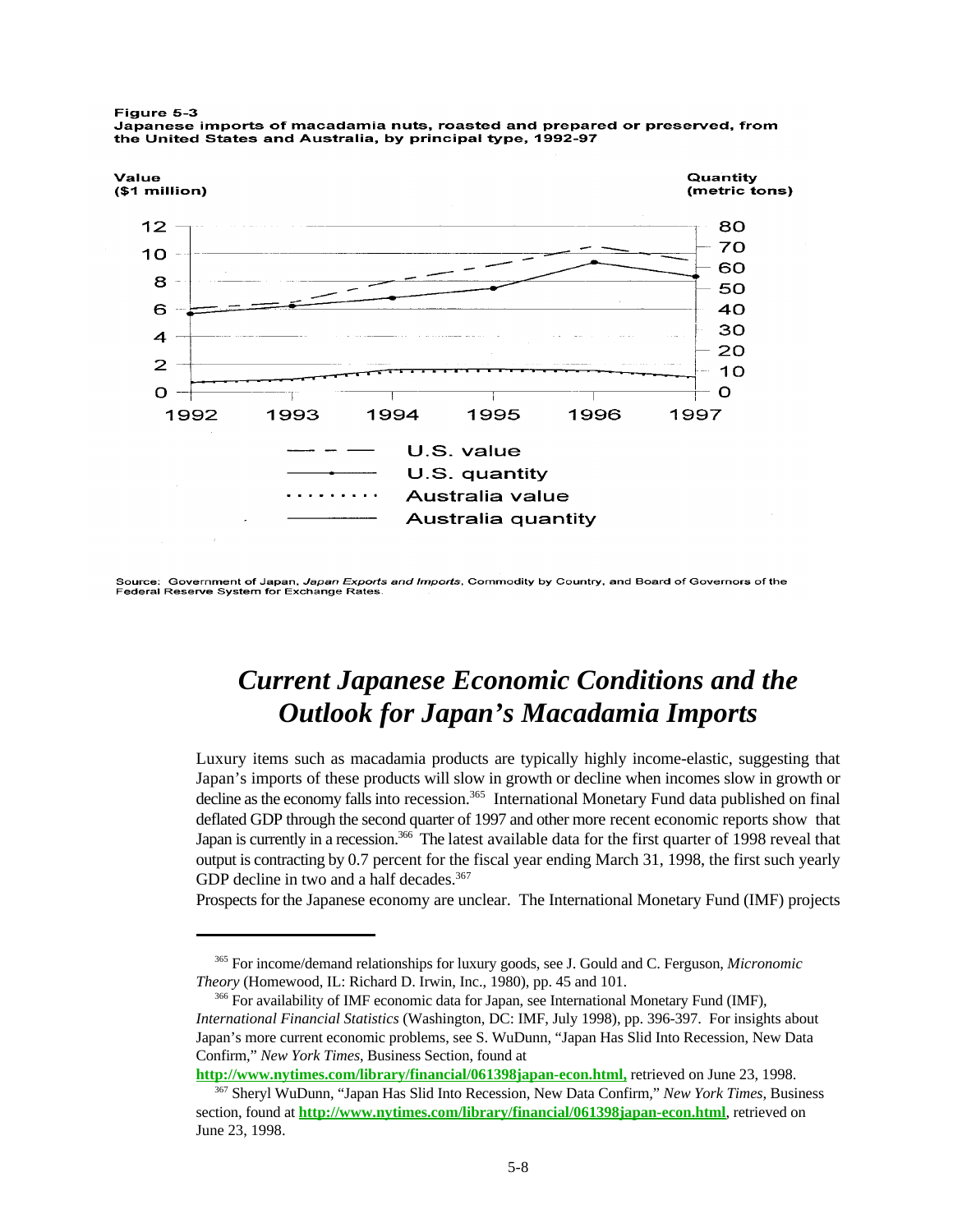zero GDP growth in 1998.<sup>368</sup> Some analysts foresee an extended period of deflation as credit, investment, consumer, and export demand continue to weaken due to depressed consumer and business confidence. 369,370

These Japanese economic problems may affect the U.S. and Australian macadamia industries in two ways. First, slowing income growth or income declines may lead to continued declines or slower growth in Japan's imports of macadamia products. And second, insofar as tourists comprise an important source of domestic Hawaiian and Australian purchases of retail macadamia products, Japan's economic problems may cause a decline in Japanese tourism in Hawaii and Australia, and a decline in macadamia purchases.<sup>371</sup> More specifically, Hawaii's number of Asian tourists, onethird of whom are from Japan, declined nearly 1 percent in 1997 from 1996 levels, and are expected to continue declining into 1998 (table 2-24). Numbers of Australia-bound Asian tourists during the first quarter of 1998 were 8 percent below previous-year levels.<sup>372</sup>

### **Channels of distribution**

The food-processing industry is a leading consumer of macadamia nut kernels in Japan as ingredients for candies, cakes, and ice cream toppings. Japanese distribution channels for macadamia nuts are complex, and involve trading companies, nut roasters, food and confectionery manufacturers, food wholesalers, local secondary wholesalers, and consumer outlets such as candy stores, supermarkets, department stores, restaurants, and hotels.

<sup>&</sup>lt;sup>368</sup> International Monetary Fund, *IMF World Outlook*, May, 1998. p. 43.

<sup>&</sup>lt;sup>369</sup> MasterCard International conducts biannual surveys of consumer confidence in Asia. The latest report reveals consumer confidence at its lowest level since the survey was initiated. *Master Index of Consumer Confidence,* MasterCard International, found at

**http://www.mastercard.com/press/980302a..html,** retrieved on June 23, 1998.

<sup>&</sup>lt;sup>370</sup> William Mallard, *Japan Business Confidence Slumps, Stocks Dip*, Reuters, Apr. 2, 1998, found at Yahoo News, http://204.71.177.72/headlines/980402/business/stories/japanecon\_1.html, retrieved on June 23, 1998.

<sup>&</sup>lt;sup>371</sup> That tourist purchases comprise an important demand component for macadamia products in Hawaii and Australia was information obtained in a number of USITC interviews: with K. Sakamoto, senior vice president for marketing, finance, and administration, Hawaiian Host, Honolulu, HI, Mar. 31, 1998; with R. Kamigaki, owner, Kamigaki enterprises, Kailua-Kona, HI, Mar. 27, 1998; with R. Vidgen, president, MacFarms of Hawaii, Captain Cook, HI, Mar. 24, 1998; and with A. Burnside, general manager of Australian MacFarms, and T. Davenport, an AMS director, at Australian MacFarms offices, Woombye, Queensland, Australia, Apr. 3, 1998. That 1997 counts of Hawaii-bound and Australian-bound tourists from Japan are down from 1996 levels was information obtained from the following sources: USITC staff telephone conversation with staff of the Hawaii Department of Economic and Development and Tourism, June 19, 1998; Hawaii Department of Economic Development and Tourism, *1996 State of Hawaii Databook*, found at **http://hawaii.gov/dbedt/stats.html,** June 19, 1998; and Australian Office of National Tourism, "Facts & Figures--Impact Fact Sheet," found at

**http://www.tourism.gov.au/publications/impact.html,** June 19, 1998.

 $372$  Australian Office of National Tourism, "Facts & Figures--Impact Fact Sheet," found at **http://www.tourism.gov.au/publications/impact.html,** June 19, 1998.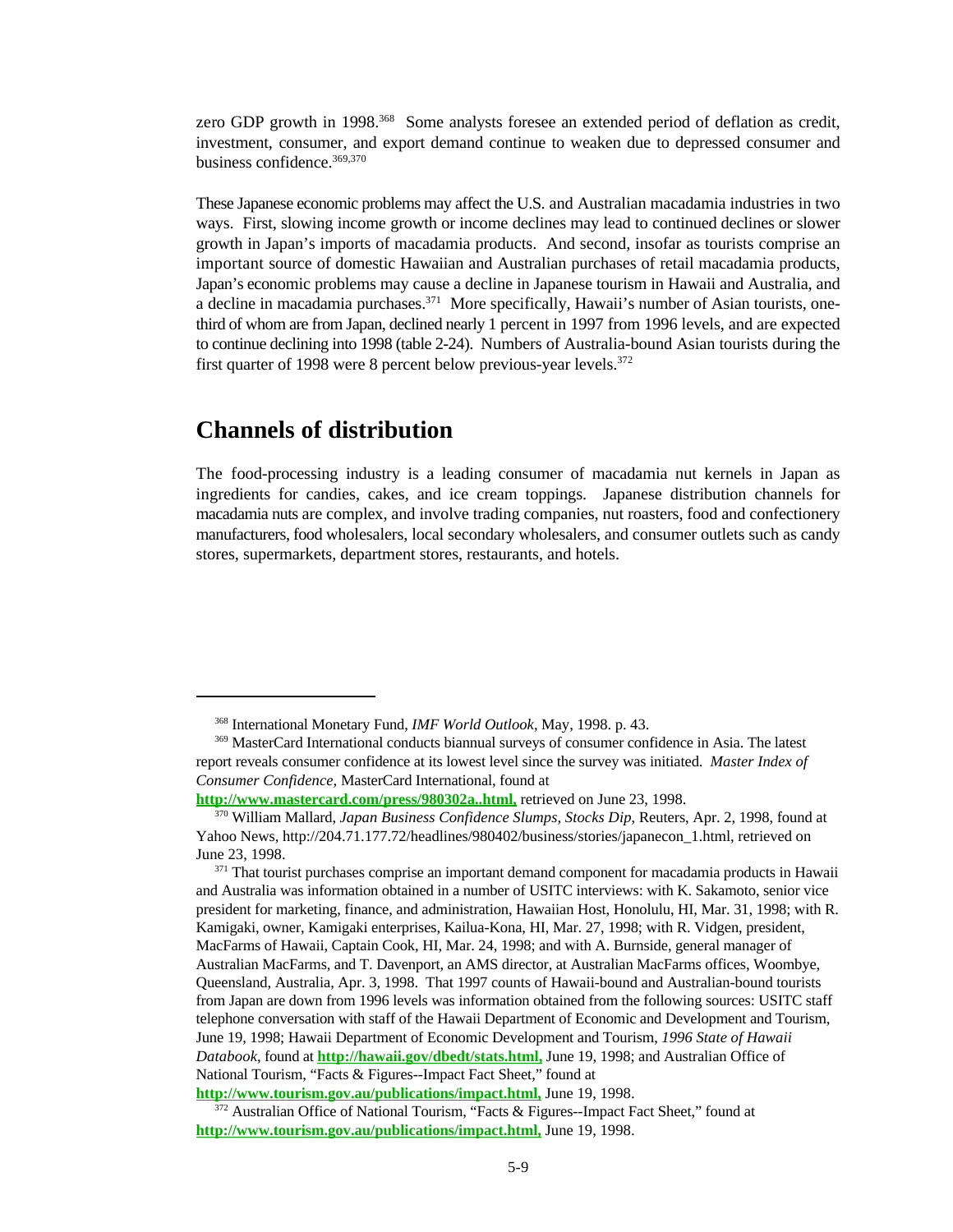Chocolate-covered macadamia nuts are also marketed extensively in Japan; Hawaiian macadamia chocolates reportedly enjoy strong market acceptance in Japan because of their perceived high quality.<sup>373</sup> Data reported by U.S. processors in their response to Commission questionnaires on their exports of chocolate-covered kernels show exports to Japan ranging from a high of 225 metric tons, valued at \$12.4 million in 1994, to a low of 98 metric tons, valued at \$6.1 million, in 1997 (table 2-23). The Mauna Loa Macadamia Nut Corp. initially sold its retail products through a large trading company and manufacturer in Japan. This marketing arrangement resulted in repeated price markups through multiple levels of intermediate distributors, so as to raise the retail prices of the macadamia products to very high levels.<sup>374</sup> However, since 1990, Mauna Loa has developed small distributors in an effort to keep the retail product price down for Japanese consumers, and negotiated further agreements with some of the larger trading companies in an effort to lower the final retail prices of its products.

### **Import suppliers**

Kenya and Australia supply chiefly fresh or dried macadamia nuts to Japan, while the United States supplies chiefly processed nuts (tables 5-2 and 5-3). Kenya's importance in the Japanese market is explained in part by the low prices and by extensive Japanese ownership and investment Japan in the Kenya industry.<sup>375</sup> In addition, procurement of nuts in Japan is often handled by a trading company that shares the same parent firm as the users; these companies often prefer to continue traditional relationships with Kenyans.

### **Tariff treatment**

Macadamia kernels from the United States, Australia, and South Africa enter Japan at a duty rate of 5 percent whether fresh, dried or processed; imports from Kenya, Costa Rica, and Guatemala enter at a preferential rate of 3 percent.<sup>376</sup> The duty is waived for products from lesser developed developing countries, such as Malawi. Japan does not have significant nontariff measures affecting macadamia nuts.

# *Chinese/Hong Kong Imports of Macadamia Nuts and Nut Products*

This section focuses chiefly on Hong Kong, which until July 1, 1997, was a British colony. Hong Kong has been a strong market for high-valued products like edible nuts for many years, given the local preference for nuts and relatively high consumer incomes. Many of the macadamia imported into Hong Kong are believed to be trans-shipped to neighboring provinces on the Chinese

<sup>&</sup>lt;sup>373</sup> "Hawaiian Candies and Nuts Mint Gold in Japan," *Candy Industry*, Nov. 1996, p. 45.

<sup>374</sup> T. Inglett, president, Hawaii Division, Manua Loa Macadamias, transcript of hearing, Mar. 25, 1998, Kailua-Kona, Hawaii, p. 81.

<sup>375</sup> USITC staff interview with K. Ainsbury, chief executive officer, Agrimac, Alstonville, New South Wales, Australia, and A. Beavis, international marketing manager, MPC, Alphadale, New South Wales, Australia, at the Peanut and Tree Nut Processors Annual Convention and Trade Show, Sanibel Island, FL, Jan. 11, 1998.

<sup>&</sup>lt;sup>376</sup> Fax from U.S. Department of Commerce, ITA (USDOC), Feb. 13, 1998.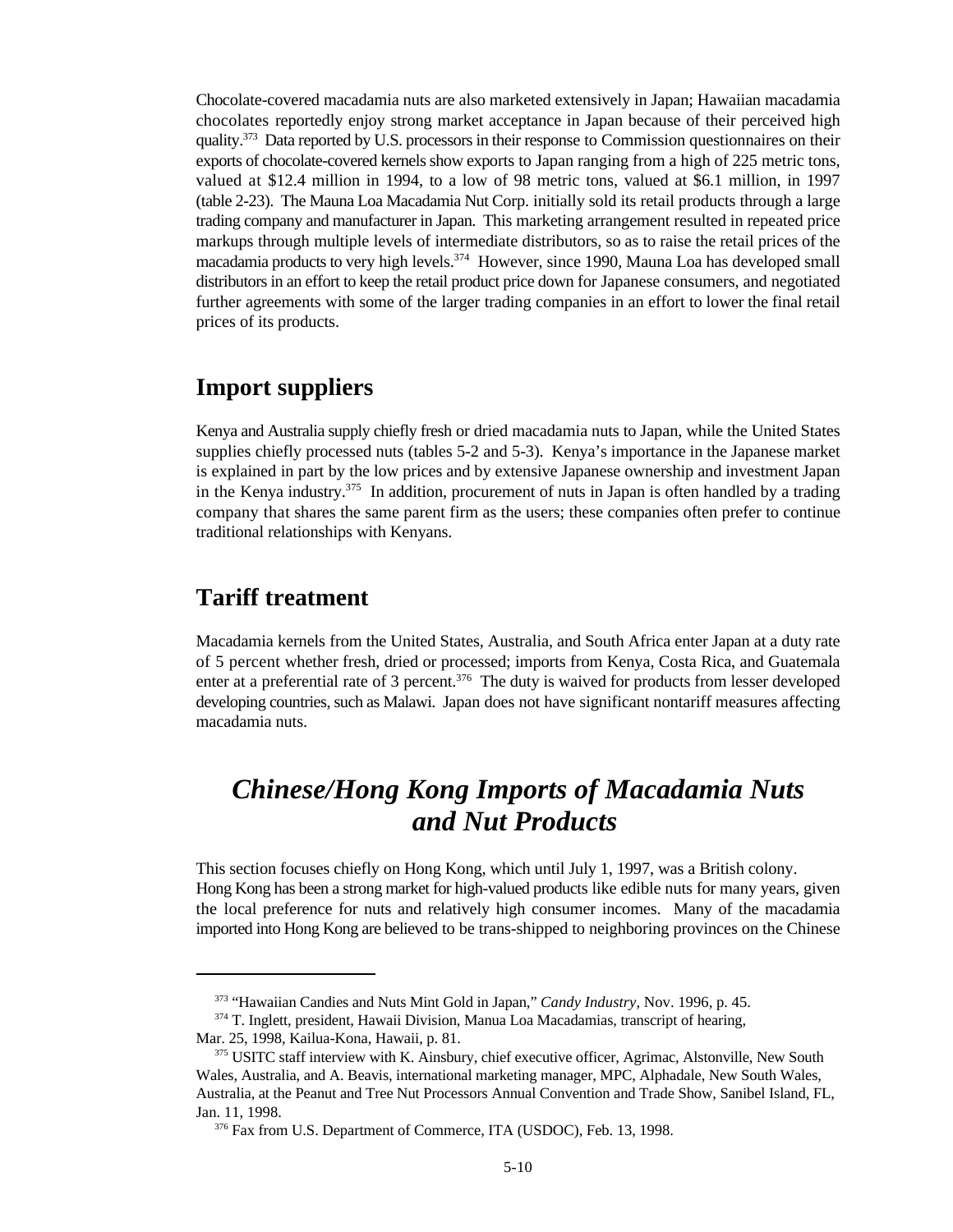#### mainland.

Trade data on macadamia nuts are not separately reported in Hong Kong trade statistics; reported imports of miscellaneous tree nuts (which include macadamia nuts) into Hong Kong declined from about 11,000 metric tons in 1992 to about 8,000 tons in 1996, based on trade data of the U.N. Food and Agriculture Organization. Australia has supplied most Hong Kong imports of macadamia nuts, both shelled and in-shell forms.<sup>377</sup> Mainland China also imports a sizable amount of in-shell macadamia nuts that are processed into 2-pound packs for the food service industry, according to Australian industry sources.<sup>378</sup>

Demand for macadamia nuts grew strongly in China during the 1990s, fueled by sharply rising consumer incomes. Most of the macadamia nuts are used in cooking with poultry dishes, and to a lesser extent as packaged gift packs.<sup>379</sup> The 1997 chicken flu crisis in Hong Kong indirectly reduced macadamia use since the liquidation of the chicken flocks in Hong Kong and adjacent areas lowered chicken consumption, with macadamias being a preferred nut condiment in chicken-based dishes.<sup>380</sup>

Recession and other economic problems may be eroding Hong Kong's import demand for macadamia nuts and nut products.<sup>381</sup> Hong Kong's chief executive reported that the territory was falling into a recession in the first half of 1998.<sup>382</sup> Hong Kong is experiencing declining tourist revenues, has an increasing unemployment rate, is experiencing declining real estate values, and has a banking system plagued by increasing volumes of nonperforming real estate loans.<sup>383</sup>

Hong Kong maintained no customs tariffs on agricultural goods, such as macadamia nuts, and agreed to bind these tariffs as free under the Uruguay Round.<sup>384</sup> However, China has a 48 percent rate of duty on imports of other fresh or dried nuts, whether or not shelled, which includes macadamias. China also has a duty of 50 percent ad valorem on other prepared or preserved nuts including macdamias in air-tight containers and a 45 percent ad valorem rate on macadamias not in air-tight containers.

<sup>&</sup>lt;sup>377</sup> USITC staff interview with R. Fayle, president, and G. Hargreaves, a director, of AMS, at AMS headquarters, Lismore, New South Wales, Australia, Apr. 4, 1998.

<sup>&</sup>lt;sup>378</sup> USITC staff interview with K. Ainsbury, chief executive officer and marketing director, J. Wilkie, agricultural director, of Agrimac, and G. Hargreaves, an AMS director, at Agrimac offices, Alstonville, New South Wales, Australia, Apr. 6, 1998.

 $379$  USITC staff interview with Australian macadamia industry officials, Apr. 7, 1998, Australia.

<sup>380</sup> USITC staff interview with A. Burnside, general manager of Australian MacFarms, and

T. Davenport, an AMS director, at Australia MacFarms offices, Woombye, Queensland, Australia, Apr. 3, 1998.

<sup>&</sup>lt;sup>381</sup> Recent International Monetary Fund (IMF) data on real Hong Kong economic growth is not available after the third quarter of 1997. See IMF, *International Financial Statistics*, (Washington, DC: IMF; May 1998), pp. 202-203.

<sup>&</sup>lt;sup>382</sup> K. Richburg, "Hong Kong Said to be Headed for Recession," *Washington Post*, business section, June 23, 1998, pp. C.1 and C.4.

<sup>383</sup> Ibid.

<sup>&</sup>lt;sup>384</sup> "APEC Customs Guide - Hong Kong - 1997," **http://www.apectariff.org/hk**, Dec. 31, 1997.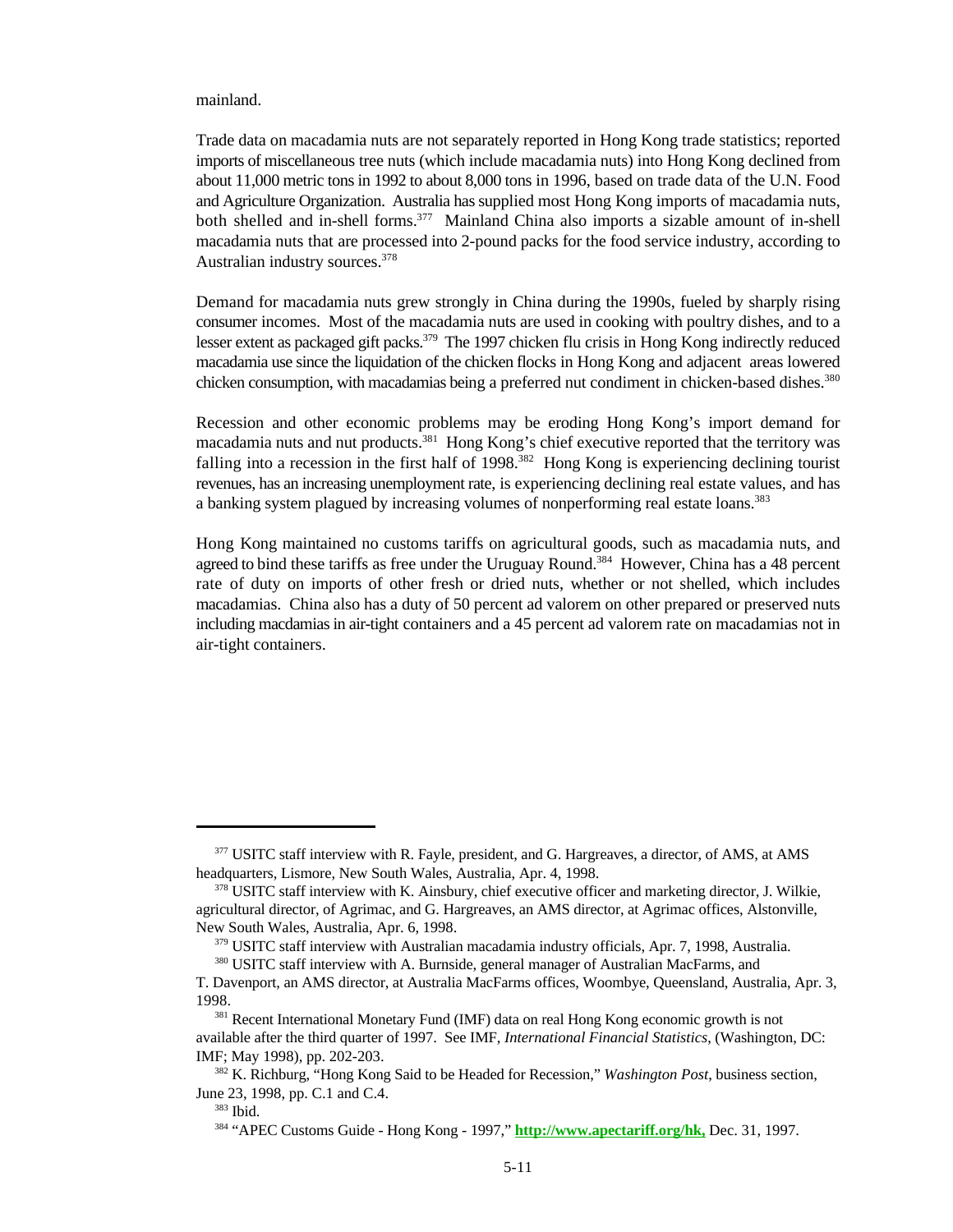# *European Union Imports of Macadamia Nuts and Nut Products*

The European Union (EU) is the fifth-leading world market for macadamia nuts with imports primarily going to three countries, Germany, United Kingdom and the Netherlands. Within the EU, the leading market by far for macadamia nuts and other tree nuts is Germany.<sup>385</sup>

The EU is the world's second-leading market for all edible nuts, behind only the United States. European consumers tend to be price sensitive with regard to consumption of nuts. Macadamias are consumed mainly as a snack nut.<sup>386</sup> Germany is the leading consumer of nuts (second only to the United States), although the United Kingdom, and the Netherlands are also important, and together purchased about 13,000 metric tons of miscellaneous tree nuts in 1996. Imports of all tree nuts into Germany totaled 2,500 metric tons in 1996, according to FAO data. The Netherlands has the highest per capita consumption of nuts in Europe, although some of the reported consumption may actually be re-exported to other countries in the form of chocolate-covered nuts.

The United Kingdom imported about 3,000 tons of tree nuts in 1996. In the early 1990s, the British market for macadamia nuts amounted to about 150 tons (shelled basis), two-thirds of which came from Malawi, and the balance from the United States and Australia.<sup>387</sup> In 1991, the low prices stimulated demand for macadamia nuts. By 1993, however, rising prices reduced demand for macadamia nuts in the United Kingdom, according to an UNCTAD study. Reportedly, the taste of macadamia nuts as a snack nut does not appeal to British consumers as much as that of the other premium-priced nuts such as pistachios and cashews.<sup>388</sup>

Australia has been the leading supplier of macadamia nuts to Germany. Australian industry representatives indicate that the Australian industry developed the German market which mainly consists of packaged, retail sales through a large Hamburg supermarket/warehouse operation.<sup>389</sup> German consumers tend to view the macadamia as a snack nut.<sup>390</sup>

The EU tariff rate of duty on macadamia nuts (under HS 0802.90.60) for MFN countries is 3 percent, effective January 1, 1998.<sup>391</sup> On processed macadamia nuts in immediate packages weighing less than 1 kilogram, the duty is 12 percent AVE (HS 2008.19.95) and in containers exceeding 1 kilogram, it is 12.6 percent AVE (HS 2008.19.19).

# **Retail Consumer Prices in Major Consuming**

<sup>385</sup> USITC staff interview with G. Brunton, manager, nuts and dried fruit, of Orbis Commodities Pty. Ltd., and G. Hargreaves, an AMS director, at Orbis offices, Sydney, New South Wales, Australia, Apr. 8, 1998.

<sup>&</sup>lt;sup>386</sup> J. P. Coulter, Market Survey of Selected European Markets for Processed Groundnuts, Nut Butter and Macadamia Nuts, Dec. 13, 1989, Malawi Export Promotion Council, funded by the European Economic Community European Development Fund.

International Trade Centre UNCTAD, GATT, *Tropical Nuts: A Study of Market Opportunities in* <sup>387</sup> *the United Kingdom*, 1994, p.25.

<sup>&</sup>lt;sup>388</sup> UNCTAD, p. 28.

<sup>&</sup>lt;sup>389</sup> B. Raphael, general manager, Macadamia Processing Company, Alphadale, New South Wales, Australia, transcript of the hearing, Apr. 30, 1998, Washington, DC pp. 22-23.

<sup>&</sup>lt;sup>390</sup> USITC staff with G. Brunton, manager, nuts and dried fruit, of Orbis Commodities Pty. Ltd., and G. Hargreaves, an AMS director, at Orbis offices, Sydney, New South Wales, Australia, Apr. 8, 1998.

<sup>&</sup>lt;sup>391</sup> Official Journal of the European Union, vol. 40, No. L312, Nov. 14, 1997, pp. 94 and 165.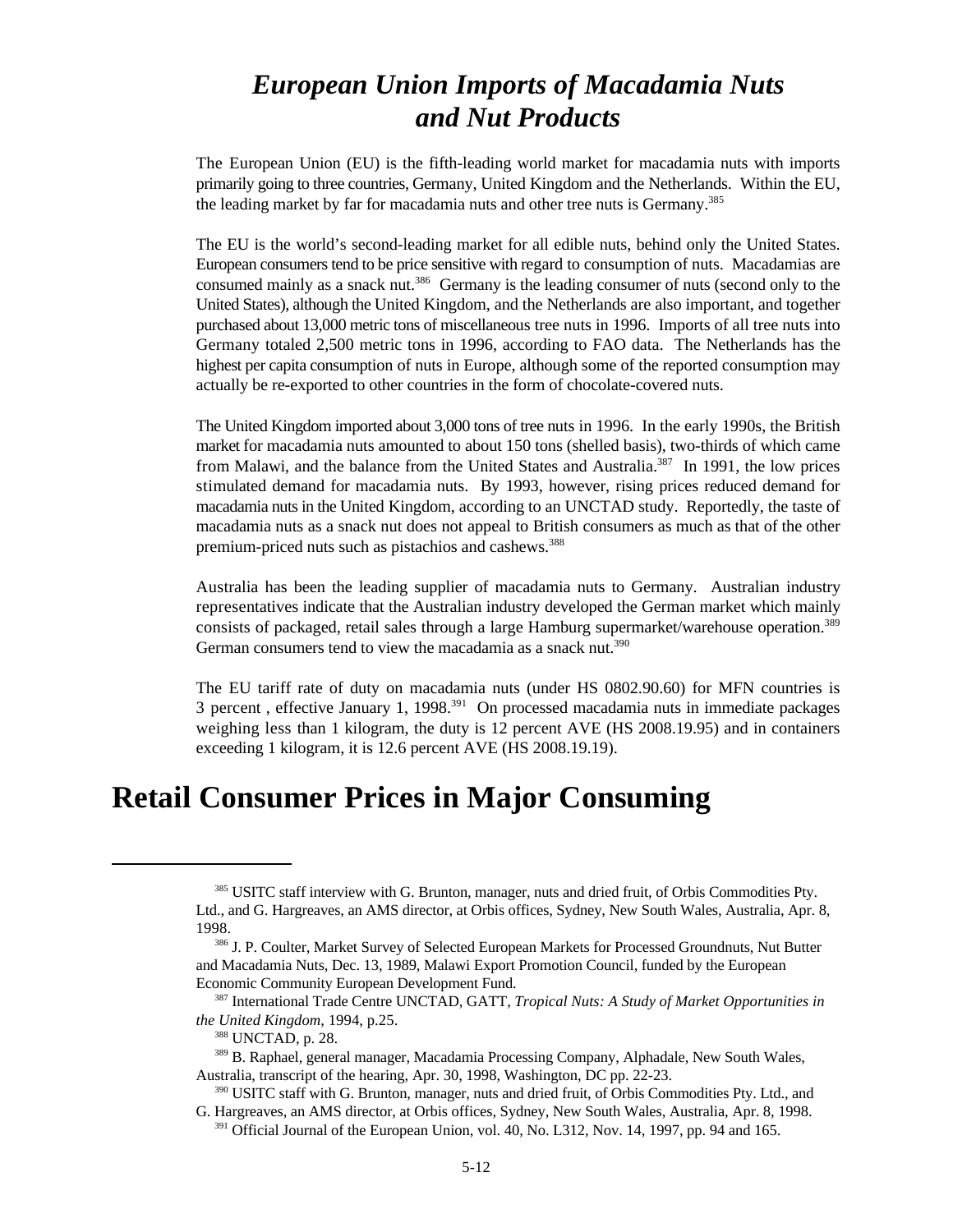# **Countries**

Retail consumer prices of macadamia nuts in several leading markets are shown in table 5-5. The markets reported were Japan, Hong Kong, Taiwan, South Korea, and Canada. Commission staff gathered retail prices for selected macadamia products for purposes of comparison in Washington, DC-area stores.<sup>392</sup> This pricing information shows a wide variance in the equivalent price per kilogram within each country and between countries. The most common U.S. retail product found was a glass jar of roasted macadamia kernels, containing from 3.5 to 4.0 ounces (99 to 113 grams) of kernels, with prices ranging from \$2.99 to \$3.99 per jar in July 1998. This is equivalent to between \$26 and \$40 per kilogram.

In Japan, a 198 gram glass jar sold for between \$7.00 and \$9.30, depending on the type of retail outlet, in late February and early March 1998. This is equivalent to between \$39 and \$47 per kilogram. Another popular sized container in Japan, a gift box of six 128-gram cans, sold for \$37.20, or equivalent to \$48 per kilogram.

The only price reported in Canada was for bulk, roasted kernels at a warehouse type store selling for about \$26 per kilogram. In Hong Kong, a 98-gram can sold for \$4.00 (\$40.80 per kilogram), and a 128-gram can for \$3.10 (\$24.22 per kilogram). The lowest retail price reported was in Taiwan for *Mauna Loa* nuts, at a department store, for a 400-gram plastic box for \$1.75, equivalent to \$17.65 per kilogram.

Macadamia nuts and macadamia nut products are high-priced luxury products in Japan, insofar as there have been reports of cans of roasted kernel valued at \$2.99 in the U.S. market reportedly selling as high as \$10.00 in the Japanese market.<sup>393</sup> Glass-jar type macadamia nuts are largely sold in the Japanese retail sector, where in 1997 *Mauna Loa* brand macadamia nuts had an estimated 80 to 90 percent share.<sup>394</sup> The price of this product in Tokyo in March 1998 varied by the type of retail outlet: the 7-ounce glass jar sold in retail stores, for \$9.30;<sup>395</sup> in discount stores for \$5.50 to \$6.20; and in supermarkets, for \$6.20 to \$7.75.

Canned macadamia nuts are sold in the Japanese tourist market, with Japanese tourists in Hawaii purchasing the item in Hawaii or ordering the item prior to departing Japan for Hawaii and having the product delivered to their door upon their return to Japan. Canned nuts in early 1998 were marketed in Japan at \$37.20 for a gift box of six 128-gram cans, and \$23.25 for a gift box of three 156-gram cans. $396$ 

 $392$  Comparisons of prices in the various markets and the effect that tariffs have on consumer prices were hampered by the vast array of products and the numerous ways macadamia kernels and kernel products are marketed throughout the world. Such comparisons were also hampered in that there were no published market prices in the United States or other major consuming markets.

<sup>&</sup>lt;sup>393</sup> T. Inglett, president, Hawaii Division, Mauna Loa Macadamias, Hilo, HI, transcript of the hearing, Mar. 25, 1998, Kailua-Kona, HI, pp. 58-61.

 $394$  Fax from Tokyo, Mar. 18, 1998.

<sup>&</sup>lt;sup>395</sup> Fax from Tokyo, Mar. 18, 1998; Yen prices were converted to U.S. dollars at a rate of 129 yen per U.S. dollar.

<sup>&</sup>lt;sup>396</sup> Fax from Tokyo, Mar. 18, 1998.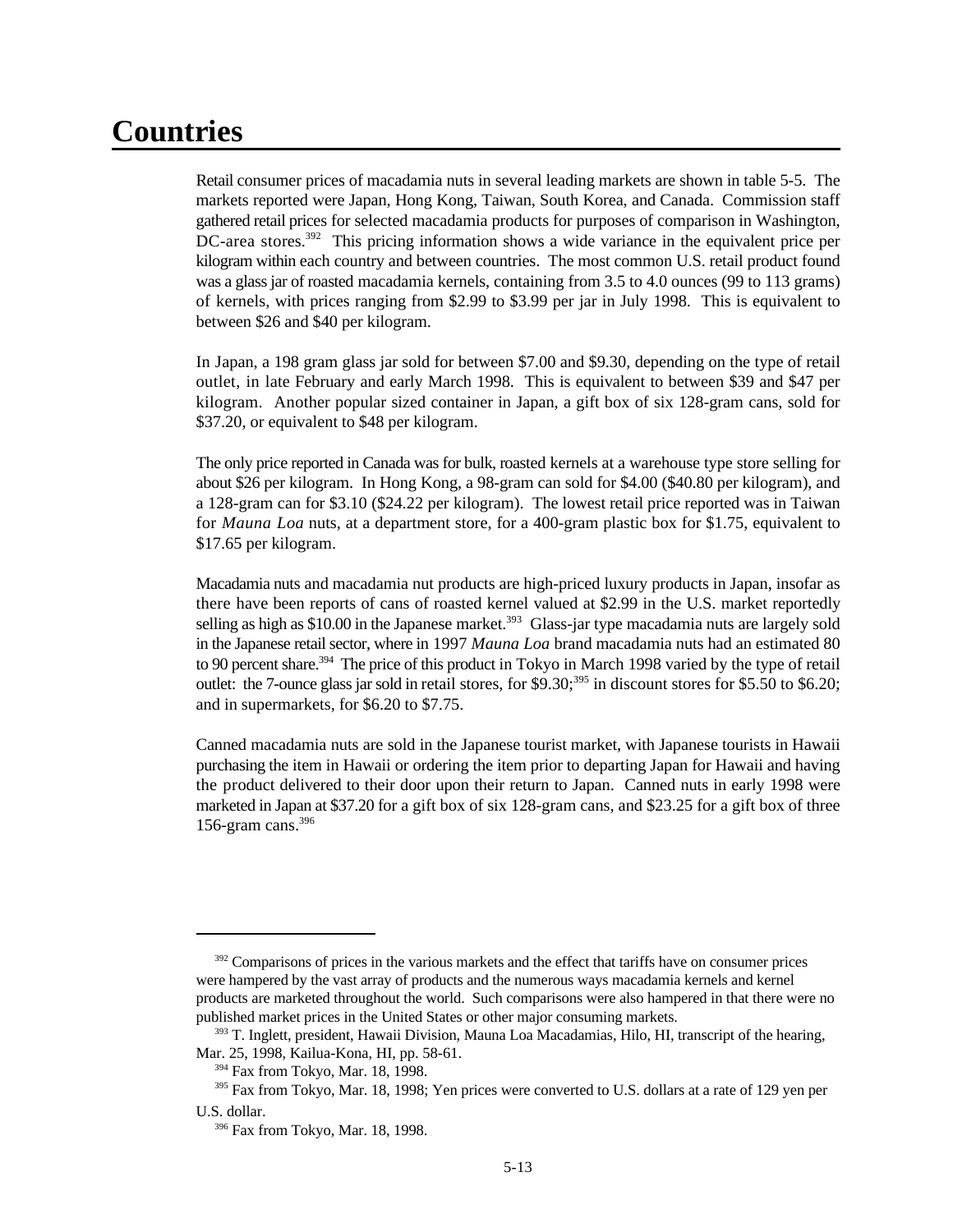|                                                                                                                            | (Dollars per | (Dollars per |
|----------------------------------------------------------------------------------------------------------------------------|--------------|--------------|
| Country/size/type                                                                                                          | item shown)  | kilogram)    |
| Japan:                                                                                                                     |              |              |
| Mauna Loa:                                                                                                                 |              |              |
| 198 grams, glass jar:                                                                                                      |              |              |
|                                                                                                                            | \$9.30       | \$46.97      |
|                                                                                                                            | 5.80         | 29.29        |
|                                                                                                                            | 7.00         | 35.35        |
| Canned macadamias:                                                                                                         |              |              |
| Gift box of 6, 128-gram, cans $\ldots \ldots \ldots \ldots \ldots \ldots \ldots \ldots \ldots \ldots \ldots \ldots \ldots$ | 37.20        | 48.44        |
|                                                                                                                            | 23.25        | 49.68        |
| Hong Kong:                                                                                                                 |              |              |
| Sea Princess:                                                                                                              |              |              |
|                                                                                                                            | 2.40         | 16.90        |
|                                                                                                                            | 3.10         | 24.22        |
| Mauna Loa:                                                                                                                 |              |              |
|                                                                                                                            | 4.00         | 40.82        |
| Taiwan:                                                                                                                    |              |              |
|                                                                                                                            | 7.15         | 20.43        |
|                                                                                                                            | 11.88        | 34.94        |
| Mauna Loa (Dept. store), 400 grams, plastic box                                                                            | 7.16         | 17.90        |
| South Korea:                                                                                                               |              |              |
|                                                                                                                            | 3.70         | 26.43        |
|                                                                                                                            | 12.00        | 52.86        |
| Canada:                                                                                                                    |              |              |
|                                                                                                                            | 25.92        | 25.92        |
| United States (Washington, DC-area) <sup>1</sup> :                                                                         |              |              |
| Supermarkets:                                                                                                              |              |              |
| Mauna Loa, roasted kernels, 3.5 ounce jar, (99 grams)                                                                      | 3.99         | 40.30        |
| MacFarms, roasted, kernels, 4.0 ounce jar, (113 grams)                                                                     | 2.99         | 26.46        |
| Mauna Loa, chocolate -covered kernels, 4.5 ounce jar (127 grams)                                                           | 2.49         | 19.61        |
| MacFarms, chocolate-covered kernels, 4.5 ounce jar (127 grams)                                                             | 3.49         | 27.48        |
| Department store/large retail chain:                                                                                       |              |              |
| Mauna Loa, roasted kernels, 3.5 ounce jar, (99 grams)                                                                      | 2.99         | 30.20        |
| Mauna Loa, roasted kernels, 7 ounce jar, (198 grams)                                                                       | 6.99         | 35.30        |
| Mauna Loa, chocolate-covered kernels, 4 ounce jar, (113 grams)                                                             | 2.99         | 26.46        |
| Health food store:                                                                                                         |              |              |
| Hay Day, raw macadamia nuts, 8 ounce (226 grams) package                                                                   | 8.49         | 37.57        |
| <sup>1</sup> Survey taken on July 21, 1998.                                                                                |              |              |

**Table 5-5 Macadamia nuts: Retail prices in selected foreign markets and in the United States (Washington, DC-area), March 1998 and July 1998**

Note.—All foreign prices were surveyed during late Feb. and early Mar. 1998; U.S. prices were surveyed in July 1998.

Source: Foreign data compiled from U.S. Department of State telegrams, prepared by U.S. Embassy staff; U.S. data were compiled from Commission staff visits to selected Washington, D.C.-area supermarkets, in July 1998.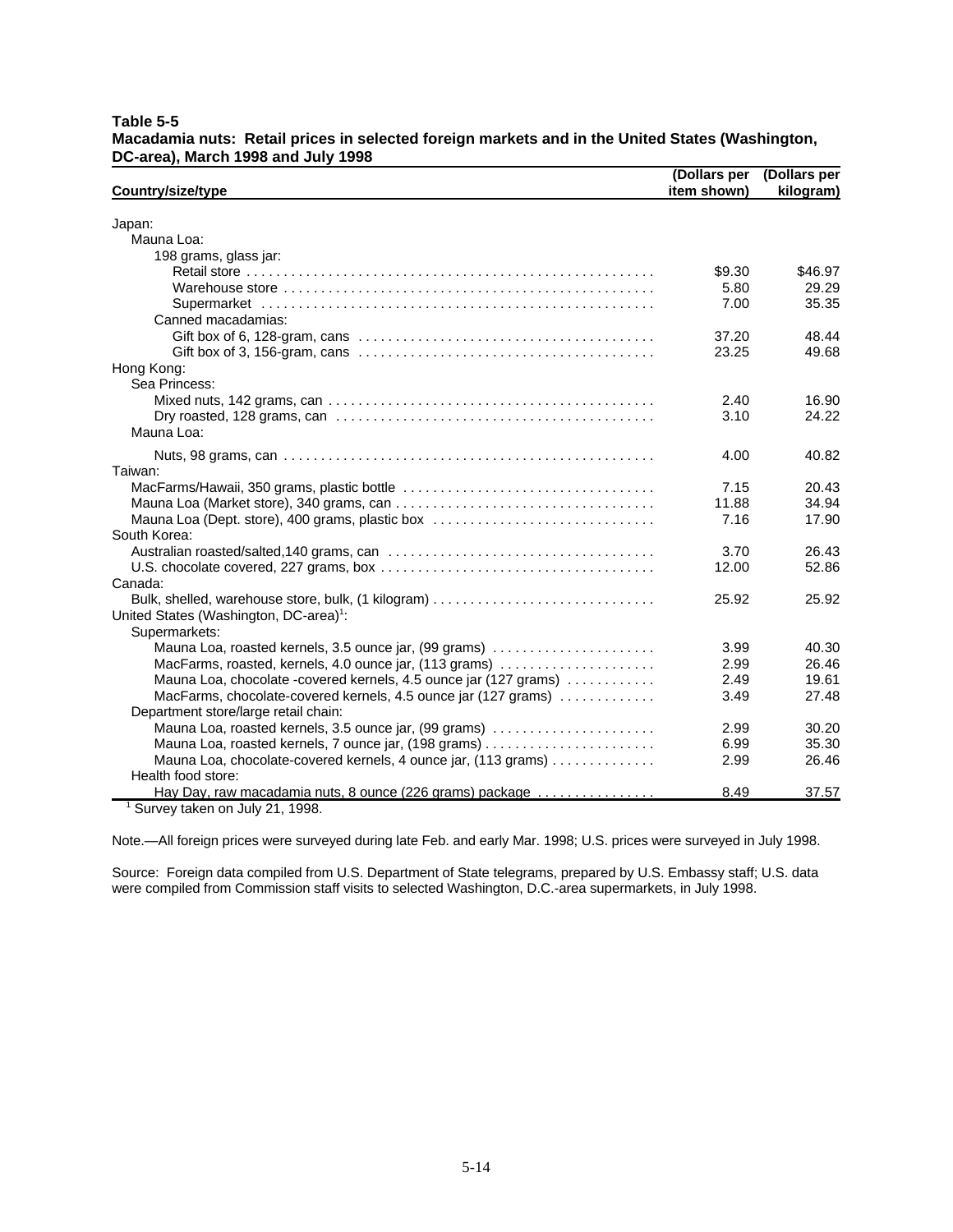# **CHAPTER 6 ANALYSIS OF COMPETITIVE FACTORS**

For many years prior to the 1990s, U.S. and world demand for macadamia nuts outpaced supply and prices rose steadily. Macadamia nuts were viewed as a high-value novelty product with demand being highly sensitive to price and income movements. During an extended period of economic expansion in the 1980s and mid-1990s, U.S. consumer spending rose,  $397$  raising demand for incomeelastic "luxury" goods, including specialty or gourmet foods such as macadamia nuts. Additionally, increased Hawaii-bound U.S. and Asian tourism, along with increases in U.S. marketing and promotional efforts, resulted in increased demand for macadamia nuts and nut products. Meanwhile, producers and prospective producers in other countries saw the potential for high returns from macadamia products, and became growers, processors, and marketers of such products. Moderately rising supplies of macadamia nuts in the 1980s were easily absorbed by the market, even at prices that were generally higher than other nuts and tropical fruits. Macadamia nut growers benefitted from these high prices, and increased net incomes stimulated investment in new orchards. Consequently, world supply of macadamia nuts began to grow substantially during the late 1980s and the 1990s.

In the late 1990s, however, macadamia nut supply has begun to overtake demand. Orchards planted in the early 1990s are beginning to bear nuts and harvests are rising. Inventories in major supplying countries and markets have been accumulating and world prices are falling. To move unsold 1997/98 kernel, processors of macadamia nut-based products are lowering prices for processed macadamias, which in turn has lowered the prices that processors pay growers for raw nuts.

This reversal of the historic relationship between macadamia nut supply and demand is likely to continue into the foreseeable future. The principal driving force behind rising nut supplies--the maturation of recently planted orchards--is firmly in place, and unless there is widespread abandonment of such orchards, it is likely that increases in nut supplies will continue for several years. On the demand side, as the effects of Asia's current macroeconomic troubles demonstrate, the general economic conditions necessary to sustain long-term growth in demand may not continue uninterrupted. Traditional product forms and markets no longer appear sufficient to absorb production at the recent high price levels.

Although macadamia nut supplies are expanding in many areas around the world, including previously minor producing regions in Africa and Latin America, Hawaii and Australia will continue to be the principal suppliers. Producers and exporters in these two regions may find it necessary to make marketing adjustments to accommodate the new levels of world nut supply.

This chapter provides an analysis of the factors associated with the currently high levels of world supplies and softening prices, as well as an analysis of the competitive positions of the U.S. industry

<sup>&</sup>lt;sup>397</sup> Between 1982 and 1997, real (inflation-adjusted) personal consumption expenditures in the United States grew by 3 percent per year, from \$3.08 billion in 1982 to \$4.87 billion in 1997 (measured in 1992 dollars). *Economic Report of the President* (Washington, DC: U.S. Government Printing Office, Feb. 1998), table B-17.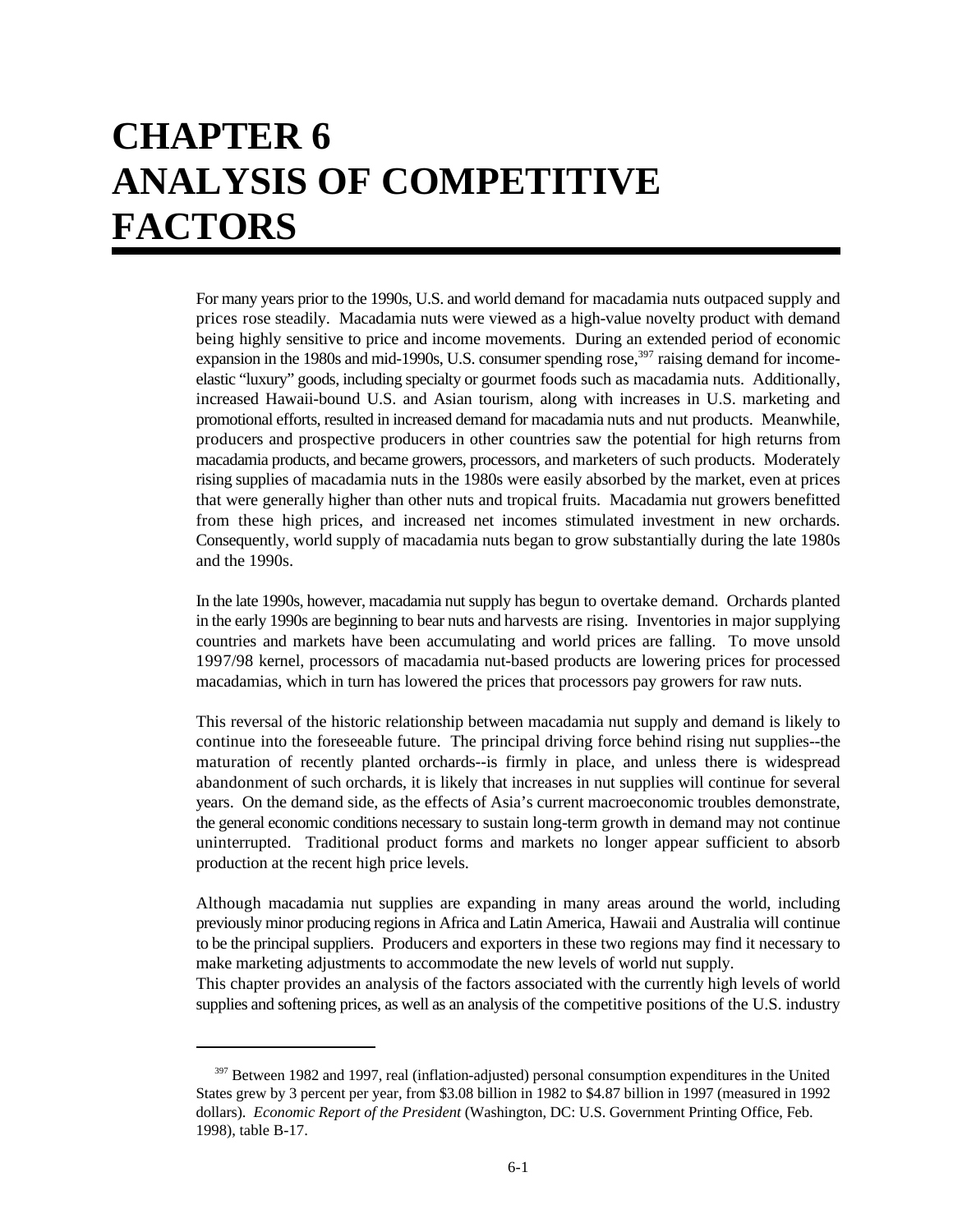and its primary competitor, the Australian industry. The chapter also examines the competitive, economic, and trade conditions facing the U.S. industry and other macadamia supplier countries that compete with the U.S. industry.

# **Factors Affecting Current Macadamia Market Conditions**

Since 1995/96, there have been high levels of world supplies, accumulating kernel inventories, and softening prices in both the U.S. and Australian markets. Inventories of unsold 1997 Hawaiian crop are reported to be above normal,<sup>398</sup> because Australian brokers are encountering higher than normal competition from major U.S. processors in the bulk market which U.S. firms generally supply only with excess kernel.<sup>399</sup> For some Australian firms, increasing kernel inventory carryovers are reportedly a first-time occurrence. Australian industry representatives estimated that inventories of unsold 1997 Australian crop were above previous year levels, and these unsold inventories were inducing downward pressures on world prices.<sup>400</sup>

Causes of these accumulating inventories and downward pressures on price include: (1) escalating production from rapidly increasing orchard areas planted since the late 1980s, (2) the macroeconomic crisis and other events in Asia, and (3) a slowdown in European macadamia buying.

## *Increasing Production*

While U.S. orchard area has remained largely unchanged since 1992/93, Australia's area planted with macadamias more than doubled during the same period (table 6-1). Further, the area planted with macadamias since 1992/93 has increased in Guatemala, Brazil, Kenya, and South Africa. Given that orchards generally require 6 to 8 years after planting to produce commercially, world production has only recently started growing as a result of the increased hectares planted in the

#### **Table 6-1 Areas planted to macadamias in major producing countries**

(*Hectares*)

<sup>&</sup>lt;sup>398</sup> Data on inventory carryover levels are considered confidential by major Hawaiian processors.

<sup>&</sup>lt;sup>399</sup> USITC staff interview with G. Brunton, manager, nuts and dried fruit for Orbis Commodities Pty. Ltd., and G. Hargreaves, an AMS director, at Orbis Commodities Pty. Ltd. offices, Sydney, New South Wales, Australia, Apr. 8, 1998. That such major Hawaiian processors as Mauna Loa Macadamias prioritize their own branded retail product lines with available kernel was a point made by T. Inglett, president, Hawaii Division, Mauna Loa Macadamias, transcript of the hearing, Mar. 25, 1998, Kailua-Kona, HI, pp. 58-61; and in a facsimile received by USITC staff from D. Simonis, senior vice president and chief financial officer, Mauna Loa Macadamias, Hilo, HI, June 22, 1998.

 $\frac{400}{2}$  See Macadamia Processing Co., prehearing brief, Apr. 24, 1998, p. 20. The 20-25 percent carryover estimate of unsold Australian 1997 kernel was obtained from a USITC staff interview with R. O'Connor, export manager of Jorgenson Waring Foods, and G. Hargreaves, an AMS director, at Jorgenson Waring Foods offices, Sydney, New South Wales, Australia, Apr. 8, 1998.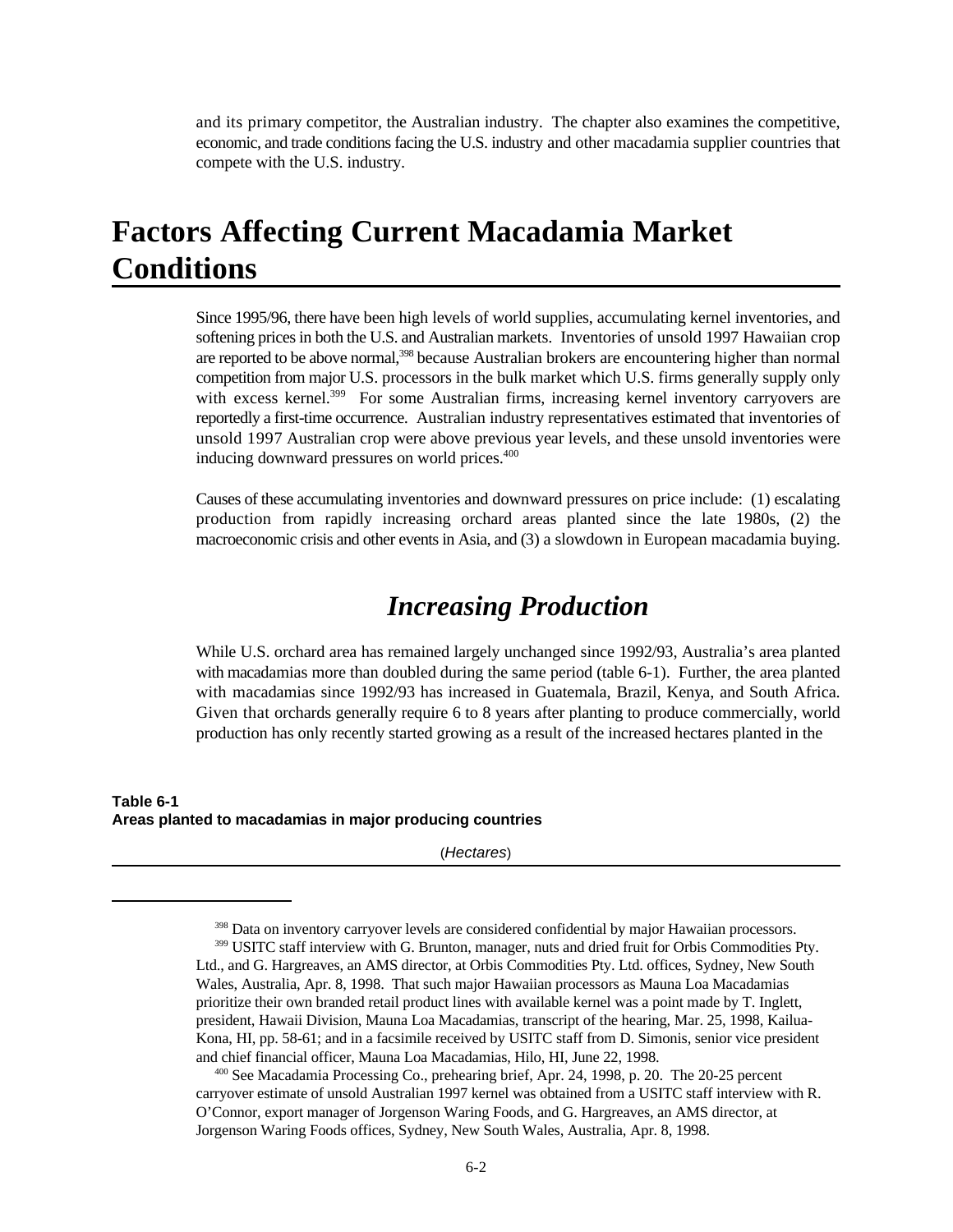| Year        | <b>United</b><br><b>States</b> | Australia | Guatemala   | Costa<br>Rica | <b>Brazil</b> | Kenya | South<br>Africa |
|-------------|--------------------------------|-----------|-------------|---------------|---------------|-------|-----------------|
| $1992/93$   | 8.300                          | 6,020     | 2.800       | 6,500         | 4.500         | 5.314 | $(^{1})$        |
| $1993/94$   | 8.138                          | 8,900     | 2.800       | 6,500         | 5,350         | 5.414 | 3,830           |
| $1994/95$   | 8.178                          | 9.000     | 3.080       | 6.600         | 5.800         | 5.600 | 3,800           |
| $1995/96$   | 8.219                          | 11.900    | 3.200       | 6.000         | 6.000         | 5.750 | 4.300           |
| $1996/97$   | 8.175                          | 12,000    | 3.300       | 4,250         | 6,300         | 6,050 | 3,533           |
| $1997/98^2$ | 8.175                          | 12.050    | 3.400       | 5.000         | 6.500         | 6.150 | 4.265           |
| $1998/99^3$ |                                |           | $^{\prime}$ |               |               | 6.155 | $^{\text{1}}$   |

 $1$  Not available.

 $2$  Estimated.

<sup>3</sup> Projected.

Notes.—U.S. and Australian data are reported on a marketing year beginning July 1 and ending June 30 of the following year, such that the "split" year 1997/98 represents the values for the July 1, 1997-June 30, 1998 marketing year for these two countries. Brazilian data are reported for a marketing year beginning Feb. 1 and ending Jan. 31 of the following year. Data for all other countries are reported on a calendar year denoted by the first of a "split" date's years, such that 1997/98 reflects the 1997 calendar year value.

Sources: See table 1-1.

late 1980s and early 1990s. Such production growth, given the increased plantings reflected in table 6-1, is likely to become more pronounced as newer orchards planted in the 1990s start producing commercially.

Additionally, weather conditions favored the 1996/97 Hawaiian and Australian crops, which yielded record macadamia nut harvests, and this crop's unsold inventories were reportedly driving down world kernel prices in late 1997 and early 1998.<sup>401</sup> In 1996/97, Hawaii's production of 6,486 metric tons of kernel was nearly 25 percent higher than the previous year's level and Australia's production of 7,250 metric tons of kernel was 28 percent above the previous year.<sup> $402$ </sup> These bumper Australian and Hawaiian crops have contributed to excess supplies and recent downward pressure on prices. As a result, farm NIS prices in Hawaii fell by 4 percent between the 1996/97 and 1997/98 cropyears. During the same time, farm NIS prices in Australia reportedly fell by 21 percent.<sup>403</sup>

# *Events in Asia*

Throughout this investigation, tree nut brokers and U.S. and Australian macadamia industry representatives have reported that a number of Asian macroeconomic and macadamia market events are partly responsible for slackening world macadamia demand, accumulating world kernel inventories, and downward pressures on the prices of kernels and of macadamia products. Three

<sup>&</sup>lt;sup>401</sup> USITC staff interviews: with R. Vidgen, president, MacFarms of Hawaii, Captain Cook, HI, Mar. 24, 1998; and with G. Brunton, manager, nuts and dried fruit, Orbis Commodities Pty. Ltd., and G. Hargreaves, an AMS director, at Orbis offices, Sydney, New South Wales, Australia, Apr. 8, 1998.

<sup>&</sup>lt;sup>402</sup> Hawaiian production data were obtained from HASS, *Hawaii Macadamia Nuts, Final Season Estimates*, July 11, 1997. The Australian production information was obtained from USDA, FAS, telegram No. AGR AS8010, "Tree Nuts--Macadama Annual Report--Australia," prepared by U.S. Embassy staff, Canberra, Feb. 1, 1998.

 $\frac{403}{3}$  The price data in Australian dollars were obtained from Agrimac, posthearing brief, May 1998, p. 23. USITC staff calculated the U.S. dollar equivalents of the Australian prices using a 0.653 U.S. dollar per Australian dollar exchange rate, from the IMF, *International Financial Statistics* (Washington, DC: IMF, July 1998), pp. 100-101.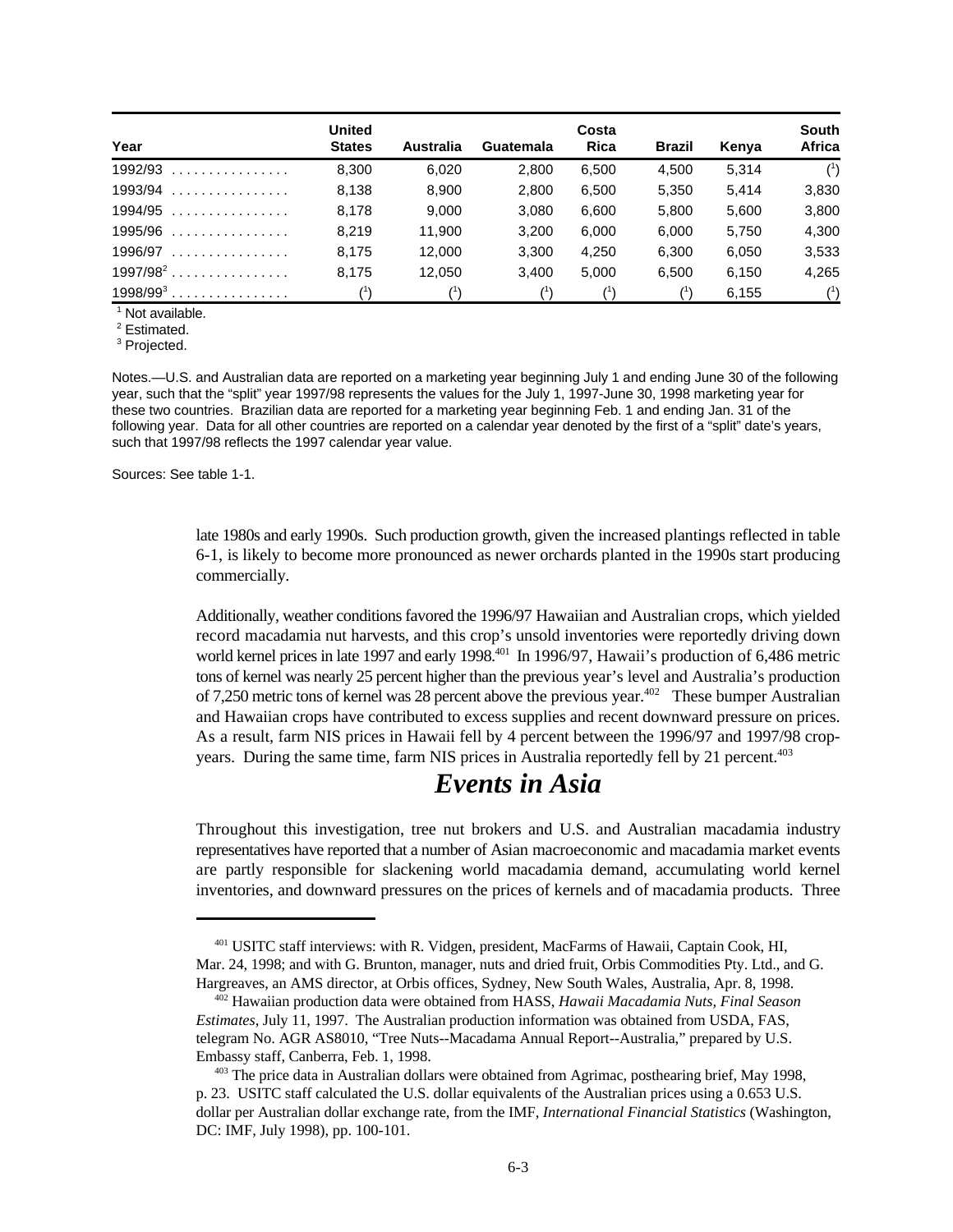events in Asia appear to have contributed to the sluggish conditions in world macadamia markets:

- Declining Hawaii-bound and Australia-bound tourism from Asia.
- Reduced demand in Asian countries for U.S. and Australian macadamia products because of declining or stagnating incomes associated with Asian macroeconomic problems.
- Decreased macadamia use in Chinese and Hong Kong food service, resulting from the area's "chicken flu scare" in late 1997 and early 1998.

### **Decreasing Tourism in Hawaii and Australia**

In Hawaii, tourist purchases of retail macadamia products such as retail snacks, macadamia chocolate bars and candies, roasted kernels (salted and/or variously flavored), and various containers of chocolate-covered macadamias have long constituted a strong source of demand for macadamia products. $404$  After having expanded by as much as 11 percent annually, there has been a slowdown in the growth in the numbers of Hawaii-bound Asian tourists during 1995-1996; such counts actually declined 0.8 percent during 1996-1997. For Japan in particular, Hawaii-bound tourism grew only slightly in 1997 over previous year levels, and declined by 2.8 percent through June 1998 compared to June 1997. In addition, dollars spent by Asian tourists in Hawaii have started to fall (chapter 2).

Asian tourism to Australia is also apparently in decline. Between the first quarter of 1997 and the same period of 1998, tourist visits to Australia from Japan fell by 8 percent; visits from other Northeast Asian countries fell by 39 percent; and visits from Southeast Asian countries fell by 26 percent.<sup>405</sup> Such slowdowns in Hawaiian and Australian tourism have depressed tourist

 $404$  The importance of tourist purchases as a demand component for macadamia products in Hawaii and Australia was emphasized by a number of industry representatives in interviews: K. Sakamoto, senior vice president for marketing, finance, and administration, Hawaiian Host, Honolulu, HI, Mar. 31, 1998; R. Kamigaki, owner, Kamigaki enterprises, Kailua-Kona, HI, Mar. 27, 1998; R. Vidgen, president, MacFarms of Hawaii, Captain Cook, HI, Mar. 24, 1998; and A. Burnside, general manager of Australian MacFarms, and T. Davenport, an AMS director, at Australian MacFarms offices, Woombye, Queensland, Australia, Apr. 3, 1998.

<sup>&</sup>lt;sup>405</sup> Australian Office of National Tourism, "Facts & Figures  $-$  Impact Fact Sheet," found at **http://www.tourism.gov.au/publications/impact.html**, June 19, 1998.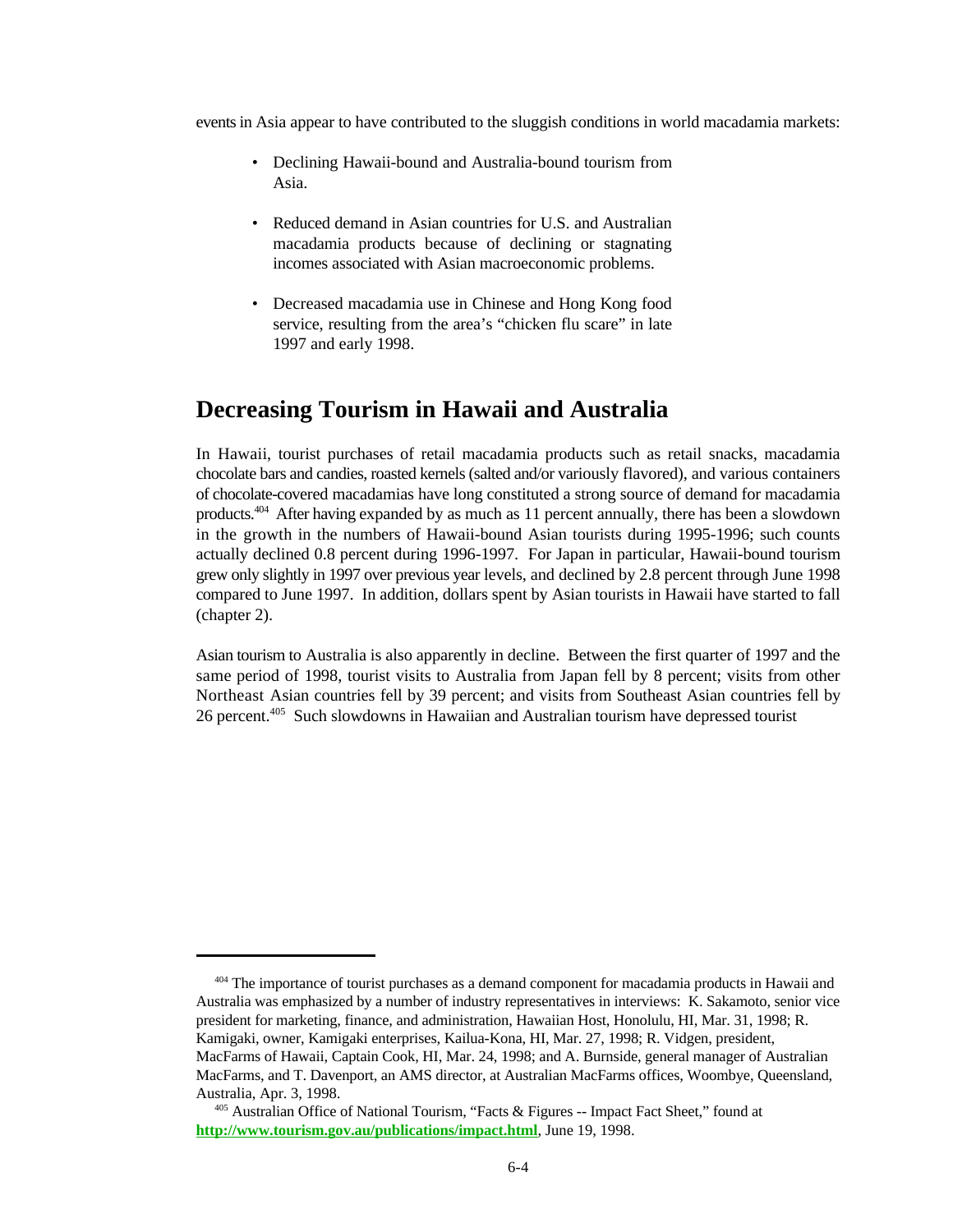purchases of retail macadamia products in both countries.<sup>406</sup> The decline in tourism has had particularly adverse revenue implications for Hawaii, $407$  because more than 85 percent of Hawaii's Asian tourists are Japanese tourists, who spend twice the daily average spent by U.S. mainland tourists. The number of Hawaii-bound tourists from other Asian countries such as South Korea and Hong Kong also declined in 1997 (table 2-24).

### **Decreased imports of macadamia products by economically troubled Asian nations**

Recessionary Asian economies, with contracting real GDP and real income, adversely influence Asian import demand for macadamia products. As noted earlier, macadamia nuts are considered a luxury good, and such goods are characterized by import demand levels that are sensitive to changing real incomes; that is, demand is highly income-elastic. Many Asian nations are facing severe recession-induced problems including stagnating incomes and economic growth, $408,409$  which may likely contribute to reduced import purchases of luxury items, including macadamia nut products.<sup>410</sup>

One U.S. firm reports an escalating degree of competition for U.S. macadamia product sales in all markets, including Asian markets.<sup>411</sup> A major Hawaiian processor has noted a general drop in 1998 sales of macadamia retail products to Asia,  $412$  while another has reported a short-term 1998 decline in macadamia products sales in South Korea.<sup>413</sup> Australian tree nut brokers suggest that the Asian economic problems are affecting Australia's exports of kernels to Asia, and one broker estimated that because of Japan's recession and financial problems, Australia's 1998 kernel exports to Japan

<sup>&</sup>lt;sup>406</sup> D. Quitiquit, director, Hawaii County Department of Research and Development, transcript of the hearing, Mar. 25, 1998, Kailua-Kona, HI, pp. 30-31; and USITC staff interviews: with R. Schnitzler, president, and D. Petrill, treasurer, Hamakua Macadamia Nut Company, Kailua-Kona, HI, Mar. 24, 1998; with D. Simonis, senior vice president and chief financial officer, Mauna Loa Macadamias, Hilo, HI, Mar. 24, 1998; with A. Burnside, general manager of Australian MacFarms, and T. Davenport, an AMS director, at Australian MacFarms offices, Woombye, Queensland, Australia, Apr. 3, 1998.

<sup>&</sup>lt;sup>407</sup> W. Claiborne, "Hawaii: Paradise at a Loss," *Washington Post*, June 23, 1998, p. A.3.

<sup>&</sup>lt;sup>408</sup> Final data from the International Monetary Fund (IMF) on recent trends in national accounts (such as macroeconomic growth) and selected aspects of national finances are not available to reflect current macroeconomic problems of some relevant Asian economies.

<sup>&</sup>lt;sup>409</sup> K. Richburg, "Hong Kong Said to be Headed for Recession," *Washington Post*, Business Section, June 23, 1998, pp. C.1 and C.4; Survey of East Asian Economics, "On the rocks," The Economist, London, Mar. 7, 1998, p. S 5-7, and "Asia: The hopes for recovery fade." The Economist, London, June 6, 1998, p. 38.

<sup>&</sup>lt;sup>410</sup> USITC staff interviews: with K. Sakamoto, senior vice president for marketing, finance, and administration, Hawaiian Host, Honolulu, HI, Mar. 1998; with R. Kamigaki, owner, Kamigaki enterprises, Kailua-Kona, HI, Mar. 27, 1998; with R. Vidgen, president, MacFarms of Hawaii, Captain Cook, HI, Mar. 24, 1998; and with A. Burnside, general manager of Australian MacFarms, and T. Davenport, an AMS director, at Australian MacFarms offices, Woombye, Queensland, Australia, Apr. 3, 1998.

 $411$  USITC staff interview: with K. Sakamoto, senior vice president for marketing, finance, and administration, Hawaiian Host, Honolulu, HI, Mar. 31, 1998.

<sup>&</sup>lt;sup>412</sup> USITC staff interview with D. Simonis, senior vice president and chief financial officer, Mauna Loa Macadamias, Hilo, HI, Mar. 26, 1998.

<sup>&</sup>lt;sup>413</sup> MacFarms of Hawaii expects these sales to recover in 1999. USITC staff interview with R. Vidgen, president, MacFarms of Hawaii, Captain Cook, HI, Mar. 24, 1998.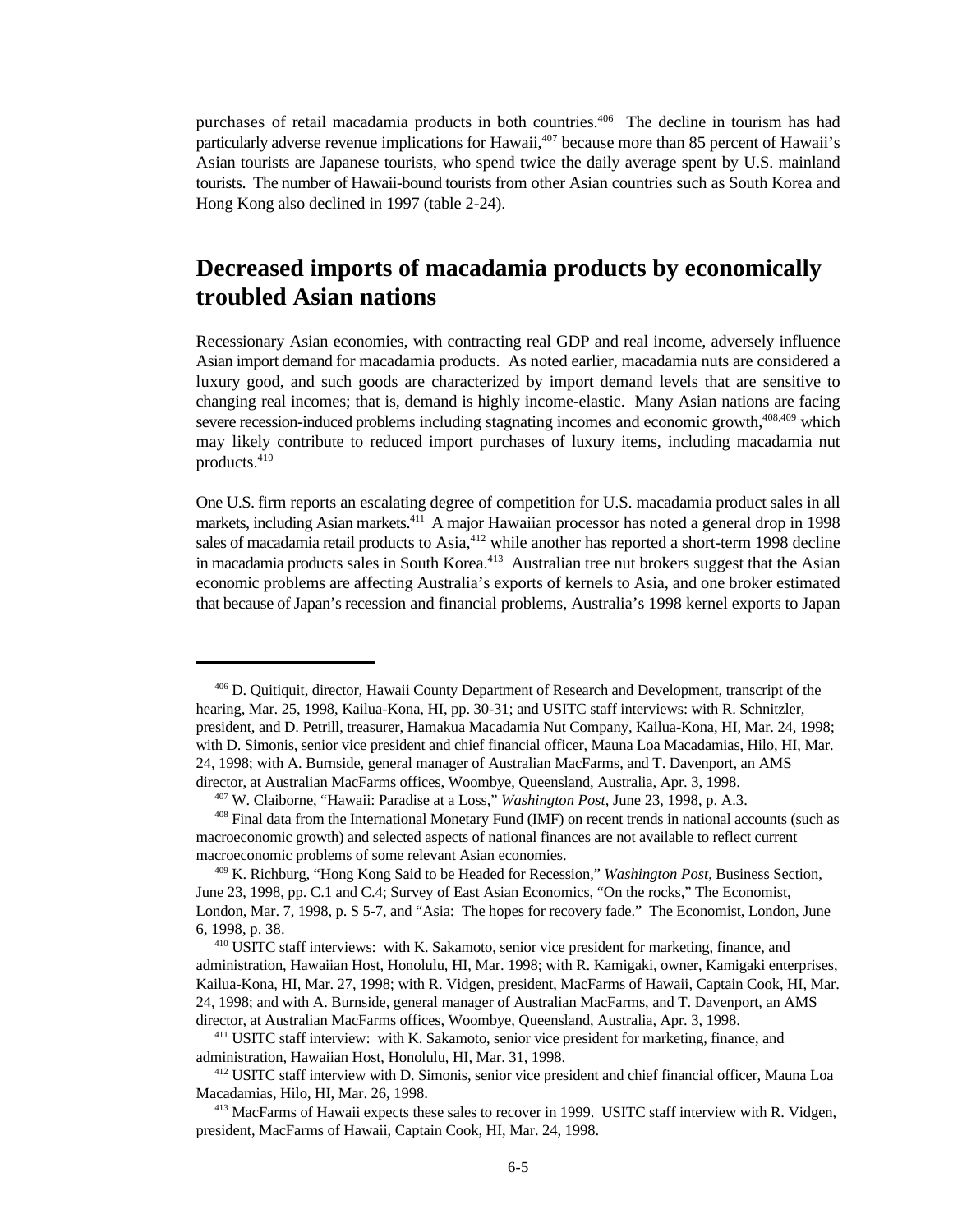will fall by more than 40 percent from 1997 levels.<sup>414</sup> Another broker estimated that Asia's economic and financial problems will result in Australia's 1998 kernel exports to Asia being only 60 percent of year-previous levels.<sup>415</sup> While the above reports suggest that declines in 1998 Asian imports of U.S. and Australian macadamia products are occurring, trade statistics showing declines are not yet available.

#### **The Asian chicken flu scare in late-1997/early-1998**

The third event affecting macadamia nut purchases in Asian countries is the reduced macadamia use precipitated by the scare over influenza carried by chicken and poultry in China and Hong Kong during late-1997 and early-1998.<sup>416</sup> In Chinese cuisine, macadamias are used in many chicken and poultry dishes.  $417$  During the late 1997 and early 1998 holiday seasons, many Chinese and Hong Kong holiday revelers, who traditionally celebrate by patronizing restaurants, reportedly stopped going out to eat at restaurants. Of those revelers who did eat out, many refrained from ordering chicken and poultry dishes because of the chicken flu scare. As a result of this drop in patronage, macadamia use in the region's restaurants, which number 4,000 in Hong Kong alone, declined and led to the rise in kernel inventories in calendar year 1998.<sup>418</sup> With poultry flocks liquidated, the fluinduced reduction in macadamia kernel consumption may have continued into 1998.

# *Slowdown in European Macadamia Kernel Purchases*

The European macadamia market is centered in Germany, and recently Australia has been the primary supplier to this market.<sup>419</sup> German buyers are reportedly more price-sensitive tree nut buyers than tree nut buyers in other areas outside Europe.<sup>420</sup> German buyers tend to withdraw from the buying market when rising inventories induce price declines, in order to take advantage of later price declines and to purchase at lower prices.<sup> $421$ </sup> As of early 1998, German macadamia purchases

<sup>&</sup>lt;sup>414</sup> USITC staff interview with R. O'Connor, export manager of Jorgenson Waring Foods, and

G. Hargreaves, an AMS director, at Jorgenson Waring offices, Sydney, New South Wales, Australia, Apr. 8, 1998.

<sup>&</sup>lt;sup>415</sup> USITC staff interview with G. Brunton, manager, nuts and dried fruit, for Orbis Commodities Pty. Ltd., and G. Hargreaves, an AMS director, at Orbis offices, Sydney, New South Wales, Australia, Apr. 8, 1998.

<sup>&</sup>lt;sup>416</sup> USITC staff interview with A. Burnside, general manager of Australian MacFarms, and T. Davenport, an AMS director, at Australian MacFarms offices, Woombye, Queensland, Australia, Apr. 3, 1998.

 $417$  Ibid.

 $418$  Ibid.

<sup>&</sup>lt;sup>419</sup> R. Vidgen, president, MacFarms of Hawaii, Captain Cook, HI, transcript of the hearing, Apr. 30, 1998, Washington DC, p. 64.

<sup>&</sup>lt;sup>420</sup> R. Vidgen, president, MacFarms of Hawaii, Captain Cook, HI, transcript of the hearing, Apr. 30, 1998, Washington DC, p. 64; and a USITC staff interview with G. Brunton, manager, nuts and dried fruit, for Orbis Commodities Pty. Ltd., and G. Hargreaves, an AMS director, at Orbis offices, Sydney, New South Wales, Australia, Apr. 8, 1998.

<sup>&</sup>lt;sup>421</sup> USITC staff interview with G. Brunton, manager, nuts and dried fruit, for Orbis Commodities Pty. Ltd., and G. Hargreaves, an AMS director, at Orbis offices, Sydney, New South Wales, Australia, Apr. 8, 1998.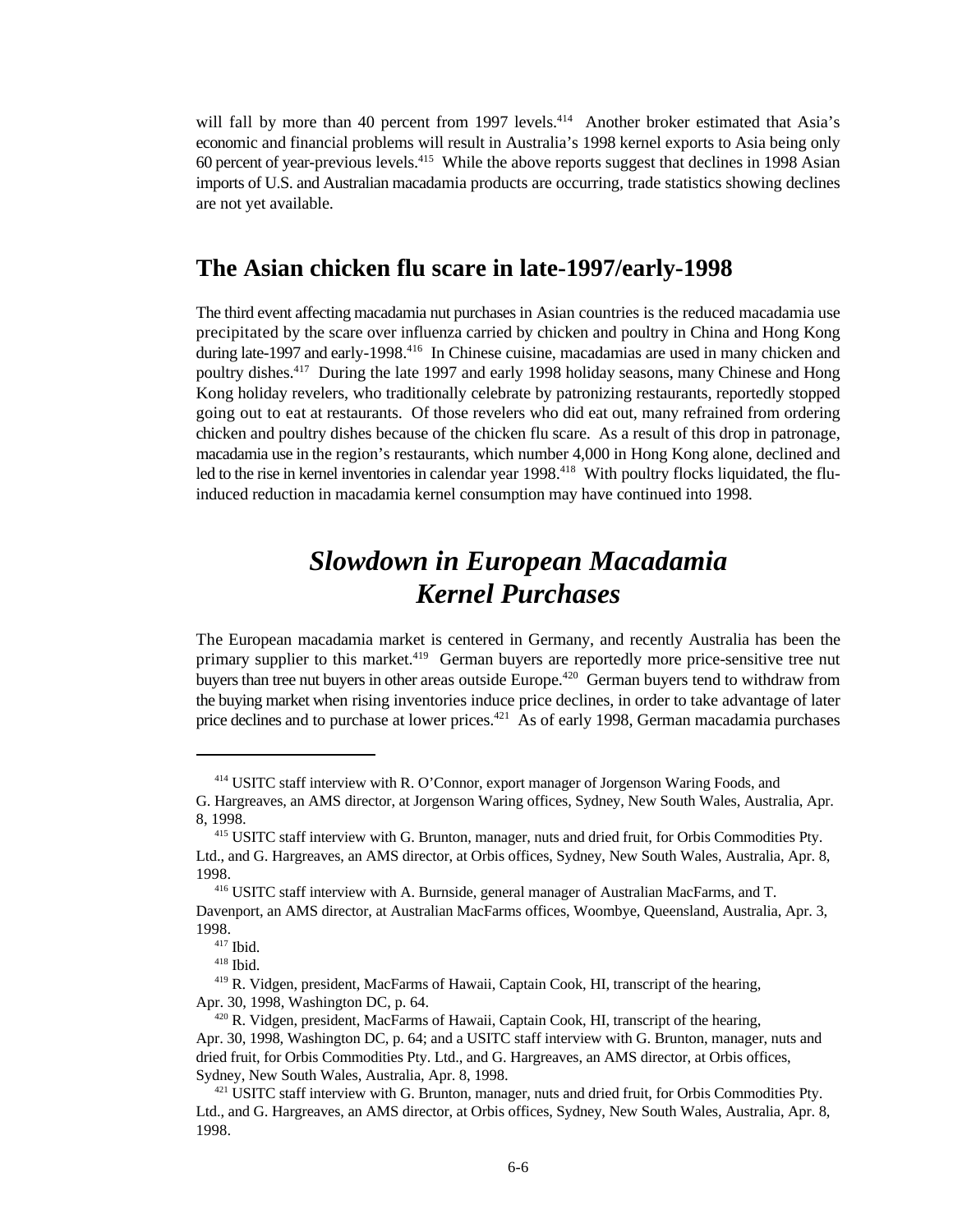had declined, such that European inventories of 1997 Australian kernels were rising.<sup>422</sup> Slackening European demand caused by high prices in earlier years contributed to these recent inventory accumulations, which resulted in downward pressures on price quotes for Hawaiian and Australian kernels. One such quote was recently reported at US\$8.80 per kilogram, noticeably below the price of US\$11.00 per kilogram reported earlier in 1998.<sup>423</sup>

# *Comparison of the World's Two Largest Industries: United States and Australia*

The U.S. and Australian industries established and developed the world industry, and still comprise the majority of it. In 1997/98, both countries produced most (73 percent) of the world's production (table 1-1). The majority of the world's macadamia-processing activities are centered in the United States and Australia, with significantly smaller shares of world processing in Latin America and Africa (chapter 4). The U.S. and Australian industries have developed virtually all macadamia products and markets.

# *The U.S. and Australian Growing Operations: A Comparative Profile*

A comparative profile of the world's two dominant macadamia growing operations is provided in table 6-2. The U.S. industry is centered on Hawaii Island, along with a major orchard on Maui, $424$ with minor production in California. The Australian industry is focused on the eastern Australian coast in northern New South Wales and southern Queensland, with minor production in Western Australia.<sup>425</sup> Both industries are reported to have from 650 to 700 commercial growers, although Hawaii's average orchard size of 12 hectares is lower than Australia's average orchard size of 19 hectares.

Hawaii's growing operations are smaller than Australia's, with just under 8,200 hectares planted, an area that has contracted by 1.5 percent since 1992. In contrast, Australian orchard acreage has rapidly increased by over 100 percent, to more than 12,000 hectares, during the same period.

<sup>422</sup> USITC staff interviews: with G. Brunton, manager, nuts and dried fruit, for Orbis Commodities Pty. Ltd., and G. Hargreaves, an AMS director, at Orbis offices, Sydney, New South Wales, Australia, Apr. 8, 1998; and with R. O'Connor, export manager of Jorgenson Waring Foods, and G. Hargreaves, an AMS director, at Jorgenson Waring Foods offices, Sydney, New South Wales, Australia, Apr. 8, 1998.

<sup>423</sup> USITC telephone communication with R. Vidgen, president, MacFarms of Hawaii, Captain Cook, HI, June 6, 1998.

 $424$  This orchard is farmed by C. Brewer's Wailuku Agribusiness Company. USITC interview with A. Yamaguchi, horticulturist and president, Ka'u Agribusiness Company, Hilo, HI, Mar. 26, 1998.

 $425$  AMS, prehearing brief, Apr. 20, 1998.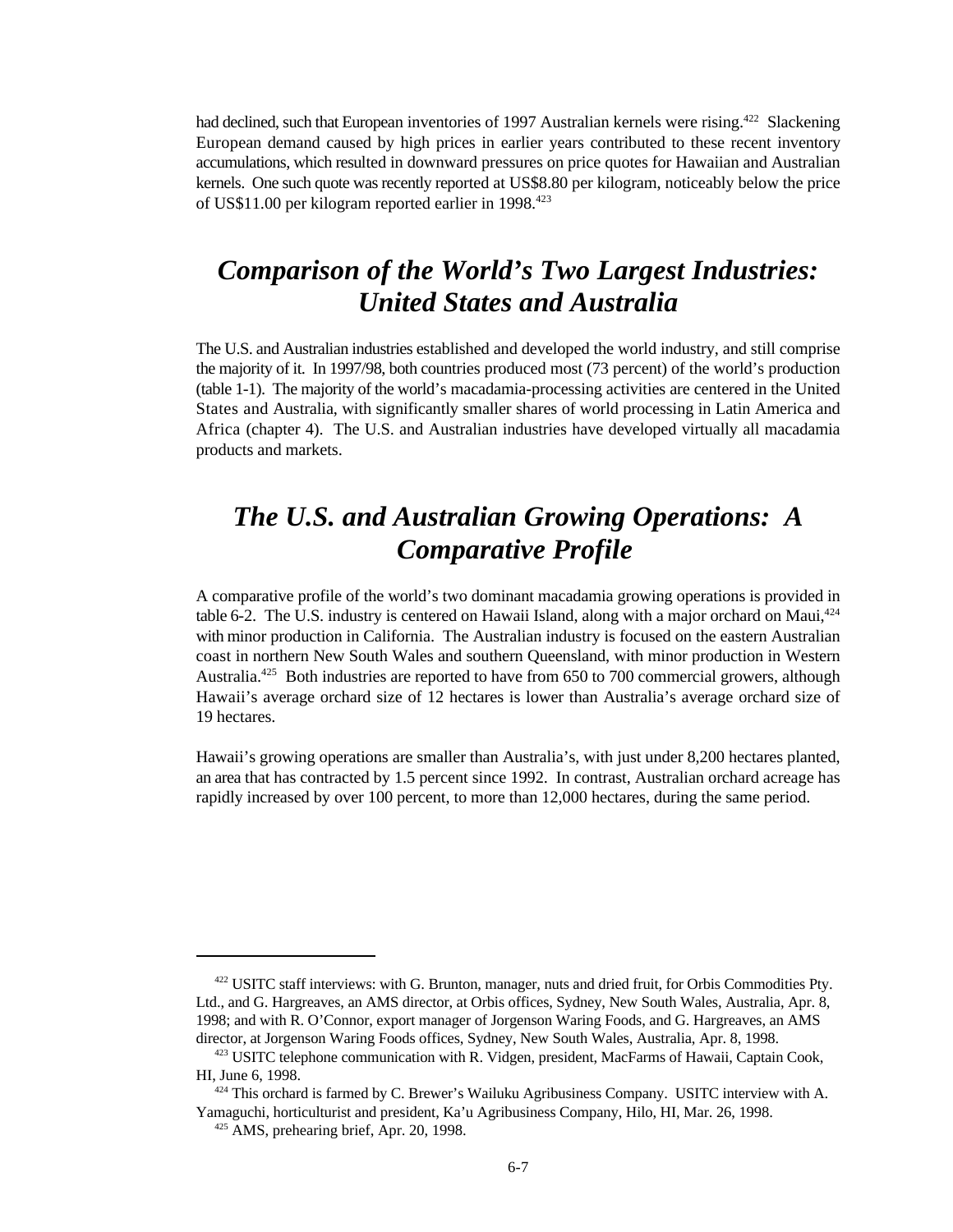| Table 6-2                                                             |  |  |
|-----------------------------------------------------------------------|--|--|
| U.S. and Australian macadamia growing operations at a glance: 1997/98 |  |  |

| <b>Item</b>                                                                   | U.S. (Hawaiian) Industry | <b>Australian Industry</b>                      |
|-------------------------------------------------------------------------------|--------------------------|-------------------------------------------------|
| Number of growers                                                             | 700                      | 650                                             |
| $Location \dots \dots \dots \dots \dots \dots \dots \dots \dots$              | Hawaii and Maui Islands  | Southern Queensland<br>Northern New South Wales |
| Average farm size ( <i>hectares</i> )                                         | 12                       | 18.5                                            |
| Hectares planted                                                              | 8.178                    | 12.050                                          |
| Change since 1992/93, hectares<br>planted (percent)                           | (1.5)                    | 100                                             |
| Hectares bearing                                                              | 7.770                    | 9,200                                           |
| Yield ( <i>metric tons/hectare, 20%</i>                                       | 3.4                      | 3.0                                             |
| Net production (metric tons)                                                  | 26.309                   | 30.938 <sup>1</sup>                             |
| Net farm value of production<br>$(million U.S. dollars) \ldots \ldots \ldots$ | \$43.5                   | $$49.0^2$                                       |
| Farm price, U.S. dollars/kilogram                                             | \$1.65                   | \$1.58                                          |

 $^1$  Australian NIS production was reported in terms of a 10 percent moisture content at 27,500 metric tons, which was converted to 30,938 metric tons with a 20 percent moisture content common to the Hawaiian market. The "10-percent quantity" was multiplied by a conversion factor of 1.125, which is the ratio of (100-10) or 90 over (100-20) or 80. The conversion was made under advice in an email to USITC staff from J. Twentyman, general manager, Suncoast Gold, Gympie, Queensland, Australia, May 20, 1998.

 $<sup>2</sup>$  Net farm value of Australian net production was A\$75 million, which was converted to \$US49 million. The conversion</sup> was made using an exchange rate of 0.653 U.S. dollars to an Australian dollar.

Sources: Information on the U.S. industry was obtained from three HASS publications: *Hawaiian Macadamia Nuts, Preliminary Season Estimates*, Jan. 22, 1998; *Hawaiian Macadamia Nuts, Final Season Estimates*, July 7, 1998; and *Hawaii Macadamia Nuts*, *Preliminary Season Estimates*, July 11, 1997. Information on the Australian industry was obtained from 3 sources: AMS, prehearing brief, Apr. 20, 1998; USDA, FAS, telegram No. AGR AS8010, "Tree Nuts--Macadamia Annual Report--Australia," prepared by U.S. Embassy staff, Canberra, Feb. 1, 1998; and USDA, FAS, *World Horticultural Trade and U.S. Export Opportunities*, May 1995. The Apr. 1998 exchange rate of 0.653 was published by the International Monetary Fund (IMF), *International Financial Statistics* (Washington, DC: IMF, July 1998), pp. 100-101.

> Australia now surpasses the Hawaiian industry by nearly 18 percent in NIS volume terms and by 13 percent on a net farm value basis. Less than 5 percent of Hawaii's planted hectares are immature and non-bearing, compared with about 25 percent of Australia's planted area. Over the next several years, Australia's production will probably increase as nearly one-quarter of its orchards mature and enter commercial production, although not without some production offset from that industry's earlier-planted orchards as they mature and develop canopies and other age-related and yieldreducing problems.<sup>426</sup>

> One advantage for the Hawaiian industry is shown in table 6-2: 1997 Hawaiian yields are about 13 percent greater than Australian yields, despite the more advanced age profile of Hawaiian orchards. Reasons for the higher U.S. yields reportedly include Hawaii's optimal climatic and agronomic conditions, as well as Hawaii's physical isolation by the Pacific Ocean, which reduces the incidence

<sup>&</sup>lt;sup>426</sup> These opinions were expressed in two sources: G. Hargreaves, an AMS director, transcript of the hearing, Apr. 30, 1998, Washington, DC, pp. 47-49; and USITC staff interview with D. Macrae, managing director, Pacific Plantations, Bangalow, New South Wales, Australia, Apr. 7, 1998.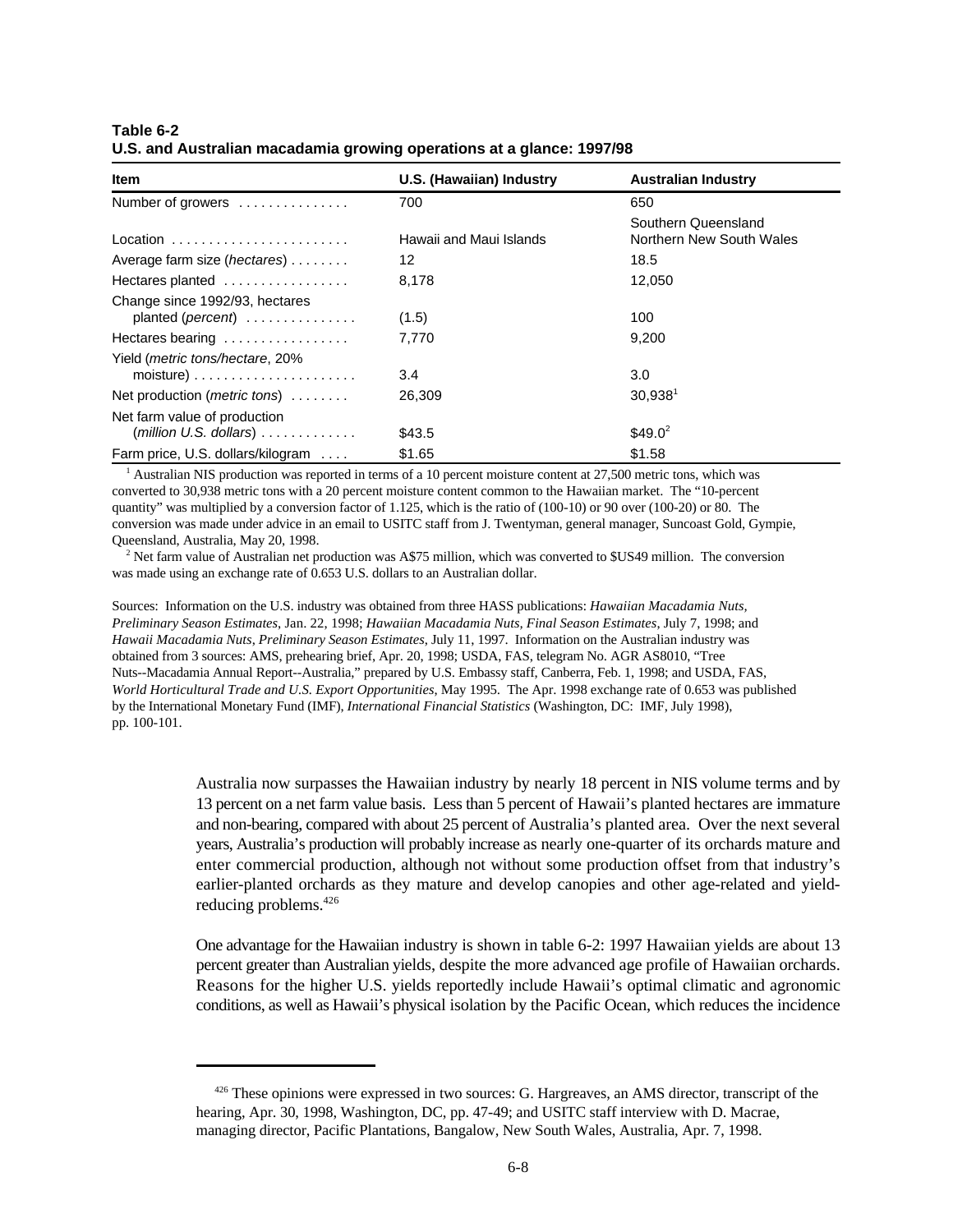of vield-reducing pests.<sup>427</sup> Australian scientific and horticultural research, especially research related to orchard selection of the newer macadamia varieties tailored to Australian conditions, is said to be successfully increasing Australian yields and closing the U.S.-Australian yield gap.<sup>428</sup>

# *U.S. and Australian Processors and Grower/Processors*

The macadamia industries in both the United States and Australia are centered around processors and grower/processors (hereafter processors). There is a high degree of vertical integration; often, the processors are either major growers, or are owned and operated by groups of grower shareholders or grower trustees that collectively represent substantial portions of the industry's orchards. Processors are the primary buyer of farmers' NIS crop in both countries. Additionally, processors also have developed bulk and/or retail product lines, as well as domestic and export markets for these product lines. Marketing efforts of processors in both countries have generated domestic and export demand for macadamia nuts as a snack food, bulk commodities, industrial food ingredients, and as the primary input for macadamia-based candy and confectionary products.

### **Vertical integration**

Vertical integration in Australia is the reverse of that in the United States. In Australia, growers own much of the country's processing facilities. Four of the six major processors are owned and managed by growers: MPC, Suncoast Gold, Agrimac, and Australian MacFarms (table 3-1).<sup>429</sup> In contrast, U.S. processors own or are linked to investors in much of Hawaii's macadamia cultivation. Five of the six major macadamia processors are either orchard-owning growers or belong to a corporate group that has substantial macadamia growing interests. For example, Mauna Loa Macadamias, which does not own significant acreage itself, is a subsidiary of C. Brewer which along with its parent, Buyco, is party to several real estate investment relationships involving nearly one-half of Hawaii's commercial macadamia orchards (see chapter 2). MacFarms of Hawaii and two smaller processors, the Hawaiian Macadamia Co. and Kamagaki enterprises, each own commercial orchards. The Kona Pacific Farmers' Cooperative, itself not

 $427$  USITC staff interview with A. Yamaguchi, horticulturalist and president, Ka'u Agribusiness Co., Hilo, HI, Mar. 26, 1998.

<sup>&</sup>lt;sup>428</sup> USITC staff interview with Dr. C. McConchie, research scientist, CSIRO, University of Queensland's, Division of Horticulture, and T. Davenport, an AMS director, at the University of Queensland campus, Brisbane, Queensland, Australia, Apr. 3, 1998.

 $429$  Although Australian MacFarms is a private company, the Peninsular/MacFarms group owned orchards, and has been involved in macadamia growing, prior to the purchase of what was formerly MacFarms of Australia in November 1996. Peninsular/MacFarms, prehearing brief, Apr. 3, 1998; and USITC staff interview with A. Burnside, general manager, Australian MacFarms, Woombye, Queensland, Australia, Apr. 3, 1998.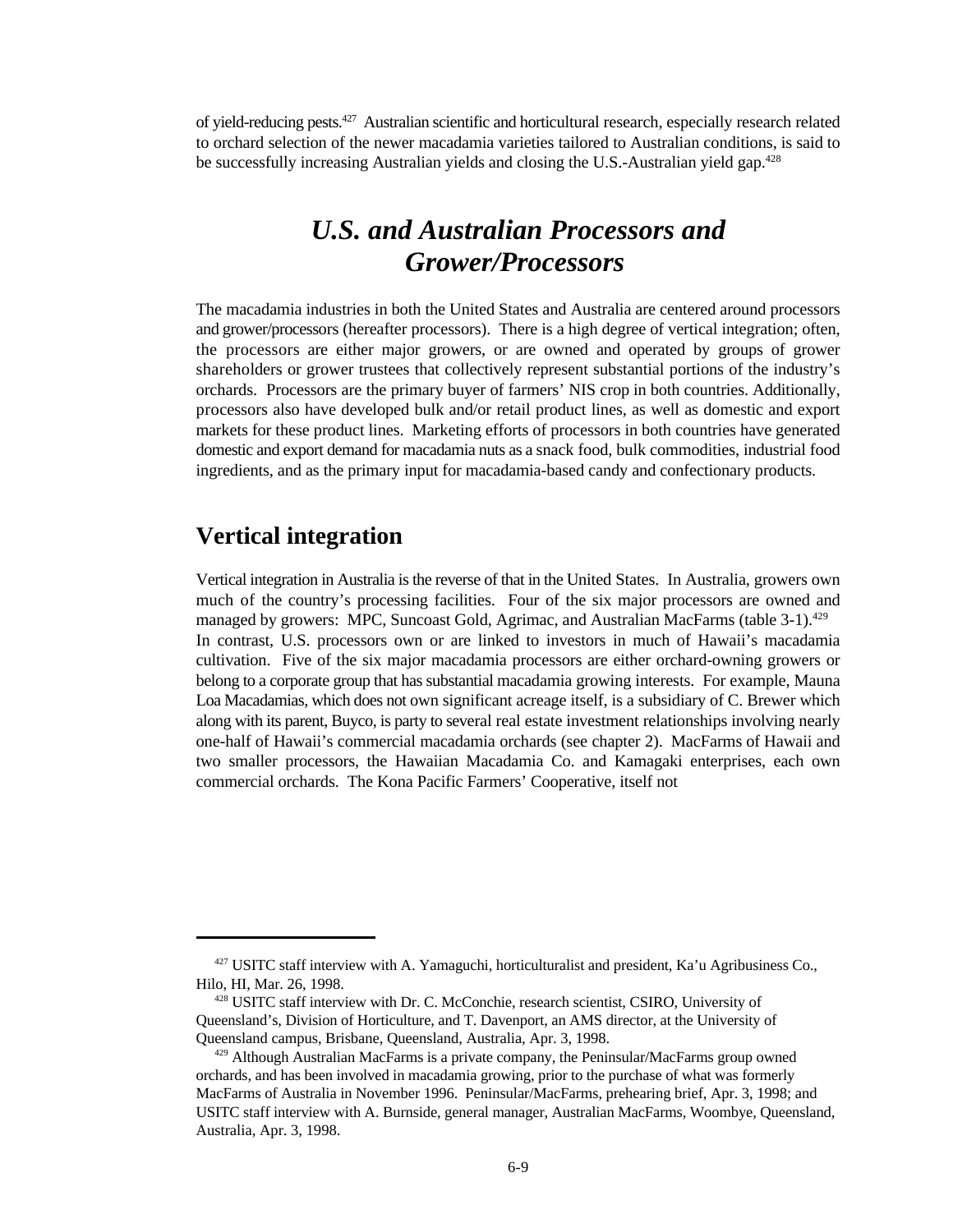an orchard owner, is a cooperative of macadamia and coffee growers. Hawaiian Host is the only U.S. macadamia processor without substantial orchard holdings.<sup>430</sup>

#### **Processor size**

Throughout this section, processor size is based on recent (1997 or 1998) volumes of NIS crop processed and/or volume of processed kernel.<sup>431</sup> U.S. processors' processed volumes of kernel ranged from 113 metric tons to 3,722 metric tons, compared with a range of 683 metric tons to 1,000 metric tons for the Australian processors (tables 2-2 and 3-1).<sup>432</sup> These data domonstrate that output from the largest U.S. processor, Mauna Loa Macadamias, far surpasses recent processed volumes of all other U.S. and Australian processors. Also, the smaller Australian firms far exceed the three smaller U.S. processors in terms of processed NIS or kernel volumes. Finally, processor size is more diverse among the U.S. processors, and more uniform for Australian processors. That is, U.S. processors tend to be very big or very small, while Australian processors are more uniformly sized. In fact, the three smallest Australian firms are only marginally different in size, such that those firms are "tied" for the country's rank of the four-largest macadamia processor (see chapter 3).

#### **Processor employment**

The larger U.S. processors are brand-oriented retailers and employ the larger workforces, while in Australia, the smaller and midsized, and not the largest, processors are brand-oriented marketers that employ the larger workforces (tables 2-2, 3-1). In the United States, the three largest employers are the brand-oriented processors, Mauna Loa Macadamias, MacFarms of Hawaii, and Hawaiian Host, while one of Australia's smaller processors, Macadamia Plantations of Australia, has the largest Australian processor workforce (table 3-1).

The U.S. branded retailers are larger peak season employers than the Australian branded retailers. At peak season, the three brand-oriented U.S. processors (Mauna Loa Macadamias, MacFarms of Hawaii, and Hawaiian Host) each have from 200 to 500 workers, and employ up to 950 workers collectively, while the brand-oriented Australian firms (MacFarms, Macadamia Plantations of Australia, and Suncoast Gold) each have from 70 to 250 workers, with about 450 collectively (tables 2-2 and 3-1).

The physical productivity of the U.S. labor force in macadamia processing, at 6.7 metric tons of kernel per peak-season employee in 1996/97, is somewhat lower than the corresponding level of Australian labor productivity of 7.8 metric tons of kernel per peak-season worker (derived from tables 2-2 and 3-1). However, these are industry wide averages, which hide wide variations by

<sup>&</sup>lt;sup>430</sup> Hawaiian Host owns about six hectares of orchards, which the firm does not consider substantial orchard interests. USITC staff interview with K. Sakamoto, senior vice president for marketing, finance, and administration, Hawaiian Host, Honolulu, HI, Mar. 31, 1998.

<sup>&</sup>lt;sup>431</sup> Some firms provided 1997 volumes, while others provided more nebulously defined "current" or "recent" volumes. These data were collected primarily verbally during USITC staff interviews with U.S. and Australian processors. Generally, the 1997-1998 data on processed NIS and/or kernel volumes are intended as approximations in order to roughly rank the 6 U.S. and 6 Australian processors by size. These data are referred to throughout as "current" or "recent" processings.

<sup>&</sup>lt;sup>432</sup> This range does not include MPC's processings which are considered business confidential.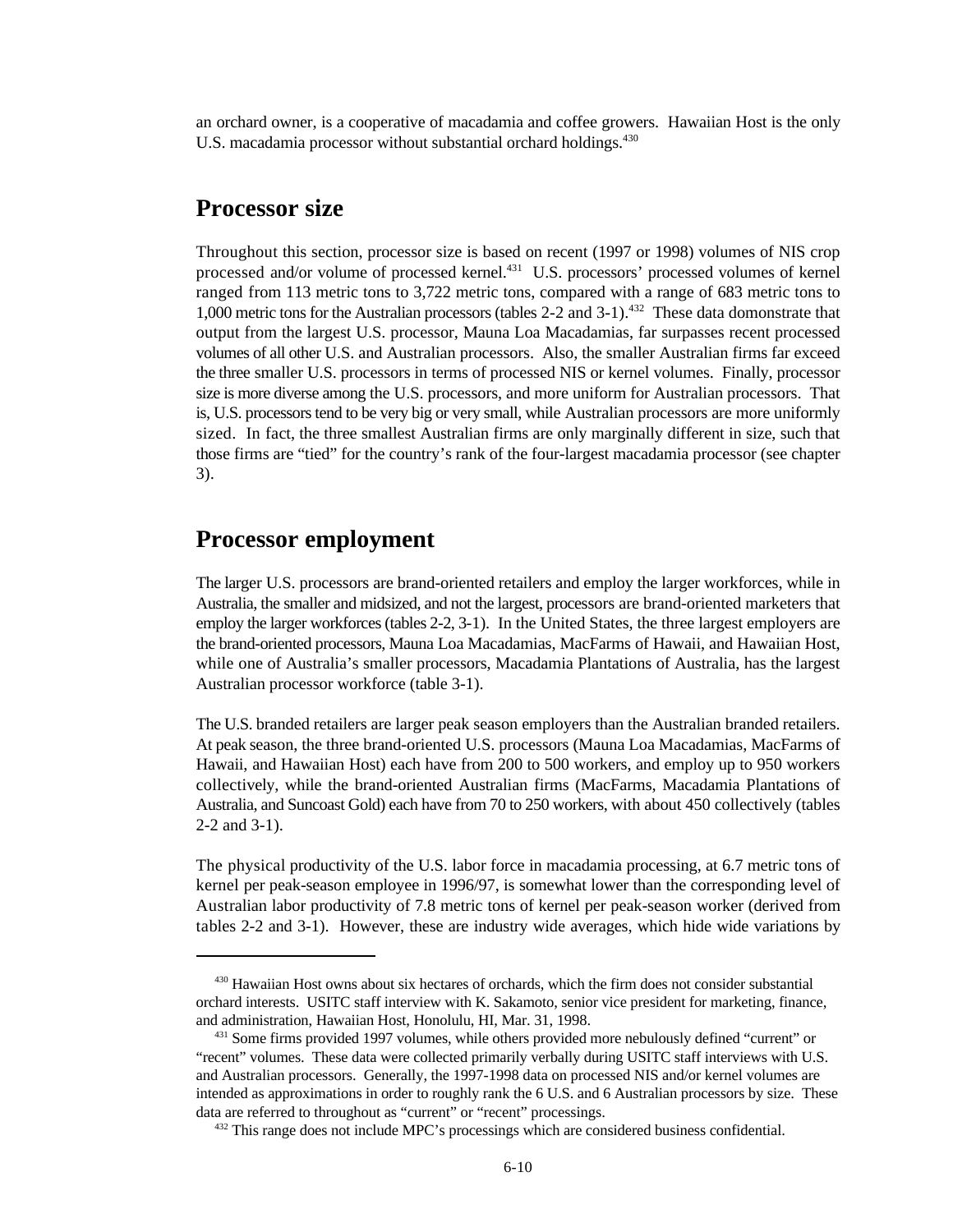company, particularly in Australia. On a firm-by-firm basis, labor productivity in Australia in 1996/97 ranged from 2.5 metric tons per worker for Australian MacFarms to 19.8 metric tons per worker for Macadamia Processing Company. Among U.S. processors, the variation is lower, ranging from 2.1 metric tons for Kona Pacific Farmer's Cooperative to 8 metric tons for Kamigaki Enterprises. Factors such as organizational structure and the product mix of the firms (e.g., a corporate subsidiary versus a farm cooperative) can also influence labor productivity.

#### **Breakeven farm price estimates**

Contrary to testimony suggesting similarity of U.S. and Australian macadamia production costs,<sup>433</sup> U.S. breakeven prices are reportedly higher than breakeven levels in Australia. Hawaii processor estimated ranges for breakeven farm prices for NIS are \$1.21-\$2.03 per kilogram in table 2-2 as compared with the lower levels of  $$0.58-\$1.28$  per kilogram in Australia (table 3-1).<sup>434</sup>

There are a number of possible explanations for this reported production cost advantage of Australian processor/growers over U.S. processor/growers. The first is the relative age of the orchards. Hawaiian orchards are older than Australian orchards, and have developed canopies, which tend to reduce yields by harboring pests and insects, and promoting diseases.

Second, Hawaii's macadamia orchards have terrain configurations that are less advantageous than those in Australia. Specifically, the planting of trees in holes bored into hardened Hawaiian lava flows incurs added input and labor costs not experienced in Australia, where orchards are planted in soil.<sup>435</sup> Further, the mountainous terrain interferes with Hawaiian growers' ability to mechanize production, particularly harvesting activities, and precludes Hawaiian farmers from taking advantage of cost savings from mechanization available to Australian farmers.<sup>436</sup> Third, the Australian industry has developed new higher yielding macadamia varieties that thrive better in Australia, and these varieties are starting to realize returns in the form of increased yields and revenues.<sup>437</sup>

In addition, the Australian macadamia production sector has reportedly raised capital more easily than the Hawaiian sector. The Australian industry was started by nonfarming investors (attorneys, physicians, etc.) who have capital and are willing to invest it, while many of the small Hawaiian farmers, especially those who are hobbyists or have part-time macadamia operations, have small operations without adequate size or scale of operations needed to either raise loans or to realize cost reductions from mechanization and production economies of scale.<sup>438</sup> And finally, certain Australian

<sup>&</sup>lt;sup>433</sup> Representatives of both industries suggested that generally, macadamia production costs in Hawaii and Australia are similar: R. Vidgen, president, MacFarms of Hawaii, Captain Cook, HI, Mar. 25, 1998, p. 62; and USITC staff interview with K. Ainsbury, chief executive officer and marketing director, and J. Wilkie, agricultural director, of Agrimac, in Alstonville, New South Wales, Australia, Apr. 6, 1998.

 $434$  This range does not include the breakeven cost estimates of MPA and Pacific Plantations, which considered such estimates as business confidential.

<sup>435</sup> USITC staff interview with A. Burnside, general manager, Australian MacFarms, Woombye, Queensland, Australia, Apr. 3, 1998.

 $436$  Ibid.

<sup>&</sup>lt;sup>437</sup> USITC staff interview with J. Twentyman, general manager, I. McConachie, chairman and managing director, and P. Zummo, director of marketing, of Suncoast Gold, and T. Davenport, an AMS director, at Suncoast Gold offices, Gympie, Queensland, Australia, Apr. 2, 1998.

<sup>438</sup> USITC staff interviews; with A. Burnside, general manager of Australian MacFarms, and T. Davenport, an AMS manager, at Australian MacFarms offices, Woombye, Queensland, Australia, Apr. 3, 1998; with I. Mulligan, owner, Honey and Nut Management Pty. Ltd., Dunoon, New South Wales,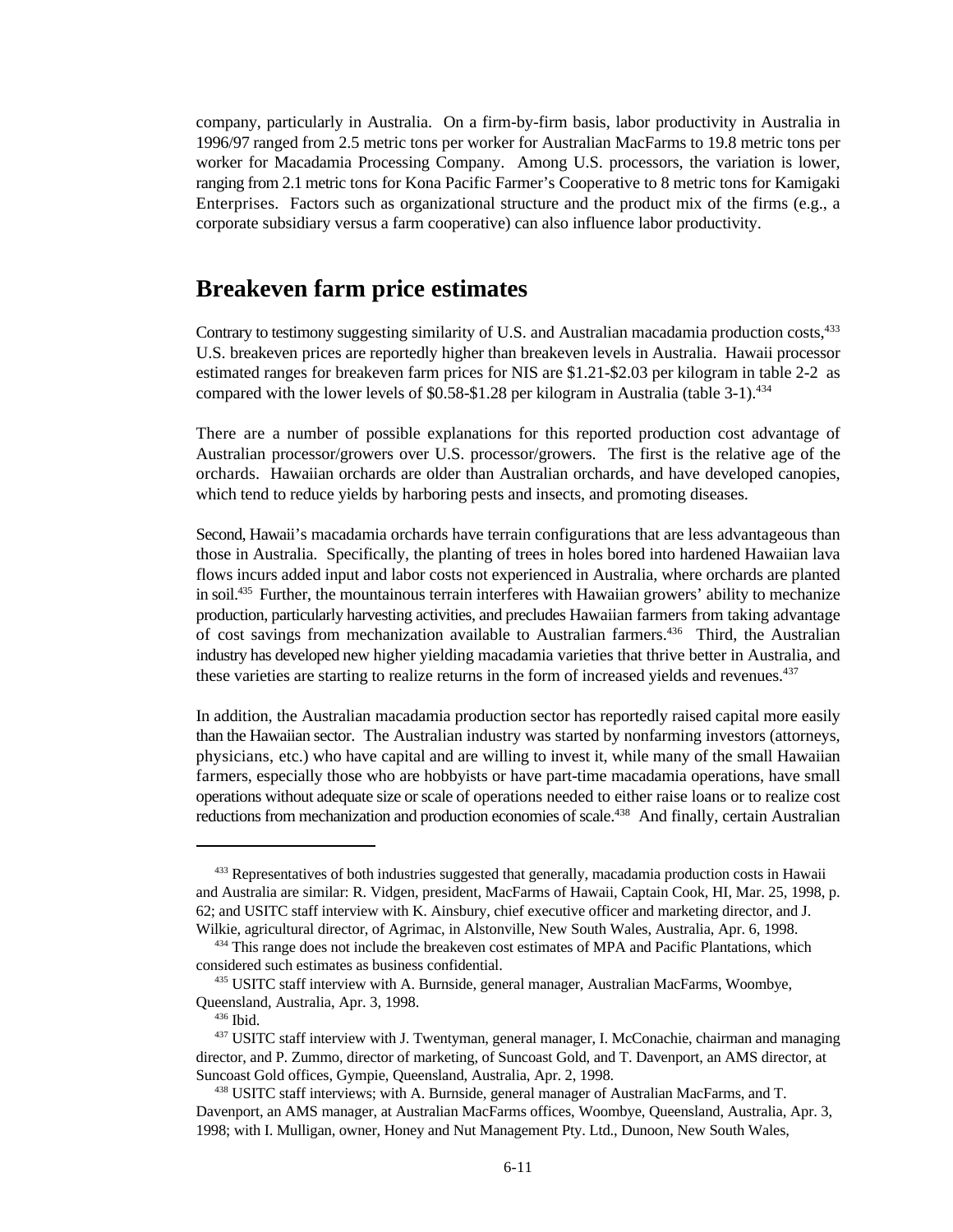industry representatives contend that the long run profitability of the Australian growing industry exceeds that of the Hawaiian industry because of the Australian industry's financial investments in horticultural and scientific research related to macadamias. For example, in Hawaii, the HMNA is spending US\$92,000 on horticultural research, compared with US\$538,725 (A\$825,000) raised in 1998 from the increased levy assessment for such research through Australia's HRDC (see chapters 2 and  $3$ ).<sup>439</sup>

### **Bulk vs. Retail marketing**

One of the key determinants of relative competitiveness between the U.S. and foreign macadamia nut processors is the marketing emphasis on bulk (generic) versus retail (branded) products. The generic marketing approach taken by much of the Australian industry differs from the brand-nameoriented approach taken by the major U.S. processors, and this difference has significant implications for the relative competitiveness of the two countries' producers in major markets in the United States, Asia, and Europe.

Generic promotion, such as that undertaken by the Australian industry, boosts consumer awareness and acceptance of macadamia nuts from all sources. Especially when accompanied by strong price competition, the Australians have found it effective in gaining market share in hotels, restaurants, and the food processing industry where brand names are less important to the final consumer than price and quality. In such market channels, imports–particularly from low-cost sources–can be expected to be competitive with production from domestic sources.

Retail (branded) promotions by the U.S. industry, although requiring significant investment in marketing as well as added processing/packaging costs, creates consumer awareness of, and loyalty to, a particular brand. A strong brand name can offset a price disadvantage when promoting new product lines since the consumer is already familiar with the product. For example, newly introduced macadamia cookies have benefitted from ready acceptance by consumers already accustomed to other macadamia products marketed under the same brand name. In the large U.S. retail macadamia market, the U.S. industry's brand-name approach has provided it with a distinct advantage over foreign rivals, which lack well-known brand names.

Four of the six U.S. processors in table 2-2, process kernels to manufacture and market their own retail product lines: Mauna Loa Macadamias; MacFarms of Hawaii; Hawaiian Host; and Kamigaki enterprises. The two largest U.S. processors have supplied both retail and bulk products since the early 1990s. Mauna Loa Macadamias has consistently placed a greater importance on the marketing of its *Mauna Loa* retail product line over bulk products, as has MacFarms of Hawaii. As stated earlier, MacFarms of Hawaii has increasingly evolved from a bulk-oriented to retail marketer.<sup>440</sup>

Australia, Apr. 7, 1998; with K. Wilson, manager, Gray Plantations, and an AMS director, and G. Hargreaves, an AMS director, at Gray Plantations offices, Eureka, New South Wales, Australia, Apr. 4, 1998; and with R. Fayle, president of AMS, and G. Hargreaves, an AMS director, at AMS headquarters, Lismore, New South Wales, Australia, Apr. 4, 1998.

 $439$  The Hawaiian research expenditures were obtained by USITC staff in a facsimile from the HMNA, June 9, 1998. The Australian investment information was received from: the AMS, prehearing brief, Apr. 20, 1998, p. 4; and from a USITC staff interview with R. Fayle, president of AMS, and G. Hargreaves, an AMS director, at AMS headquarters, Lismore, New South Wales, Australia, Apr. 4, 1998.

 $440$  Information was obtained from 3 sources: a USITC staff interview with R. Vidgen, president, MacFarms of Hawaii, Captain Cook, HI, Mar. 24, 1998; a USITC staff telephone communication with R. Vidgen, May 6, 1998; and a facsimile to USITC staff from R. Vidgen, June 5, 1998.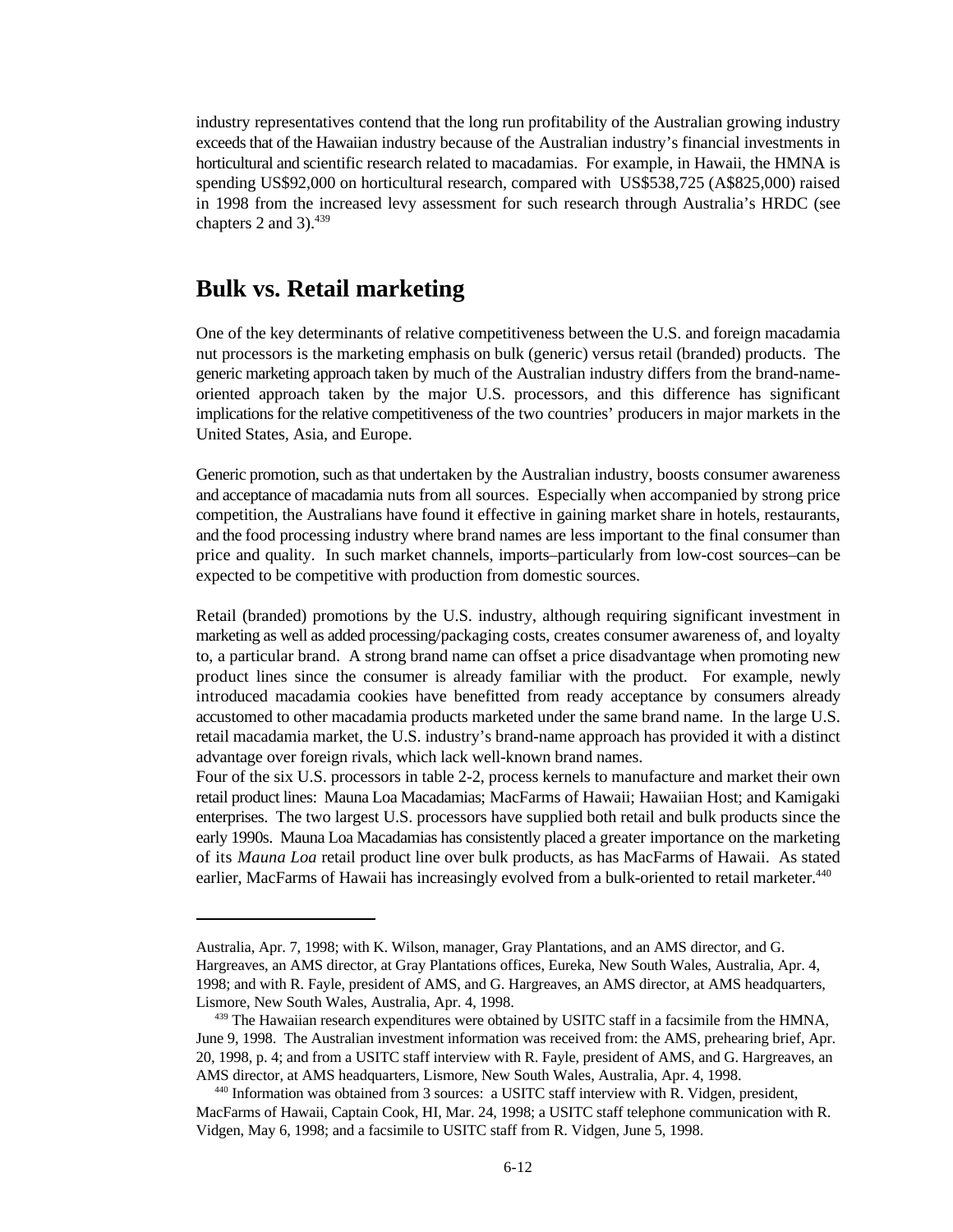Australian firms have concentrated their marketing efforts in the U.S. and European markets in the bulk, institutional, and industrial ingredient trade.<sup>441</sup> All six Australian processors listed in table 3-1 market bulk products. There have been substantial investment and marketing initiatives by some Australian processors, however, in recent years to develop retail macadamia product lines and markets for these lines. Suncoast Gold, manufacturer and marketer of the *Suncoast Gold* line, has evolved from a position in the early 1990s where 95 percent of revenue was based on bulk sales, and only 5 percent on retail sales, to its current position where 75 percent of revenues are from bulk sales and 25 percent from retail sales.<sup>442</sup> Two other Australian processors, Australian MacFarms and Macadamia Plantations of Australia, have also established lines of retail macadamia products (table  $3-1$ ).  $443$ 

Some Australian retailer/processors were established some time after the Hawaiian counterparts. Certain U.S. representatives, who have been involved in both countries' industries, suggest that the Australian processors that manufacture and market retail products are currently making similar transitions to increasingly retail suppliers from primarily bulk suppliers, and are currently where today's U.S. macadamia processors and retail marketers were a number of years back.<sup>444</sup> Representatives of Macadamia Plantations of Australia and Suncoast Gold expect both firms to become increasingly retail-oriented in terms of macadamia product supply.<sup>445</sup>

<sup>&</sup>lt;sup>441</sup> G. Hargreaves, an AMS director, transcript of the hearing, Apr. 30, 1998, Washington, DC, pp. 13-15.

<sup>&</sup>lt;sup>442</sup> USITC staff interview with J. Twentyman, general manager, I. McConachie, chairman and managing director, P. Zummo, marketing director, of Suncoast Gold, and T. Davenport, an AMS director, at Suncoast Gold offices, Gympie, Queensland, Australia, Apr. 2, 1998; and a facsimile sent to USITC staff by J. Twentyman, July 17, 1998.

<sup>&</sup>lt;sup>443</sup> Pacific Plantations is a supplier of bulk and industrial macadamia products, but does market one retail product, a bottle of macadamia cooking oil. Yet the firm considers itself primarily a bulk, and not a retail, supplier. USITC staff interview with D. Macrae, managing director, Pacific Plantations, Banagalow, New South Wales, Australia, Apr. 7, 1998.

<sup>&</sup>lt;sup>444</sup> See the cross examination responses of various U.S. industry representatives, who have spent time working in both the industries in Hawaii and Australia: transcript of the hearing, Apr. 30, 1998, Washington, DC, pp. 105-117.

<sup>&</sup>lt;sup>445</sup> Information was obtained in USITC staff interviews: with J. Twentyman, general manager, I. McConachie, chairman and managing director, and P. Zummo, marketing director, of Suncoast Gold, and T. Davenport, an AMS director, at Suncoast Gold offices, Gympie, Queensland, Australia, Apr. 2, 1998; and with A. Scott, financial controller, J. Briggs, factory manager, and J. Underhill, factory and quality manager, of Macadamia Plantations of Australia, and G. Hargreaves, an AMS director, at the Macadamia Plantations of Australia offices, Lismore, New South Wales, Australia, Apr. 7, 1998.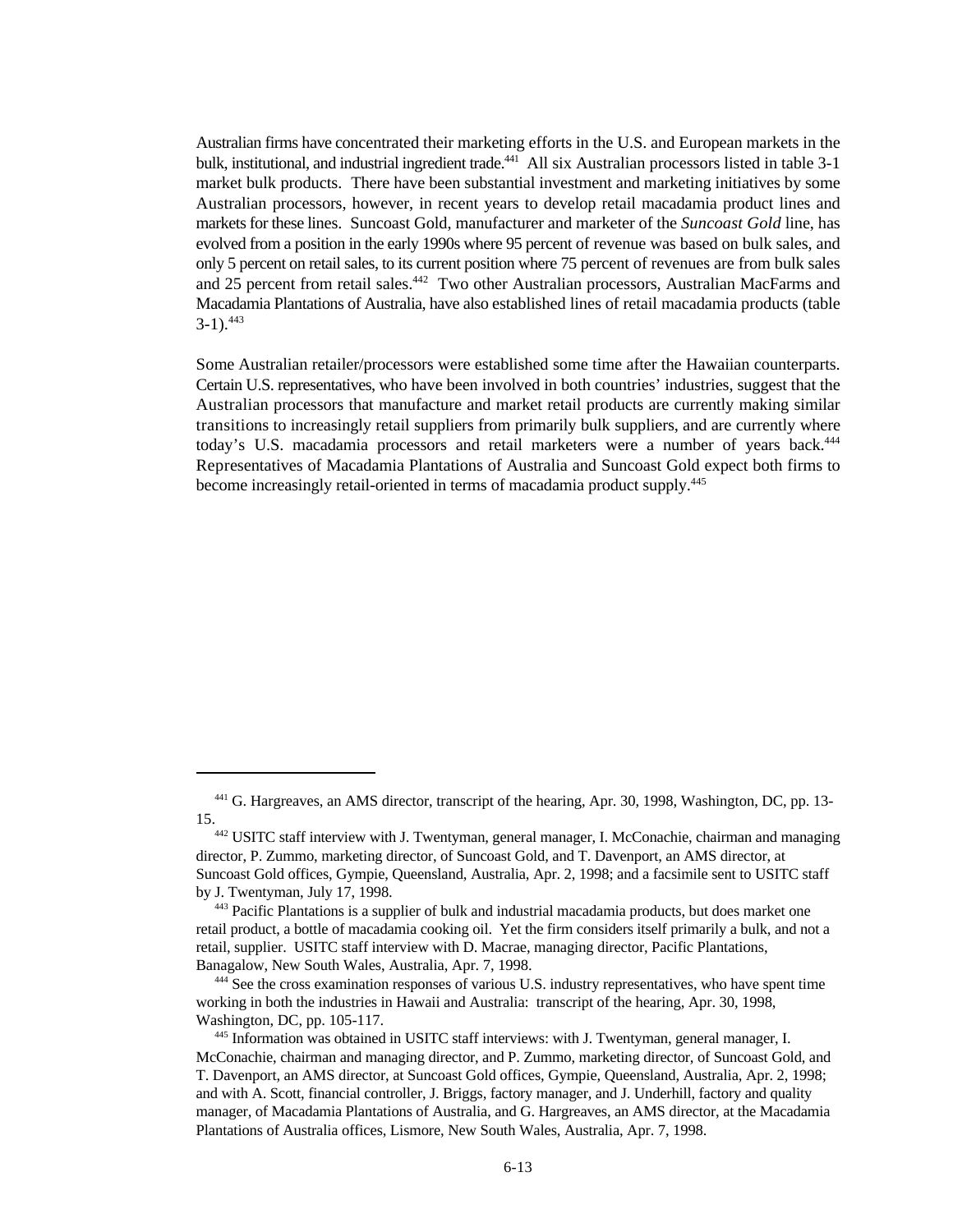### **Major markets of processors**

#### *Domestic marketing, retail*

The three largest U.S. processors market in both Hawaii and the U.S. mainland. The *Hawaiian Host, Mauna Loa*, and *MacFarms of Hawaii* product lines are marketed in the Hawaiian market, with a focus on souvenir sales to Hawaii-bound tourists. Of the smaller U.S. processors, only Kamigaki enterprises markets retail macadamia products, primarily in the Hawaiian market.<sup>446</sup> The *Hawaiian Host*, *Mauna Loa*, and *MacFarms of Hawaii* product lines that are marketed in the U.S. mainland are aimed at the repeat buyer who most likely was first introduced to macadamia products while visiting Hawaii.

Three of the Australian processors in table 3-1 market lines of retail products in Australia's domestic market: Australian MacFarms, with the *MacFarms of Australia* and *Australian MacFarms* product lines; Macadamia Plantations of Australia with its *Pacific Gold* product line; and Suncoast Gold with its product line of the same name. Given the size of the Australian domestic market relative to the U.S. domestic market, Australian retail domestic marketing is proportionally less important in volume terms than U.S. efforts in the U.S. market.

#### *Domestic marketing, bulk*

Domestically, the larger U.S. processors tend to emphasize less the marketing of bulk kernel products compared to retail sales of macadamia product lines.<sup>447</sup> The smaller U.S. processors tend to market their production as bulk kernel sales.  $448$  A number of Australian processors supply bulk macadamia products to the domestic Australian market.

#### *Export markets: Bulk and retail*

Generally, U.S. processors export finished and bulk macadamia products to Europe and Asia, with an emphasis on finished product sales.  $449$  Australians export both finished and bulk products, with an emphasis on bulk products, to Asia and Europe.<sup>450</sup>

In Asia, U.S. and Australian firms have marketed in Japan. U.S. processors have reportedly focused on marketing in Taiwan and Korea, while Australian processors have placed much emphasis on the

<sup>&</sup>lt;sup>446</sup> USITC interview with R. Kamigaki, owner, Kamigaki enterprises, Kailua-Kona, HI, Mar. 27, 1998.

<sup>&</sup>lt;sup>447</sup> See transcript of the hearing, Mar. 25, 1998, Kailua-Kona, HI: testimony of R. Vidgen, president, MacFarms of Hawaii, Captain Cook, HI, pp. 39-40; and testimony of T. Inglett, president, Hawaii Division, Mauna Loa Macadamias, pp. 58-61.

<sup>&</sup>lt;sup>448</sup> USITC staff interview with D. Macrae, managing director, Pacific Plantations, Bangalow, New South Wales, Australia, Apr. 7, 1998.

<sup>&</sup>lt;sup>449</sup> See transcript of the hearing, Mar. 25, 1998, Kailua-Kona, HI: testimony of R. Vidgen, president, MacFarms of Hawaii, Captain Cook, HI, pp. 39-40; and testimony of T. Inglett, president, Hawaii Division, Mauna Loa Macadamias, Hilo, HI, pp. 58-61. See also a facsimile sent to USITC staff by D. Simonis, senior vice president and chief financial officer, Mauna Loa Macadamias, Hilo, HI, June 22, 1998.

 $450$  See transcript of the hearing, Apr. 30, 1998, Washington, DC: testimony of G. Hargreaves, an AMS director, pp. 13-18; and testimony of B. Raphael, general manager, Macadamia Processing Company, Alphadale, New South Wales, Australia, pp. 22-26.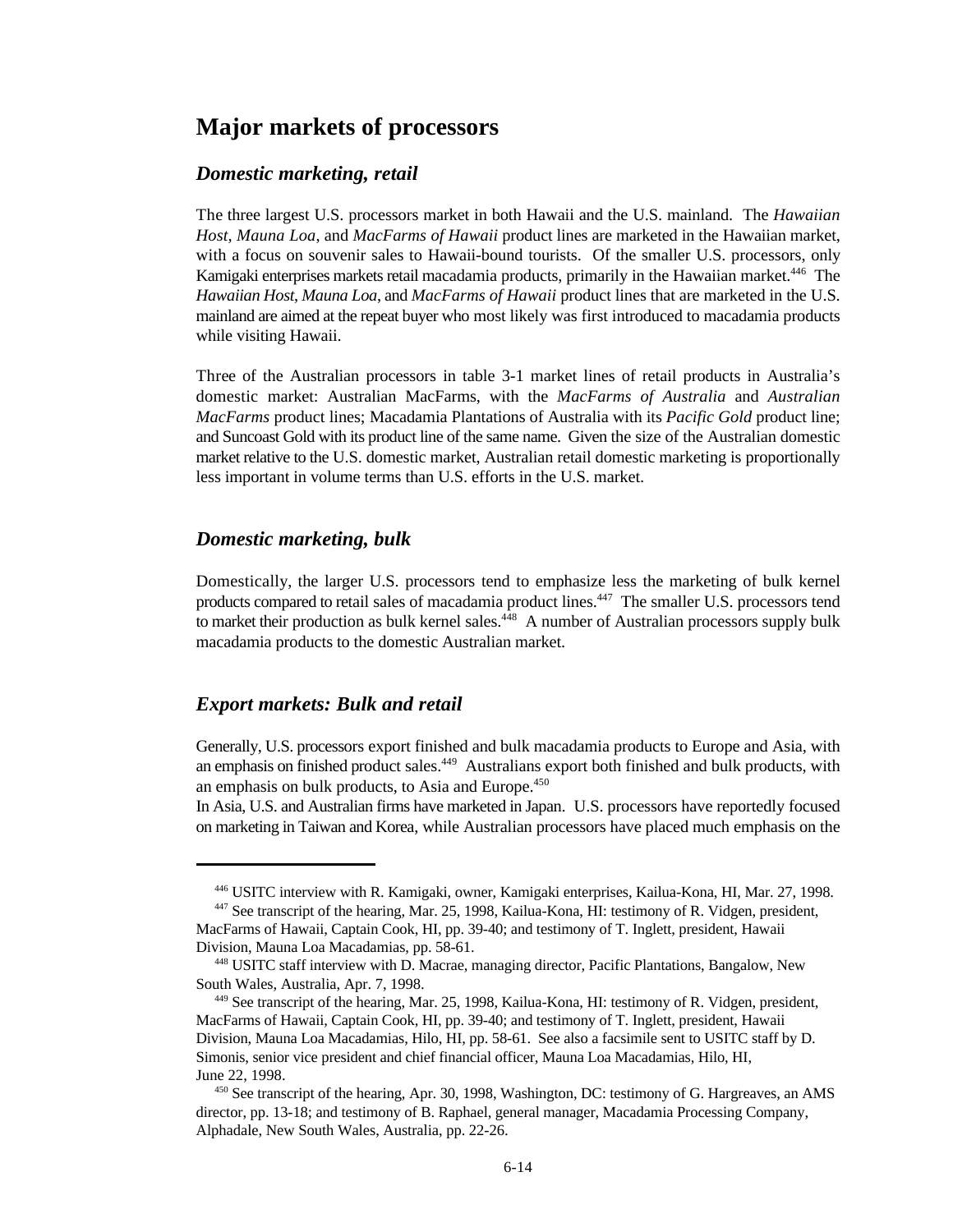# **Competitive Conditions Facing Other Supplier Countries**

Other foreign macadamia producers competing with the U.S. industry are in Latin America and Africa. Latin American industries are in Guatemala, Costa Rica, and Brazil, while African industries are in Kenya, South Africa, and Malawi.

#### *Kenya, South Africa, and Malawi*

Kenya, South Africa, and Malawi are the major macadamia nut producers in Africa, and the combined Kenyan and South African production<sup>452</sup> accounted for about 17 percent of world production in 1997 (table 1-1). African kernel quality is considered inferior to the quality of Hawaiian and Australian kernels. However, South African kernels are reportedly the world's highest quality product after U.S. and Australian kernels and can achieve standards appropriate for use in candy and snack products.<sup>453</sup> African kernels are generally suited for use as industrial food product ingredients in cookies, cake mixes, and ice cream.<sup>454</sup>

Kenyan and South African growing operations are expanding.<sup>455</sup> During the 1993-1997 period, combined Kenyan and South African planted area expanded 13 percent to 10,415 hectares, an area exceeding 1997 U.S. planted area by 27 percent (table 1-1, 4-1, and 4-2).<sup>456</sup> Combined Kenyan and South African production (NIS) increased during the 1992-1997 period by 133 percent.<sup>457</sup> In 1997, production in Kenya, South Africa, and Malawi totaled 14,884 metric tons (in-shell basis).<sup>458</sup> a level equal to 57 percent of 1997 U.S. production (table 1-1). African production is expected to continue increasing as nonbearing acreage matures into bearing orchards, and as planted acreage expands.<sup>459</sup>

<sup>&</sup>lt;sup>451</sup> The Peninsular Group/Australian MacFarms, prehearing brief, Apr. 2, 1998. See also transcript of the hearing, Apr. 30, 1998, Washington, DC, pp. 111-116.

 $452$  Production data in 1997 were not available for Malawi.

<sup>453</sup> USITC staff interviews: with K. Ainsbury, chief executive officer and marketing director, and J. Wilkie, agricultural director, Agrimac, Alstonville, New South Wales, Australia, Apr. 6, 1998; and with G. Martin and T. Slomski, NYM Marketing Corporation, Schaumburg, IL, at the Peanut and Tree Nut Processors' Association Annual Convention and Trade Show, Sanibel Island, FL, Jan. 12, 1998.

<sup>454</sup> USITC staff interview with G. Martin and T. Slomski, NYM Marketing Corp., Schaumburg, IL, at the Peanut and Tree Nut Processors' Association Annual Convention and Trade Show, Sanibel Island, FL, Jan. 12, 1998.

<sup>&</sup>lt;sup>455</sup> Complete data on Malawi growing operations were not available.

<sup>456</sup> Data on Malawi's planted hectarage were not available.

 $457$  Data on Malawi production from 1992 to 1997 were not available, so that the 133 percent change excludes Malawi.

 $458$  Data on Malawi's production were generally not available. This estimate includes a 1996/97 production estimate of 2,624 metric tons (in-shell basis) for Malawi, and was obtained from the International Nut Council, "World Production Estimates," *The Cracker*, vol. No. 3, Ed. 25, Sept. 1997, p. 31.

<sup>459</sup> USITC staff interviews: with K. Ainsbury, chief executive officer and marketing director, and J. Wilkie, agricultural director, Agrimac, Alstonville, New South Wales, Australia, Apr. 6, 1998.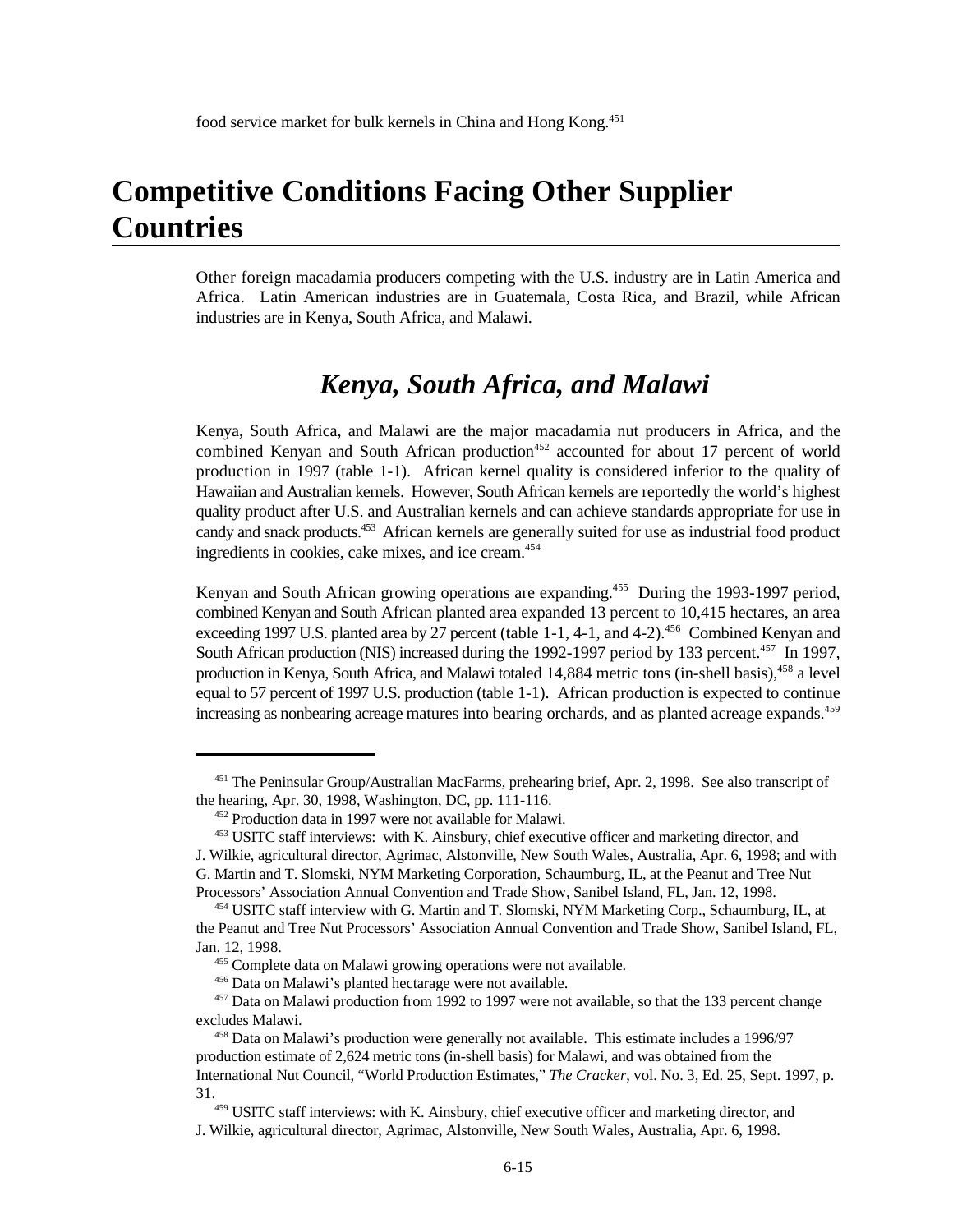Domestic consumption and imports are not significant in the three African producer countries; the largest domestic consumer is South Africa, which consumed about 10 percent of production in 1998 (table 4-2). All three African countries export most of their production, primarily to the United States, Hong Kong, and Europe. During 1992-1997, combined Kenyan and South African exports<sup>460</sup> rose 187 percent to 11,734 metric tons (in-shell basis) (tables 4-1 and 4-2).

#### *Costa Rica, Guatemala, and Brazil*

Costa Rica, Guatemala, and Brazil are the major macadamia producers in Latin America, and accounted for about 9 percent of world production in 1997 (table 1-1). Compared with the high Hawaiian and Australian standard, Latin American kernel quality is inferior. Costa Rican kernels are considered the region's top quality product, followed by Guatemalan and Brazilian kernels.<sup>461</sup> When produced under proper horticultural conditions and processed properly, Costa Rican kernels can achieve adequate quality for use in candy and snack products.<sup>462</sup> Generally, Latin American kernels are suited for use as industrial food product ingredients in cookies, cake mixes, and ice cream.<sup>463</sup>

Latin American planted area expanded 19 percent during the 1991/92-1997/98 period, with just over one-half constituting nut-bearing orchards. Latin American planted area exceeded U.S. planted area by 82 percent in 1997/98 (tables 1-1, 4-3, 4-4, and 4-5). Latin American production during the 1991/92 -1997/98 period increased by 76 percent, and equaled about 26 percent of the U.S. in-shell level during 1997/98. The region's production is expected to continue increasing as nonbearing hectarage matures into bearing orchards. Costa Rica is the one Latin American producer with production operations that contracted during 1991/92-1997/98: planted acreage declined by 23 percent, yields declined by 43 percent, and production stagnated (table 4-4). Reasons for this contraction include investor dissatisfaction with returns to orchard and processor investments, poor management and horticultural practices, and a suboptimal climate.<sup>464</sup>

Domestic consumption and imports are not significant for the three Latin American producers, and all three export most of their production, primarily to the United States. During the 1991/92- 1997/98 period, Latin American macadamia exports rose 159 percent (in-shell basis) (table 4-3, 4-4, and 4-5). Of Latin America's 1997/98 exports of 6,835 metric tons (NIS), about 5,100 metric

 $460$  Total export data were not available for Malawi over this period.

USITC staff interviews at the Peanut and Tree Nut Processors' Association Annual Convention and <sup>461</sup> Trade Show, Sanibel Island, FL: with B. Wright and J. Wagaman, Blue Diamond, Sacramento, CA, Jan. 12, 1998; and with B. Tankersley, Young Pecan Company, Florence, SC, Jan. 11, 1998.

<sup>&</sup>lt;sup>462</sup> USITC staff interview with B. Tankersley, Yound Pecan Company, Florence, SC, at the Peanut and Tree Nut Processors' Association Annual Convention and Trade Show, Sanibel Island, FL, Jan. 11, 1998.

<sup>&</sup>lt;sup>463</sup> USITC staff interview with G. Martin and T. Slomski, NYM Marketing Corporation at the Peanut and Tree Nut Processors' Association Annual Convention and Trade Show, Sanibel Island, FL, Jan. 12, 1998.

<sup>&</sup>lt;sup>464</sup> USITC staff interviews: with K. Ainsbury, chief executive officer and marketing director, and J. Wilkie, agricultural director, Agrimac, Alstonville, New South Wales, Australia, Apr. 6, 1998; and with B. Tankersley, Young Pecan Company, Florence, SC, at the Peanut and Tree Nut Processors' Association Annual Convention and Trade Show, Sanibel Island, FL, Jan. 11, 1998.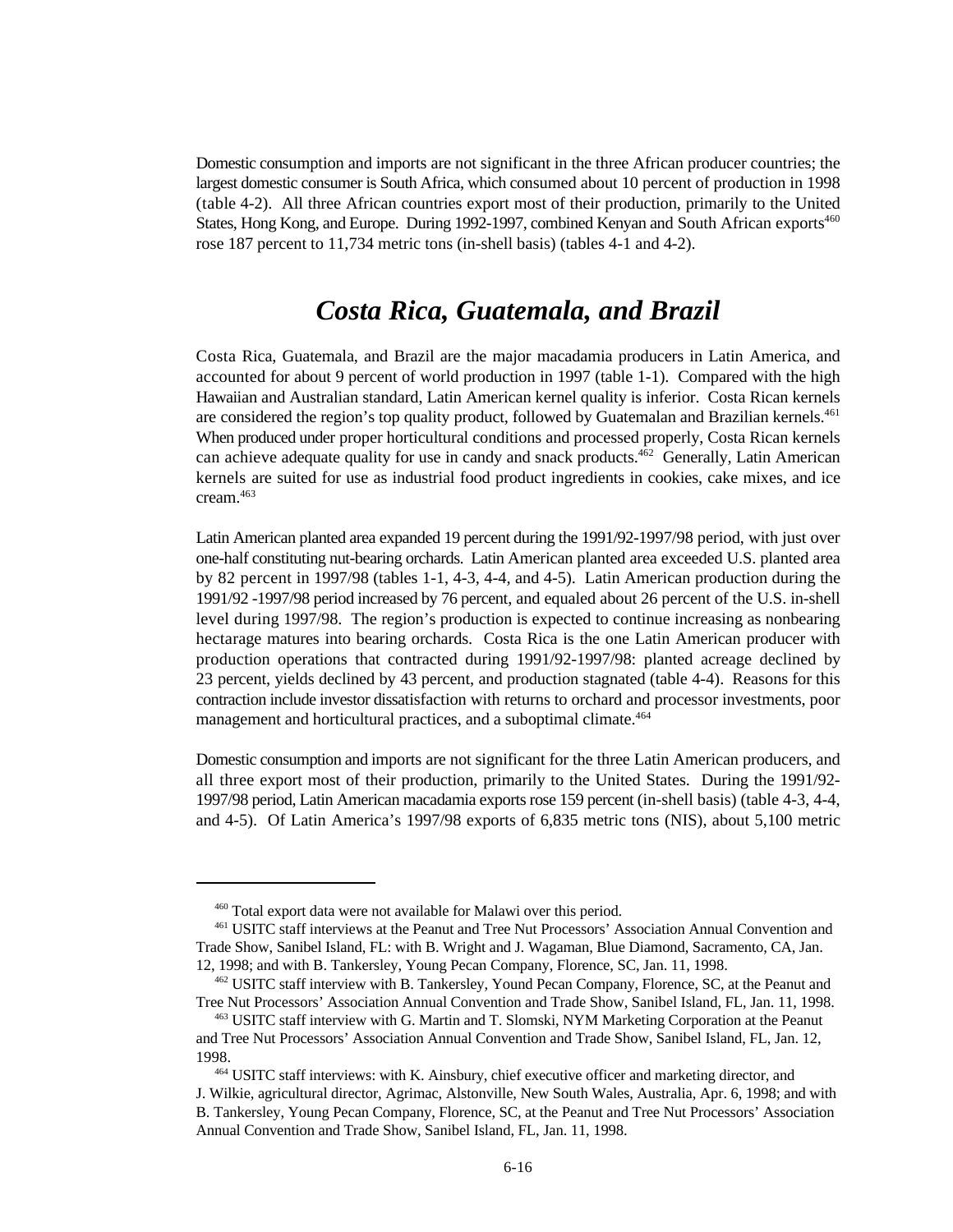tons<sup>465</sup> were sent to the United States, accounting for about 37 percent of U.S. macadamia product imports (tables 1-1, 2-15, 4-3, 4-4, and 4-5). All three countries have processing facilities, with a capacity generally in excess of local production.

### **Competitive Conditions in Major Consumption Markets**

Major markets for macadamia nuts outside of the United States and Australia are believed to be Japan, China/Hong Kong, and the EU. All of these markets rely on imports as their primary or sole supply source.

#### *Japan*

From 1992 through 1997, demand in Japan for macadamia kernels and kernel products grew from 1,477 metric tons, valued at \$15.5 million, to 2,190 metric tons, valued at \$26.1 million.<sup>466</sup> Australia, the United States, and Kenya were the principal sources for imports of macadamia kernels and kernel products into Japan. It is believed that a substantial portion of the Japanese market for macadamias (in value terms) consists of finished retail products that are not specifically provided for in official Japanese import data.

Japanese import data through 1997 on macadamias and U.S. data on processor exports of chocolatecovered kernels to Japan suggest that the Japanese market has recently begun to decline or slow in growth. Japanese growth in demand for macadamia nut products has been slowing as consumer income growth slows because of the recessionary Japanese economy. The escalating Japanese macroeconomic problems adversely affect macadamia sales by the U.S. and Australian industries in two ways: through lower direct imports and indirectly through lower numbers of Japanese tourists who constitute strong sources of macadamia product sales. Further, Japanese purchases of Australian and Kenyan products have increased since 1996, while purchases of U.S. products have declined (chapter 3).  $467$  One of the reasons for this change in import mix is that Japanese firms have entered the macadamia retail product market. Because of the increased competitive pressures generated by such new entrants, Japan has begun importing less finished products from the United States and begun importing more raw kernels for further processing particularly from Australia.

### *China/Hong Kong*

Data are not available on the size of the Chinese macadamia market. It is believed that Australia has been the principal supplier of macadamias to China and Hong Kong and a sizeable share of

<sup>&</sup>lt;sup>465</sup> USITC staff estimated this from the 1996/97 proportion of Latin American exports that were marketed in the United States. Data for Latin American exports to the United States in 1997/98 were not available.

<sup>466</sup> Official Japanese import statistics do not breakout bakery and confectionary products containing macadamia nuts.

<sup>&</sup>lt;sup>467</sup> USITC staff telephone conversation with T. Pogson, industrial sales, MacFarms of Hawaii, Sacramento, CA, Aug. 25, 1998.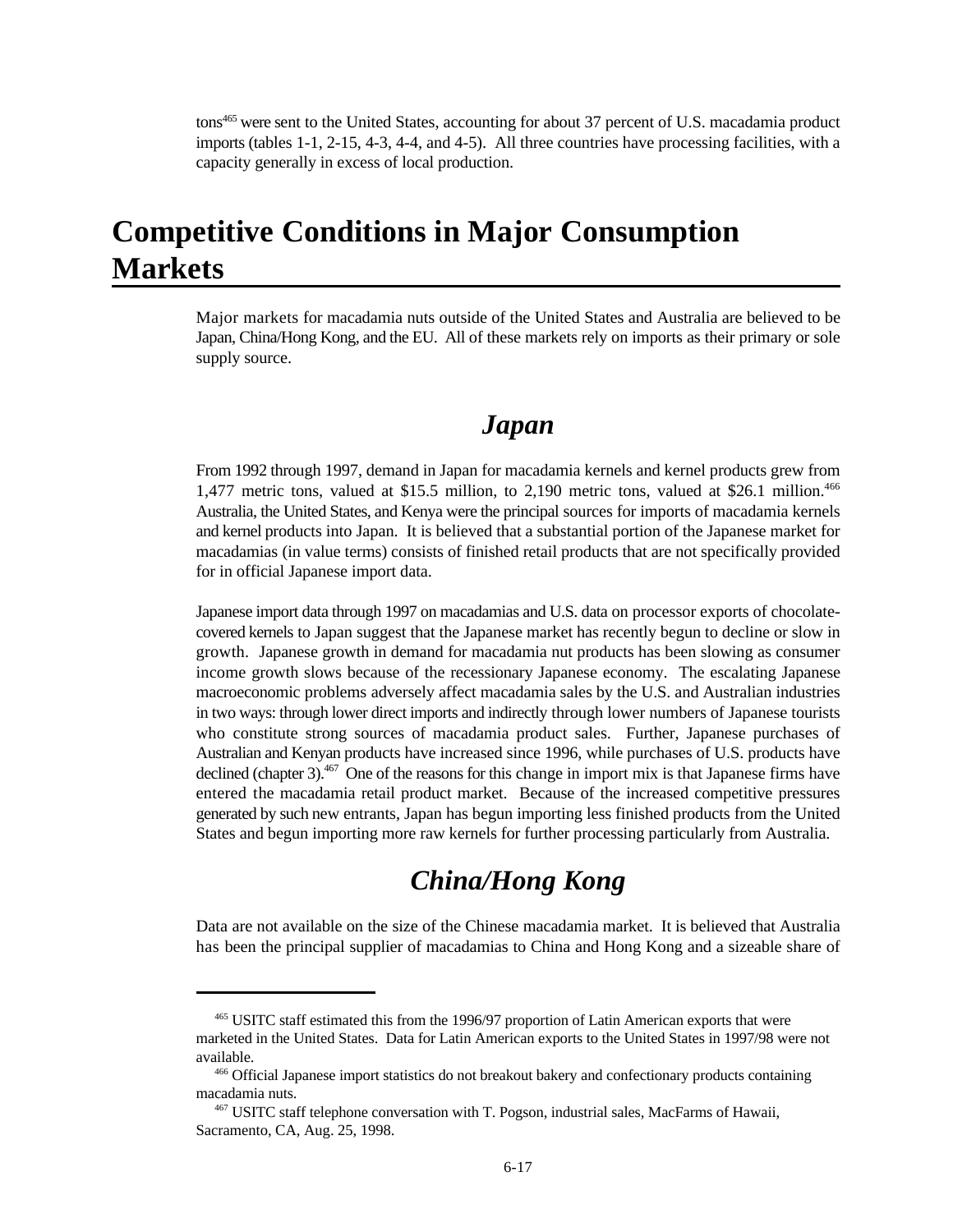Hong Kong's imports may be re-exported to Chinese provinces on the mainland. Australia exported about 3,000 metric tons (in-shell basis) to Hong Kong in 1996. China also imports a sizeable amount of in-shell kernels that are handcracked and sold in 1 kilogram packs to the food processing industry.

#### *European Union*

U.S., Kenyan, and Australian export statistics provide some guidance on the size of the EU market. In 1996, imports from the world into the EU (Germany and Belgium/Luxembourg) totaled 2,982 metric tons (in-shell basis) and shipments from Kenya to Germany totaled 250 metric tons of kernels or about 1,560 metric tons on an in-shell basis. U.S. exports to the EU were negligible in 1996.

# **Trade Effects of Tariffs and Trade Barriers on Macadamia Products**

### *United States and Australia*

Importers and foreign kernel producers reported that the 21.3 percent U.S. general ad valorem duty on prepared or preserved macadamia nuts limits foreign competition with U.S. firms for certain finished macadamia products, primarily roasted kernels.<sup>468</sup> Tariffs on prepared or preserved macadamia products reportedly limit most of the marketing potential in the United States to sales of bulk fresh or dried shelled kernels, confectionary products, and bakery products.<sup>469</sup> Aside from a phytosanitary ban on most in-shell kernel imports, there are no known nontariff barriers on U.S. imports of macadamia products.

Australian duties are considered low on imports of macadamias and macadamia nut products (chapter 3). These duties likely do not interfere or impede the ability of the United States or other foreign producers to market kernels or kernel products in Australia. However, Australian production far surpasses domestic consumption, such that domestic macadamia needs are serviced with Australian-grown product, thereby precluding any need for imports. There are no known nontariff barriers on Australian imports of macadamia products.

#### *African and Latin American countries*

Three of the six African and Latin American macadamia producers examined in chapter 4 had some limited domestic macadamia consumption that ranged from about 10 to 20 percent of their 1997/98 domestic production: South Africa, Costa Rica, and Brazil (tables 4-2, 4-4, and 4-5). These three countries are currently the only African or Latin American macadamia production markets with any

<sup>&</sup>lt;sup>468</sup> This point was made by G. Hargreaves, an AMS director, transcript of the hearing, Apr. 30, 1998, Washington, DC, pp. 14-15; and in a USITC staff interview with A. Burnside, general manager of Australian MacFarms, and T. Davenport, an AMS director, at Australian MacFarms offices, Woombye, Queensland, Australia, Apr. 3, 1998.

<sup>&</sup>lt;sup>469</sup> G. Hargreaves, an AMS director, transcript of the hearing, Apr. 30, 1998, Washington, DC, pp. 14-15.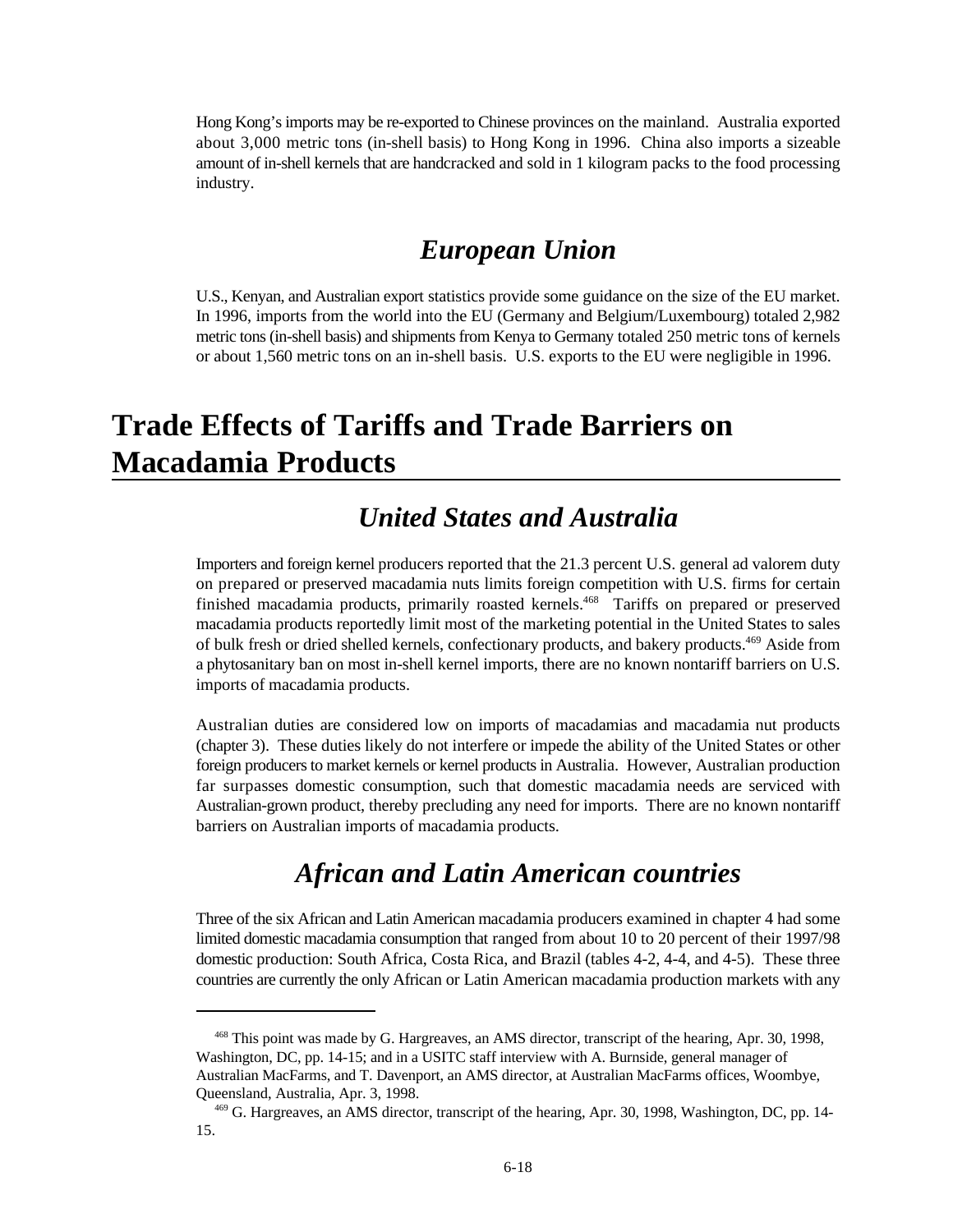marketing potential for U.S. or other foreign macadamia products. South African and Brazilian tariffs on macadamia products are relatively low, and Costa Rican tariffs are relatively higher (chapter 4). Yet these tariffs likely have little impact on U.S. or other foreign marketings of macadamia products for two reasons. First, domestic consumption is limited in each country. And second, each country's 1997/98 production far exceeded consumption, such that domestic macadamia needs are likely serviced with domestic production, thereby precluding the need for imports. There were no reported nontariff barriers imposed on macadamia-related imports by these African and Latin American countries.

### *Important Asian and European Consumption Markets*

Japan was reported to have no significant nontariff barriers on macadamia product imports, and Japanese tariffs on such imports were shown to be low for all foreign suppliers (chapter 5). Japan charges a 5-percent ad valorem tariff on imports of U.S., Australian, and South African macadamia kernels, compared with a 3-percent ad valorem duty on Kenyan, Costa Rican, and Guatemalan kernels, and a zero duty on Malawi kernels. Japanese duties may place U.S., Australian, and South African macadamia products at some minimal price disadvantage in Japan relative to other exporters just mentioned. However, the duties are so low, and the duty differences so small, that the tariffs may not be impeding the ability of the U.S., Australian, and South African macadamia exporters to market in Japan. Two factors may be more important than existing Japanese tariffs in influencing Japanese import patterns of macadamia products: Japan's recent switch away from U.S.-produced finished products towards bulk kernel imports supplied by Australia and Kenya; and Japanese importers' long standing macadamia trade relationship with Kenyan suppliers (chapters 4 and 5).

While Hong Kong maintains no customs tariffs, or other known nontariff barriers, on agricultural goods such as macadamia nuts, China has a 48 percent ad valorem rate of duty on shelled imports of other fresh or dried nuts, whether shelled or not shelled, which includes macadamias. Additionally, China imposes a 50 percent ad valorem tariff on other prepared or preserved nuts including macadamias in air-tight containers and a 45 percent ad valorem rate on macadamias not in air-tight containers. There are no known Chinese nontariff barriers placed on macadamia products. While there are no trade-influencing tariffs or other barriers confronting U.S. and other macadamia exporters to Hong Kong, duties imposed on Chinese imports of macadamia products are substantial and may inhibit the ability of U.S. and other macadamia exporters to market macadamia products in China.

With no known nontariff barriers on macadamia-related imports, the European Union (EU) charges a 3-percent tariff on macadamia nuts and higher ad valorem duties of from 12 to 12.6 percent on processed products (chapter 5). However, the EU generally imports bulk kernels. Insofar as the U.S. exports retail macadamia products, and Australia exports primarily bulk products, the EU tariff structure likely encourages EU imports of Australian over U.S. macadamia products.

### **Prices of Macadamia Products: Trends in U.S. Macadamia Prices and a U.S./Foreign Retail Comparison**

Price is an important indicator of competitiveness. The forces that influence the U.S. market prices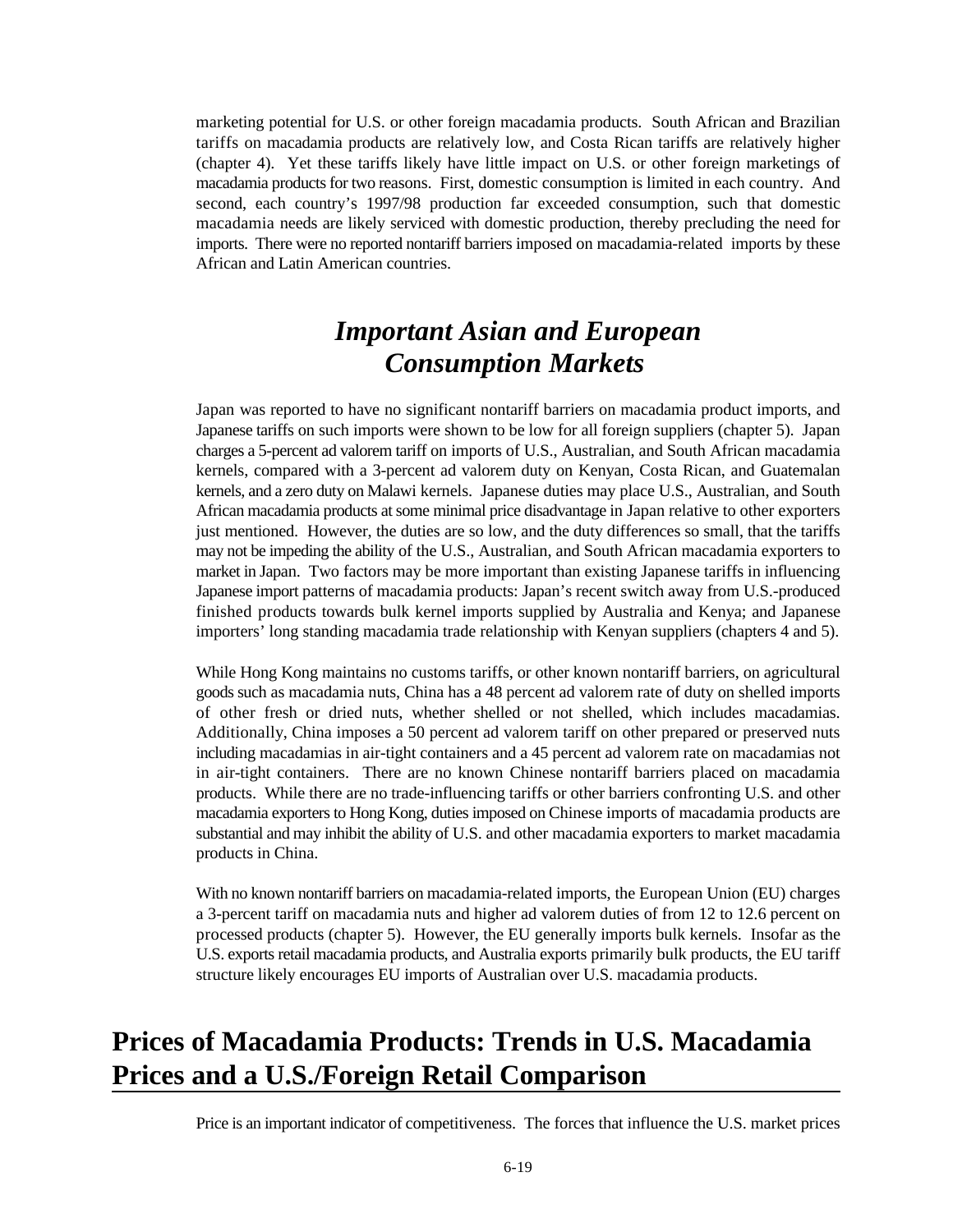received by domestic versus foreign suppliers include relative costs of production and marketing as well as product quality. In the long term, differences in costs of growing, processing, and/or marketing will drive out inefficient suppliers, foreign or domestic, who cannot compete at prevailing prices. $470$  During periods of declining prices, such as the present time, the first suppliers likely to leave the industry will be those with the highest costs. Such costs include the opportunity costs of land, labor, and capital, so that producers in areas where alternative uses for land and other inputs are readily available will reduce production and leave the industry more quickly as prices fall.<sup>471</sup>

Quality differences between the United States and Australia do not seem to be significant.<sup>472</sup> Product quality for bulk kernels is similar for United States and Australian suppliers, and at the wholesale and retail levels, quality differences are more a matter of consumer perception than physical differences in products. Macadamias identified as from Hawaii, for example, are viewed by some consumers as preferable to generic macadamias of uncertain origin, and this perception is reflected in a higher price for Hawaiian-sourced product.<sup>473</sup> As a result, as noted earlier, Australian and other foreign suppliers to the U.S. market place relatively greater emphasis on segments of the institutional market and other market channels where price and physical attributes are more important than region of origin as a competitive factor. $474$ 

As was described in chapter 2, NIS farm prices in the U.S. generally rose during much of the 1990s, although there is evidence that prices have begun to decline during the 1998/99 crop-year. Along with the NIS price, the wholesale price of kernels also rose during much of the 1990s; however, kernel prices have risen at a slower rate than NIS prices, causing a squeeze on processor margins that will eventually put further downward pressure on NIS prices (chapter 2). This pressure on kernel and NIS prices is reported by U.S. and Australian industry sources to be directly attributable to a general increase in world supplies of nuts, which combined with sluggish global demand is causing inventories to grow.  $475$  This phenomenon--a direct relationship between

<sup>&</sup>lt;sup>470</sup> J. Gould and C. Ferguson, *Microeconomic Theory* (Homewood, IL: Richard D. Irwin, Inc., 1980), part 3.

 $471$  Ibid., ch. 8.

<sup>&</sup>lt;sup>472</sup> R. Vidgen, president, MacFarms of Hawaii, Captain Cook, HI, transcript of the hearing, Mar. 25, 1998, Kailua-Kona, HI, p. 66.

<sup>&</sup>lt;sup>473</sup> USITC staff interview with N. Arakaki, president, Hawaiian Candies and Nuts, Ltd., Honolulu, HI, Mar. 31, 1998.

<sup>&</sup>lt;sup>474</sup> G. Hargreaves, an AMS director, transcript of the hearing, Apr. 30, 1998, Washington, DC, p. 13.

<sup>&</sup>lt;sup>475</sup> These observations were noted during USITC staff fieldwork interviews in Hawaii and Australia during Mar. 23-Apr. 8, 1998.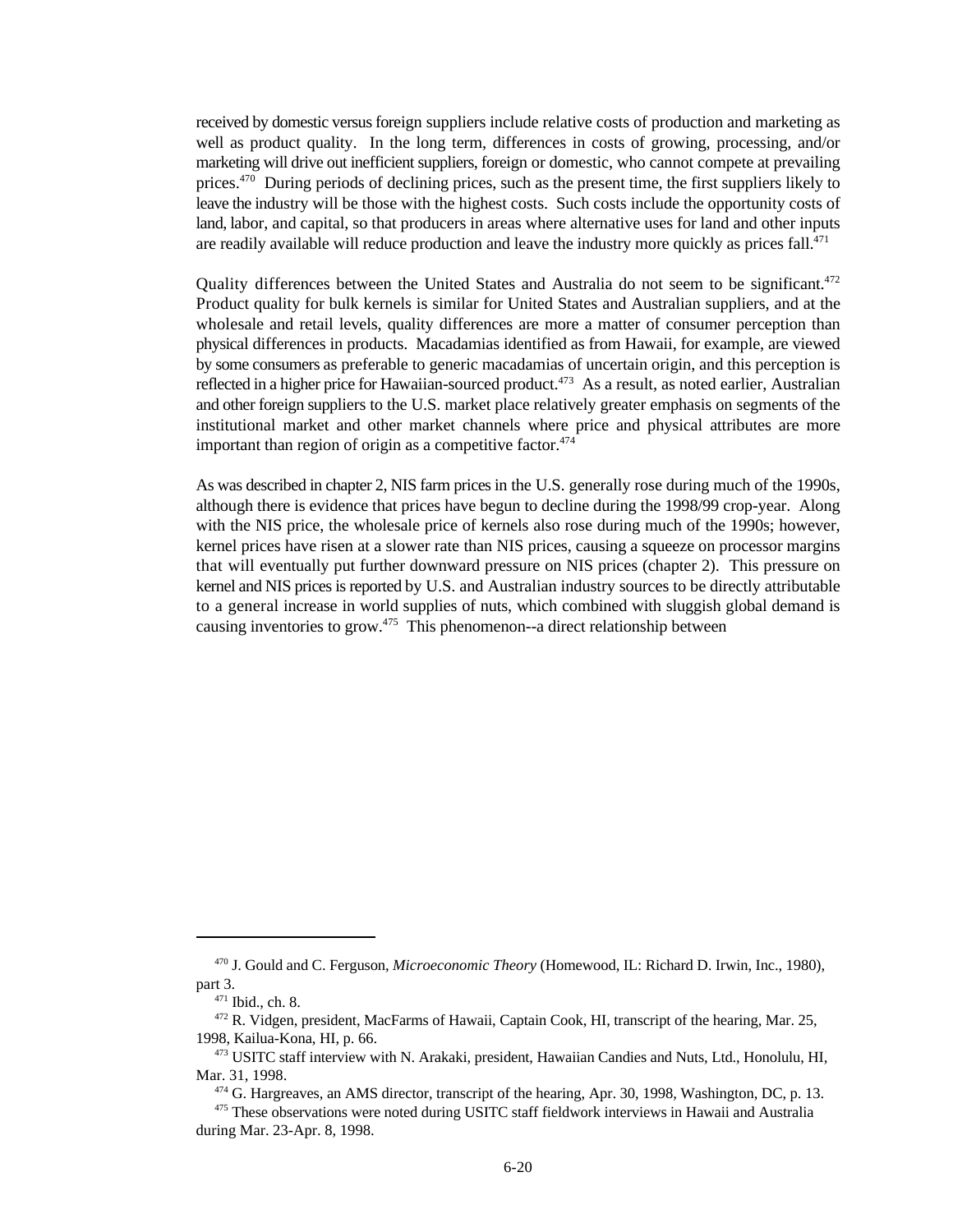local (Hawaiian) price trends and global price trends -- is characteristic of a bulk commodity such as unprocessed macadamia kernels.

Further down the marketing line, price trends and relationships between imported and domestic products are more complex, as are producers' responses to such trends. Wholesale prices for domestic processed macadamia nut products in the U.S. market generally increased during much of the 1990s, (table 2-9). Roasted kernel and chocolate macadamia products at the wholesale level are generally marketed under processors' brand names and therefore are not viewed by many consumers as closely competitive with similar imported products as would be the case with bulk kernels.

#### **Exchange Rates**

Real, and not necessarily nominal, exchange rates of foreign currency per U.S. dollar influence agricultural trade flows.  $476$  Industry representatives believe that exchange rate movements during the 1990s may have altered relative U.S. and non-U.S. (particularly Australian) prices of macadamia products, and trade flows. $477$  However, the analysis below demonstrates that real exchange rates of foreign macadamia consuming and producing country currencies relative to the U.S. dollar have not changed substantially, or for protracted periods, during the 1990s, such that observed changes in such relative prices or trade flows of macadamia products were probably not induced by exchange rates.

 $476$  The real exchange rate of a foreign country's currency ("currency-K") per U.S. dollar is equivalent to: (currency K/U.S. dollar) \* (deflUS/deflK). The asterisk is a multiplication operator. The real rate's first term in parentheses is the nominal exchange rate. The real rate's second term in parentheses is the "relative inflation factor" or the ratio of the general price indices of the foreign country and United States (deflK and deflUS). These nominal and real exchange rates for country K would be similar if the foreign country K and the United States have similar inflation patterns. Further, movements in these real exchange rates are relevant to less aggregate sectors such as macadamia markets in the United States and foreign country K insofar as the chosen aggregate price deflators (deflUS, deflK) reflect aggregate national price movements that resemble price movements confronting the macadamia markets.

A change (rise or fall) in the nominal rate is accompanied by an offsetting and oppositely-directed change (fall or rise) in the real rate's relative inflation factor, such that the real rate's percentage movements are often less than the percentage change in the nominal rate. Proponents of the purchasing power parity theory would believe that the change in the nominal rate induced by a change in the foreign money supply is exactly offset by an oppositely-directed change in the relative inflation factor such that the real rate would not change. For a summary of the purchasing power parity theory, and for a literature review reflecting issues and debates relevant to real and nominal exchange rate movements, see R. Babula, F. Ruppel, and D. Bessler, "U.S. Corn Exports: The Role of the Exchange Rate," *Agricultural Economics*, vol. 13 (1995), p. 75.

 $477$  See the transcript of the hearing, Apr. 30 1998, Washington, DC: testimony of R. Vidgen, president, MacFarms of Hawaii, Captain Cook, HI, pp. 46-47; and testimony of B. Raphael, general manager, Macadamia Processing Company, Alphadale, New South Wales, Australia, pp. 24-25.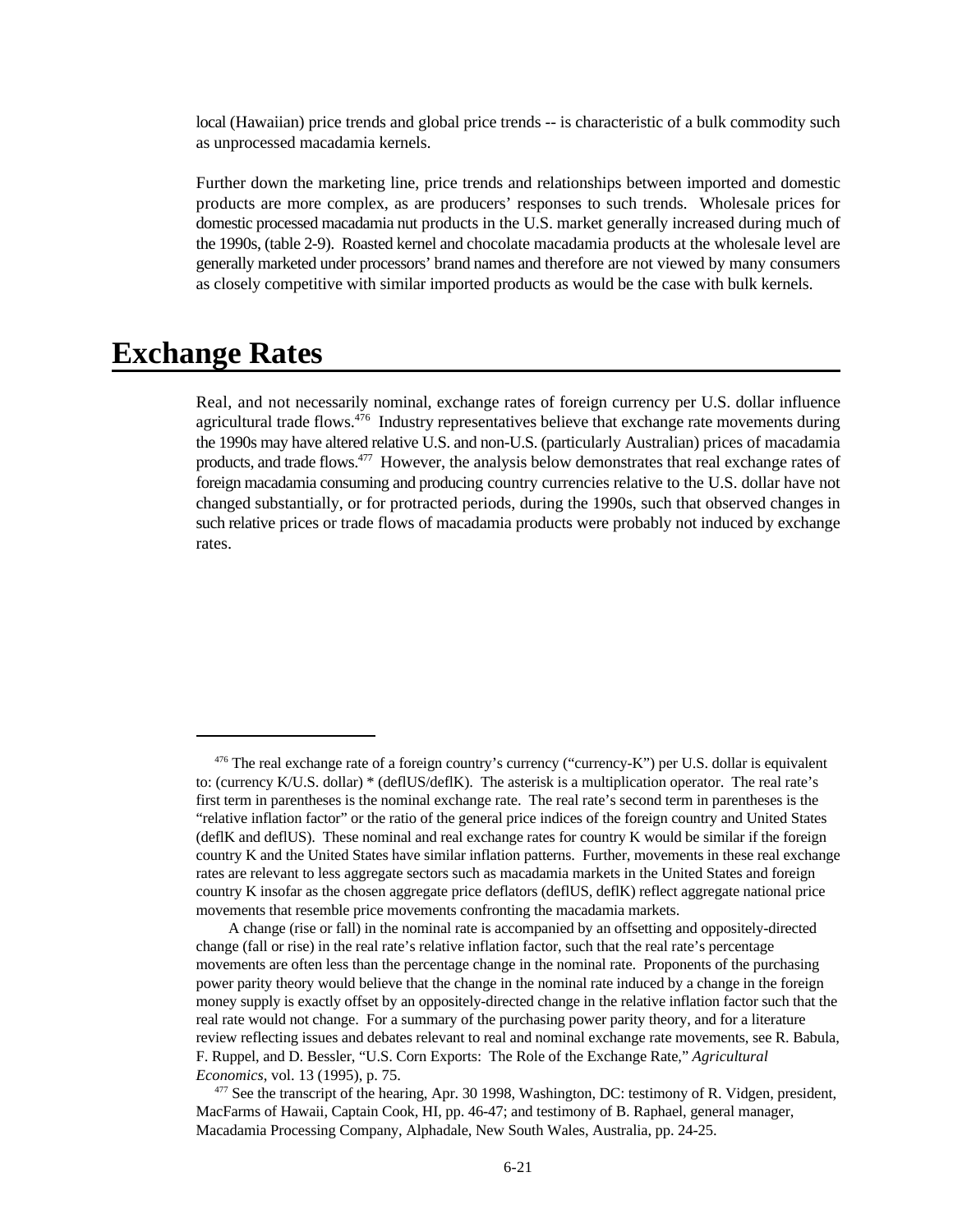#### *Role of Real Exchange Rates*

A real depreciation of a macadamia producer's currency relative to the U.S. dollar, reflected by a rise in a relevant real rate, would have two conflicting effects on the foreign macadamia industry–one beneficial and the other adverse. The real depreciation would render the foreign macadamia products more price-competitive than U.S. macadamia products, and would likely result in importers switching from U.S.-produced products to the less expensive products of the producer with the devalued currency. On the other hand, the depreciation would work to the foreign producer's disadvantage if the country's macadamia industry imports substantial volumes of the now more costly U.S.-produced farm inputs (fertilizer, machinery, etc.). Likewise, a real appreciation of the foreign macadamia producer's currency relative to the U.S. dollar, reflected by a decline in the relevant real rate, would have effects opposite to those just attributed to a real depreciation. Therefore, net impacts on a foreign macadamia producing industry of a real exchange rate movement's offsetting demand and supply effects are not always evident, when the macadamia industry competing with the U.S. industry also purchases substantial farm inputs from the United States.

A real depreciation of a foreign macadamia consumer's currency relative to the U.S. dollar would render U.S. macadamia products more expensive than those of foreign producers, and may result in the consuming nation switching to now more competitively priced non-U.S. macadamia products. A real appreciation of the macadamia consumer's currency relative to the U.S. dollar would enhance the price competitiveness of U.S. macadamia products relative to other foreign producer's products, and would likely lead to the consuming country switching to U.S.-made macadamia products.

### *Real exchange rates of macadamia producer currencies relative to the U.S. dollar*

Data on the real Australian exchange rate suggest that the rate fluctuated in both upward and downward directions within a narrow band of 1.25 to 1.45 Australian dollars per U.S. dollar without any sustained trend in the Australian dollar's appreciation or depreciation relative to the U.S. dollar (table 6-3). Consequently, any changes in U.S. and Australian real macadamia product prices, and in turn world macadamia trade volumes and market shares since 1992, were likely not exchangerate-induced. The Australian macadamia price advantage relative to the United States reported by the U.S. representative may be generated by other factors such as differences in U.S. and Australian production costs, and not generated by exchange rates movements. Likewise, the real exchange rates of the three other macadamia producer nations' currencies relative to the U.S. dollar likely had little or no effect on the competitive advantage of their macadamia product prices relative to U.S. product prices because there was little change, and/or no protracted subperiods of change, in real exchange rates since 1992. The real South African exchange rate fluctuated (in both upward and downward directions) within a band of from 2.3 to 3.0 deflated rands per deflated U.S. dollar. The real Costa Rican exchange rate fluctuated within a band of 110 to 119 deflated colones per deflated U.S. dollar for all quarters except the first quarter of 1998 (table 6-3).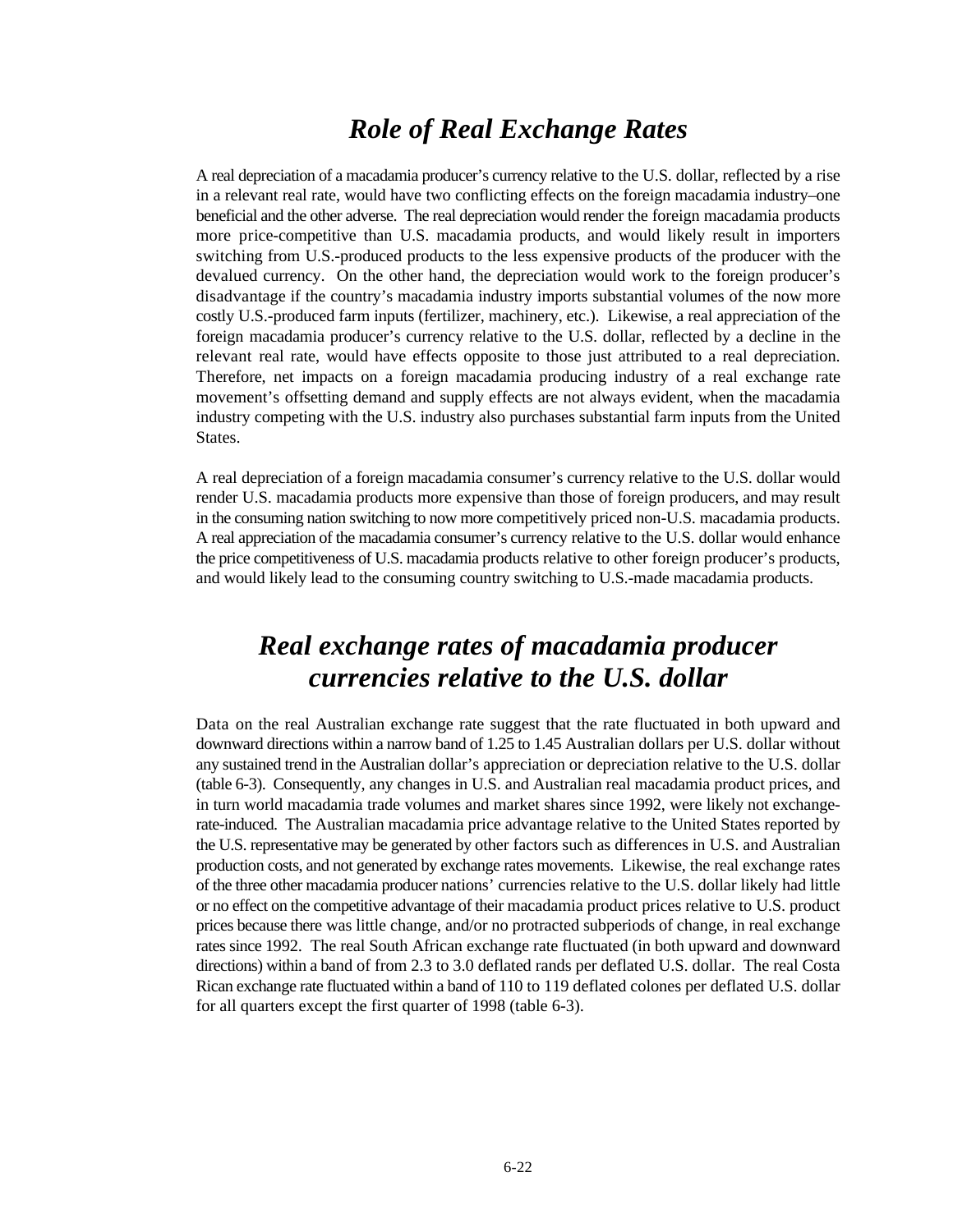#### **Table 6-3 Quarterly real exchange rates relevant to macadamia nut markets: Deflated foreign currency units per deflated U.S. dollar for 1992-1997**

| Year and quarter                         | <b>Australia</b> | <b>South</b><br>Africa | Costa<br>Rica | Kenya    | Japan  | Hong<br>Kong |
|------------------------------------------|------------------|------------------------|---------------|----------|--------|--------------|
|                                          |                  |                        |               |          |        | Hong         |
|                                          | Australian       |                        |               | Kenyan   |        | Kong         |
|                                          | dollar           | Rand                   | Colone        | shilling | Yen    | dollar       |
| 1992:                                    |                  |                        |               |          |        |              |
| Jan.-Mar. $\ldots \ldots \ldots \ldots$  | 1.300            | 2.420                  | 117.69        | 21.863   | 129.34 | $(^{1})$     |
| Apr.-June                                | 1.298            | 2.399                  | 111.20        | 20.711   | 132.67 | $(^{1})$     |
| July-Sept.                               | 1.337            | 2.288                  | 114.50        | 20.107   | 127.92 | $(^{1})$     |
| Oct.-Dec.                                | 1.394            | 2.432                  | 114.73        | 21.203   | 127.64 | $(^{1})$     |
| 1993:                                    |                  |                        |               |          |        |              |
| Jan.-Mar. $\ldots$ , , ,                 | 1.417            | 2.531                  | 115.51        | 21.180   | 127.66 | $(^{1})$     |
| Apr.-June                                | 1.413            | 2.568                  | 115.84        | 28.230   | 118.85 | $(^{1})$     |
| July-Sept.                               | 1.449            | 2.659                  | 116.85        | 27.650   | 114.53 | $(^{1})$     |
| Oct.-Dec.                                | 1.449            | 2.642                  | 119.07        | 28.842   | 117.94 | $(^{1})$     |
| 1994:                                    |                  |                        |               |          |        |              |
| Jan.-Mar. $\ldots$ ,                     | 1.383            | 2.637                  | 119.08        | 23.756   | 118.08 | 7.410        |
| Apr.-June                                | 1.349            | 2.723                  | 117.27        | 20.234   | 114.77 | 7.391        |
| July-Sept.                               | 1.327            | 2.644                  | 114.37        | 19.291   | 110.88 | 7.400        |
| Oct.-Dec.                                | 1.293            | 2.577                  | 112.03        | 16.100   | 111.30 | 7.392        |
| 1995:                                    |                  |                        |               |          |        |              |
| Jan.-Mar. $\ldots$ , , ,                 | 1.286            | 2.557                  | 110.5         | 16.210   | 110.40 | 7.415        |
| Apr.-June                                | 1.339            | 2.575                  | 111.02        | 18.280   | 99.63  | 7.451        |
| July-Sept.                               | 1.318            | 2.565                  | 110.73        | 21.820   | 110.03 | 7.475        |
| Oct.-Dec.                                | 1.307            | 2.526                  | 110.57        | 20.150   | 118.22 | 7.504        |
| 1996:                                    |                  |                        |               |          |        |              |
| Jan.-Mar. $\dots\dots\dots\dots$         | 1.296            | 2.595                  | 111.02        | 20.528   | 124.05 | 7.538        |
| Apr.-June                                | 1.257            | 2.954                  | 113.15        | 20.336   | 128.36 | 7.639        |
| July-Sept.                               | 1.265            | 3.000                  | 113.11        | 19.068   | 130.51 | 7.686        |
| Oct.-Dec.                                | 1.251            | 3.022                  | 113.34        | 18.487   | 134.79 | 7.698        |
| 1997:                                    |                  |                        |               |          |        |              |
| Jan.-Mar. $\ldots$ , $\ldots$ , $\ldots$ | 1.273            | 2.893                  | 113.18        | 17.358   | 143.41 | 7.716        |
| Apr.-June                                | 1.275            | 2.807                  | 112.14        | 15.985   | 138.86 | 7.606        |
| July-Sept.                               | 1.326            | 2.900                  | 112.97        | 19.223   | 137.98 | 7.666        |
| Oct.-Dec.                                | 1.401            | 2.980                  | 113.60        | 19.345   | 146.65 | 7.680        |
| 1998:                                    |                  |                        |               |          |        |              |
| Jan.-Mar.                                | 1.451            | 3.008                  | 86.69         | 16.902   | 148.0  | (1)          |

 $1$  Data needed for calculations were not available.

Note.—The real exchange rates depict deflated foreign currency units per deflated U.S. dollar for the Australian dollar, the South African rand, Costa Rican colone, Kenyan shilling, Japanese yen, and the Hong Kong dollar.

Source: Calculated by USITC staff using data published by the International Monetary Fund, *International Financial Statistics*, issues for April 1996, April 1997, January 1998, and July 1998. The "rf" nominal exchange rates showing the quarterly average exchange rates of foreign currency units per U.S. dollar were used from the country pages for Kenya, Japan, South Africa (after 1993) and Hong Kong. The "rf" nominal exchange rates were not published for South Africa before 1994 and are not published for Australia. USITC staff calculated the "rf" rates from inverting the "rh" rates which are the quarterly average nominal exchange rates in U.S. dollar(s) per foreign currency unit for Australia for 1992-1997 and for South Africa before 1994. USITC staff sought to use wholesale or producer price indexes as the country deflators, with the following indexes having been available (1990=1.00) from the respective country pages in the relevant source issues: the producer price indexes for the United States, Hong Kong, and Costa Rica; the price index for manufacturing output for Australia; the price index for home and imported goods for South Africa; and the wholesale price index for Japan. The consumer price index was the only quarterly price index available for Kenya and was used as the real rates' Kenyan price deflator.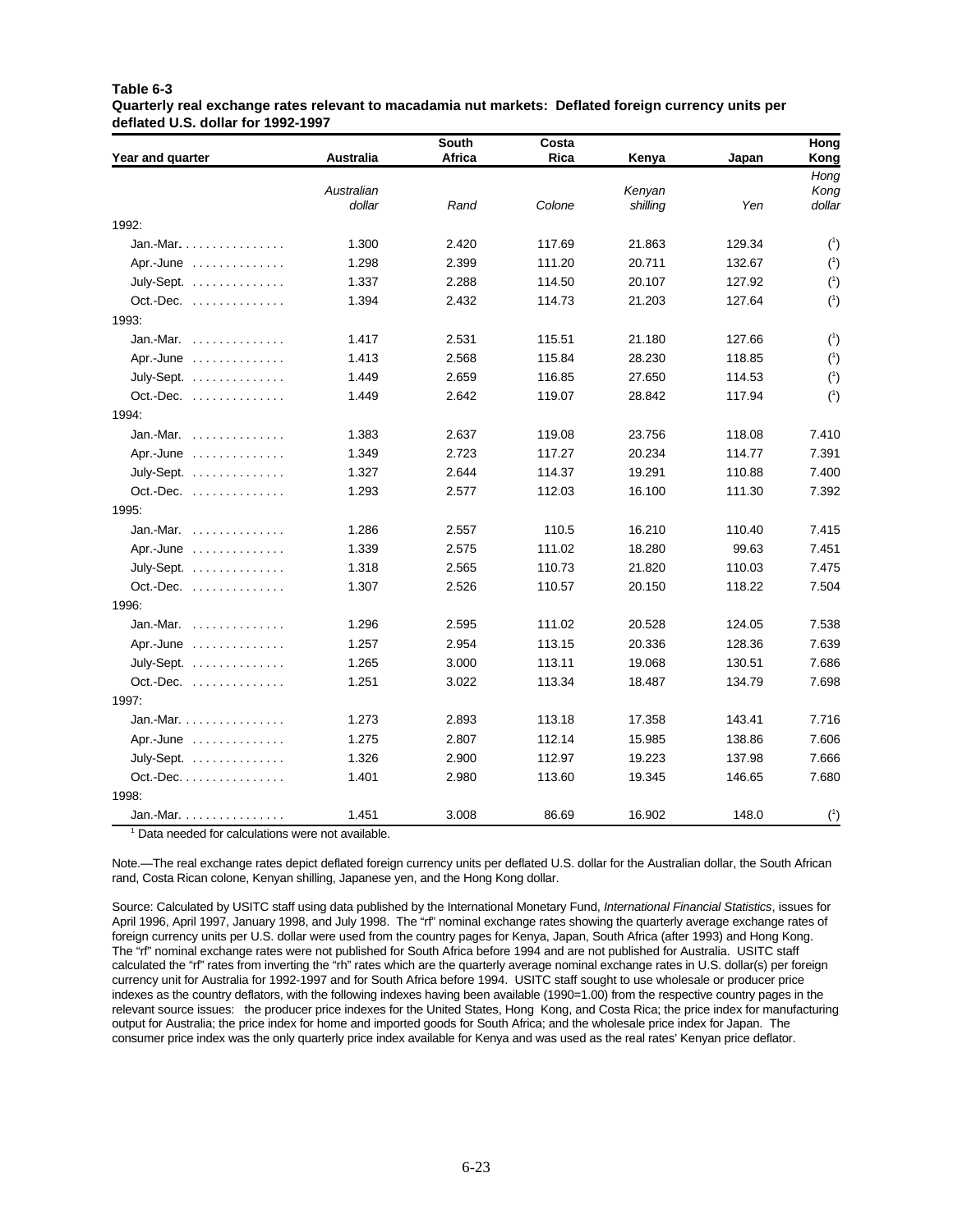Kenya's deflated shilling has fluctuated substantially within the range of 16-29 to the U.S. dollar since 1992 (table 6-3). Yet aside from the period of the fourth quarter of 1993 through the first quarter of 1995, when Kenya's shilling appreciated in real terms relative to the U.S. dollar, as demonstrated by the real rate's decline of over 40 percent, the real Kenya/U.S. exchange rate has fluctuated much more mildly (table 6-3). This real appreciation of the Kenyan shilling likely did not substantially influence Kenyan export patterns through changes in export prices of its macadamia nuts relative to other nations' prices. This is because a substantial portion of Kenya's production is captive to Japanese interests, and also because the period of the Kenyan shilling appreciation was short-lived, with the shilling having quickly weakened relative to the U.S. dollar after the first quarter of 1995 (table 6-3). Hence, for most of the time since 1992, the real rate's mild fluctuation and lack of protracted movement in either direction has likely had little effect on relative U.S. and Kenyan prices of macadamia products or on Kenyan macadamia export volumes.<sup>478</sup>

### *Real exchange rates of macadamia consumer currencies relative to the U.S. dollar*

The real Japanese exchange rate has remained within the range from 100 to 148 deflated yen per dollar since 1992 (table 6-3). The real yen noticeably appreciated relative to the dollar from the first quarter of 1993 through the second quarter of 1995, and Japanese demands for U.S. macadamia products may have been temporarily enhanced (table 6-3). However, the real appreciation probably had little sustained effect on imports of U.S. macadamia products because the appreciation was not sustained, and the yen soon weakened, as reflected by the increase in the real yen/dollar exchange rate after 1995.

Limited Hong Kong exchange rate data shown in table 6-3 suggest that the real Hong Kong dollar/U.S. dollar exchange rate was stable within a band of 7.4 to 7.7 deflated Hong Kong dollars per U.S. dollar. Consequently, movements in this real rate have likely had little or no effect on Hong Kong's demand for U.S.-produced macadamia products.

And while analyses in previous chapters and in preceding sections of this chapter suggest that demands by Japan and Hong Kong for U.S. macadamia products increased during 1992-1996, and have declined during all or part of the past 2 years, import demand changes are probably not caused by changes in exchange rates per se (table 6-3). This is because real exchange rates have probably not changed sufficiently, or for protracted enough time periods, to result in altered trade flows. Import demand increases through 1996, and the more recent declines in such import demands, may have arisen from changes in these Asian nations' incomes, which increased through 1996, and started stagnating, and even declining thereafter, with the onset of macroeconomic problems.

At this writing, International Monetary Fund data needed to calculate real exchange rates are available through the final quarter of 1997 for Hong Kong, and through the first quarter of 1998 for the remaining macadamia producing and consuming countries. Consequently, analysis of the price and trade effects of real exchange rate movements during much of 1998, including analysis of the most recent impact of real rate movements on imports of U.S. macadamia products in Japan and Hong Kong, is precluded.

 $478$  The Kenyan real exchange rate has begun to decline during the first quarter of 1998. Data are not available to discern if this recent real appreciation will continue and ultimately alter trade in macadamia products.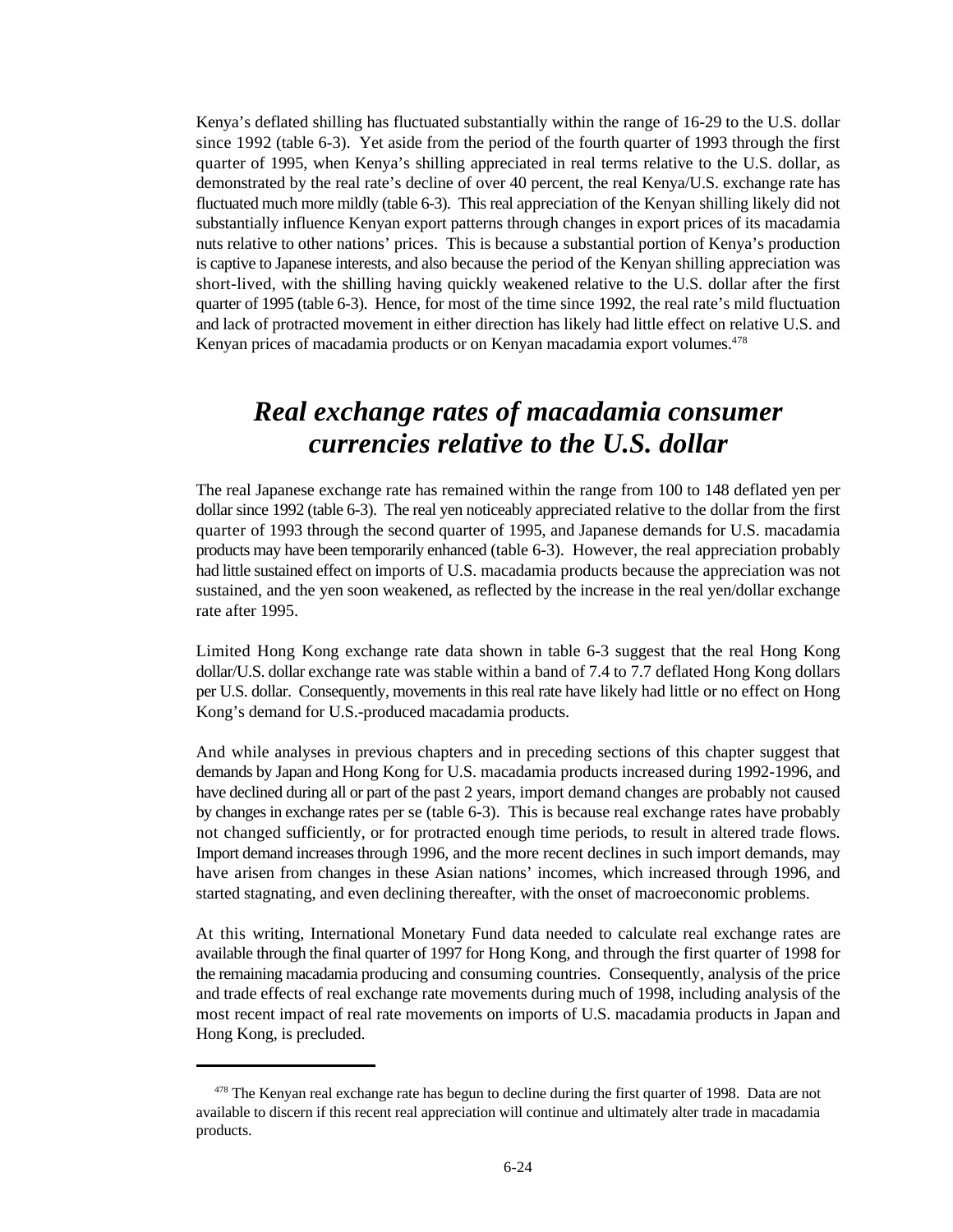# **Econometric Relationships Between U.S. Farm Prices and Planted Area**

There is a statistically significant positive relationship between NIS prices received by Hawaiian farmers (farm prices) and area planted to macadamias (area planted). This is to be expected, for if prices have been rising for an extended period of time, it seems likely that more area will be planted with macadamias. Conversely, following periods of constant or falling prices, one would expect that little or no new area would be planted; in fact, acreage might even fall as old or damaged trees are not replaced.

The connection between farm prices and planted area was statistically tested with an econometric model which used average NIS prices received by farmers and area planted in Hawaii during 1947- 1997 (model, estimations, diagnostics, and data sources are provided in appendix D). Results suggest that planted area is influenced not only by current farm prices, but also by farm prices in past years, with effects of past prices decreasing over time.

The price in the current year has the greatest effect: a 1 cent rise in farm price has, on average historically, coincided with a current 6.3-hectare increase in Hawaiian area planted with macadamias (or an 0.8 percent increase in 1997 planted area). This current effect is in turn followed by several effects of rapidly decaying magnitudes in the following years (see appendix D). So rising (falling) prices have induced statistically valid increases (decreases) in Hawaiian area planted with macadamias over the last five decades.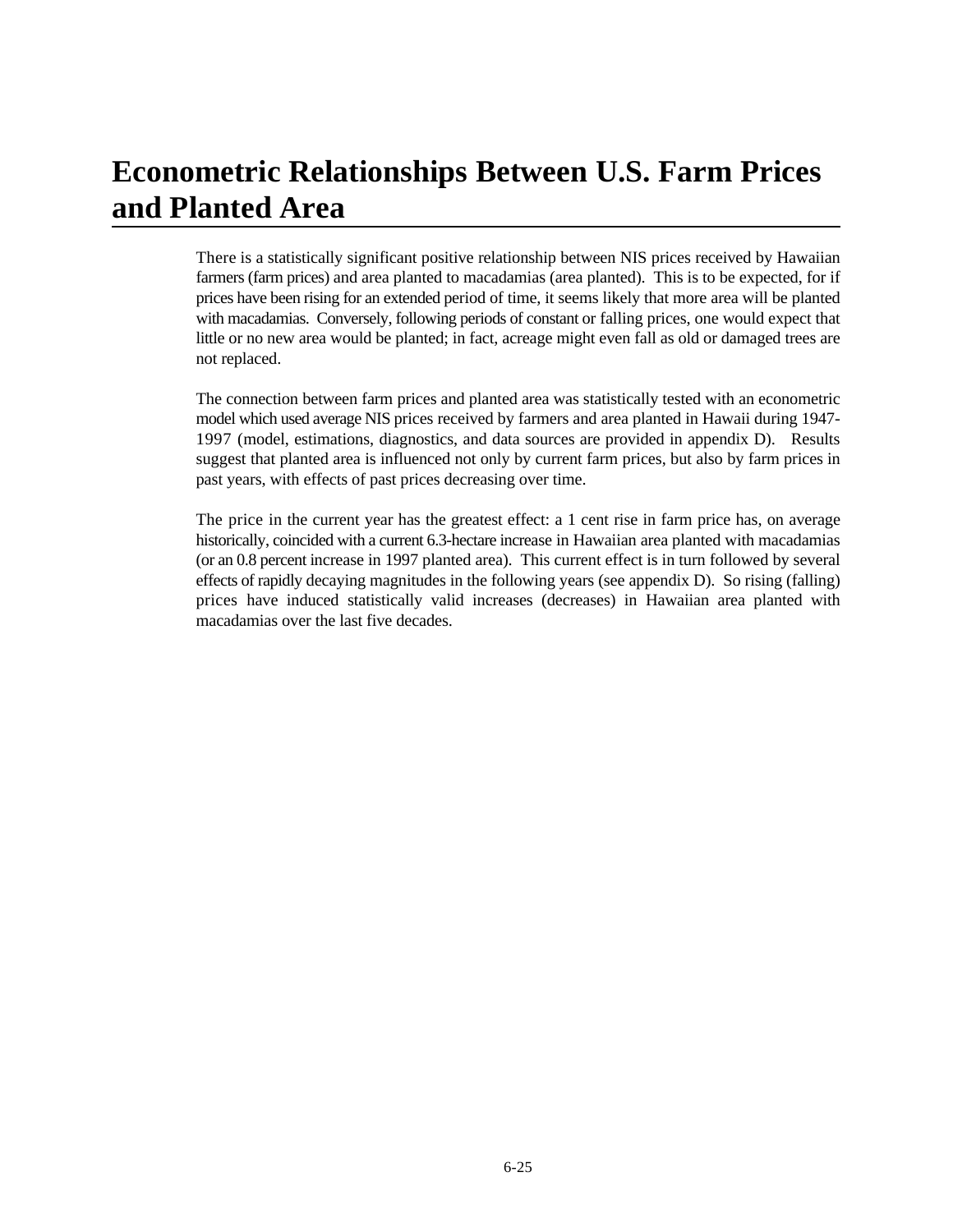# **APPENDIX A LETTER OF REQUEST FROM THE U.S. SENATE COMMITTEE ON FINANCE**

(**This appendix is not included in the electronic version**)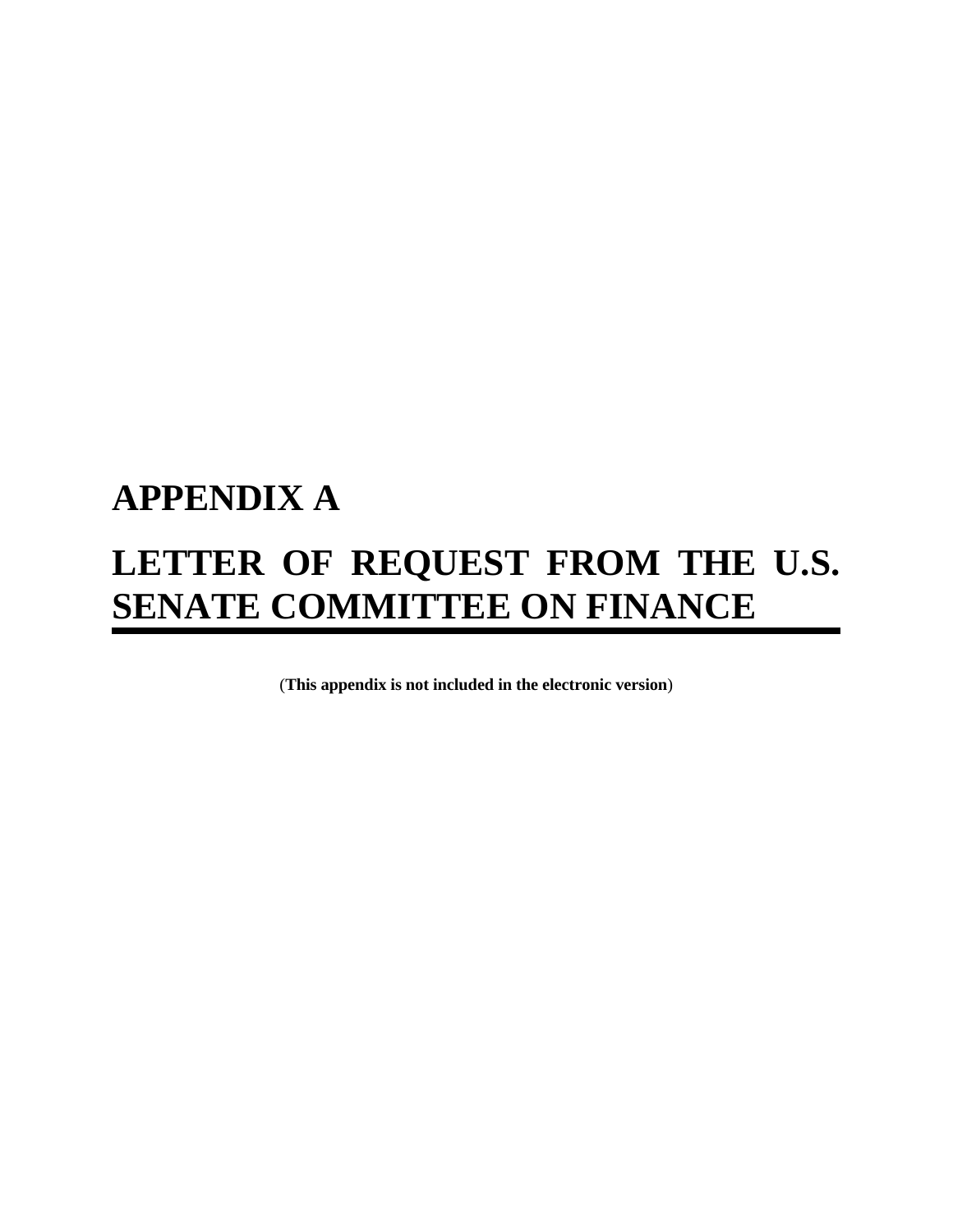# **APPENDIX B U.S. INTERNATIONAL TRADE COMMISSION'S NOTICE OF INSTITUTION OF INVESTIGATION**

(**This appendix is not included in the electronic version**)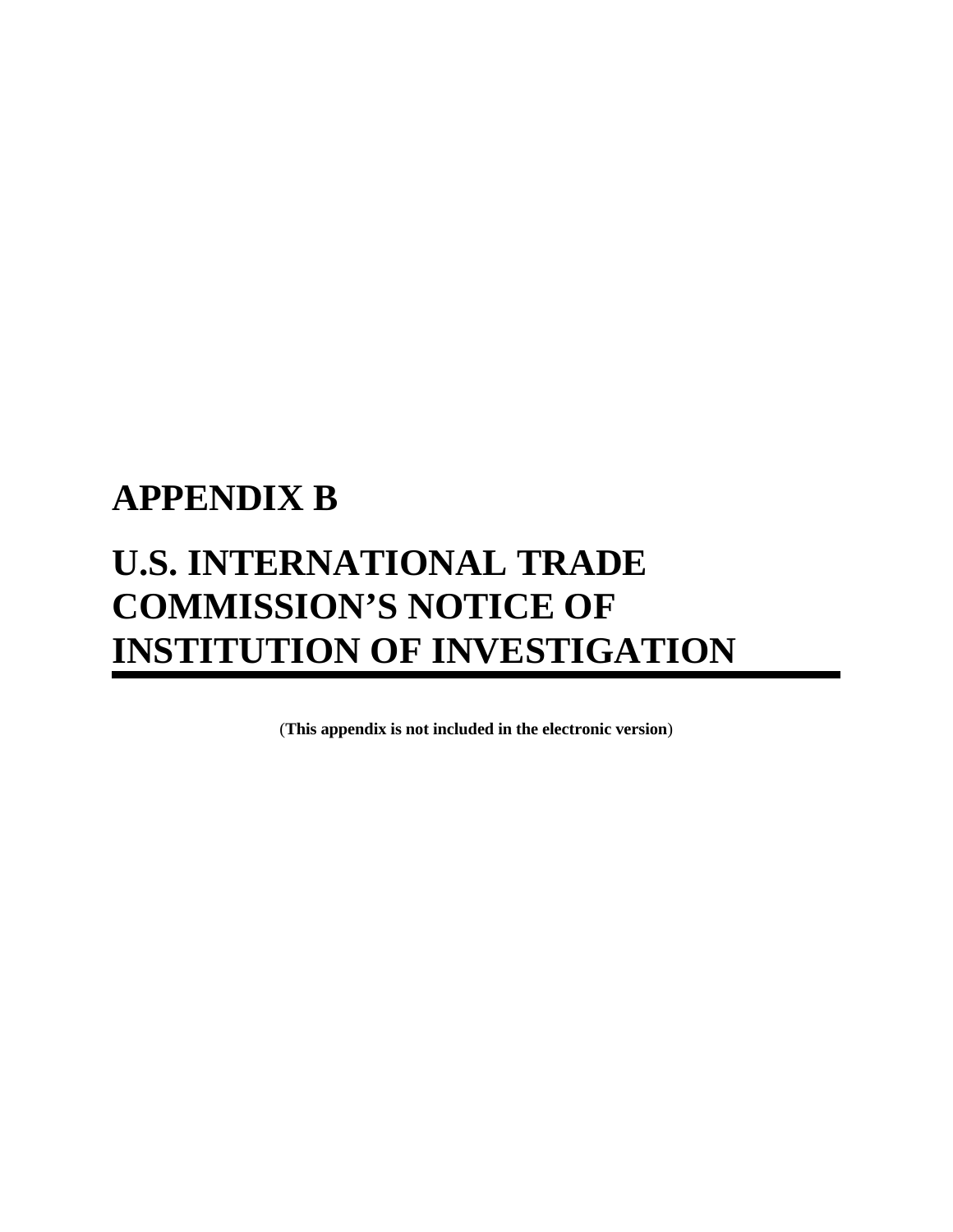# **APPENDIX C LIST OF WITNESSES APPEARING AT THE HEARINGS**

(**This appendix is not included in the electronic version**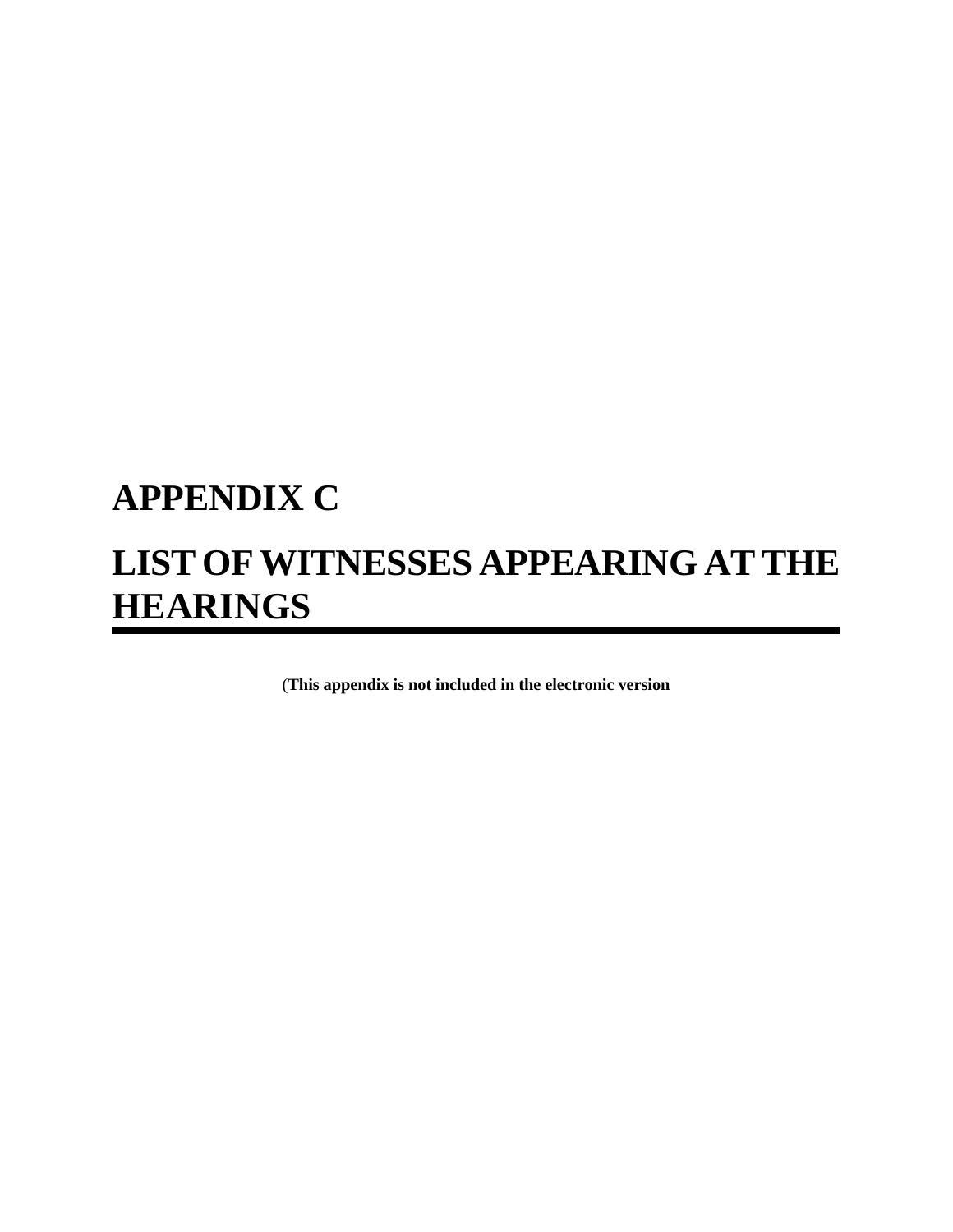# **APPENDIX D ECONOMETRIC MODEL OF FARM PRICES AND MACADAMIA AREA**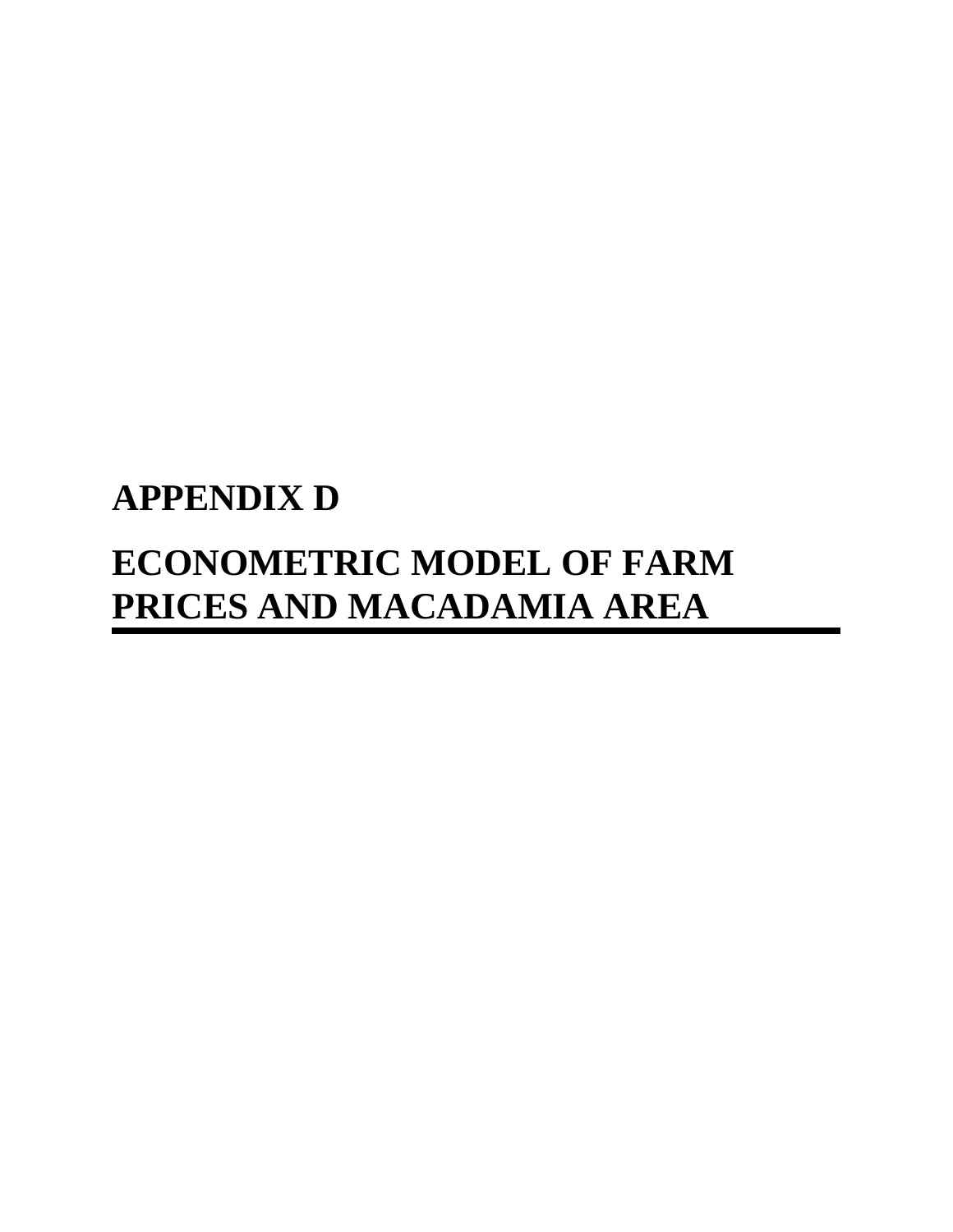This appendix examines how the area planted with macadamia trees (planted area) might be influenced by trends in farm-level NIS prices (farm prices). Suppose, for example, that past farm prices are seen by growers as a useful predictor of future prices and, therefore, of probable gross returns from added planted area. Then, one might expect that, other things being equal, if prices have been rising for an extended period of time, new areas would be planted with macadamias. Conversely, following periods of constant or falling prices, little or no new area would be planted; acreage might even fall as old or damaged trees are not replaced.

This hypothesized connection was tested statistically using data on annual average nut prices received by farmers in Hawaii and macadamia acreage planted annually in Hawaii during 1947-97. Farm prices and data on macadamia acreage are published by the U.S. Department of Agriculture.<sup>479</sup> A Koyck scheme was used in which the acreage planted is regressed on current and past nut prices to determine the extent to which past prices influence current plantings.<sup>480</sup>

The following equation describes the hypothesized connection to be tested:

(1) 
$$
A_t = a + bP_t + b cP_{t-1} + b c^2 P_{t-2} + b c^3 P_{t-3} + ... + u_t
$$

where  $A_t$  is the number of acres (new and existing) planted in year t;  $P_t$  is the average annual price received by growers in year t;  $a>0$ ,  $b>0$ , and  $0 < c < 1$  are parameters to be estimated; and  $u<sub>i</sub>$  is an error term whose elements are assumed to be independent and identically distributed (i.i.d.) with zero mean. The constraint that c<1 means that there will be a steadily declining effect of each moredistant year's price.<sup>481</sup>

Equation (1) is algebraically equivalent to the computationally easier equation

(2) 
$$
A_t = a(1-c) + bP_t + cA_{t-1} + v_1
$$

where the notation is as before and  $v_t$  replaces  $u_t$  as an error term. Because the independent variables now contain lagged values of the dependent variable, the elements of  $v_t$  cannot be assumed to be i.i.d. with zero mean. Rather, the errors are possibly autocorrelated:

$$
v_t = rho v_{t-1} + u_t
$$

where  $|rho| < 1$  is a parameter to be estimated and u, is assumed i.i.d. with zero mean.

Equation (2) was estimated with ordinary least squares (OLS) over the 1948-1997 period (accounting for a lagged dependent variable) with the following results (t statistics in parentheses):

(4) 
$$
A_t = 178.3 + 15.56P_t + 0.879A_{t-1}
$$
 Adj.  $R^2 = 0.99$   
(0.94) (3.32) (23.03)

The coefficients for both the price and the acreage variables are statistically significant at the 0.01 percent confidence level. Because equation (4) has a lagged dependent variable as a regressor, the

<sup>&</sup>lt;sup>479</sup> USDA, Hawaii Agricultural Statistical Service, *Hawaii Macadamia Nuts, Final Season Estimates*, July 8, 1998.

See, e.g., J. Johnston, *Econometric Methods*, 3rd edition (New York: McGraw Hill, 1984), ch. 9. <sup>480</sup>

<sup>&</sup>lt;sup>481</sup> The Koyck lag is a string of exponentially declining weights; thus, the influence of past prices on current plantings declines as the years grow more distant. J. Johnston, *Econometric Methods*, pp. 346-47.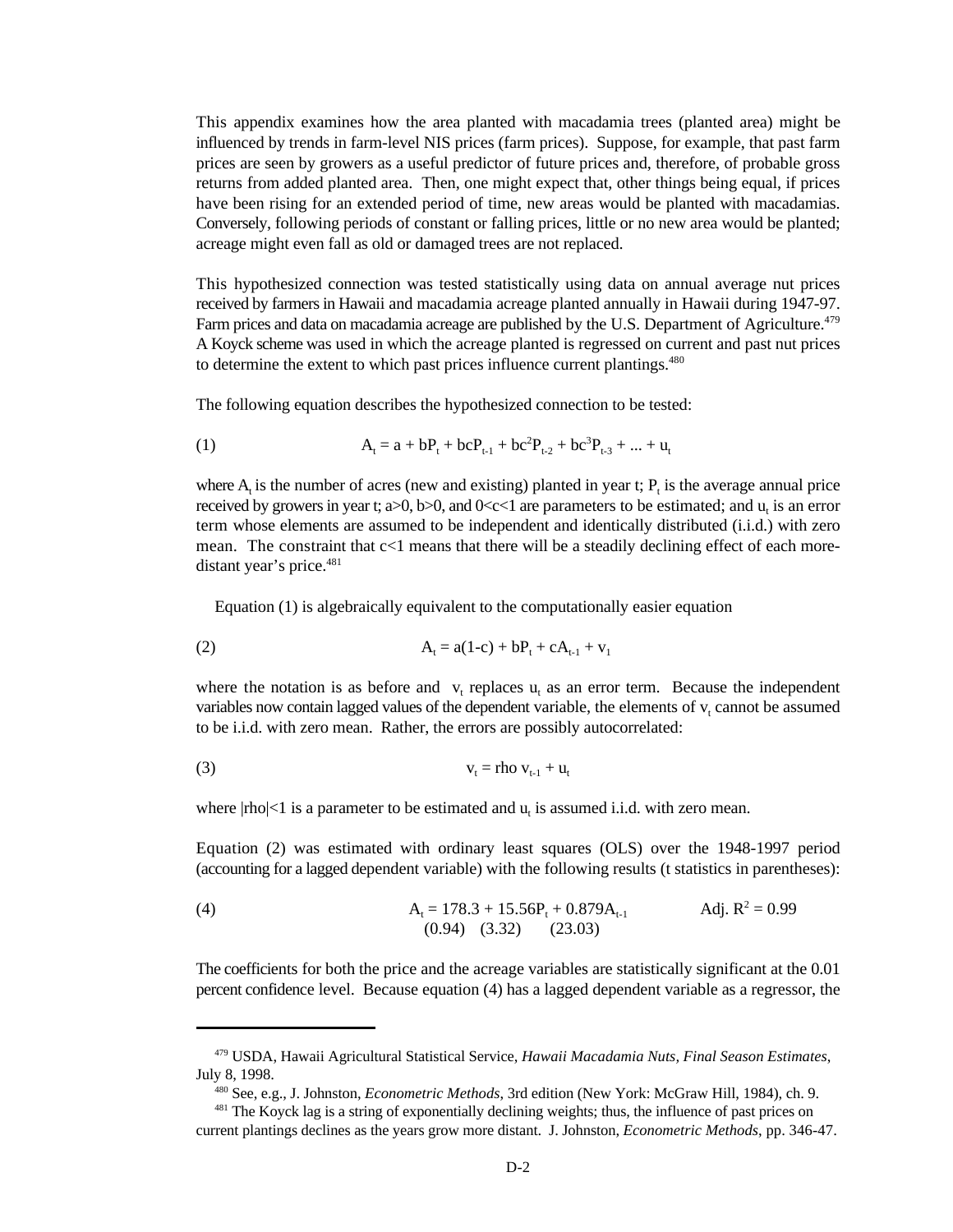Durbin-Watson statistic is invalid; as an alternative test for autocorrelation, Durbin's h statistic is used. $482$  In the present case, Durbin's h of 1.642 permits acceptance of the null hypothesis of zero autocorrelation.

Equation (4)'s estimation by ordinary least squares suggests that the equation is adequately specified for two reasons. First, the adjusted  $R^2$  value of 0.99 is adequately high. And second, the Ljung-Box portmanteau value of 14.3 suggests adequacy of model specification. Since the portmanteau value of 14.3 is less than the critical chi-square values of 21.0 (5-percent significance level) and 26.2 (1-percent significance level) with 12 degrees of freedom, then evidence at both the 1-percent and 5-percent significance levels is insufficient to reject the null hypothesis that equation 4 is adequately specified.<sup>483</sup> Consequently, equation 4 appears adequately specified.

The U.S. industry has undergone rapid change which may have induced "structural change" or "time-variance" of parameters, whereby regression estimates are not constant, and hence not valid, over the 1948-1997 sample period. Existence of such structural change requires division of the samples at the junctures of the change's occurrence, and re-estimation of the model separately for the subperiods.<sup>484</sup> If observed changes are not adequately strong to have induced structural change and time-variance of the regression estimates, then it is appropriate and valid to estimate over the entire 1948-1997 sample and proceed as if estimates are time-invariant. Following literatureestablished procedures, <sup>485</sup> equation 4 was estimated, the recursive residuals calculated, and the dataanalytic CUSUM and the CUSUM-squared plot tests for structural change described in Harvey<sup>486</sup> were implemented. Evidence at both the 5-percent and 1-percent significance levels was insufficient to suggest that structural change has occurred over the 1948-1997 sample period. Therefore, evidence suggests that equation 4's regression parameter estimates are time-invariant, and may be validly used over the entire sample period.

Thus, the coefficient a is 178.3; b is 15.56; and c is 0.879. Using these results, we can re-express the original equation (1) as follows:

(5) 
$$
A_t = a(1-c) + bP_t + bcP_{t-1} + bc^2P_{t-2} + bc^3P_{t-3,t} + ...
$$

$$
= 21.57 + 15.56P_t + 13.67P_{t-1} + 12.02P_{t-2} + 10.57P_{t-3} + ...
$$

which clearly illustrates the declining effect on current acreage of the prices prevailing in years past. The price in the current year has the greatest effect, with a coefficient of 15.56, followed by the smaller coefficient (13.67) of the previous year's price, followed by increasingly smaller effects in more distant years. The mean lag for the Koyck process is  $c/(1-c)$ , which in this case is approximately 7.26, meaning that one half of the lagged price effect takes place within the first 7.26 years.

<sup>&</sup>lt;sup>482</sup> Durbin's h statistic is defined as  $h = r[n/(1-n \text{ var}(b))]^2$ , where r is approximated as  $1 - DW/2$ . If the statistic  $h > 1.645$ , the null hypothesis (of zero autocorrelation) at the 5% level of significance is rejected in favor of the hypothesis of positive first-order autocorrelation. J. Johnston, *Econometric Methods*, p. 318

<sup>&</sup>lt;sup>483</sup> For details on the Ljung-Box portmanteau test, see C. Granger and P. Newbold, *Forecasting Economic Time Series* (New York: Academic Press, 1986), pp. 99-101.

<sup>&</sup>lt;sup>484</sup> See A. Harvey, *The Econometric Analysis of Time Series* (Cambridge, MA: MIT Press, 1990), pp. 212-213; and B. Larue and R. Babula, "Evolving Dynamic Relationships between Money Supply and Food-Based Prices in Canada and the United States," *Canadian Journal of Agricultural Economics*, vol. 42 (1994), pp. 163-164.

 $485$  Ibid.

<sup>&</sup>lt;sup>486</sup> For detailed test procedures, see Harvey, *Econometric Analysis*, pp. 163-164.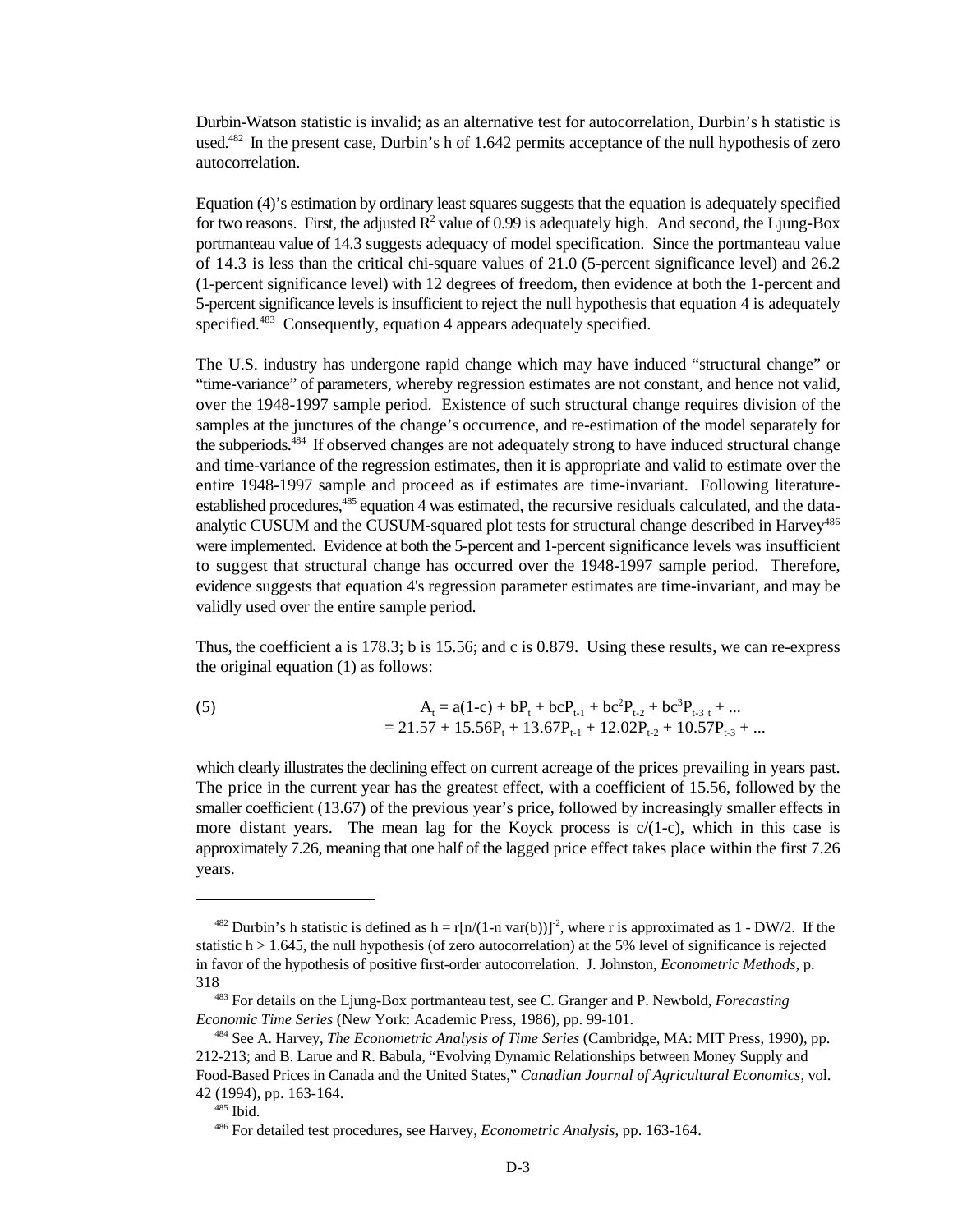Another interpretation of these results is that a change in the current price will influence planted area (and hence future potential production) for several years following the change. Using equation (5), with a base acreage level of 20,000 acres and a price of \$1.70 per kilogram, an increase in this year's price by \$0.01 would increase this year's plantings by 15.56 acres, or about 0.08 percent of 1997/98 planted area. Plantings in the first year following would increase by 13.67 acres, also about 0.07 percent, and plantings in the second year following would increase by 12.02 acres, or about 0.06 percent.